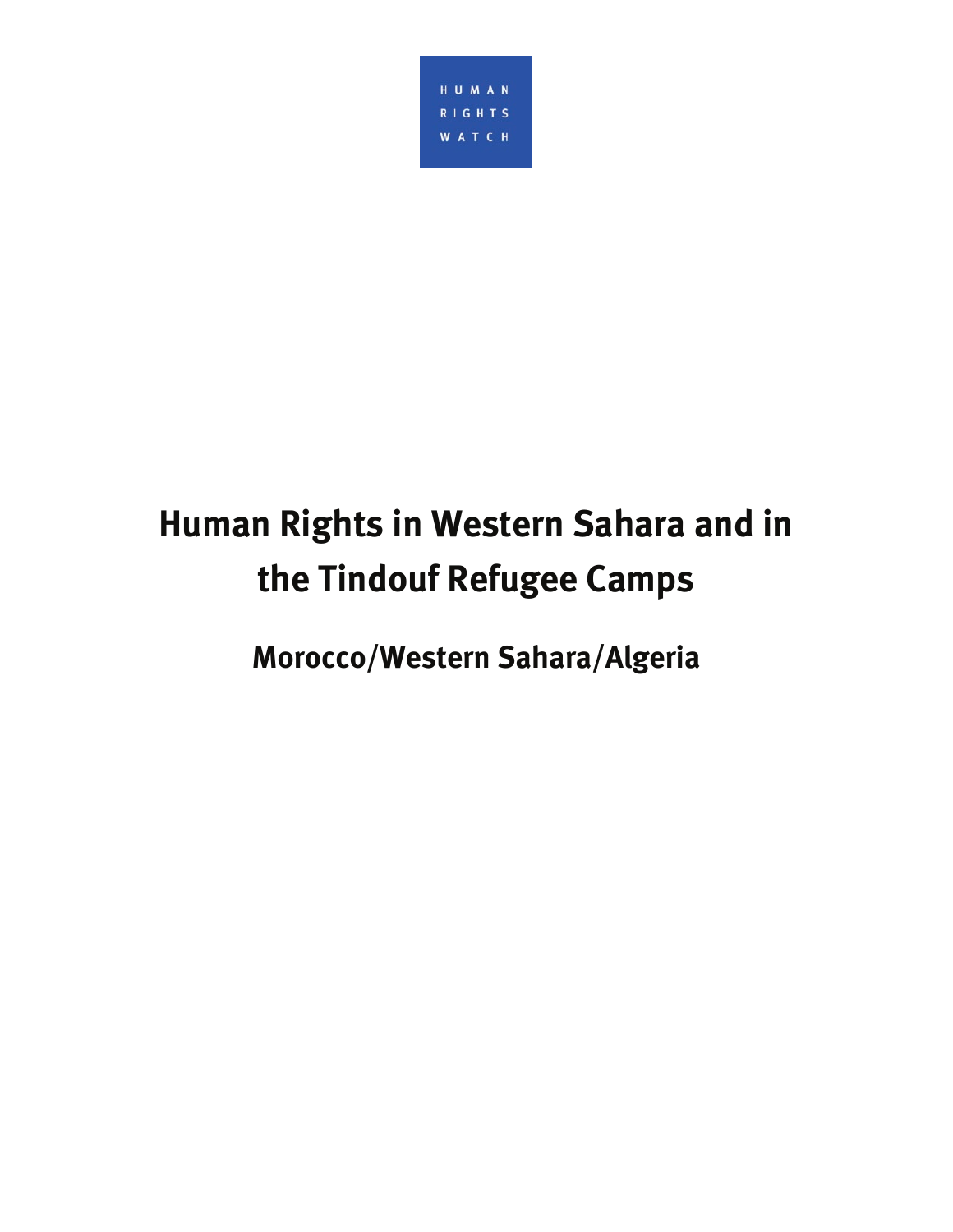Copyright © 2008 Human Rights Watch All rights reserved. Printed in the United States of America ISBN: 1-56432-420-6 Cover design by Rafael Jimenez

Human Rights Watch 350 Fifth Avenue, 34th floor New York, NY 10118-3299 USA Tel: +1 212 290 4700, Fax: +1 212 736 1300 hrwnyc@hrw.org

Poststraße 4-5 10178 Berlin, Germany Tel: +49 30 2593 06-10, Fax: +49 30 2593 0629 berlin@hrw.org

Avenue des Gaulois, 7 1040 Brussels, Belgium Tel: + 32 (2) 732 2009, Fax: + 32 (2) 732 0471 hrwbe@hrw.org

64-66 Rue de Lausanne 1202 Geneva, Switzerland Tel: +41 22 738 0481, Fax: +41 22 738 1791 hrwgva@hrw.org

2-12 Pentonville Road, 2nd Floor London N1 9HF, UK Tel: +44 20 7713 1995, Fax: +44 20 7713 1800 hrwuk@hrw.org

27 Rue de Lisbonne 75008 Paris, France Tel: +33 (1)43 59 55 35, Fax: +33 (1) 43 59 55 22 paris@hrw.org

1630 Connecticut Avenue, N.W., Suite 500 Washington, DC 20009 USA Tel: +1 202 612 4321, Fax: +1 202 612 4333 hrwdc@hrw.org

Web Site Address: http://www.hrw.org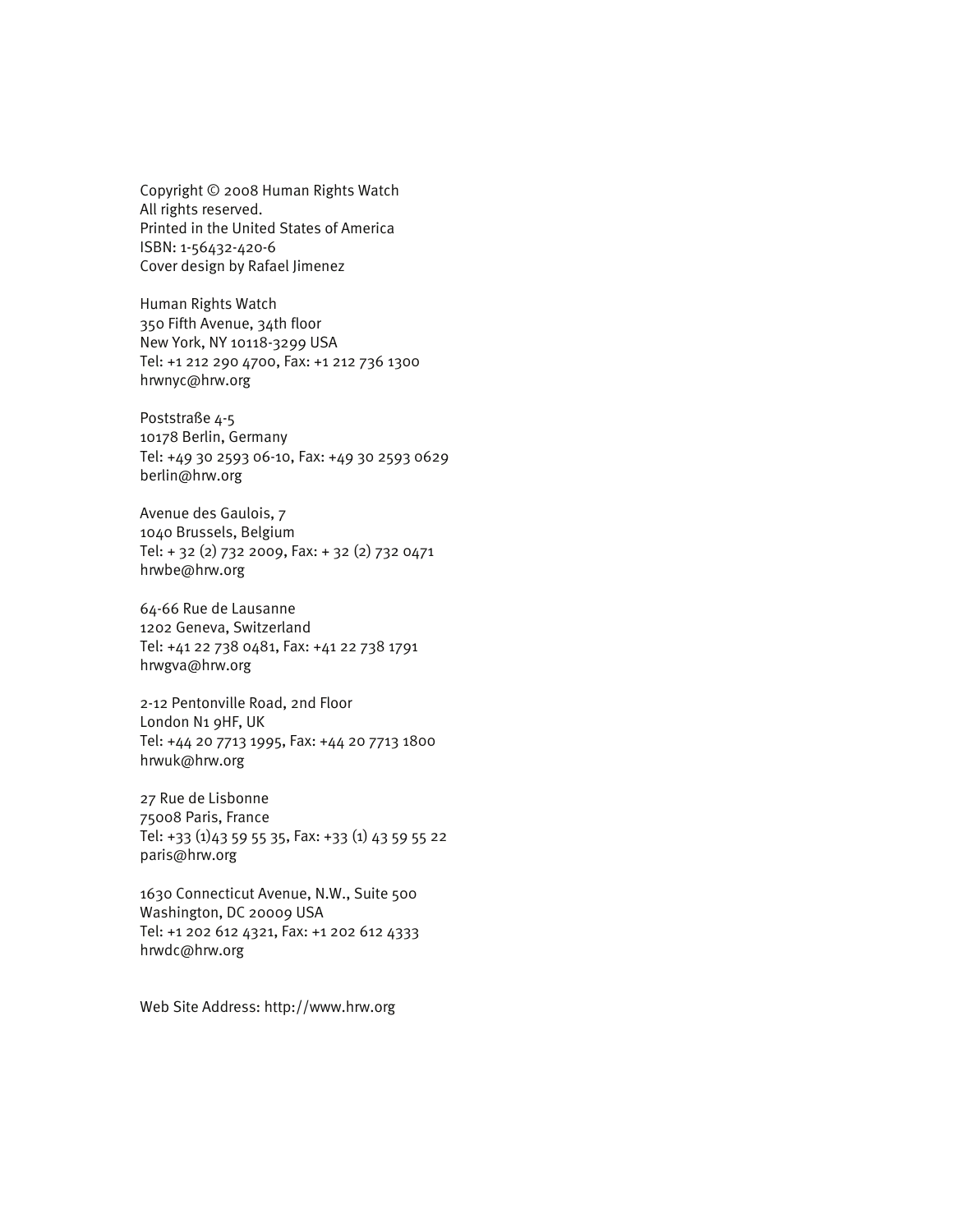

#### DECEMBER 2008

## Human Rights in Western Sahara and in the Tindouf Refugee Camps

| Recommendations Regarding Human Rights in the Tindouf Camps 14                 |
|--------------------------------------------------------------------------------|
|                                                                                |
|                                                                                |
|                                                                                |
|                                                                                |
|                                                                                |
|                                                                                |
|                                                                                |
| Key Third Parties: The United States, France, and the European Union32         |
|                                                                                |
|                                                                                |
|                                                                                |
|                                                                                |
|                                                                                |
| 2007-2008 Trial of Naf'i as-Sah and Abdallah al-Boussati for "Throwing Molotov |
|                                                                                |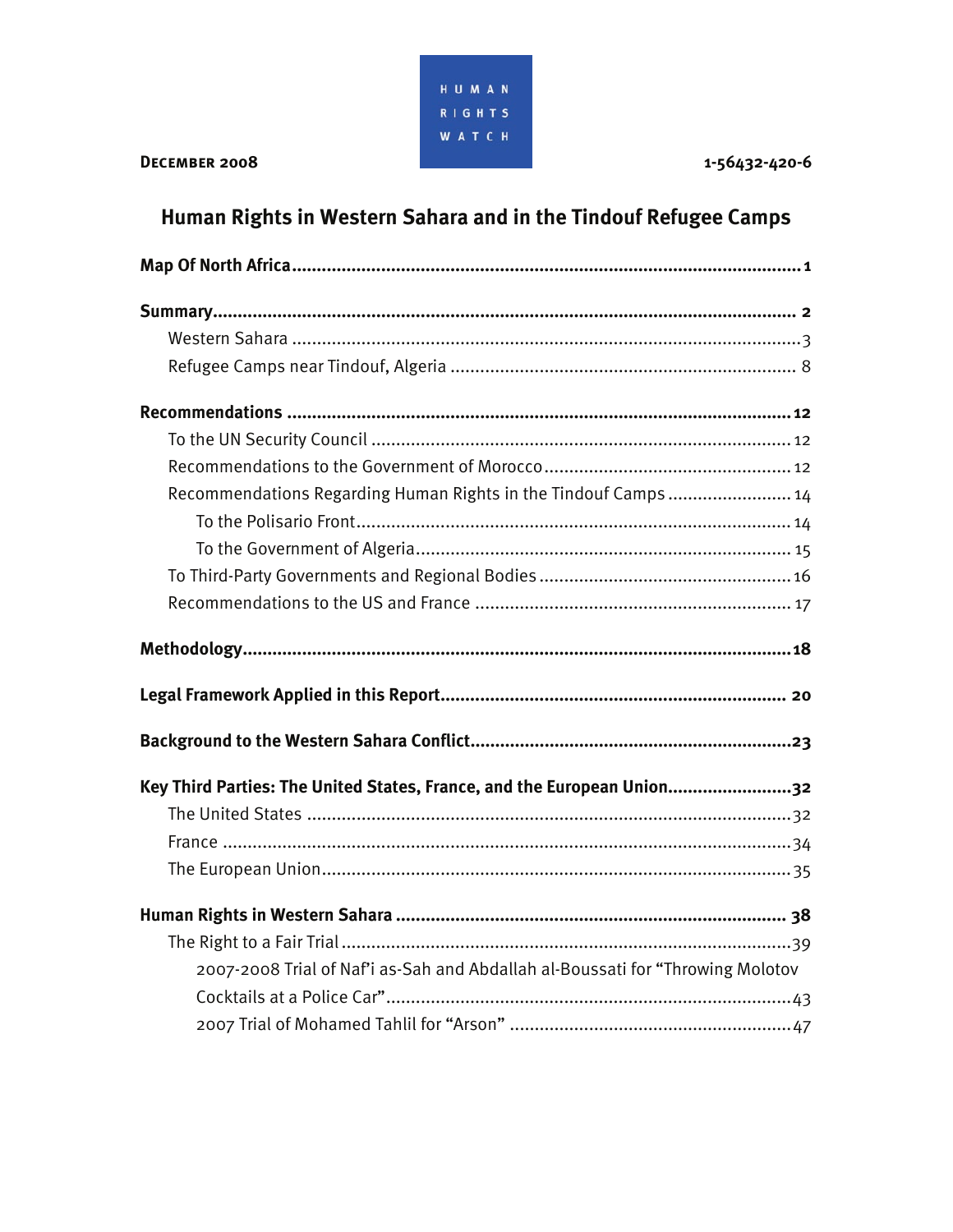| 2007 Trial of Eight Sahrawi Students at the University of Rabat for an "Armed   |  |
|---------------------------------------------------------------------------------|--|
|                                                                                 |  |
| 2008: Trial of Activist Naâma Asfari for "Drunk Driving and Assault" 52         |  |
|                                                                                 |  |
| Complaints of Torture, Beatings, and Arbitrary Arrests of Sahrawi Activists  61 |  |
|                                                                                 |  |
|                                                                                 |  |
| Occasional Protester Violence Cannot Justify Broad Bans on the Right of         |  |
|                                                                                 |  |
|                                                                                 |  |
|                                                                                 |  |
| The Sahrawi Association of Victims of Grave Human Rights Violations  102        |  |
|                                                                                 |  |
| Moroccan Association for Human Rights (AMDH) El-Ayoun Branch  107               |  |
|                                                                                 |  |
| Morocco Expels French NGO Human Rights Delegation in April 2008109              |  |
| Morocco Blocks a Fact-Finding Mission by the European Parliament 110            |  |
| Morocco Briefly Detains Delegation from Trade Union Consortium 111              |  |
|                                                                                 |  |
|                                                                                 |  |
|                                                                                 |  |
|                                                                                 |  |
|                                                                                 |  |
| Travel to Mauritania, Morocco, and Moroccan-Controlled Western Sahara 124       |  |
| Travel to Destinations other than Mauritania and Moroccan-controlled areas130   |  |
|                                                                                 |  |
| Polisario Reportedly Prevents Sahrawi Dissident from Re-Entering Camps131       |  |
| Freedom of Information, Expression, Association and Assembly  132               |  |
|                                                                                 |  |
|                                                                                 |  |
|                                                                                 |  |
|                                                                                 |  |
|                                                                                 |  |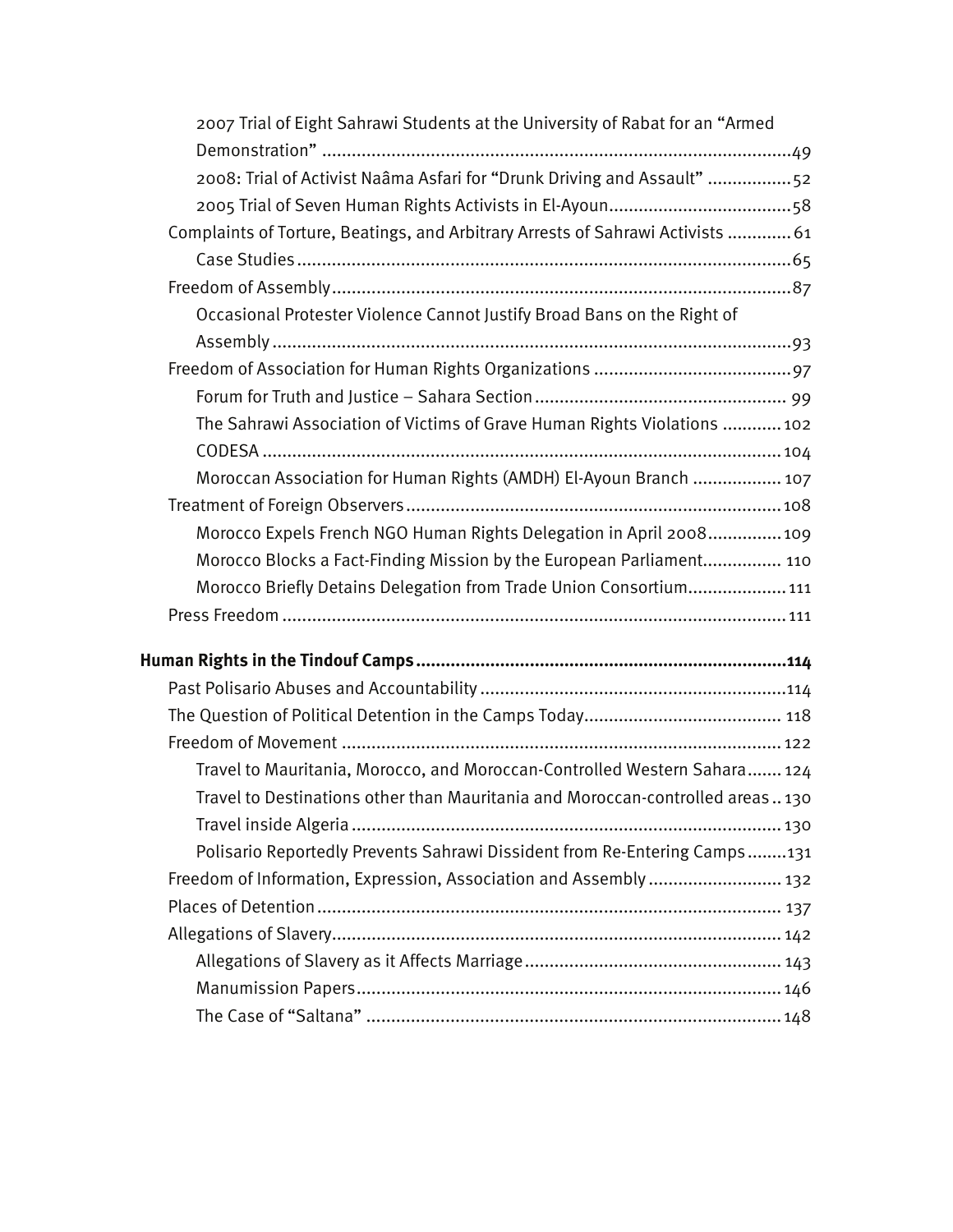| Appendix 1: Letter from Human Rights Watch to Moroccan Authorities Requesting     |
|-----------------------------------------------------------------------------------|
|                                                                                   |
| Appendix 2: Response from the Government of Morocco, dated May 30, 2008, to       |
|                                                                                   |
| Appendix 3: Letter from Human Rights Watch to SADR Authorities  174               |
| Appendix 4: SADR's Response to Human Rights Watch Letter of February 8, 2008.179  |
| Appendix 5: Letter from Human Rights Watch to SADR Authorities  186               |
| Appendix 6: Response from SADR Authorities to the Letter of Human Rights Watch of |
|                                                                                   |
| Appendix 7: Letter from Human Rights Watch to Algerian authorities 205            |
| Appendix 8: Purported Manumission Document from the Tindouf Camps  210            |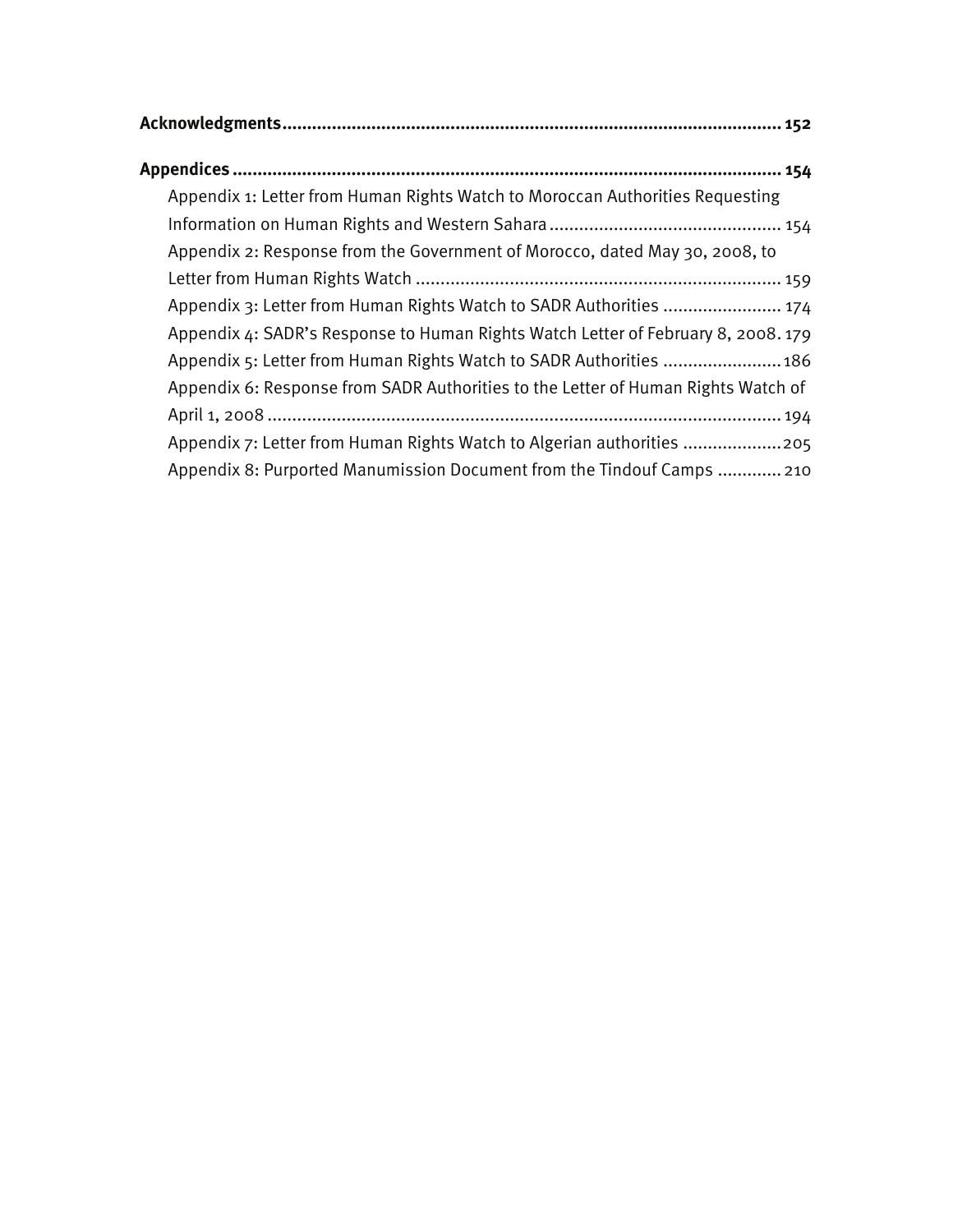

## **Map Of North Africa**

Map No. 3691 Rev. 57 UNITED NATIONS<br>April 2008 (Colour)

Department of Field Support<br>Cartographic Section

Morocco claims sovereignty over Western Sahara. It administers the approximately 85 percent of that territory over which it exercises de facto control -- the portion west of the "Berm" -- as if it were part of Morocco. The UN does not recognize Moroccan sovereignty and considers Western Sahara a "non-self-governing territory."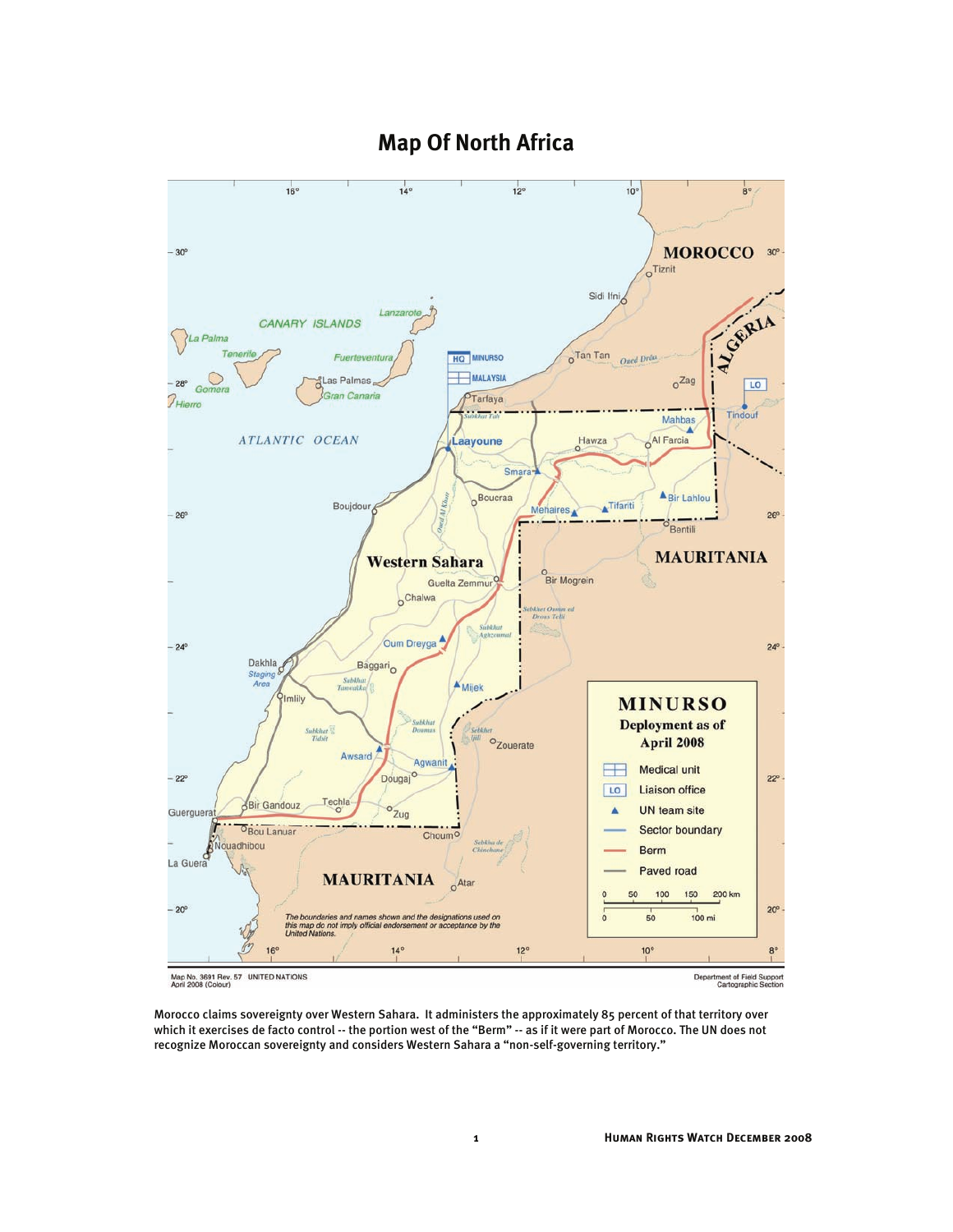### **Summary**

This report is in two parts. Part one examines present-day human rights conditions in Western Sahara. Part two examines present-day human rights conditions in the Sahrawi refugee camps administered by the Popular Front for the Liberation of Saguia el-Hamra and Rio de Oro (Polisario), the Sahrawi independence organization, near Tindouf, Algeria.

For Western Sahara, the focus of Human Rights Watch's investigation is the right of persons to speak, assemble, and associate on behalf of self-determination for the Sahrawi people and on behalf of their human rights. We found that Moroccan authorities repress this right through laws penalizing affronts to Morocco's "territorial integrity," through arbitrary arrests, unfair trials, restrictions on associations and assemblies, and through police violence and harassment that goes unpunished.

For the refugee camps in Tindouf, the focus is freedom of expression and of movement. We found that at the present time, the Polisario effectively marginalizes those who directly challenge its leadership or general political orientation, but it does not imprison them. It allows residents to criticize its day-to-day administration of camp affairs. In practice, camp residents are able to leave the camps, via Mauritania, if they wish to do so. However, fear and social pressure keeps those who plan to resettle in Western Sahara from disclosing their plans before leaving.

The rights of residents of the Tindouf camps remain vulnerable due to the isolation of the camps; the lack of regular, on-the-ground human rights monitoring; and the lack of oversight by the host country of Algeria to ensure the human rights of Sahrawis living in Polisario-run camps on Algerian soil. The United Nations Security Council should establish a mechanism for regular observing and reporting on human rights conditions both in Western Sahara and in the Tindouf refugee camps.

This report does not cover past abuses, an important subject in its own right that merits attention today. Although civil and political human rights conditions have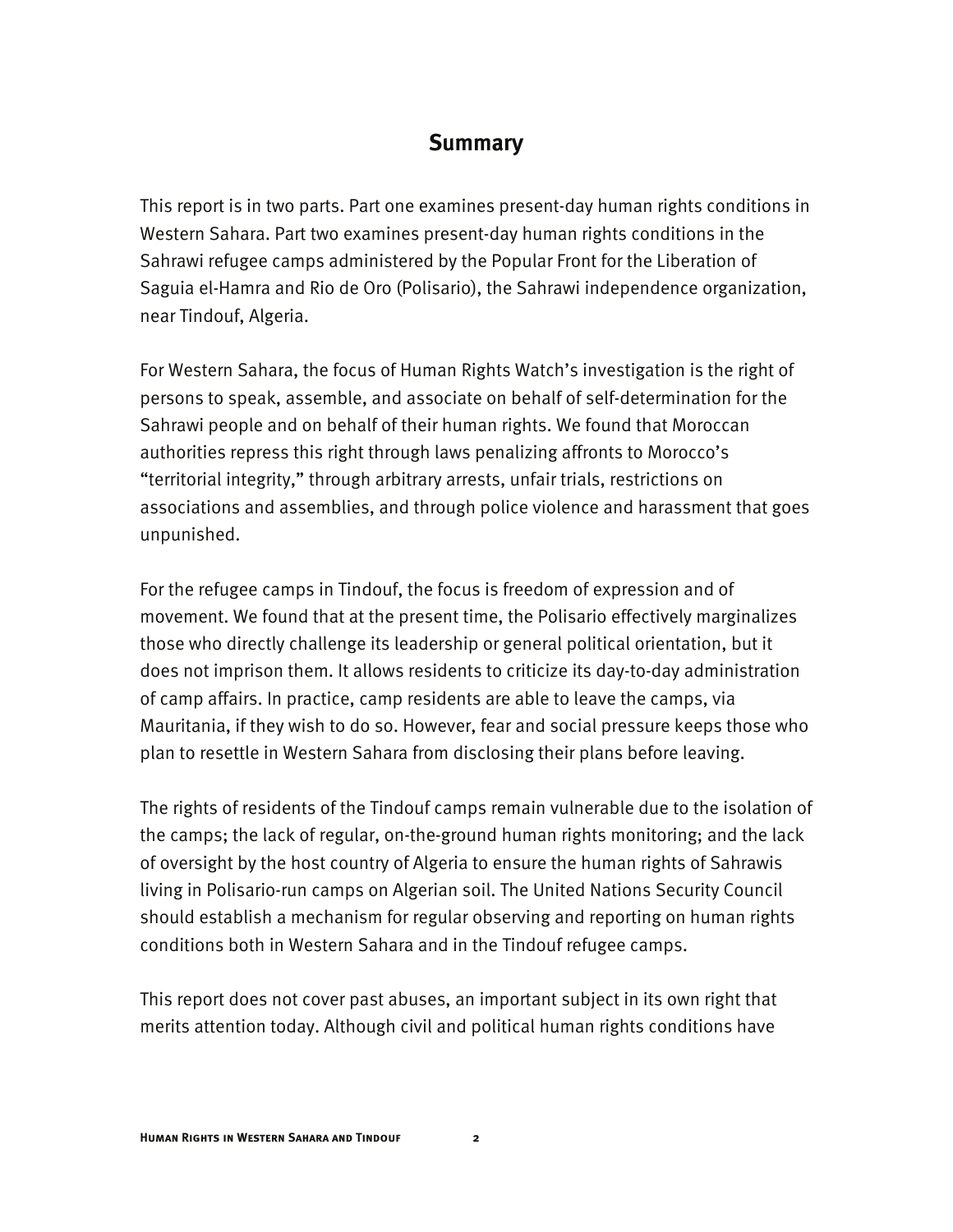improved in the Tindouf camps as well as in Western Sahara since a ceasefire ended the armed conflict between the Polisario Front and Morocco in 1991, neither party has brought to justice or otherwise held accountable the perpetrators of atrocities committed during that earlier period.

Human Rights Watch takes no position on the issue of independence for Western Sahara or on Morocco's proposal for regional autonomy under Moroccan sovereignty. However, all persons, whether living in contested territory under de facto Moroccan control or in refugee camps administered by the Polisario Front, are entitled to respect for all of their fundamental human rights. Abuses committed by Morocco can in no way justify or mitigate abuses committed by the Polisario, or vice versa.

#### Western Sahara

Morocco has made steady gains in its human rights performance in the past fifteen years. It has allowed greater freedom of expression and independent human rights monitoring, and has established a truth commission that investigated and acknowledged past abuses and compensated victims. It has ended some of the most grievous practices, such as long-term "disappearances," that were commonplace in the past.

However, the limits to Morocco's progress on human rights are apparent in the way authorities suppress opposition to the officially held position that Western Sahara is part of Morocco. The government bans peaceful demonstrations and refuses legal recognition to human rights organizations; the security forces arbitrarily arrest demonstrators and suspected Sahrawi activists, beat them and subject them to torture, and force them to sign incriminating police statements, all with virtual impunity; and the courts convict and imprison them after unfair trials.

Moroccan authorities consider the "Southern Provinces" (their term for the contested territory) part of Morocco, subject to the same laws and administrative structures as the rest of the country. Therefore, their treatment of dissent in this region, despite its particular characteristics, should not be considered an aberration but rather an example of the extent to which Moroccan authorities continue to violate human rights in order to suppress political dissent on issues they deem critical.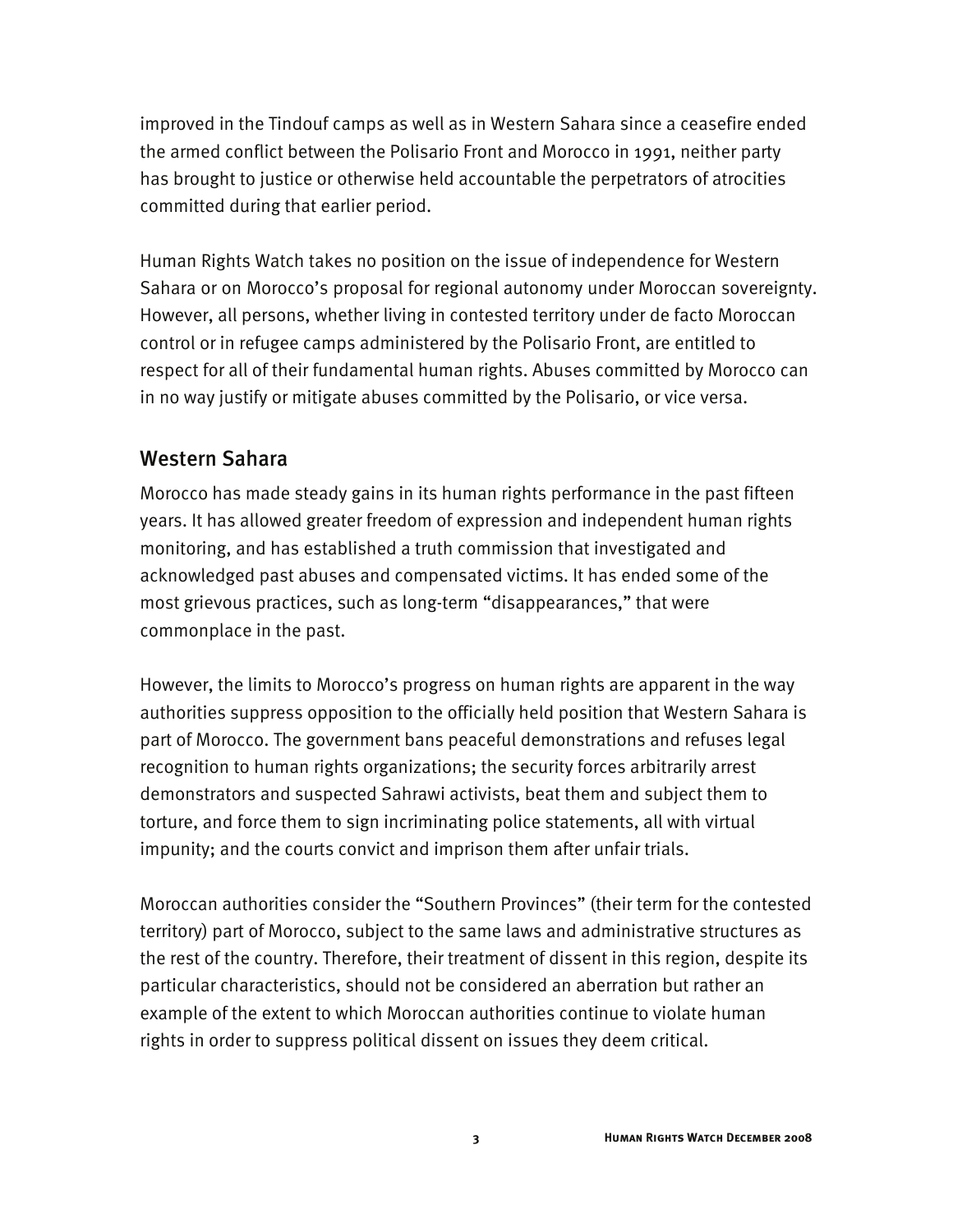Because Human Rights Watch did not conduct comparative research in various regions of Morocco, it cannot say whether Morocco's human rights practices in Western Sahara are better or worse than its practices elsewhere. There is, of course, the particular problem of Moroccan laws that forbid attacks on Morocco's "territorial integrity" – interpreted to mean advocacy of independence for Western Sahara. But beyond this issue, further research would be needed to judge whether dissidents or protesters who advocate on behalf of other politically sensitive causes in, say, Tangiers or Fez, enjoy more freedom to associate or assemble, are more likely to have a fair trial, or are less likely to face physical violence at the hands of the police, than Sahrawi activists in El-Ayoun or Smara.

In measuring Morocco's compliance with its international human rights obligations in Western Sahara, Human Rights Watch is not implying any position on the future status of the territory. Whatever Western Sahara's current or future status, its residents are endowed with human rights that those who exercise de facto authority are legally bound to respect. Any political arrangement that denies people the right to speak, assemble and associate peacefully on a political issue central to their lives constitutes an affront to human rights.

#### *Morocco's Autonomy Plan*

In April 2007 Morocco presented to the UN a proposal for an autonomy plan for Western Sahara, a plan that, Morocco claims will satisfy Sahrawi aspirations for selfdetermination under continued Moroccan sovereignty. Under the proposal, Morocco will devolve a measure of power from the central authority to locally elected bodies and officials. Morocco has presented its autonomy plan as a basis for negotiations with the Polisario Front.

However, Moroccan authorities have not to our knowledge indicated that their autonomy plan envisions a change in the environment governing freedom of expression on the Western Sahara issue. Persons may freely debate the modalities of implementing the autonomy plan. But to propose any path, including a referendum, that might lead to independence, will continue to be viewed as an attack on Morocco's "territorial integrity" (see letter from Moroccan government in Appendix 2 of this report), incurring the risk of criminal penalties.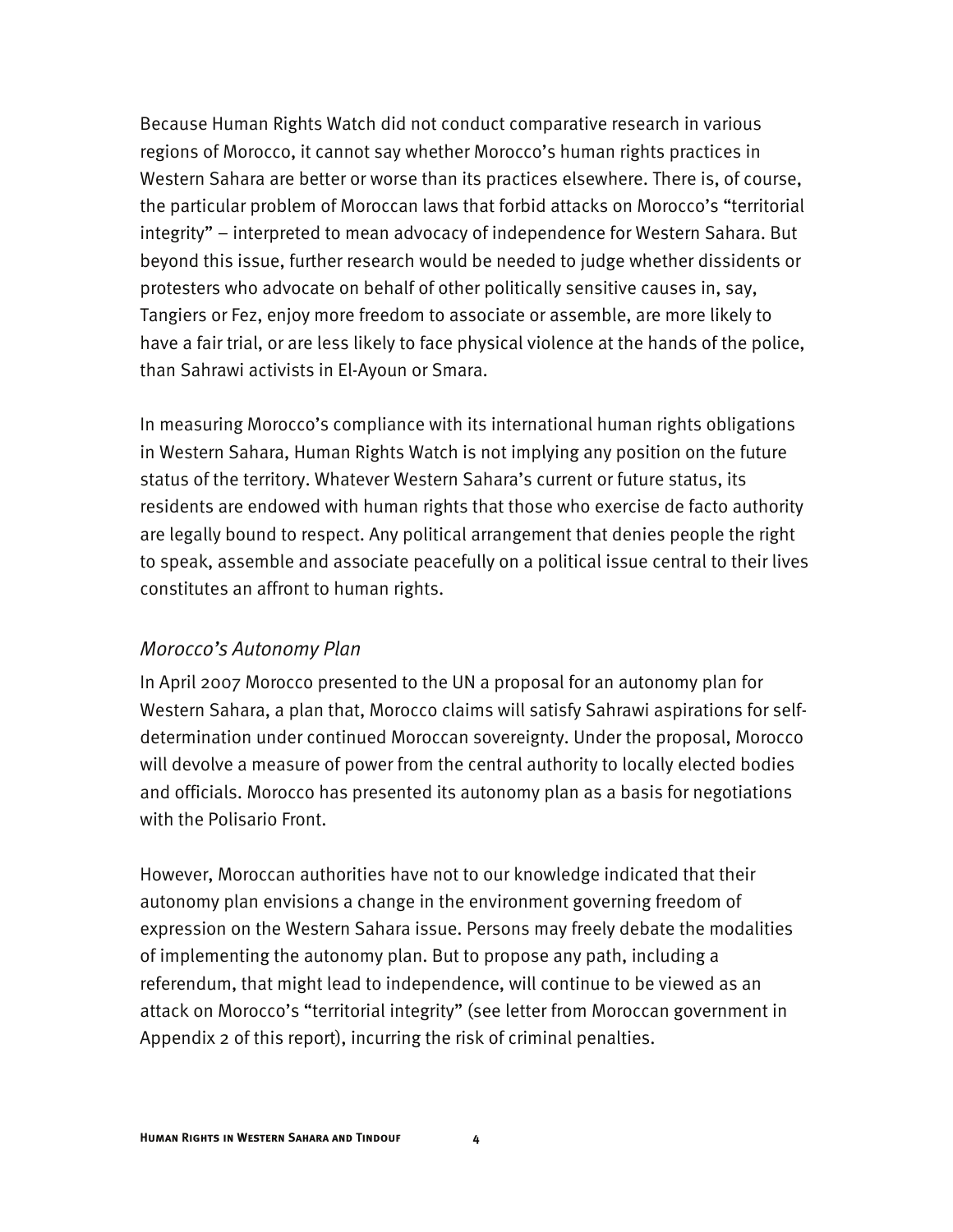#### *Laws Penalizing Attacks on Morocco's "Territorial Integrity"*

One of the causes of the human rights violations described in this report is Moroccan legislation prohibiting attacks on the kingdom's "territorial integrity." In practice, this phrase is applied to repress challenges to the official position that Western Sahara is part of Morocco. This is one of the three explicit red lines in Moroccan law limiting free expression, alongside "undermining" the Islamic religion and the monarchical regime.

Morocco's 1996 constitution states in Article 19, "The King shall be the guarantor of the … territorial integrity of the Kingdom within all its rightful boundaries." The Law on Associations, while liberal in some respects, permits banning of associations that, in the interpretation of the courts, seek to undermine Morocco's "territorial integrity." The 2002 Press Law, more progressive than its predecessor, maintains prison terms and heavy fines, and the suspension or banning of a publication, as punishment for speech that undermines "territorial integrity."

The conclusion is inescapable: prohibitions on speech and activities deemed to undermine "territorial integrity" violate Morocco's obligations as a signatory to the International Covenant on Civil and Political Rights (ICCPR) to respect freedom of speech, association, and assembly. Moroccan authorities claim to restrict only speech and activities whose suppression the ICCPR allows because they threaten security and the public order (see letter from Moroccan government in Appendix 2 of this report). In practice, they use the broad and vague concept of "undermining territorial integrity" to repress all kinds of peaceful political activity and speech when it opposes the official line on the Western Sahara issue.

#### *The Need to Respect Rights in Practice, Guarantee Fair Trials, and End Impunity*

Even if Morocco were to amend, eliminate, or interpret more narrowly the laws on "undermining territorial integrity," the human rights situation in Western Sahara will not change until Moroccan authorities respect the rights of those Sahrawis who wish to speak and mobilize peacefully in favor of self-determination. They must show the political will to hold the security forces accountable for the arbitrary arrest and harassment of Sahrawi activists, for using excessive force when suppressing public protests, and for acts of torture practiced against persons in custody. They must put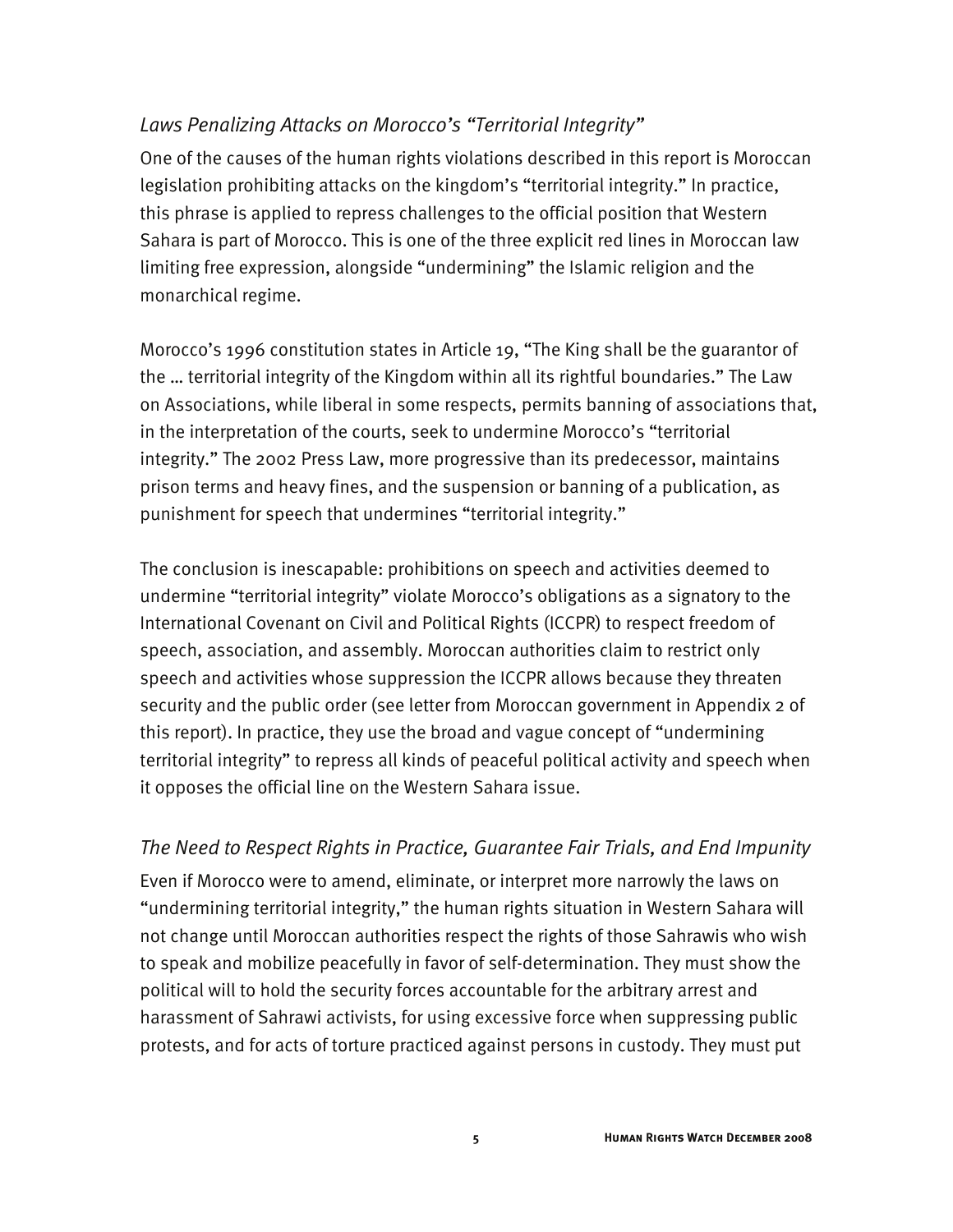an end to politically motivated convictions by ensuring that the courts respect all guarantees of a fair trial and reach verdicts on the basis of weighing all pertinent evidence impartially.

In El-Ayoun, Western Sahara's largest city, many Sahrawi victims of police violence during 2005, 2006, and 2007 named the same handful of police officers as having participated directly in beating or otherwise abusing them. The three they named most often are Brigadier Ichi abou el-Hassan, patrolman Moustapha Kamouri, and senior officer Aziz Annouche, known by his nickname, "et-Touheimeh." Moroccan authorities are aware that these individual officers have been the subject of numerous civilian complaints submitted to the prosecutor's office at the El-Ayoun Court of Appeals (see Appendix 2). In the cases that Human Rights Watch brought to their attention, the authorities dismissed the complaints as unfounded.

Brigadier abou el-Hassan and officer Kamouri have been transferred from El-Ayoun since the period covered by this report; officer Annouche reportedly remains on the job in that city. Human Rights Watch has no information to suggest that any of them has been held accountable for abuses committed against residents of El-Ayoun.

#### *Harassment of Human Rights Activists*

This report documents many forms of persecution and harassment by Moroccan authorities of Sahrawi human rights activists. The authorities seek to discredit these activists, accusing many of them of using human rights as a cover to further the Polisario's "separatist" agenda, sometimes through violence. While denying any links to violence, these activists openly embrace advocacy of independence as part of their human rights work since, for them, denial of self-determination is the human rights violation at the heart of the Sahrawi experience. This puts them on a collision course with Moroccan law. While Human Rights Watch takes no position on Sahrawi independence, we defend the right of others, whether or not they call themselves human rights defenders, to advocate peacefully for independence or other resolutions to the conflict.

Authorities justify repressive measures not only to prevent attacks on Morocco's "territorial integrity" but sometimes also in order to avert violence. At some pro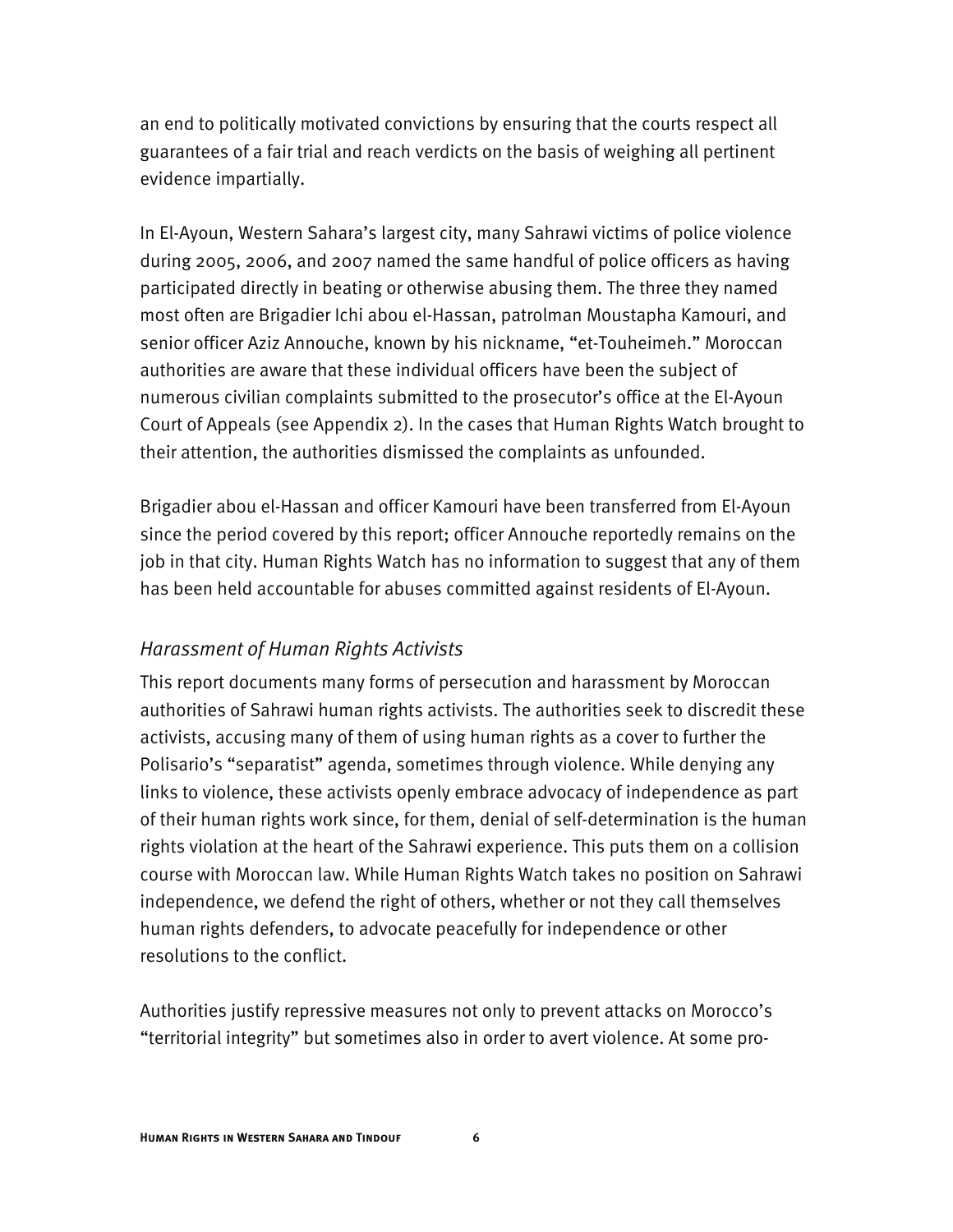independence demonstrations and in separate incidents, persons have thrown rocks and, on occasion, Molotov cocktails. These dangerous and illegal actions have caused injuries to both law enforcement officers and civilians and damaged property, as cases presented in this report show. It is the right and responsibility of Moroccan authorities to prevent and punish such acts. However, the Moroccan authorities ban virtually all gatherings – no matter the subject – when they suspect the organizers of having pro-independence sentiments, and they routinely break up "unauthorized" public gatherings even when such gatherings are completely peaceful.

#### *Serious Rights Violations Continue Despite Improvements over Time*

This report focuses on the human rights situation from 2006 to the present. This picture, however bleak, represents an easing of repression since the 1970s and 1980s, when Morocco and the Polisario were at war. Moroccan authorities abducted and "disappeared" hundreds of Sahrawis and sentenced hundreds of others to long prison terms in unfair trials. All areas under Moroccan rule, including Western Sahara, have experienced some progress on human rights since the mid-1990s.

Despite the persistent enforcement of laws repressing advocacy of Sahrawi independence, Morocco has gradually and unevenly opened the door to wider debate on this issue. It has for example granted legal recognition to one small Moroccan political party, the Democratic Way (en-Nahj ed-Dimuqrati) whose platform includes allowing the Sahrawi people to vote on the option of independence. Sahrawi activists today denounce Moroccan rule of the contested region, and form associations, albeit unrecognized ones, to expose Moroccan human rights abuses and advocate their pro-independence views. These activists brief and escort visitors to Western Sahara, travel abroad and promote their views in international media and in some independent Moroccan dailies such as al-Masa and Al-Jarida Al-Oula and in weeklies such as *TelQuel and Le Journal*, even as Moroccan state and progovernment media continue a black-out on such expression.

In contrast to twenty years ago, Sahrawi activists conduct such activities and return home most nights without being disturbed. However, sooner or later most of them encounter various forms of harassment that can include travel restrictions, arbitrary arrest, beatings, or trial and imprisonment on trumped-up charges. In recent years,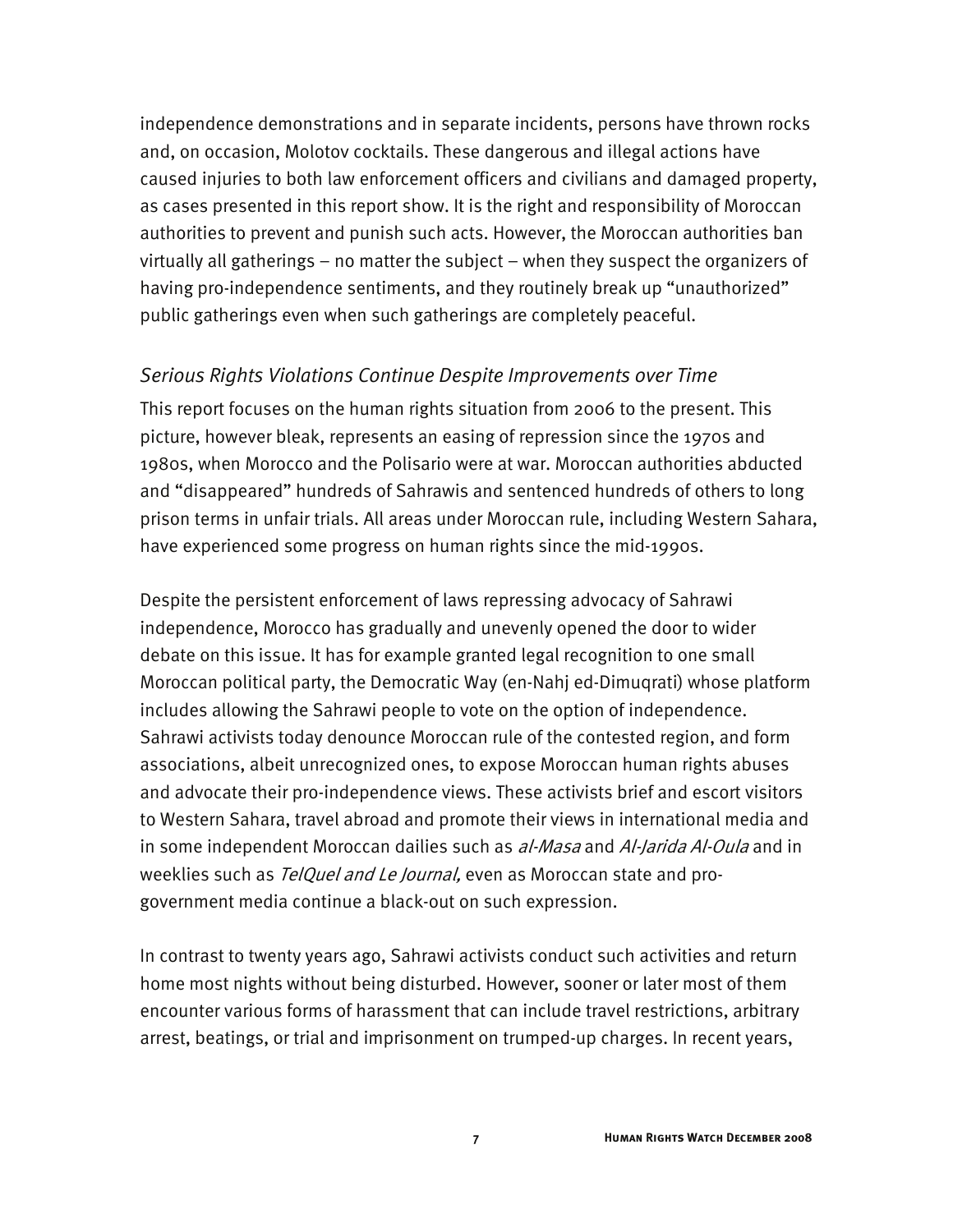courts have generally imposed on Sahrawi activists sentences of three years or less, sentences generally much shorter than those imposed during the earlier period. The result is that, at any given moment, most vocal pro-independence Sahrawi activists are at liberty but a few are behind bars for having peacefully pursued their objectives.

While this progress deserves mention, the relevant measure of Morocco's record is not with its own record in past decades or with the record of the Polisario Front (to which this report devotes a separate section). It is with the body of international human rights law that the country has ratified and pledged to uphold. It is by this measure that Moroccan authorities themselves ask to be judged. By this measure, Morocco's treatment of Sahrawis who oppose continued Moroccan rule over Western Sahara falls far short.

## Refugee Camps near Tindouf, Algeria

The Tindouf refugee camps, located in a harsh desert region of Algeria, have a population of approximately 125,000. They were established over thirty years ago by refugees who fled Moroccan forces as they advanced through Western Sahara. Most residents still live in tents or in modest huts without running water and remain heavily dependent on international humanitarian aid.

In 1976 the Polisario Front proclaimed the Sahrawi Arab Democratic Republic (SADR). With Algeria's cooperation, it administers the refugee camps around Tindouf as well as a sparsely populated sliver of Western Sahara located south and east of the portion of Western Sahara that is under Morocco's de facto control.

A disquieting trait of the human rights situation in the Tindouf camps is the isolation of the population and the lack of regular, on-the-ground human rights monitoring. Despite the Polisario's professions of openness to monitoring; the apparent easing of repression in recent years; and the presence of many foreigners working for development and humanitarian organizations, the rights of the refugees remain vulnerable due to the camps' remoteness and the legal limbo in which the camps exist. The government of the host country, Algeria – which is accountable under international law for protecting the rights of all persons within its territory – has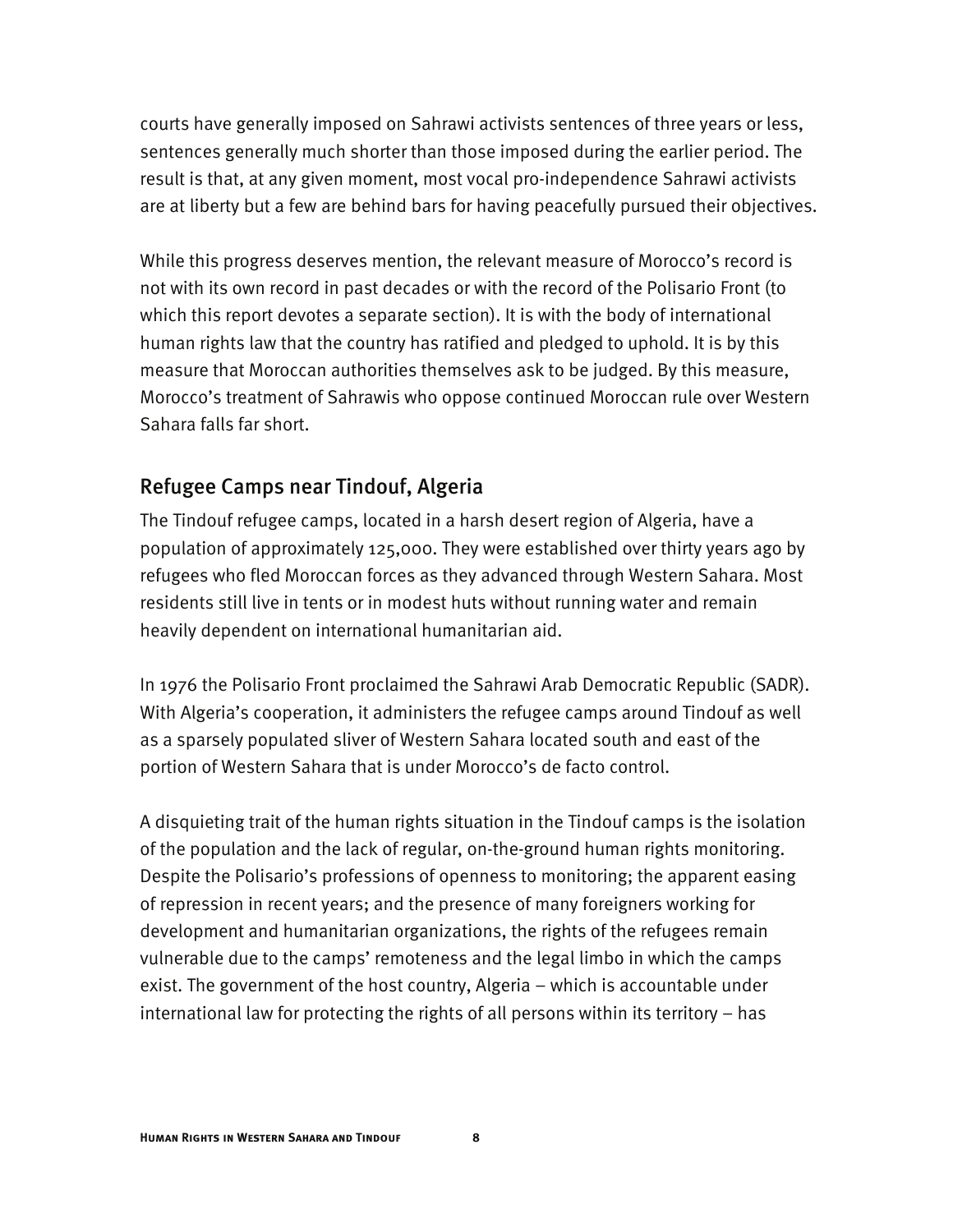ceded de facto administration of the camps to a liberation movement that is not formally accountable in the international system for its human rights practices.

The Polisario has now governed the camps for more than a generation. Camp residents are subject to the SADR constitution and laws. The Polisario implements policies and takes decisions that affect the human rights of camp residents on a daily basis. It operates courts, prisons, and an internal police force, controls the borders of the camps, and is the only authority with which camp residents have regular contact. This is a situation that may continue for years to come. For this reason, although Algeria remains ultimately responsible, the Polisario needs to be accountable for how it treats the people under its administration.

Algeria's has effectively abdicated responsibility for human rights violations committed by the Polisario on Algerian territory. This is impermissible: the international community must hold the government of Algeria, along with the Polisario, accountable for any Polisario violations committed in Algeria.

#### *Freedom of Speech*

Today, political detentions are rare or nonexistent in the refugee camps. Sahrawis can and do criticize the Polisario Front leadership over aspects of its management of day-to-day affairs in the camps and of the "national struggle."

However, the Polisario Front monopolizes political speech and marginalizes those who directly call into question its continued leadership or oppose it on fundamental issues. The camps have no dissidents, demonstrations, media or organizations of any real significance that openly challenge the legitimacy of the Polisario Front as the embodiment of the national cause, or that lobby in favor of accepting Morocco's proposal for Saharan autonomy under Moroccan sovereignty. A small independent newspaper and a dissident faction of the Polisario exist but have little discernible impact on public life. The one nongovernmental human rights organization operating in the camps, the Association for the Families of Saharawi Prisoners and the Disappeared (AFAPREDESA), does not monitor violations inside the camps but rather, advocates only for Sahrawi victims of abuses committed by Morocco.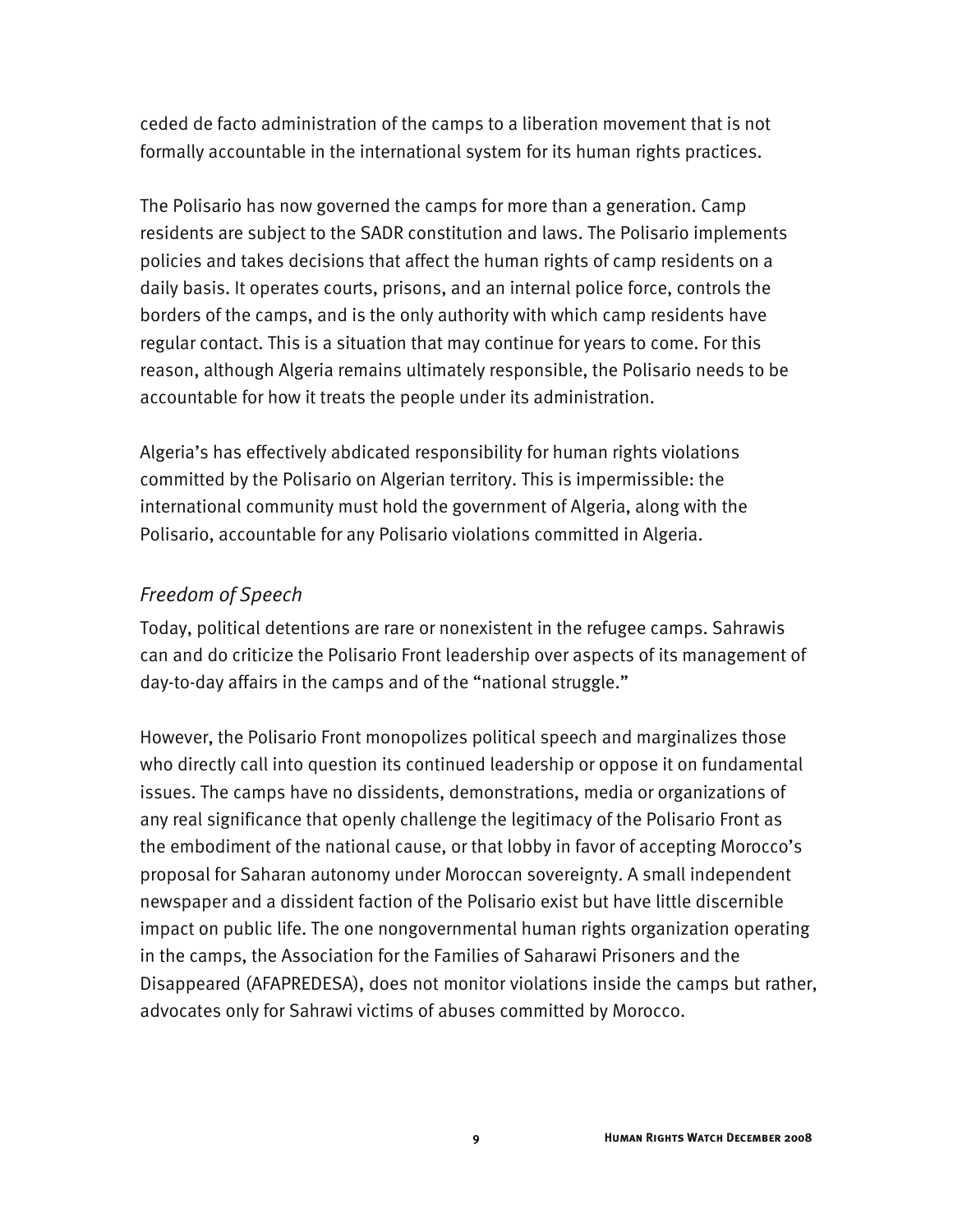The absence of significant political opposition is due primarily to the dominant role that the Polisario plays in allocating resources and jobs in the impoverished camps, whose population is organized into Polisario-linked mass organizations (e.g., National Union of Sahrawi Women, the Youth Union, and the General Workers Union). Those who oppose the Polisario on fundamental issues find it difficult to operate, even without any formal prohibition or direct repression of their activity, and often simply leave. As one educated former camp resident who supports Morocco's autonomy plan and who left the camps, put it, "People who want to oppose the Polisario from inside the camps can't really get anywhere with it, so they just get up and leave the camps."

#### *Freedom of Movement*

The Polisario, and many camp residents, portray as "sell-outs" or worse those who quit the camps to live in the Moroccan-controlled Western Sahara. However, Human Rights Watch found little or no evidence of formal or actual restrictions on refugees leaving the camps.

Those who have left the camps for Western Sahara, however, uniformly said that they kept their ultimate destination secret, fearing that the Polisario might prevent them from traveling if it became known. This fear causes many to leave without belongings and relatives they might otherwise take with them, resulting in unnecessary stress and hardship. Still, almost all who left used the main road across the Algerian-Mauritanian border, indicating a level of confidence that authorities would not turn them back. Sahrawis wishing to quit the camps find the means to do so, but a culture of "Don't ask, don't tell" surrounds the process.

#### *Allegations of Slavery*

j

The Polisario is on record as firmly opposing slavery in all of its manifestations; nevertheless, it must do more to eradicate residual slavery practices that continue to affect some black residents of the Tindouf camps.**<sup>1</sup>**

**<sup>1</sup>** The people Human Rights Watch interviewed in the camps on this issue identified themselves by using the Arabic terms for "black" [aswad].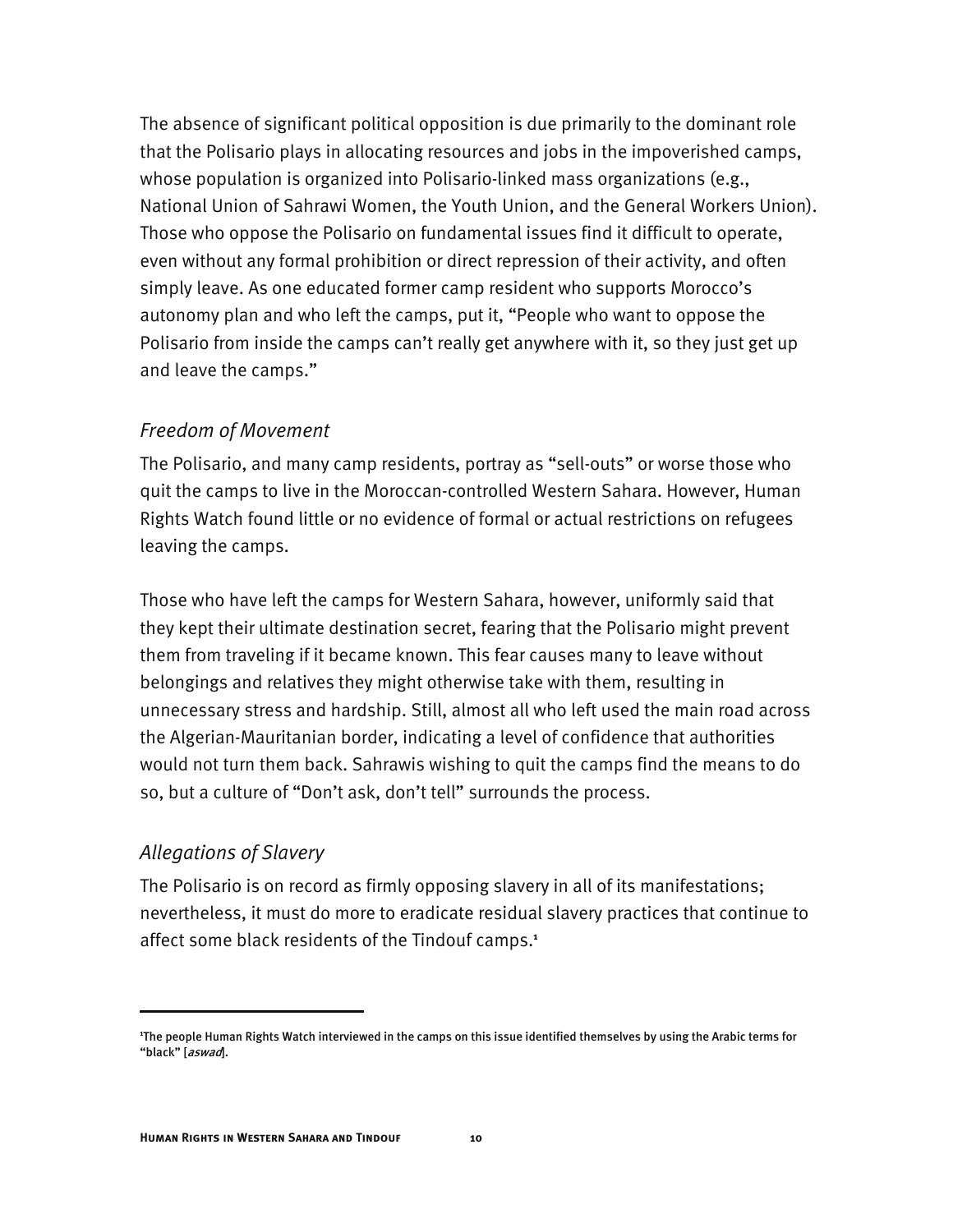Blacks, who constitute a minority within a mostly Moorish population, told us that the issue of slavery in the camps today concerns one practice in particular: the refusal by some local personal-status judges  $(qad's)$  to perform the act of marriage for black women informally designated as "slaves" unless their "owners" give their consent. A "master" is thus able to block a woman's choice of a husband.

This practice resembles the better-documented historical practices in Mali and that persist in Mauritania, a country whose population is linked culturally and ethnically to the Sahrawis. In Western Sahara, Sahrawis told us that residual slavery practices persist there as well.

Polisario officials concede that while SADR laws outlaw slavery, aspects of historical slavery practices persist in Sahrawi society and may have been reinforced by Polisario-employed officials, as described above. They have documented their efforts to punish such officials, and appear to oppose these practices in good faith. Blacks we spoke to agreed that the Polisario opposes slavery but stressed that work remains to be done if slavery is to be eradicated in all its manifestations.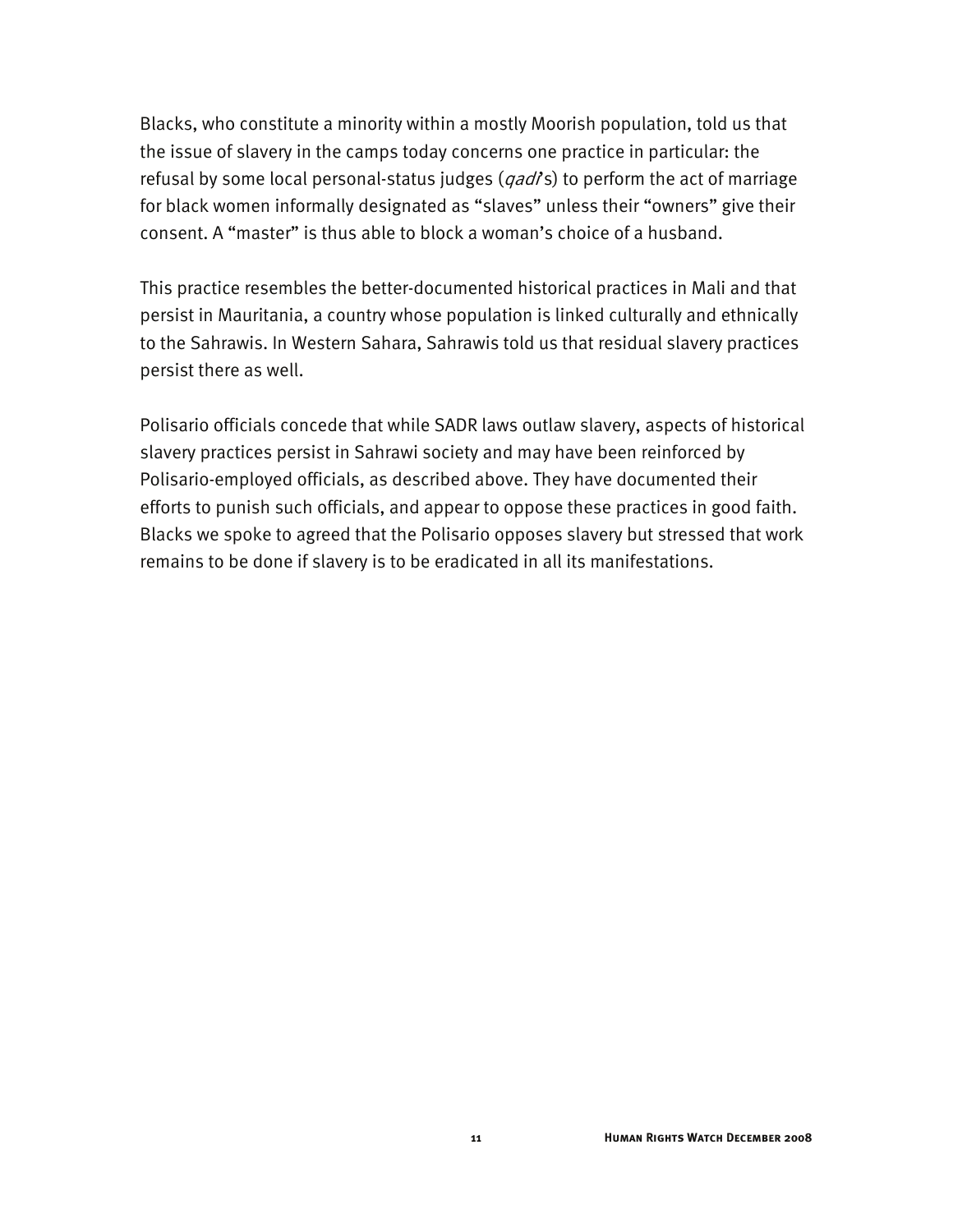## **Recommendations**

## To the UN Security Council

Expand the mandate of MINURSO (UN Mission for the Referendum in Western Sahara) to include human rights monitoring and reporting in both Western Sahara and in the Polisario-administered camps in Algeria; or establish another mechanism by which the UN provides regular, on-the-ground human rights monitoring and reporting there.

## Recommendations to the Government of Morocco

Permit on-the-ground monitoring of human rights conditions in Western Sahara by an appropriate UN mechanism such as MINURSO, should the UN expand its mandate.

Revise or abolish articles of the Press Code, the Law on Associations, and other legislation that criminalize speech and political or associative activities deemed affronts to Morocco's "territorial integrity" and that are used to suppress nonviolent advocacy in favor of Sahrawi political rights.

Implement and oversee thorough and independent investigations into allegations by civilians of human rights abuse by police; ensure that the search for the truth involves soliciting additional information from the persons who filed the complaints and, when potentially useful, their families; make public the results of such investigations as well as the administrative or disciplinary measures, if any, that are taken in response.

Where the evidence warrants, bring charges against public agents implicated in acts of torture, including those who give instructions to torture or those in position of authority who should have known about the torture and failed to take action to prevent it or punish those responsible.

Investigate, specifically, the conduct of three officers whom complainants have repeatedly cited as personally involved in abusing Sahrawis in El-Ayoun during the period 2005-2007: Ichi abou el-Hassan, Moustapha Kamouri, and Aziz Annouche;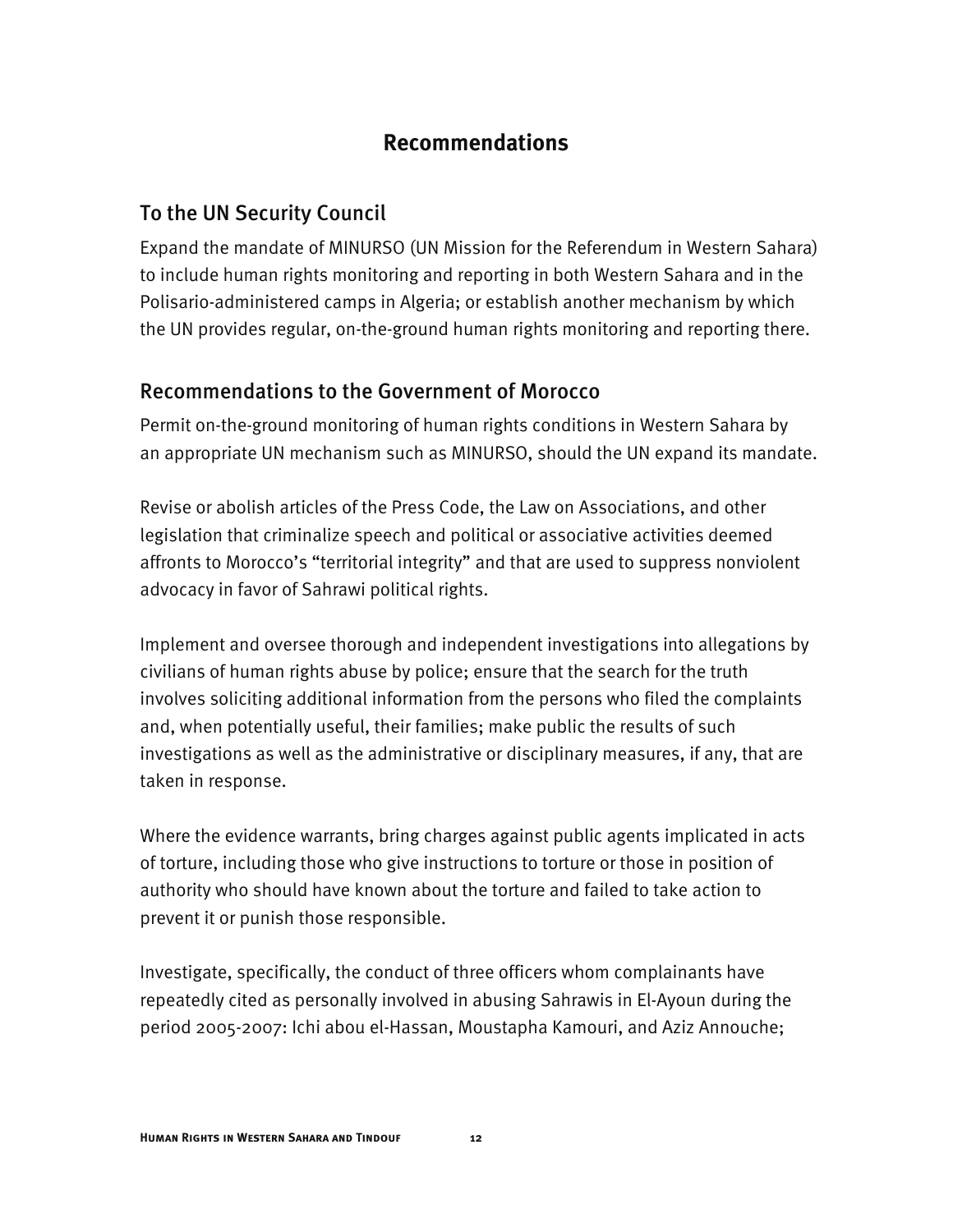initiate disciplinary or judicial measures against them if the results of a diligent and impartial investigation show such measures to be warranted.

Ensure that local administrative authorities comply with Morocco's Law on Associations by halting their practice of refusing to accept the founding papers submitted by independent associations that are following the procedures for obtaining legal status. More broadly, authorities should restrict the right of persons to form and act within associations only in accordance with the narrowly defined criteria specified in the International Covenant on Political and Civil Rights.

Allow the right of peaceful assembly to all persons, including advocates of Sahrawi self-determination, in accordance with Article 21 of the International Covenant on Civil and Political Rights. Authorities should restrict the right of peaceful assembly only when there is credible evidence of a threat to "national security or public safety, public order (*ordre public*), the protection of public health or morals or the protection of the rights and freedoms of others," and only then to the most limited restriction necessary, in both scope and time.

Take steps to ensure that the courts reach verdicts in politically charged cases based on the examination and impartial weighing of all relevant evidence. Judges and prosecutors should act to curb immunity for police who mistreat suspects in custody or use improper coercion to extract incriminating statements. They should do so by, among other things, giving effect to suspects' right under Moroccan law to demand medical examinations to check for evidence of mistreatment and rejecting as evidence any statement that is established to have been made as a result of torture.

Continue the positive steps Morocco has recently taken in lifting reservations to the Convention against Torture and other Cruel, Inhuman or Degrading Treatment or Punishment, by ratifying the UN Optional Protocol to the Convention against Torture. That protocol requires states parties to allow access to all places of detention to a national body "for the prevention of torture and other cruel, inhuman or degrading treatment or punishment," as well as to a subcommittee of the UN Committee against Torture. Under the terms of the protocol, both the UN subcommittee and the body established at the national level shall advise the government on steps "to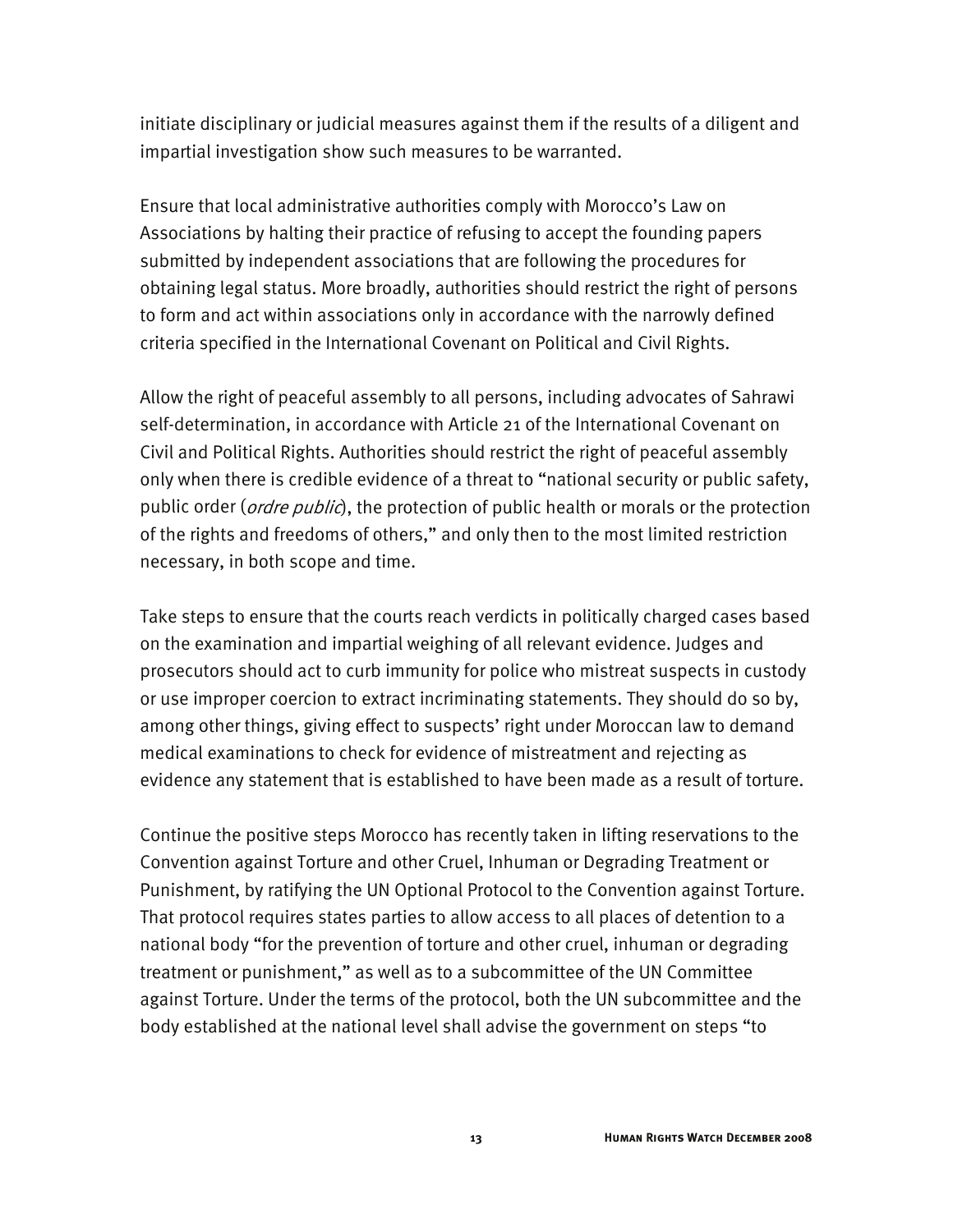strengthen the protection of persons deprived of their liberty against torture and other cruel, inhuman or degrading treatment or punishment."

## Recommendations Regarding Human Rights in the Tindouf Camps

The Tindouf refugee camps represent an anomalous situation. The host state – Algeria – has in practice ceded stewardship of the camps, including responsibility for ensuring human rights, to a liberation movement, the Polisario Front. The camp population lives in harsh desert conditions as refugees from their homeland. Although the Polisario Front and many camp residents declare that their overriding goal is to achieve the right to self-determination, the Polisario– and the host state of Algeria – must ensure, on an ongoing basis, respect for all of the human rights of camp residents.

Given the allegations of human rights abuses that have arisen in Polisario-run camps over the past three decades, Human Rights Watch believes that the camps merit regular, on-the-ground scrutiny by human rights organizations and international bodies. Such scrutiny is not currently being conducted, either by the UN or others. The remote and isolated nature of the camps, and the abdication of responsibility by the host state of Algeria, heightens the importance of including the Tindouf camps in any international program of human rights monitoring for Western Sahara.

#### *To the Polisario Front*

Permit an appropriate UN mechanism such as MINURSO – should the UN expand its mandate – to conduct on-the-ground monitoring of human rights conditions in the Tindouf refugee camps and in any part of Western Sahara that is under de facto Polisario control.

Guarantee the rights of all camp residents to freedom of association, assembly, and expression, including by:

• Ensuring that camp residents are free to challenge peacefully the leadership of the Polisario Front and to advocate options for Western Sahara other than independence.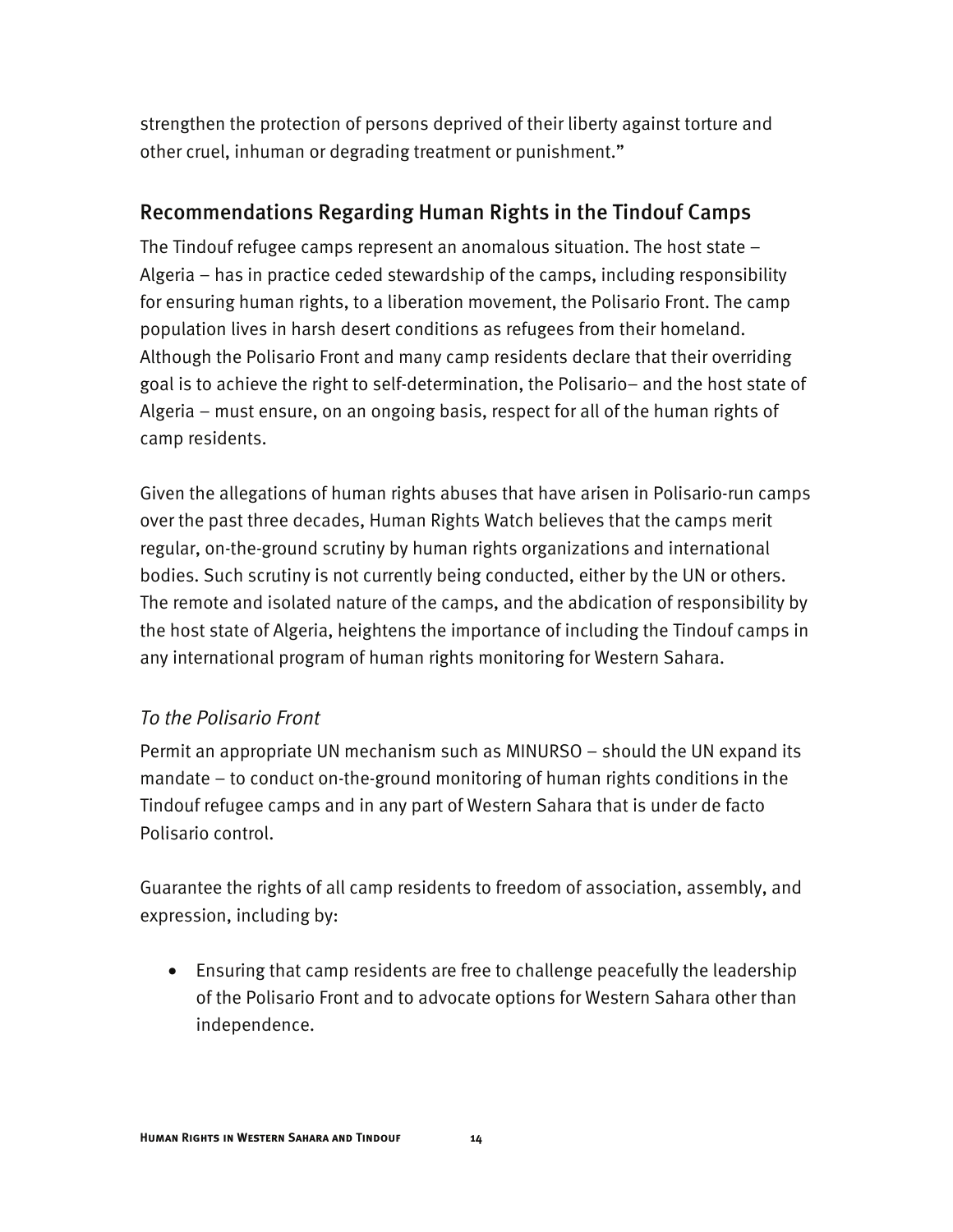- Reinforcing the right to freedom of expression by eliminating, or significantly restricting the scope of, the broadly worded Article 52bis of the SADR Penal Code, which provides prison terms for distributing publications that could "damage the public interest."
- Ensuring that interpretations of the SADR's Penal Code articles relating to national security offenses are consistent with international human rights law.
- Reinforcing the right of assembly by amending articles of the Penal Code that criminalize participating in an unarmed public assembly deemed likely to "disturb the public order," a standard that is too broad and subject to a repressive interpretation.

Ensure camp residents' unfettered right to freedom of movement and take pro-active measures so that all camp residents know that they are free to leave the camps, including, if they wish, to settle in Moroccan-controlled Western Sahara.

Realize its pledge to eradicate all vestiges of slavery in the camps through educating the public and all civil servants, inviting and investigating complaints from the public, acting decisively to end any cases of slavery-like practices, and adopting necessary measures so that serious penalties may be imposed for infractions, including where gad's (judges) refuse to perform marriages without the consent of an "owner".

With respect to confinement of women who have children born out-of-wedlock, amend the Penal Code to decriminalize consensual sex between adults, which infringes on the right to privacy, and cancel all penalties pending against persons convicted of this "offense." To the extent that the Polisario confines women purportedly at risk of "honor crimes" because of their putative sexual activity, it must ensure that no woman is thus "protectively" confined against her will. It must also offer effective non-custodial forms of protection to women.

#### *To the Government of Algeria*

Permit on-the-ground monitoring and human rights conditions in the Tindouf camps by an appropriate UN mechanism such as MINURSO, should the UN expand its mandate.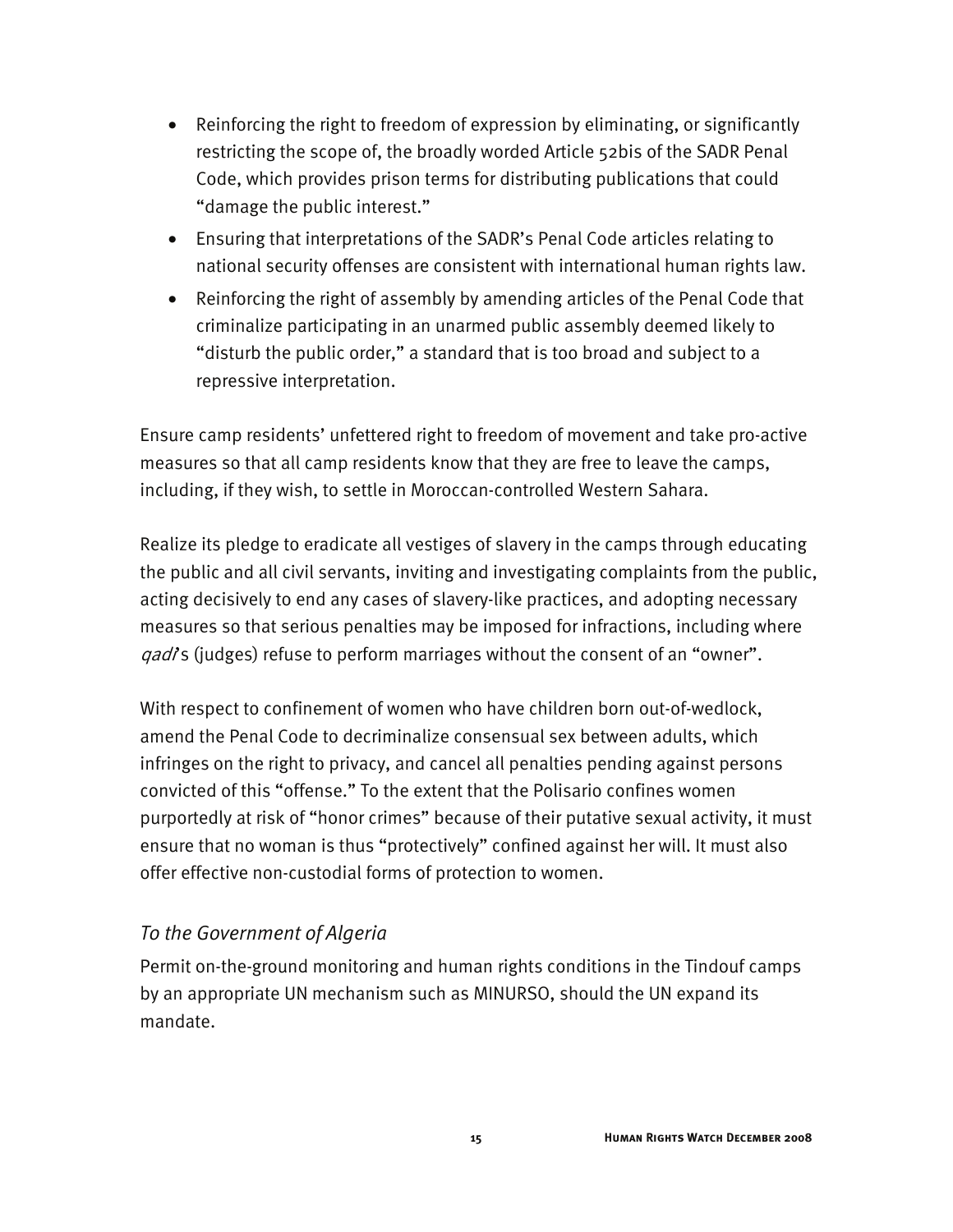Change its apparent posture of ceding to the Polisario Front responsibility for the protection of the human rights of the population of the Tindouf refugee camps; and publicly acknowledge its own responsibility for ensuring respect for the rights of all persons on Algerian territory. This includes intervening if and when human rights violations are taking place and ensuring that perpetrators are held responsible.

## To Third-Party Governments and Regional Bodies

Third-party governments engaged in seeking a solution to the Western Sahara conflict should:

- Ensure, pending a resolution of the conflict, that the Sahrawi people, whether under de facto Moroccan or Polisario administration, enjoy their full rights to freedom of association, assembly and expression; to that end, support an expansion of the mandate of MINURSO to include human rights monitoring and reporting in the Polisario-administered camps as well as in Western Sahara, or establish another mechanism by which the United Nations provides regular, on-the-ground human rights monitoring and reporting there.
- Encourage Algeria to acknowledge and assume its responsibility to ensure respect for the human rights of the Sahrawi refugees residing in Polisarioadministered camps on Algerian territory.
- Ensure that any future resolution of the conflict, whatever form it takes, guarantees the rights of association, assembly, and expression of the Sahrawi people, as well as for all other persons who live in the same political entity.

The **European Union**, having recently upgraded the status of its relations with Morocco to "advanced status," should ensure, pending a resolution of the conflict, that the Sahrawi people, whether living under de facto Moroccan or Polisario administration, enjoy their full rights to freedom of association, assembly and expression. To that end, the EU should not only continue to encourage the government of Morocco to widen the space generally for freedom of expression, association and assembly, but also specify, publicly, that such rights must extend to persons who peacefully advocate in favor of Sahrawi self-determination.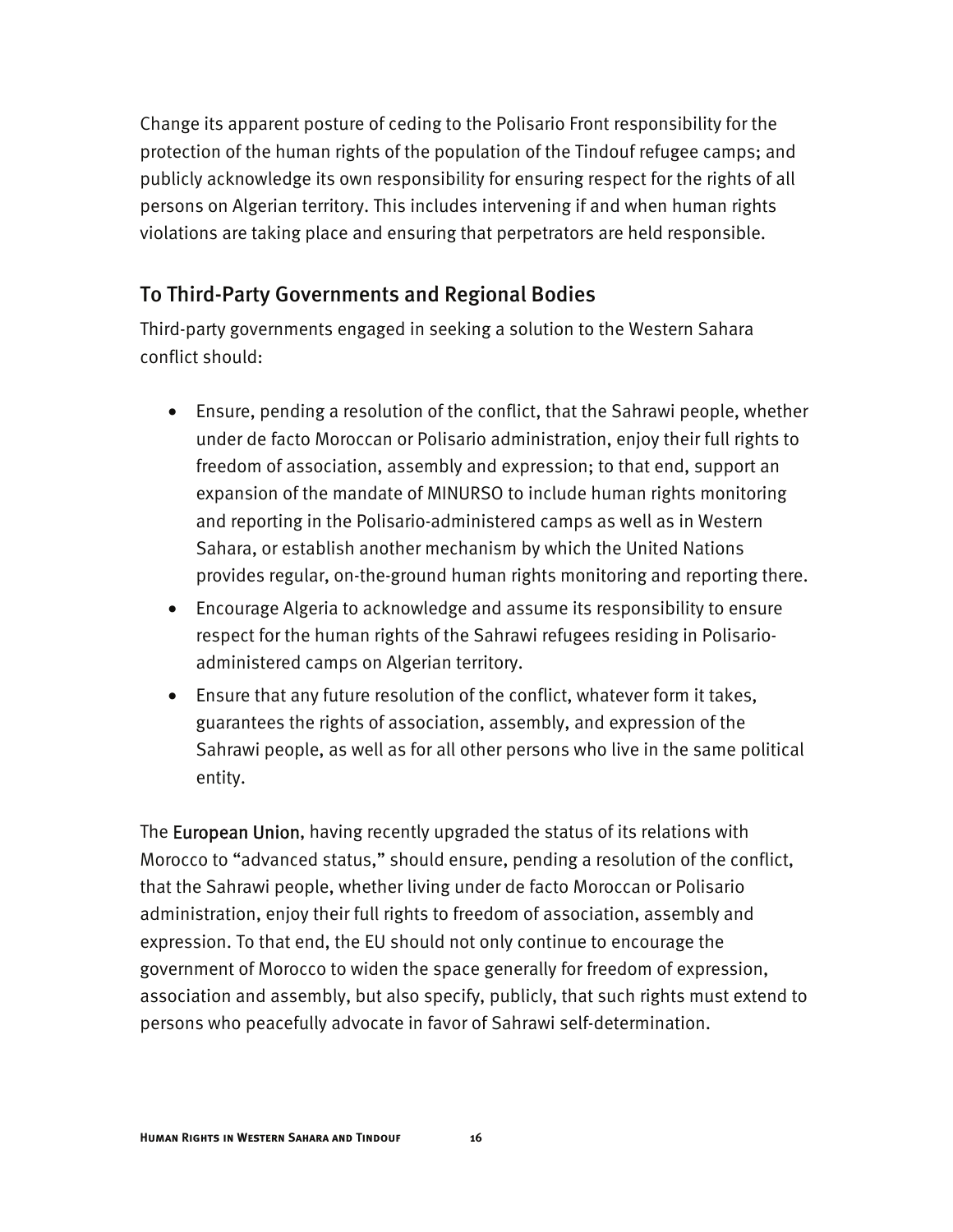Human Rights Watch also urges the Arab League and the African Union, as regional bodies with a direct interest in the Western Sahara conflict, to implement the same recommendations made to the European Union.

#### Recommendations to the US and France

The U.S. and France have voiced qualified support for Morocco's autonomy plan. These two countries, along with any other country that supports the autonomy plan or any other proposal for resolving the Western Sahara conflict, should explicitly condition that support on a commitment by the relevant authorities to fully respect the human rights of all citizens, including the right to speak and act nonviolently in favor of their preferred vision of the political future of Western Sahara.

As allies of both Morocco and Algeria, and as permanent members of the UN Security Council, France and the United States should lead the effort at the Council to expand the mandate of MINURSO to include human rights monitoring and reporting in both Western Sahara and in the Polisario-administered refugee camps, or to establish another mechanism by which the United Nations provides regular, on-the-ground human rights monitoring and reporting there.

With respect to the United States, we regret that in its monitoring of, and reporting on, human rights conditions worldwide, including in Western Sahara, it has paid scant attention to the Tindouf refugee camps. It should collect pertinent information both in the camps and, where appropriate, outside them, and speak publicly about human rights conditions there, including in the State Department's annual *Country* Reports on Human Rights Practices.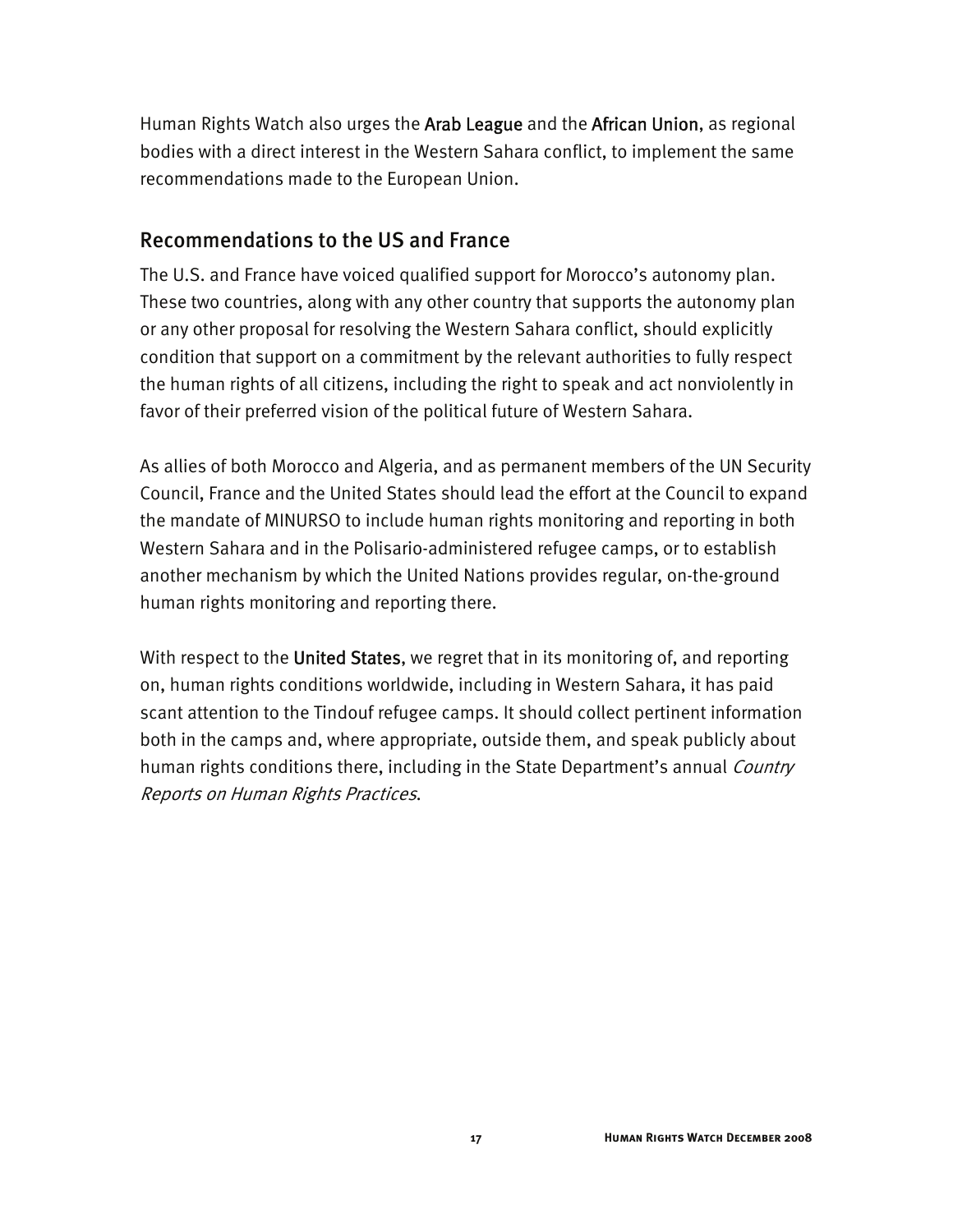## **Methodology**

Human Rights Watch conducted research missions to El-Ayoun in Western Sahara in December 2005, November 2007, and March 2008. The 2007 trip also included a visit to the city of Smara. Human Rights Watch met with Moroccan officials, who also furnished answers in writing to questions we submitted. Their responses are quoted throughout this report and reproduced in large part as an appendix.

In El-Ayoun and Smara, Human Rights Watch interviewed tens of victims of human rights abuses, most of them referred to us by local human rights organizations. We also interviewed human rights activists and lawyers, civilians and policemen who were injured by protestors, and representatives of civil society, both Sahrawis and non-Sahrawis

In Human Rights Watch's three visits to Western Sahara during the past three years, Moroccan authorities placed no direct obstacles in the way of our work, our meetings or our movements.

There were, however, indirect pressures on our work. Our researchers observed men sitting in unmarked vehicles or motorcycles near the locations in El-Ayoun and Smara where we met with Sahrawi activists and alleged victims of abuse. These men, whom the activists credibly described as police agents, remained at a distance from our researchers; however, they created an intimidating atmosphere for ordinary citizens who sought to meet us. In addition, the commonplace harassment of Sahrawis who provide information about Moroccan abuses to visiting human rights delegations, as documented in this report, creates disincentives for them to do so. While we found many Sahrawis eager to testify about abuses they had allegedly suffered, we also encountered or heard about others who declined to provide us information, explaining that they feared reprisal by the authorities.

We did not formally request a visit to El-Ayoun civil prison; the treatment of prisoners there or elsewhere fell outside the scope of our planned work.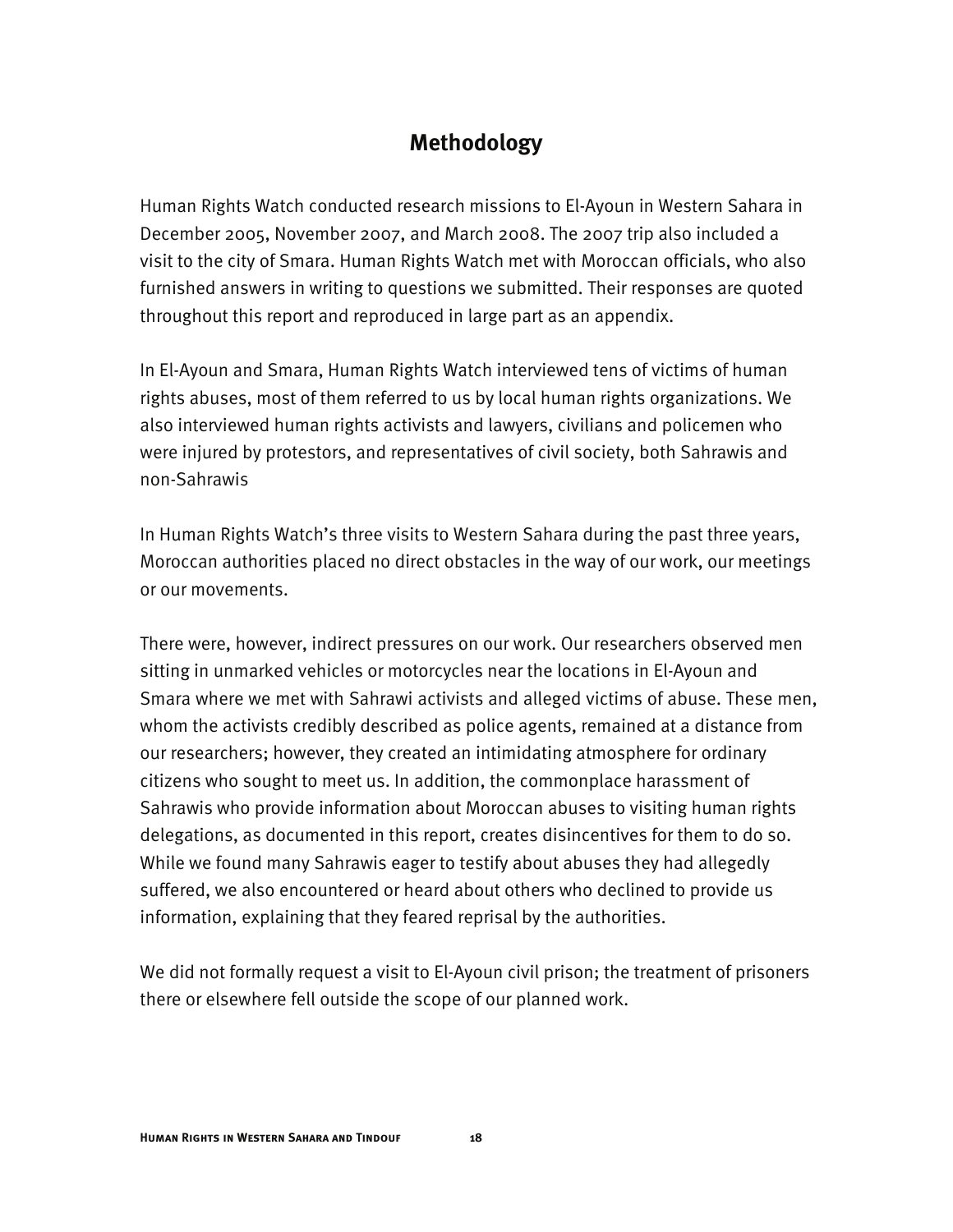A Human Rights Watch team of three researchers and an interpreter visited four refugee camps (Smara, El-Ayoun, February 27, and Rabouni) near Tindouf, Algeria, from November 10 – 13, 2007. We did not visit the Polisario-controlled portion of Western Sahara or interview Sahrawis who reside in this sparsely populated area.

We interviewed 28 refugees residing in the camps, six Polisario officials, four foreigners working for the UN agencies and nongovernmental organizations (NGOs) that are present in the camps, as well as other foreigners residing in the camps. We selected the refugees for interviews through referrals by Sahrawis living in Western Sahara, foreign workers living in the camps, journalists who had visited the camps, and through referrals by camp residents themselves.

Our interview subjects do not constitute a scientific sample of the camp population, although they did offer a range of views on the Polisario leadership. In addition, we compared their testimonies with information from interviews we conducted outside of the camps, both with Sahrawis and non-Sahrawis who had a direct and recent experience of life in the camps. These included Sahrawis living in Spain and France as well as more than 19 who had left the camps between 2006 and 2008 to live in Moroccan-controlled Western Sahara. We also interviewed a number of Sahrawis who had left the camps ten or more years ago about past Polisario abuses; this report, however, focuses on the present-day human rights situation.

While in the Tindouf camps, Human Rights Watch set its own schedule and moved about freely. We did not conduct interviews with residents in the presence of Polisario officials. However, due to housing conditions, it was often impossible to conduct interviews in a private, one-on-one setting. We conducted interviews in Arabic, French, Spanish and English, using our own interpreter when necessary.

Several of the persons Human Rights Watch interviewed for this report asked not to be named. In these cases we provide the date and location of the interview but not the interviewee's name.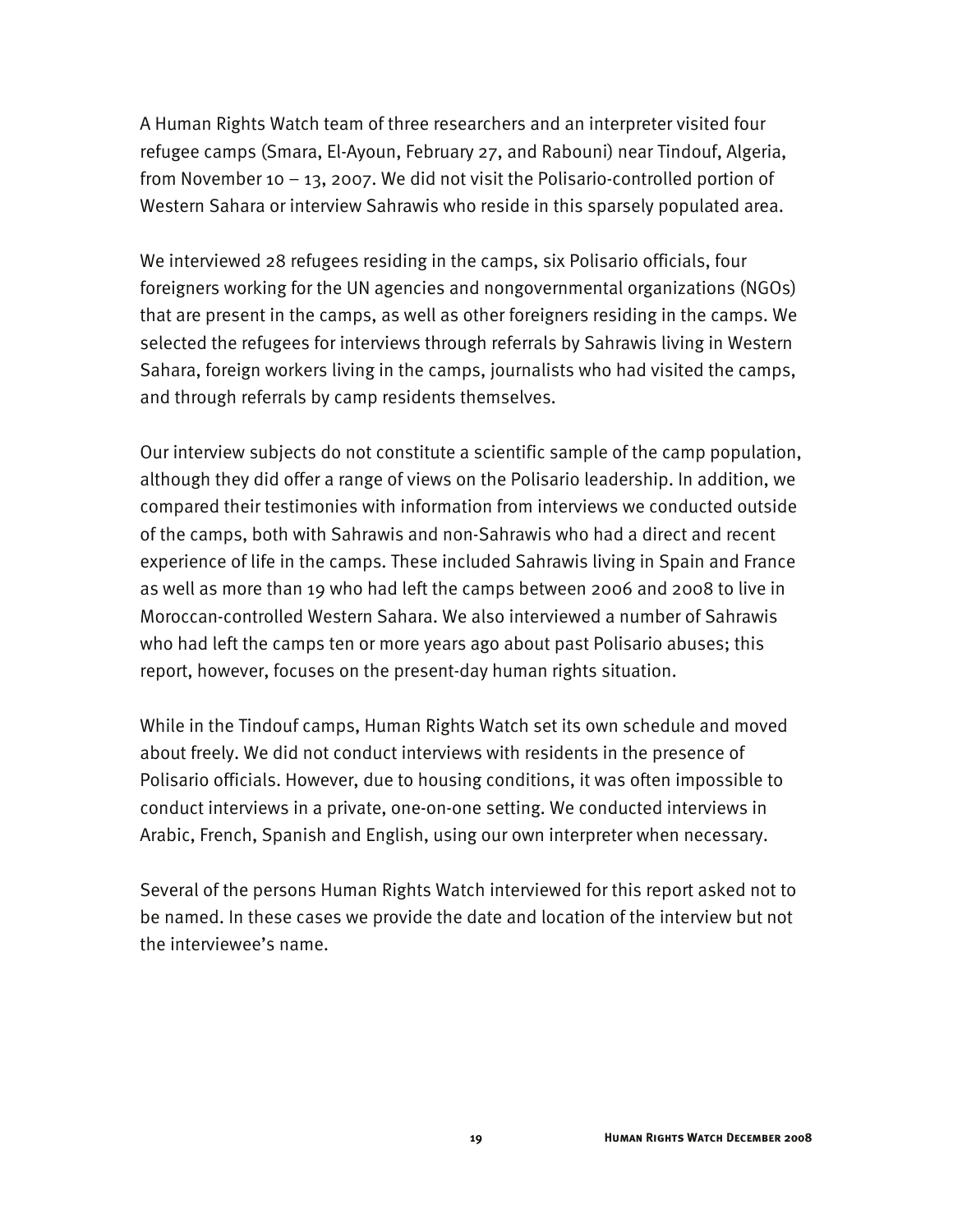## **Legal Framework Applied in this Report**

Human Rights Watch takes no position on independence for Western Sahara, or on Morocco's proposal for autonomy for the territory under its sovereignty.

The situation in Western Sahara is an occupation under the laws of armed conflict. However, our main framework is that of international human rights law. Our chief concerns include violations of the rights of expression, association and assembly – all human rights law violations, not a matter of occupation law. Human Rights Watch considers Morocco responsible for upholding international human rights in Western Sahara because it claims sovereignty over the territory and applies the same Moroccan laws to the roughly 85 percent of the territory it controls as it applies throughout the kingdom.**<sup>2</sup>**

The UN classifies Western Sahara as a non-self-governing territory and does not recognize Moroccan sovereignty over it. Nor does it recognize the SADR as a state or grant it an official status with the UN.**<sup>3</sup>** The SADR is thus not a party to the core international human rights treaties. However, the Polisario, which exercises de facto governmental authority within the camps, has signed several regional human rights treaties as the SADR government<sup>4</sup> and has formally declared its adherence as a

-

**<sup>2</sup>** The UN Office of the High Commissioner for Human Rights, in its unpublished report on Western Sahara, adopted an approach much like the one Human Rights Watch has taken in this report. The OHCHR said it would "evaluate the facts which occurred in the territory administered by Morocco on the basis of Moroccan laws and in light of Morocco's legal obligations entered into under the relevant international human rights treaties." The unpublished report continues, this "shall not be interpreted as constituting a position vis-à-vis the status of the territory according to international law or attributing any legitimacy to claims of sovereignty, but rather constitutes an evaluation of the de facto enjoyment of human rights by the people of Western Sahara." OHCHR, Report of the OHCHR Mission to Western Sahara and the Refugee Camps in Tindouf, Algeria, 15/23 May and 19 June 2006, www.afapredesa.org/index.php?option=com\_content&task=view&lang=en&id=53 (accessed November 18, 2008). The UN Secretary-General has stated that the OHCHR transmitted the report "as a confidential document to Algeria, Morocco, and the Frente Polisario on 15 September 2006 [and] remains committed to treating the report as confidential." Report of the Secretary-General on the situation concerning Western Sahara, April 14, 2008, S/2008/251, http://daccessdds.un.org/doc/UNDOC/GEN/N08/297/22/PDF/N0829722.pdf?OpenElement (accessed November 18, 2008).

**<sup>3</sup>** Unpublished report of OHCHR Mission, para. 37.

**<sup>4</sup>** The Sahrawi Arab Democratic Republic has signed or ratified: the African [Banjul] Charter on Human and Peoples' Rights, adopted June 27, 1981, OAU Doc. CAB/LEG/67/3 rev. 5, 21 I.L.M. 58 (1982), entered into force October 21, 1986 (ratified on May 2, 1986); the African Charter on the Rights and Welfare of the Child, OAU Doc. CAB/LEG/24.9/49 (1990), entered into force November 29, 1999 (signed on October 23, 1992); and the Protocol to the African Charter on Human and Peoples' Rights on the Rights of Women in Africa, adopted by the 2nd Ordinary Session of the Assembly of the Union, Maputo, September 13, 2000, CAB/LEG/66.6, entered into force November 25, 2005 (signed on June 20, 2006). See www.achpr.org/english/ratifications (accessed November 18, 2008).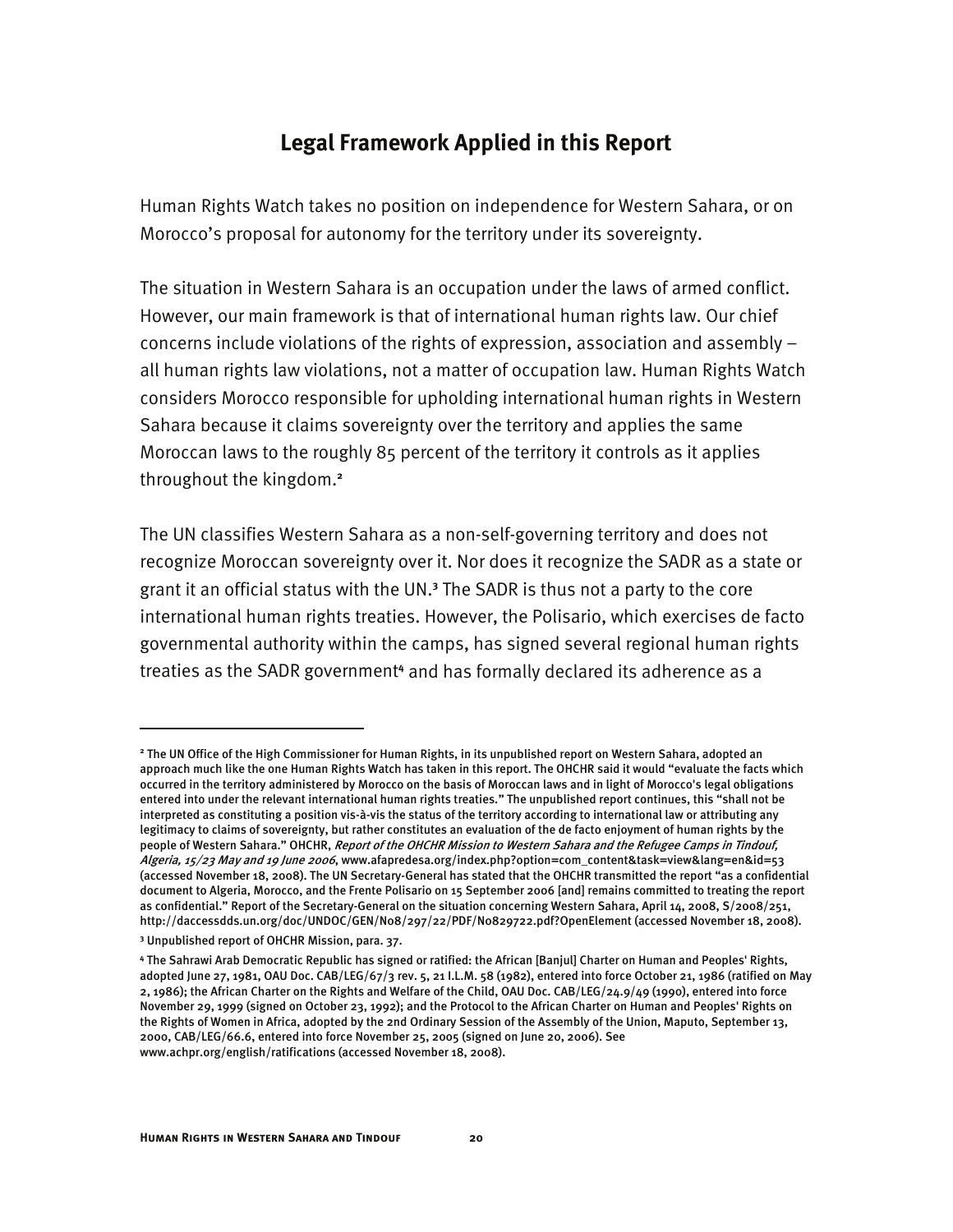liberation front to the Geneva Conventions<sup>5</sup> and to a ban on the use of anti-personnel landmines.**<sup>6</sup>** With regard to the human rights issues that this report addresses, the Polisario, as the government of the SADR, has undertaken, under the African Charter on Human and People's Rights, to respect and protect, "without distinction of any kind such as race, ethnic group, color, sex … birth or other status" (Article 2), the freedoms of movement (Article 12), expression (Article 9), and assembly (11); to prohibit all forms of exploitation, degradation, and cruel treatment (Article 5); and to ensure the elimination of discrimination against women "and also ensure the protection of the rights of the woman and the child as stipulated in international declarations and conventions" (Article 18.3).

The Algerian government has steadfastly backed the Polisario, assisting it financially and diplomatically and allowing it to administer a large Sahrawi refugee population on its territory for more than three decades. Algeria has said the Polisario is responsible for ensuring the human rights of Sahrawis in the Tindouf refugee camps.**<sup>7</sup>** Such a position by a sovereign state does not conform to international law. As the 2006 OHCHR delegation noted,<sup>8</sup> notwithstanding Algeria's delegation of authority to the Polisario, the Algerian government remains ultimately responsible, according to its international legal obligations,**<sup>9</sup>** for the human rights of all persons in

j

**<sup>5</sup>** In 1975, the Polisario Front sent to the Swiss Federal Council a Declaration of Implementation of the Geneva Conventions of 1949. France Libertés, Report of 2003 Mission, p. 10. As well, "on 24 November 1981, the ICRC offered its services to both Morocco's King Hassan and the POLISARIO secretary-general Abdel Aziz, to visit the detainees held by the POLISARIO forces. The offer was sent in 1982 to the OAU Committee on Western Sahara chaired by President Daniel Arap Moi of Kenya. On 6 March 1982 POLISARIO accepted the ICRC offer as a mark of its will to respect IHL and ICRC activities." Churchill Ewumbue-Monono, "Respect for international humanitarian law by armed non-state actors in Africa," International Review of the Red Cross, vol. 88, no. 864, December 2006, www.icrc.org/Web/eng/siteeng0.nsf/htmlall/review-864 p905/\$File/irrc\_864\_Ewumbue-Monono.pdf (accessed November 16, 2008).

**<sup>6</sup>** Polisario signed a Deed of Commitment under Geneva Call for Adherence to a Total Ban on Anti-Personnel Mines and for Cooperation in Mine Action, and destroyed 3,321 anti-personnel mines at the SADR's 30th anniversary in 2006. Reuters, "Polisario destroys mines in Western Sahara – group," March 3, 2006, www.genevacall.org/news/testi-in-the-press/rts-03mar06.htm (accessed November 18, 2008).

**<sup>7</sup>**"While the refugees are present in the territory of Algeria, the authorities reiterated during meetings with the Head of the delegation that despite this presence, the responsibility for human rights and any other related matters lies with the Government of the SADR." Unpublished report of OHCHR Mission, para. 39.

**<sup>8</sup>**Unpublished report of OHCHR Mission, paras. 39 and 40: "…The Government of Algeria is obliged to ensure that all rights stipulated in these [human rights and refugee treaties to which it is party] are upheld for all persons on Algerian territory. It should be underlined that UNHCR works directly with the Government of Algeria as the country of asylum/host government on all matters related to the Sahrawi refugee programme."

<sup>9</sup> On September 12, 1989, Algeria ratified the International Covenant on Civil and Political Rights (ICCPR), adopted December 16, 1966, G.A. Res. 2200A (XXI), 21 U.N. GAOR Supp. (No. 16) at 52, U.N. Doc. A/6316 (1966), 999 U.N.T.S. 171, entered into force March 23, 1976, and the International Covenant on Economic, Social and Cultural Rights (ICESCR), adopted December 16, 1966, G.A. Res. 2200A (XXI), 21 U.N. GAOR Supp. (No. 16) at 49, U.N. Doc. A/6316 (1966), 993 U.N.T.S. 3, entered into force January 3, 1976. Algeria has also ratified or acceded to, inter alia, the Convention relating to the Status of Refugees (Refugees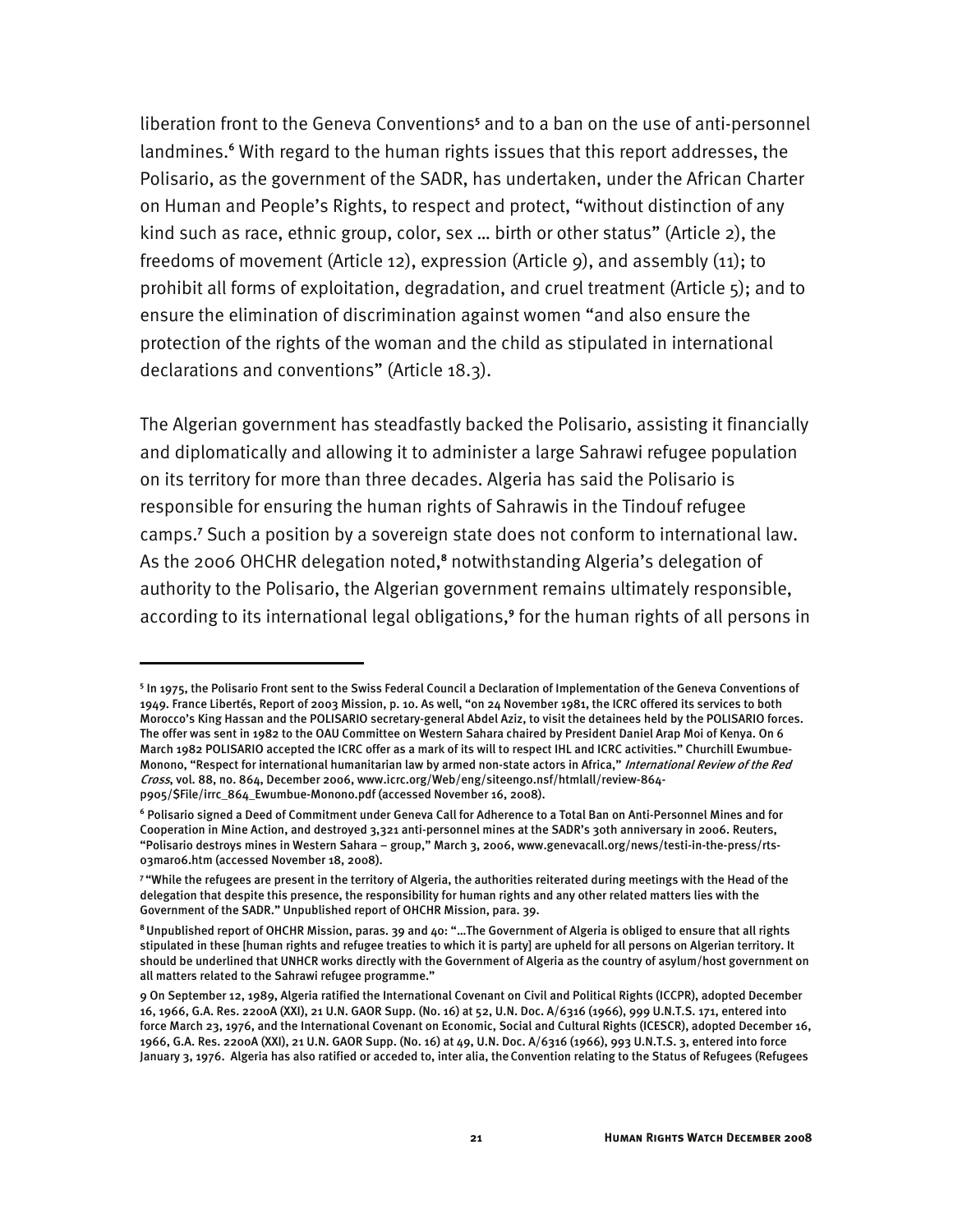its territory,**<sup>10</sup>** including in the refugee camps around Tindouf. As a matter of state responsibility, actions by the Polisario within Algeria that violate Algeria's human rights obligations are attributable to Algeria itself, regardless of whether Algeria empowered the Polisario to exercise authority.**<sup>11</sup>** Accordingly, Algeria remains ultimately responsible for ensuring the rights of Sahrawi refugees on its territory, notwithstanding the Polisario's separate obligations in this regard.

As a party to the 1951 Refugee Convention and its 1967 protocol, Algeria is bound to respect the rights of refugees to freedom of movement within Algeria to the same degree as other aliens, and to issue travel documents to Sahrawi refugees for the purpose of travel outside Algeria – an obligation that it may limit only as "require[d]" by "compelling reasons of national security or public order."**<sup>12</sup>** Similarly, Algeria may not impose, for the protection of the national labor market, restrictive measures on the employment of Sahrawis who have been in Algeria for three years or more.**<sup>13</sup>** Protections afforded by Algeria's human rights treaty obligations are complementary to its obligations under refugee law, in particular where human rights law provides for stronger protection than refugee law.**<sup>14</sup>** Thus, Algeria is responsible for upholding, inter alia, the freedom of expression and assembly of Sahrawi refugees, as part of its obligations as a party to the International Covenant on Civil and Political Rights.

-

Convention), 189 U.N.T.S. 150, entered into force April 22, 1954; Protocol Relating to the Status of Refugees, 606 U.N.T.S. 267, entered into force October 4, 1967; <sup>the</sup> Convention on the Rights of the Child (CRC), adopted November 20, 1989, G.A. Res. 44/25, annex, 44 U.N. GAOR Supp. (No. 49) at 167, U.N. Doc. A/44/49 (1989), entered into force September 2, 1990, <sup>the</sup> Convention against Torture and Other Cruel, Inhuman or Degrading Treatment or Punishment (Convention against Torture), adopted December 10, 1984, G.A. res. 39/46, annex, 39 U.N. GAOR Supp. (No. 51) at 197, U.N. Doc. A/39/51 (1984), entered into force June 26, 1987, Convention on the Elimination of All Forms of Discrimination against Women (CEDAW), adopted December 18, 1979, G.A. res. 34/180, 34 U.N. GAOR Supp. (No. 46) at 193, U.N. Doc. A/34/46, entered into force September 3, 1981<sup>, and the</sup> International Convention on the Elimination of All Forms of Racial Discrimination (ICERD), adopted December 21, 1965, G.A. Res. 2106 (XX), annex, 20 U.N. GAOR Supp. (No. 14) at 47, U.N. Doc. A/6014 (1966), 660 U.N.T.S. 195, entered into force January 4, 1969<sup>, as well as regional rights instruments.</sup>

**<sup>10</sup>** ICCPR Article 2. The Human Rights Committee has made clear that "States Parties are required by article 2, para.1, to respect and to ensure the Covenant rights to all persons who may be within their territory and to all persons subject to their jurisdiction." Human Rights Committee, General Comment 31, Nature of the General Legal Obligation on States Parties to the Covenant, UN Doc. CCPR/C/21/Rev.1/Add.13 (2004), para. 10.

**<sup>11</sup>** Draft Articles 9 and 4, Responsibility of States for internationally wrongful acts, International Law Commission (2001), http://www.temple.edu/lawschool/drwiltext/docs/ILC%202001%20Draft%20articles.pdf (accessed November 18, 2008).

**<sup>12</sup>** Refugees Convention, Articles 26, 28.

**<sup>13</sup>**Ibid., Article 17(2)(a).

**<sup>14</sup>** "Refugee law does not supersede human rights law as lex specialis if the human rights norm offers more protection. […] Article 5 of the 1951 Convention […] reads as follows: "Nothing in this Convention shall be deemed to impair any rights and benefits granted by a Contracting State to refugees apart from this Convention." In 2003, Conclusion No. 95 of the Executive Committee of the United Nations High Commissioner's Programme explicitly acknowledged "the multifaceted linkages between refugee issues and human rights" and recalled "that the refugee experience, in all its stages, is affected by the degree of respect by States for human rights and fundamental freedoms": (No. 95 (LIV) – 2003) para. (k).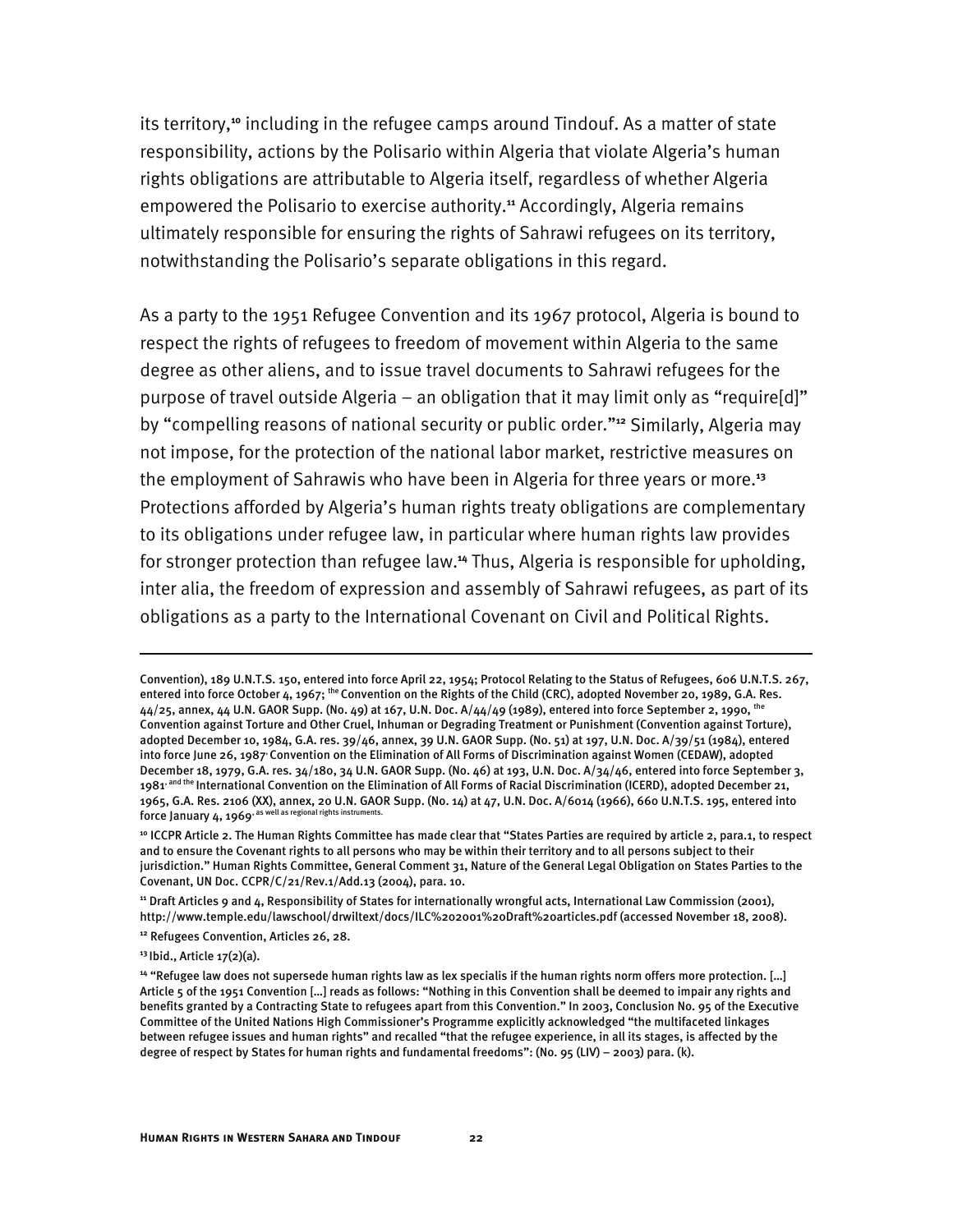## **Background to the Western Sahara Conflict**

Western Sahara covers 266,000 square kilometers of mostly arid land in northwestern Africa. The territory stretches from Morocco's southern border south to Mauritania and reaches inland from its 1100-kilometer-long Atlantic coastline to the borders of Algeria and Mauritania.**<sup>15</sup>** Its largest city, with roughly 200,000 residents,**<sup>16</sup>** is El-Ayoun, near the Moroccan border. The native inhabitants of Western Sahara are the Sahrawi people, who speak Hassaniya, a dialect of Arabic that is also spoken in Mauritania.

The population of Western Sahara was estimated to be 393,831 as of July 2008,**<sup>17</sup>** a majority of whom are Moroccans who moved to the region since the territory came under Moroccan control.

Spain claimed the territory as a protectorate in 1884, and from a few outposts gradually extended its administrative control over the next 80 years.**<sup>18</sup>** In 1974, under pressure at the UN to decolonize, Spain agreed to conduct a referendum that would present the territory's inhabitants with the option of independence.**<sup>19</sup>** As a preliminary step, Spain completed a census of the territory's inhabitants in 1974 that put the number at 74,000.

King Hassan II of Morocco threatened to reject the referendum's results, asserting that the period of Spanish colonization had interrupted pre-existing Moroccan sovereignty over the territory, which would resume after Spain's withdrawal. Before

I

**<sup>15</sup>**CIA World Factbook, "Western Sahara," undated, www.cia.gov/library/publications/the-worldfactbook/geos/wi.html#People (accessed October 15, 2008).

**<sup>16</sup>** Human Rights Watch interview with M'hamed Drif, wali (governor) of El-Ayoun-Boujdour province, El-Ayoun, November 6, 2007.

**<sup>17</sup>**CIA World Factbook, "Western Sahara."

**<sup>18</sup>**Tony Hodges, Western Sahara: The Roots of a Desert War (New York: Lawrence Hill & Co., 1983), pp. 40-84, 135-46.

**<sup>19</sup>** UN General Assembly Resolution 2072 of 1965 called on Spain to implement the Sahrawi people's right to selfdetermination. The UNGA had passed seven other resolutions reaffirming that right by 1973. In 1988, the Security Council explicitly affirmed the Sahrawi people's right to self-determination and its support for a referendum. United Nations Security Council, Resolution 621 (1988),

http://daccessdds.un.org/doc/RESOLUTION/GEN/NR0/541/48/IMG/NR054148.pdf?OpenElement (accessed November 19, 2008).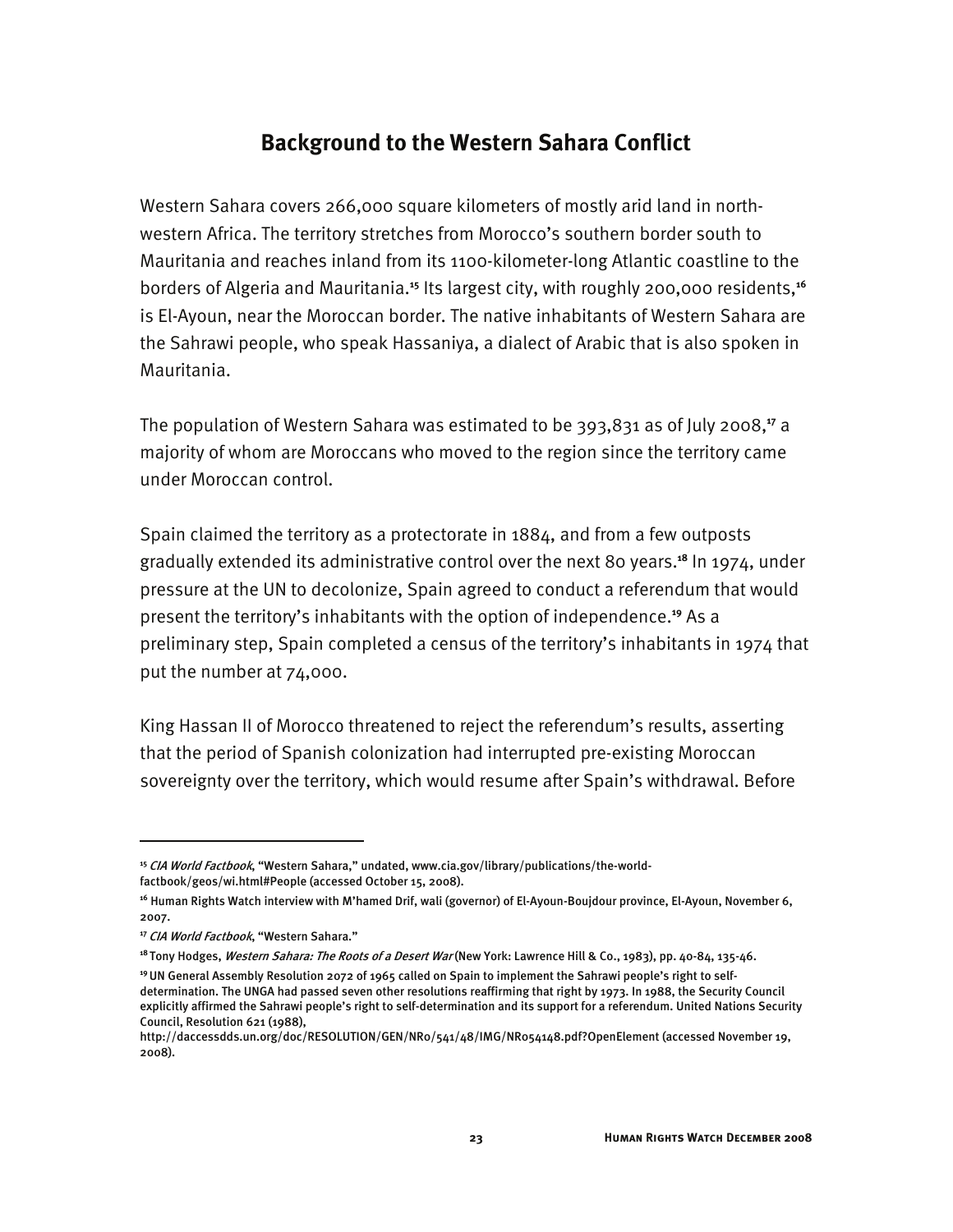Spain carried out the referendum, Morocco asked the UN General Assembly to refer the question to the International Court of Justice.

The Court's October 16, 1975 advisory opinion held that while Morocco (and Mauritania) had legal relations with the territory's inhabitants prior to the Spanish takeover, these did not amount to sovereignty and thus "were not of such a nature as might affect the application of … the principle of self-determination through the free and genuine expression of the will of the peoples of the Territory."**<sup>20</sup>**

Immediately after the ruling, however, King Hassan II announced that the court had vindicated Morocco's claims. On November 6, 1975, he laid symbolic claim to the territory by launching a "Green March" of approximately 350,000 Moroccan civilians, some of whom walked southward from the Moroccan border into a 10-kilometer strip that Spanish soldiers had already vacated.**<sup>21</sup>** The Moroccan army entered the territory soon thereafter, formally partitioning it in 1976 with Mauritania, which also had asserted historical ties with the region. (Morocco claimed the northern two-thirds of the Spanish Sahara.) On November 14, 1975, Spain signed a tripartite agreement transferring some of its powers and responsibilities over Western Sahara to Morocco and Mauritania. It formally pulled out of the territory on February 26, 1976.

As Moroccan forces arrived from the north and Mauritanian forces arrived from the south, they encountered resistance from the Sahrawi independence movement known as the Popular Front for the Liberation of Saguia el-Hamra and Rio de Oro (Polisario).**<sup>22</sup>** The Polisario had sprung up in 1973 in opposition to Spanish rule.**<sup>23</sup>** After Polisario strikes deep inside Mauritania forced that country to withdraw from the war in 1978, Moroccan troops, who had already seized control of the north of the territory, rapidly occupied the southern zone as well. Mauritania relinquished its claims to the territory in April 1979.

-

**<sup>20</sup>** "Western Sahara, Advisory Opinion of 16 October 1975," International Court of Justice, para. 162.

**<sup>21</sup>** Although hundreds of thousands of Moroccans have settled in Western Sahara since 1976, the Moroccan government ordered the original marchers back home on November 18, 1975. Hodges, *Desert War*, p. 224.

**<sup>22</sup>** Ibid., p. 225. The Saguia el-Hamra, a mostly-dry riverbed near El-Ayoun, and the Rio de Oro, another one near the city of Dakhla, designated the northern and southern regions, respectively, of the Spanish Sahara.

**<sup>23</sup>** Hodges, Desert War, p. 161.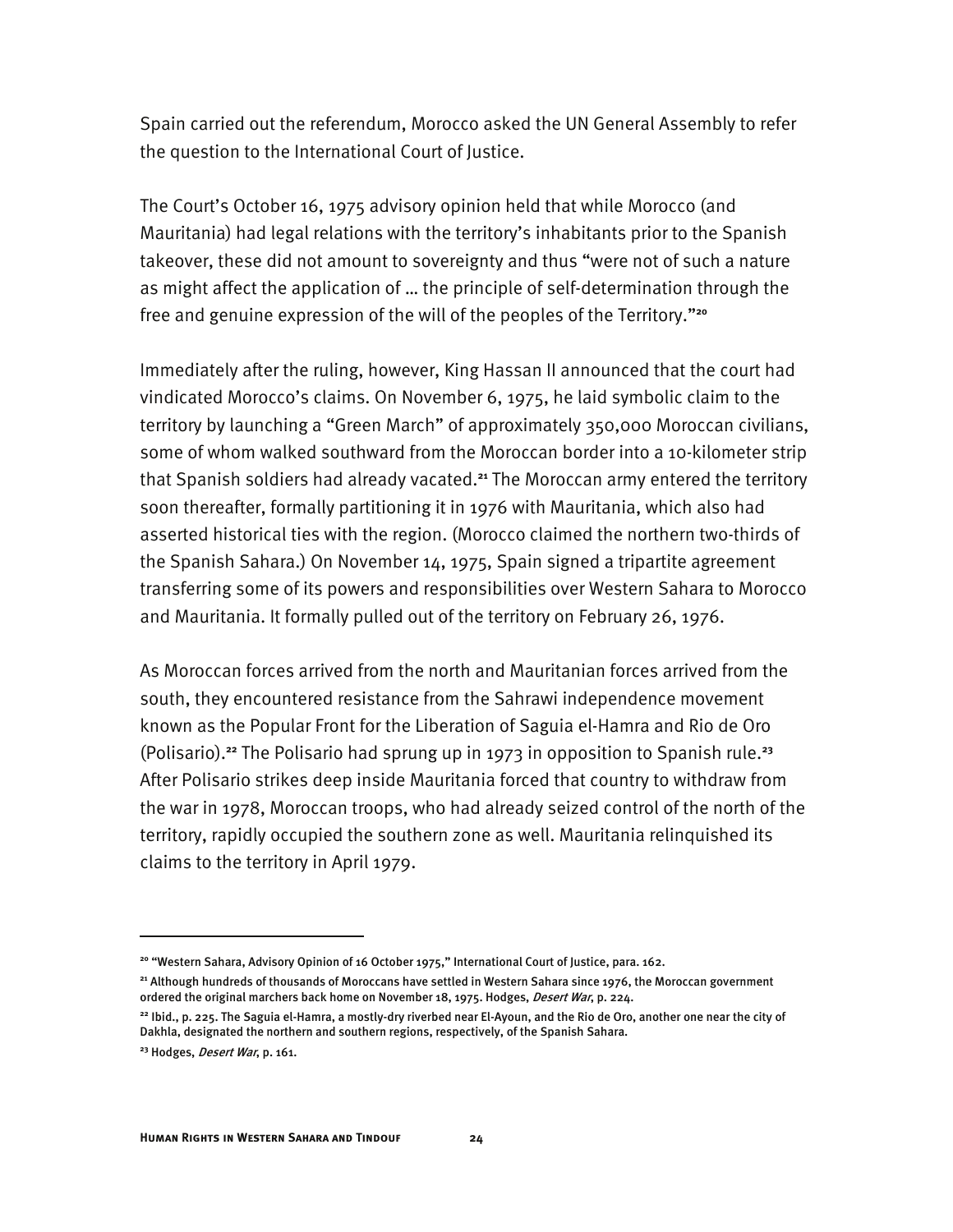Beginning in January 1976, large numbers of Sahrawi refugees began moving east toward the Algerian desert around Tindouf, fleeing the Moroccan army's advances in Western Sahara and the Moroccan air force's direct attacks.**<sup>24</sup>** By October of that year, 50,000 Sahrawi refugees were living in eleven scattered camps in Algeria.**<sup>25</sup>** Others fled south to Mauritania.**<sup>26</sup>** Still other Sahrawis traveled from southern Morocco, northern Mauritania and western Algeria to join the refugees at the camps around Tindouf.**<sup>27</sup>** Beyond the first wave of refugees fleeing military attacks, others would continue to flee in subsequent years in the context of Moroccan operations that terrorized Sahrawi civilians through such means as arbitrary arrests, secret detentions and "disappearances."**<sup>28</sup>**

Polisario's leaders proclaimed the founding of the Sahrawi Arab Democratic Republic (SADR) on February 27, 1976. The Organization of African Unity admitted it as a member and dozens of countries recognized it. The UN does not recognize the SADR as a state. However, in 1975, the UN recognized the "mass ... support" of "Saharans within the Territory" for the Polisario Front, and has consistently addressed the Polisario as a party to the conflict and involved it in negotiations. **<sup>29</sup>**

According to the SADR's constitution, the Polisario will remain the sole representative of the Sahrawi people until the achievement of national sovereignty

-

**<sup>24</sup>** In mid-February, 1976, "Moroccan aircraft discovered two large concentrations of refugees, each numbering at least ten thousand, at Guelta Zemmour, about twenty-two miles west of the Mauritanian border, and at Oum Dreiga, father south. Scores of refugees were killed in bombing raids, which included the use of napalm, over the following two months." By late February, only 5,000 to 6,000 of an original 29,000 Sahrawis remained in El-Ayoun. Hodges, Desert War, p. 232-33.

<sup>&</sup>lt;sup>25</sup> UNHCR Document A/CR.96/ 534, August 9, 1978, quoted in Hodges, Desert War, p. 233.

**<sup>26</sup>** The number of Sahrawis in Mauritania today is estimated at 20,000-30,000. From 12,000 to 15,000 Sahrawis may be in Spain, and up to 3,500 in Cuba. See International Crisis Group, "Western Sahara: The Cost of the Conflict," Middle East/North Africa Report No. 65, June 11, 2007, p. 5,

www.crisisgroup.org/library/documents/middle\_east\_\_\_north\_africa/egypt\_north\_africa/65\_western\_sahara\_\_\_the\_cost\_of \_the\_conflict.pdf (accessed November 19, 2008); see also Toby Shelley, "Sons of the Clouds," Red Pepper, www.redpepper.org.uk/article730.html (accessed October 20, 2008).

**<sup>27</sup>** Hodges notes, "The number of Saharawis [sic] in the Tindouf camps and Polisario's kataeb ["brigades"] came to exceed one hundred thousand – ironically, but explicably, more than the total number of Saharawis counted within Western Sahara's borders by the Spanish census authorities in 1974." Hodges, Desert War, p. 337.

**<sup>28</sup>** Arbitrary arrests, secret detentions, and "disappearances" of Sahrawis as well as of Moroccans by state security services are documented and acknowledged in the 2005 final report of the Moroccan Equity and Reconciliation Commission. This body, inaugurated by King Mohammed VI in 2004, examined abuses committed between 1956 to 1999 and set up a mechanism to compensate victims. A summary in French of the Commission's findings is at www.ier.ma/article.php3?id\_article=1496 (accessed October 15, 2008). See also Human Rights Watch, Morocco's Truth Commission: Honoring Past Victims during an Uncertain Present, vol. 17, no. 11(E), November 2005, www.hrw.org/en/reports/2005/11/27/moroccos-truth-commission-0.

**<sup>29</sup>** "Report of the United Nations Visiting Mission to Spanish Sahara, 1975," in The Report of the Special Committee on the Situation With Regard to the Implementation of the Declaration on the Granting of Independence to Colonial Countries and Peoples, UN Doc. A/10023/Add.5, Annex (1975).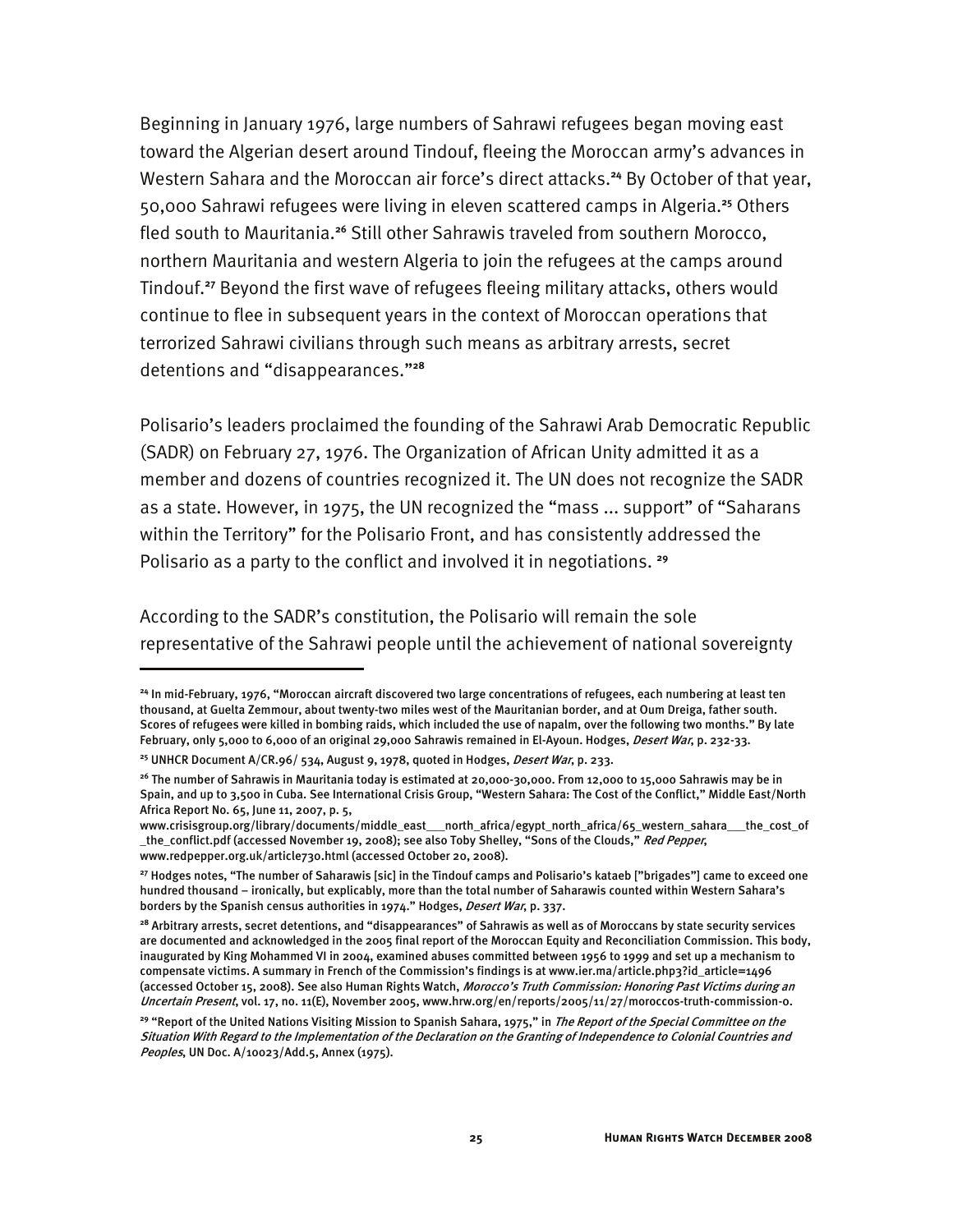over Western Sahara.**<sup>30</sup>** Polisario officials say that the Polisario is not a political party, but a popular front fighting for self-determination, and that the system of government will change upon independence.**<sup>31</sup>**

In 1991, a UN-brokered ceasefire agreement provided for a "UN Mission for the Referendum in Western Sahara" (known as MINURSO and established by Security Council resolution 690 of April 29, 1991**<sup>32</sup>**). The mission was to monitor the ceasefire and organize a referendum that would allow eligible Sahrawis to choose between independence and integration with Morocco.**<sup>33</sup>** In September of that year the Polisario and Morocco ceased active hostilities.

The agreement tasked MINURSO with deciding which persons would be eligible to vote on the future of Western Sahara, based on whether and for how long they had lived there. After vetting 198,000 applicants, MINURSO issued a list of some 86,000 eligible voters. The Moroccan government responded by collecting and submitting some 124,000 appeals, the vast majority of them on behalf of candidates deemed ineligible.**<sup>34</sup>** This confronted the UN with "the prospect of, in effect, having to begin the voter identification process all over again."**<sup>35</sup>**

Human Rights Watch observed in 1995 that "Morocco, which is the stronger of the two parties both militarily and diplomatically, has regularly engaged in conduct that

I

**<sup>30</sup>** SADR Constitution (1999), Article 31, in French at http://www.arso.org/03-const.99.htm (accessed February 11, 2008).

**<sup>31</sup>** Human Rights Watch interview with Polisario directorate member M'hamed Khadad, Smara Camp, November 10, 2007.

**<sup>32</sup>** United Nations Security Council, Resolution 690, The Situation Concerning Western Sahara, April 29, 1991, http://daccessdds.un.org/doc/RESOLUTION/GEN/NR0/596/26/IMG/NR059626.pdf?OpenElement (accessed November 19, 2008).

**<sup>33</sup>** The website of MINURSO states, "The settlement plan, as approved by the Security Council, provided for a transitional period for the preparation of a referendum in which the people of Western Sahara would choose between independence and integration with Morocco. The Special Representative of the Secretary-General was to have sole and exclusive responsibility over matters relating to the referendum…" www.minurso.unlb.org/mission.html (accessed November 19, 2008).

**<sup>34</sup>** Jacob Mundy, "'Seized of the Matter': The UN and the Western Sahara Dispute", Mediterranean Quarterly, vol. 15, no. 3 (summer 2004), pp. 130-148. See Report of the Secretary-General on the Situation Concerning Western Sahara , February 20, 2001, S/2001/148, paras. 8-9, http://daccessdds.un.org/doc/UNDOC/GEN/N01/252/60/IMG/N0125260.pdf?OpenElement (accessed October 17, 2008).

**<sup>35</sup>** International Crisis Group, "Western Sahara: Out of the Impasse," Middle East/North Africa Report No. 66, June 11, 2007, p. 2,

http://www.crisisgroup.org/library/documents/middle\_east\_\_\_north\_africa/egypt\_north\_africa/66\_western\_sahara\_\_\_out\_ of the impasse.pdf (accessed October 17, 2008).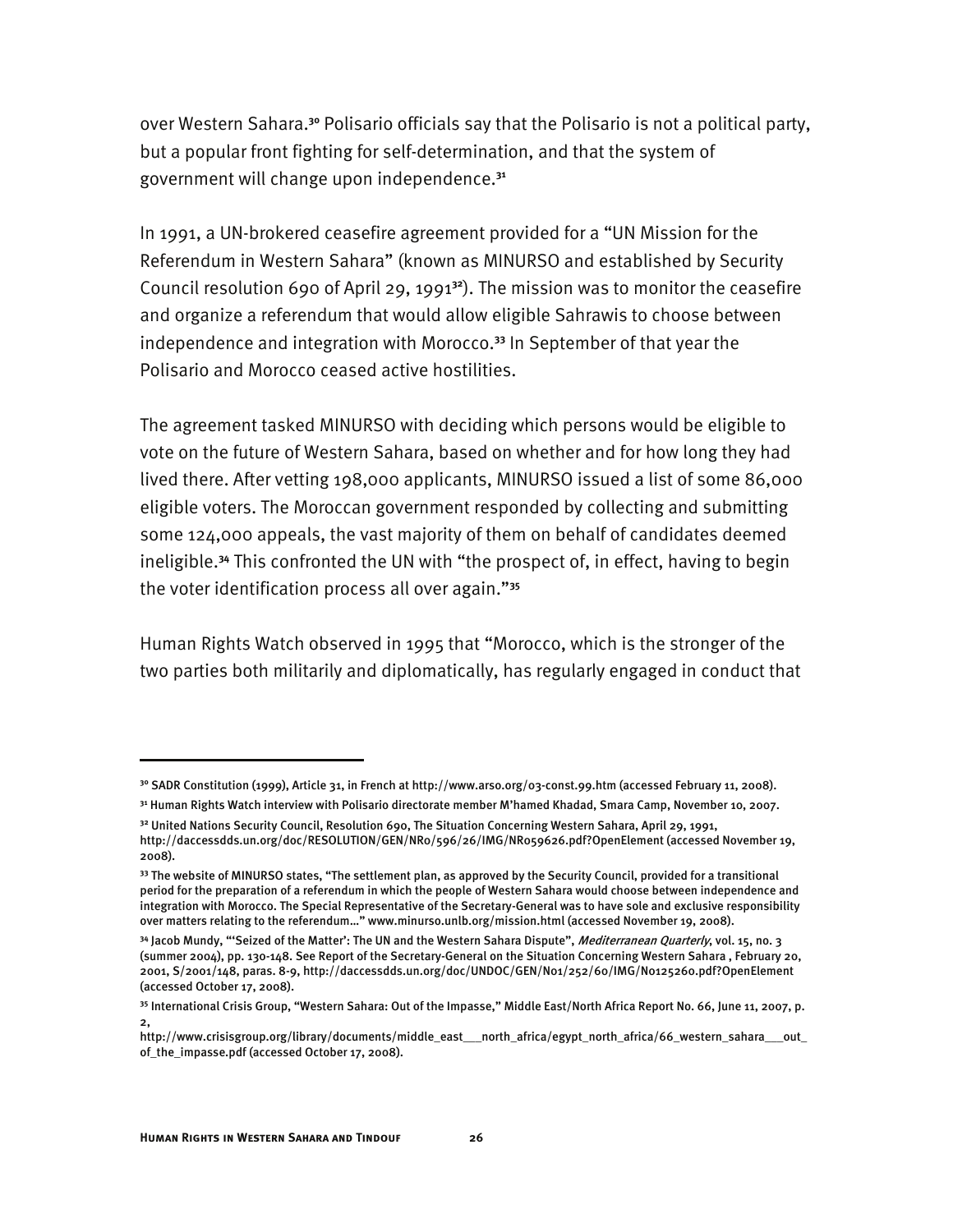has obstructed and compromised the fairness of the referendum process. In addition, a lack of UN control over the process has seriously jeopardized its fairness."**<sup>36</sup>**

In the face of these obstacles, the UN quietly backed away from the idea of a MINURSO-organized referendum, and none has taken place. Morocco, claiming the plan for establishing a voter list was impracticable, has since refused to accept any referendum in which independence is an option.**<sup>37</sup>** Meanwhile, it has sought an internationally acceptable solution that would ratify its sovereignty over Western Sahara.

Successive UN secretary-generals have assigned special envoys, including former US Secretary of State James Baker, to find a political solution to the Western Sahara conflict. However, none has been able to break the impasse. The Polisario continues to insist on a referendum that includes independence as an option. Morocco rejects this demand while proposing regional "autonomy" under its sovereignty.

The Polisario operates in two contiguous areas. In addition to the six refugee camps it governs in the Algerian desert,**<sup>38</sup>** it controls the sparsely populated 15 percent of Western Sahara that lies east of the "Berm." The latter is a series of Moroccan defensive earthworks and fortifications more than 1,500 kilometers long that splits the territory in two.

Inside the camps, Human Rights Watch did not observe an Algerian security presence; several informants said there was none. The Algerian military has a significant presence in the nearby city of Tindouf. As discussed above, Algeria insists that responsibility for human rights in the camps lies with the Polisario (see "Legal Framework applied in this report").

j

**<sup>36</sup>** Human Rights Watch, Keeping It Secret: The United Nations Operation in Western Sahara, vol. 7, no. 7, October 1995, "Summary," http://www.hrw.org/legacy/reports/1995/Wsahara.htm.

**<sup>37</sup>** Anna Theofilopolou, The United Nations and Western Sahara: A Never-ending Affair, US Institute of Peace Special Report 166 (July 2006), p. 2, www.usip.org/pubs/specialreports/sr166.pdf (accessed November 12, 2008).

**<sup>38</sup>** The El-Ayoun, Smara, Aouserd, February 27 and Rabouni camps all lie within an hour's drive of the Algerian city of Tindouf. Dakhla camp lies 170 km to the southeast.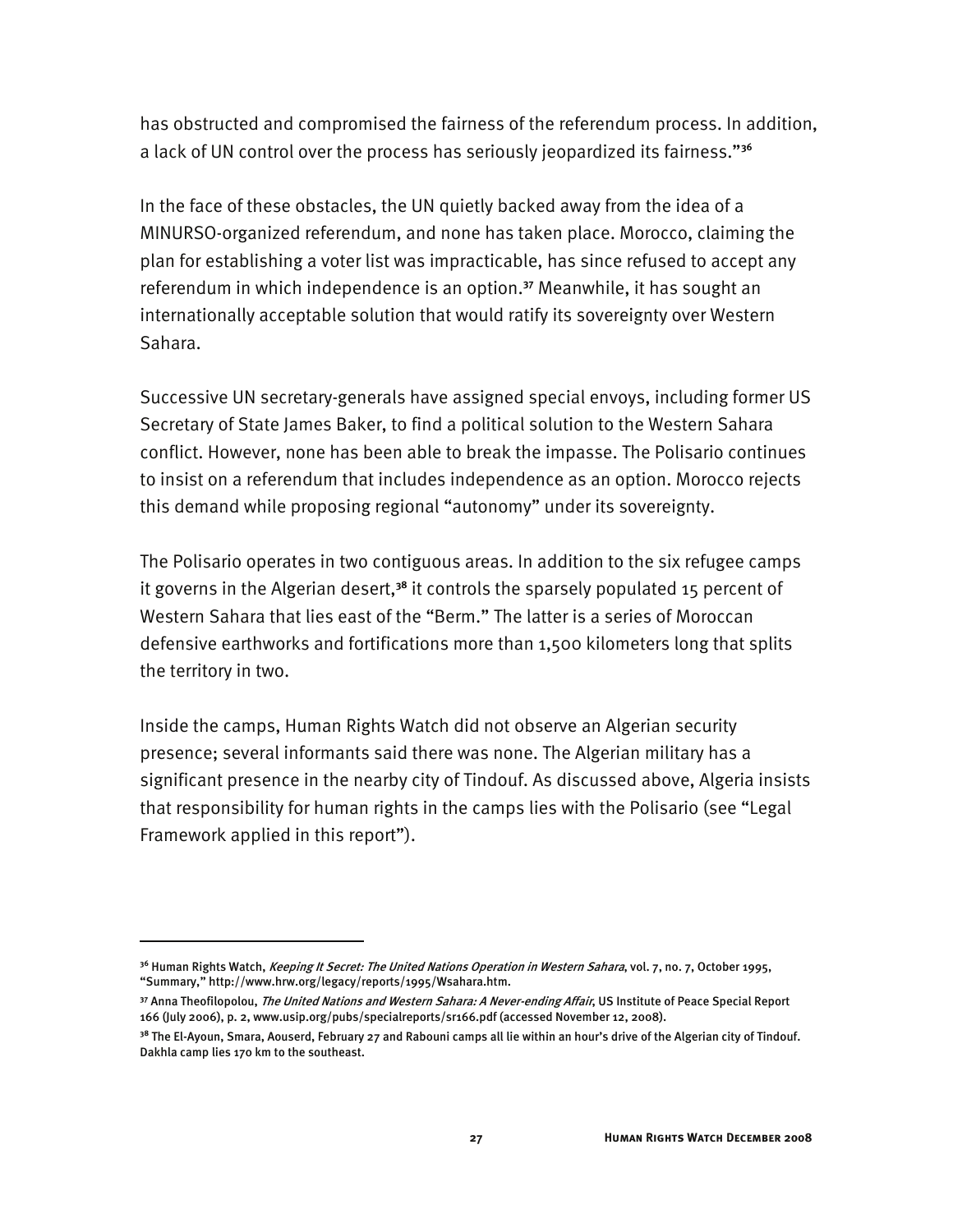The population figure for the camps is disputed. The Polisario says it is 158,000.**<sup>39</sup>** The World Food Program (WFP) and the UN High Commissioner for Refugees (UNHCR) currently estimate the total population of the camps to be around 125,000.**<sup>40</sup>** Morocco alleges that these numbers are inflated and has urged the UN to conduct a new census.**<sup>41</sup>**

The sprawling camps are administratively divided into districts and subdistricts. The Polisario, as the sole governing authority of the SADR, administers a justice system, with a system of courts and prisons; local *qadi'*s (shari'a law judges) have jurisdiction over personal status and family law issues.

Since 1976, Mohammed Abdelaziz has been the secretary general of the Polisario, having won reelection at each of the Polisario's general congresses. As secretary general, his position also comprises the roles of president of the SADR and commander-in-chief of the Saharawi People's Liberation Army (SPLA).

The United Nations recognizes its duty to uphold human rights standards in all its operations, including in Western Sahara.**<sup>42</sup>** Because it considers Western Sahara to be a "non-self-governing territory," the UN has a special obligation to protect the human rights of its residents. Yet, the UN's silence on human rights violations committed there, and the lack of on-the-ground UN agencies conducting human rights monitoring and reporting, contrast with the growing, if still limited, willingness

I

**<sup>39</sup>** See "Aide humanitaire de l'Algérie: Les Sahraouis crient famine," El-Watan, February 6, 2008,

http://www.elwatan.com/spip.php?page=article&id\_article=86495 (accessed November 19, 2008). This is the same figure that the World Food Program (WFP) and the UNHCR arrived at in 2003 based on "child vaccination records, primary school attendance levels and a MINURSO list of eligible voters." Joint WFP-UNHCR Assessment Mission, Main finding and Provisional recommendations, Tindouf, 26 January 2004,

http://documents.wfp.org/stellent/groups/public/documents/ena/wfp036323.pdf (accessed November 19, 2008).

**<sup>40</sup>** Joint WFP/UNHCR Assessment Mission, Algeria, Assistance to Refugees from Western Sahara, 24 January – 3 February 2007, p. 10, copy on file with Human Rights Watch. In September 2005, the World Food Program, citing "the absence of a census" of camp residents," revised the Tindouf "caseload" downward from 158,000 to 90,000. The latter figure comprised not the total population but only the "most vulnerable refugees" in the camps. (See "Algeria," 10172.1/2, in WFP Regional Bureau for the Middle East, Central Asia and Eastern Europe, Projected 2006 Needs for WFP Projects and Operations,

www.wfp.org/appeals/projected\_needs/documents/2006/ODC.pdf (accessed October 20, 2008); and "Algeria," PRRO 10172.2 (updating WFP's plans for 2008), in WFP, Projected 2007 Needs for WFP Projects and Operations, at http://www.wfp.org/appeals/Projected\_needs/documents/by\_countries/012.pdf (accessed November 17, 2008). As of 2008, the WFP stated it would "provide 125,000 general food rations to the most vulnerable refugees in the camps in the Tindouf

area." WFP, "Assistance to the Western Saharan refugees," Protracted Relief and Recovery Operation Algeria 10172.2, www.wfp.org/operations/current\_operations/project\_docs/101722.pdf (accessed November 17, 2008).

**<sup>41</sup>** M'hamed Hamrouch, "Le Maroc exige le recensement de la population de Tindouf, " Aujourd'hui le Maroc, August 10, 2008, http://www.aujourdhui.ma/couverture-details64284.html (accessed November 18, 2008).

**<sup>42</sup>** Report of the Secretary-General on the situation concerning Western Sahara, April 14, 2008, S/2008/251.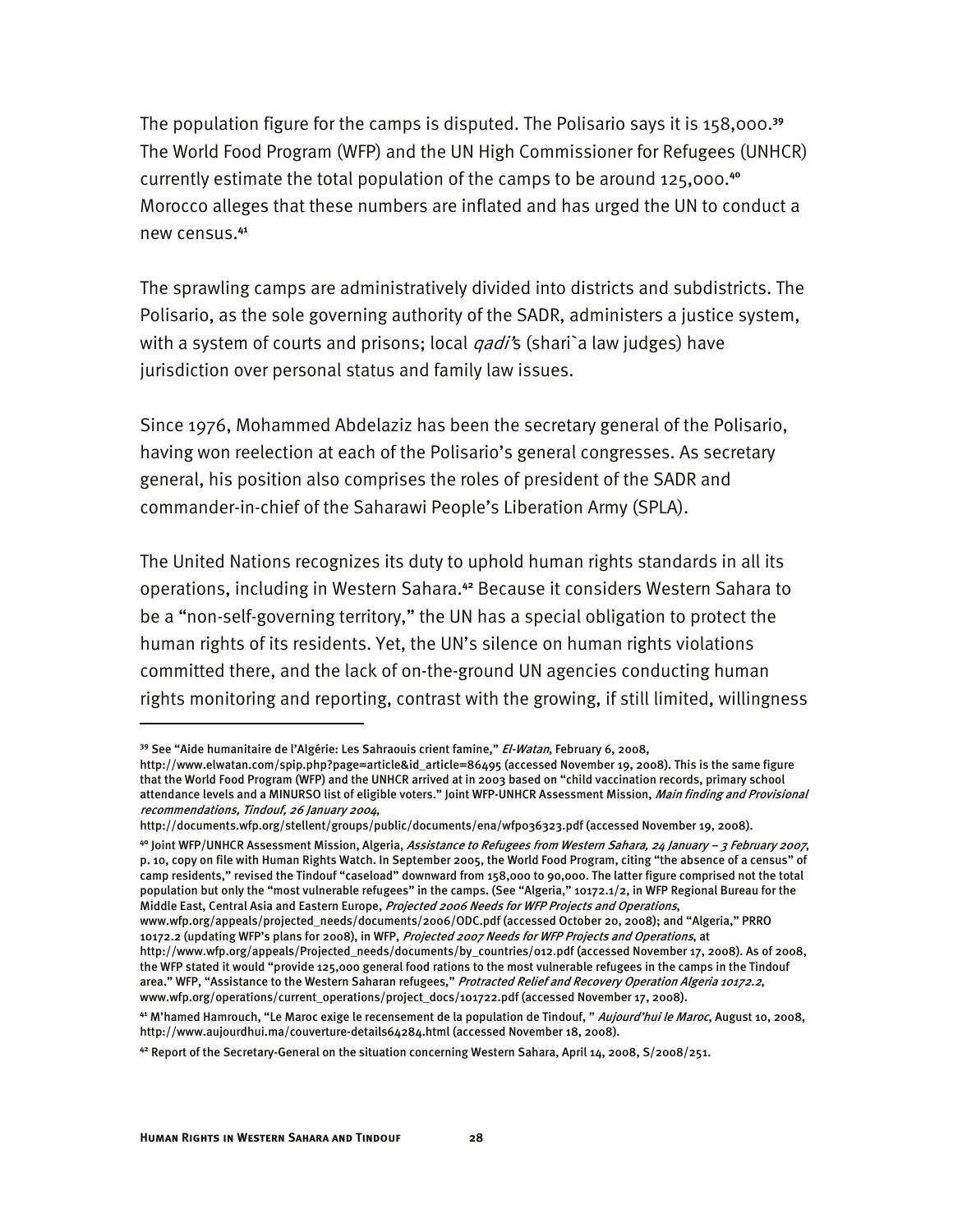of the organization and its Secretary-General to speak out for human rights. It also stands in contrast to the practice of integrating human rights monitoring into peacekeeping operations elsewhere in the world.

The UN maintains a permanent presence in the refugee camps in Tindouf and in Western Sahara. Yet the most prominent UN entity there, MINURSO, has no human rights mandate and conducts no ongoing human rights monitoring or reporting. Its mission has no formalized cooperation with the Geneva-based OHCHR.

The UNHCR has offices in both the Moroccan-controlled territory and the Tindouf refugee camps. The staff includes a number of protection officers who help MINURSO administer a program of visits between the two zones for families separated by the conflict. The UNHCR office in Tindouf also assists in the legal documentation of refugees, provides legal advice and training with regard to sexual and gender-based violence, and, in 2007, began training the Polisario police on international refugee law and human rights law.**<sup>43</sup>**

In 2006, the OCHCR dispatched a delegation to investigate the human rights situation in Western Sahara and the Tindouf camps. Although the UN never officially published its report, it is available on the Internet. The delegation concluded, with respect to the Moroccan-ruled territory:

[T]he Sahrawi people are not only denied their right to selfdetermination, but equally are severely restricted from exercising a series of other rights […] such as the right to express their views about the issue, to create associations defending their right to selfdetermination and to hold assemblies to make their views known.<sup>44</sup>

The delegation's visit to the Polisario-controlled camps around Tindouf was less conclusive:

-

**<sup>43</sup>**"UNHCR Sub-Offices in Tindouf," MINURSO website publication, http://www.minurso.unlb.org/unhcr.html (accessed April 28, 2008).

**<sup>44</sup>** Unpublished report of OHCHR Mission, para. 53.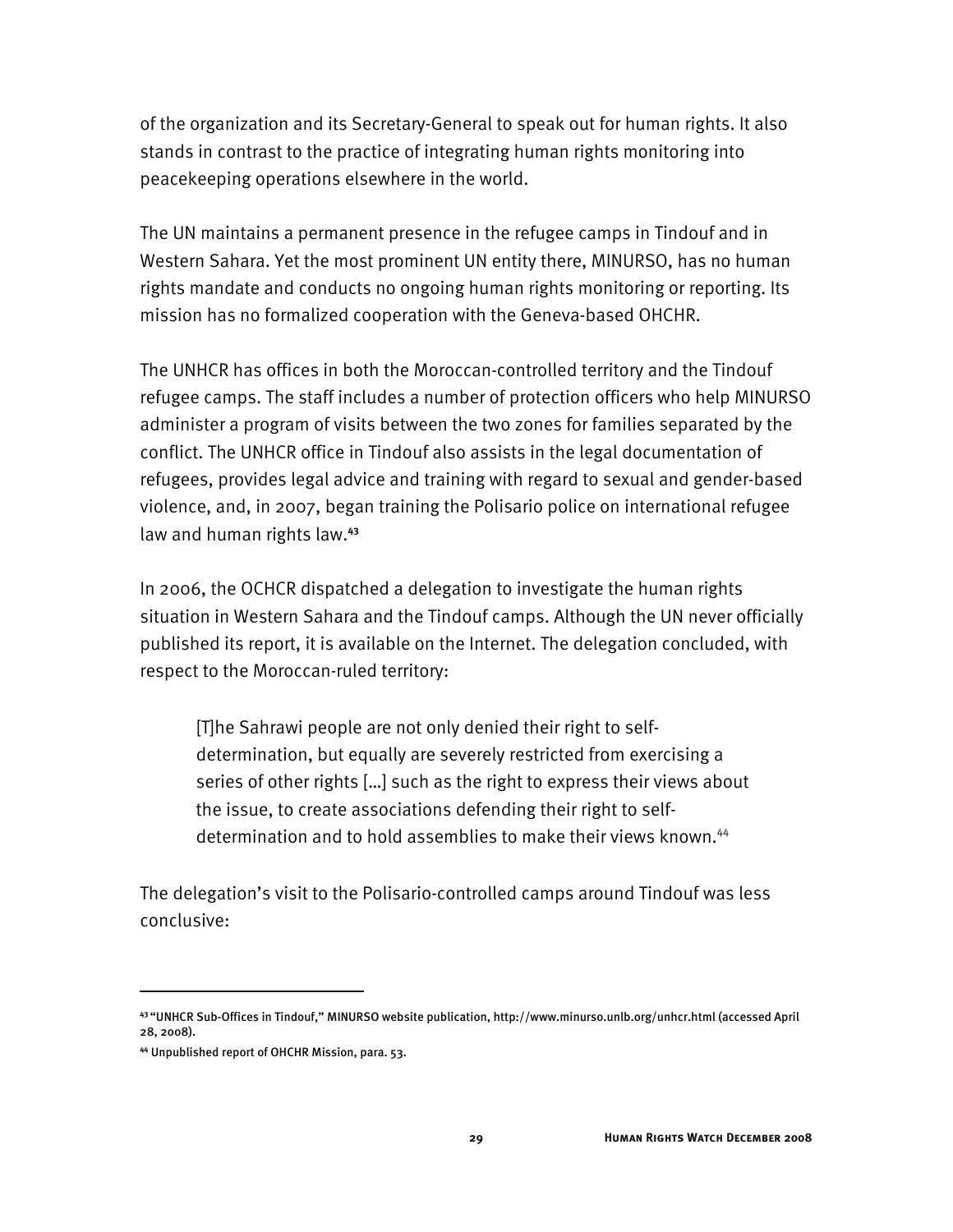[D]espite the level of cooperation extended to the delegation during its visit to some of the camps, it was unable to obtain sufficient information to draw extensive and well-founded conclusions with regard to the de facto enjoyment of human rights by the refugees in the camps.**<sup>45</sup>**

The report called for improved human rights monitoring in the camps.

MINURSO is the obvious candidate to conduct human rights monitoring in the camps and in Western Sahara. Although its original and eponymous mandate – to organize a referendum – has been stymied since 2000, its sizable locally-based staff, resources and long experience may make it the entity best placed to perform this function. MINURSO maintained, as of September 30, 2008, a total of 495 military and non-military personnel in the Moroccan-controlled area and in the Tindouf camps, at a cost of some \$48 million per year.**<sup>46</sup>** In addition to monitoring cease-fire violations, MINURSO operates, together with UNHCR, the family visits program and other "confidence-building measures." The Security Council extended its mandate on April 30, 2008 through April 30, 2009.

The OHCHR has lobbied within the UN to assign a human rights mandate to MINURSO, highlighting the fact that MINURSO is almost the only peacekeeping mission that lacks a human rights component, according to OHCHR sources who asked to remain anonymous.**<sup>47</sup>**

The Security Council has regularly extended MINURSO's mandate, but some permanent members, such as France and Russia, have reportedly resisted proposals by some nonpermanent members, including Costa Rica, to expand the mandate to include reference to human rights.**<sup>48</sup>**

-

**<sup>48</sup>** Irwin Arieff, "UN shuns W Sahara rights plea after France objects," Reuters, October 31, 2006, at http://www.alertnet.org/thenews/newsdesk/N31281581.htm (accessed October 20, 2008). French Foreign Ministry official

**<sup>45</sup>** Ibid., para. 54.

**<sup>46</sup>**www.un.org/Depts/dpko/missions/minurso/facts.html (accessed November 18, 2008).

**<sup>47</sup>**Email communication with Human Rights Watch, August 2008. Although MINURSO was created initially as a mission to prepare a referendum, it is now considered effectively as a peacekeeping mission. Human rights components of UN peacekeeping missions are deployed, or about to be deployed, in Afghanistan, Burundi, the Central African Republic, Chad, Côte d'Ivoire, the Democratic Republic of the Congo, Ethiopia/Eritrea, Georgia/Abkhazia, Guinea-Bissau, Haiti, Iraq, Liberia, Sierra Leone, Somalia, Sudan and Timor-Leste.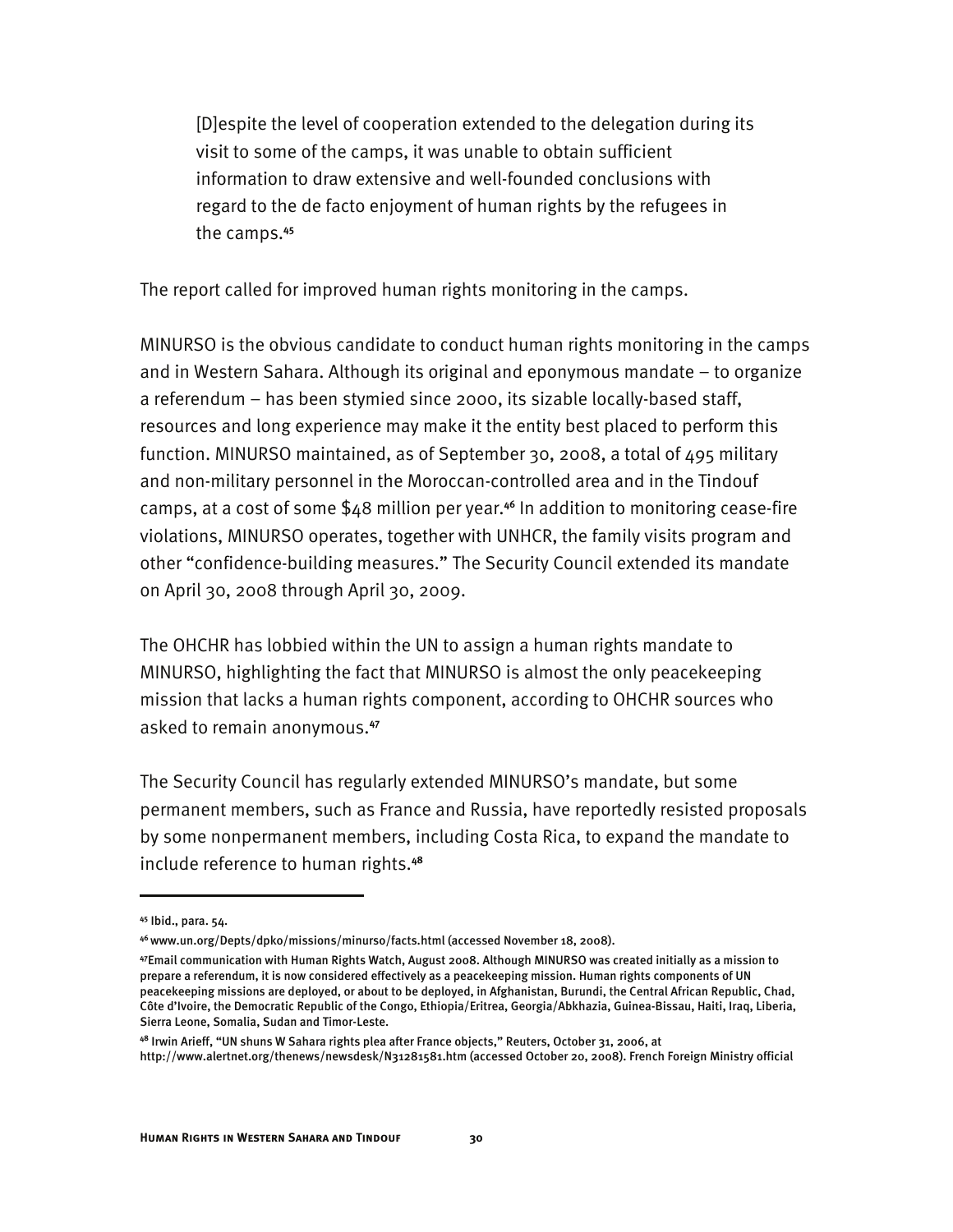Morocco opposes giving MINURSO a human rights mandate, on the grounds that it would undermine "Moroccan sovereignty" over the area.**<sup>49</sup>** The Polisario says it favors giving MINURSO such a mandate.**<sup>50</sup>**

Polisario officials told Human Rights Watch that despite the absence to date of regular, on-the-ground UN rights monitoring, the thousands of foreigners who visit the Tindouf camps every year would surely detect any pattern of serious Polisario abuses. This argument is true only up to a point. First, access to the camps is not easy: they are located in a remote and militarized part of Algeria; foreigners cannot simply arrive at will and unannounced. Westerners must obtain entry visas to Algeria, which the government does not readily grant unless the Polisario endorses the application. There are no foreign media based in the camps or in their vicinity. Few if any of the foreigners in the camps are there to conduct human rights monitoring; nor are they specialized in such work.

j

Cyrille Rogeau called this news report "completely baseless." Rogeau explained that France's position in October 2006 was that the Security Council "could take up the matter at the time of a later resolution" but at this juncture it should not take a position "without first knowing what was in the pre-report from the mission of the High Commissioner for Human Rights." Rogeau said, "France has no pre-determined position on the question of expanding MINURSO's mission. It will be determined in response to the evolution of the issue." Email communication from Cyrille Rogeau, deputy director for North Africa, French Foreign Ministry, to Human Rights Watch, September 11, 2008.

Russia threatened to veto any resolution that mentioned human rights during negotiations on extending MINURSO's mandate prior to the passage of Security Council Resolution 1813 (April 30, 2008). On this, and on Costa Rica's support for a human rights role for MINURSO, see "Security Council extends Western Sahara mission until 30 April 2009, unanimously adopting resolution 1813 (2008)," UN Security Council press release, SC 9319, April 30, 2008, www.un.org/News/Press/docs/2008/sc9319.doc.htm (accessed August 9, 2008).

**<sup>49</sup>** See Appendix 2, Response from the Government of Morocco, dated May 30, 2008, to letter from Human Rights Watch.

**<sup>50</sup>** Polisario Front Secretary-General Mohamed Abdelaziz addressed a letter dated September 10, 2008 to Navanethem Navi Pillay, the new UN High Commissioner for Human Rights, saying, "It is critical that the UN's presence in Western Sahara include a strong human rights component, and I would encourage your office to pursue this vigorously in advance of the Security Council's next consideration of the MINURSO mandate in April 2009."

www.upes.org/body1\_eng.asp?field=sosio\_eng&id=1180 (accessed November 19, 2008). U.N. Secretary-General Ban Ki-moon stated that, earlier in 2008, Abdelaziz had urged that MINURSO's mandate be extended to include monitoring and protecting human rights. Report of the Secretary-General on the situation concerning Western Sahara, S/2008/251, April 14, 2008, http://www.reliefweb.int/rw/RWB.NSF/db900SID/KKAA-7DS7WQ?OpenDocument (accessed September 16, 2008). M'hamed Khadad, member of the Polisario directorate, stated that the Polisario accepted that UN human rights monitoring would be conducted in the refugee camps as well as in Western Sahara. Addressing an academic conference at the University of Pretoria, South Africa on December 5, 2008, Khadad said: "The as-yet unreleased [2006] report by the Office of the High Commissioner for Human Rights recommended clearly that the UN should institute regular monitoring of human rights in the territory and the camps, a recommendation which we in the Polisario are happy to accommodate."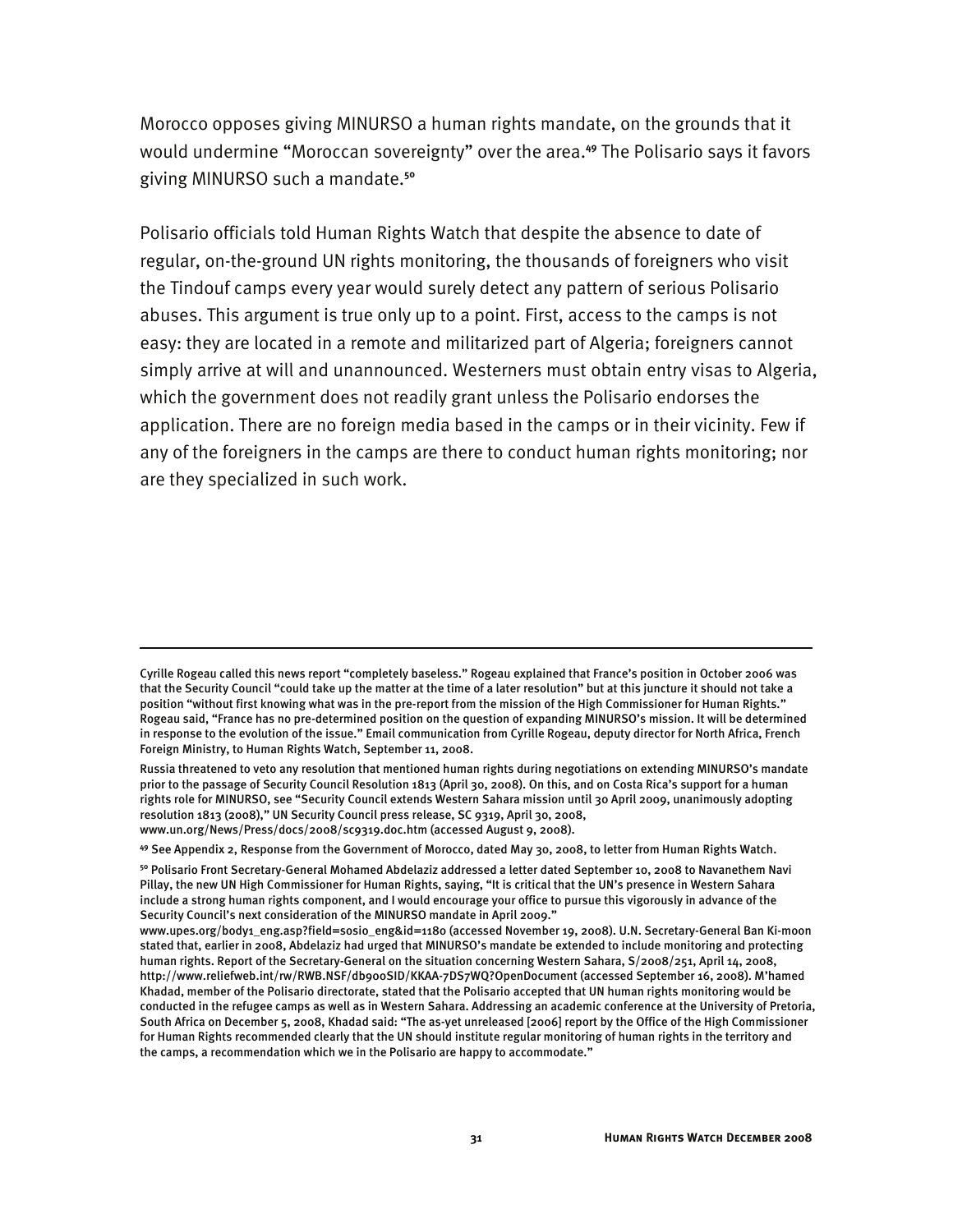# **Key Third Parties: The United States, France, and the European Union**

While they do not recognize Moroccan sovereignty over Western Sahara, two close and powerful allies and providers of aid, the United States and France, vocally support Morocco's autonomy plan as a basis for negotiations to resolve the conflict. However, neither country adequately uses the influence this gives them with Moroccan authorities to urge, including publicly when warranted, dramatic improvements in respect for human rights in Western Sahara. The EU, which recently upgraded its already good relations with Morocco, should also keep the situation in Western Sahara central to its human rights dialogue with its southern partner.

### The United States

The U.S. State Department spokesperson said on May 1, 2008:

An independent Sahrawi state is not a realistic option. In our view, some form of autonomy under Moroccan sovereignty is the only realistic way forward to resolve this longstanding conflict. We urge the parties to focus future discussions on a mutually-acceptable autonomy regime that is consistent with the aspirations of the people of Western Sahara …. Morocco has presented a proposal that we believe is serious and credible.<sup>51</sup>

US bilateral assistance, which had been averaging about US\$30 million per year, increased dramatically when the government-backed Millennium Challenge Corporation (MCC) approved on August 31, 2007 a five-year US\$697.5 million economic aid package to Morocco. The package, intended to fight poverty and promote economic growth, was the largest grant made by the MCC since its creation in January 2004.

**<sup>51</sup>** Department of State, daily press briefing, May 1, 2008, taken question, www.state.gov/r/pa/prs/ps/2008/may/104267.htm (accessed September 22, 2008).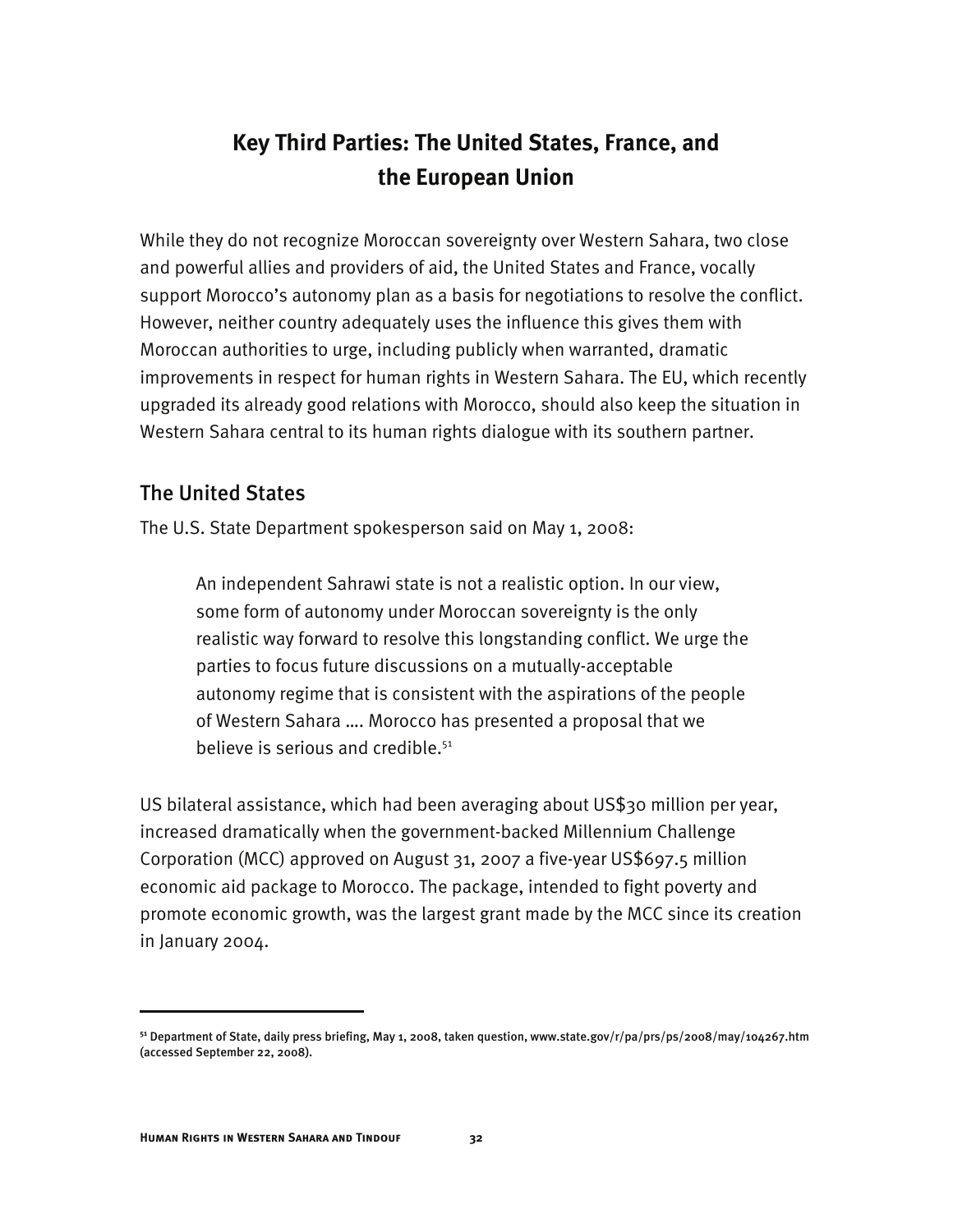The State Department, when presenting the request for U.S. military aid to Morocco in July 2007, argued:

Morocco continues in its position on the front lines in the global war against terrorism and as one of our most reliable and closest allies in the region …. Funding is critical and will support public promises by high level U.S. visitors of increasing engagement with Morocco and help to maintain U.S. credibility, critical at a time when King Mohammed VI is providing significant support for the President's reform agenda. The country is a liberalizing, democratizing, and moderate Middle East nation undertaking broad political, social, and economic reforms.<sup>52</sup>

In 2004 President Bush designated Morocco as a "major non-NATO ally," thereby easing restrictions on arms sales. The move was taken, a senior administration official said, "in recognition of the close US-Morocco relationship, our appreciation for Morocco's steadfast support in the global war on terror, and for King Mohamed VI's role as a visionary leader in the Arab world."**<sup>53</sup>** Morocco is one of nine nations that belong to the US-led Trans-Sahara Counter Terrorism Partnership, which holds joint exercises in the Sahara desert.**<sup>54</sup>**

The U.S. has at the same time actively monitored human rights in Western Sahara. It sends diplomats to the region who meet with human rights activists there, including those belonging to organizations that Morocco has not legally recognized. The State Department's annual *Country Reports on Human Rights* contains a separate chapter devoted to Western Sahara that is a useful reference on the subject.

The US also conditions a small amount of military aid to Morocco on respect for human rights in Western Sahara. The Consolidated Appropriations Act (H R 2764), which President George W. Bush signed into law on Dec. 26, 2007, provides Morocco with \$3.655 million in Foreign Military Financing (FMF). It states:

**<sup>52</sup>**http://www.state.gov/documents/organization/60654.pdf (accessed October 15, 2008).

**<sup>53</sup>**"US rewards Morocco for terror aid," BBC, June 4, 2004, http://news.bbc.co.uk/2/hi/africa/3776413.stm (accessed October 15, 2008).

**<sup>54</sup>** "Chief of US military's African Command visits Morocco to boost military ties," Associated Press, May 29, 2008.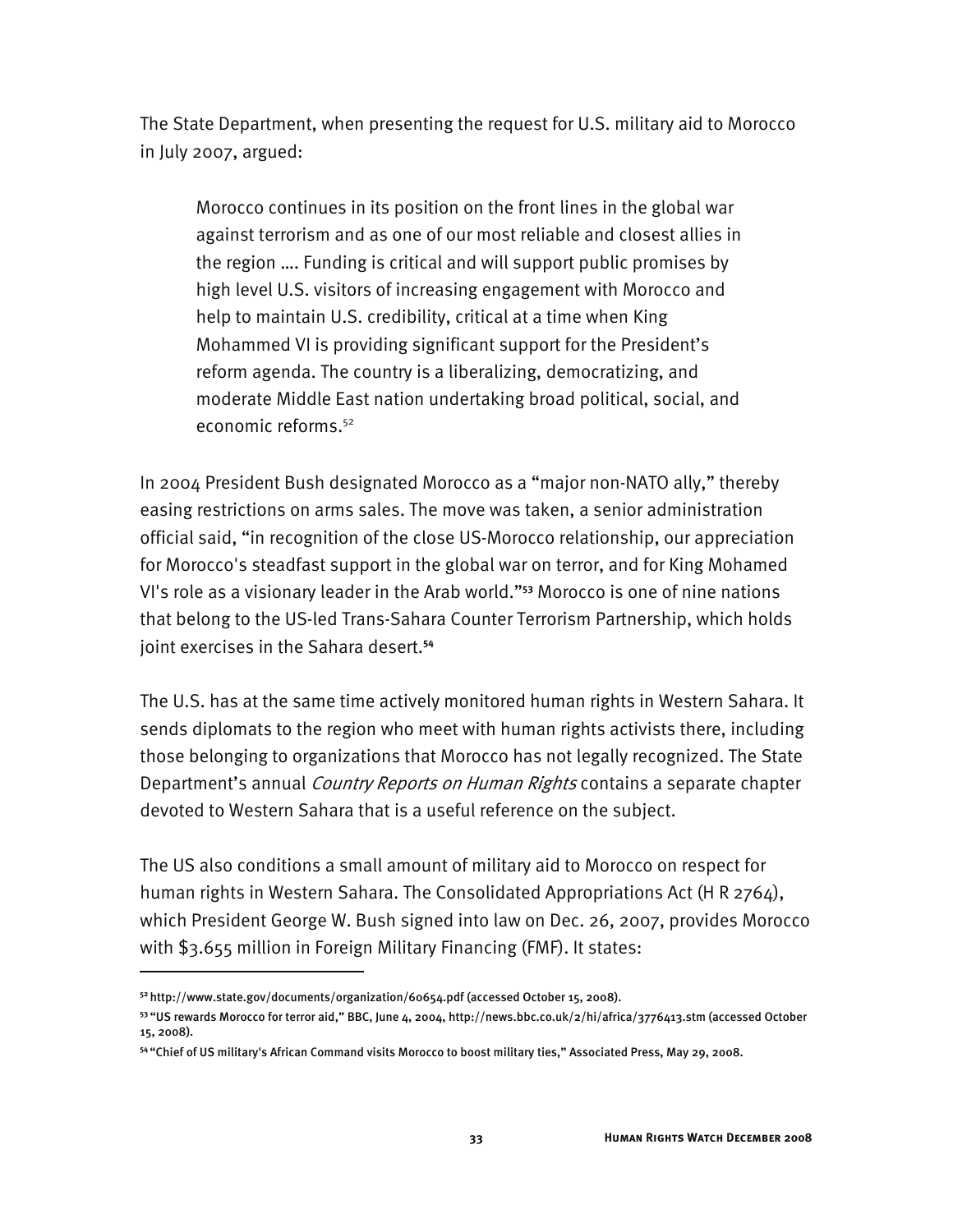An additional \$1,000,000 may be made available if the Secretary of State certifies to the Committees on Appropriations that the Government of Morocco is continuing to make progress on human rights, and is allowing all persons to advocate freely their views regarding the status and future of Western Sahara through the exercise of their rights to peaceful expression, association and assembly and to document violations of human rights in that territory without harassment.<sup>55</sup>

To date, the Secretary of State has not certified that these conditions have been met.

### France

-

France also enjoys close relations with Morocco. It is the kingdom's leading trade partner and the leading source of public development aid and private investments. President Nicolas Sarkozy stated that France accounts for 60 percent of foreign investment in Morocco since 2000, and that 500 subsidiaries of French companies operate in Morocco, employing 180,000 people.**<sup>56</sup>** The French government states:

France is the leading provider of bilateral aid to Morocco, with 220 million euros given in 2006, totaling 53 percent of the total bilateral aid provided by countries belonging to the OECD [Organization for Economic Cooperation and Development]. France's total contribution, including money given via international organizations, is 270 million euros, that is, 40 percent of the total aid coming from the OECD.<sup>57</sup>

France also backs the autonomy plan as a basis for negotiation. President Sarkozy stated before Morocco's parliament on October 23, 2007:

**<sup>55</sup>**www.govtrack.us/congress/billtext.xpd?bill=h110-2764 (accessed October 8, 2008).

**<sup>56</sup>**Interview with President Sarkozy published in the Moroccan dailies Le Matin and As Sabah/L'économiste, as translated into English on

https://pastel.diplomatie.gouv.fr/editorial/actual/ael2/bulletin.gb.asp?liste=20071025.gb.html&submit.x=7&submit.y=14& submit=consulter#Chapitre1 (accessed August 1, 2008). See also Tom Pfeiffer, "France bolsters Moroccan ties as free trade grows," Reuters, March 20, 2006.

**<sup>57</sup>** www.diplomatie.gouv.fr/fr/pays-zones-geo\_833/maroc\_410/france-maroc\_1185/relations-economiques\_3362/index.html (accessed October 8. 2008).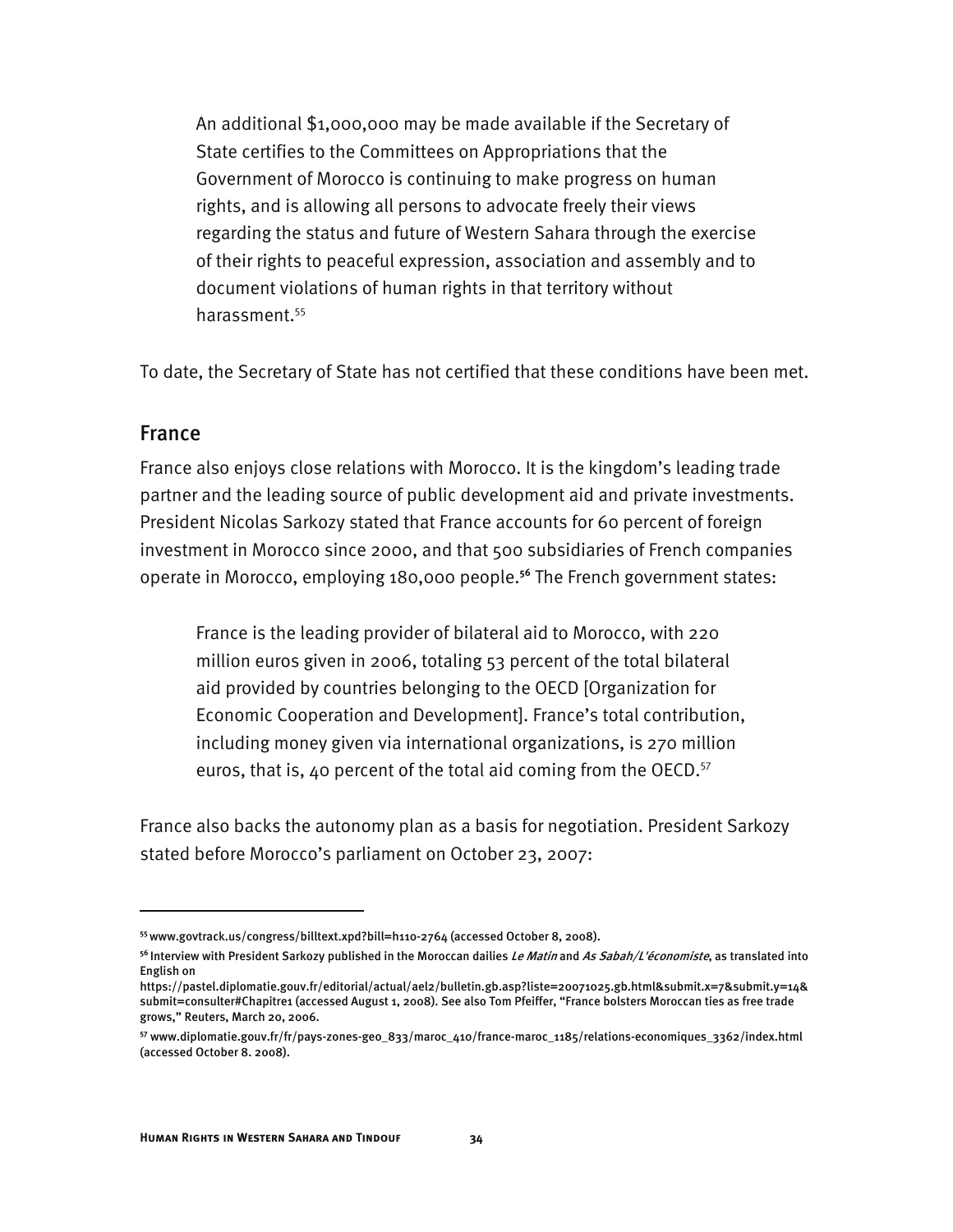Morocco proposed an autonomy plan, a plan that is serious, a plan that is credible as a basis for negotiation….In France's view, what will permit a resolution to this conflict that has gone on too long is a political solution, negotiated and agreed to by the two parties under UN auspices .… Morocco's autonomy plan exists; it is on the table and constitutes a new proposal after years of deadlock. I hope to see Morocco's autonomy plan serve as the basis of negotiation in the search for a reasonable resolution. France will be at your side.<sup>58</sup>

French Prime Minister François Fillon stated in a speech he gave in Morocco on April 17, 2008, "I wish to underscore just how much France supports Morocco's initiatives to resolve the painful issue of the Sahara, and just how much France does to explain Morocco's initiatives at the United Nations."**<sup>59</sup>**

France has rarely if ever publicly criticized Morocco on human rights grounds in recent years, not with respect to Western Sahara or any other issue. President Sarkozy has praised the kingdom's human rights progress, evoking on his first visit as head of state on October 23, 2007, the "pluralism and openness" that "this democratic Morocco" is "experiencing today." And when Morocco summarily expelled a delegation representing French human rights and solidarity organizations in April 2008, French authorities declined to criticize the measure. In a letter dated May 14, 2008 and sent to Pierre-Alain Roussel, one of the four who were expelled, Nathalie Loiseau, director at the time of the North Africa desk at the Foreign Ministry, wrote, "It appears that Moroccan authorities considered your presence to create a risk of disturbing the public order. Since this was the sovereign decision taken by a foreign power, France naturally has no business to comment on it."**<sup>60</sup>**

### The European Union

The EU enjoys good relations with Morocco and, on October 13, 2008, voted to upgrade the partnership by giving Morocco "advanced status," placing it a notch

**59** 

**<sup>58</sup>**"Sarkozy juge sérieux le plan d'autonomie marocain sur le Sahara," Reuters, October 23, 2007.

www.premierministre.gouv.fr/acteurs/interventions\_premier\_ministre\_9/discours\_498/intervention\_premier\_ministre\_maro c\_59825.html (accessed October 8, 2008).

**<sup>60</sup>** Copy on file with Human Rights Watch.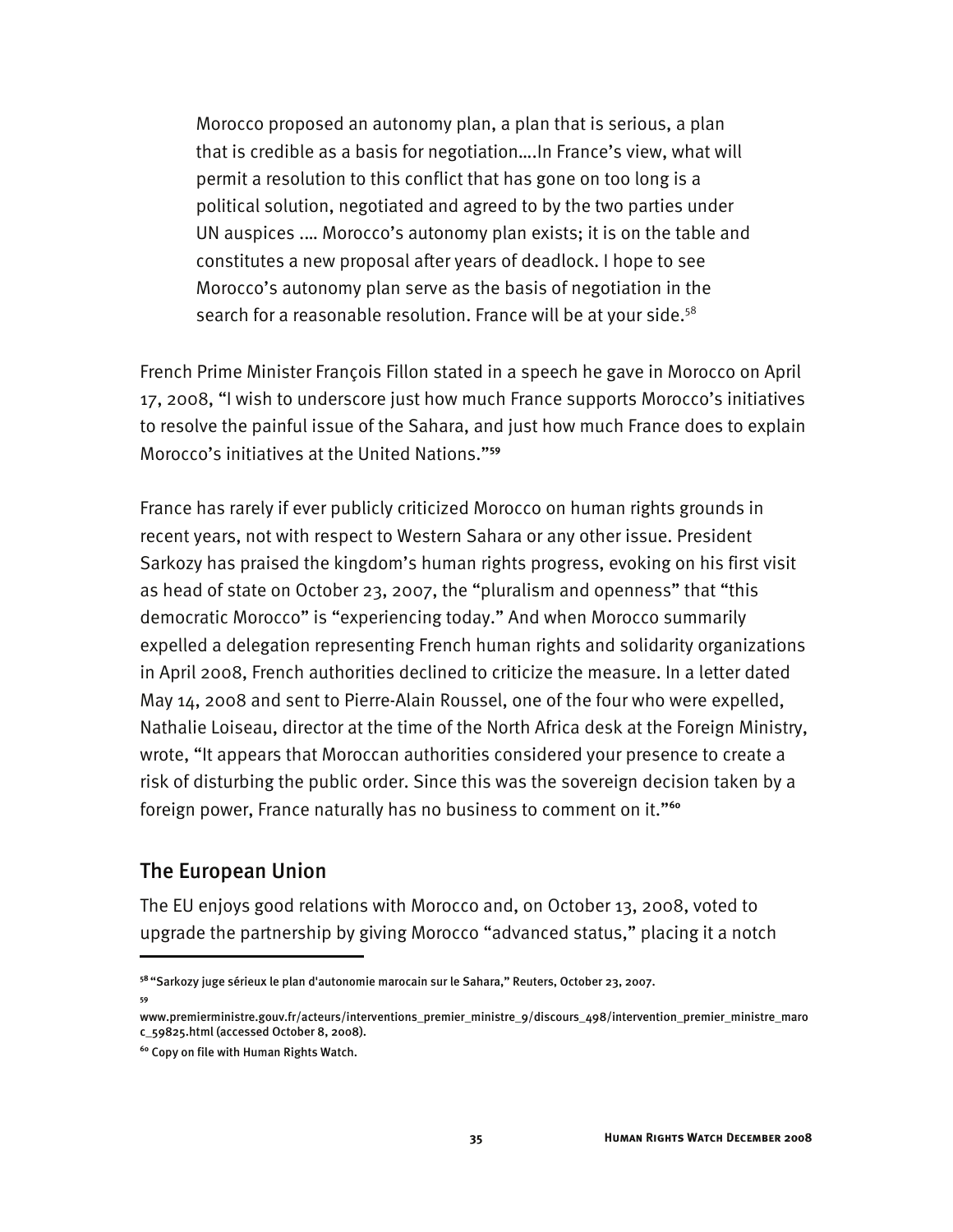above other members of the EU's "neighborhood policy," such as Egypt and Israel. The upgraded status is intended to involve "cooperation in political and security matters, the preparation of a comprehensive and deeper free trade agreement, the gradual integration of Morocco into a number of EU sectoral policies, and the development of people-to-people exchanges." These measures are, according to the EU, "intended to provide material support for the modernisation and democratic transition process that Morocco has been engaged in for a number of years and for which Morocco is requesting more substantial backing from Europe."**<sup>61</sup>**

The EU's Morocco "strategy paper" for 2007-2013 notes:

The EU is Morocco's most important export market, its leading public and private external investor and its most important tourist market. Morocco also contributes to the EU's energy security as a strategic transit country for Algerian gas and as an exporter of electricity to Spain. Human exchanges are constantly expanding: the EU is the main destination of Moroccan migrant workers and an increasing number of Europeans choose Morocco as a place for holidays or even residence.

The EU committed 1.3 billion euros in aid to Morocco through its MEDA 1 and MEDA 2 programs from 1996 to 2004.**<sup>62</sup>** MEDA was, until its phasing out, the principal instrument of economic and financial cooperation under the Euro-Mediterranean partnership. Morocco is currently the biggest beneficiary of its successor program, the European Neighbourhood and Partnership Instrument, with 654 million euros earmarked for 2007-2010.**<sup>63</sup>**

An EU-Morocco association agreement has been in effect since 2000. The agreement, which provides for trade liberalization and a framework for political relations and

**<sup>61</sup>** "The European Union and Morocco Strengthen Their Partnership," EU press release, IP/08/1488, October 13, 2008, http://europa.eu/rapid/pressReleasesAction.do?reference=IP/08/1488&format=HTML&aged=0&language=EN&guiLanguag e=en (accessed November 19, 2008).

**<sup>62</sup>**"Morocco Strategy Paper 2007-2013," European Union, p. 26,

http://ec.europa.eu/world/enp/pdf/country/enpi\_csp\_morocco\_en.pdf (accessed October 15, 2008) **<sup>63</sup>** "Commissioner Ferrero-Waldner Visits Rabat," EU press release, IP/07/1647, November 5, 2007,

http://europa.eu/rapid/pressReleasesAction.do?reference=IP/07/1647&guiLanguage=en (accessed November 19, 2008).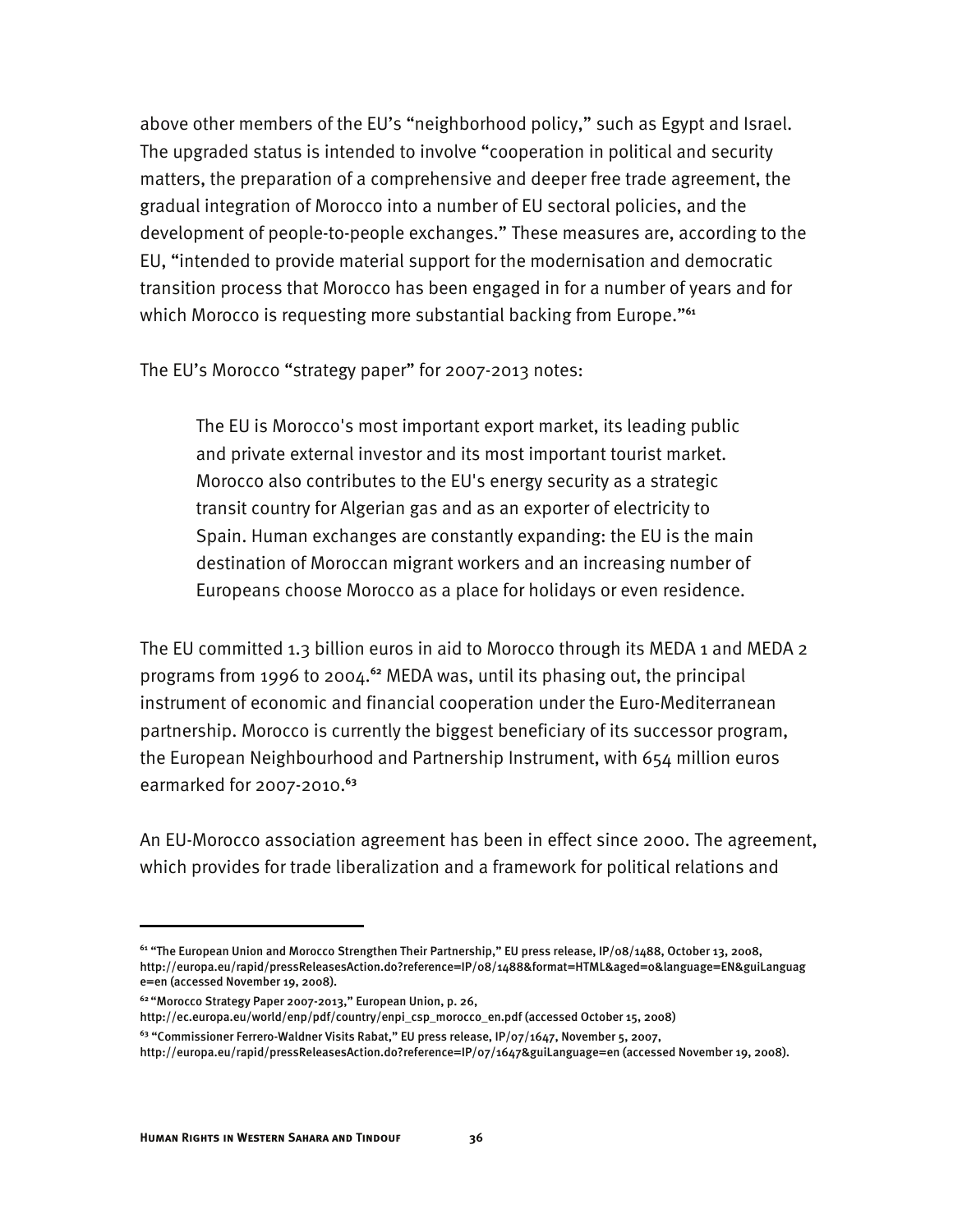cooperation in various sectors, underscores the importance of human rights in its preamble and in Article 2.**<sup>64</sup>**

The EU-Morocco association agreement established a bilateral "association council" at which the two sides meet regularly at the ministerial level. That council has a Human Rights, Democratization, and Governance subcommittee that has met three times.

Following the October 13, 2008 meeting of the Association Council, the EU issued a long statement announcing the upgrade in its relations with Morocco. While praising Morocco for progress in many areas of human rights, the EU also "renew[ed] its appeal made during the previous session of the Association Council that Morocco ensure respect for freedom of expression and the protection of sources, and to reform again the Press Code and the Penal Code by decriminalizing offenses of opinion." The EU also invited Morocco "to safeguard freedom of association and assembly, notably in the territory of Western Sahara," and called upon "the forces of authority [sic] to show restraint in the recourse to force." **<sup>65</sup>**

lex/pri/en/oj/dat/2000/l\_070/l\_07020000318en00020190.pdf (accessed October 15, 2008).

**<sup>64</sup>** "Euro-Mediterranean Agreement establishing an association between the European Communities and their Member States, of the one part, and the Kingdom of Morocco, of the other part," http://europa.eu/eur-

**<sup>65</sup>** "Septième session du conseil d'association UE-Maroc, Déclaration de l'Union européenne," October 13, 2008,

http://www.delmar.ec.europa.eu/fr/communiques/20081014a.htm (accessed November 19, 2008).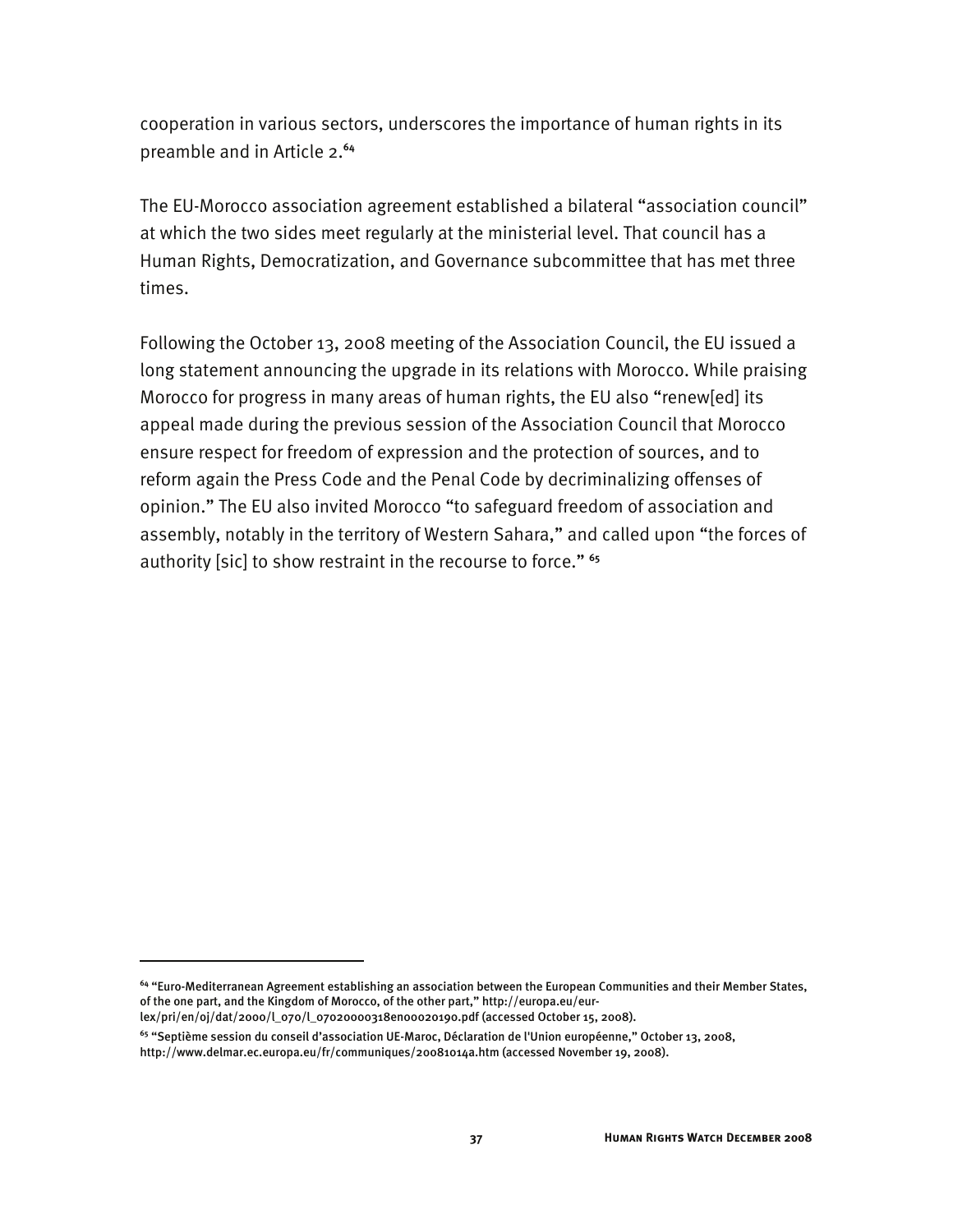# **Human Rights in Western Sahara**

This section examines violations by Moroccan authorities of the rights to speak, assemble and associate peacefully in favor of human rights for Sahrawis, including the right to self-determination. It examines unfair trials of Sahrawis in Moroccan courts; the involvement of the security forces in arbitrary arrests, violence and torture; the repression of Sahrawi demonstrations and associations; a system for handling citizen complaints of police abuse that delivers impunity rather than accountability; and restrictions on foreign journalists and observers.

This section also looks at Moroccan laws and how authorities apply them toward Sahrawi activism. These include, on the one hand, laws that are repressive in their essence and, on the other hand, laws that are not intrinsically repressive but that authorities either disregard or interpret in a repressive fashion.

Examples of repressive laws include those that prohibit speech or associations deemed to undermine Morocco's "territorial integrity." The laws governing public gatherings are not intrinsically repressive: they require prior authorization for most gatherings in public places, and give the  $wall-$  an official of the Interior Ministry  $$ discretion to bar demonstrations that might disturb public order or public safety. But in the city of El-Ayoun in Western Sahara, authorities simply do not grant permits for demonstrations when they consider the organizers to be close to the "separatist" line.

In 2002, Morocco enacted a welcome reform to the Law on Associations, giving citizens the right to form an association simply by informing the authorities of its creation, and giving to the courts sole authority to prohibit an association. But authorities in El-Ayoun have disregarded this law in practice by preventing certain associations from fulfilling the formality of declaring themselves, leaving them in legal limbo.

Most cases in this report occurred between 2006 and 2008, that is, in the years following a particularly tense 2005. In May of that year, police broke up a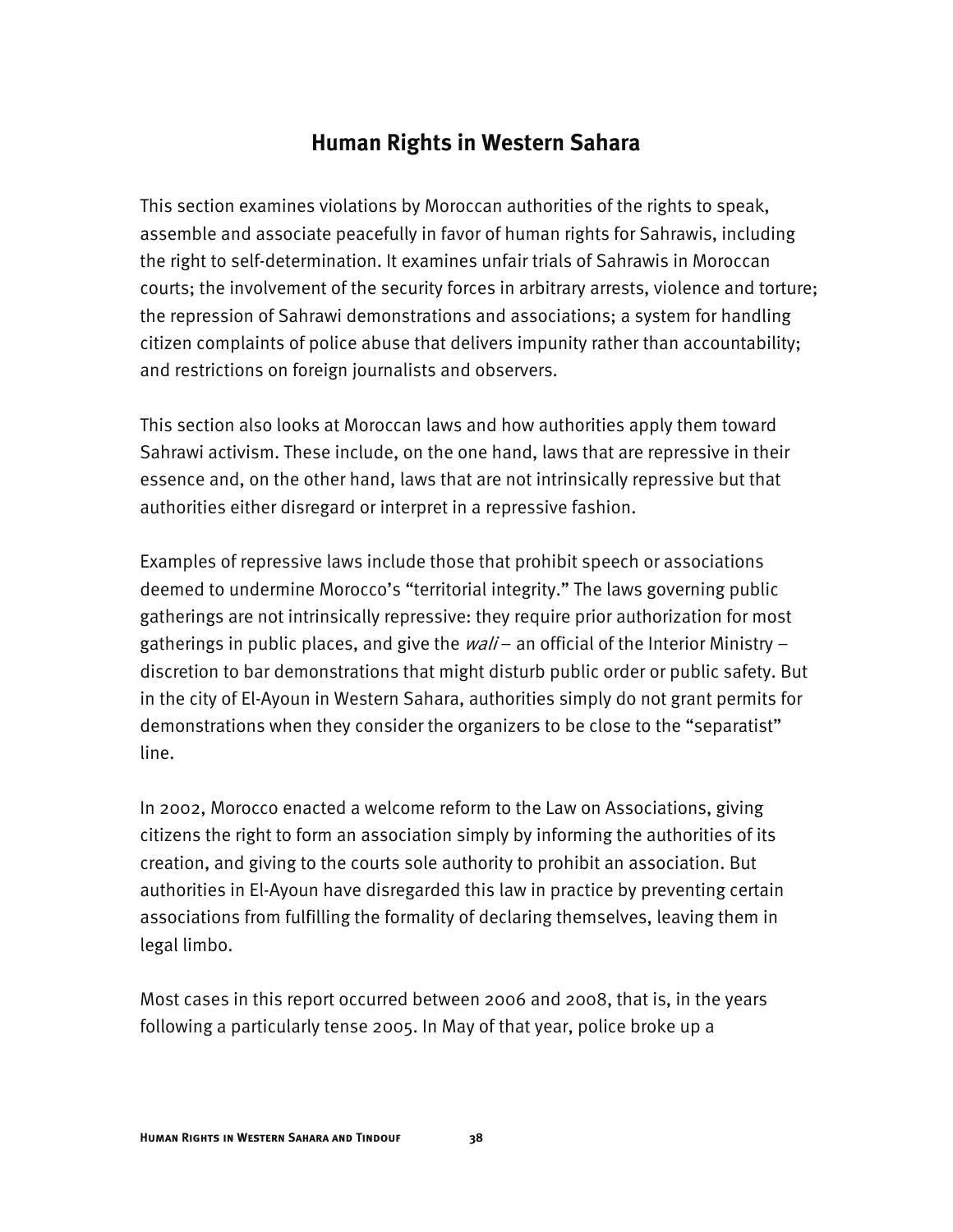demonstration by Sahrawis in El-Ayoun protesting the transfer of a Sahrawi inmate from El-Ayoun prison. That confrontation launched a cycle of pro-independence demonstrations, sit-ins and clashes with the police that lasted through much of 2005 and that spread from El-Ayoun to other cities in Western Sahara and to Sahrawi students enrolled at Moroccan universities. In the three years since this period of sustained protest that is sometimes referred to as the Sahrawi "intifada," clashes and public protests have been less frequent.

This report does not examine the extent to which persons in Western Sahara are free to speak, assemble or associate on issues other than Sahrawi human rights and the independence option for that region. It does not assess the rights enjoyed, for example, by trade unionists, or advocates on behalf of the unemployed, or Sahrawis who advocate *in favor of*, rather than *against*, Morocco's autonomy plan.

Similarly, the section below on trials concerns Sahrawi defendants with proindependence sentiments. From this sample we are unable to say whether these trials are more or less fair than the trials of other types of defendants.

### The Right to a Fair Trial

Morocco's justice system fails to provide fair trials to Sahrawis accused of politically motivated offenses. The courts have regularly convicted persons on the basis of statements that they repudiated at trial, either on the grounds that the police tortured them into providing and then signing the statements, or on the ground that the police fabricated their contents. Many defendants report that the police coerced them to sign statements that the police prevented them even from reading. The courts make virtually no effort to investigate these claims by defendants; they also ignore requests by defendants for prompt medical examinations following the period of police interrogation to check for signs of abuse.

The evidence of unfair trials is ample partly because, to Morocco's credit, trials are in practice generally open to the public. Moroccan and foreign observers have attended many politically sensitive trials and reported on what they observed.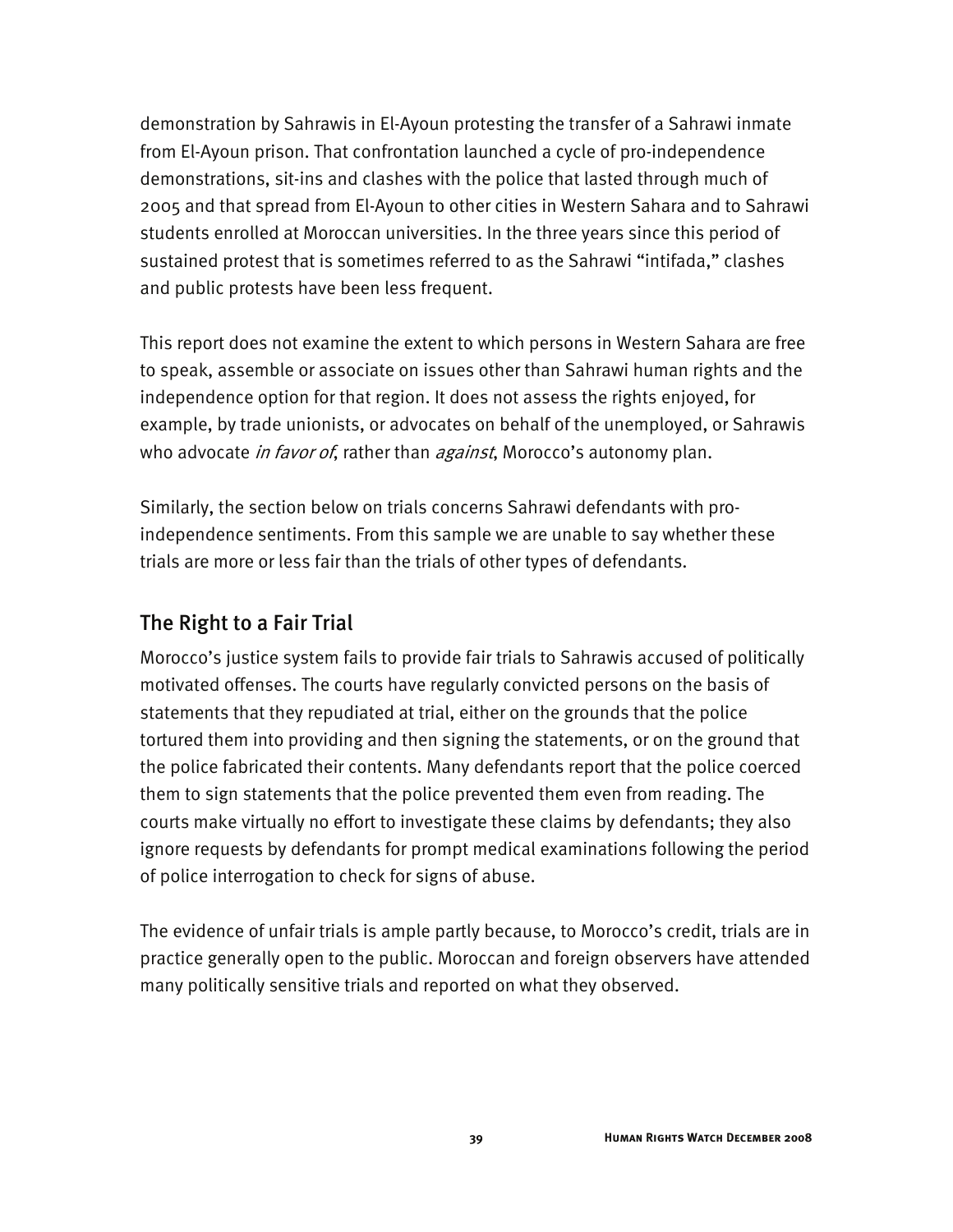This section examines five trials as case studies:

- two involving relatively well-known Sahrawi activists accused of inciting, organizing, or participating in violent protests;
- one involving a well-known activist accused of a common criminal offense;
- one involving two little-known Sahrawi youths accused of acts of street violence in El-Ayoun;
- one involving Sahrawi student activists accused of violence on the campus of their university in Rabat.

Human Rights Watch agrees that human rights work should not be a cover to pursue violent activities or activities that are recognizably criminal by international norms. In the trials that we studied, the defendants denied at trial all links to violence but expressed their pro-independence sympathies. Judging by the flimsy or dubious nature of the incriminating evidence, the prosecution of these activists seems part of a campaign by authorities not only to put them behind bars – even if these days Morocco locks them up more in rotation than *en masse* – but also to discredit their standing as human rights defenders.

By all accounts, a limited number of Sahrawis have engaged in politically motivated violence, sometimes during demonstrations, sometimes outside of demonstrations. They have thrown stones or, less frequently, Molotov cocktails, causing bodily harm and property damage. However, the courts frequently convict individuals of criminal acts such as these even though the evidence presented at their trial failed to demonstrate conclusively that they were guilty as charged.

The prison terms that Morocco has imposed since 2005 on Sahrawi political activists are shorter than those that the courts imposed in the 1980s and 1990s. In the earlier period, courts imposed ten and twenty-year sentences for politically motivated offenses instead of the sentences of three years or less that have been the norm more recently.**<sup>66</sup>** Today, as in the past, royal pardons free many prisoners before the end of their term.

**<sup>66</sup>**The best-known case is that of Mohammed Daddach, who was sentenced to die for having tried to desert from the Moroccan security forces into which he had reportedly been forcibly enlisted. He served 22 years in prison before King Mohamed VI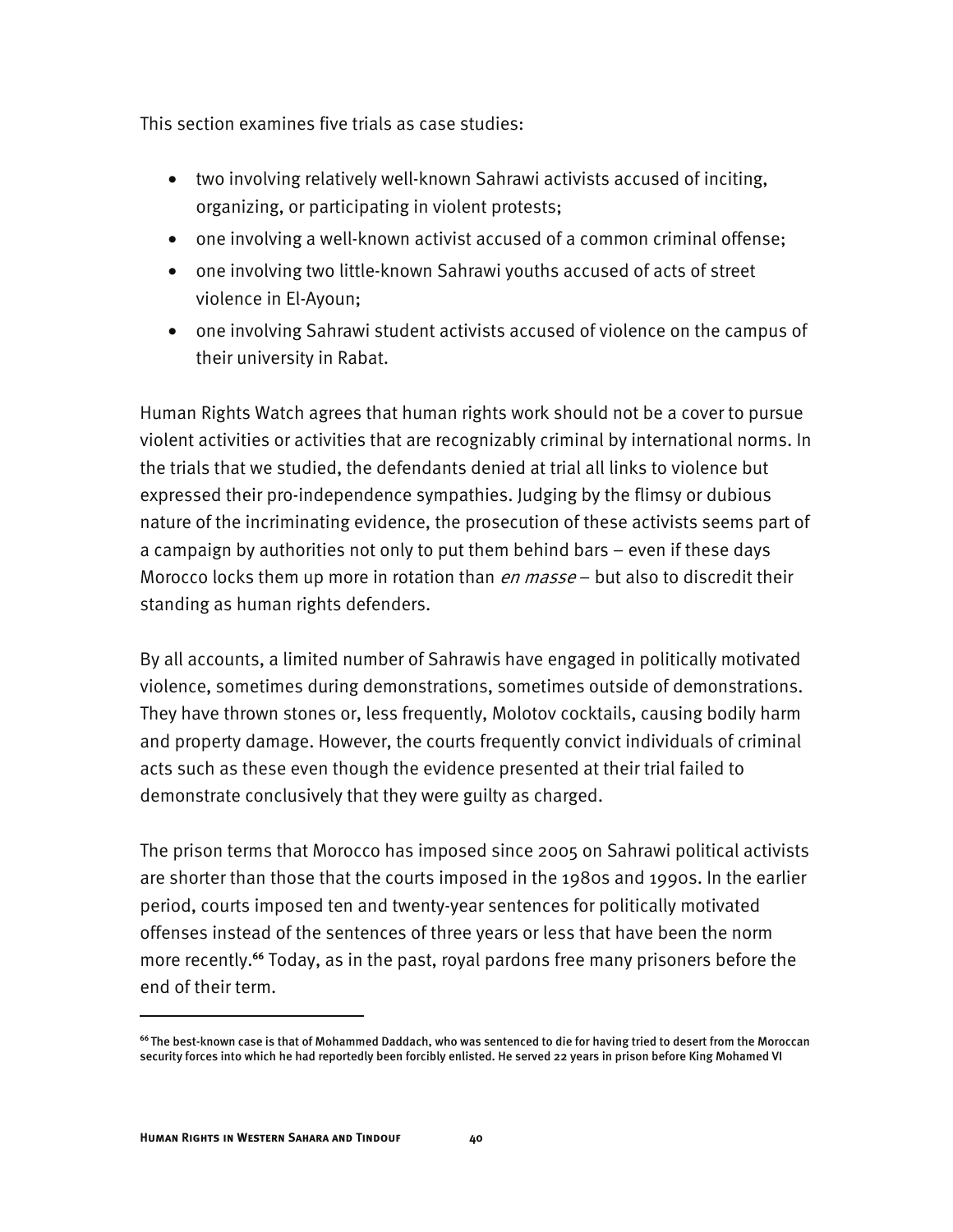Trials held in the court of El-Ayoun, by far the busiest in Western Sahara, give the impression of normalcy in several respects. First, lawyers say that they have regular access to their clients in prison and are able to plan their defense under normal conditions. Foreign observers attend many of the high-profile trials and generally encounter few obstacles when they do so. The judges generally do not cut off the defendants when they address the court on the facts of the case, including when accusing the police of mistreatment or repudiating their statements to the police. The judges also let lawyers denounce procedural violations that jeopardize their clients' right to a fair trial. They often do not stop defendants from shouting proindependence or pro-Polisario slogans as they enter and exit the courtroom.

These factors do not diminish the inherent unfairness of their trials and of the verdicts and sentences that result. The common violations of due-process rights include:

- the torture or mistreatment by police of defendants under interrogation to extract a statement incriminating themselves or others;
- the improper coercion by police of defendants to sign a statement without permitting them to read it, the contents of which the defendants later repudiate;
- the refusal by investigating and trial judges to grant defendant requests for a timely medical examination to check for signs of torture or other abuse;**<sup>67</sup>**
- the acceptance by judges into evidence of incriminating statements made to the police without investigating defendant claims that they were extracted through abusive and illegal means;
- the common refusal by judges to grant defense motions to call exculpatory witnesses when their testimony might have probative value.

pardoned him in 2001. See Amnesty International, "Morocco/Western Sahara: Release of 56 political prisoners is positive step," AI Index: MDE 29/010/2001, November 8, 2001, www.amnesty.org/en/library/asset/MDE29/010/2001/en/dom-MDE290102001en.html (accessed October 10, 2008).

**<sup>67</sup>** Morocco's Code of Criminal Procedure states that when a suspect appears before the public prosecutor, the prosecutor must order a medical examination if he or she notices marks of violence on the suspect's body. The exam must take place immediately, before the prosecutor commences the investigation. In addition, the defendant, his lawyer, or his family may request a medical examination but the code does not oblige the prosecutor or judge to order one. However, the law requires the court to note in the record that the defense has lodged such a request.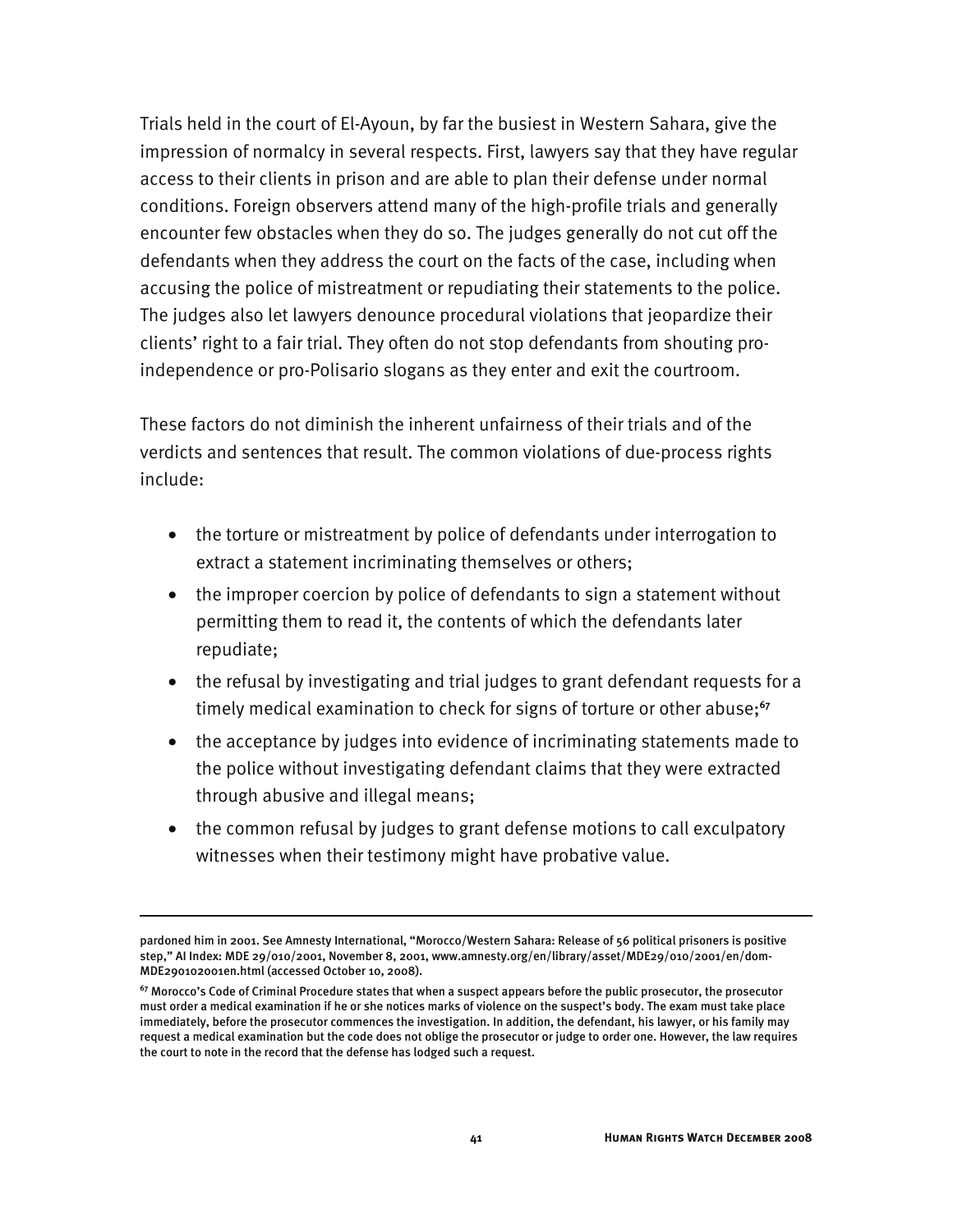Defense lawyer Bazaid Lahmad of El-Ayoun summed it up this way:

Judges allow the defendants and their lawyers to have their say, to make their arguments. But when it comes to deciding on the verdict, it is the *procès verbal* [the defendant's statement as recorded by the police, the "PV"] that prevails. The written verdict always gives credence to the police PV, even when the court acknowledges that the defendant denied its contents before the investigating judge.<sup>68</sup>

Under Morocco's Code of Criminal Procedure, when the defendant stands charged with offenses that carry penalties of less than five years in prison (misdemeanors and infractions), the court is to deem a statement prepared by the judicial police as trustworthy unless the defendant can demonstrate it is not.**<sup>69</sup>** Thus, the burden of proof to exclude from evidence a statement prepared by the police rests on the defendant. This contrasts to the rules of evidence when the charges involve crimes – a more serious category of offense – in which case the code considers a statement made to the police merely as one piece of evidence among others, and there is no presumption as to its truthfulness. In practice, the evidence rule for misdemeanors and infractions makes it easy for the public prosecution and the investigating judge to take the statements prepared by the police and to incorporate them into their own reports with few if any modifications. Trial judges frequently – and contrary to what Moroccan authorities claim**<sup>70</sup>** – treat police statements as valid evidence without questioning the police agents who prepared them. The defense can ask the court to summon the police agents who prepared the statement to answer questions, but judges have and use the discretion not to do so.

**<sup>68</sup>** Human Rights Watch interview with Bazaid Lahmad, El-Ayoun, November 6, 2007.

**<sup>69</sup>** Article 290 of the Criminal Procedure Code states, "The records and reports prepared by officers of the Judicial Police in regard to determining misdemeanors and infractions are to be deemed trustworthy unless the contrary is proven in accordance with the rules of evidence."

**<sup>70</sup>**Morocco's third periodic report to the U.N. Committee against Torture, U.N. Document CAT/C/66/Add.1 (May 21, 2003), www.arabhumanrights.org/publications/countries/morocco/cat/cat-c-66-add-1-03e.pdf (accessed September 10, 2008), paras. 137 and 167 at pp. 28-29: "Although the lawgiver considers the report prepared by the officers of the judicial police recording crimes and minor offences to be an authentic instrument admissible as prima facie evidence, he nevertheless makes acceptance of its legal validity subject to strict compliance with the form established by the law …. In all cases, whether the reports have value as evidence or simply provide information, judicial decisions are handed down by the judge in accordance with his personal conviction. As a result, he will not hesitate to dismiss reports which do not comply with the legal formalities or which may contain information obtained by illegal means. Such a report not only loses any value as evidence but its author may be liable to penalties if he is guilty of any abuse."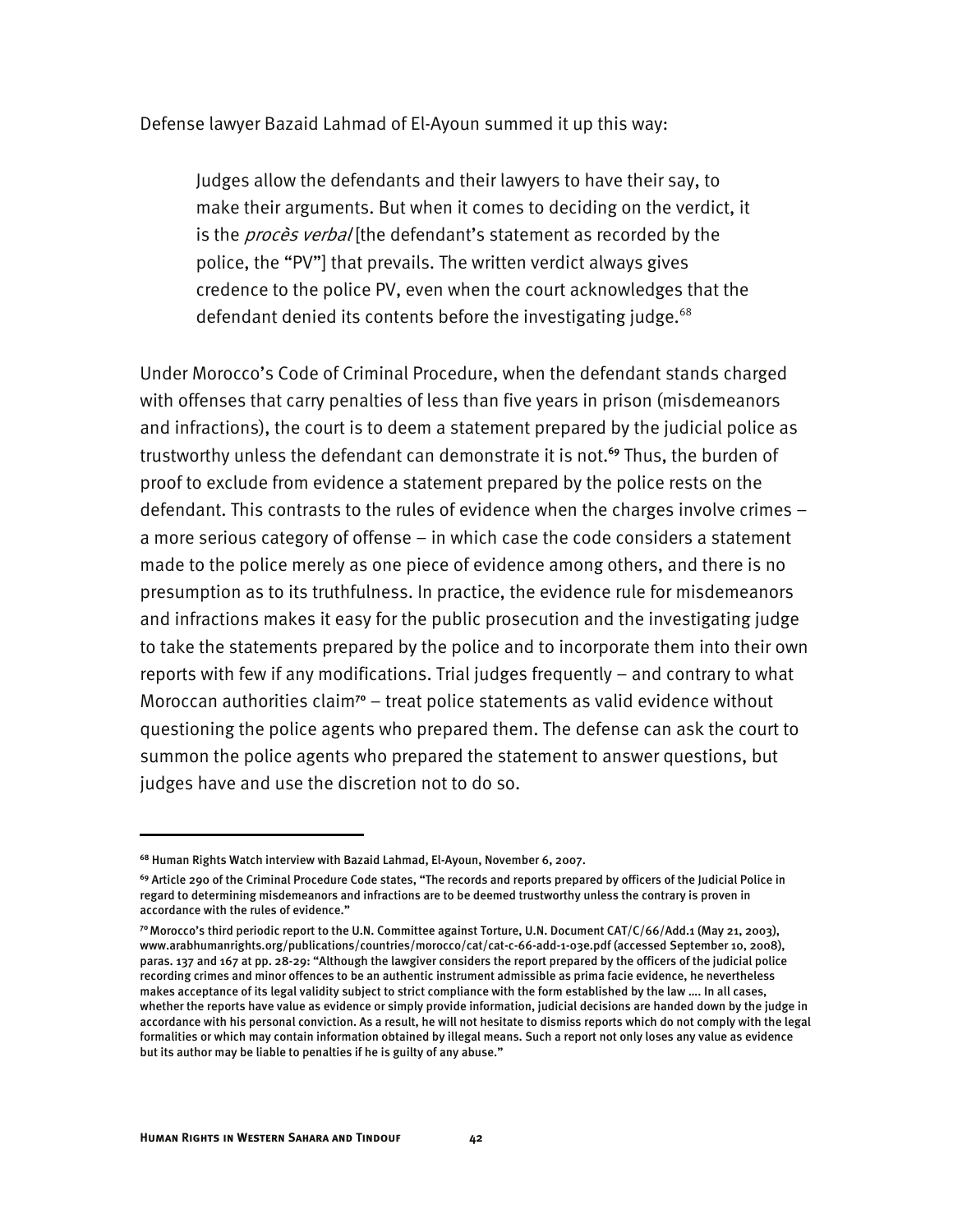In misdemeanor and infraction cases, the court's predilection for admitting statements that defendants have purportedly made to the police compromises the right of the accused to the presumption of innocence at each stage of the judicial process.**<sup>71</sup>** It makes it more difficult for defendants to effectively challenge statements and confessions made under duress.

To protect the rights of the defendant, reports prepared by the judicial police during the investigative, pre-trial phase should remain inadmissible in trial court until the prosecution meets the burden of proving their veracity and their legal validity according to the Code of Criminal Procedure. There should be a strong presumption against the admissibility of any confessions made while the suspect is being held in prolonged incommunicado detention, as this is when torture and ill-treatment are most likely to occur. As a general rule, convictions based solely on confessions are highly suspect.

The information on the following trials comes from trial observation reports by various human rights organizations and independent observers, Human Rights Watch interviews with defense lawyers and trial observers, and our examination of case files.

# *2007-2008 Trial of Naf'i as-Sah and Abdallah al-Boussati for "Throwing Molotov Cocktails at a Police Car"*

The account of this trial is based primarily on the court's written judgment in the case**<sup>72</sup>** and the trial observation reports prepared by Swiss jurist Patrick Herzig on behalf of the Swiss League for Human Rights.**<sup>73</sup>**

**<sup>71</sup>**Article 14(2) of the ICCPR states: "Everyone charged with a criminal offence shall have the right to be presumed innocent until proved guilty according to law."

**<sup>72</sup>** Criminal Chamber in the First Instance, Court of Appeals of El-Ayoun, judgment 2008/21 in criminal case 2007-269, February 6, 2008. A copy is on file at Human Rights Watch.

**<sup>73</sup>** Patrick Herzig, "Mission d'Observation Judiciaire à Laâyoune, Sahara Occidental, les 3, 4, et 5 décembre 2007, " Ligue Suisse des droits de l'Homme (LSDH), December 29, 2007 , Patrick Herzig, "Mission d'Observation Judiciaire, à Laâyoune et Smara, Sahara Occidental, du 6 au 11 janvier 2008," LSDH, January 18, 2008, Patrick Herzig, "Mission d'Observation Judiciaire, à Laâyoune et Smara, Sahara Occidental, du 3 au 8 février 2008, " LSDH, February 15, 2008, Patrick Herzig, "Chronique d'une justice ordinaire," Le Courrier (Geneva), March 27, 2008.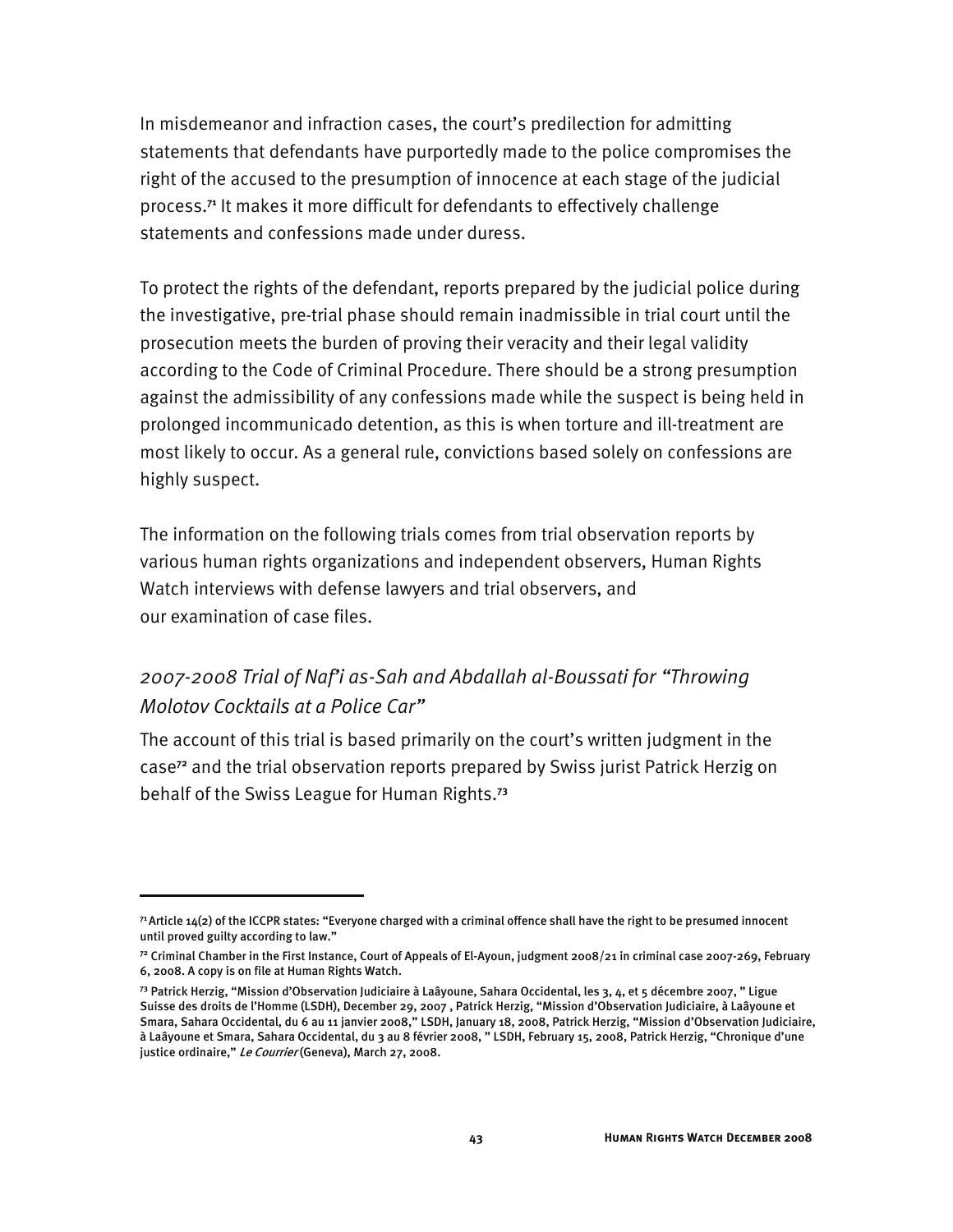Naf'i as-Sah and Abdallah al-Boussati are both residents of El-Ayoun who were born in 1988. They were not involved in human rights organizations before their arrest. Rather, their case is one among many trials of Sahrawi youths who had participated in street demonstrations and who authorities charged with committing acts of violence.

As-Sah and al-Boussati faced charges under Article 580 of the Penal Code for throwing Molotov cocktails at a police car in El-Ayoun on June 30, 2007, damaging the vehicle and injuring three of the policemen inside. Article 580 provides a sole punishment – death – for persons who deliberately set fire to structures that are occupied by persons or that are intended for that purpose, or to vehicles that contain persons.**<sup>74</sup>**

The police arrested As-Sah and al-Boussati several days after the incident. They remained in custody through their trial. The trial opened December 5, 2007 but the judge adjourned the case to January 9 and then to February 6, 2008, so that all of the witnesses could appear in court to testify.

In his "confession" to the police, as-Sah stated that Boussati had contacted him and proposed to pay him to recruit youths to throw Molotov cocktails at the police.**75** Al-Boussati, in his police "confession," describes a person who introduced himself as "Bikam" and who offered to provide al-Boussati with incendiary materials and pay him to use them against the police.**<sup>76</sup>** Both defendants made these statements in the absence of a lawyer. Moroccan law does not grant suspects the right to a lawyer during *garde à vue* (pre-charge) detention.

Al-Boussati repudiated this statement when he appeared before the investigating judge. As-Sah told the investigating judge, according to the court's written ruling, that "everything he had said to the police was untrue, that he had not participated in the events, and that he had made up what he told the police so as not to undergo further torture."**<sup>77</sup>**

**<sup>74</sup>**Morocco continues to impose the death sentence and has prisoners on death row but has not executed anyone since 1993. **<sup>75</sup>** Court of Appeals of El-Ayoun, judgment 2008/21, p.2.

**<sup>76</sup>** Ibid., p.3.

**<sup>77</sup>** Ibid., p. 4.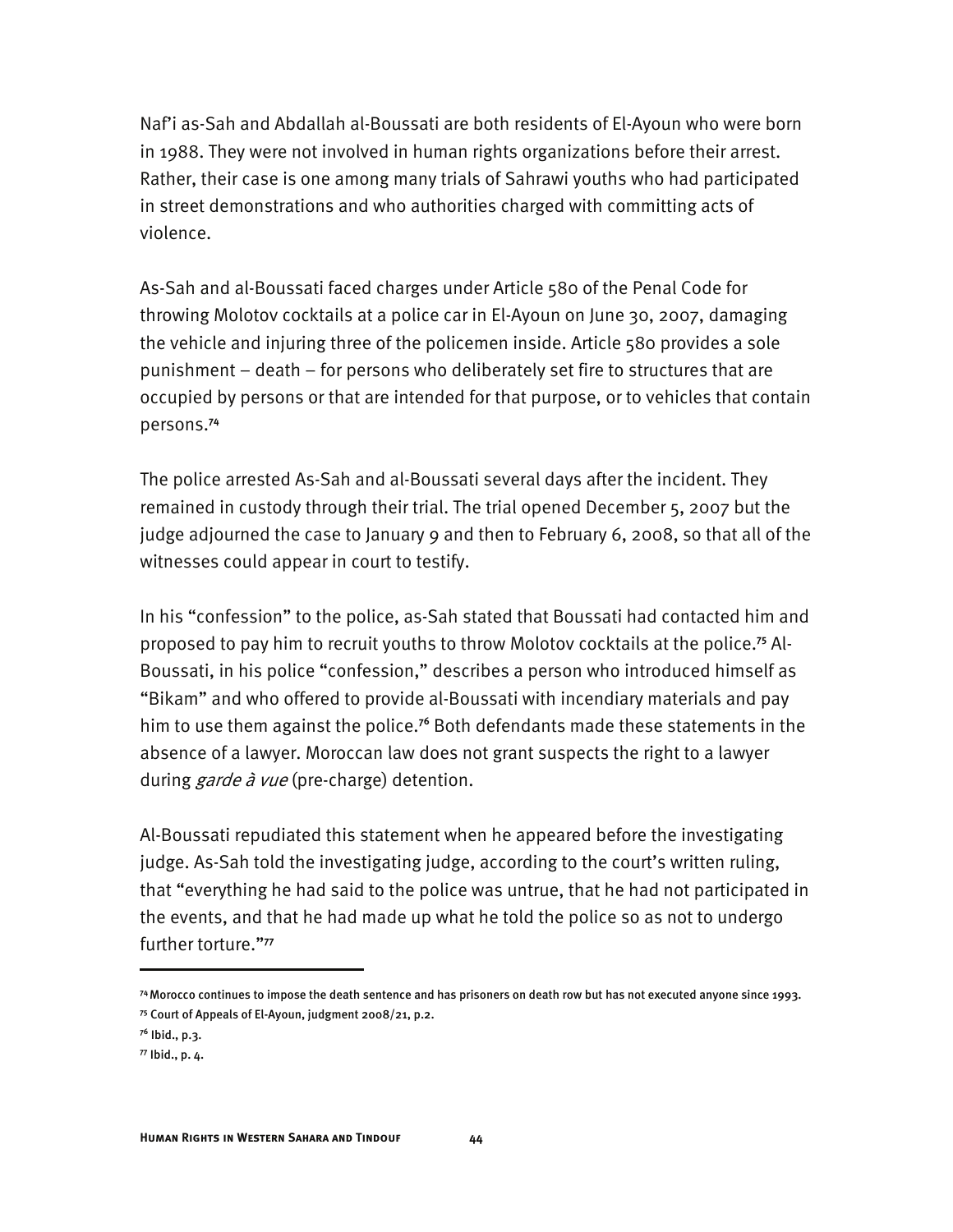At trial, the defendants again proclaimed their innocence and repudiated their "confessions" to the police.**<sup>78</sup>** As-Sah testified again that the police had tortured his statement out of him.**<sup>79</sup>** He and al-Boussati claimed that the police had pinned this case on them in retaliation for their peaceful, pro-independence views and activities.**<sup>80</sup>** As they filed in and out of the court, they flashed the 'V' sign with their fingers (for "victory") and chanted slogans in favor of Sahrawi self-determination, according to observers Herzig and Italian magistrate Nicola Quatrano.**<sup>81</sup>**

At the February 6 hearing, presiding judge Baha Khalifa called four witnesses: two of the policemen who were in the vehicle that was struck and two young boys who, in their police statements, said they had been playing in a nearby game room when they heard a commotion, looked up, and saw as-Sah fleeing the scene.**<sup>82</sup>**

The policemen testified that they did not recognize the persons who had thrown Molotov cocktails at their vehicle.**<sup>83</sup>** The two youth witnesses then testified in turn that they had not been near the scene when the crime occurred.**<sup>84</sup>** One said that the police "statement" contains things he had not told the police, whereas the other said his statement reflects what he had told them, but that he had said things that were untrue because the police had used force on him, according to trial observer Herzig. The judge then questioned the father of the second boy, who stated that the police had held his son at a police station for questioning for an entire day while ordering the father to remain outside, Herzig reported.**<sup>85</sup>**

The case file contained medical reports of the policemen's injuries and an estimate of the value of the damages caused to their vehicle.**<sup>86</sup>** It also contains a report that

**<sup>78</sup>**Ibid.

**<sup>79</sup>** Ibid., pp. 4-5.

**<sup>80</sup>** Patrick Herzig, "Mission d'Observation Judiciaire du 3 au 8 février 2008."

**<sup>81</sup>**Osservatorio Internazionale, "Rapport de mission dans les territoires occupés du Sahara occidentale et au Maroc, Laayoune, Smara, Casablanca, Rabat 5-15 janvier 2008,"

http://nuke.ossin.org/LinkClick.aspx?fileticket=rJLIlbA1Vsg%3d&tabid=766&mid=1630 (accessed October 17, 2008). This is a French translation of the original Italian, http://nuke.ossin.org/SearchResults/RapportoOssin/tabid/761/Default.aspx (accessed September 11, 2008). Italian judge Nicola Quatrano is the author of this trial observation report.

**<sup>82</sup>**Court of Appeals of El-Ayoun, judgment 2008/21, p.2.

**<sup>83</sup>** Ibid., p.5.

**<sup>84</sup>**Ibid.

**<sup>85</sup>**Patrick Herzig, "Mission d'Observation Judiciaire du 3 au 8 février 2008."

**<sup>86</sup>** Ibid.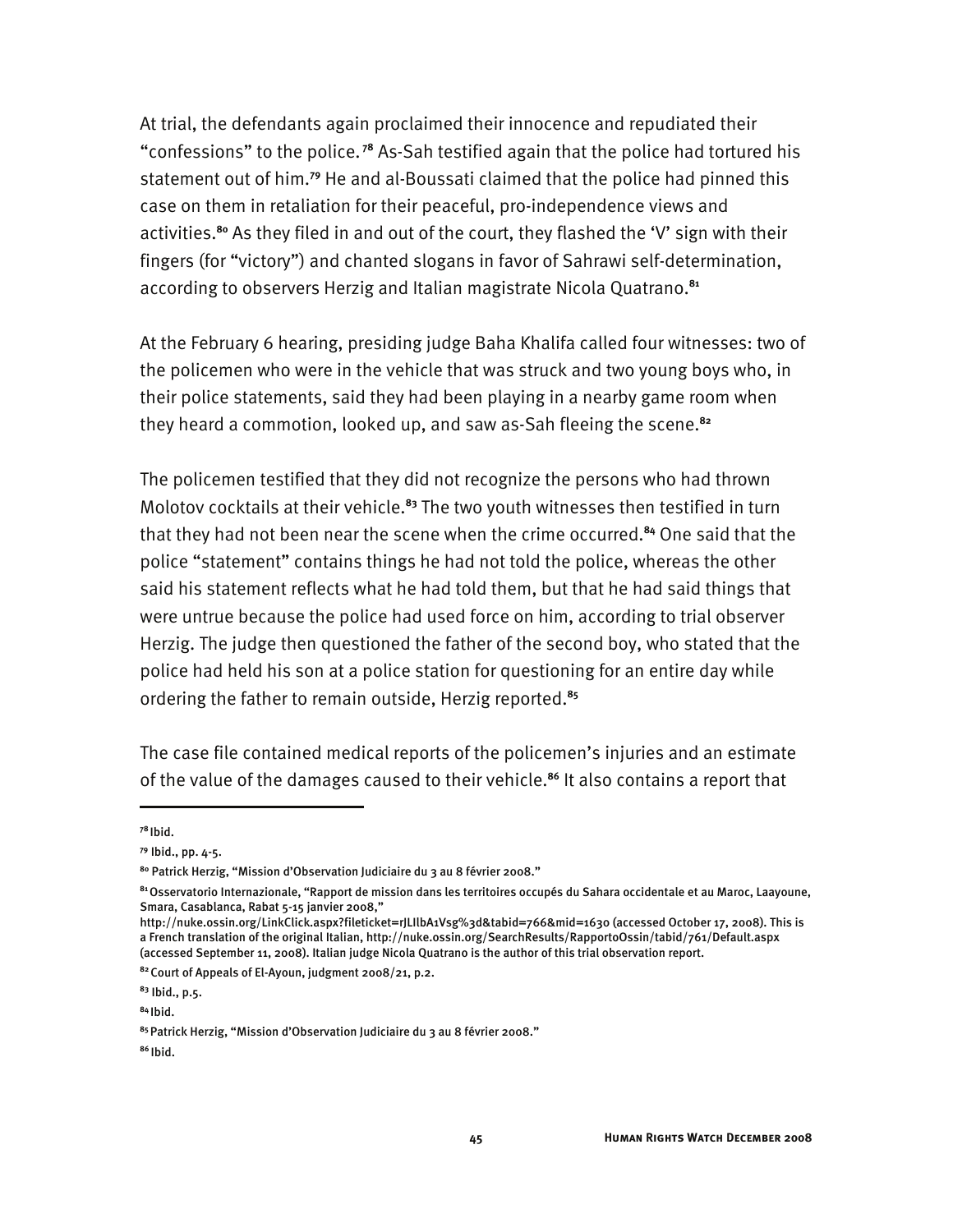the police had confiscated three Molotov cocktails at the scene.**<sup>87</sup>** But the file contained no material evidence, such as fingerprints, linking the defendants to the Molotov cocktails, the defense argued. Moreover, the police did not apprehend them en flagrant délit but rather, several days later.

The court's ruling, handed down on February 6, 2008, is revealing. It dutifully notes the defendants' repudiation of their police statements and as-Sah's allegation of torture.**<sup>88</sup>** The ruling acknowledges that none of the witnesses who appeared in court could identify the assailants, and that the two minors – the only non-police witnesses – told the court that they had not even been near the scene. The ruling makes clear that by the end of the trial, the only incriminating evidence remaining were the defendants' police statements.

At this point, it would seem logical for the court, if it wished to convict, to explain why it chose to accredit these "police statements" rather than the defendants' repudiation of the statements, and to note what steps the court had taken to determine the credibility of as-Sah's allegation that the police had tortured his statement from him.

Instead, the court notes that when it comes to the commission of crimes *[jinayat*], the Code of Criminal Procedure treats statements recorded by the judicial police "as mere documents and pieces of information that are not to be taken into account unless there is additional evidence corroborating them."**<sup>89</sup>** On the other hand, the court notes, "in cases involving misdemeanors [*junah*] and infractions [*moukhalafat*], police statements are deemed trustworthy until proven to be otherwise."**<sup>90</sup>**

Lacking evidence in the file that would corroborate the defendants' "confessions" to the police, the court lowered the evidentiary threshold by downgrading the charge from a crime – an arson attack (Article 580) – to a misdemeanor assault on a public agent (Article 267). It then convicted them solely on the basis of their "confessions." It did so without explaining why it deemed their police statements to be trustworthy.

**<sup>87</sup>** Court of Appeals of El-Ayoun, judgment 2008/21, p.2.

**<sup>88</sup>** Ibid., p. 5.

**<sup>89</sup>**Ibid., p. 6. The reference is to the code's section on rules of evidence, Articles 286-296.

**<sup>90</sup>** Ibid., p.7.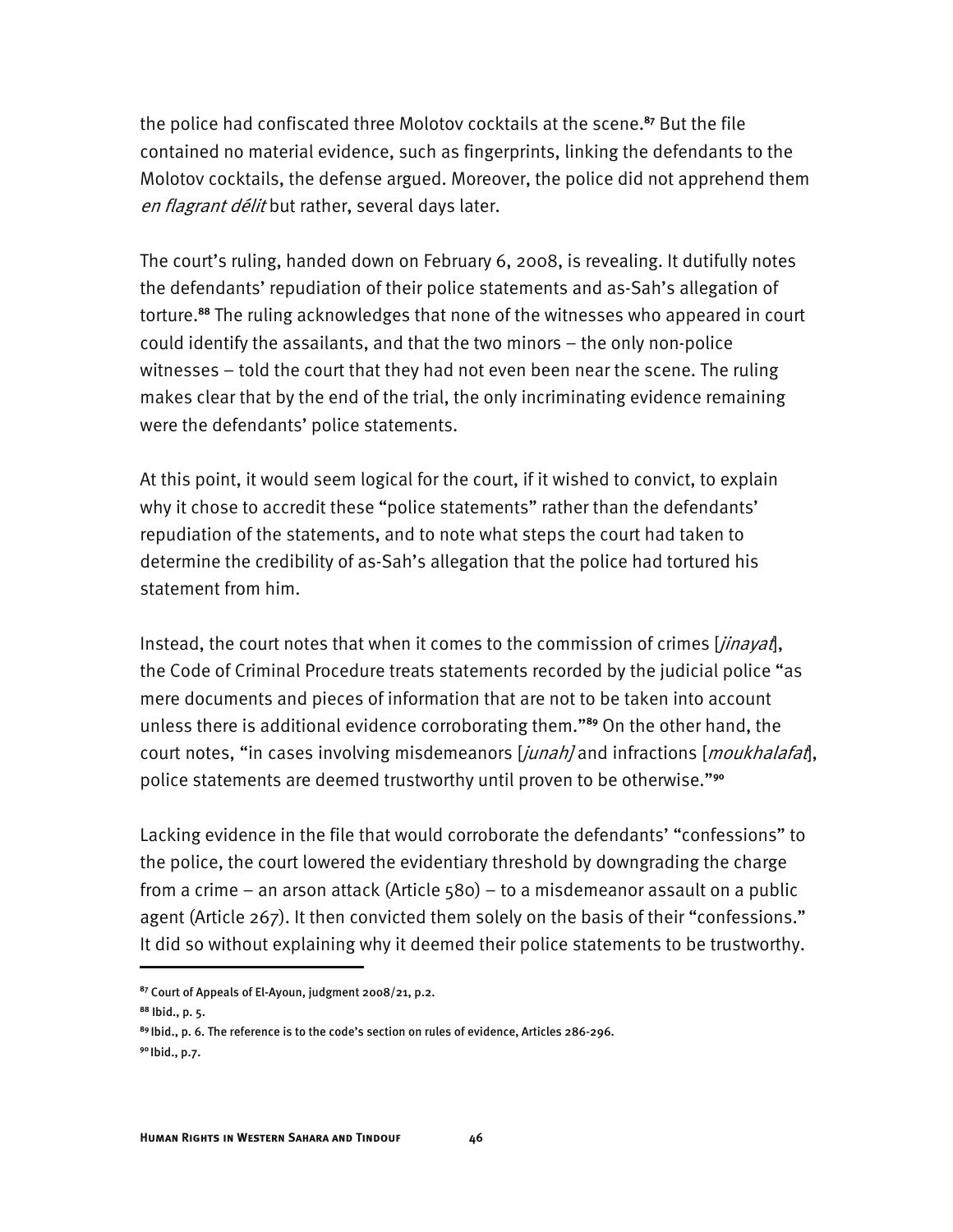The judge sentenced as-Sah and al-Boussati to one year in prison each. On appeal, the court reduced their prison terms to ten months and they were freed in May 2008.

The as-Sah–al-Boussati case exemplifies the scenario described above by lawyer Bazaid Lahmad. Their trial had the outward appearance of a fair trial. The judge allowed the defendants to speak and recorded their allegations of torture and their repudiation of their statements to the police. He complied with defense requests to hear witnesses who undermined the prosecution's case, and he conducted the proceedings in the presence of several foreign observers. Nevertheless, the guilty verdict seemed predetermined rather than the outcome of weighing the incriminatory and exculpatory evidence presented in court.

### *2007 Trial of Mohamed Tahlil for "Arson"*

The account of this trial is based on the court file, an interview with defense lawyer Bazaid Lahmad, and the trial observation report prepared by jurist Patrick Herzig on behalf of the Swiss League for Human Rights.**<sup>91</sup>**

Mohamed Tahlil, born in 1981, is president of the section of the Sahrawi Association of Victims of Grave Violations Committed by the Moroccan State (ASVDH) in the city of Boujdour. He is a well-known activist who does not hide his support for Sahrawi self-determination; he chanted pro-independence slogans at his own trial.**<sup>92</sup>**

On September 19, 2007 the El-Ayoun Court of First Instance convicted Tahlil for an arson attack on a car in Boujdour.**<sup>93</sup>** El-Ayoun's Court of Appeals on December 4, 2007 upheld his conviction but cut the prison sentence from three to two and-a-half years.

The arson incident took place on March 9, 2007. According to the written report prepared by the prosecutor referring the case to trial, a policeman named Mohamed Fennouche arrived on the scene of the damaged car, chased a person through dark

**<sup>91</sup>** Herzig, "Mission d'Observation Judiciaire, les 3, 4, et 5 décembre 2007."

**<sup>92</sup>** Ibid.

**<sup>93</sup>** Penal Code Article 581 provides a punishment of ten to twenty years in prison for intentionally causing damage to the property of others by the use of fire.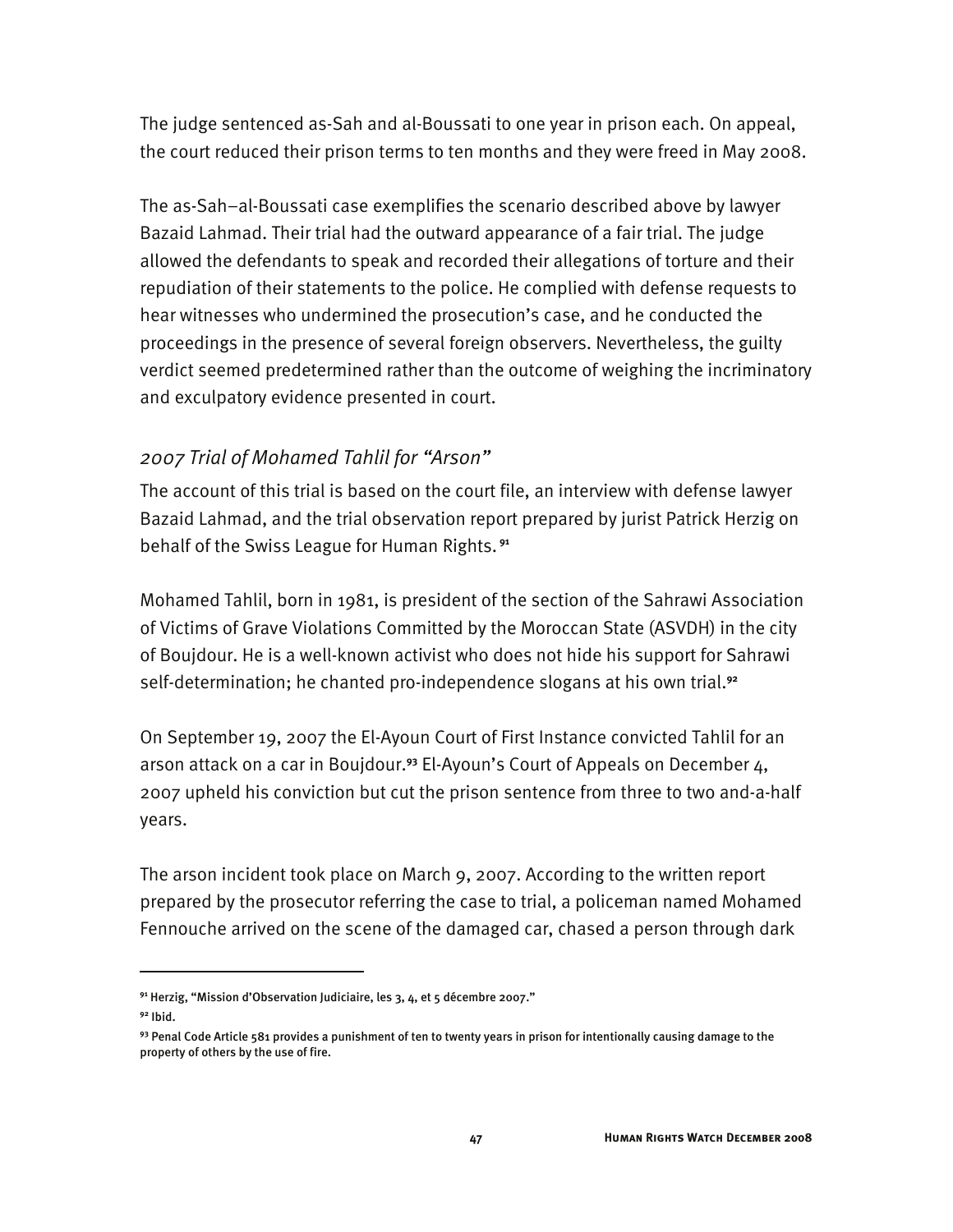streets until he reached a well-lit area, where he said he recognized the person as Tahlil, before the fleeing suspect eluded him. According to the report, Tahlil is "known to the security services in Boujdour as one of those who incite disturbances." Policeman Fennouche said he recognized Tahlil from his features and clothing. The report identifies no other witness linking the suspect to the attack.**<sup>94</sup>**

The police did not arrest Tahlil on the day of the crime. Rather, he remained at liberty and left Morocco legally for Mauritania in May. The prosecutor's report states that the police arrested Tahlil on July 19, 2007 at a border checkpost and presented him to the prosecutor on July 21.

However, Bazaid Lahmad, Tahlil's lawyer, says that the real arrest date was actually several days earlier than the one recorded by the police and the prosecutor. He maintains that his client had been kept in garde-à-vue detention for an entire week, well beyond the three-day limit allowed by the law. Hoping to prove this, Tahlil's defense team asked the trial judge to require the police to produce Tahlil's confiscated passport, arguing that the date of the Moroccan entry stamp in it would reflect the real date the authorities had taken him into custody.**<sup>95</sup>** Demonstrating that his garde à vue detention had been illegally prolonged might cast doubt on Tahlil's "confession" to the police, which he was attempting to repudiate at his trial. It would also show that Tahlil had left Morocco legally since the incident, even though a policeman had supposedly identified him fleeing the scene of the crime.

But the court did not order the police to produce Tahlil's passport. Nor did it act on defense requests to summon for questioning the policeman who allegedly identified Tahlil fleeing the scene of the crime, even though he was the sole eyewitness linking Tahlil to it.**<sup>96</sup>**

The main evidence against Tahlil was his own signed "confession" to the police. At his trial, Tahlil repudiated this statement, saying he had falsely confessed only

**<sup>94</sup>**Report by prosecutor Th. Samir Arsalan, El-Ayoun Court of Appeals, referring case to trial, July 24, 2007.

**<sup>95</sup>** Human Rights Watch interview with Bazaid Lahmad, El-Ayoun, March 8, 2008, and Herzig, "Mission d'Observation Judiciaire à Laâyoune les 3, 4, et 5 décembre 2007."

**<sup>96</sup>** Human Rights Watch telephone interview with Bazaid Lahmad, October 10, 2008.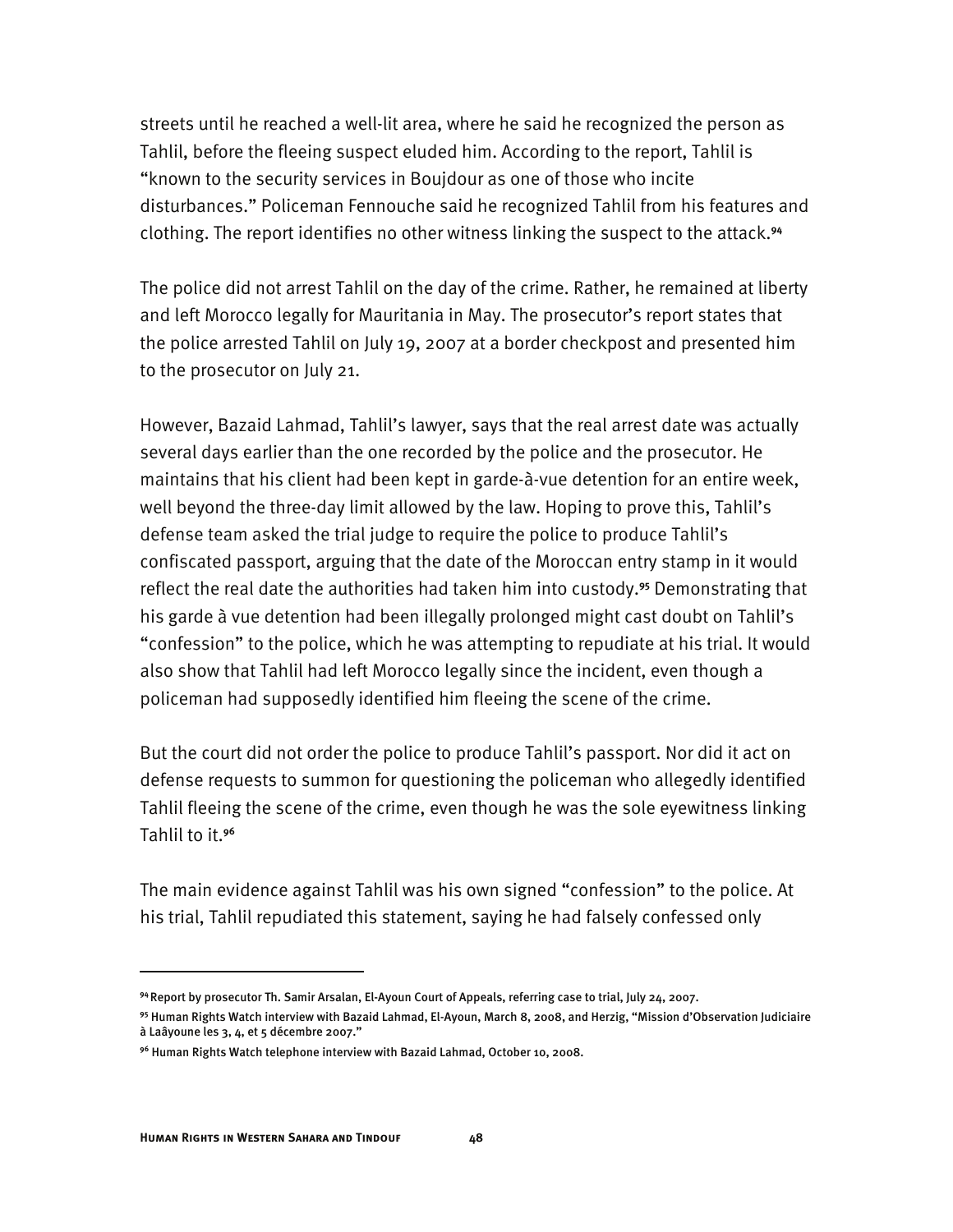because the police were torturing him.**<sup>97</sup>** Tahlil denied any connection to the attack, but said he had been present in Boujdour on the day it occurred.

The report of the prosecutor notes that Tahlil, in his statement to the police, says that he had discussed burning a police car with Omar Boulsan, a Polisario figure based in the Canary Islands, who responded by promising Tahlil money and sending him, via Boulsan's sister, the sum of 1000 DH [about US\$140]. This account, if true, would bolster official Moroccan efforts to portray Sahrawi human rights activists as violent and Polisario-directed.

The court convicted Tahlil, after accepting his statement to the police into evidence without investigating his claims of torture, declining defense requests to summon for questioning the sole eyewitness who had identified Tahlil, and declining to obtain from police his confiscated passport despite its potentially probative value.

# *2007 Trial of Eight Sahrawi Students at the University of Rabat for an "Armed Demonstration"*

The account of this trial is based primarily on an interview with defense lawyer Bazaid Lahmad, defendant Abdati edh-Dhaya, and another student involved in the demonstration, Yahdih el-Bouehi.

There being no institutions of higher education in Western Sahara, Sahrawis from that region attend university in cities such as Marrakesh, Rabat, and Agadir.

May is a busy month on the political calendar of Sahrawi activists, with demonstrations and activities commemorating the Polisario national holiday (May 10), the founding of the Polisario (May 20) and the beginning of the 2005 intifada in Western Sahara (May 21). Activists were particularly mobilized in May 2007, after clashes at the University of Agadir set off a series of solidarity protests among Sahrawis on other campuses.

**97** Ibid.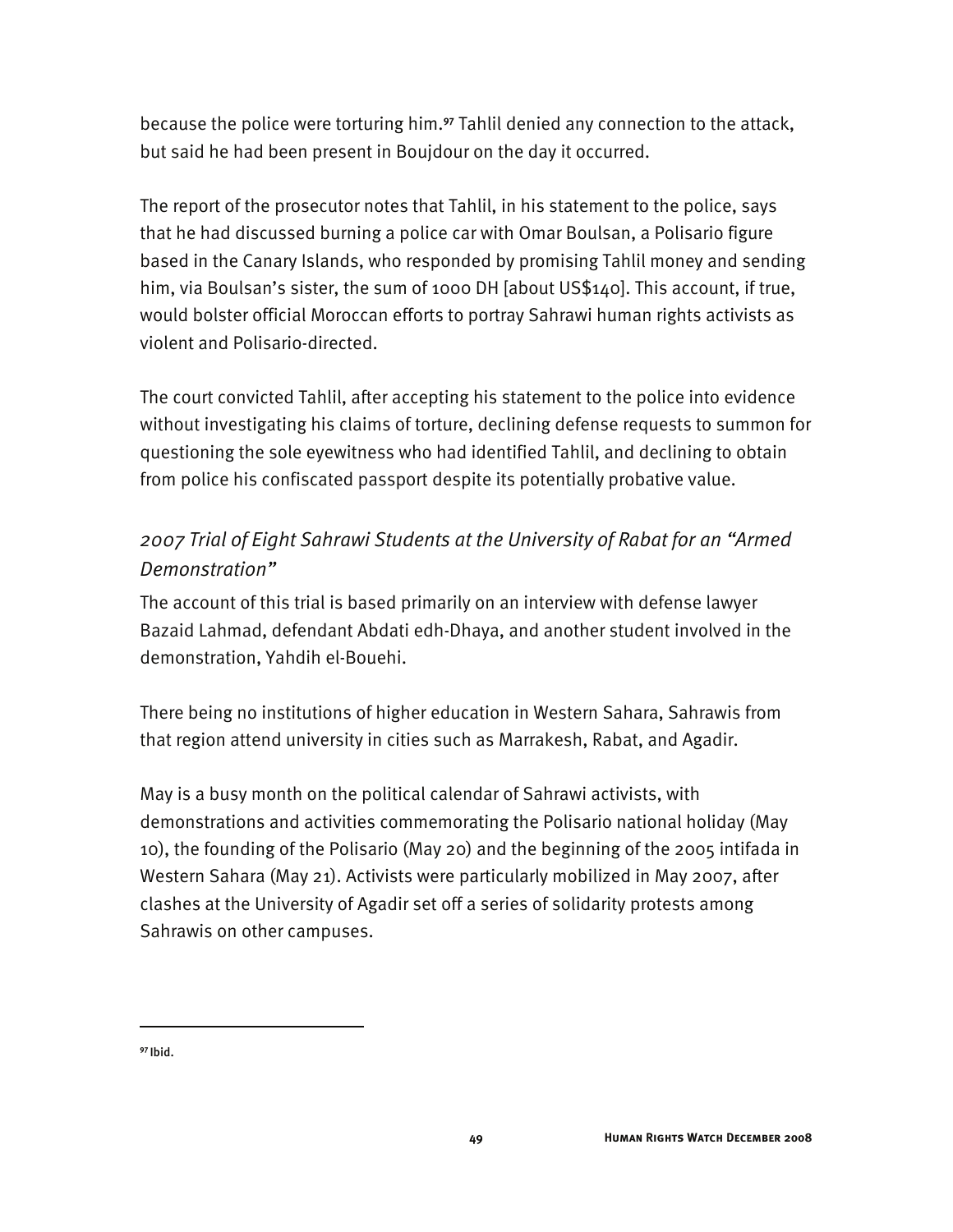Sahrawi activists at the Mohamed V University in Rabat requested permission from university officials to hold a demonstration on campus May 9, 2007 and were refused, Yahdih el-Bouehi, 23, one of the student activists, told Human Rights Watch.**<sup>98</sup>** So they started a sit-in near the entrance to the Cité Souissi campus, displaying banners demanding Sahrawi self-determination and the release of Sahrawi students arrested in Agadir and Marrakesh, along with photos of Sahrawi students allegedly injured by the police and by counter-demonstrators in the other cities. Sit-in participants chanted slogans in favor of Sahrawi independence and the Polisario, and against Morocco's autonomy plan.

According to el-Bouehi, who is from El-Ayoun and is studying law:

For nine days, we stayed there day and night. The police did not stop us or talk to us. Then on May 17, at  $4$  A.M., when we were sleeping, the police came and without asking us first to leave, broke up the sit-in with force and chased us away, arresting 17 of the participants. We were stunned.

At 8:30 or 9 A.M., el-Bouehi recalls, police again charged students who had gathered at the scene to protest the earlier arrests. Some protesters threw rocks at the police, and the police entered the dormitories and searched the rooms of Sahrawi students, he said. Police briefly detained an Associated Press reporter as he photographed the confrontations.**<sup>99</sup>**

Police detained protesters, transporting nine of them by van to the Rabat central police station, and releasing the rest. The nine included eight students and one nonstudent, Khalifa Jinhaoui of El-Ayoun. According to one of those kept in custody, law student Abdati edh-Dhaya (born in 1982), the police beat the arrested students in the van.**<sup>100</sup>** Edh-Dhaya said that at the station the police placed the nine suspects in basement cells, where they spent the night with no blankets. The next day, May 18, the police interrogated the students one by one, he said. Edh-Dhaya said that he

**<sup>98</sup>**Human Rights Watch interview with Yahdih el-Bouehi, El-Ayoun, November 4, 2007.

**<sup>99</sup>** John Thorne, "Moroccan police clash with students seeking independence for Western Sahara," Associated Press, May 17, 2007.

**<sup>100</sup>** Human Rights Watch interview with Abdati edh-Dhaya, El-Ayoun, November 4, 2007.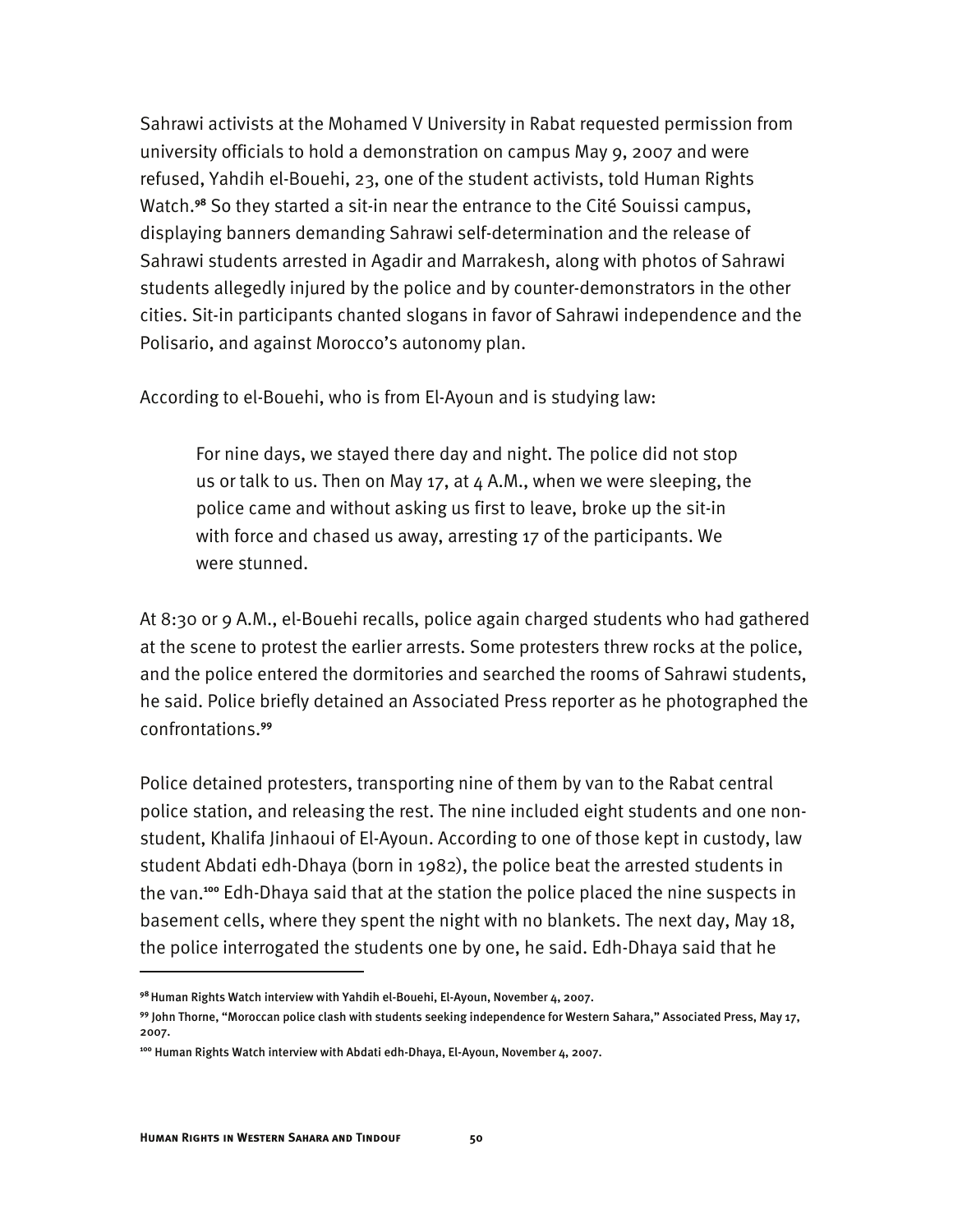appeared before his interrogators with his hands tied behind his back, sitting on his knees, barefoot and blindfolded. "They asked us about their political opinions, on the monarchy, on self-determination, why we opposed the Moroccan autonomy plan, and the objectives of the student sit-in," he said.

Edh-Dhaya estimates the police interrogated him for two and-a-half hours. Then they gave him a written statement, lifted up his blindfold and told him to sign it. "I asked to read it first, but they told me I had no right to read it. When I tried to refuse, they slapped me on my neck. I signed."

The following day, edh-Dhaya appeared before the prosecutor. With defense lawyers present, he told the prosecutor that the police had beaten and insulted him and forced him to sign his statement. At no time, however, did any of the defendants receive a medical examination to check for evidence of mistreatment even though they had requested it, according to edh-Dhaya and lawyer Mohamed Benomanne, a member of the defense team.**<sup>101</sup>**

The charges against Khalifa Jinhaoui and the students, Mohamed Ali Ndour, Sidi Moulay Ahmed Aylal, El-Ouali Ezzaz Bin Mohamed, Ibrahim el-Gharrabi, Mohamed En-Najem Esghaier, Mohamed Jinhaoui, Sidi Mohamed El-Alaoui, El-Houcine ed-Dali' and Abdati edh-Dhaya, included participation in an "armed demonstration," destruction of public property (i.e., in the campus dormitories), and "disturbing the public order." The basis for the first charge was their statements to the police, in which some of them "confessed" to preparing Molotov cocktails for use. There were no allegations that the students had thrown any incendiary devices.

The students remained in jail after the Rabat Court of First Instance rejected their bid for pre-trial release. At trial, the defendants denied the contents of their police statements, saying they had engaged in no violent activity and had no connection to the Molotov cocktails, according to defense lawyer Bazaid Lahmad.**<sup>102</sup>** The case file included a report by a policeman who found a stockpile of Molotov cocktails on campus, but his report did not link it to the defendants, and the policeman did not

**<sup>101</sup>**Human Rights Watch interviews with Abdati edh-Dhaya and Mohamed Benomanne, El-Ayoun, November 4, 2007.

**<sup>102</sup>** Human Rights Watch telephone interview with Bazaid Lahmad, September 15, 2008.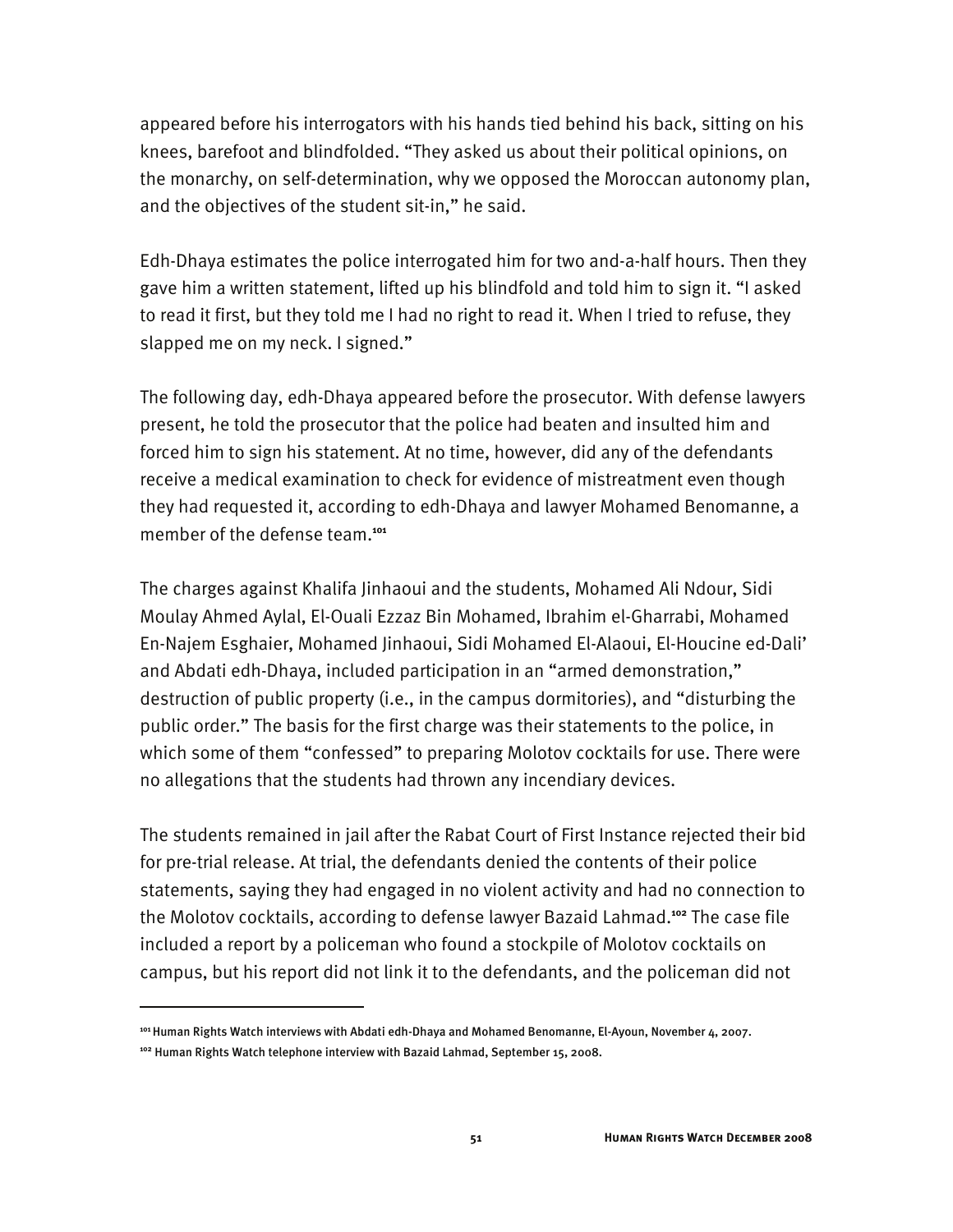testify at the trial. The director of campus dormitories testified at the trial to the discovery of Molotov cocktails on campus, but did not link them to the defendants.**<sup>103</sup>**

The court on June 12, 2007 found the defendants guilty of disturbing the public order and staging an armed demonstration. The repudiated confessions to the police about Molotov cocktails formed the basis for this charge. The court sentenced all of the defendants to eight months in prison. The Appeals Court on July 10, 2007 upheld the verdict and the eight-month sentence for Jinhaoui and reduced the sentences to four months for the remaining eight, including edh-Dhaya.

### *2008: Trial of Activist Naâma Asfari for "Drunk Driving and Assault"*

The account of this trial is based primarily on extensive interviews with defendant Naâma Asfari and an interview with his lawyer Mustapha Errachdi of Marrakesh.

Asfari, born in 1970, is a well-known Sahrawi human rights activist who lives in France but travels frequently to Morocco and Western Sahara. There, he says, plainclothes police frequently follow him and question those with whom he meets. Asfari is co-president of the Committee for the Respect of Freedoms and Human Rights in Western Sahara (Comité pour le respect des libertés et des droits humains au Sahara occidental, CORELSO). He graduated from the University of Marrakesh, where he studied law. Asfari's father, Abdi Asfari of Tantan, is an ex-"disappeared," having been abducted by Moroccan agents and held without trial at a secret place of detention from 1976 to 1991.

Before Asfari's April 2008 arrest, Moroccan authorities had prosecuted Asfari once before, also on common criminal charges. The earlier prosecution stemmed from a January 5, 2007 incident at a checkpoint at the entry of the city of Smara in Western Sahara. There, a plainclothes police officer – not the usual uniformed officers who check the papers of drivers – told Asfari he could not enter the city. Asfari, who was traveling with his parents-in-laws from France, insisted that the agent provide a formal order for this refusal. The two men were facing one another inside the

**<sup>103</sup>** Amnesty International, "Sahrawi Student May Be Prisoner of Conscience," AI Index: MDE 29/006/2008, March 31, 2008, www.amnesty.org/en/library/asset/MDE29/006/2008/en/4a67e163-ffce-11dc-b092-bdb020617d3d/mde290062008eng.pdf (accessed October 9, 2008).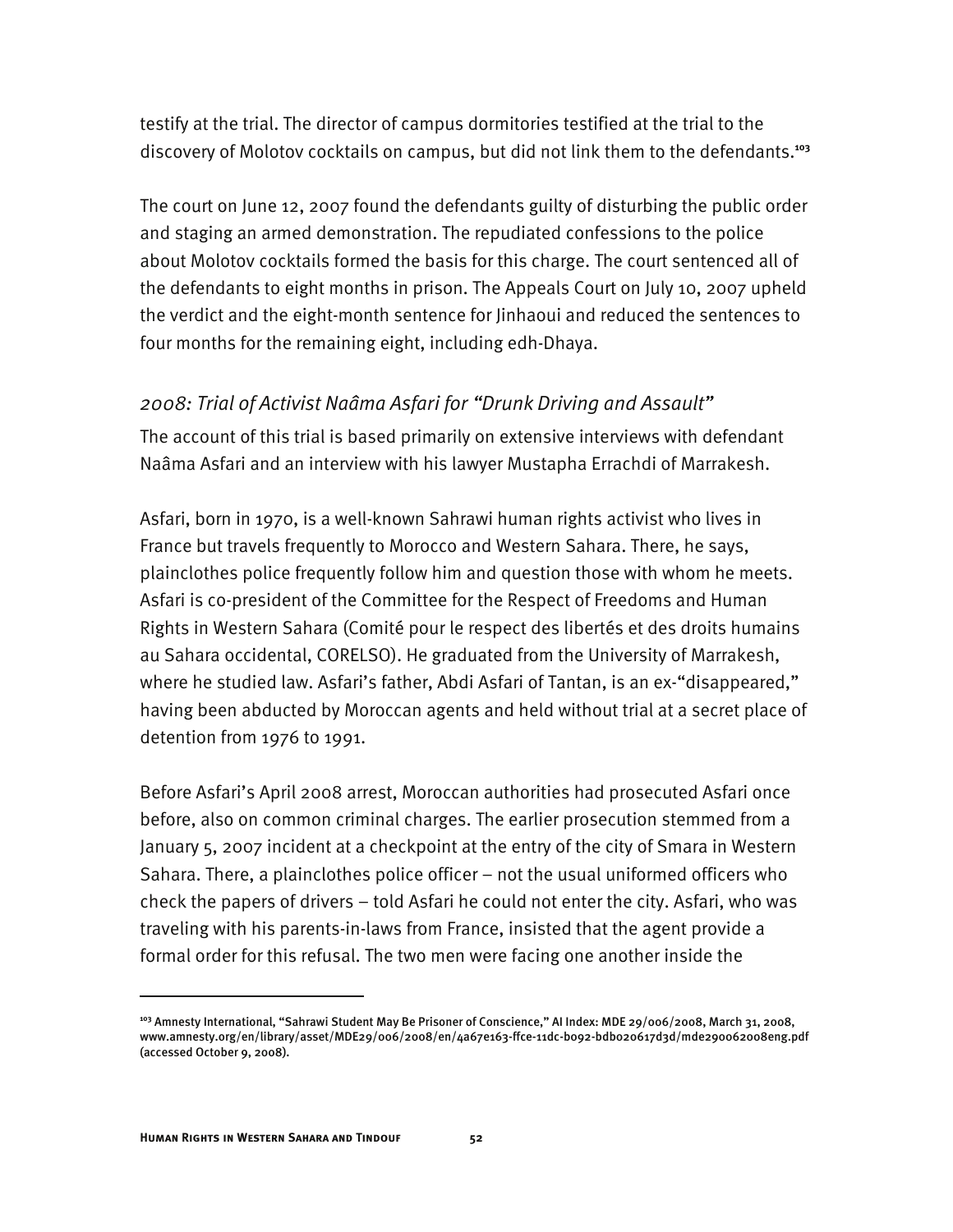checkpost when, according to Asfari, the policeman started insulting him and shoved a desk in his direction, which Asfari pushed back toward the officer. The officer then slammed a chair at the desk, knocking things about. He then arrested Asfari.

Authorities held Asfari two days for investigation and another seven days in pretrial detention. He said he was not mistreated. He refused, however, to sign his police statement in the case file because it omitted parts of what he had told the police. At trial before the Smara Court of First Instance, he proclaimed his innocence on all charges. The court convicted Asfari on January 15, on the basis of statements made by police officers who had been at the checkpoint, on charges of disrespecting a public agent and destroying public property (a reference to furniture purportedly damaged during the incident). The court sentenced Asfari to two months in prison, suspended, and a fine.**<sup>104</sup>**

The 2008 incident and ensuing trial took place in the city of Marrakesh, which is not part of Western Sahara. Police arrested Asfari on April 13, 2008, after a late-night traffic incident. Asfari recalls:**<sup>105</sup>**

I had spent the week at the University of Marrakesh, where I had been meeting with Sahrawi student groups. All weekend long, plainclothes police had been trailing me in unmarked cars. That night they were in a Renault Clio. At about 10:30pm, I ran a red light and nearly hit a driver who had the right of way. The driver started screaming at me from her car. I got out and apologized but also shouted that she should stop insulting me. But I never laid a hand on her or her car.

As I was stopped there, two of the three men got out of the Clio walked over to my car. They ordered me to give them my car key and to walk

**<sup>104</sup>** Italian judge Nicola Quatrano observed the trial on behalf of the organization International Observatory. "Relazione sulla missione a Smara, Sahara Occidentale, il 15 gennaio 2007," http://www.arso.org/ProcessoSmaraRapportoQuatrano.pdf (accessed November 23, 2008).

**<sup>105</sup>** The quotations that follow are from Human Rights Watch interviews with Asfari conducted by phone on May 27, 2008, in Boulemharez prison, Marrakesh, and in person in Paris, France, on August 4, 2008.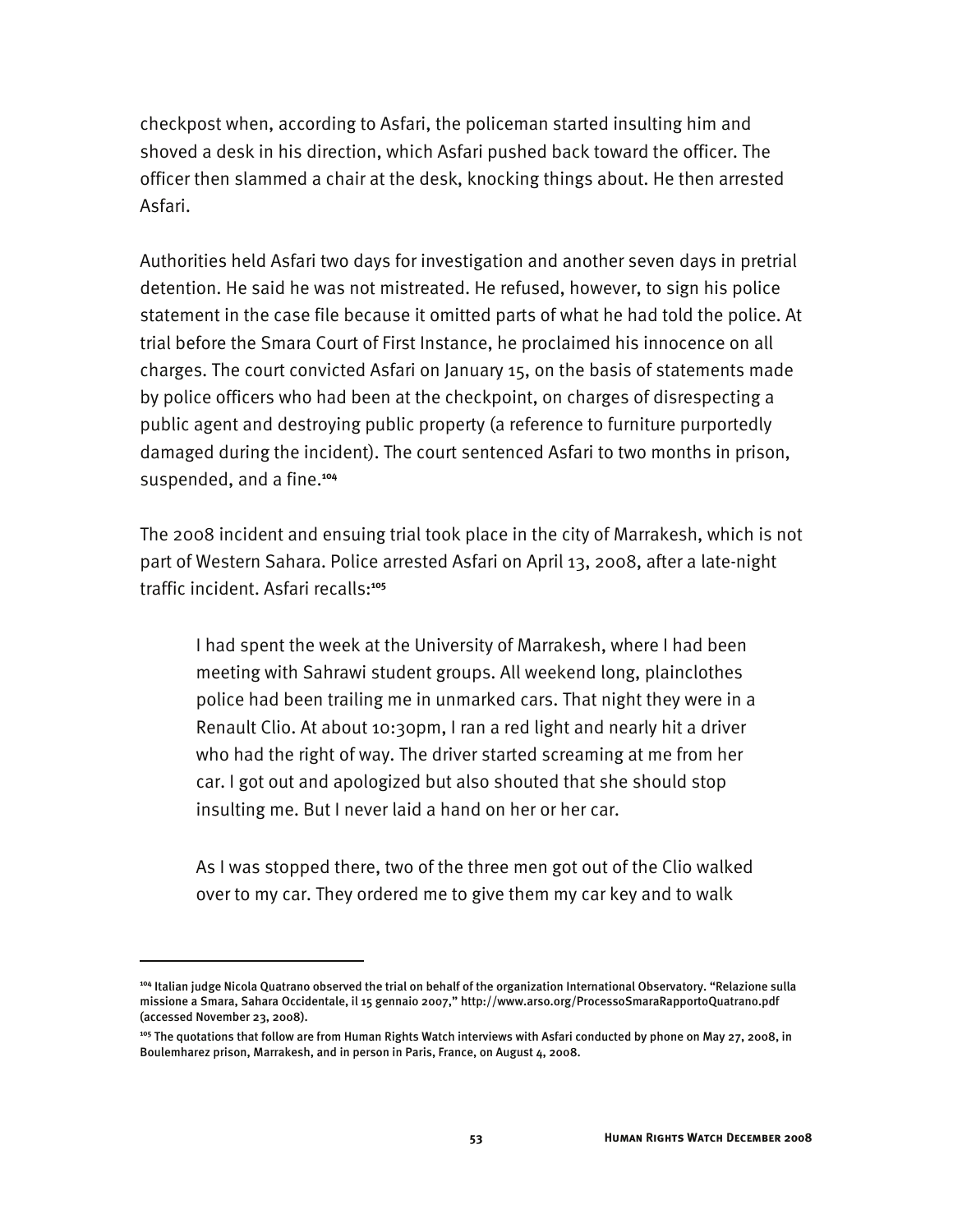with them to their car. They had me get in and sit in the back. Then they blindfolded and handcuffed me and drove away. The whole thing was suspicious because these were plainclothes policemen, not the uniformed traffic cops who ordinarily handle traffic incidents.

While driving, the police didn't interrogate me. They just tried to humiliate me, saying things like, "You came here to help these separatists. Why don't you just keep out of it?" When I answered they punched me in the face. So I shut up.

They stopped the car and had me get out. I don't know where because I was still blindfolded. They took off my handcuffs, removed my jacket, shirt and shoes, and sat me in a chair. They put my hands behind me and around a tree trunk, and re-handcuffed them.

They asked me what I was doing in Marrakesh. I said I would not answer unless they put me in a normal situation. Someone kicked me in the stomach. Different persons tried to ask me about my links with the students. When I refused to answer they kicked me. Between the kicks and the cold from being bare-chested, I began screaming.

After two, two and-a-half hours, they said, "Let's try something else." While I was still seated, they lifted my feet onto a second chair in front of me and hit the soles of my feet with what felt like hard plastic batons, for two, three minutes. They paused, then started again. One of them burned me with cigarettes on my wrists. I heard people coming and going; they didn't ask me questions but occasionally one would insult or slap me. I began shivering violently.

After that, the police transported Asfari to a hospital:

At the hospital, they X-rayed my feet. The doctor, a young woman, said there were no bones broken. She put ointment and bandages on the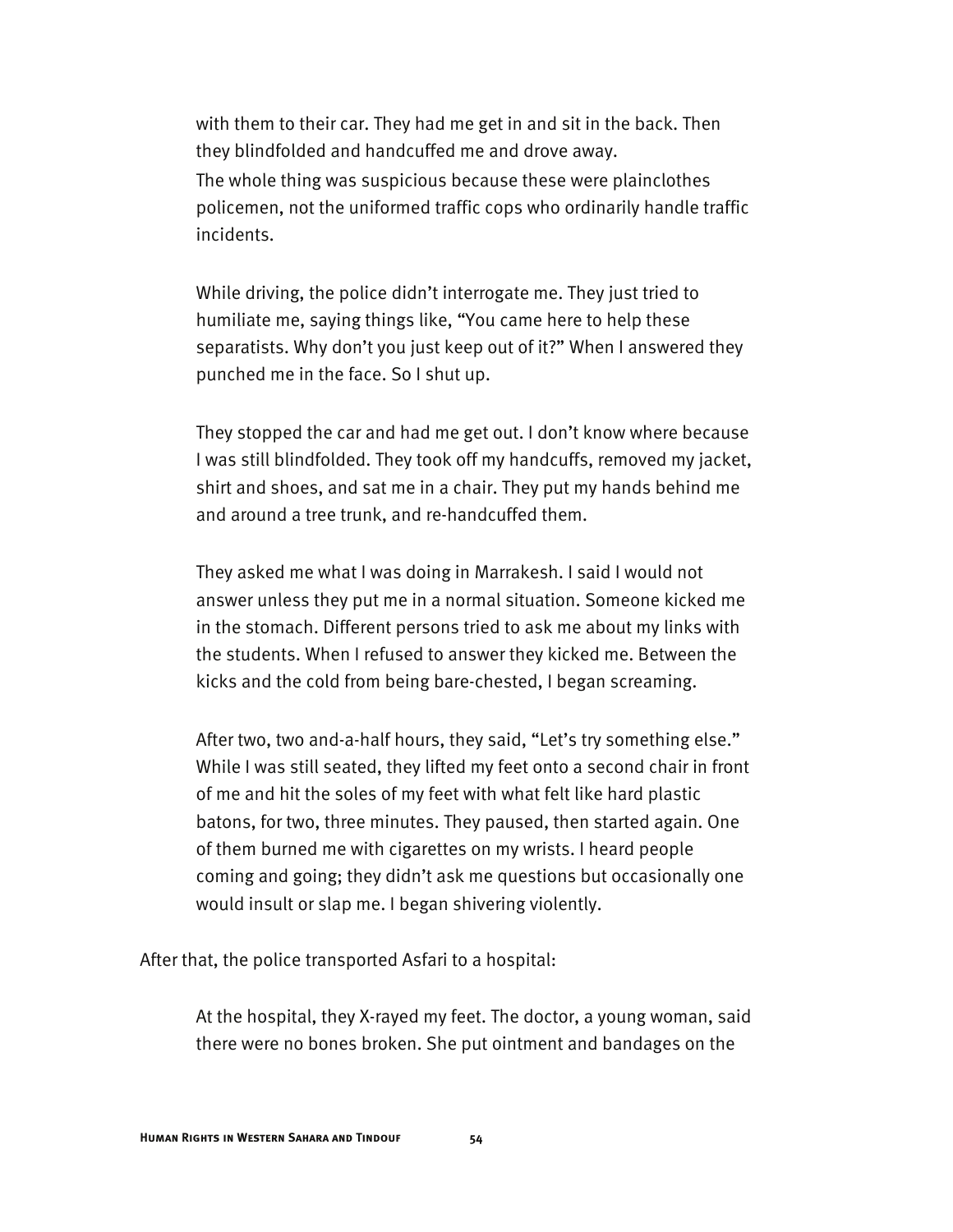cigarette burns. I told the doctor it was the police who did these things to me and I wanted a medical certificate. She left the room. I wanted to wait for her to bring a certificate but the police said, "Let's go, we'll get the certificate for you later." Of course they never did.

From the hospital, the police transported Asfari, blindfolded again, to another building:

Someone said to me, "We'll read you your statement. If you have a problem with it, you can tell the prosecutor. It says that you were intoxicated and assaulted the woman." I replied that I couldn't sign without reading it. Another man came in and said, "We're not here to answer your questions. We have a pregnant woman in the hospital because you hit her. Either you sign the statement right now, or you will sign it by force." I told them I'd sign it just so they'd leave me alone, but that I would tell the prosecutor everything. They lifted my blindfold just so I could put my signature on each page.

After I signed, they removed the blindfold and drove me to the central police station. It was now about 2:30 or 3 a.m. I asked if I could phone my family. They refused. I spent the rest of the night and the next day [April 14] in a jail cell at the police station. They gave me nothing to eat the whole time.

On Tuesday at 10 a.m., they brought me to the office of the royal prosecutor. I sat waiting in a small room until three or four o'clock in the afternoon, without anything to drink or eat. I did not have a lawyer yet. When they called me into his office, the prosecutor was looking down at a document and didn't ask me to sit down. He asked, "Were you driving drunk?" I asked, "How am I supposed to respond? Look at what condition I'm in." My face was bruised, my wrists were bandaged, my clothes bloody. He replied, "Just answer my questions. Were you driving drunk? Did you hit the woman?" I said no to both. He said, "OK, you can go now." The whole audience didn't last one minute.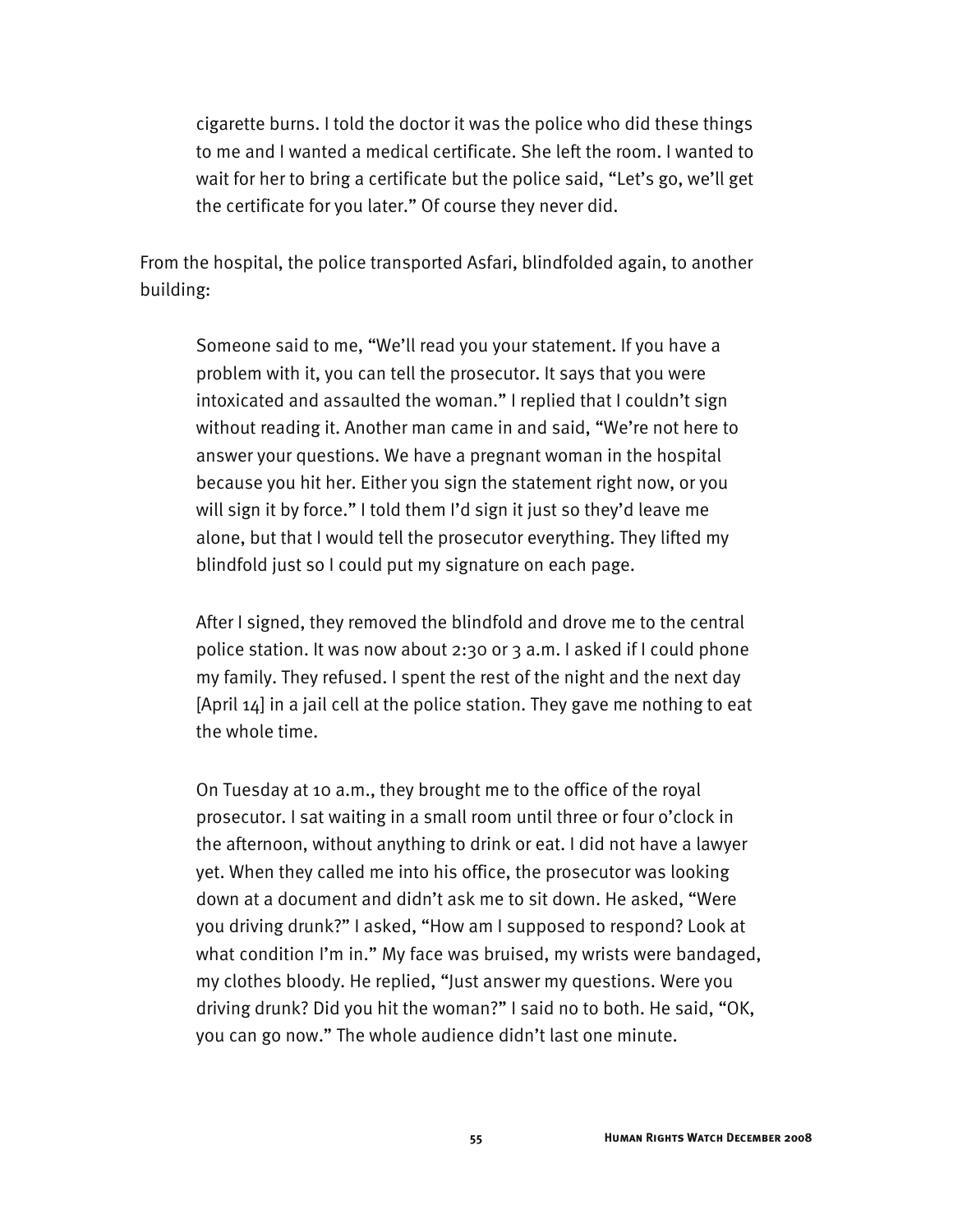(At the trial, the prosecutor denied that any signs of abuse were visible on the defendant's body when he first appeared before him.) Asfari continued:

Next they brought me to the Court of First Instance. The judge asked if I would like to have a lawyer. I told the judge about the police torture, but he told me to deal with that later. He set the trial for the 18<sup>th</sup> and refused to release me pending the trial. He sent me back to jail, where the next morning [April 16] I could finally contact my family by borrowing a cellphone from another prisoner.

The court charged Asfari with driving while intoxicated, assaulting a woman, possessing a knife without authorization, and destroying public property. The police report in the case file states that the police found a knife in Asfari's possession, and that he broke a window of the police vehicle, thus the charge of destroying property.

The prosecutor was to later claim, at the April 21 session of the trial, that he did not inform Asfari's relatives of his arrest because Asfari had refused to provide information about how to reach them.**<sup>106</sup>** Asfari denied this assertion. Asfari's lawyers argued in court that the police log does not indicate that the police had tried to contact the family,**<sup>107</sup>** as required by Article 67 of the Code of Criminal Procedure.**<sup>108</sup>**

In own testimony at the April 21 session of his trial, Asfari denied the charges. He stated that the police had interrogated him mainly about his political activities rather than the traffic incident. Asfari opened his shirt and raised his feet to show the judge where the police had beat him.**<sup>109</sup>** His lawyers asked the judge to order a medical examination, a request that the court never granted. Defense attorney Mustapha

**<sup>106</sup>**France Weyl, "Rapport de mission d'observateur pour l'Association Internationale des Juristes Démocrates, l'association Française Droit Solidarité, l'Association Américaine des Juristes, Procès de 1ère instance de Ennaâma Asfari à Marrakech le 21 avril 2008," ("Report of an Observer's Mission of the Trial in First Instance of Naâma Asfari in Marrakesh," April 21, 2008, on behalf of the International Association of Democratic Lawyers, Droit Solidarité, and the American Association of Jurists), http://fr.groups.yahoo.com/group/revue-de-presse-sahara-occidental/message/1886 (accessed November 23, 2008).

**<sup>107</sup>**Ibid.

**<sup>108</sup>**Article 67 states, "An officer of the judicial police must notify the family of the detained, by one means or another, once a decision is made to place him in garde à vue detention. The officer must indicate that in the records."

**<sup>109</sup>** Weyl, "Rapport de mission," and email communication from Frédérique Lellouche to Human Rights Watch, November 24, 2008. Lellouche observed the April 21 hearing on behalf of Action des Chrétiens pour l'Abolition de la Torture – France (Actions by Christians for the Abolition of Torture – ACAT France).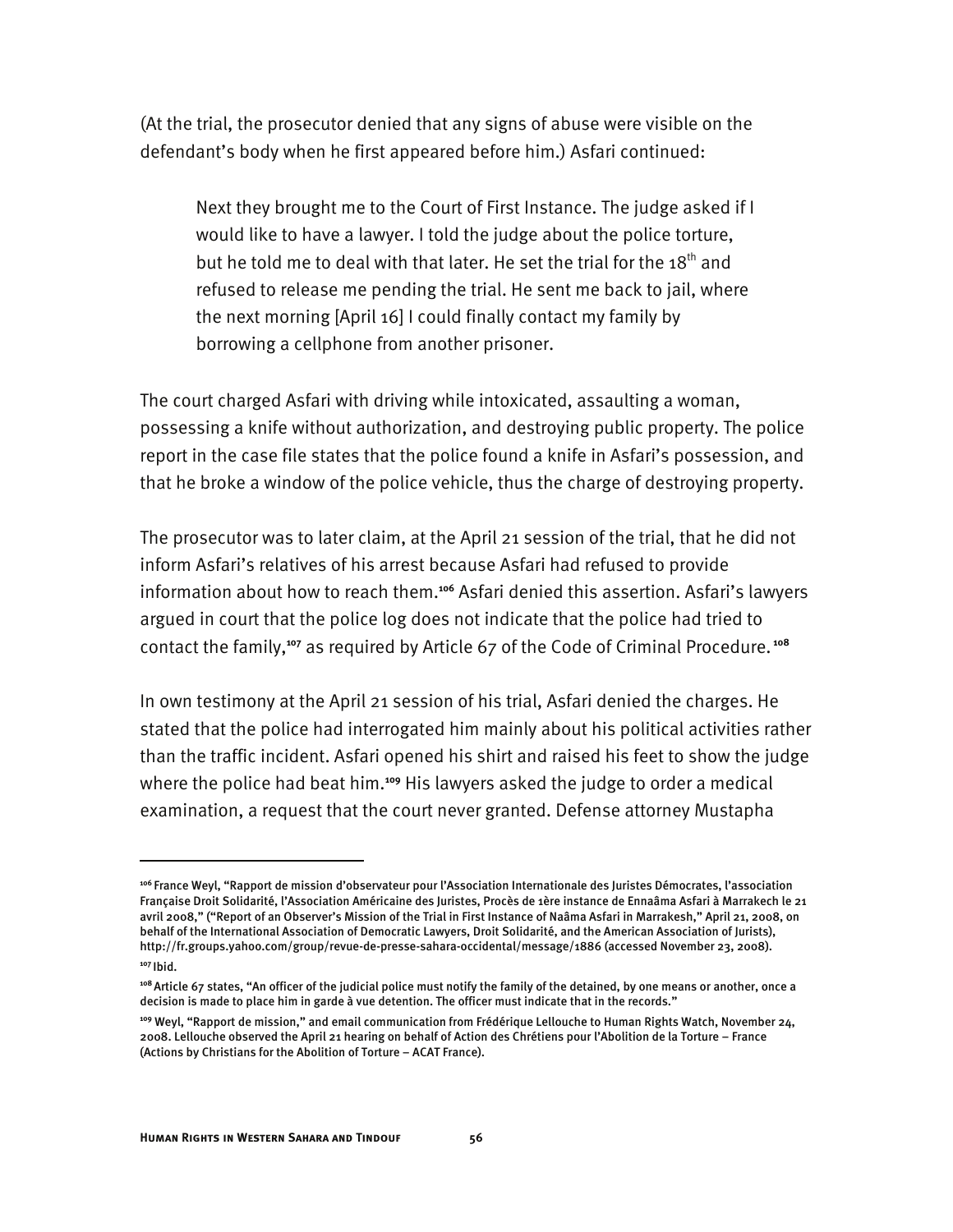Errachdi said later that, at the trial, he could see bruises and other injuries on Asfari's body.**<sup>110</sup>**

At the April 21 hearing, the alleged victim and a bystander who said he saw the incident testified. Both said Asfari had assaulted the woman although their testimonies differed on details. The judge adjourned the trial until April 28 and refused to release Asfari from pretrial detention.

Asfari's wife, Claude Mangin, visited him on April 22 – a day after he had displayed his injuries to the trial judge – at Boulemharez prison. In a memo she wrote after the visit, Mangin said she had observed bruises under Asfari's eyes, marks on his wrists, traces of cigarette burns on his arms, grazed elbows, bruises on the inside of his thighs, and bruised and swollen feet.**<sup>111</sup>** Two days later, Moroccan authorities summarily expelled Mangin from the country (see below, section entitled Treatment of Foreign Observers).

When the trial resumed April 28, Asfari, during his testimony, again removed clothing to display his injuries and said the police had forced him to sign a statement whose contents were false. He asked the judge to order a medical examination; he also requested a medical report from his visit to the hospital on the night of his interrogation, to no avail.**<sup>112</sup>** The defense pointed out that the case file contained no report of a test establishing Asfari's inebriation and no material evidence of the knife police had charged him with possessing. They also pointed out that Asfari's alleged victim testified that she had not seen a knife in Asfari's possession.**<sup>113</sup>**

**<sup>110</sup>** Human Rights Watch telephone interview with Mustapha Errachdi, November 24, 2008. Errachdi both defended Asfari in court and served as the observer at the trial for the Moroccan Association for Human Rights.

**<sup>111</sup>** Notes from visit prepared by Claude Mangin and circulated by email, on file at Human Rights Watch. See also Amnesty International, "Morocco/Western Sahara: Allegations of Torture of Sahrawi Human Rights Defender Must Be Investigated," AI Index: MDE 29/008/2008, April 25, 2008, http://www.amnesty.org/en/library/asset/MDE29/008/2008/en/fcf6ed49-12e3- 11dd-8453-833a03b3a1cd/mde290082008eng.html (accessed October 9, 2008).

**<sup>112</sup>**Human Rights Watch telephone interview with Naâma Asfari, October 10, 2008.

**<sup>113</sup>** Human Rights Watch telephone interview with Mustapha Errachdi, November 24, 2008; interview with Naâma Asfari; Paris, August 4, 2008; and France Weyl and Aline Chanu, « Au Procès en première instance de Ennaama Asfari à Marrakech le 28 avril 2008 », pour l'Association Internationale des juristes démocrates, Droit Solidarité, et l'Association Américaine des Juristes, April 30, 2008 ("The Trial in First Instance of Naâma Asfari in Marrakesh on April 28, 2008," on behalf of the International Association of Democratic Lawyers, Droit Solidarité, and the American Association of Jurists), http://asvdh.net/?p=438 (accessed November 23, 2008).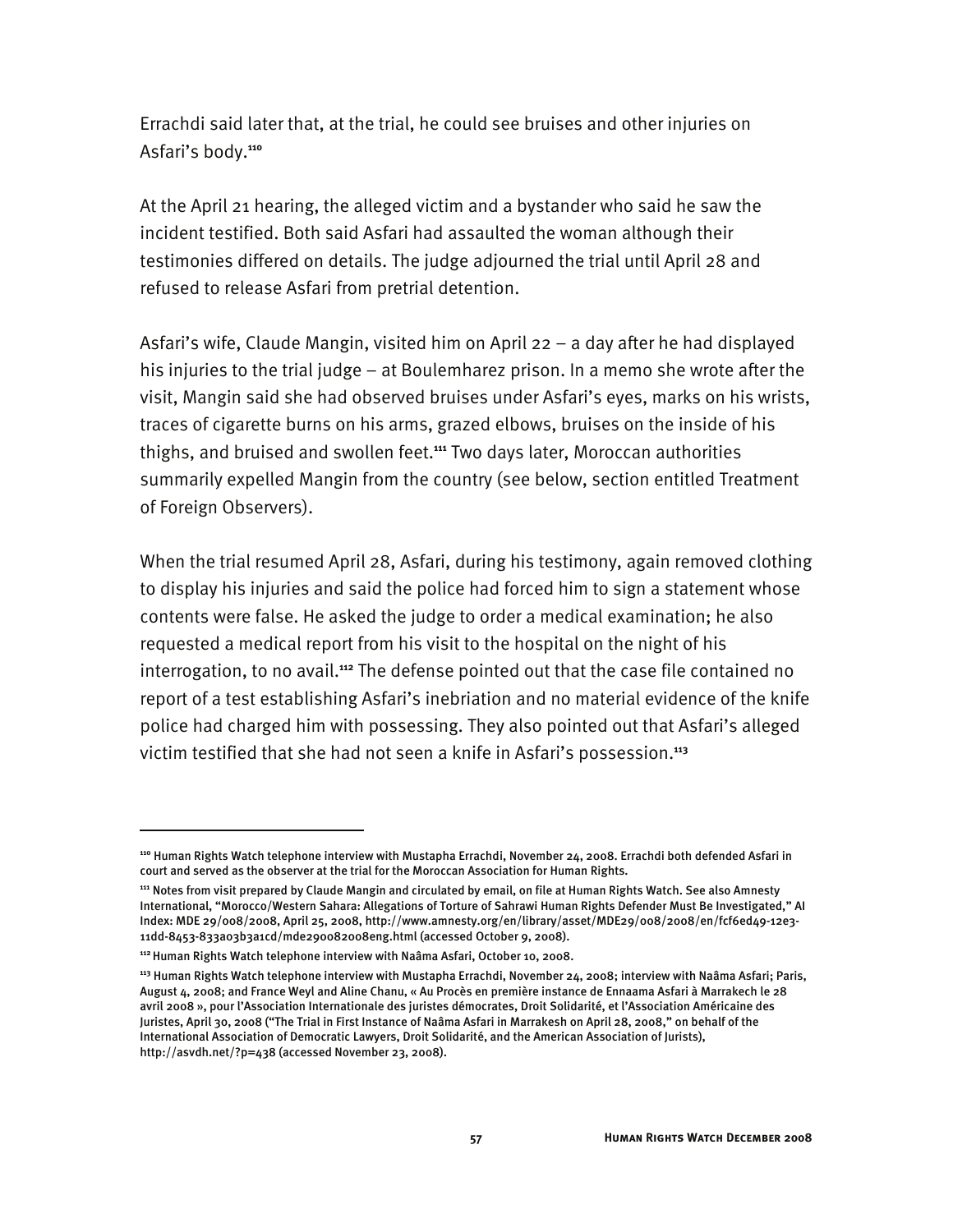The court announced its verdict after the April 28 hearing. It dropped the weapons count but otherwise found Asfari guilty as charged and sentenced him to two months in prison and a fine of 3000 DH (US \$420).

Asfari served his full sentence in Boulemharez prison and went free on June 13. On June 16 an appeals court upheld the verdict and sentence. Several days before Asfari's release, prison guards confiscated a twenty-page argument he had written for submission to the Court of Appeals and a notebook containing his observations of prison conditions and things he had heard from other prisoners. They have not returned these documents to him, he said.**<sup>114</sup>**

### *2005 Trial of Seven Human Rights Activists in El-Ayoun*

Following the outbreak of almost-daily protests against the police in El-Ayoun in May 2005, police arrested seven of the leading Sahrawi political and human rights activists during June and July, both in El-Ayoun and in Casablanca. They charged them with inciting, organizing, and taking part in the sometimes-violent street protests. The seven are Aminatou Haidar, Hammad Hammad, Ali Salem Tamek, El-Houcine Lidri, Brahim Noumria, Larbi Messaoud, and Mohamed El-Moutaouakil. El-Moutaouakil, Lidri, Messaoud, and Noumria had belonged to the Forum for Truth and Justice – Sahara Section (Forum pour la Vérité et Justice, FVJ) a local branch of a nationwide organization advocating the rights of victims of past abuses. A court dissolved the branch in 2003 (see below, section entitled Freedom of Association for Human Rights Organizations). El-Moutaouakil is also a member of the executive bureau of the national FVJ, which enjoys legal recognition. Although less identified with particular organizations, Haidar, Tamek, and Hammad have all campaigned on behalf of Sahrawi political prisoners and "disappeared" persons.

The prosecution charged the seven with forming a criminal enterprise, willfully destroying public and private property, violence against public officials while in the performance of their duties, inciting others to commit violence, and inciting and participating in unauthorized demonstrations. They additionally charged some with membership in an unauthorized association, presumably a reference to their

**<sup>114</sup>** Human Rights Watch telephone interview with Naâma Asfari, November 21, 2008.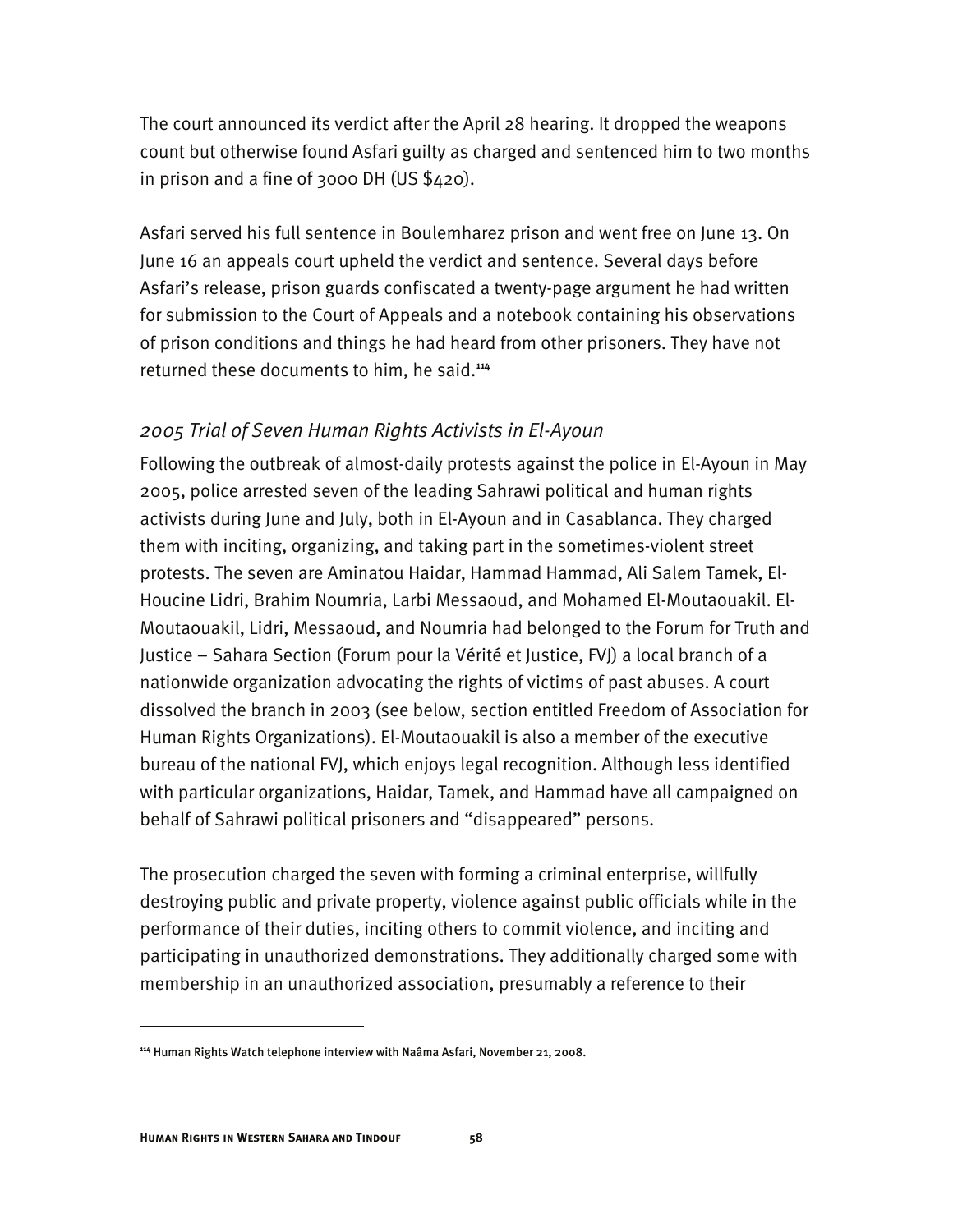activities in human rights groups that had not received legal recognition from the authorities. They placed them on trial with seven less-known youths accused of being intifada activists.

The prosecution's case against the seven prominent activists rested on written statements that the defendants purportedly made to the police in which they implicated themselves and one another in planning, provoking and committing violent actions.

Police arrested Haidar on June 17, 2005, as she was leaving a hospital where she and two other activists, Fatma Ayyache and el-Houcine Lidri, had received stitches on their heads. The stitches were applied to treat injuries allegedly caused by the police clubbing them earlier that day as Haidar was arriving at a demonstration.**<sup>115</sup>**

Lidri and Noumria allege that after their arrest on July 20, the police tortured them at a secret place of detention before delivering them to the El-Ayoun jail on July 22 (see below, Alleged Torture of El-Houcine Lidri in 2005).

The main trial session was an 18-hour-long hearing that began on December 13, 2005 and ended at  $4$  a.m. the following day. The defendants all declared their innocence of all charges related to planning, inciting, and carrying out violence, and repudiated the contents of their incriminating statements to the police – as they already had done before the investigating judge**<sup>116</sup>** – saying the police had either extracted confessions from them by force or fabricated them.**<sup>117</sup>** Their lawyers argued that the credibility of the defendants' statements to the police was undermined further by the similarity of the wording attributed to them.**<sup>118</sup>**

**<sup>115</sup>**Human Rights Watch interview with Fatma Ayyache, El-Ayoun, November 3, 2007. Human Rights Watch has on file copies of medical reports on Lidri and Ayyache from Dr. Abouzaid Hmednah of El-Ayoun dated June 21, 2005, describing for each trauma injuries to the head and to other parts of the body, and recommending 25 days of rest for Ayyache and 30 days of rest for Lidri.

**<sup>116</sup>** Reports of the Investigating Judge Referring Case to the Criminal Chamber, El-Ayoun Court of Appeals, 05/108, 05/84, and 5/127.

**<sup>117</sup>** Doris Leuenberger, "Rapport de mission d'observation judiciaire au Sahara occidental des 30 novembre et 13 decembre 2005," Swiss League for Human Rights, Geneva Section, and the Human Rights Committee of the Geneva Bar Association, www.arso.org/RapportavocatDL.pdf (accessed September 15, 2008) and "Rapport de la Mission d'observation à El Aioun (Sahara occidental) 29-30 novembre 2005/11 au 15 décembre 2005," signed by eleven lawyer observers from Spain, France, Switzerland Tunisia, and Italy, http://www.arso.org/rappmission141205.htm (accessed September 16, 2008).

**<sup>118</sup>** Leuenberger, p. 4.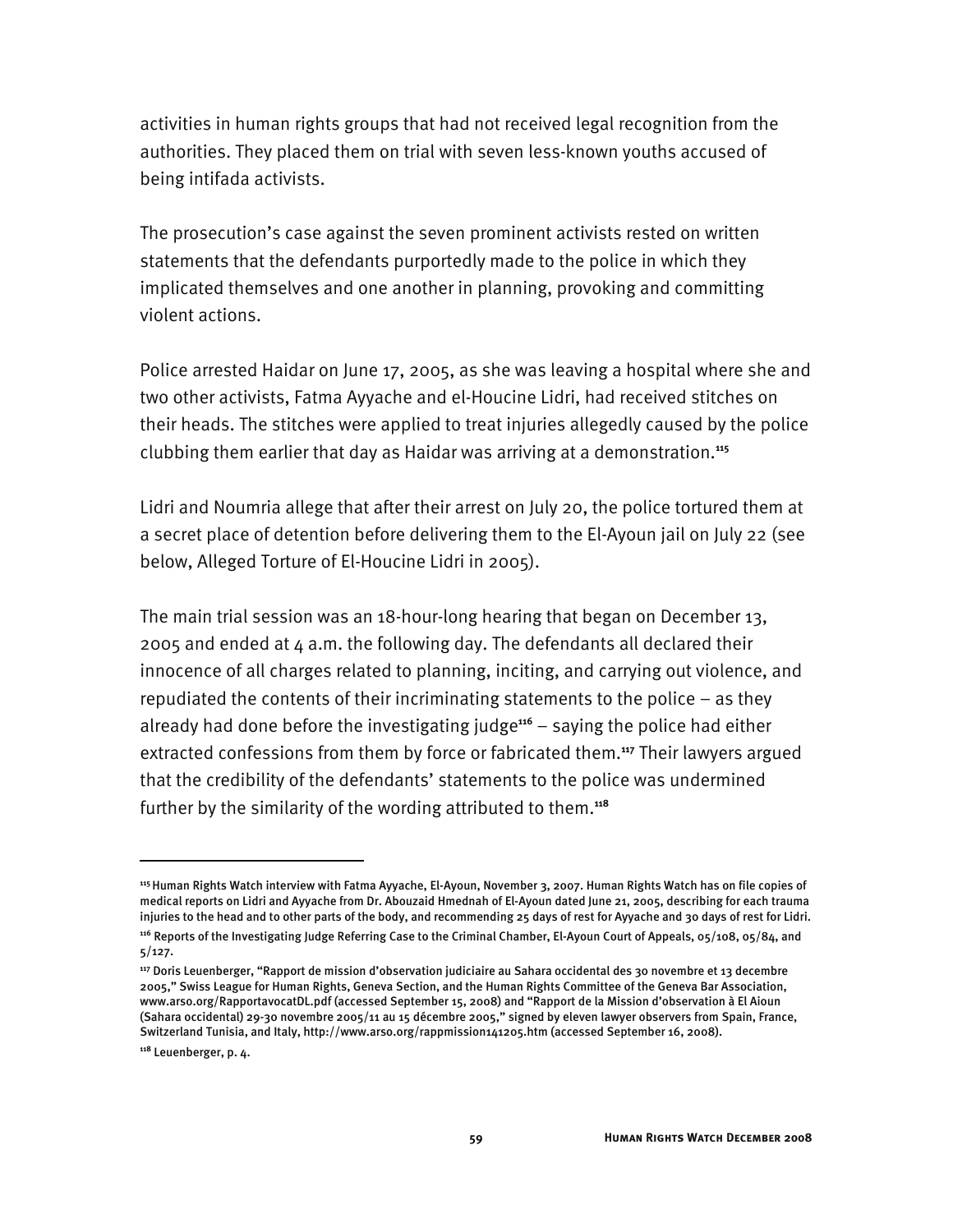Haidar's written statement, which she says the police never showed her**<sup>119</sup>** and which she did not sign, has her admitting that she incited the youth to demonstrate and naming Ahmed Sba'i as the provider of ingredients for making Molotov cocktails.**<sup>120</sup>** (An El-Ayoun court convicted Sba'i seven months later in a separate case and sentenced him to two years in prison.) The court rebuffed defense requests to summon witnesses for cross-examination, including other activists who were in detention at the time of the trial.**<sup>121</sup>**

The court convicted the seven activists of inciting and participating in violent demonstrations, on the basis of their statements to the police. It made no apparent effort to examine the validity of these statements despite their categorical repudiation by the defendants. The court acquitted them of the most serious charges, including forming a criminal enterprise. It handed them sentences of between six and ten months in prison, except for Hammad Hammad, who received two years.

In response to a letter from Human Rights Watch about the case,**<sup>122</sup>** Morocco's Ministry of Justice wrote that the defendants had used their "outward human rights activities as a cover to perpetrate acts of subversion or to incite others to perpetrate them." The defendants, said the ministry, "benefited from the legal guarantees of a fair trial and the court rendered its verdicts according to the law."**<sup>123</sup>** The ministry's letter acknowledged complaints filed by Noumria, Lidri, and Haidar about police violence against them and said that the investigating judge had opened an inquiry into their allegations. All of these investigations were still ongoing, according to the letter. Haidar said that, following her complaint, the prosecutor's office summoned her to testify about the police violence, but after she did so, she heard nothing further about the investigation.**<sup>124</sup>** To the best of our knowledge, these investigations found no wrongdoing by security forces.

**<sup>119</sup>** Human Rights Watch interview with Aminatou Haidar, Washington, November 12, 2008.

**<sup>120</sup>** Statement to the police attributed to Aminatou Haidar, June 19, 2005, Préfecture de Police, Laayoune, p. 5.

**<sup>121</sup>**Human Rights Watch telephone interview with Bazaid Lahmad, September 18, 2005.

**<sup>122</sup>** Human Rights Watch, "Letter to King Mohammed VI on the Trial of Sahrawi Human Rights Defenders in the Western Sahara," December 9, 2005, http://hrw.org/english/docs/2005/12/09/morocc12181.htm.

**<sup>123</sup>** Letter from Morocco's Ministry of Justice to Human Rights Watch on the events in the city of El-Ayoun in May 2005, no date, received February 2006.

**<sup>124</sup>** Human Rights Watch interview with Aminatou Haidar, Washington, November 12, 2008.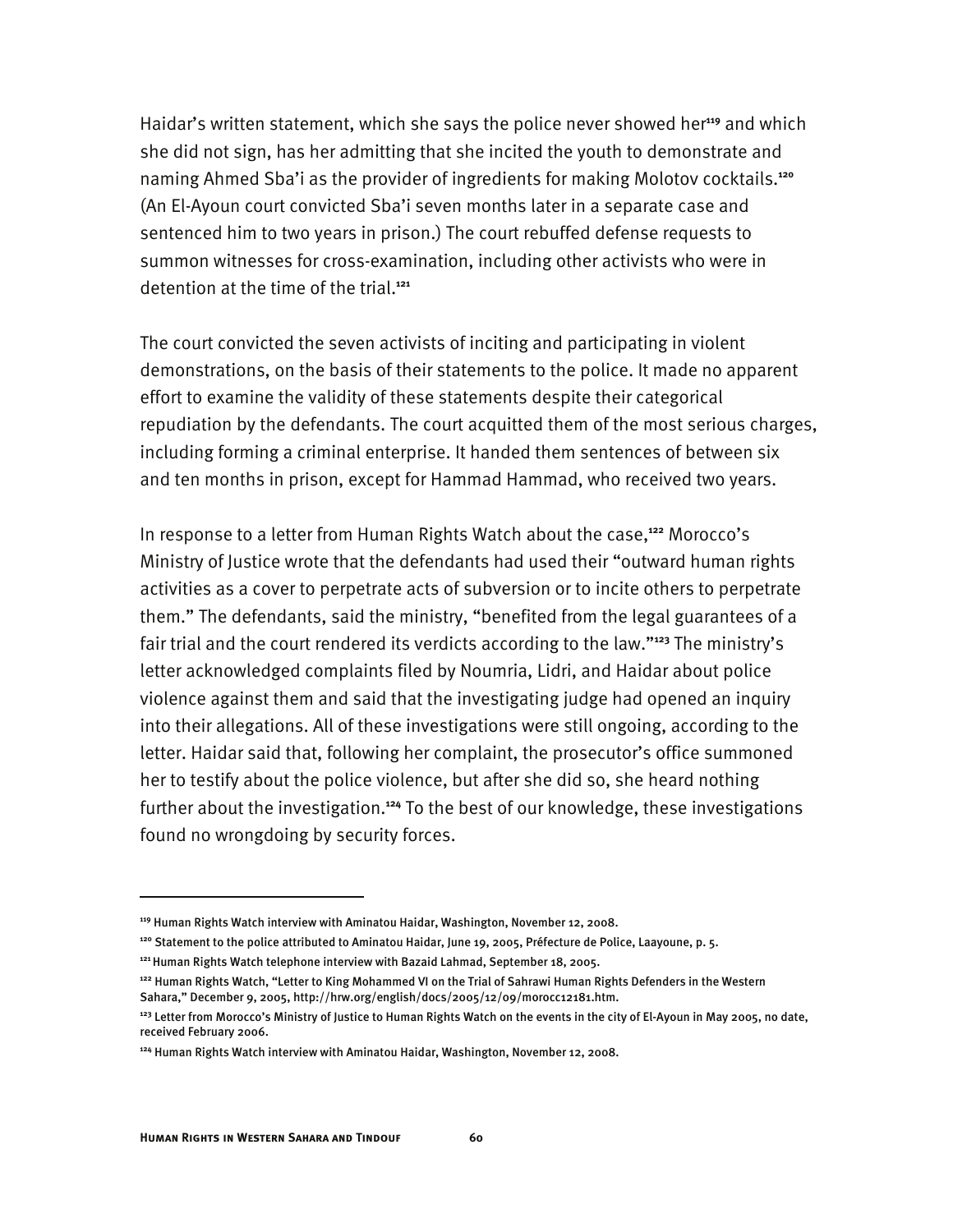Authorities released Haidar in January 2006, after she had served seven months in prison; a royal pardon in March 2006 resulted in early releases for Hammad, Lidri, Noumria, Messaoud, and El-Moutaouakil. Tamek, the seventh defendant, remained in prison until April 2006.

# Complaints of Torture, Beatings, and Arbitrary Arrests of Sahrawi Activists

Morocco ratified the Convention against Torture and Other Cruel, Inhuman or Degrading Treatment or Punishment in 1993. In 2006 it took the positive step of lifting its reservation to Article 20 of that Convention, thereby recognizing the competence of the Committee against Torture to open an investigation when it "receives reliable information which appears to it to contain well-founded indications that torture is being systematically practiced" in its territory. Morocco recognized at the same time the competence of the Committee against Torture, under Article 22 of the Convention, to receive and consider communications from or on behalf of individuals who claim to be victims of a violation of the convention.

Also in 2006, Morocco promulgated amendments to its Penal Code prohibiting torture and bringing the code's definition of torture closer to the one found in the Convention against Torture. The code, as revised, refers to:

any act that causes severe physical or mental pain or suffering intentionally inflicted by a public agent or upon his instigation or with his express or tacit consent, upon a person for the purpose of intimidating or pressuring him or for pressuring a third person, to obtain information or a confession, to punish him for an act that he or a third party committed or is suspected of having committed, or when such pain or suffering is inflicted for any other objective based on any form of discrimination.<sup>125</sup>

**<sup>125</sup>**Article 231(1) of the Penal Code. For a comparison of Article 231(1) and the Convention against Torture, see Emma Reilly, "La criminalisation de la torture au Maroc: Commentaires et Recommandations," Association for the Prevention of Torture, February 2008, www.apt.ch/region/mena/CriminalisationMaroc.pdf (accessed October 6, 2008).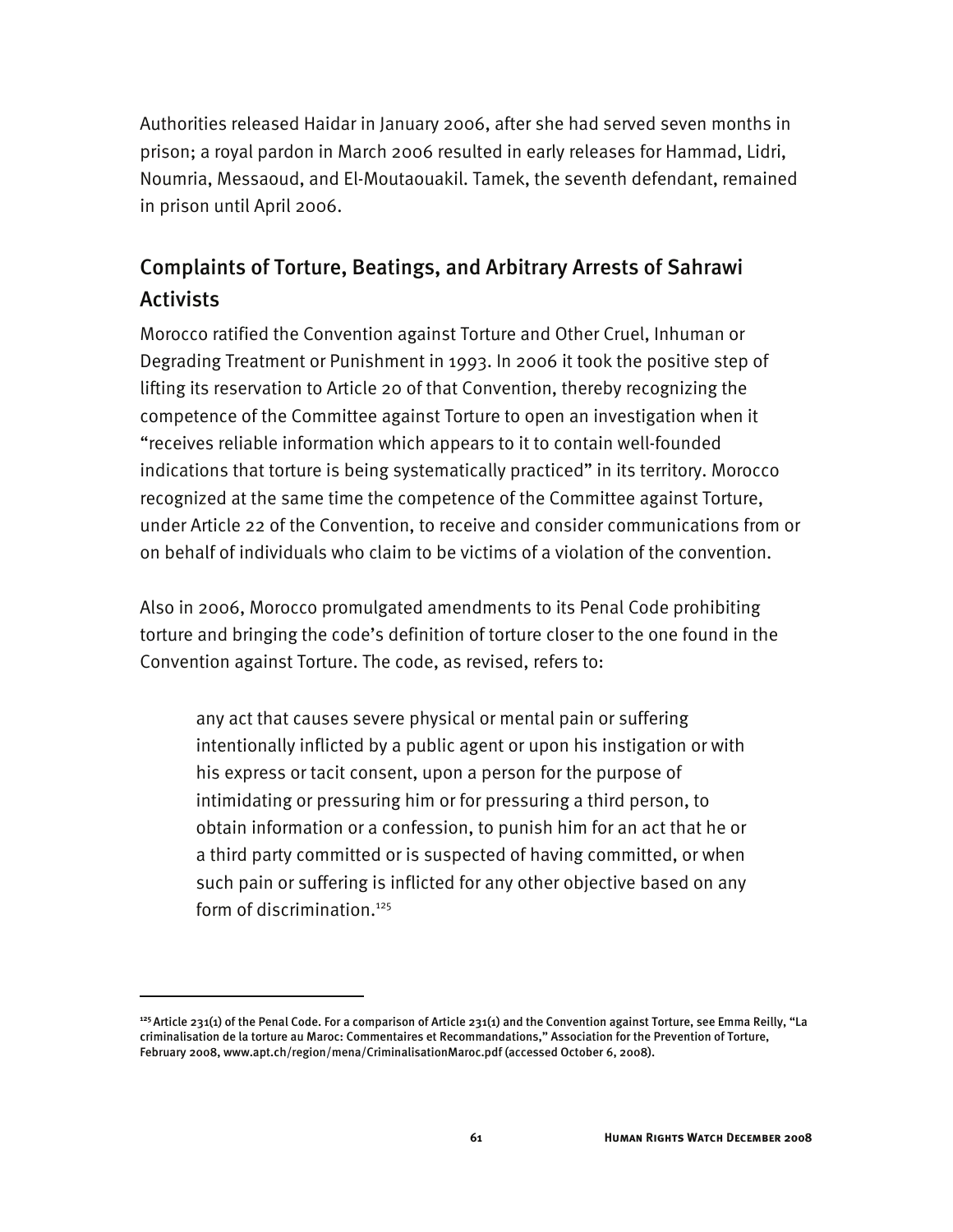Despite these legislative measures, torture persists in Morocco in part because of a lack of political will to eradicate it.

This report contains the testimony of ten Sahrawis whom Human Rights Watch interviewed directly and individually and who described acts of torture or sustained beatings that they experienced at the hands of the police. All ten individuals were in custody at the time of the mistreatment; their cases are distinct from those where the police may have used excessive force in the course of dispersing demonstrations.

With respect to impunity, Human Rights Watch's investigation into these ten and numerous other cases indicates that despite evidence of torture and serious mistreatment, including badly bruised detainees who appear before prosecutors and investigating judges and who demand a medical examination in vain, and the many detailed complaints submitted in writing by alleged victims to offices of the prosecutor, Moroccan officials do not fulfill their legal obligation to investigate this evidence and hold the perpetrators responsible.

When asked about accountability for abuse, Moroccan authorities repeatedly cite the case of two police officers who served two years in prison for beating Hamdi Lembarki, a Sahrawi man, to death on an El-Ayoun street in October 2005. Outside of this case, we found no evidence that the many formal complaints lodged by Sahrawis of physical abuse by the police triggered a serious investigation, much less punishment of those found to be responsible. Justice Minister Abdelouahed Radi denied the existence of such evidence to a reporter:

We never received any complaints from the persons concerned. Regarding torture or illegal arrests, you have to have people who file a complaint. I don't wish to imply that there have never been any missteps, but these are isolated cases. We always react with strictness when the facts are proven. Those responsible for illegal acts have even received heavy sentences.<sup>126</sup>

**<sup>126</sup>** Abdelouahed Radi : "Je suis un ministre de souveraineté," TelQuel weekly, May 23, 2008, www.telquelonline.com/324/maroc2\_324.shtml (accessed November 24, 2008).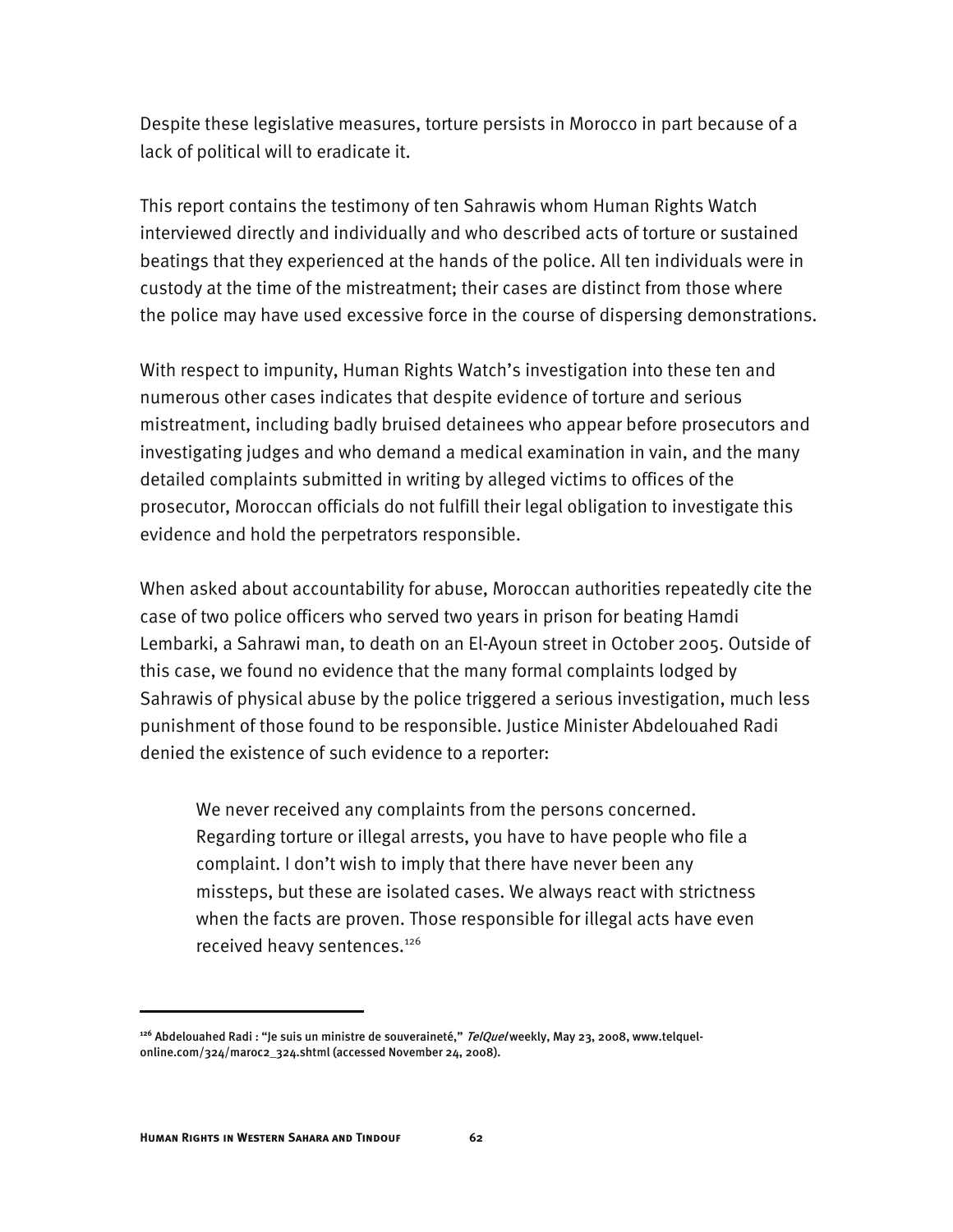The secretary general of the Justice Ministry, Mohamed Ledidi, said that Morocco's judiciary conducts serious and "honest" investigations in response to civilian complaints. When asked if the investigations included direct contact with the plaintiff, he responded that this depended on the case. "There are instances where the written complaint contains all the information that is needed [from the plaintiff], and it is not necessary for the prosecutor's office to contact him." Ledidi added that the prosecutor's office informs the plaintiff of the outcome of the investigation.**<sup>127</sup>**

The governor (*wali*) of El-Ayoun-Boujdour, M'hamed Drif, said in November 2007 that since he assumed that post a year earlier, he had heard of no cases of the police inflicting injuries on Sahrawis when they intervened in unauthorized demonstrations.**<sup>128</sup>**

The evidence presented in this report contradicts the claims made by Minister Radi, Secretary-General Ledidi, and Governor Drif. In the city of El-Ayoun alone, 12 Sahrawis who alleged that they were victims of torture, physical abuse, arbitrary arrests, and police harassment between 2005 and 2007 showed us copies of the complaints they submitted to the office of the prosecutor, with the complaints stamped as having been received. Of the 12, only one, Hamoud Iguilid, reported that authorities had contacted him as part of an investigation triggered by his complaint, and two others, Brahim Al-Ansari and Dahha Rahmouni, reported that authorities contacted them only to tell them that they had closed their files for lack of evidence. As far as we are able to determine, not one of the other nine complaints led to a follow-up contact with the person making the complaint, much less a finding of police misconduct. In another case, the prosecutor summoned Aminatou Haidar to give testimony as part of an investigation into her complaint that the police beat her on June 17, 2005, but she stated that she was never informed of the outcome of that investigation (see above).

Moroccan authorities informed Human Rights Watch of the disposition of seven complaints: they dismissed six for lack of evidence; the seventh, they said, was still pending. In four of the dismissed cases, they accused the complainants of

**<sup>127</sup>**Human Rights Watch interview with Mohamed Ledidi, Rabat, June 17, 2008.

**<sup>128</sup>** Human Rights Watch interview with M'hamed Drif, El-Ayoun, November 6, 2007.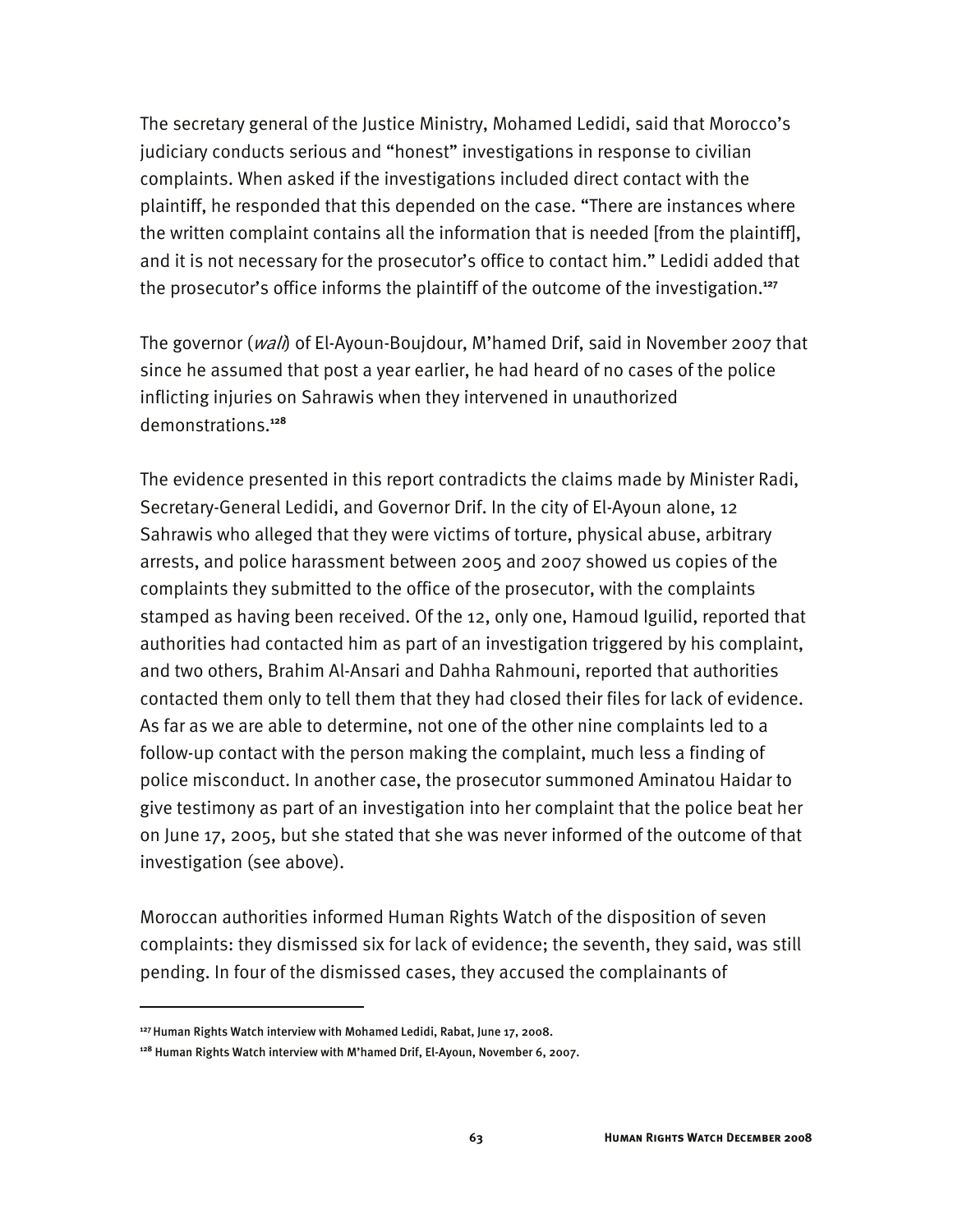deliberately spreading false information in order to undermine the ability of the police to carry out their duties (see Appendix 2 to this report).

What constitutes a proper investigation in cases where the main available evidence is the word of the complainant against the word of the police? In such cases, a search for the truth should include summoning complainants for face-to-face interviews, to determine the credibility of their testimony and to invite them to provide other evidence that may corroborate their claims. Ordinary citizens who fill out and submit written complaints may have evidence at their disposal that, unbeknownst to them, is relevant to the investigation.

This report describes three prevalent types of violence committed by police against Sahrawi activists and suspected activists: violence that police inflict during the interrogation of suspects in custody, violence against persons in their custody as punishment for alleged participation in illegal street demonstrations, and excessive force used to disperse illegal demonstrations. Some of the cases meet the definition of torture under Moroccan and international law; others amount to inhumane and degrading treatment, also forbidden by the Convention against Torture. The cases are presented below, except for one case of alleged torture, that of Naâma Asfari, which is discussed above in the "Right to a Fair Trial" section.

In the city of El-Ayoun, the alleged victims of police abuse readily named individual policemen who, they said, took part in abusing them. They identified them in their testimonies to human rights organizations and in the written complaints they turned in to the office of the prosecutor. It appears that a small unit of officers is assigned to handle Sahrawi protest and unrest in the city of El-Ayoun and is personally involved in putting down street protests and carrying out arrests and interrogations. The names of officers cited most frequently in incidents of alleged abuse are: Ichi abou el-Hassan, Moustapha Kamouri, and Aziz Annouche "et-Touheimeh" (known by this nickname, which refers to a birthmark on his face). It is not known which, if any, of these names are pseudonyms.

The testimonies of Sahrawi residents of El-Ayoun who named these officers are sufficiently numerous and consistent to give credibility to the allegation that these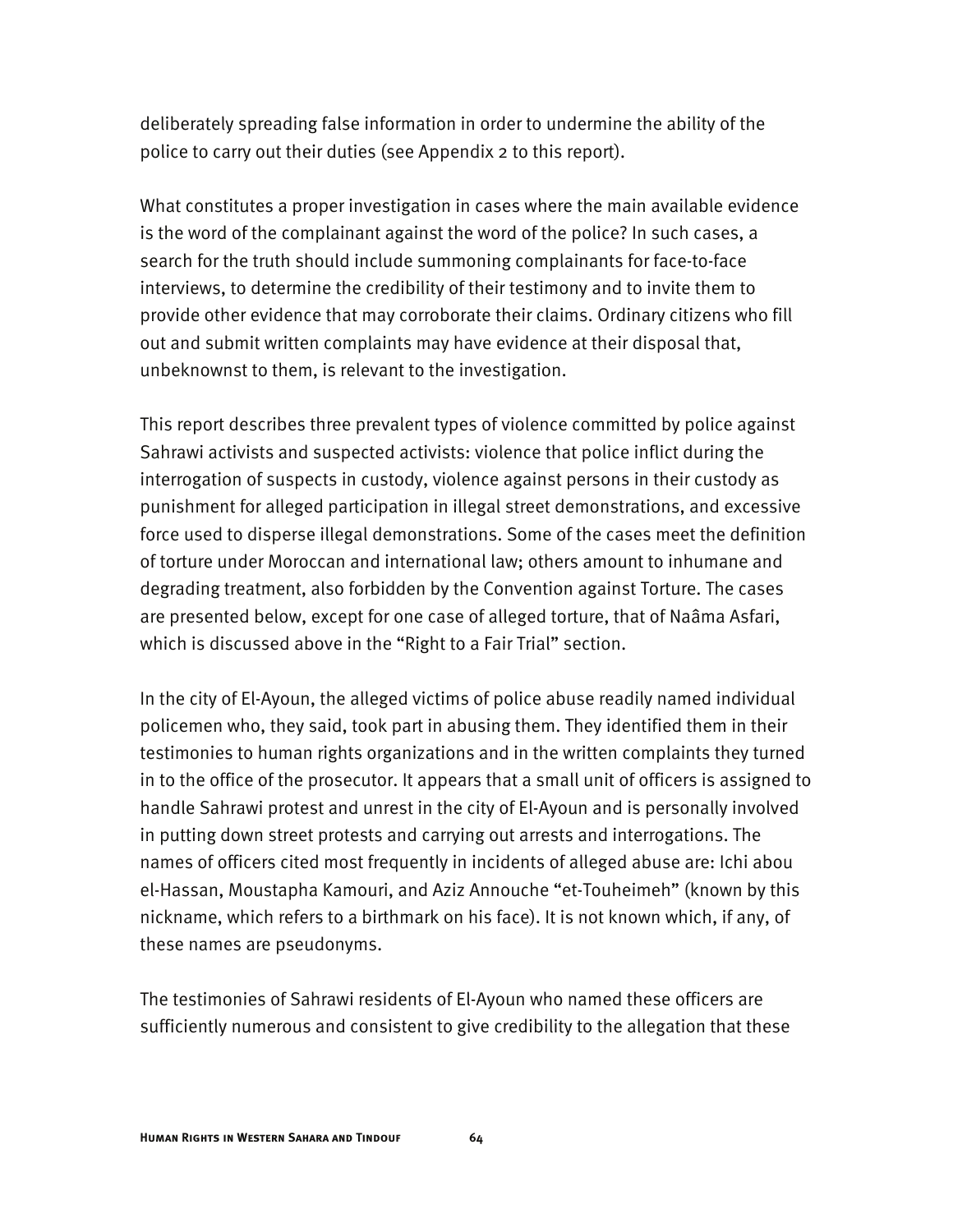individual policemen are chronic abusers. Since the incidents described in this report, authorities reportedly transferred abou al-Hassan to Benslimane and Kammouri to Tantan. Annouche reportedly continues to serve in El-Ayoun. We have no information suggesting that any of them was disciplined in connection with these complaints. When Human Rights Watch presented to Moroccan authorities a sample of citizen complaints naming these officers, the authorities dismissed these complaints in their entirety (see Appendix 2).

#### *Case Studies*

Several youths, both in El-Ayoun and in Smara, provided testimony about the police detaining them, driving them to an isolated location, and then beating them as a form of "summary punishment" for their suspected participation in street protests in favor of Sahrawi self-determination.

#### El-Mehdi Ez-Zai'ar

El-Mehdi ez-Zai'ar, a twenty year-old resident of Haï al-Qasm in El-Ayoun, describes what happened to him on January 22, 2007:

At about eight o'clock in the evening, I was walking in Haï Katalonia [the "Catalonia" neighborhood] with a friend. A large police van stopped and a policeman dressed in civilian clothes stopped me and asked my name. Then he and a group of policemen in plainclothes put us in a car and blindfolded and handcuffed us. He asked me who had given me [Sahrawi Arab Democratic Republic] flags and pamphlets, even though I wasn't carrying any. I said I didn't have anything to do with anything like that, and they started beating me.

The police drove me to Oued es-Saguia [a *wadi*, or dry riverbed, in the desert outside the city]. They took off my clothes, poured cold water on my body, and hit me with clubs. They asked again where I had gotten flags and pamphlets. I said I had nothing to do with flags or pamphlets. They threatened to rape me with their batons. I tried to keep them off me but I was in handcuffs and could not keep them from poking me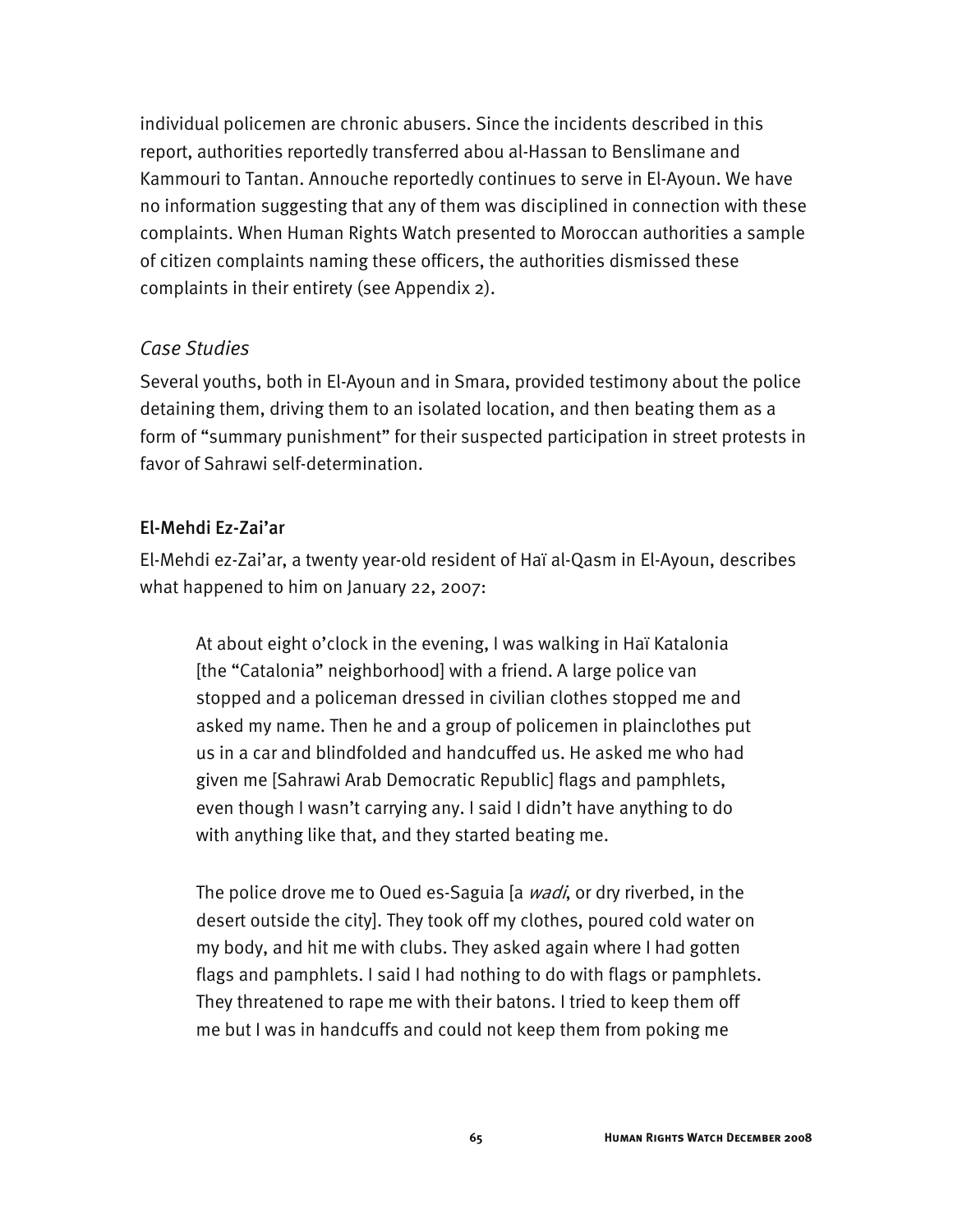with their club. One of them took out a knife and threatened to cut off my genitals, saying, "If you hand out any pamphlets, I will cut it off." One of them also took out a lighter and made as if he was going to burn the end of my penis. They also threatened to dig me a grave then and there.

Then they said that if I worked for them they would give me money and a mobile phone. When I refused, they clubbed me again. This went on until about 11 p.m. Then one of them got a phone call, and when the call finished, they stopped beating me, had me get dressed again and transported me to the police station on November 24 Street. They photographed me and asked me more questions.

I slept at the station that night. In the morning they questioned me some more: "Where are you getting these flags and pamphlets? Is there anybody in your family from the Polisario?" I told them, "I don't have any relatives in the Polisario." They released me at about one in the afternoon.

I recognized one of the ones who arrested me. He was tall and beefy, with a mustache, but I didn't know his name. During the interrogation, I recognized [officers] Behri and Aziz "et-Touheimeh."

Ez-Zai'ar showed us the report of a medical examination conducted by a doctor at a state hospital on January 24, 2007, the day after his release from custody.**<sup>129</sup>** It notes multiple bruises on the back of his shoulders and thighs and on his right wrist, swelling on the side of his neck and on the back of his head, and scratches all along both legs.

Ez-Zai'ar submitted a complaint to the prosecutor's office in El-Ayoun, detailing what happened to him and asking for an investigation. (The date of the complaint is illegible.) Assistant prosecutor Abdennasser Barzali told Human Rights Watch that

**<sup>129</sup>** Moulay el-Hassan ben el-Mehdi Hospital, El-Ayoun, medical certificate, January 24, 2007, signed by Dr. Ikane. A copy is on file with Human Rights Watch.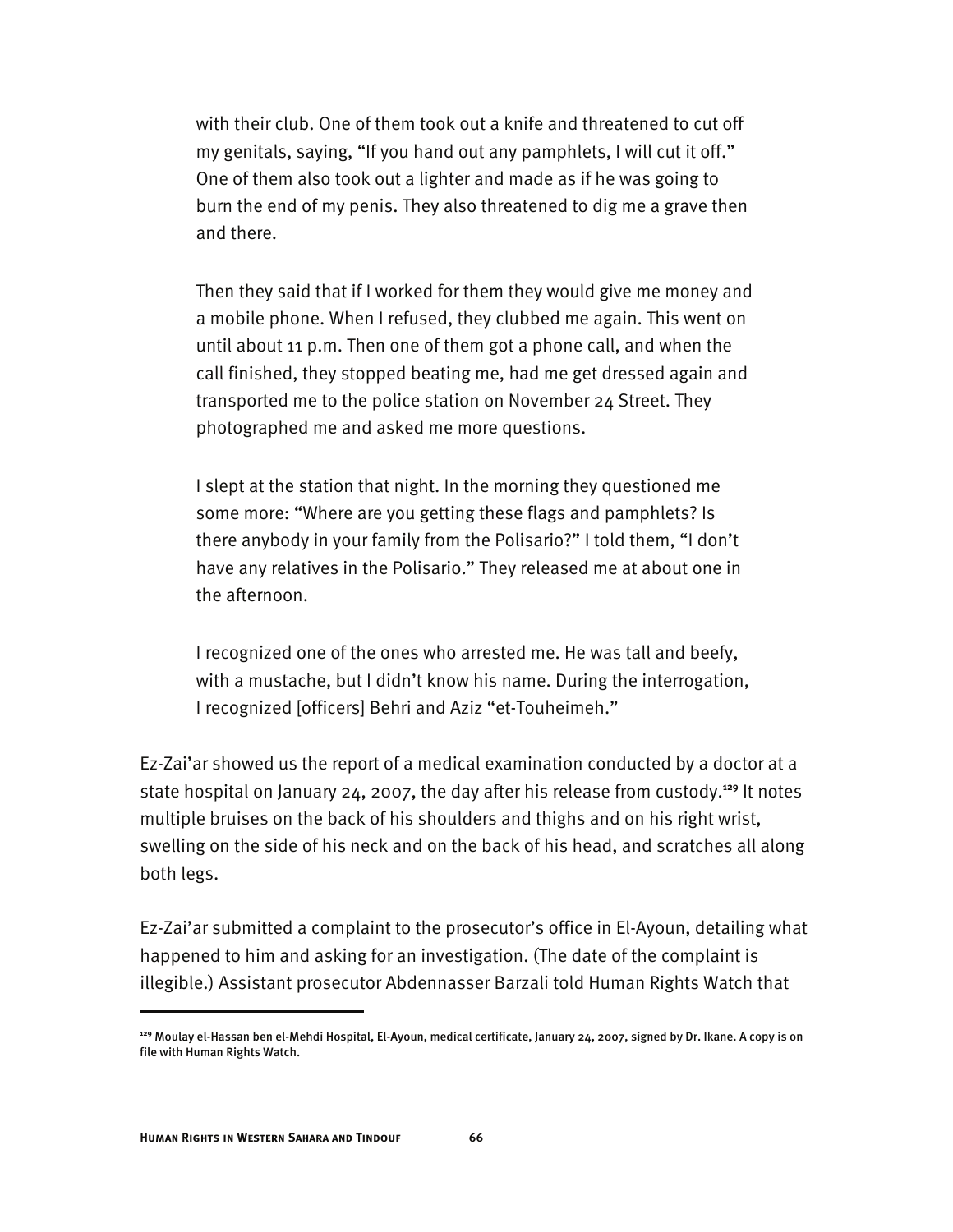they closed ez-Zai'ar's complaint on April 9, 2007 due to "lack of evidence."**130** Ez-Zai'ar told us that after submitting his complaint, authorities never contacted him about it, neither to solicit further testimony or other evidence, nor to inform him that they were closing the file.**<sup>131</sup>**

#### Omar Chtouki

-

Chtouki, a resident of El-Ayoun born in 1991, describes what happened to him during two run-ins with the police in 2007.

On February 18, we were organizing a sit-in near Bou Kraa Street near Zaouiyat ech-Cheikh. After about 10 minutes, the police came in to break it up. They arrested four of us and drove us to Oued es-Saguia, near the dam. They took off our clothes and stuck my head under the water and said, "If you don't cut it out with your demonstrations, you're going to die in the water here." Then they laid us down on top of stones. They blindfolded and handcuffed us and dragged us over the stones. Then they made a circle around us and hit us with their clubs. They took turns hitting us. We were lying like that for six or eight hours. It was close to midnight when they finally drove us to the police station on November 24 Street.

At the station they hooked us up to the "airplane."<sup>132</sup> They hit me with a cable, and kept asking, "Who is behind this? Who put you up to this?" We answered that nobody put us up to it. After they finished, they asked, "So what are you going to do to solve this headache? If you want, you can work with us. If you refuse, you can leave for Spain. But if you don't cut it out with the demonstrations, the next time we catch you at one, we're going to rape you."

**<sup>130</sup>**Human Rights Watch interview with Abdennasser Barzali, El-Ayoun, November 7, 2007.

**<sup>131</sup>**Human Rights Watch phone interview with el-Mehdi ez-Zai'ar, May 23, 2008.

**<sup>132</sup>** Detainees described the "airplane" as strapping a person to two pieces of wood attached to form a cross, set up on a pivot, with each hand and foot tied to an end of the cross.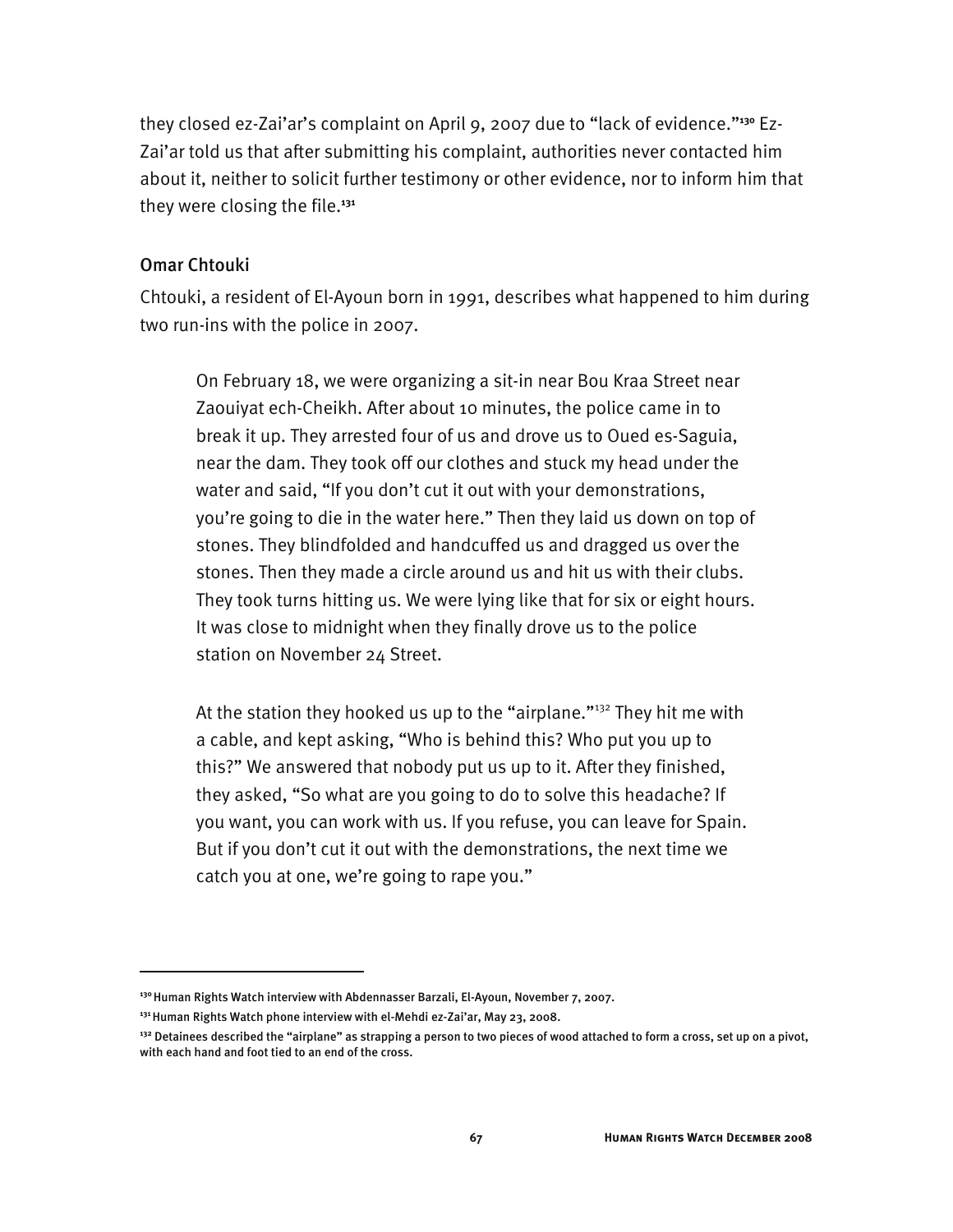Chtouki told Human Rights Watch that the police eventually took him down from the "airplane," photographed, fingerprinted, and discharged him after holding him at the station for about 24 hours. Two months later, the police stopped him again:

On April 7, when I left my house, a police car followed me and cornered me near a mosque. Among the officers there was Moustapha Kamouri, Aziz "et-Touheimeh," and Ichi abou el-Hassan. They were wearing plainclothes. They asked my name, and said to me, "We detained you in February."

I answered, "Yes, I was held after the demonstration at Zaouiyat ech-Cheikh." While they were talking with me, other police arrived in their cars and got out and came to where we were standing. Some of the police slapped me, then one named Hosni kicked me in the lower leg and broke it. When I fell, another one hit me with his club. Then they got back in their cars and left.

My friends took me home, and then we went to Hassan ibn Mehdi Hospital. My mother was with me at the hospital. We were there for hours without getting any treatment. They didn't even clean the blood off me. A nurse asked me what had happened, and asked whether I had been in a demonstration. But no doctor came. My father came and bribed the nurse, and they finally agreed to register me as a case unrelated to "the events." They put my leg in a cast, and I remained at the hospital for three days.<sup>133</sup>

Chtouki's father, Lahoussine Chtouki, of El-Ayoun, filed complaints with the prosecutor's office following each incident. The El-Ayoun Appeals Court stamped the complaints upon receiving them asش 07/35 on February 21, 2007 and as ش 7/61 dated April 25, 2007.

**<sup>133</sup>** Human Rights Watch interview with Omar Chtouki, El-Ayoun, November 4, 2007. The Regional Hospital Center of El-Ayoun issued a medical certificate noting a fractured left tibia that the patient, Chtouki, reports was caused by "an accident" on April 9. The date of the certificate, which is on file with Human Rights Watch, is not legible.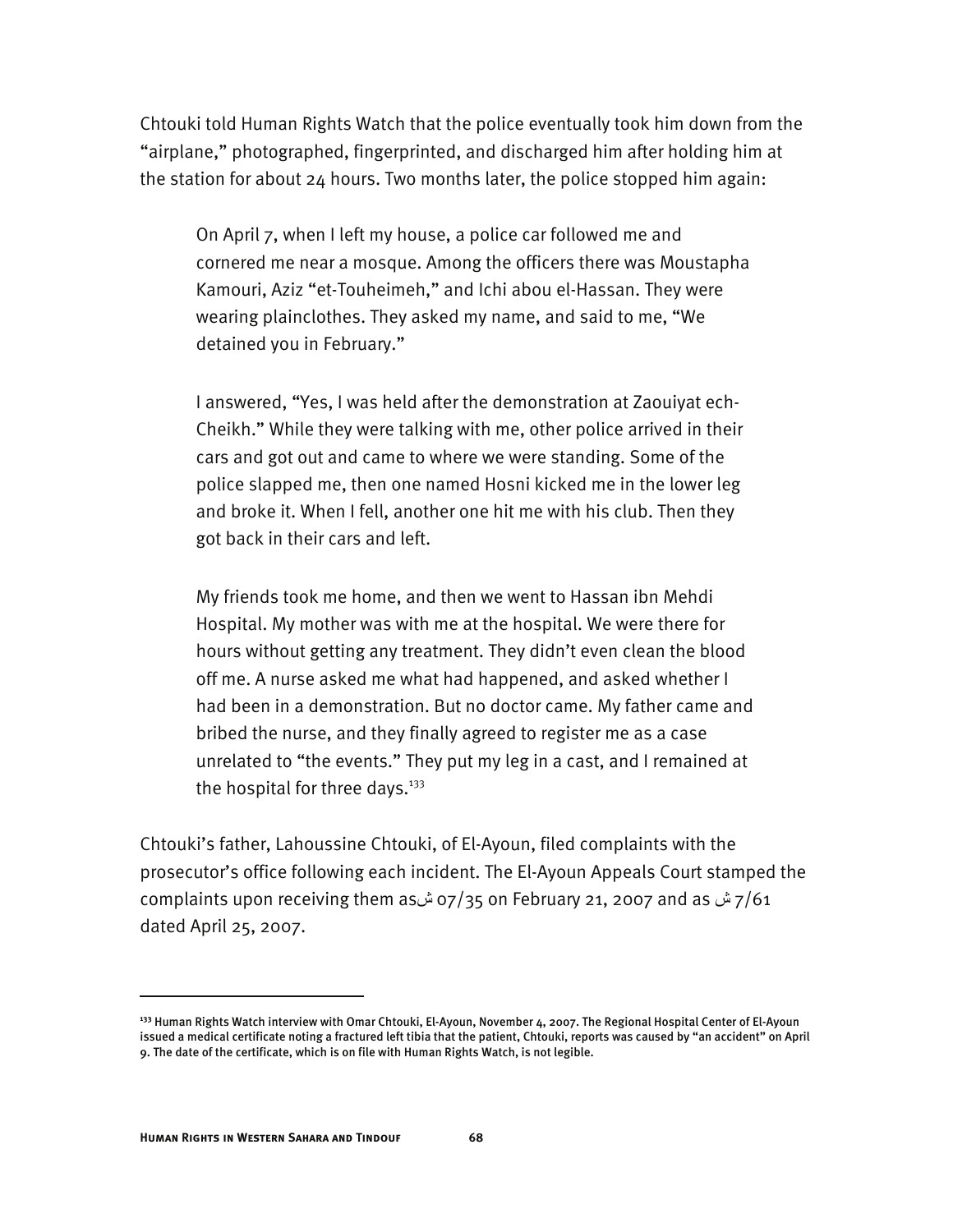The Moroccan government provided Human Rights Watch the following information about action taken on Chtouki's first complaint:

An investigation into this matter determined that the plaintiff's claim is baseless. He claims to have been on Idris I Street, which is known to be a busy thoroughfare, where there obviously would have been eyewitnesses to the incident. Furthermore, his name does not appear on the official register of those being held in garde à vue detention, and his claim is not supported by witnesses. These considerations prompted the public prosecutor to close the case for a lack of evidence. The plaintiff has been notified of this decision.

Lahoussine Chtouki told us that neither he nor his son was aware of any follow-up to the two complaints he submitted. The prosecutor's office did not contact either of them as part of the investigation or notify them of the outcome of their complaints, he said.**<sup>134</sup>**

The following two cases involve the police allegedly abducting youths in the city of Smara and taking them to remote places for a summary beating, similar to what el-Mehdi ez-Zai'ar and Omar Chtouki reported experiencing in El-Ayoun.

#### Nifa' Akhtour

I

Nifa' Akhtour, a 17-year-old high school student in Smara, described what happened when the police seized him as he tried to flee a political demonstration organized by youths in Smara on October 2, 2007:

The policeman who grabbed me put me in a big blue car. I was by myself with six or seven policemen in plainclothes. They blindfolded and handcuffed me and put me on the floor of the car, face-up. They did not ask me anything; they just started beating me on my knees and elbows.

**<sup>134</sup>** Human Rights Watch telephone interview with Lahoussine Chtouki, May 27, 2008.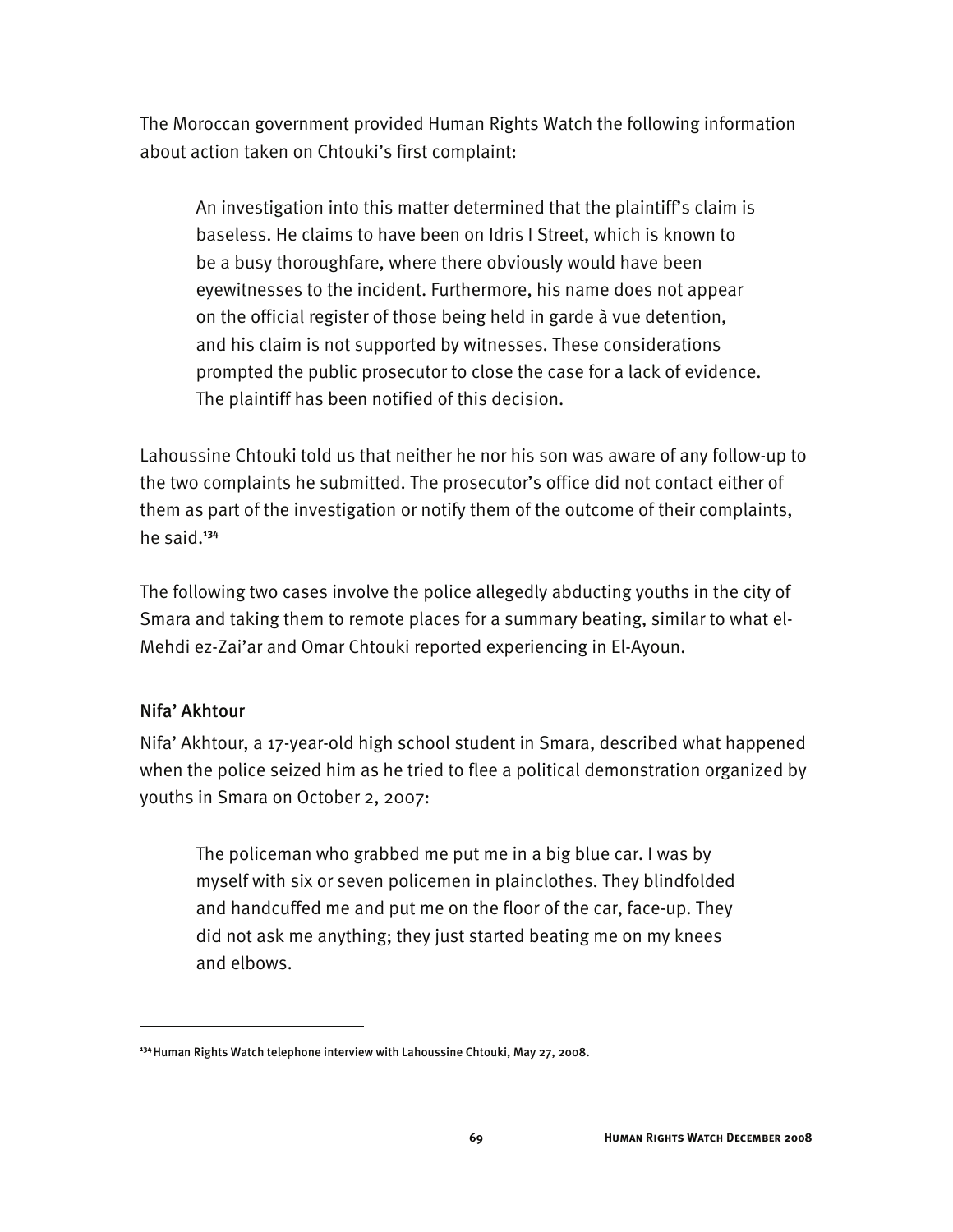The car stopped. When they removed my blindfold, I saw we had arrived at Oued Silouan. For about one and-a-half hours, I stayed in the car. They did not ask me any questions. Then they started to beat me again, for about 15 minutes. I recognized the policemen but don't know their names. They took my cellphone and then left me there. I started walking until I found some people who were drinking tea. I made my way back to Smara, which was about 6 kilometers away.

Akhtour said the beating did not result in broken bones. He never filed a formal complaint about the incident.**<sup>135</sup>**

#### Kamal Dhlimi

j

Kamal Dhlimi, a 17-year-old from the Tantan neighborhood of Smara, told Human Rights Watch that one day in early October 2007, as he was leaving the Masira middle school where he is a student, around 2:00 or 2:30pm, policemen in uniform confronted him and asked his name. When Dhlimi identified himself, they escorted him to a large vehicle nearby, which had six or seven men inside. They had him board the car and then handcuffed him from behind and blindfolded him, he said. Dhlimi recalls:

They already knew me from the *intifada*.<sup>136</sup> They drove for a while and then had me get out of the car. We were in an industrial zone, where no one could see us. They asked me if I had participated in the intifada, and insulted me. They asked who was organizing the protests and where the Polisario flags came from. They grabbed my hair and threatened to break my leg if I did not answer the way they wanted. They hit me on the shoulder, face, and back, both with their fists and with a baton. This went on for 35 or 45 minutes. Then they removed the handcuffs and left me there while they drove away.**<sup>137</sup>**

**<sup>135</sup>** Human Rights Watch interview with Nifa' Akhtour, Smara, November 7, 2007.

**<sup>136</sup>** Sahrawis have borrowed this Arabic term for the Palestinian popular uprising against the Israeli occupation to refer to their own campaign of street protests and resistance to Moroccan rule.

**<sup>137</sup>** Human Rights Watch interview with Kamal Dhlimi, Smara, November 7, 2007.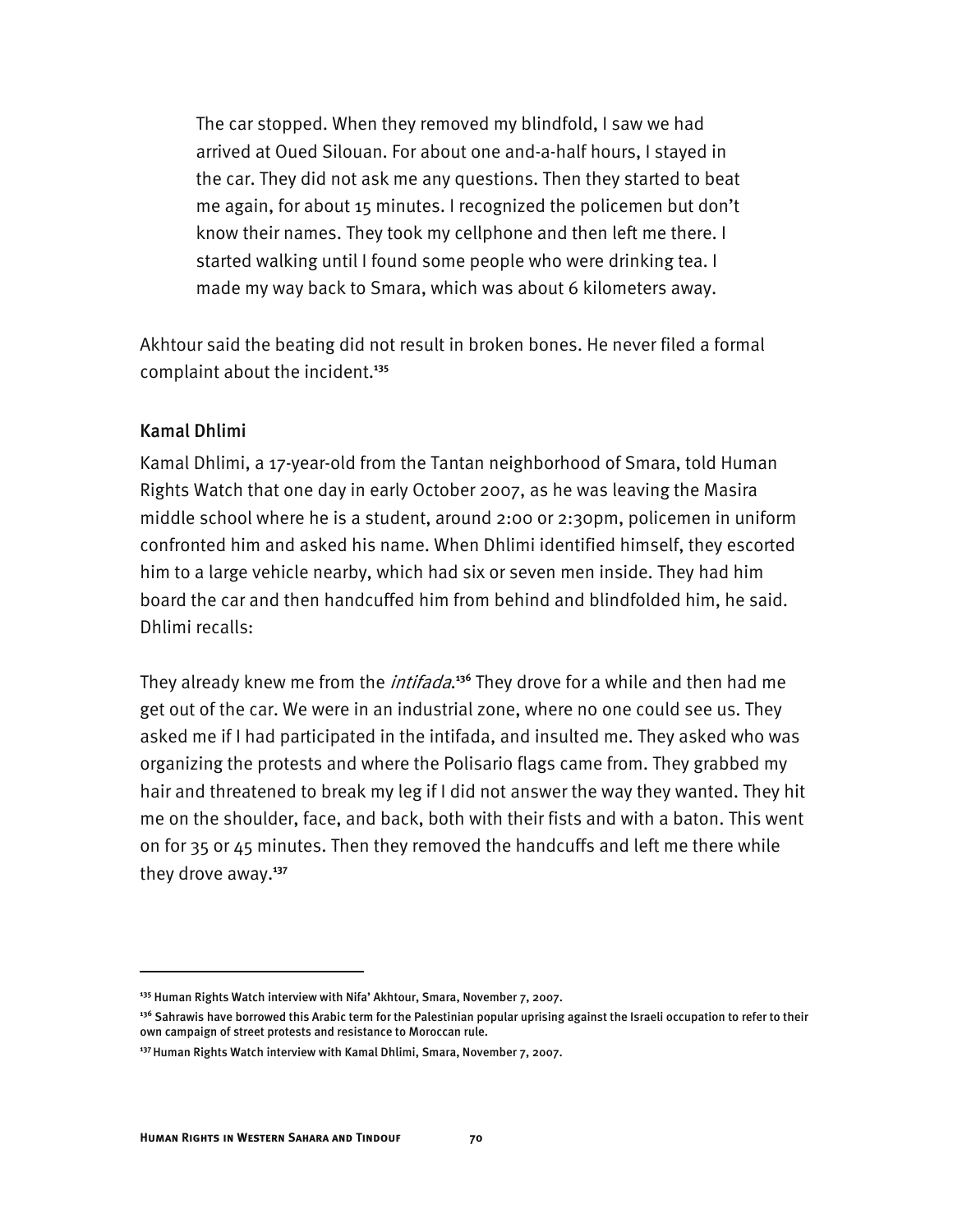#### Ngilla el-Hawasi and Zahra Amidane

Ngilla el-Hawasi and Zahra Amidane, residents of El-Ayoun born in 1991 and 1993 respectively, described their mistreatment at the hands of the police after they participated in a demonstration in 2007 at which a foreign photojournalist was taking pictures. El-Hawasi said:

It was February 21, around 9:30 pm. There was a demonstration on Skekeina Street, with about 30 demonstrators, all of us teens and children. A Swedish journalist [Lars Björk; see below, section on Press Freedom] showed up. We held up Polisario flags and banners with slogans. Just after we started our chanting, the police came. One police car went after the journalist. The other cars pursued the teenagers. The police were in civilian clothes. Ichi abou el-Hassan and the group of Moustapha Kamouri were there in cars. They caught nine of the demonstrators and brought us to the police station. It was all boys except for me and one another girl.

When we arrived, the policemen were shouting and threatening us. The police were divided into groups: one headed by Aziz "et-Touheimeh," another by Ichi abou el-Hassan, and a third by Moustapha Kamouri. I was in the last group. They put me on a room where the policemen held my hands and feet while Kamouri beat me with a water hose.

While he hit me, they asked me over and over, "Who brought this journalist?" They pushed my face into the metal cabinets until I was bleeding and half-conscious. Then one by the name of Rabi' [presumably officer Abdelhak Rabi'] from the DST [the Direction de la Sécurité Territoriale, one of Morocco's security agencies] came in and said, "It's not the first time you're here," and he hit me in the mouth, cutting my lip.

Then they brought me into the office of Aziz "et-Touheimeh" and asked if it was I who started the demonstration. They said they had detained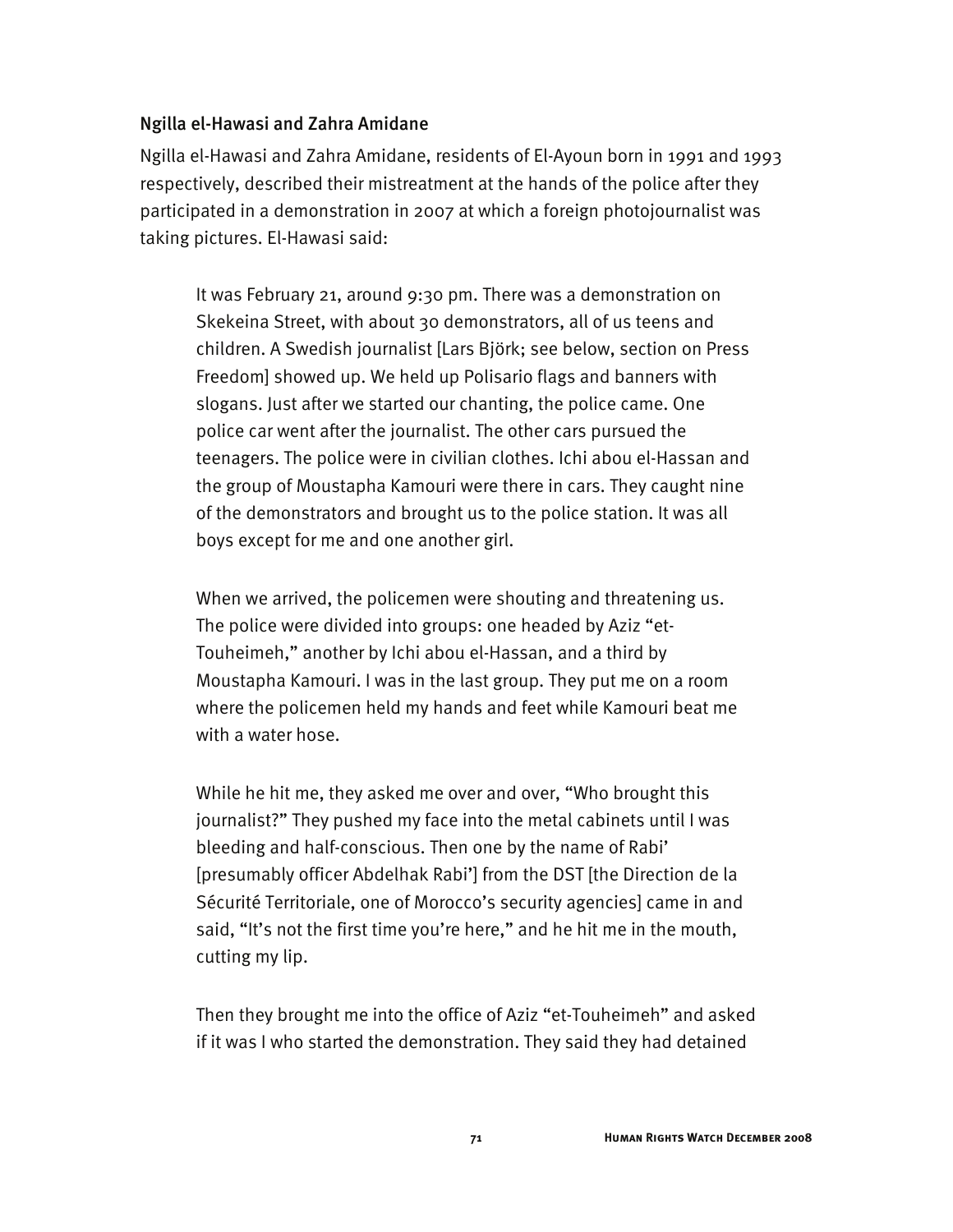the journalist, and from his camera they could tell who the participants were. They asked us if we had brought the journalist, but we said no. Then they asked if it was a Sahrawi human rights activist who had brought him. We answered no. They asked us who had given us the [Polisario] flags. They showed us pictures of other demonstrators and asked us if we knew where they lived. When we said no, they became more aggressive. They took us to a room that was dirty and removed clothes of the boys, leaving them only in their shorts, with no carpet on the floor. They left the girls in the same room with the boys.

They had taken us to the police station at around 10pm. The interrogators finished with us at around midnight. When it was time for them to leave, they told the soldier at the front door to leave the lights on. They left us on the floor. They wouldn't let us kneel or become comfortable, even though we were all bruised and in pain, and the boys were very cold.

In the morning they took us girls for more questioning. They hit us with their shoes, saying, "If you don't give us names, we won't let you out." We couldn't see the boys, but heard them crying, and the police shouting, "Names!" They didn't let kids go to the bathrooms, so they peed. The police gave them pieces of cardboard to clean the floor with. They took the girls into another room where there were a lot of bikes, motorbikes, and junk, and told us to clean it up. So we did.

When they saw we wouldn't give names, they called our families. When our families came, they gathered them in one room and told them that the activists were filling our minds with rubbish. They told our parents to keep an eye on us, and then they let us all go, at about three in the afternoon.**<sup>138</sup>**

Zahra Amidane recalled about the same course of events:

**<sup>138</sup>** Human Rights Watch interview with Ngilla al-Awassi, El-Ayoun, November 4, 2007.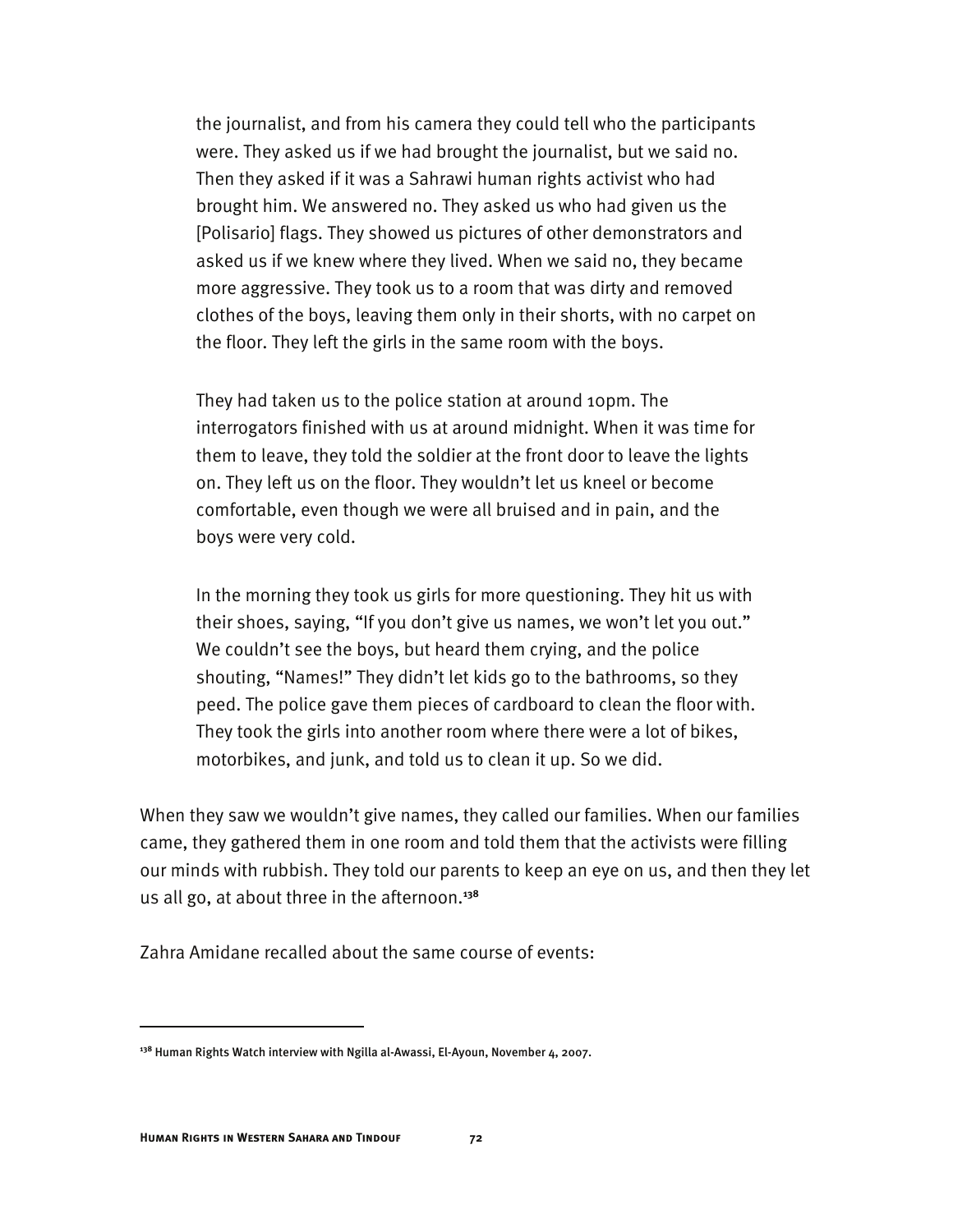A woman came to the demonstration and told us to run because the police were coming .… But they caught up with me and clubbed me on the leg. I fell on my face. They dragged me into the police car and demanded to know my name. I gave them a fake name, "Ferri." They took me to the station of the judicial police.

The one in charge of the questioning was Aziz "et-Touheimeh". He asked me, "What were you doing in the street? What were you doing with the foreign photographer?" They said they had seen me carrying Sahrawi flag in the pictures. They blindfolded me and brought me into a room with no lights. They handcuffed me and bound my wrists to my feet. "Et-Touheimeh" hit me with a club all over my body. They took me out of that room and put me and another girl in a room with a bunch of boys.

My family came and asked about me, using my real name. The police answered that they had a girl named "Ferri" …. When they found out [that I had given them a false name], Aziz grabbed me by my hair and smacked my head against the wall. Then they photographed me and let me go.**<sup>139</sup>**

#### Repeated Arrests of Activist Hassan Duihi for "Traffic Violations"

Hassan Duihi, a resident of El-Ayoun born in 1964, works in the Ministry of Education. He describes himself as a human rights activist who does not belong to any organization but who often receives foreign visitors interested in human rights. His regular visitors include the France-based Sahrawi activist Naâma Asfari (see above, "Right to a Fair Trial" section) and Italian magistrate Nicola Quatrano, a frequent observer of trials of Sahrawis.

During 2007, police arrested Duihi three times on the grounds that the papers for his car were not in order. But the overall context of these arrests – including the beating

**<sup>139</sup>** Human Rights Watch interview with Zahra Amidane, El-Ayoun, November 4, 2007.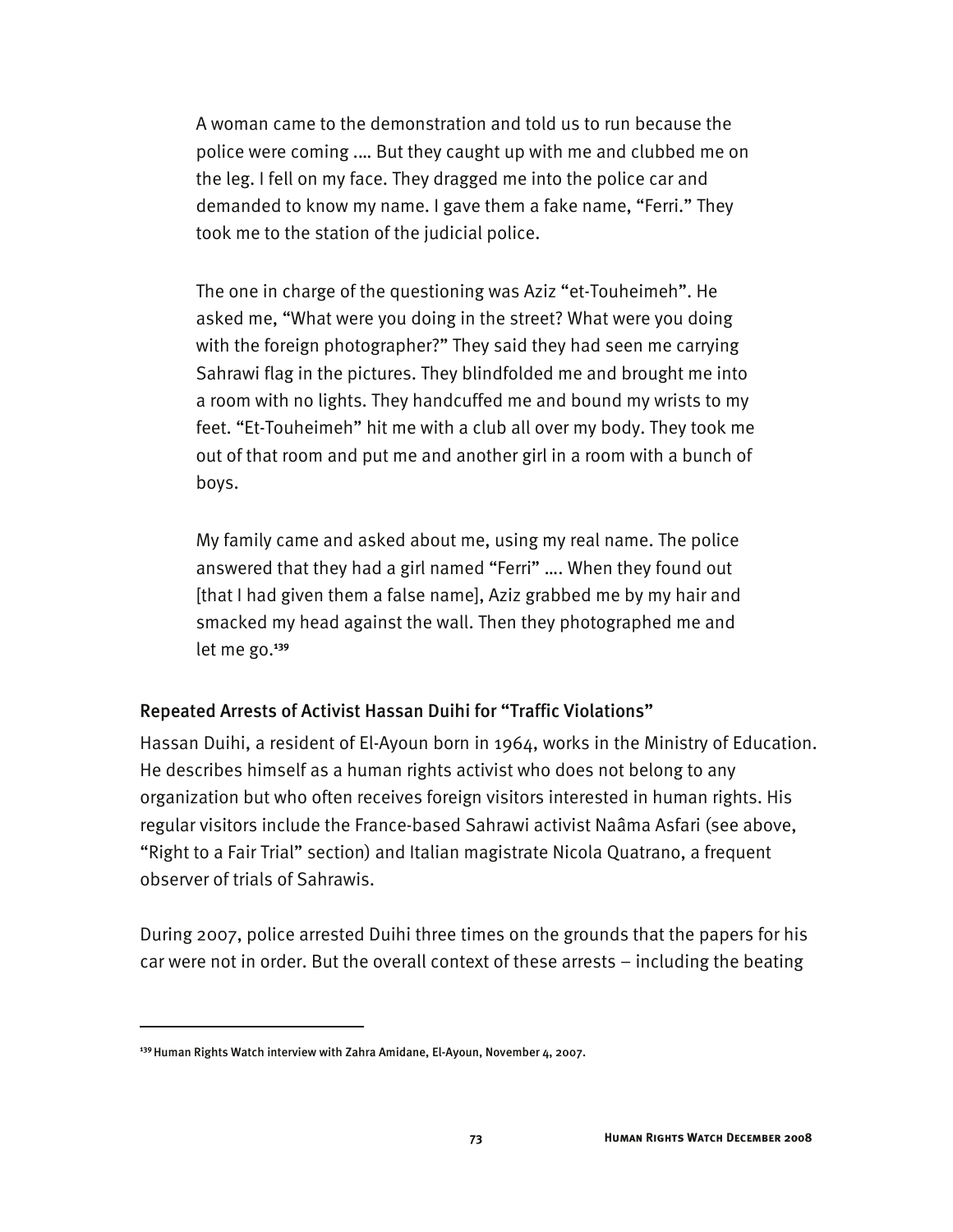and interrogations he underwent while in police custody – indicate that the automobile violations were a pretext for harassing a human rights activist.

On May 20, 2007 police arrested Duihi while he was driving his Fiat Uno in El-Ayoun in the company of fellow human rights activist Brahim Al-Ansari (whom the police targeted separately for harassment at other times; see below). Duihi recalls:

They arrested us on the pretext that the papers for the car were not in order. They brought us to a police station and held us there for nearly eight hours. The judicial police asked us questions about our relations with human rights activists and with international observers who were coming to observe trials. They asked me about my relationship with Naâma Asfari and Claude Mangin [Asfari's wife, also a pro-Sahrawi activist]. I told the police, "They're my friends; whenever they come to El-Ayoun I see them."

The police just asked questions; they did not threaten or touch us. At the end we signed a statement saying that we were driving without having the car's papers on board.**<sup>140</sup>**

Duihi filed a complaint with the prosecutor on August 9, in which he named officer Abdelaziz Annouche "et-Tuheimeh" as the one who questioned him. The complaint notes that the police impounded Duihi's car for four days after his detention for reasons he did not know.

Duihi told us that on August 3, 2007, the traffic police stopped him again while he was driving in El-Ayoun and confiscated his car and its papers even though, he claimed, his papers were complete and in order. He got the car back six days later, after paying a fine for a violation he said he did not commit.

Duihi's third encounter with the police was more serious. On August 22, 2007, at about 1pm, police in uniform stopped him while he was driving in El-Ayoun, took his car and brought him to the November 24 police station. According to Duihi:

**<sup>140</sup>** Human Rights Watch interview with Hassan Duihi, El-Ayoun, November 4, 2007.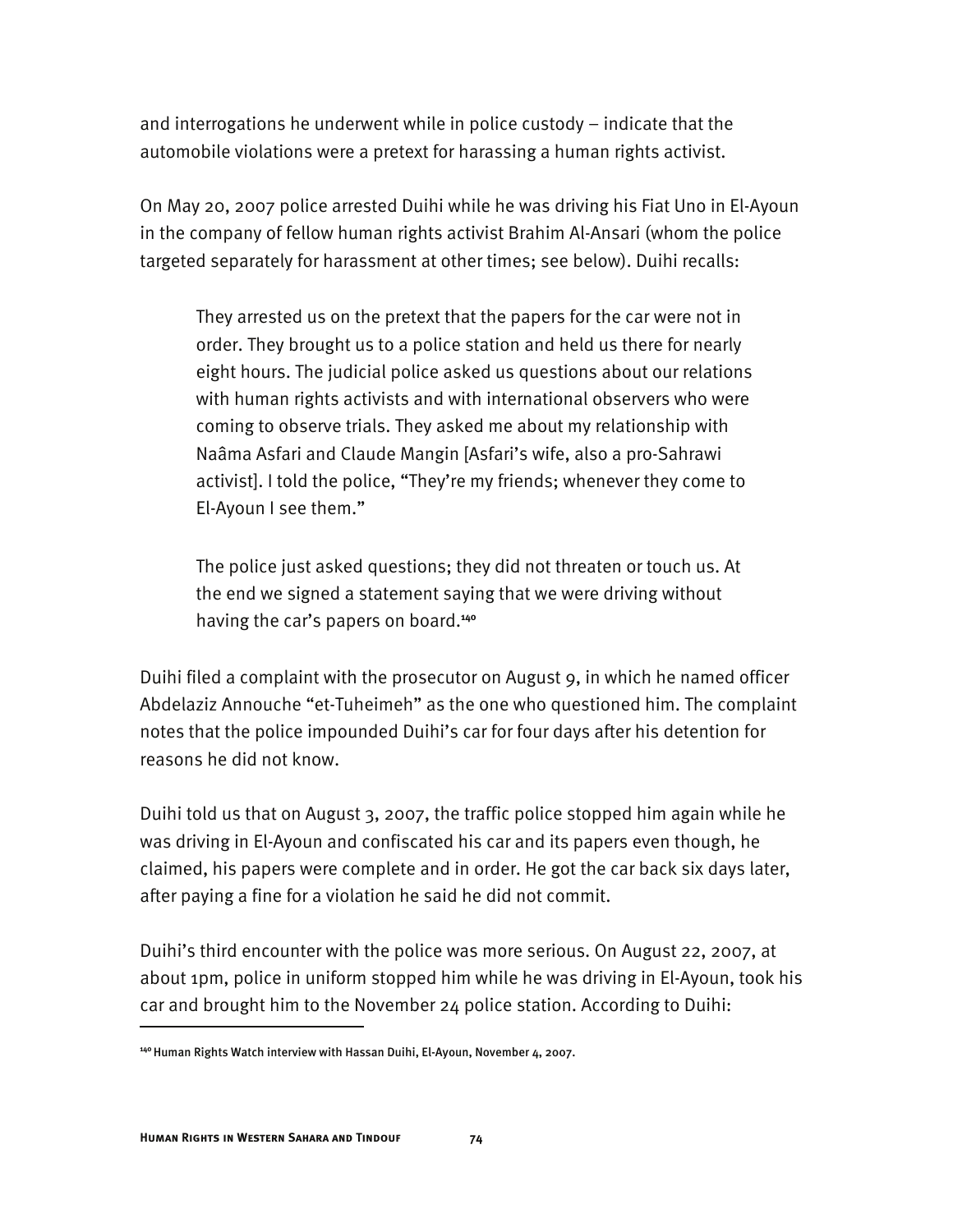The police took me to an office where they made me remove my clothes, took photographs of me and threatened to put them on the Internet. They blindfolded me and questioned me for about one hour, asking about my relations with Naâma Asfari, international observers, and with the ASVDH [Sahrawi Association of Victims of Grave Human Rights Violations]. They slapped me several times on my face and kicked me on my bottom and my knees. After that, they left me standing in an office, blindfolded, all night long. The next day they said, "If you want to leave you have to sign this." When they removed my blindfold I discovered that they had smashed my glasses. I signed the statement but had no idea what I was signing. After that they let me go. It was about  $4:4$ opm – almost 28 hours after they had arrested me.

Duihi recounted all three of these incidents in two written complaints he submitted to the prosecutor. The first is the above-mentioned one dated August 9, 2007. When he submitted it, the prosecutor's office refused to stamp it as received, Duihi said, so he mailed it instead. The prosecutor's office stamped his second complaint on August 27, 2007.

In response to a query from Human Rights Watch about the latter complaint, the Moroccan government stated:

A thorough investigation into the matter determined that the plaintiff is a reckless driver who continually attracts the attention of traffic officers for committing traffic infractions. The police filed reports on these violations and [the plaintiff's] car was impounded in the municipal pound, as befits the type of infraction he committed.

In regard to his arrest, this claim is unfounded and has no basis in fact or in the law. The prosecutor decided to dismiss this claim due to a lack of evidence. The plaintiff was notified of this decision.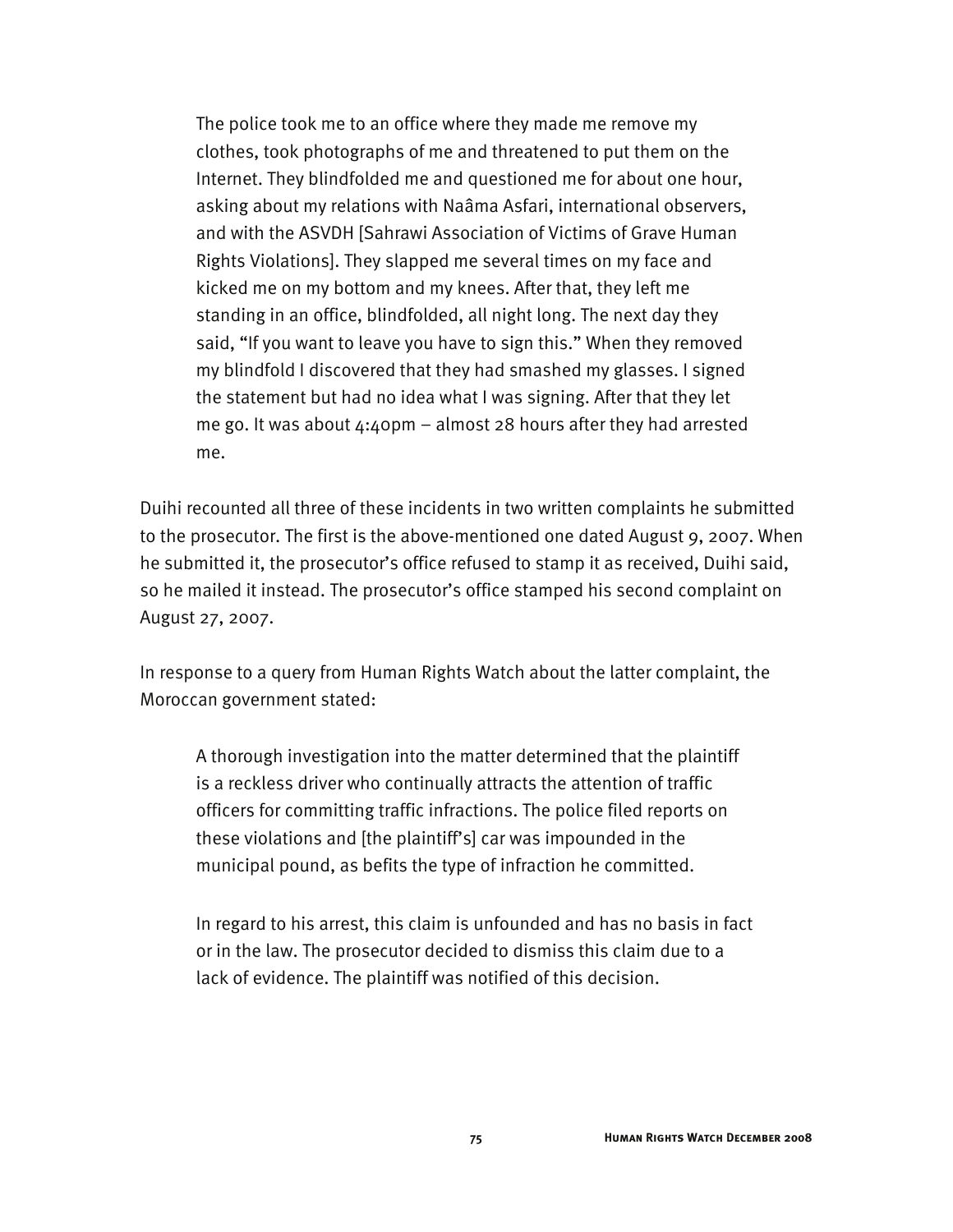Duihi, contacted on June 1, 2008, said he never heard anything from authorities after submitting his complaints: no one contacted him for additional information or informed him of the results of any investigation.**<sup>141</sup>** He added that he still had no idea about the contents of the statement he signed in the police station on August 23, 2007.**<sup>142</sup>**

Duihi said also that he had attracted police attention as someone who had urged a boycott of Moroccan legislative elections held on September 7, 2007. He said that in the days before the vote, police were stationed outside his house and, on the afternoon of September 4, police, led by officer Abdelaziz Annouche, conducted a search of his house when his wife and children were there but he was absent. Duihi told us that the police presented no search warrant or other document authorizing the search. They frightened his wife and children, he said, but did not break or take anything.

Duihi filed a complaint with the prosecutor's office in El-Ayoun, requesting that he investigate the September  $\mu$  police search of his home, but never heard anything back about this request. The request was dated September 6, 2007 and was stamped as received the same day and given the case number of قام 07/43.

## Arrests of Human Rights Activist Hamoud Iguilid

Hamoud Iguilid, an El-Ayoun resident who is president of the El-Ayoun–Sahara section of the Moroccan Association for Human Rights (Association Marocaine des Droits Humains, AMDH), one of the oldest and best-established national human rights organizations, has been frequently detained arbitrarily but never charged. The focus of police questioning when they have held Iguilid showed that these detentions were prompted by his human rights activism.

Iguilid told us that on May 10, 2008 at about 8pm, police intercepted him on an El-Ayoun street, put him in a police wagon and handcuffed and blindfolded him. He said that the police held him in the wagon for 75 minutes, insulted him, and questioned him about the AMDH's activities and the El-Ayoun–Sahara section's

**<sup>141</sup>**Human Rights Watch phone interview with Hassan Duihi, June 1, 2008.

**<sup>142</sup>** Email communication from Hassan Duihi to Human Rights Watch, May 4, 2008.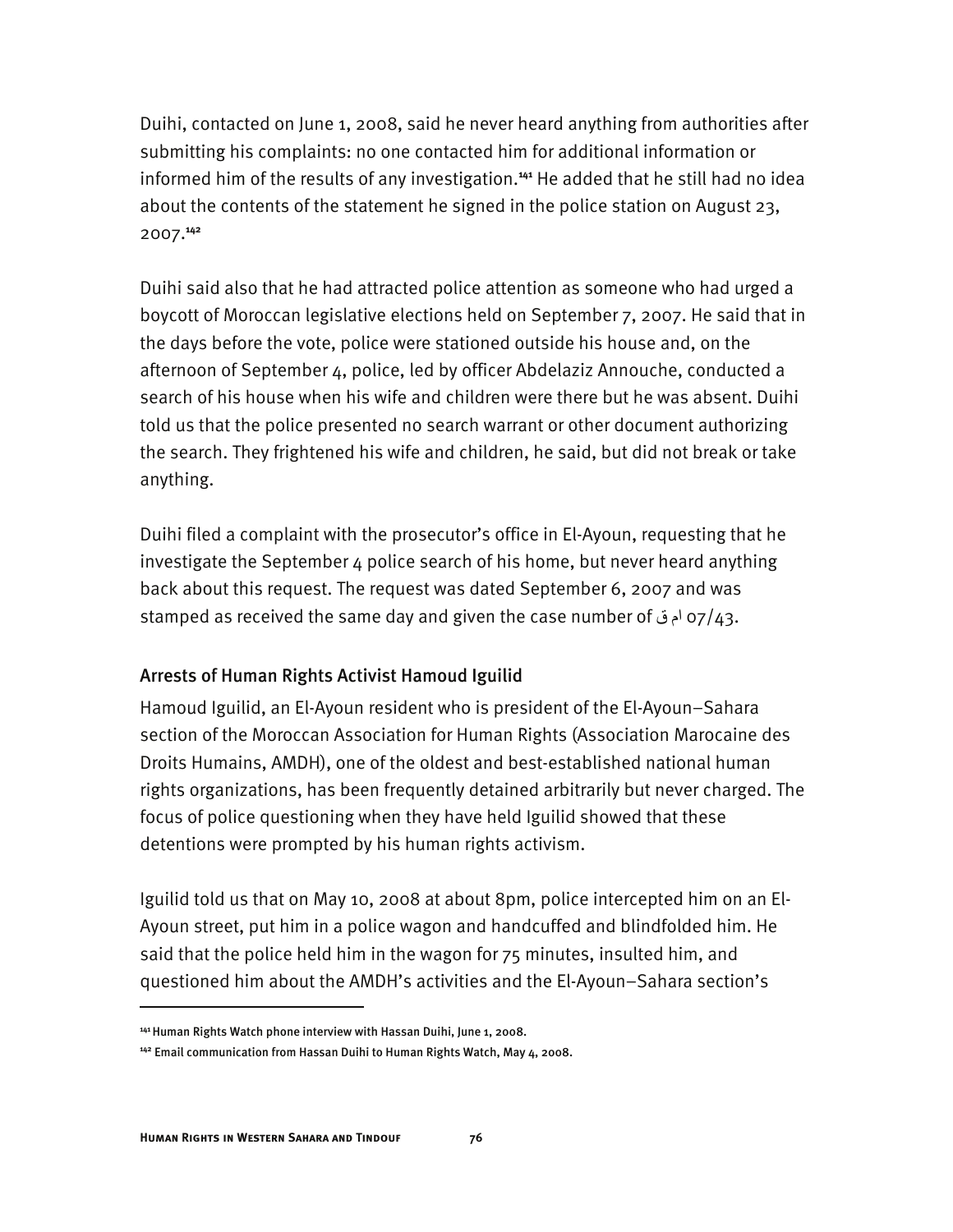involvement in May Day activities alongside union activists. The police searched him and confiscated from him about 700 dirhams (US \$98), a written complaint by an alleged victim of human rights abuse, and a USB flash drive containing information related to the AMDH. They then removed the handcuffs and blindfold and released him on a road beyond the city limits.

Iguilid filed a complaint with the prosecutor and also sent copies to the ministries of interior and justice. The judicial police in El-Ayoun summoned him and took his oral testimony on May 15 about the incident. Reached by telephone on July 16, 2008, Iguilid said the authorities had not yet contacted him about the results of the investigation or returned to him any of the items the police had confiscated.

The police also arrested Iguilid on March 18, 2006, two days before the arrival of King Mohamed VI in El-Ayoun. They held him for several hours and then released him without charge, after the AMDH central bureau protested his detention. However police warned him to remain at home for the next two days and stationed police agents nearby, Iguilid said.**<sup>143</sup>**

In a 2005 incident, police arrested Iguilid at about 3 a.m. on May 27, the morning after the AMDH El-Ayoun-Sahara section had issued a report, under Iguilid's signature, alleging police abuses in response to the Sahrawi "intifada" that had been raging in El-Ayoun for several days.**<sup>144</sup>** The police released Iguilid without charge at 7 p.m. that day, he said. In a letter dated July 25, 2005, the Ministry of Justice told Amnesty International that police arrested Iguilid for being drunk in public.**<sup>145</sup>** Iguilid denied the accusation, explaining, "The Moroccan state has always used drunkenness and drugs as a pretext to arrest human rights and trade union activists."**<sup>146</sup>** Shortly before his arrest, Iguilid had given media interviews about human rights abuses committed by the security forces against demonstrators; he continued to do so after his release.

**<sup>143</sup>** Human Rights Watch interview with Hamoud Iguilid, El-Ayoun, November 5, 2007 and email communication from Iguilid to Human Rights Watch, August 9, 2008.

**<sup>144</sup>** "Detailed Report on the Events Occurring in El-Ayoun," AMDH El-Ayoun-Sahara, May 26, 2005 (in Arabic).

**<sup>145</sup>** Amnesty International, "Morocco / Western Sahara: Sahrawi human rights defenders under attack," AI Index: MDE 29/008/2005, November 24, 2005, http://asiapacific.amnesty.org/library/Index/ENGMDE290082005?open&of=ENG-MAR (accessed November 26, 2008).

**<sup>146</sup>** Email communication from Iguilid, August 9, 2008.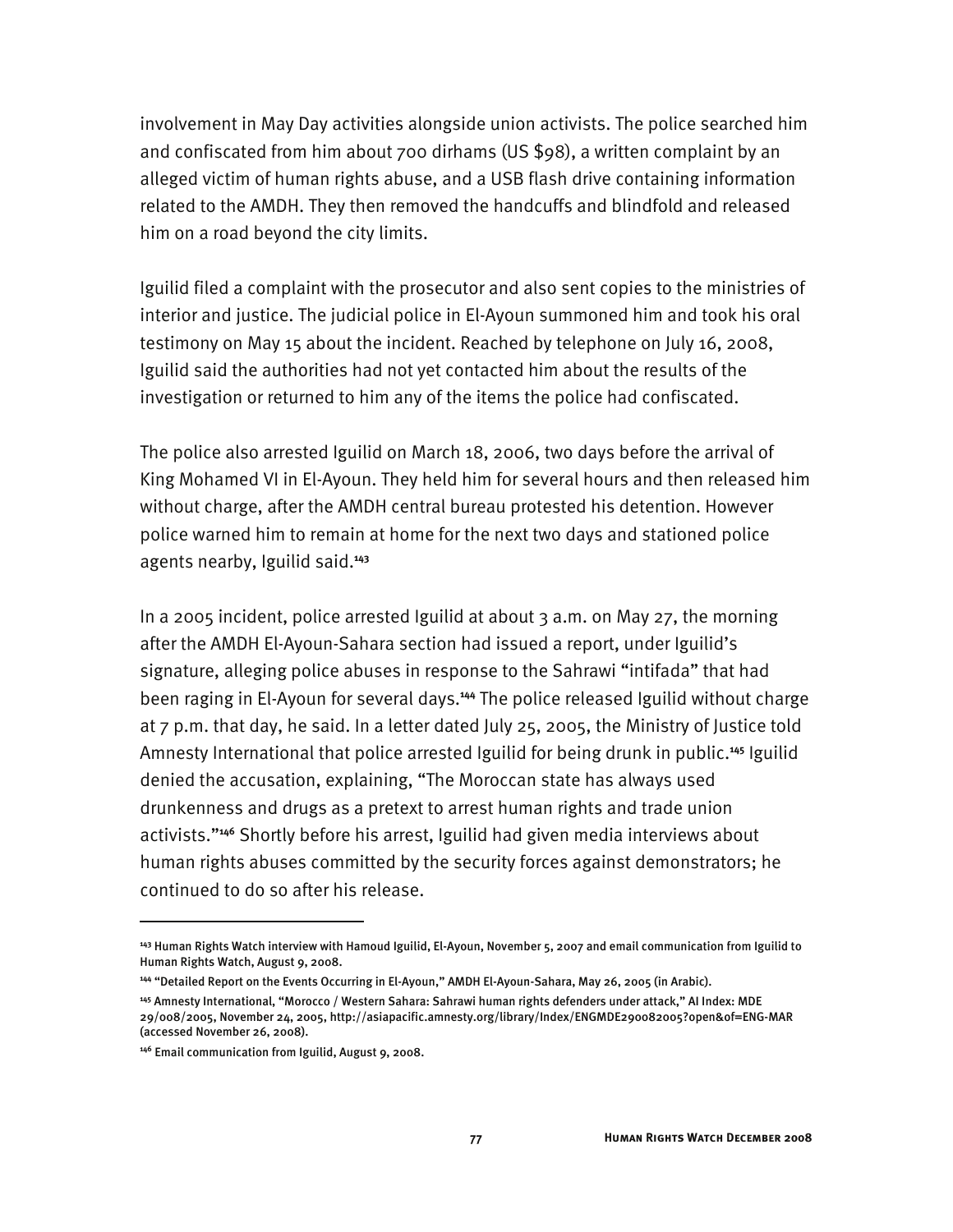#### Police Detain and Beat Activists Brahim Al-Ansari and Dahha Rahmouni

Brahim Al-Ansari, 39, is a member of the El-Ayoun chapter of the Moroccan Association for Human Rights (AMDH) and of en-Nahj ed-Dimuqrati, the only legally recognized political party in Morocco that favors Sahrawi self-determination. Dahha Rahmouni, 40, is a member of the executive committee of the Sahrawi Association of Victims of Grave Human Rights Violations (ASVDH).

According to Al-Ansari, the police arrested the two men at 10 p.m. on December 14, 2007 while they were in Rahmouni's car on Smara Road in El-Ayoun. Al-Ansari stated that two police cars, one carrying five uniformed policemen and another with three or four plainclothes officers, stopped Rahmouni's car. The police then drove Al-Ansari to a police station near the seat of the provincial government (the Wilaya) in El-Ayoun; they brought Rahmouni to the station separately.

Police questioned Al-Ansari in the police car for an hour before taking him into the station. He said they blindfolded him and took him to a room that, as he later discovered when his blindfold was removed, was an office. In that room, he said, several persons beat and kicked him in the face and on the back for roughly fifteen minutes. They demanded that he provide the personal identification number (PIN) for his mobile phone, which he refused to do.

Al-Ansari then learned that Rahmouni was also in the room and was having trouble breathing. Both men explained to the police present that Rahmouni had a medical condition, and requested that his family be allowed to bring his medicine. The police denied this request until Sunday, when Mr. Rahmouni paid a police officer to buy medicine, Al-Ansari said. Policemen placed the two men next to each other while insulting them. They were left in the room, still blindfolded, until the following morning, December 15. Guards remained in the room overnight.

In the morning, an officer entered the room and interrogated them about their relationships with human rights organizations and human rights activists. He asked how the men got information from victims, who took the victims' pictures, and to whom the pictures were sent. The officer also accused them of being members of the Polisario Front, which they denied. The interrogation continued until mid-day. In the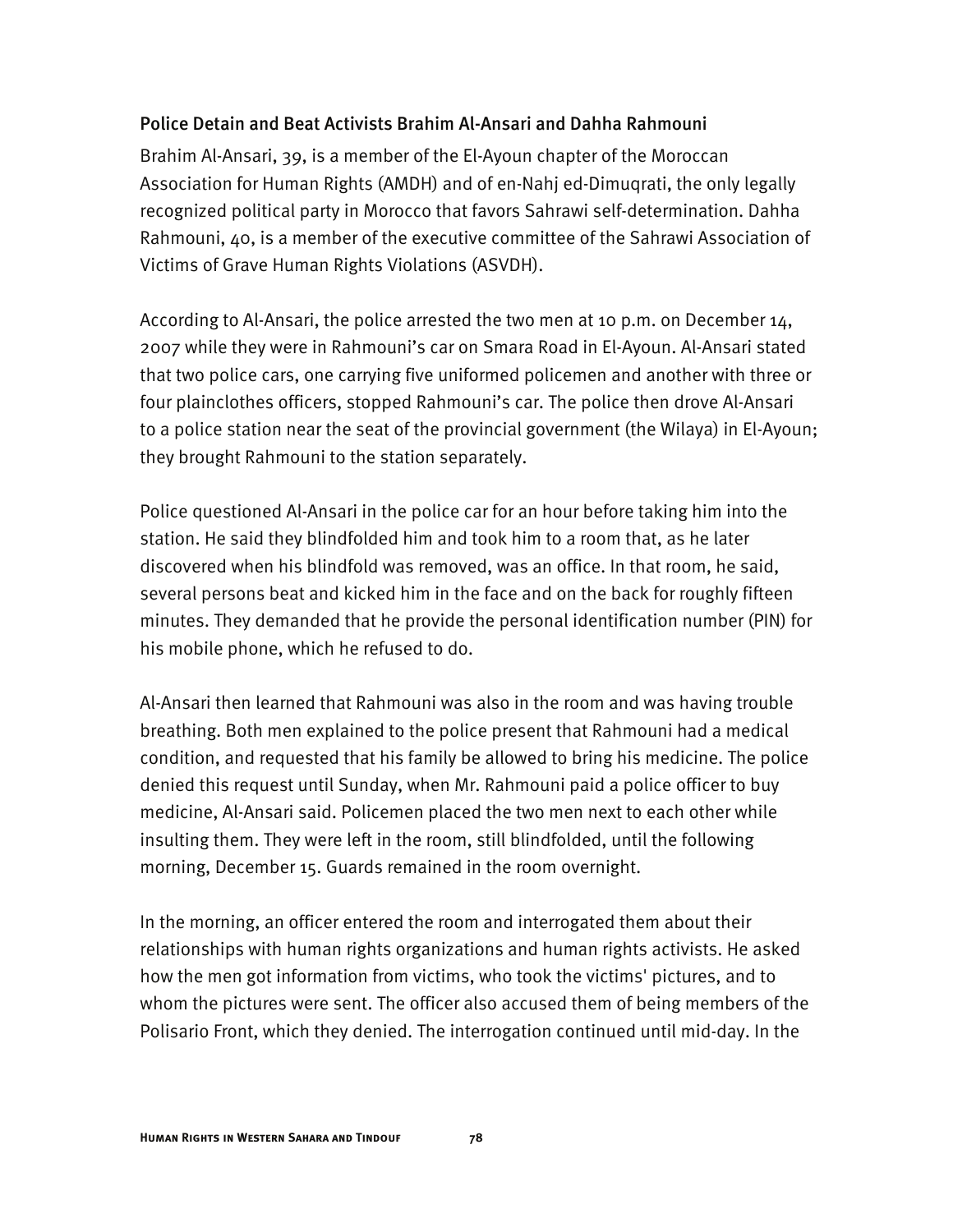evening, the officer returned, removed their blindfolds and advised them to stop their activities. They were again left in the same office, under guard, until the following morning (December 16), when the officer entered again and questioned Rahmouni. The two men were given nothing to eat until that day.

On the afternoon of December 16, police officers took Rahmouni to another room. Al-Ansari stated that other officers kept him behind and told him to sign a statement (*procès verbal*). When Al-Ansari asked to read it, the policemen refused, kicked him in the neck, immobilized him, and forced his finger onto an inkpad and then onto each page of the document.

When Rahmouni was brought back to the same room, Al-Ansari, his blindfold removed, said he saw multiple cuts or contusions on Rahmouni's face and back. The police officer who had conducted their interrogations then told them that the document they had signed would be used against them if they were arrested again.

At around 8 p.m. on December 16, police drove the two men in a green police van and released them on a side street near the stadium in El-Ayoun. On December 18, Al-Ansari and Rahmouni returned, as instructed, to the police station and collected their mobile phones and Rahmouni's car, which had been impounded.

In response to a letter requesting information about the case,**<sup>147</sup>** the Moroccan embassy in Washington replied to Human Rights Watch on February 21:

Rabat has just informed us that on December 14 2007 at 10:30pm, a police patrol … came upon a Renault 19 that was improperly parked in a dark location. When the police approached, the two passengers in the car refused to disclose their identities, prompting the police to take them to the police station.... The process of identification revealed that the men were Brahim Al-Ansari, who was released immediately, and Dahha Rahmouni, who was being sought pursuant to search warrants 1273, 1270, 808 and 1356 in relation to his

**<sup>147</sup>** Letter from Human Rights Watch to Moroccan Minister of Justice Abdelouahed Radi, December 28, 2007, http://hrw.org/english/docs/2007/12/28/morocc17657.htm.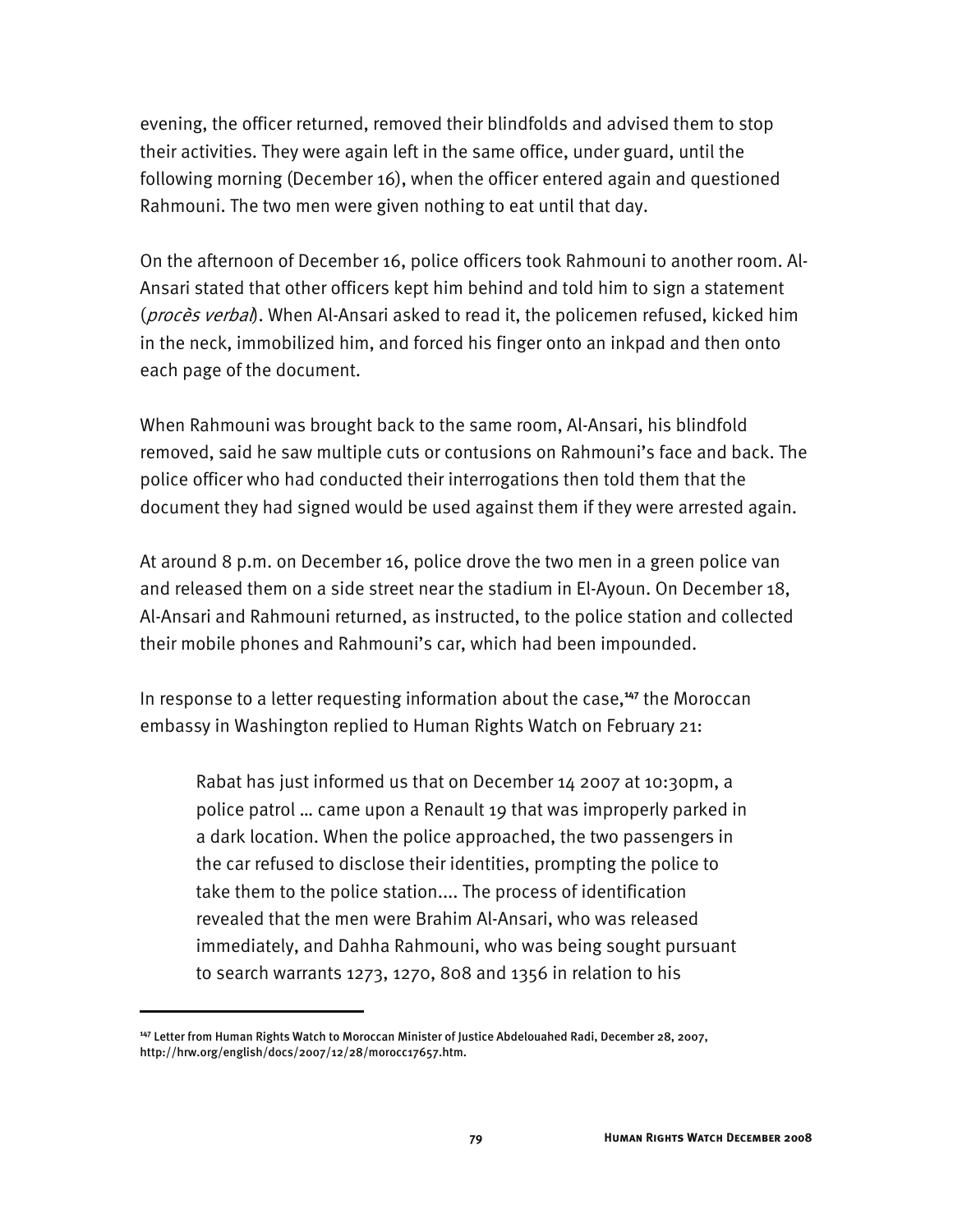suspected role in forming a criminal gang. The royal prosecutor was thus informed, a report was filed, and [Rahmouni] was placed under investigation without being placed in detention.

It should be pointed out that the allegations of Rahmouni and Al-Ansari are part of a strategy designed by the Polisario and the separatists to which these two persons belong. These moves are designed to inflame tensions and present the Kingdom as a "monster" that has no respect for human rights, and to sap the efforts to stimulate and enrich the democratic process in the Kingdom.

These maneuvers are mere provocations, timed to coincide with the third round of negotiations [between Morocco and the Polisario] over the question of the Sahara.

Moreover, the two persons never filed a complaint before the judicial authorities in the city of El-Ayoun, which proves yet again that their main objective was to go to the foreign media with their allegations and to thereby misinform public international opinion.

Dahha Rahmouni is a member of an unrecognized association that is in fact a Polisario agency in the southern provinces that seeks to undermine national unity and Moroccan identity and promote separatism.<sup>148</sup>

Contrary to what this official response states, both men submitted written complaints to the prosecutor in El-Ayoun on January 4, 2008 and provided Human Rights Watch with stamped copies of their complaints to prove it.**<sup>149</sup>**

**<sup>148</sup>**Email communication from the Embassy of Morocco, Washington, DC, to Human Rights Watch, February 21, 2008, www.hrw.org/legacy/pub/2008/mena/Reponse\_du\_gouvernement.pdf (in French).

**<sup>149</sup>**The complaints are at www.hrw.org/legacy/pub/2008/mena/Rahmouni\_complaint.pdf and www.hrw.org/legacy/pub/2008/mena/Ansari\_complaint.pdf (both in Arabic).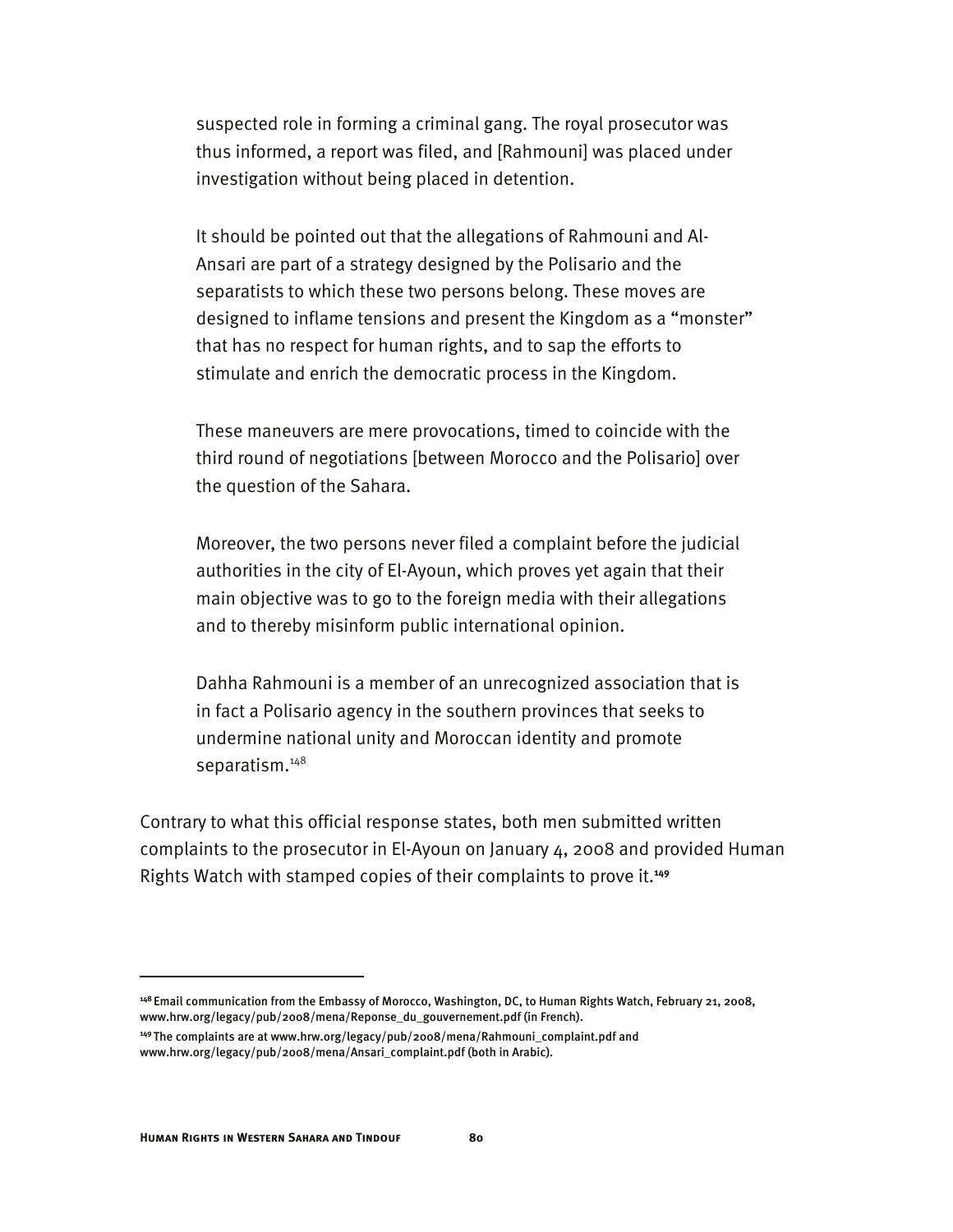Second, the response claims that police detained Rahmouni because of outstanding criminal warrants against him. Yet just two months later, Rahmouni was able to obtain a Ministry of Justice document stating he had a clean judicial record.**<sup>150</sup>** Authorities, moreover, permitted him to travel abroad shortly before and after his arrest, in September 2007 and then in February 2008.

These facts suggest that the warrants against Rahmouni lacked an evidentiary basis but, rather, were a means to legitimize what would otherwise appear to be an arbitrary arrest. In fact, Sahrawi human rights activists in El-Ayoun informed Human Rights Watch that the police often used these warrants (*avis de recherche*), which the prosecutor issues, as a means to harass activists by detaining them at will for brief periods, and then releasing them without any formal charges.

Third, the government's response mentioned that Rahmouni belongs to an "unrecognized association." The association in question, the Sahrawi Association of Victims of Grave Human Rights Violations (ASVDH), had followed the proper procedures for registering, but the local administration had refused to issue it a receipt for its application. In September 2006 a court ruled in favor of the ASVDH, saying that the local administration had acted improperly by refusing to receive its application.**<sup>151</sup>** Thus, the assertion that Rahmouni belongs to an unrecognized association is debatable.

Fourth, contrary to the government's claim that the police released Al-Ansari "immediately" on December 14, Al-Ansari stated that the police held him until December 16. Moreover, the government dismissed all of Rahmouni's and Al-Ansari's allegations as "baseless" but did not explain how it arrived at that conclusion, other than to accuse the two men of fabricating the charges to hurt Morocco's image.

Human Rights Watch raised all of the foregoing issues in a letter dated March 21, 2008 to Morocco's ambassador in Washington, Aziz Mekouar,**<sup>152</sup>** but never got a response. On May 5, 2008, the police summoned the two men and had them sign a

**<sup>150</sup>** The document is at www.hrw.org/legacy/pub/2008/mena/Casier\_Judiciaire\_de\_Dahha\_RAHMOUNI.pdf (in Arabic). **<sup>151</sup>**www.hrw.org/legacy/pub/2008/mena/Verdict\_de\_La%20Cour\_fr.pdf (in French) and

www.hrw.org/legacy/pub/2008/mena/Verdict\_de\_La%20Cour.pdf (in Arabic).

**<sup>152</sup>** www.hrw.org/legacy/pub/2008/mena/Amb\_Mekouar.pdf (in French).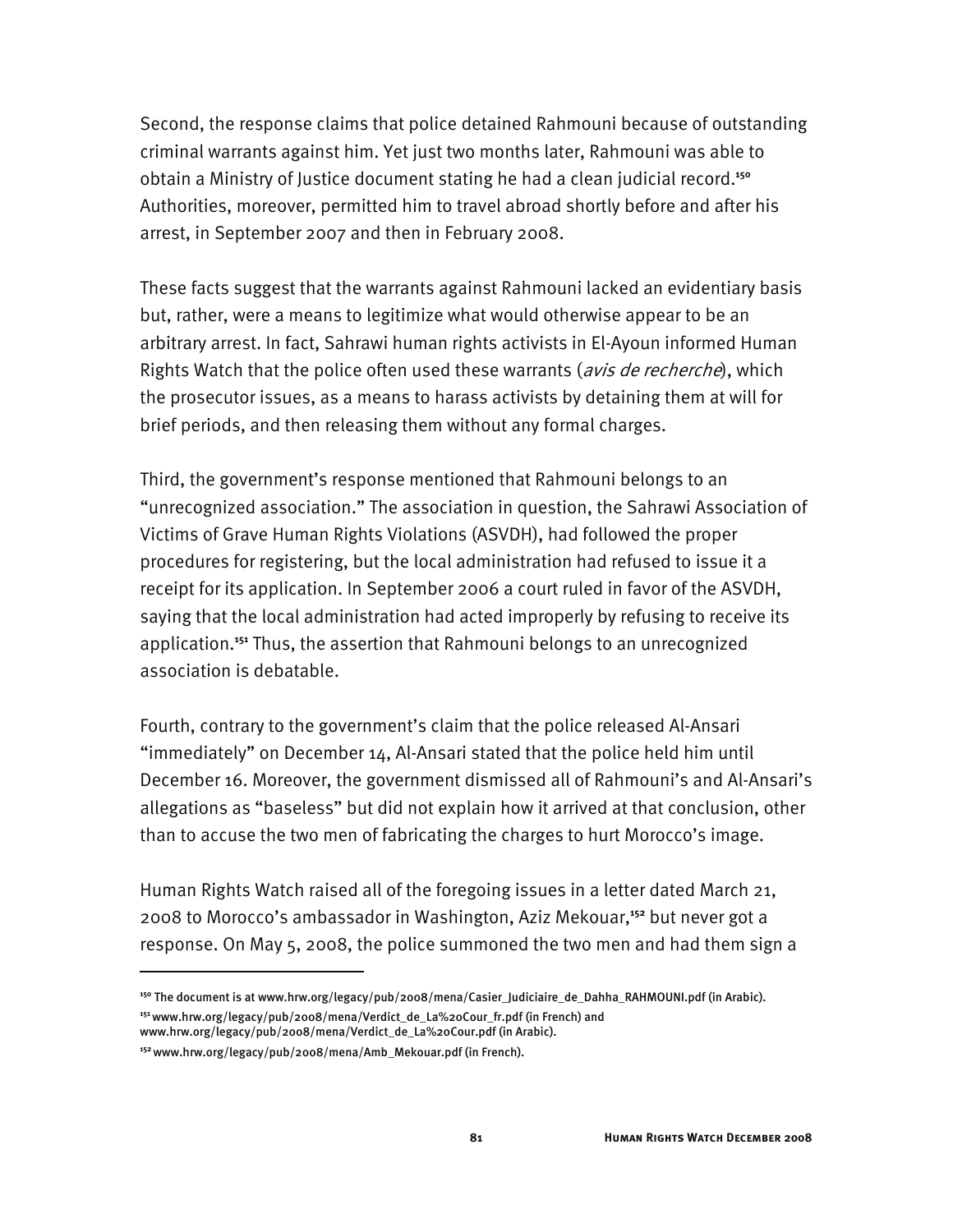notice informing them that their complaints had been dismissed for lack of evidence. It was, Al-Ansari said, the first contact they had had with authorities in relation to their complaints since they first submitted them on January 4.**<sup>153</sup>**

Of the many complaints cited in this report that citizens submitted to the office of the prosecutor in El-Ayoun, the Rahmouni–Al-Ansari complaint was the only one where the plaintiffs reported that the authorities had informed them of the outcome of the investigation. But like the rest (with two exceptions, those of Hamoud Iguilid and Aminatou Haidar, see above), the authorities never contacted the plaintiffs as part of their investigation into the complaint.

#### Mohamed Boutabâa's Complaint that Police Struck Him with Their Car

Mohamed Boutabâa, born in 1970, alleges that on May 17, 2006, police deliberately drove a car into him in the Maâtallah neighborhood, severely injuring him. The incident occurred in the context of pro-independence demonstrations staged on the occasion of a visit to El-Ayoun by a fact-finding delegation of the UN High Commissioner for Human Rights. Boutabâa submitted two complaints to the El-Ayoun Appeals Court.**<sup>154</sup>**

When we met with the assistant prosecutor at El-Ayoun's Court of Appeals, Abdennasser Barzali, on November 7, 2007, he acknowledged receiving both of Boutabâa's complaints and said they were still under review, a year and-a-half after Boutabâa had filed his first complaint.

The response that Moroccan authorities provided in May 2008 to an inquiry from Human Rights Watch stated that the investigation into Boutabâa's complaints determined them to be "specious complaints that aim to prevent public agents from fulfilling their responsibilities to maintain public order. For this reason the public prosecutor decided to close the case for lack of evidence. The plaintiff was informed of the decision on this matter."

**<sup>153</sup>** See Human Rights Watch, "Morocco: Sham Inquiry Highlights Impunity for Police Abuse," May 8, 2008, http://hrw.org/english/docs/2008/05/08/morocc18762.htm.

**<sup>154</sup>** The court received and stamped them as ش 06/123 dated May 31, 2006 and [number illegible] dated December 20, 2006).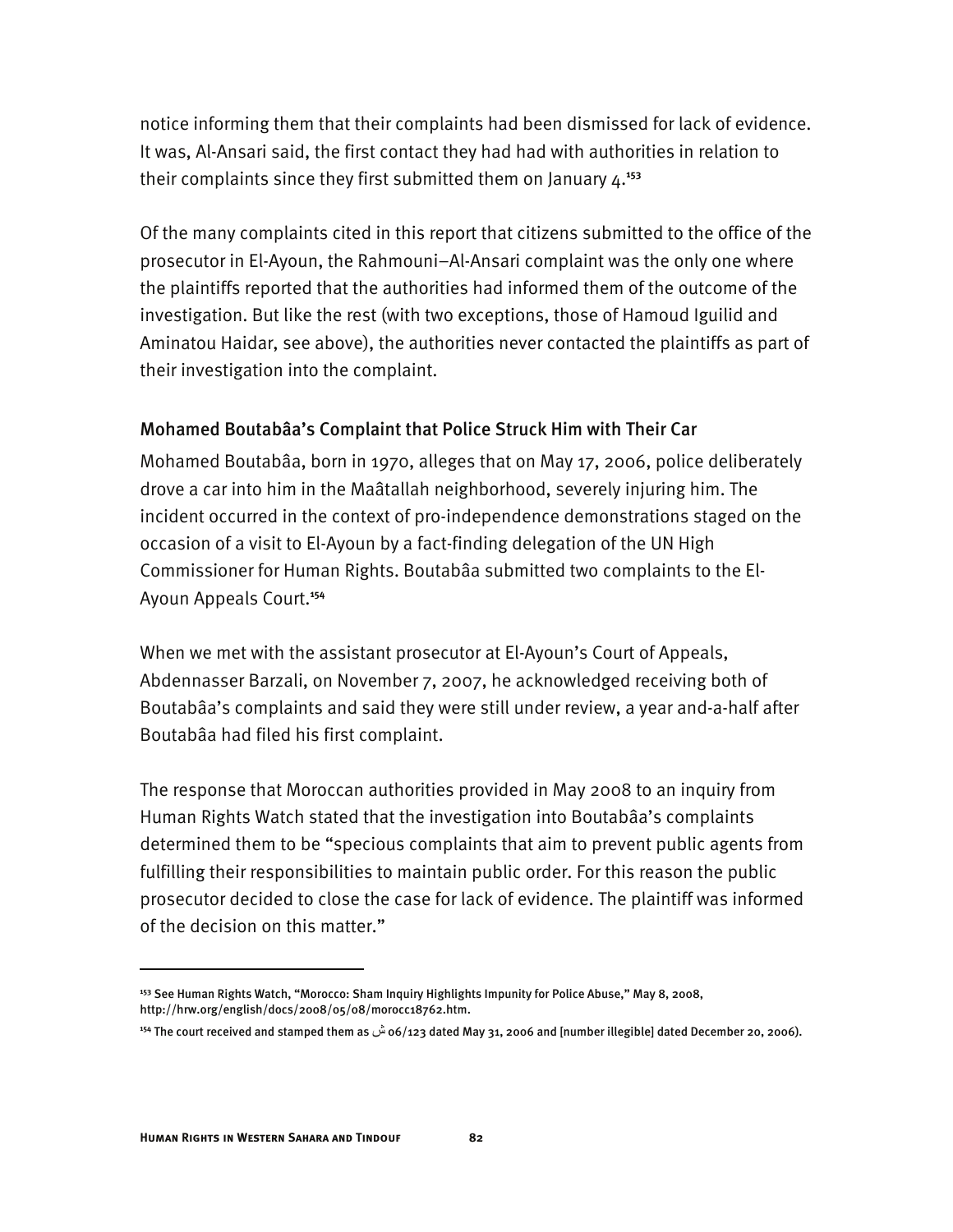Reached by telephone on July 15, 2008, Boutabâa said that since filing his complaints, the authorities had neither summoned him to provide additional information nor informed him that the complaints had been dismissed.

Human Rights Watch did not investigate the incident involving the automobile. However, given Boutabâa's injuries and the gravity of his complaint, the dismissive response by the authorities – who apparently never contacted him for additional information or to inform him of the case being closed – is part of a pattern of investigations that seem little concerned with discovering the truth.

#### Alleged Torture of El-Houcine Lidri in 2005

-

We include this older case because of the severity of the alleged torture and because, even though authorities stated at the time that they were investigating the alleged victim's complaint and at least three international human rights organizations submitted inquiries,**<sup>155</sup>** the complainant reported that authorities never disclosed to him the outcome of any investigation.

El-Houcine Lidri, a high school teacher born in 1970, is a well-known Sahrawi activist and a member today of the Collective of Sahrawi Human Rights Defenders (CODESA). He also belonged to the Forum for Truth and Justice – Sahara Branch, which authorities dissolved in 2003 (see section below, Freedom of Association for Human Rights Organizations). Lidri was among the many activists whom police arrested during the Sahrawi unrest that erupted in late May 2005. He lives in El-Ayoun.

Lidri said that the police arrested him, along with activists Brahim Noumria and Larbi Messaoud at the home of a fourth Sahrawi activist, Fatma Ayyache, in the Haï Zoumla neighborhood of El-Ayoun, on the morning of July 20, 2005. Lidri had given an interview the night before to Al Jazeera television on the recent arrests in Western Sahara. The police transported the men to the police station on 24 November Street. Lidri describes what happened next:

**<sup>155</sup>** Human Rights Watch, "Letter to King Mohammed VI on the Trial of Sahrawi Human Rights Defenders in the Western Sahara," December 9, 2005, http://hrw.org/english/docs/2005/12/09/morocc12181.htm; Amnesty International, "Morocco/Western Sahara: New arrests and allegations of torture of Sahrawi human rights defenders," AI Index: MDE 29/004/2005, August 1, 2005, http://www.amnesty.org/en/library/asset/MDE29/004/2005/en/dom-MDE290042005en.html (accessed November 30, 2008); Front Line, "Western Sahara Mission report May 3-10, 2006," http://www.frontlinedefenders.org/node/237 (accessed November 29, 2008).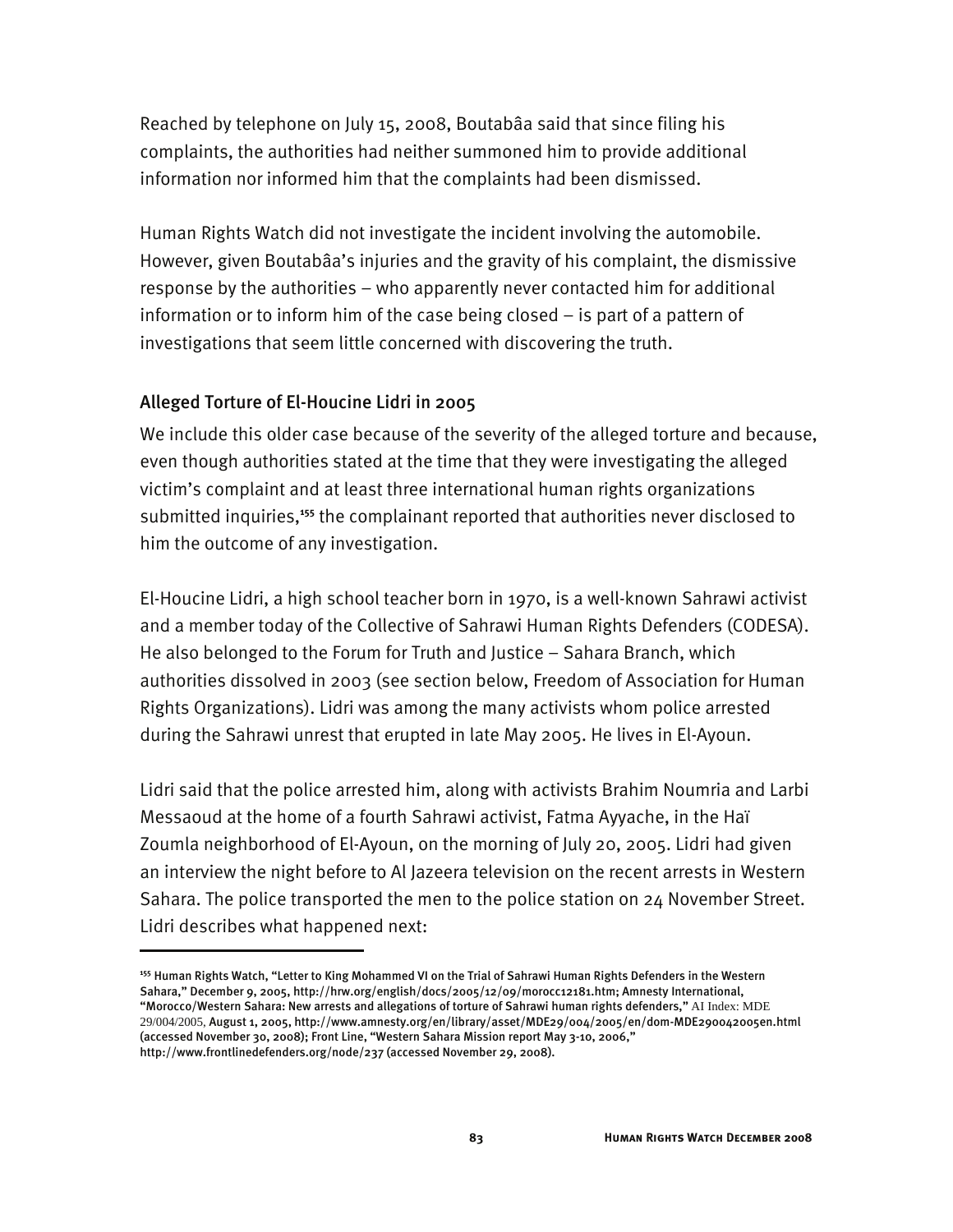The police took each of us into separate offices and began asking me routine questions. Then [police commander] Ichi abou el-Hassan came into the room where I was and said, "You are the leader." Then they took me to another room where there was the chief of the judicial police, Omar Qaisi, and the chief of Renseignements Généraux,<sup>156</sup> [Hassan] al-Ghafari.

They asked me one question: "What is your position on the Sahara?" I replied, "The right to self-determination." Al-Ghafari said, "This is bad news. You will see."

The police handcuffed and blindfolded Lidri and drove him to a place that, when he got inside, he guessed from the echo to be a large hangar. Lidri recalled:

Then the investigation began. They asked all kinds of political questions: Who was behind the demonstrations, who was inciting them, about my interview the day before with Al Jazeera, about the relations I had with the Polisario, with NGOs, with Sahrawi human rights activists, and with the disturbances that were happening then in El-Ayoun.

I could recognize some of them by their voices: there was the security chief for the province Brahim Bensami, Ichi abou el-Hassan, Ghaffari, Abdelhak Rabi'.

They started hitting and kicking me. Bensami ordered them to bring a rod. With my hands cuffed and my ankles bound, they ran the pole between my wrists and ankles and then lifted one end so I was tilted and facing down. This put all the weight on my wrists and ankles. They put a chair on my back, in order to push down the chest, making it harder for me to breathe. They burned my wrists with cigarettes. They poured a liquid that burned my hands and inflamed them. At this point,

**<sup>156</sup>** Renseignements généraux is an agency that is part of Morocco's Interior Ministry and that collects information domestically on various political and associational and union activities.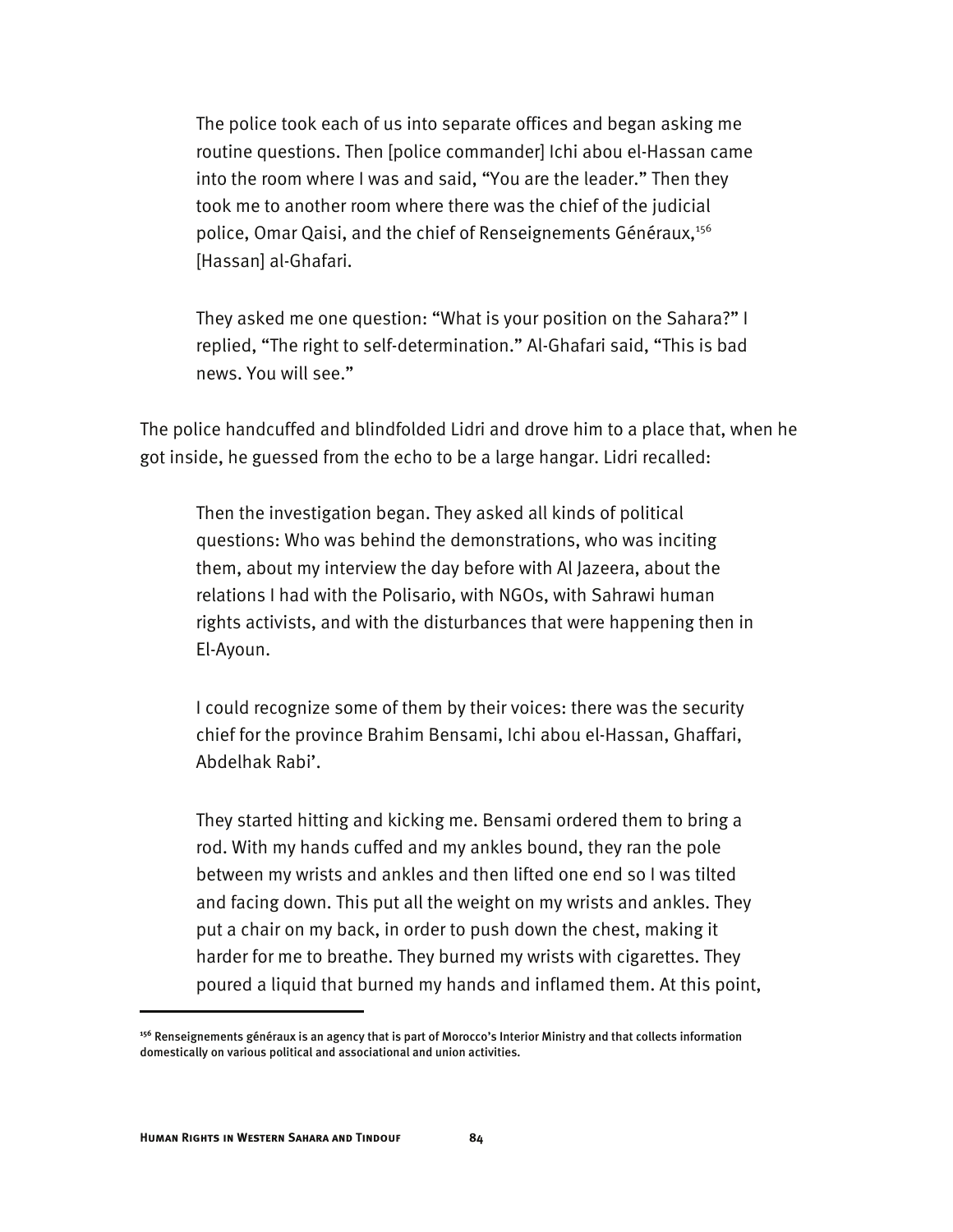I fainted. They untied me and pulled me up on my feet. Four men forced me to run, as if they wanted me to regain consciousness. They kept asking who was behind the activists.

They put me back in the "poulet rôti" [chicken on a grill] position, until I fainted again. They revived me the same way as before, then hung me "poulet rôti" a third time.

At night, they took me down and put me on a floor without any covering. From the odor and listening to people talking, I figured out that I was at PC CMI.<sup>157</sup>

Lidri says that on the next day, July 21, police subjected him again to sessions of the "poulet rôti" while blindfolded. On July 22, he says they transported him from PC CMI to the Security Wilaya (provincial security headquarters) in El-Ayoun. He continued:

That morning I appeared before the prosecutor. I told him how the police had tortured me and showed him the burns and wounds. He did not respond to what I was saying. He extended my garde à vue detention for one day and sent me back to the central police station.

From there, the police took me back to the PC CMI for three or four hours and tortured me again. This time it was revenge. They said, "Because you spoke to the prosecutor, we're going to do it again."

That night, after I had returned to the police station, they sent me to the hospital. A doctor looked at me but did not do a thorough exam. He touched me here and there, gave me an injection and prescribed some medication.

**<sup>157</sup>**The PC CMI, the Poste de Commandement des Compagnies Mobiles d'Intervention (Command Post of the Mobile Intervention Groups), is an unacknowledged detention facility outside of El-Ayoun, a place to which the police "disappeared" Sahrawi activists for years at a time in the 1980s and until 1991. It is near the banks of the Oued es-Saguia and has an odor of sewage, according to detainees who have been held there.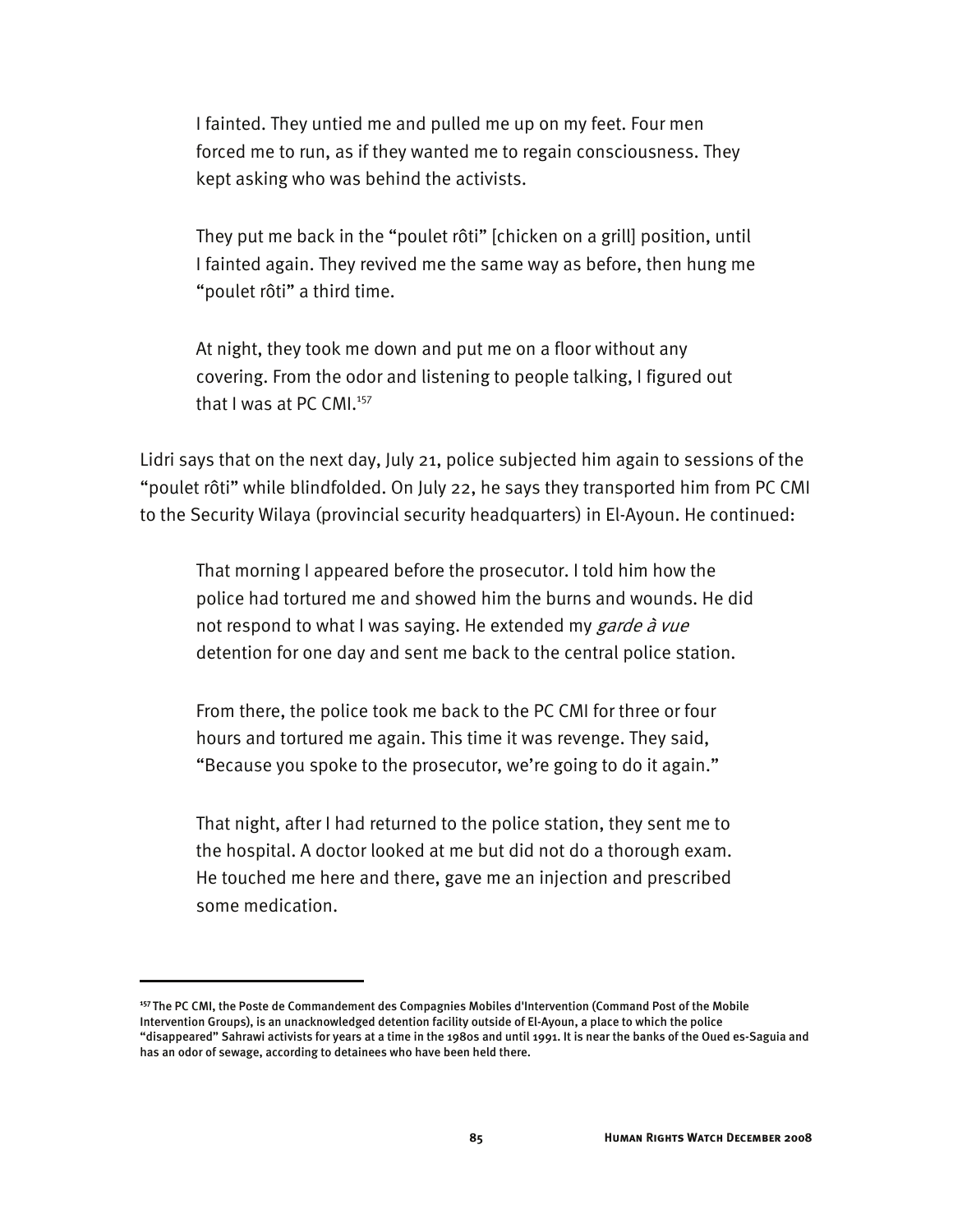On July 23, I was brought before the investigating judge, along with [rights activists] Brahim Noumria, Larbi Messaoud, Mohamed el-Moutaouakil, and Fdhili Gaoudi.<sup>158</sup> We were all presented together. It was the first time since my arrest that I saw a lawyer.

Noumria and I requested a medical examination and said we wanted to file a complaint against those who had tortured us. The investigating judge asked, "Who tortured you?" I answered, "Security chief Brahim Bensami." The judge said, "We will see about that." The judge sent us all to the "Black Prison" [the Civil Prison of El-Ayoun]. There, a doctor saw me, asked me a few questions, and filled out a form. I was given traditional medicine to care for my arm. But my head was swollen, and I could not move my hand for three months.

Lidri stated that the police never presented him with a report (*procès verbal*) of his statement to them and that he saw it for the first time when he appeared before the investigating judge. The report did not bear his signature and noted that he had refused to sign it, he said.**<sup>159</sup>**

The investigating judge on July 23 ordered Lidri and Noumria held in detention on suspicion of participating in and inciting violent demonstrations, and belonging to an unauthorized association. Five months later, the El-Ayoun Court of Appeals convicted the two men along with five others (see above, the "Right to a Fair Trial" section).

Authorities told the international groups Human Rights Watch, Amnesty International, and Front Line that they were investigating Lidri's torture allegations. Amnesty International reported,

According to a statement by the Crown Public Prosecutor of Laayoune, dated 3 August 2005, Lidri was submitted for a medical examination. The statement said the examination revealed that he bore no traces of

**<sup>158</sup>** Police had arrested el-Moutaouakil and Gaoudi in Casablanca and transported them to El-Ayoun.

**<sup>159</sup>** Email communication from el-Houcine Lidri to Human Rights Watch, August 23, 2008.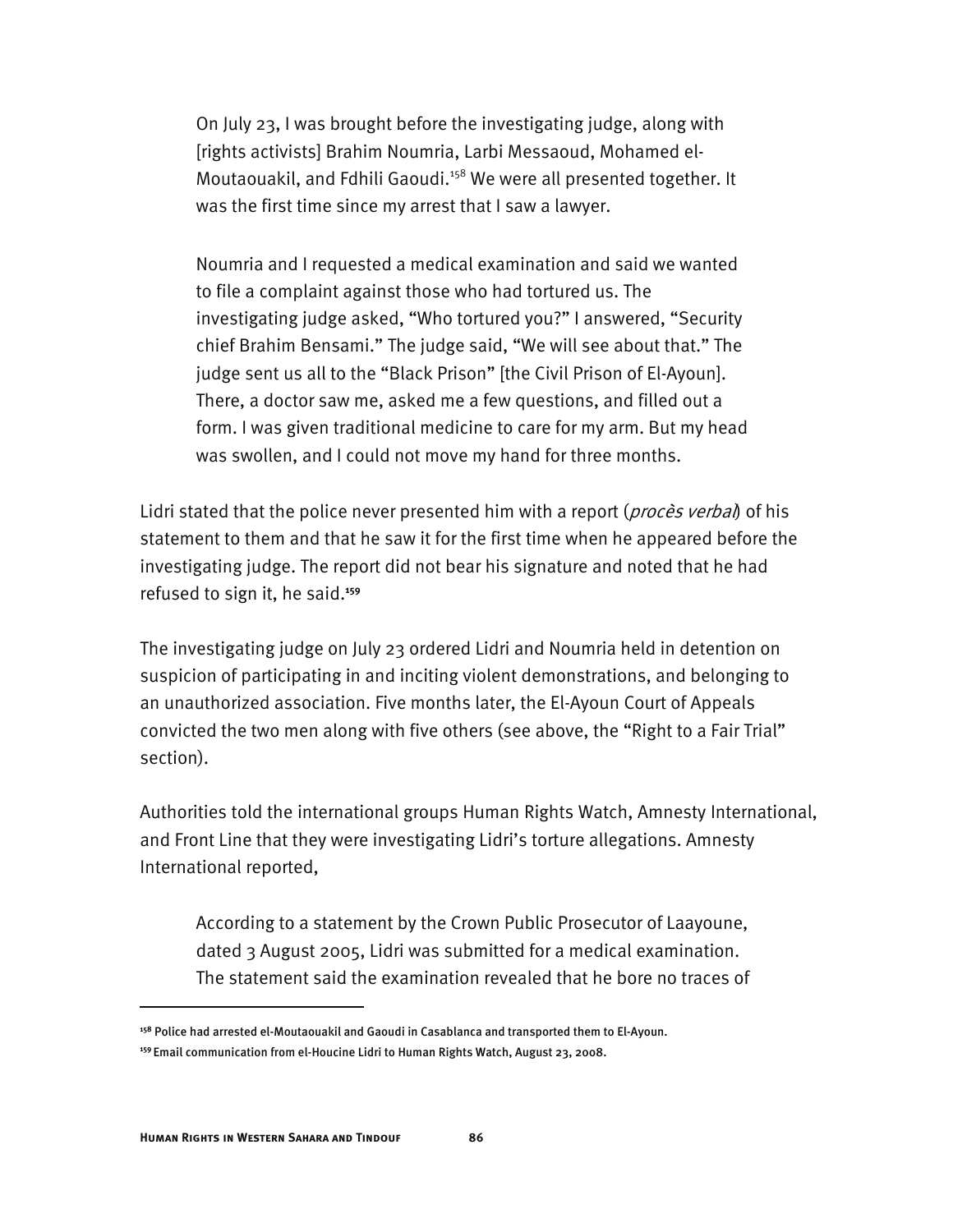violence; however, on the basis of his allegations, an investigation – which remains ongoing – was opened.<sup>160</sup>

In a meeting with Front Line, the Crown Prosecutor of El-Ayoun confirmed that Lidri and Noumria had alleged torture before the investigating judge on July 23. He showed Front Line a medical report dated July 25. The medical report noted that their hands and ankles had been bound but noted no other marks on their bodies, Front Line stated. The prosecutor told Front Line that the police log indicated that Lidri had been in police custody for three days, and denied that the police could have transferred Lidri from their station to the PC CMI.**<sup>161</sup>**

In February 2006, Human Rights Watch also received a communication from Moroccan authorities, stating that an investigation was continuing into Lidri's complaint of police violence.**<sup>162</sup>**

The investigation went nowhere, to our knowledge: Lidri reported that the authorities never summoned him to provide additional information after he formally complained and never informed him of its outcome.**<sup>163</sup>**

## Freedom of Assembly

December 10 is international human rights day. It is the anniversary of the adoption by the UN General Assembly of the Universal Declaration of Human Rights in 1948.

On December 10, 2006, in downtown El-Ayoun, police violently dispersed a small gathering organized by local human rights organizations before the event could even begin. This incident entailed violations of the rights of association and of assembly and the use of excessive force by the police. Moreover, the perfunctory dismissal by authorities of complaints regarding police conduct that day suggests that the police

**<sup>160</sup>**Amnesty International, "Morocco/Western Sahara: Sahrawi human rights defenders under attack."

**<sup>161</sup>** "Front Line Western Sahara Mission Report."

**<sup>162</sup>** "Answer from the Ministry of Justice to the request for information from Human Rights Watch on the events in El-Ayoun in May 2005," undated fax, in Arabic, received by Human Rights Watch in February 2006.

**<sup>163</sup>** Email communication from CODESA to Human Rights Watch, July 30, 2008. CODESA is the El-Ayoun-based human rights organization with which Lidri is now active.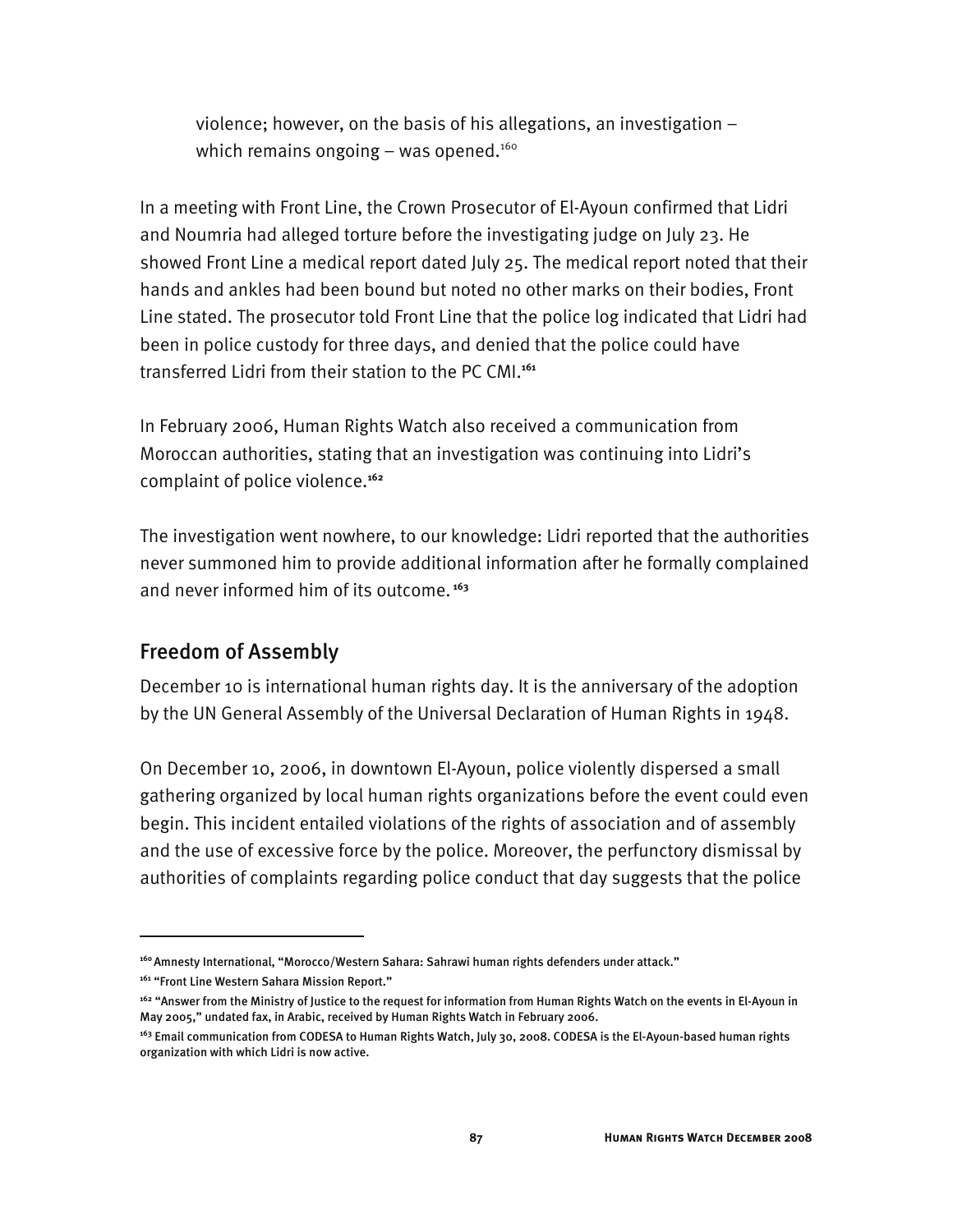can use excessive force with impunity when breaking up nonviolent demonstrations by persons labeled as "pro-separatist."

Article 21 of the International Covenant on Civil and Political Rights states:

The right of peaceful assembly shall be recognized. No restrictions may be placed on the exercise of this right other than those imposed in conformity with the law and which are necessary in a democratic society in the interests of national security or public safety, public order (*ordre public*), the protection of public health or morals or the protection of the rights and freedoms of others.

Morocco's Law on Public Gatherings does not require prior authorization to hold a demonstration in a public space.**<sup>164</sup>** Organizers must simply notify authorities of the planned event at least three days in advance. Authorities may forbid the demonstration by notifying the organizers, in writing, that they deem it "likely to disturb the public order," according to Article 13 of the law. The law qualifies the right in another important fashion: According to Article 11, the only entities allowed to organize public demonstrations are legally recognized political parties, trade unions, and professional associations. The law forbids "armed gatherings"**<sup>165</sup>** and "unarmed gatherings capable of threatening public security" and empowers the public authorities to disperse them.

Moroccan authorities use the wide discretion that the law affords them to forbid and to disperse political demonstrations as "likely to disturb the public order." The governor of El-Ayoun-Boujdour, M'hamed Drif, made clear to Human Rights Watch that the authorities systematically refuse to authorize demonstrations if they suspect the organizers of belonging to the independence camp.

**<sup>164</sup>**Dhahir 1-58-377 of November 15, 1958 on Public Gatherings, www.sgg.gov.ma/rec\_lib\_pub\_fr.pdf (accessed December 9, 2008), Article 2.

**<sup>165</sup>**Article 18 defines a gathering as armed either "when several individuals who are part of it carry visible or hidden weapons, explosive devices, or objects hazardous to public security [or] when one of these individuals who is visibly carrying a weapon or dangerous explosive device is not immediately expelled from the gathering by those who compose it."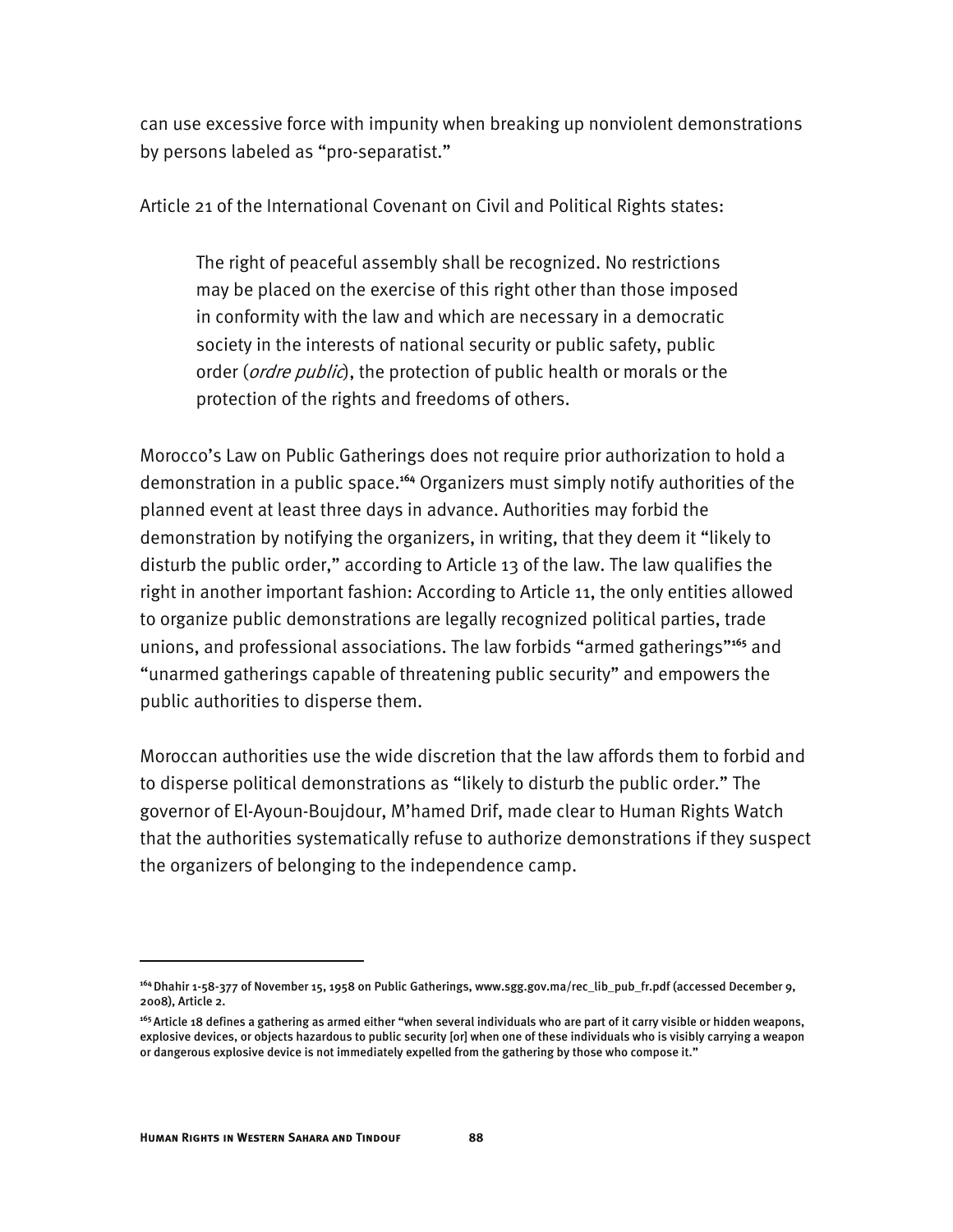The Sahrawi Association of Victims of Grave Human Rights Violations (ASVDH) had attempted to follow the legal procedures for holding its December 10, 2006 demonstration, the organization's vice-president, el-Ghalia Djimi, told Human Rights Watch.**<sup>166</sup>** On December 7, ASVDH President Brahim Dahhane went to the office of the local administration (the *bachaouia*) to submit a written notification of the sit-in, indicating the sponsor (the ASVDH), motive (to commemorate International Human Rights Day), location (Place Decheira, in front of the Hotel Nakjir downtown), and time (5pm to 6pm on December 10). When the *bachaouia* refused to accept the notification in person, Dahhane sent it by express post and requested a return receipt, according to Djimi.

The Law on Public Gatherings states that after organizers of demonstrations on public thoroughfares have duly notified local authorities, they can proceed with their event unless local authorities forbid it in writing.**<sup>167</sup>** Between December 7 and December 10, no official contacted the ASVDH to inform them that they could not hold the gathering, Djimi said.

While the *wali* of El-Ayoun later argued (see below) that the ASVDH lacked legal status and was therefore not legally entitled to organize a legal demonstration, one could argue plausibly that it did have legal status. Three months before the planned demonstration, an Agadir court had ruled that the *bachaouia* had abused its authority in refusing to accept the ASVDH's founding papers (see below, section entitled Freedom of Association for Human Rights Organizations).

On December 10 at about 5pm about sixty members and supporters of the ASVDH and other local human rights organizations began to gather at the assigned place. Three would-be participants, el-Ghalia Djimi, Mohamed Boutabâa, and Mohamed Salih Dailal, said in separate interviews with Human Rights Watch that when they arrived, a large number of police, many of them in plainclothes, had already surrounded the square. Police Chief Ichi abou el-Hassan was on the scene directing the operations, according to both Dailal and Djimi; the provincial security chief (the "security wall") was also present.

**<sup>166</sup>** Email communication from el-Ghalia Djimi to Human Rights Watch, June 6, 2008.

**<sup>167</sup>** Dhahir 1-58-377 of November 15, 1958 on Public Gatherings, Section II, Demonstrations on Public Thoroughfares.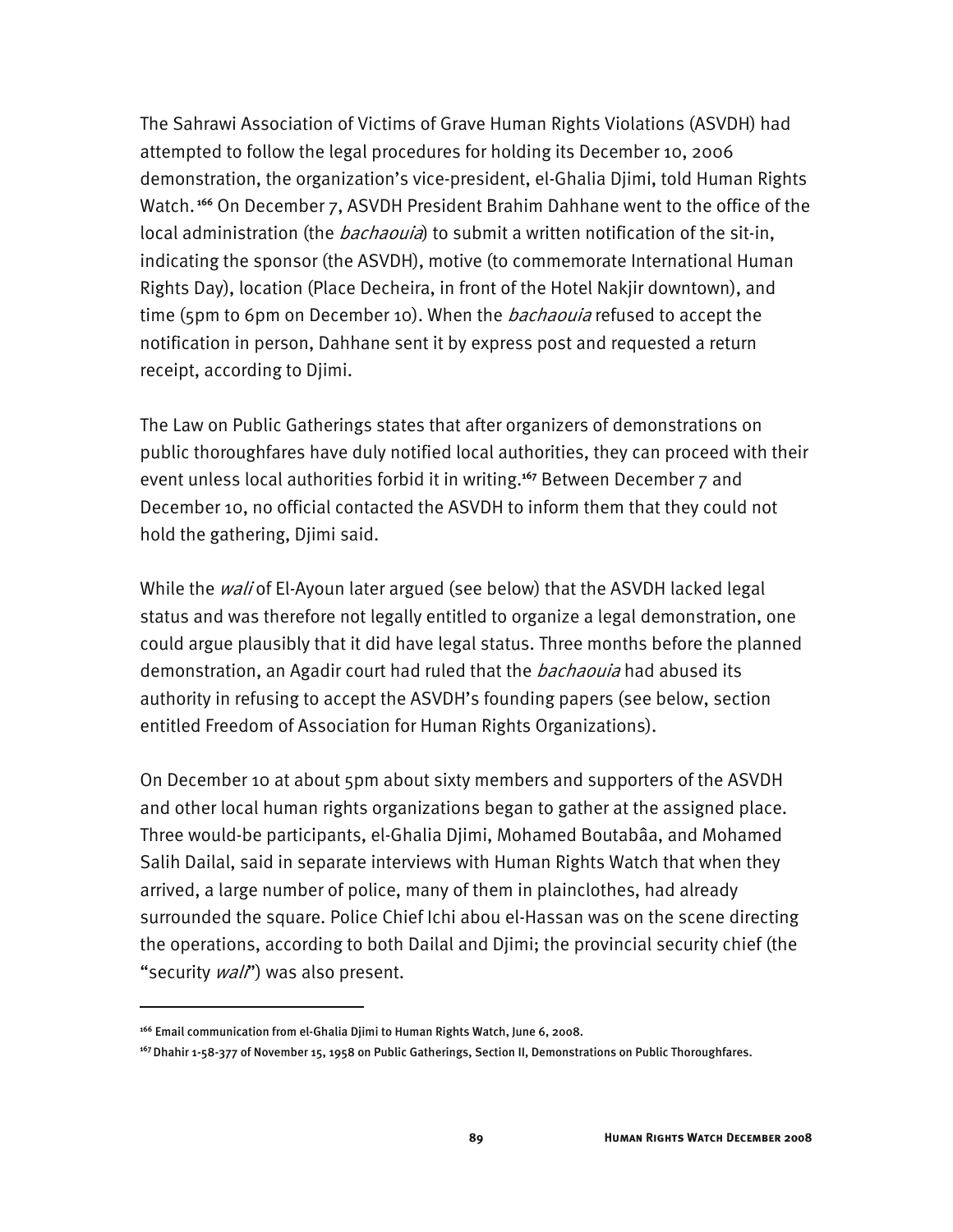According to all three participants, the police charged the demonstrators as they were arriving and beat them with clubs in order to disperse them. Dailal described the scene:

Security forces surrounded the square. A rapid-reaction force came, as well as a unit led by Ichi abou el-Hassan. We were from various Sahrawi rights and political groups. They attacked us with batons, bruising our arms and legs, and chased us out of the square. They chased me personally as far as my house in their car.<sup>168</sup>

According to Boutabâa,

People arrived in twos and threes beginning at 3pm. The plan was for every committee, the one for the "disappeared," one for the students, and so on, to give a speech about what had happened to them. But the police was already on the scene, and before anyone could begin speaking, they attacked.<sup>169</sup>

Djimi said the police pounced on the demonstrators without first orally ordering them to disperse, as required by the Law on Public Gatherings,**<sup>170</sup>** and confiscated her megaphone. In a written complaint she submitted to the prosecutor, she stated that police chief Ichi abou el-Hassan shoved her, insulted her, spat in her face, kicked her onto the ground, and hit her with a police baton.**<sup>171</sup>** Brahim Dahhane and Sidi Mohamed Hamia also submitted written complaints to the office of the prosecutor concerning the beatings they said the police administered to those who had sought to begin the demonstration.**<sup>172</sup>**

-

**<sup>168</sup>**Human Rights Watch interview with Mohamed Salih Dailal, El-Ayoun, November 4, 2007.

**<sup>169</sup>** Human Rights Watch interview with Mohamed Boutabâa, El-Ayoun, November 4, 2007.

**<sup>170</sup>** Amendments made in 2002 to Article 19 of the law require authorities to make three oral warnings to unlawful assemblies before using force to disperse them.

**<sup>171</sup>** Complaint dated December 11, 2006 and stamped as received the same day by the El-Ayoun Court of Appeals, with the file number stamped by the court as 06 ق ام122.

**<sup>172</sup>** Complaint by Saïdi Mohamed Hamia dated December 12, 2006 and stamped as received the same day by the El-Ayoun Court of Appeals, with the file number 06/123 ق ام ;complaint by Brahim Dahhane, dated December 13, 2006, stamped as received the same day and given the file number 123/06 ق ام.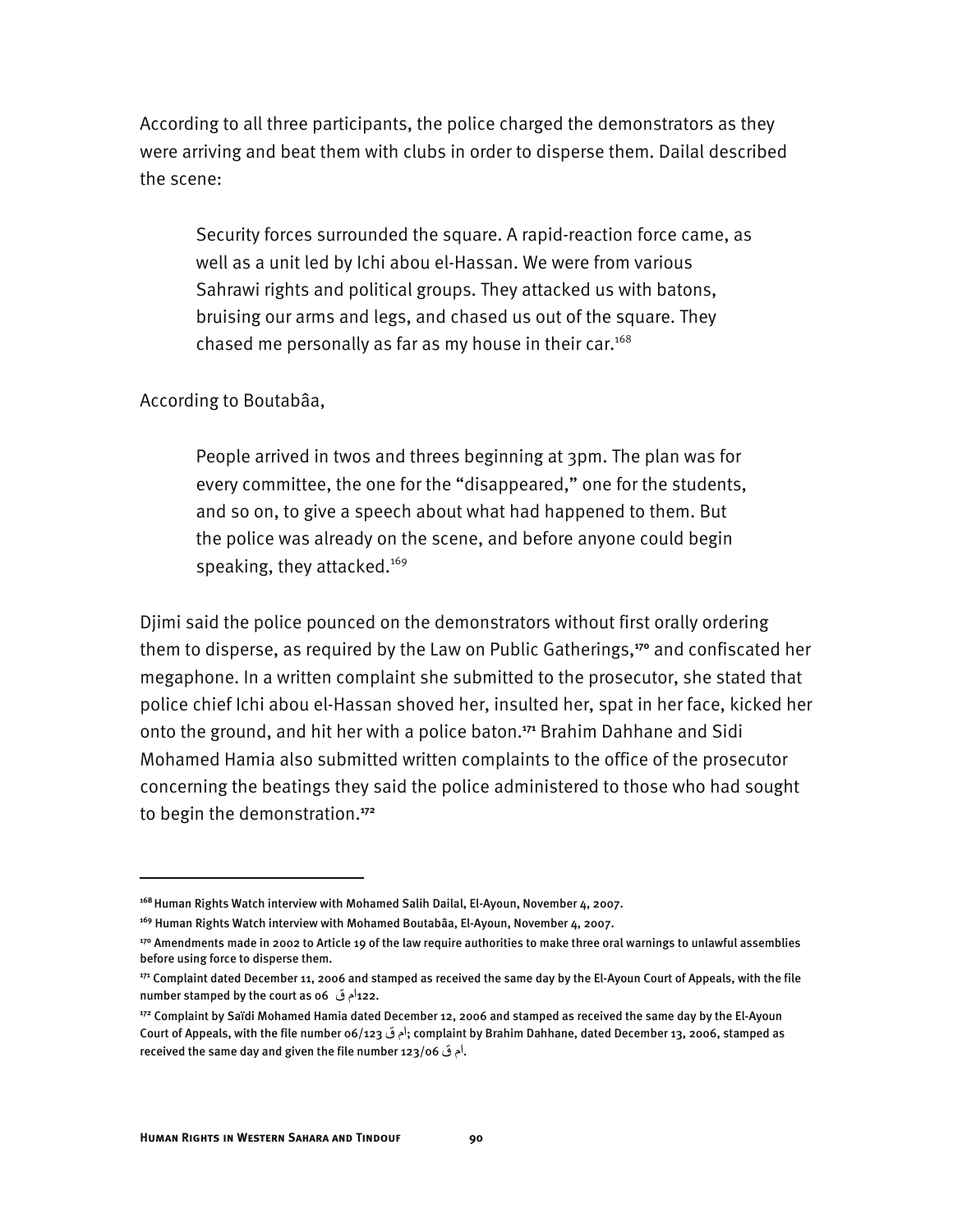Ech-Cherif el-Kouri, of El-Ayoun, brother of the activist Aminatou Haidar, filed a complaint stating that police intercepted him as he was driving to the demonstration, put him in their car and beat him as they drove to the police station. At the station, they took him to the office of officer Aziz Annouche, shackled him, pulled down his pants, threatened him with rape, and beat him further. The police held him until 11pm, he said. At one point, police chief Ichi abou el-Hassan was present and threatened to do to his family the same things the police were doing to him, el-Kouri's complaint stated.**<sup>173</sup>**

The authorities said that the police dispersed the December 10 demonstration because it was "illegal," but denied that the police behaved abusively toward anyone. Responding to an inquiry by Human Rights Watch about the complaints filed by Djimi and Hamia, authorities provided identical responses to both:

The judicial inquiry into this subject determined that it concerns an unauthorized sit-in that could constitute a threat to public order and security because its organizers are known to the security agencies as provocateurs who aim to cause disturbances and sew public disorder. For this reason, security forces intervened in a responsible and disciplined manner, causing all of the protestors to disperse in different directions. The complaint is baseless and aims at impeding the police from confronting those who seek to disrupt public order.**<sup>174</sup>**

Djimi told Human Rights Watch that, contrary to what the authorities said, they never informed her of the decision taken on her complaint; in fact, she said, the authorities never contacted her about her complaint in any way since she submitted it.**<sup>175</sup>**

The official response to el-Kouri's complaint was equally dismissive. Although the prosecutor's office had stamped his complaint as received, authorities informed Human Rights Watch:

-

**<sup>173</sup>** Complaint dated December 11, 2006 and given file number 127/06 ق ام of December 13, 2006.

**<sup>174</sup>** See Appendix 2.

**<sup>175</sup>** Email communication from Djimi, June 6, 2008.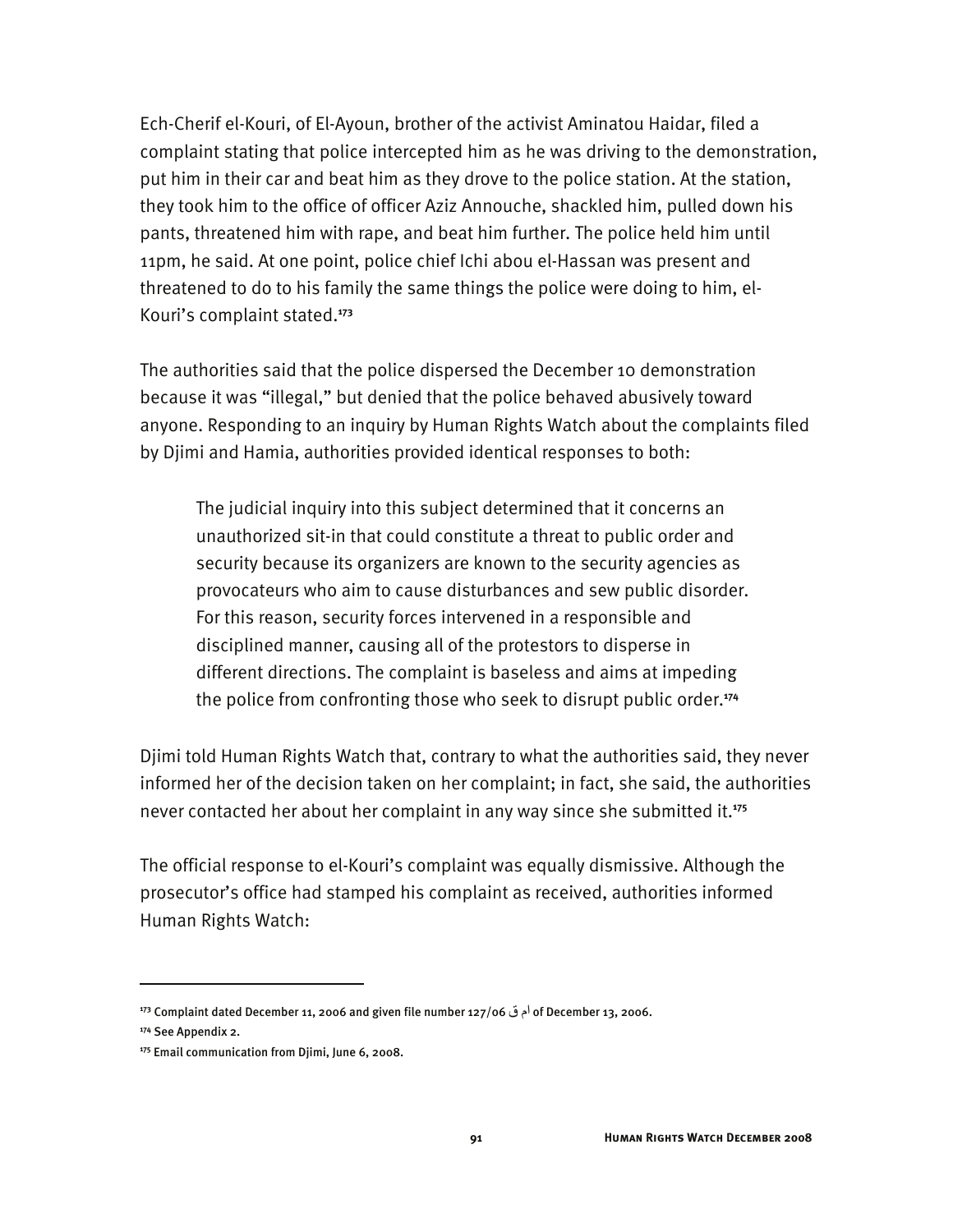After looking into this matter and examining the records of the public prosecutor, it was determined that … the name of the plaintiff was present nowhere and that he had presented no complaint to the judicial authorities on this matter. For this reason, the public prosecutor decided to close the file for lack of evidence …. The aim of the complaint is to confuse and impede the activity of the judicial police. The concerned party has been notified of the decision.<sup>176</sup>

Reached by telephone on July 23, 2008, El-Kouri said that authorities neither contacted him to follow up on his complaint nor informed him of the outcome of any investigation.

The five participants in the demonstration cited here provide a consistent account of how security forces dispersed a peaceful gathering using force that was both excessive and premature, in violation of the Basic Principles on the Use of Force and Firearms by Law Enforcement Officials.**<sup>177</sup>**

M'hamed Drif, the governor of El-Ayoun-Boujdour, gave several reasons for refusing demonstrations like the one described above:

Here in El-Ayoun, it's exactly the same as in the rest of Morocco. My responsibility is to apply the law, and I apply it here as I did when I was the *wali* of Fez and of Casablanca.

When it is pro-separatists who want to organize a demonstration in relation to human rights, there is no problem. But when they want to organize a demonstration that is pro-Polisario, I say "No," just as we wouldn't allow a pro-Polisario demonstration in Fez or Casablanca. We are responsible for applying the law, and my first responsibility is to defend the territorial integrity of Morocco.

**<sup>176</sup>** See Appendix 2.

**<sup>177</sup>**Basic Principles on the Use of Force and Firearms by Law Enforcement Officials, adopted by the Eighth United Nations Congress on the Prevention of Crime and the Treatment of Offenders, Havana, Cuba, 27 August to 7 September 1990, www.unhchr.ch/html/menu3/b/h\_comp43.htm (accessed September 17, 2008), articles 12-14.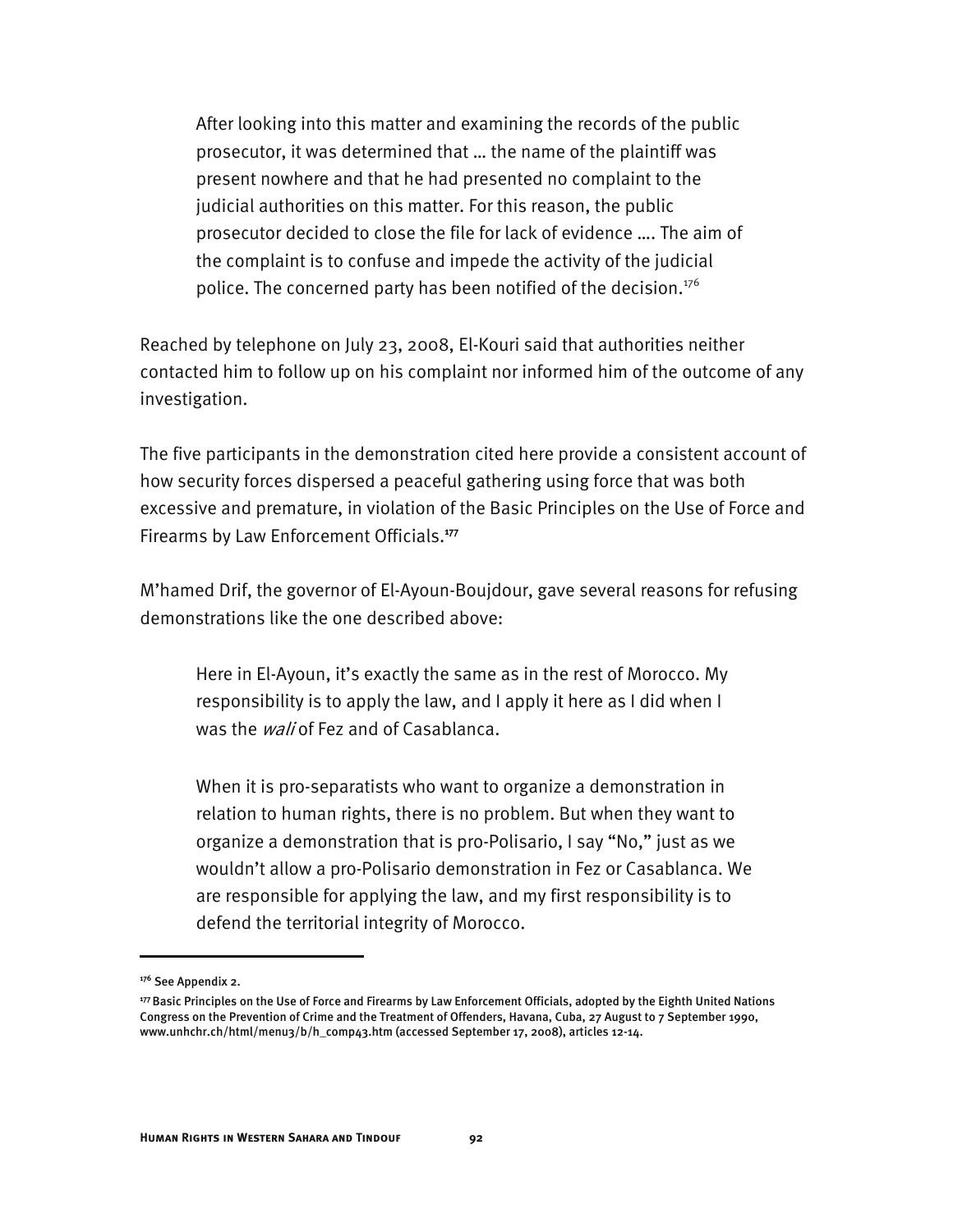Governor Drif made clear why authorities routinely refuse to permit such events:

The ASVDH asked for permission to hold a demonstration. But they have no legal status, so who would be responsible for what happens? Basically, there are three reasons why demonstrations are broken up: when we know they [demonstrators] are directed and financed by the Polisario, when the demonstration is not legally authorized, and when there is a risk of violence.

Governor Drif claimed that authorities would permit "pro-separatists" to hold a demonstration if it were limited strictly to human rights issues. This claim seems disingenuous. First, only recognized associations are entitled to submit the legal notification necessary for an upcoming demonstration, and authorities have legalized no organizations, including human rights organizations, suspected of being run by persons with a "pro-separatist" agenda. The governor said:

For CODESA and the ASVDH, the problem is that their founding statutes do not respect the Constitution of Morocco. Their work must be within the framework of the Constitution. If they present an application for legal recognition that conforms to the law, like the AMDH or the OMDH did, then they will be approved. They must first of all renounce the Polisario line.

The authorities have wide discretion and use it to ban demonstrations whenever they suspect the organizers of favoring Sahrawi independence. They do so by labeling organizations and gatherings as "pro-Polisario," by denying associations the legal status they need in order to submit the legal notification of public gatherings, and by determining that demonstrations "threaten the public order." Activists still stage impromptu "illegal" demonstrations but on a small scale and infrequently.

*Occasional Protester Violence Cannot Justify Broad Bans on the Right of Assembly*  Moroccan authorities accuse Sahrawi political activists of inciting or condoning violence as part of the public protests they organize, in order to provoke a response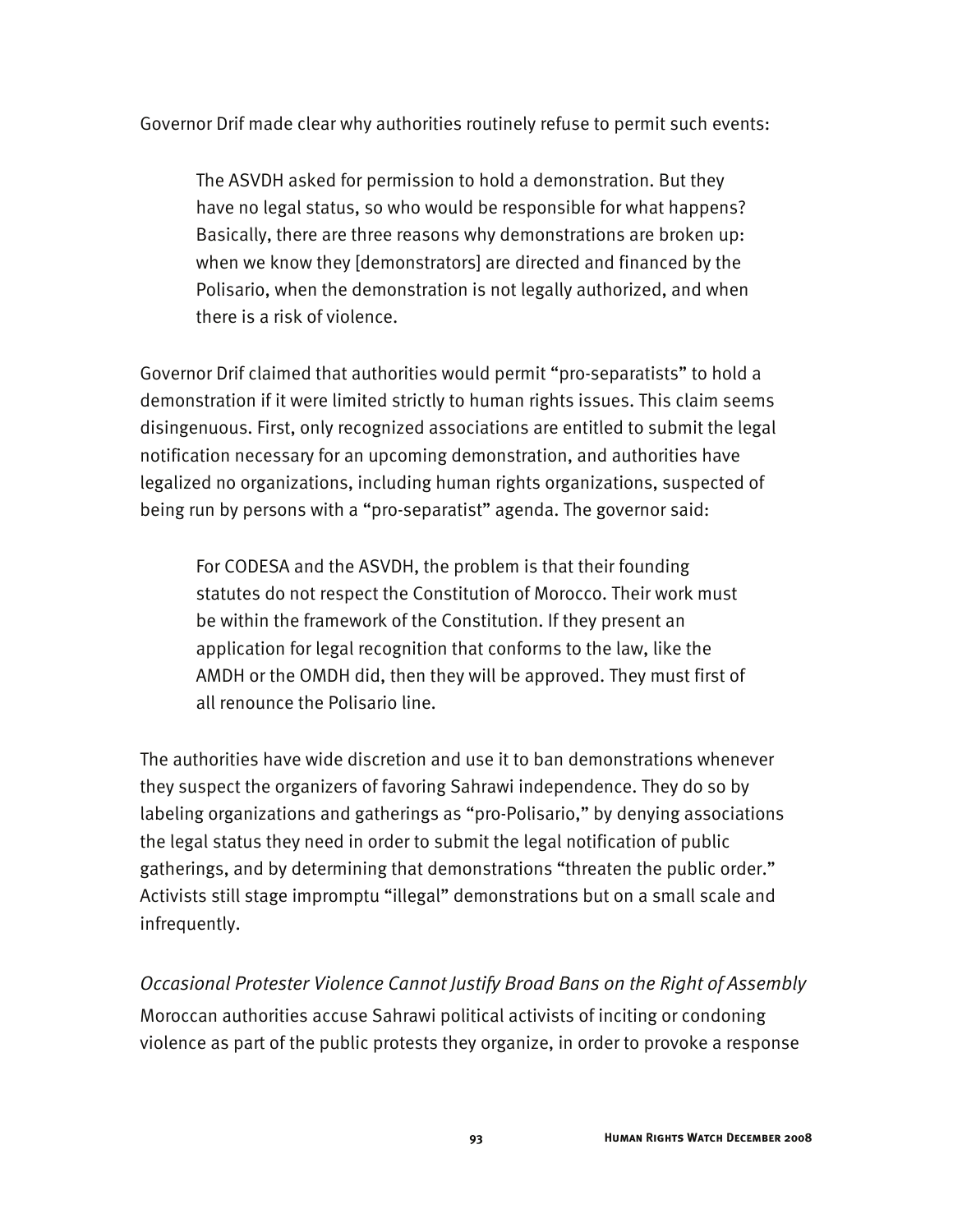by the police that will keep tensions high locally and prompt censure of Morocco internationally. The authorities invoke the risk of violence as a justification to prevent or break up demonstrations. Governor Drif said, "When there are demonstrations [that] can have consequences on persons and property, police must do their job …. When the demonstrations are violent, the police find themselves required to use force."**<sup>178</sup>**

Most pro-independence and human rights demonstrations in Western Sahara are peaceful, Human Rights Watch concluded from interviews with numerous residents of El-Ayoun. However, participants in some political protests, or persons on their periphery, deliberately obstruct public thoroughfares, throw rocks at the police, and in rare instances, throw homemade incendiary devices fashioned from cans, bags, and bottles (Molotov cocktails). "Sometimes protests start peacefully and then degenerate," said Rachid Bouhbehane, an ordinary policeman in El-Ayoun. "You have within a peaceful protest people who try to provoke by throwing stones. It degenerates because of a minority who try to provoke."**<sup>179</sup>** There are also, on occasion, politically motivated acts of violence that persons perpetrate outside the context of demonstrations, targeting police and sometimes civilians.

Such violence has injured both law enforcement officers and civilians. In the context of a Sahrawi demonstration held on February 26, 2008 in the southern Moroccan city of Tantan, policeman Abderrahmane Meski was fatally struck on the head by a stone.

Human Rights Watch interviewed several police and civilian victims of violence in El-Ayoun. It was not possible for Human Rights Watch to confirm the identity of the perpetrators or to know their political motivations, if any. Some incidents resulted in the trial and conviction of Sahrawi youths for throwing stones or incendiary projectiles. But the unfair nature of the trials makes it difficult to reach conclusions about the defendants' individual guilt or innocence. In most cases, at trial, the accused claimed that they had committed no violent acts and were being prosecuted because of their political sympathies alone.

**<sup>178</sup>**Human Rights Watch interview with M'hamed Drif, El-Ayoun, November 6, 2007.

**<sup>179</sup>** Human Rights Watch interview with Rachid Bouhbehane, El-Ayoun, November 6, 2007.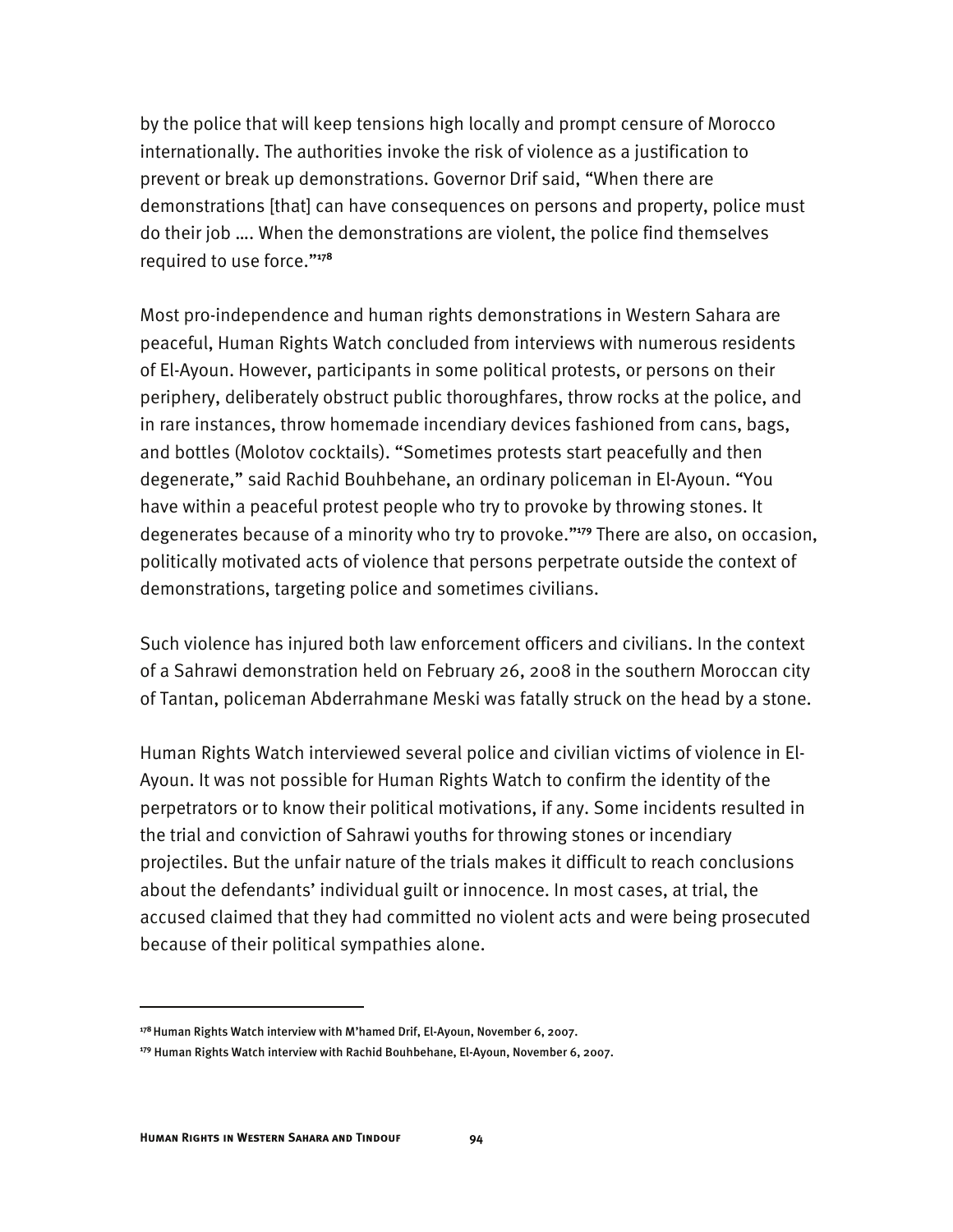Hafidha er-Raddad was in her hair salon in the Haï et-Taâwoun neighborhood in El-Ayoun with four clients on June 14, 2006, when someone threw a Molotov cocktail inside. Er-Raddad, who is thirty, divorced, and without children, recalled:

There were four hooded persons in the street. They tossed the bottle into my salon, shut the door and started running. The salon and the equipment, the carpet, and my diploma were all burned.

I have no idea why they hit my salon. I am Moroccan and have lived in the Sahara for ten years. I never had any problems with Sahrawis. I never heard about any racial incidents. There was nothing going on at the time in the street.

One of the attackers lost his hood. The police came and made a report.

I don't know the culprits, but neighbors said they are youths who live nearby and who are connected to politics. They did this kind of thing elsewhere. Three of them were arrested; the fourth escaped to Spain.<sup>180</sup>

The three men convicted for this attack were El-Hafez Toubali, Mohamed Lehbib Gasmi, and Ahmed Salem Ahmeidat. The El-Ayoun Court of First Instance on March 7, 2007 sentenced them each to three years in prison for participating in "a criminal enterprise" and setting fire to a building. On March 22, 2007, an appeals court upheld their sentences.

According to Amnesty International, their "conviction was based on written statements by police officers in which they said that the defendants had confessed their guilt. When the three men later appeared before an examining magistrate, they denied the charges and said that security personnel had forced them to sign the

**<sup>180</sup>** Human Rights Watch interview with Hafidha er-Raddad, El-Ayoun, November 6, 2007.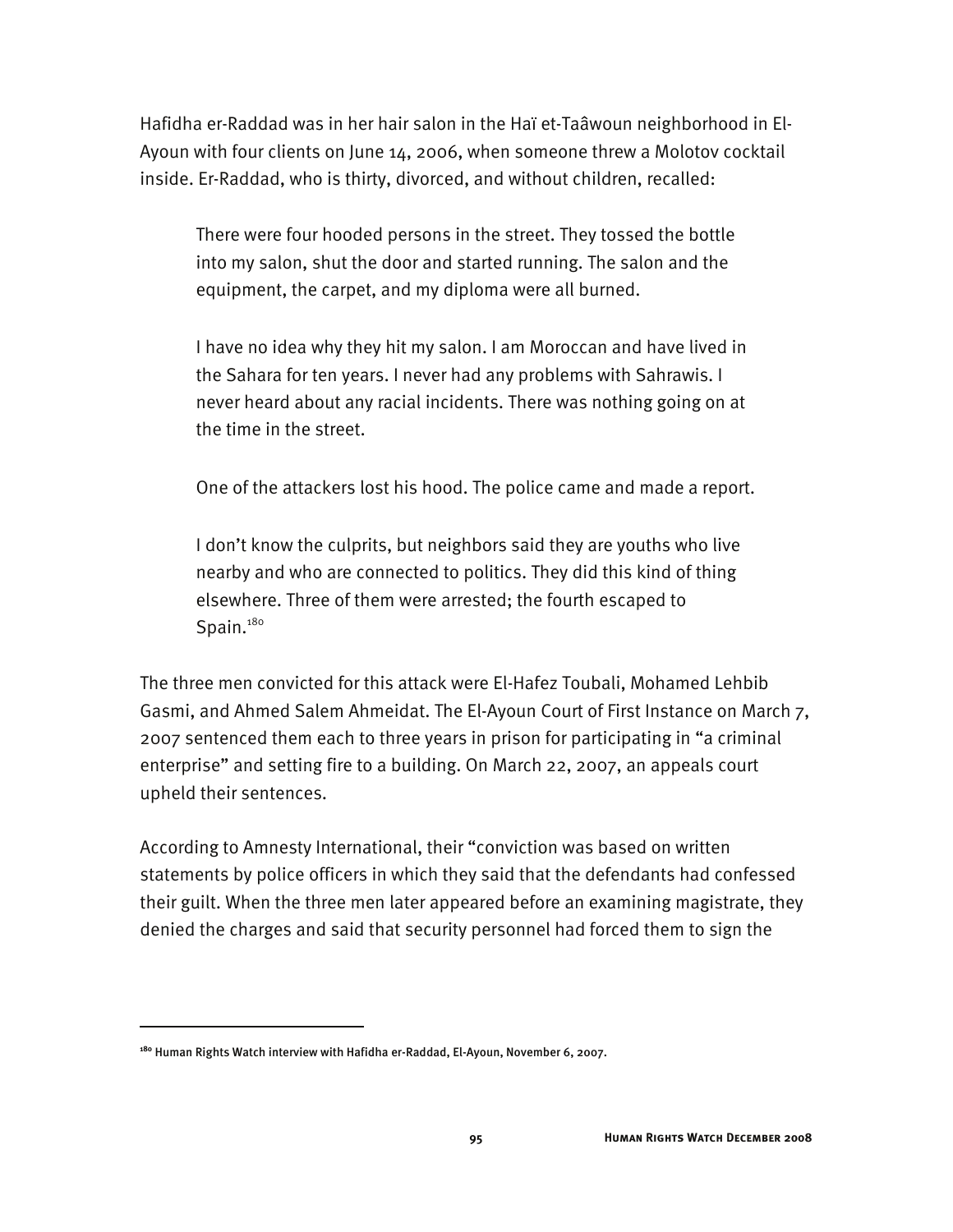statements after subjecting them to beatings."**<sup>181</sup>** On October 8, 2007, when they appeared in court to face charges of contempt of court, they entered chanting slogans in favor of Sahrawi self-determination and the Polisario Front, according to Amnesty International.**<sup>182</sup>**

Er-Raddad said she spent six months in the hospital because of her burns. She has since reopened her shop but has not regained her clientele.

Human Rights Watch also interviewed police major Mohamed Lakraâ, who said that on May 17, 2006 a group of persons on Qods Street in the Maâtallah neighborhood of El-Ayoun attacked him and his partner with rocks and Molotov cocktails. Lakraâ, who was born in 1969, said a bottle struck him on the head, causing him to faint and leaving a visible scar above his left eye. Lakraâ said the assailants fled into the alleys. He described them as "a group of about ten, who looked to be about 18 to 20 years old, all wearing masks. They seemed to be from the area, since they knew which way to run. They were shouting slogans when they surprised us, things like "La badil, la badil 'an taqrir al-masir" [Self-determination is the only option].**<sup>183</sup>**

Law enforcement authorities have the right and responsibility to prevent and punish violent acts committed against persons and property, regardless of the identity of the perpetrators. However, the authorities must not use these incidents of violence as a pretext to impose sweeping restrictions on the right of people to gather in public or to protest peacefully. Yet that is what they have done repeatedly, forbidding demonstrations by Sahrawi activists or sending police to disperse them with force, even when the gatherings were peaceful and orderly.

**<sup>181</sup>** Amnesty International, "Morocco/Western Sahara: Sahrawi human rights defenders sentenced to year in prison," AI Index: MDE 29/004/2007, March 8, 2007, www.amnesty.org/en/library/asset/MDE29/004/2007/en/dom-MDE290042007en.html (accessed October 15, 2008).

**<sup>182</sup>**Amnesty International, "Morocco/ Western Sahara: Sahrawi human rights defenders face yet another prison sentence," AI Index: MDE 29/011/2007, October 11, 2007, www.amnesty.org/en/library/asset/MDE29/011/2007/en/dom-MDE290112007en.html (accessed October 15, 2008).

<sup>&</sup>lt;sup>183</sup> Human Rights Watch interview with Mohamed Lakraâ, El-Ayoun, November 6, 2007.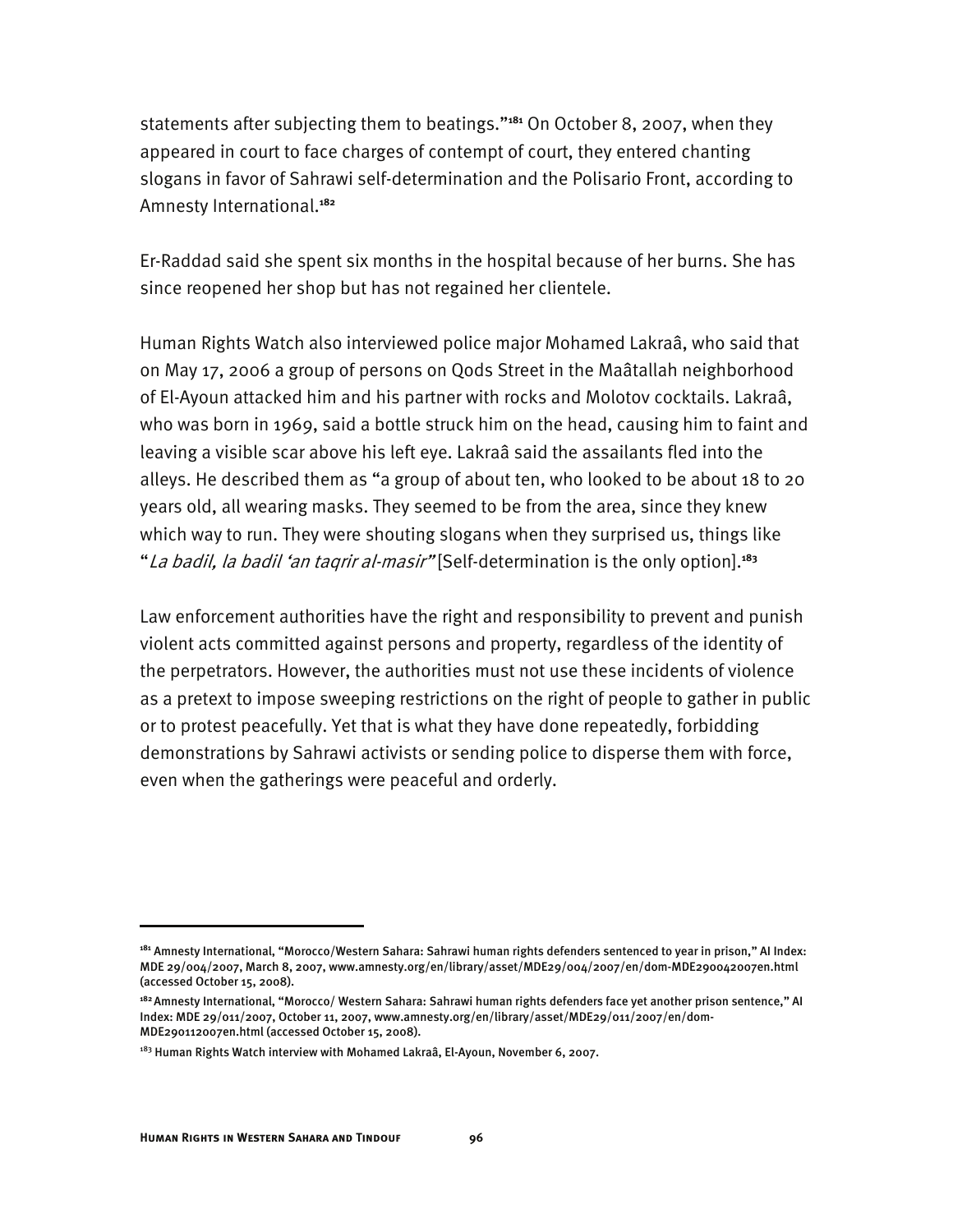# Freedom of Association for Human Rights Organizations

Article 22 of the International Covenant on Civil and Political Rights states:

1. Everyone shall have the right to freedom of association with others, including the right to form and join trade unions for the protection of his interests.

2. No restrictions may be placed on the exercise of this right other than those which are prescribed by law and which are necessary in a democratic society in the interests of national security or public safety, public order (ordre public), the protection of public health or morals or the protection of the rights and freedoms of others."

Morocco's constitution recognizes freedom of association in Article 9.**<sup>184</sup>** But its Law on Associations, while liberal in some aspects, violates international standards in other aspects. Notably, Article 3 prohibits associations that have "an objective that is illegal, contrary to good morals or that aims to undermine the Islamic religion, the integrity of national territory, or the monarchical regime, or that calls for discrimination."**<sup>185</sup>** These criteria are used to prohibit associations with certain political agendas, including advocacy of Sahrawi self-determination.

Individuals need no prior authorization to start an association, but they must formally declare its creation to the local authorities. They must furnish specific information about the association's address and office-holders. The law imposes penalties on persons who conduct activities on behalf of an association that has not complied with these procedures.

When an association submits its founding papers, the local authorities – who are part of the Ministry of Interior – must provide a provisional receipt attesting to their

**<sup>184</sup>**"Article 9: The constitution shall guarantee all citizens … freedom of association, and the freedom to belong to any union or political group of their choice. No limitation, except by law, shall be put to the exercise of such freedoms."The constitution is at www.justice.gov.ma/an/legislation/legislation.aspx?ty=1&id\_l= (accessed September 17, 2008).

**<sup>185</sup>** Article 3 of the Law on Associations,

www.cabinetbassamat.com/fileadmin/Codes%20et%20lois/Droits%20de%20l'homme%20et%20libertés%20 publiques/droitdassociation.pdf (accessed November 14, 2008).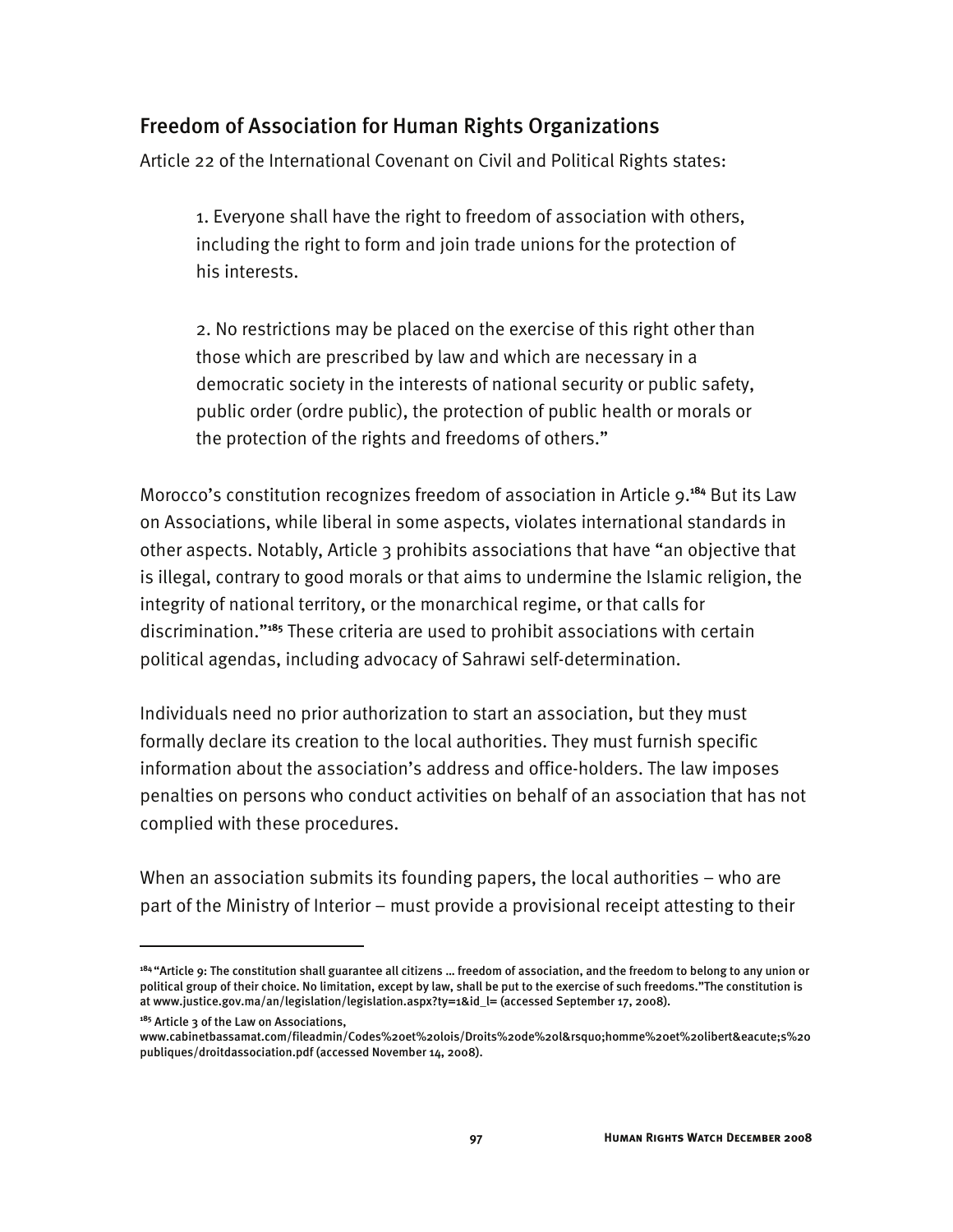having received the papers. The authorities must provide a definitive receipt within 60 days; if they do not, the association may lawfully conduct activities in conformity with its statutes. If, during the 60-day period, the authorities oppose its legalization, they must provide reasons. The association can then appeal the refusal in administrative court by arguing that the authorities exceeded their legal authority.

Once an association has legal recognition, only a court can order its dissolution, pursuant to a 2002 reform to the Law on Associations. The law enumerates various grounds for dissolution, notably in Articles 3, 7, and 36, and imposes fines and prison terms on persons who continue to act on behalf of an association after it loses legal status.

As the cases below illustrate, the law is problematic not only because of its restrictive clauses, as delineated above, but also because of the way that Moroccan authorities apply, and sometimes, flout it.

Authorities point out that in the Sahara region there are hundreds of nongovernmental organizations**<sup>186</sup>** and that the Advisory Council on Human Rights, a national institution created by the monarchy in 1990 to protect and protect human rights in Morocco, opened its first local administrative office in El-Ayoun.**<sup>187</sup>** The Royal Advisory Council for Sahara Affairs (the CORCAS), created by King Mohamed VI in 2006, has a "Committee for the Defence of Human Rights, Public Liberties and Camps' Populations."**<sup>188</sup>**

This report will limit itself to examining the harassment of Sahrawi human rights organizations based in Western Sahara. Despite the proliferation of other types of associations, authorities have not allowed the free operation of a single, regionally based human rights organization that actively exposes human rights violations committed by Moroccan authorities. They dissolved the Sahara branch of the Forum for Truth and Justice, refused to grant legal recognition to the ASVDH and CODESA,

**<sup>186</sup>** For example, the government wrote to Human Rights Watch, "Associations and unions are established with full freedom, without any restrictions on this right except those provided for by law….In this regard, it is worth pointing out the large number of associations formed in the various southern districts." See Appendix 2.

**<sup>187</sup>** www.ccdh.org.ma/spip.php?article282&var\_recherche=La%C3%A2youne (accessed December 1, 2008).

**<sup>188</sup>** www.corcas.com/SearchResults/Committees/tabid/506/Default.aspx (accessed December 1, 2008).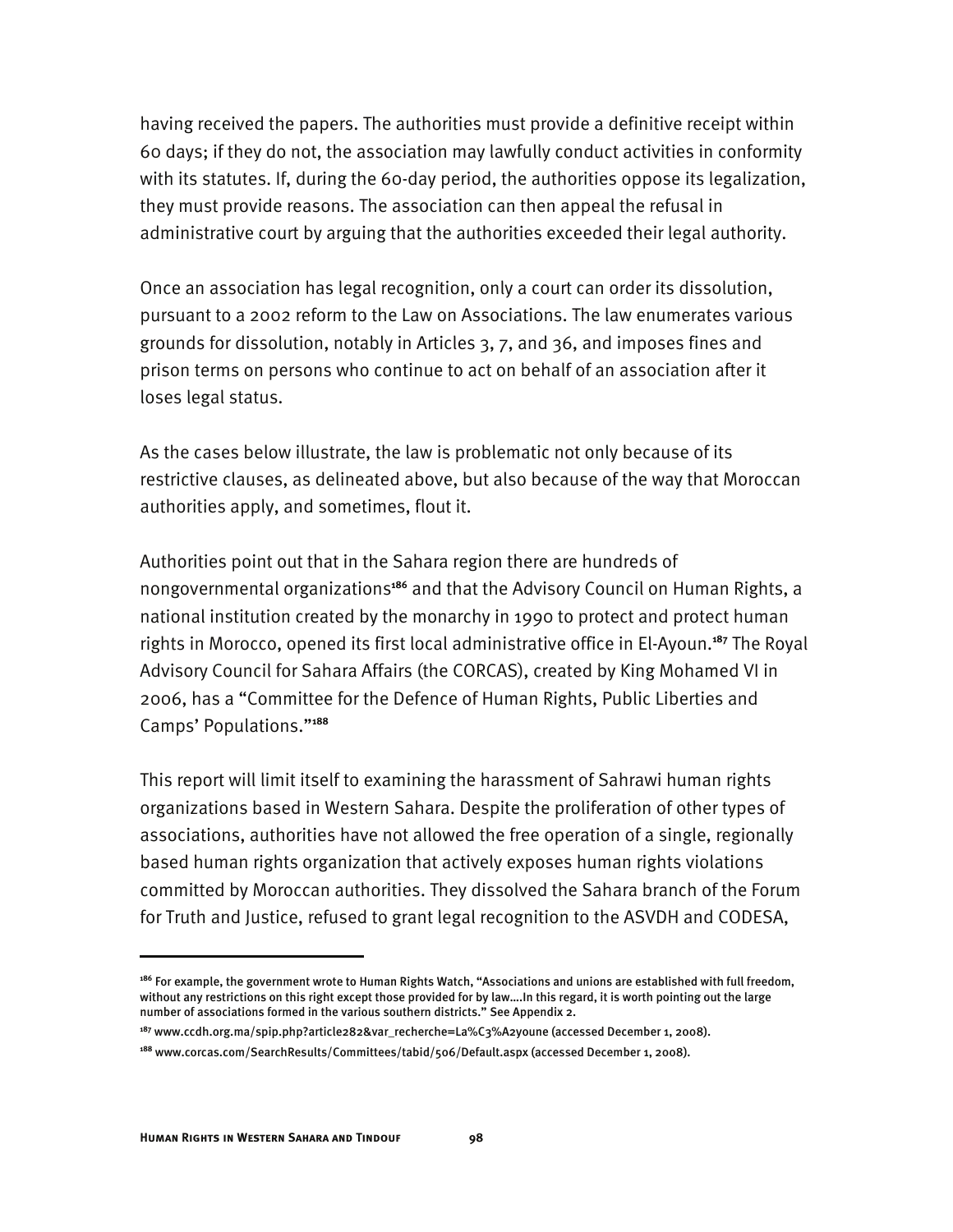and impede the work of the local branch of the legally recognized Moroccan Association for Human Rights, through administrative maneuvers and multiple arrests of its president.

Aside from a small Marxist political party called the Democratic Way (*en-Nahj ed-*Dimuqrati),**<sup>189</sup>** Moroccan authorities have not to our knowledge recognized any associations or political parties that publicly support full Sahrawi self-determination.

The repression stems partly from clashing concepts of human rights. The conception embraced by Sahrawi human rights activists centers on the right of Sahrawis to selfdetermination, to be expressed via a referendum that includes the option of independence. In fact, many assert that it is from Morocco's denial of this right that most other human rights violations emanate. To Moroccan authorities, this conception is not only a politicized notion of human rights, but it also violates Moroccan laws against "undermining territorial integrity."

The ASVDH and CODESA continue to operate, but the denial to them of legal registration and a range of other repressive measures hamper their work. There are also many smaller human rights committees in Western Sahara that monitor conditions in the cities of Smara and Dakhla, or that focus on themes such as "disappeared" persons. These committees also exist in a kind of limbo because they lack legal recognition.

Human rights activists we interviewed reported that operating illegally impedes the growth of civil society in Western Sahara. Their organizations cannot hold meetings attended by large numbers of people and they live fear that at any moment their archives and documents will be confiscated in a police raid of their homes.

## *Forum for Truth and Justice – Sahara Section*

j

The Moroccan Forum for Truth and Justice was founded in 1999 as a national Moroccan human rights organization focused on advocating on behalf of victims of past abuses and their survivors, and on putting an end to impunity for human rights

**<sup>189</sup>**The party's website is www.annahjaddimocrati.org (accessed October 10, 2008). It boycotted the September 2007 legislative elections and has no seats in parliament.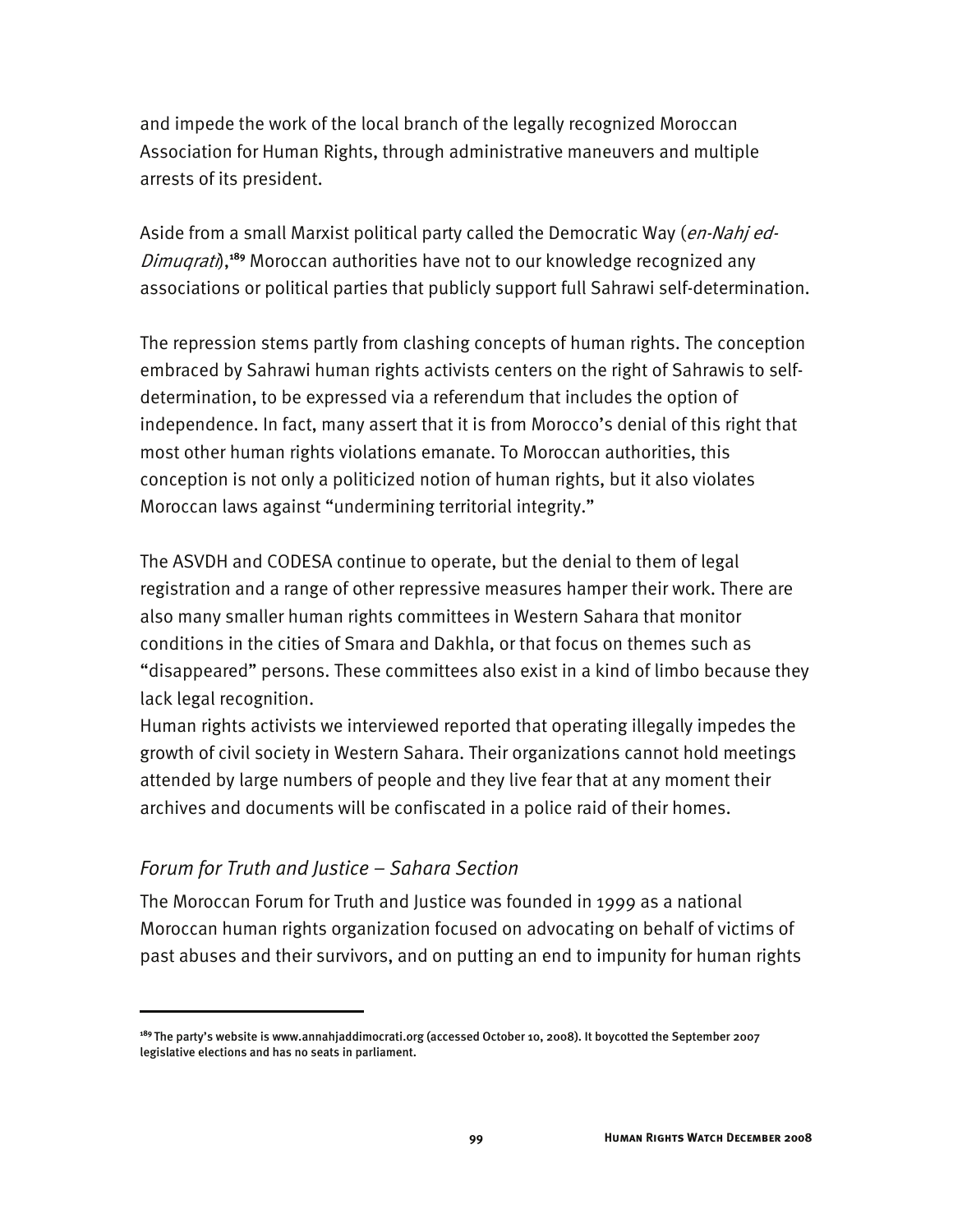violations. The FMVJ registered a branch based in El-Ayoun, called FVJ–Sahara, some of whose leading members were well-known pro-independence Sahrawis.

FVJ–Sahara publicly denounced present-day human rights violations that they attributed to the Moroccan authorities, including when it briefed international visitors. On February 11, 2002, for example, FVJ–Sahara briefed a visiting delegation from the European parliament's ad hoc committee on Western Sahara.

In April 2003, the prosecutor petitioned the El-Ayoun Court of First Instance to order the legal dissolution of the FVJ-Sahara. The main evidence against FVJ-Sahara was a report by the judicial police of El-Ayoun alleging that the section's members used human rights as a cover to pursue both violent and diplomatic "separatist" activities. The police report lists, among other things, many meetings that the section had held with visiting foreign diplomats, journalists, and NGOs.**<sup>190</sup>**

The prosecutor's petition said the FVJ-Sahara should be closed for the following reasons:

- Its "failure to respect the organization's statutes because it did not use the full name of the mother organization, the *Moroccan* Forum for Truth and Justice." To the prosecutor, this was one indication among many of the organization's separatist agenda.
- Its pursuit of activities that "can disturb public order through encouraging some youths who feel desperation owing to the social situation to commit subversive and destructive crimes in various cities of the Sahara region."
- Its encouragement "of holding demonstrations in public with youths bearing sticks, clubs, and knives."
- Its pursuit of activities that can harm the territorial integrity of the Kingdom, such as by maintaining contacts with foreign parties in furtherance of that objective,… plotting with foreign bodies and organizations that are hostile to Morocco, in order to harm Morocco's diplomatic standing; formulating slogans that are hostile to territorial integrity; making flags of the phony

**<sup>190</sup>** The El-Ayoun Criminal investigation department report, 222/SHK/S, is online in Arabic, and in French summary, at www.arso.org/docu/fvjsdiss.htm (accessed December 1, 2008).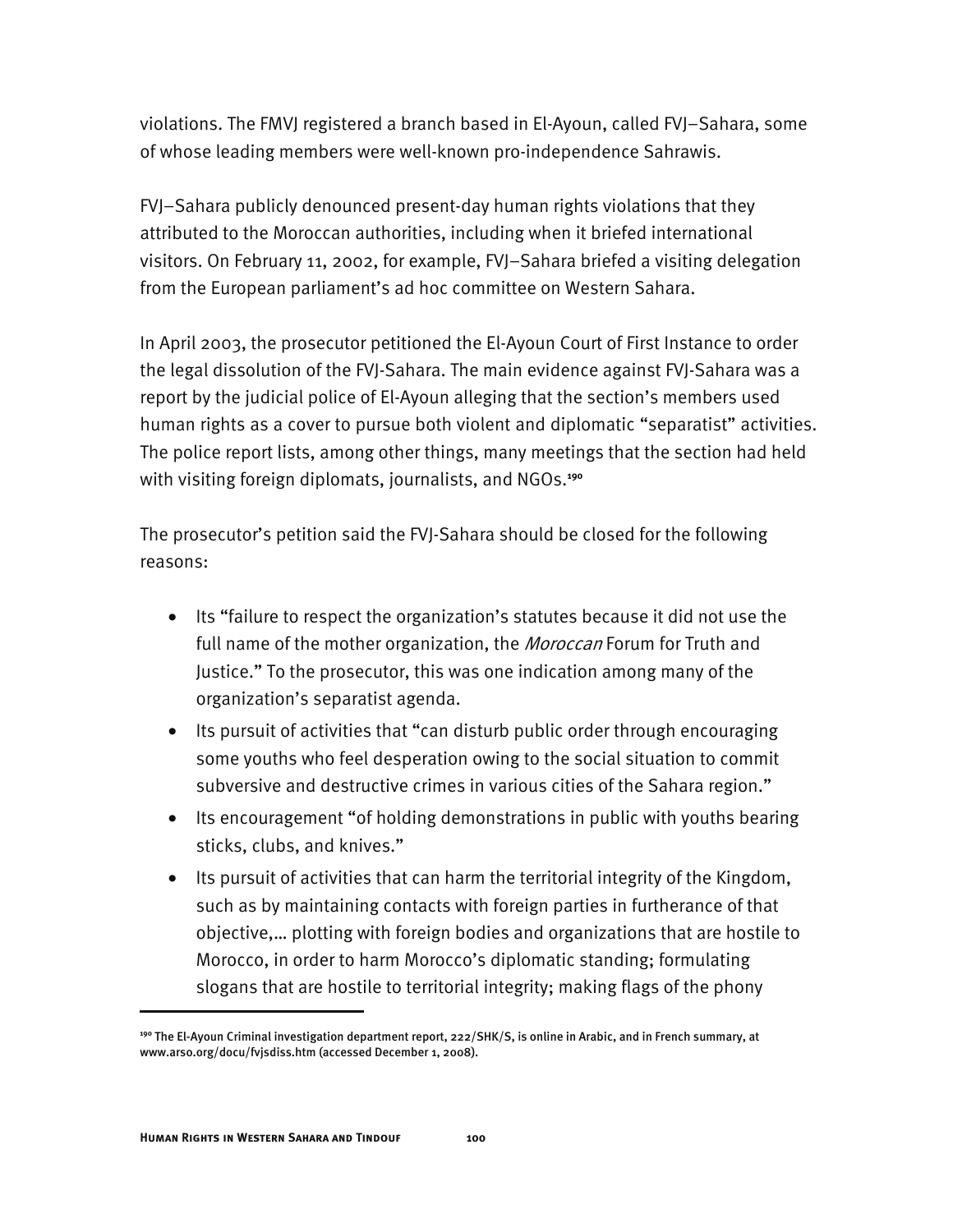Republic**<sup>191</sup>** and distributing them to the public, along with publications hostile to territorial integrity.

While the executive bureau of the Moroccan Forum for Truth and Justice in Rabat had reservations about how the Sahara section had been conducting itself, and had decided in early 2003 to suspend the section's activities, the executive bureau nevertheless opposed and publicly criticized the move by authorities to dissolve the section.**<sup>192</sup>**

On June 18, 2003, the El-Ayoun Court of First Instance ruled to dissolve the section. Immediately following the court's decision, and without waiting to see if the section would appeal the decision, the police proceeded to seal the section's rented office in El-Ayoun, according to Lahoussine Moutik, an El-Ayoun-based accountant who was president of the section. The closure prevented members from accessing their files and belongings.

Eventually, Moutik said, the prosecutor allowed the landlord, but not the association, to access the premises – again, without any judicial decision. The association was never able to recover the materials it had in the office when the police sealed it, Moutik said.**<sup>193</sup>**

On February 20, 2006 Moutik attempted to fulfill the procedures for obtaining legal recognition again of the association, this time under the name Moroccan Forum for Truth and Justice–Sahara (Forum Marocain de Vérite et Justice, FMVJ). But when he attempted to submit the papers of declaration, local administration (*bachaouia*) refused to issue a receipt for them, Moutik said.**<sup>194</sup>**

**<sup>191</sup>**The "république fantoche" (phony republic) is a popular term in pro-Moroccan circles for referring to the Sahrawi Arab Democratic Republic.

**<sup>192</sup>** See, e.g., the FMVJ statement of June 23, 2003, responding to the court's dissolution of its Sahara section. The ruling "confuses the moral person of the FMVJ and the physical persons who are its members. The decision instrumentalizes the legal provisions concerning the right of association, and must be seen as one in a series of repressive actions aimed at restricting the activism of the FMVJ in the region, if not almost to prevent it entirely." In French at www.arso.org/170403FVJS.htm (accessed July 22, 2008).

**<sup>193</sup>** Human Rights Watch interview with Lahoussine Moutik, El-Ayoun, November 3, 2007 and email communication from Moutik to Human Rights Watch, October 12, 2008.

**<sup>194</sup>** Email communication from Lahoussine Moutik to Human Rights Watch, August 5, 2008.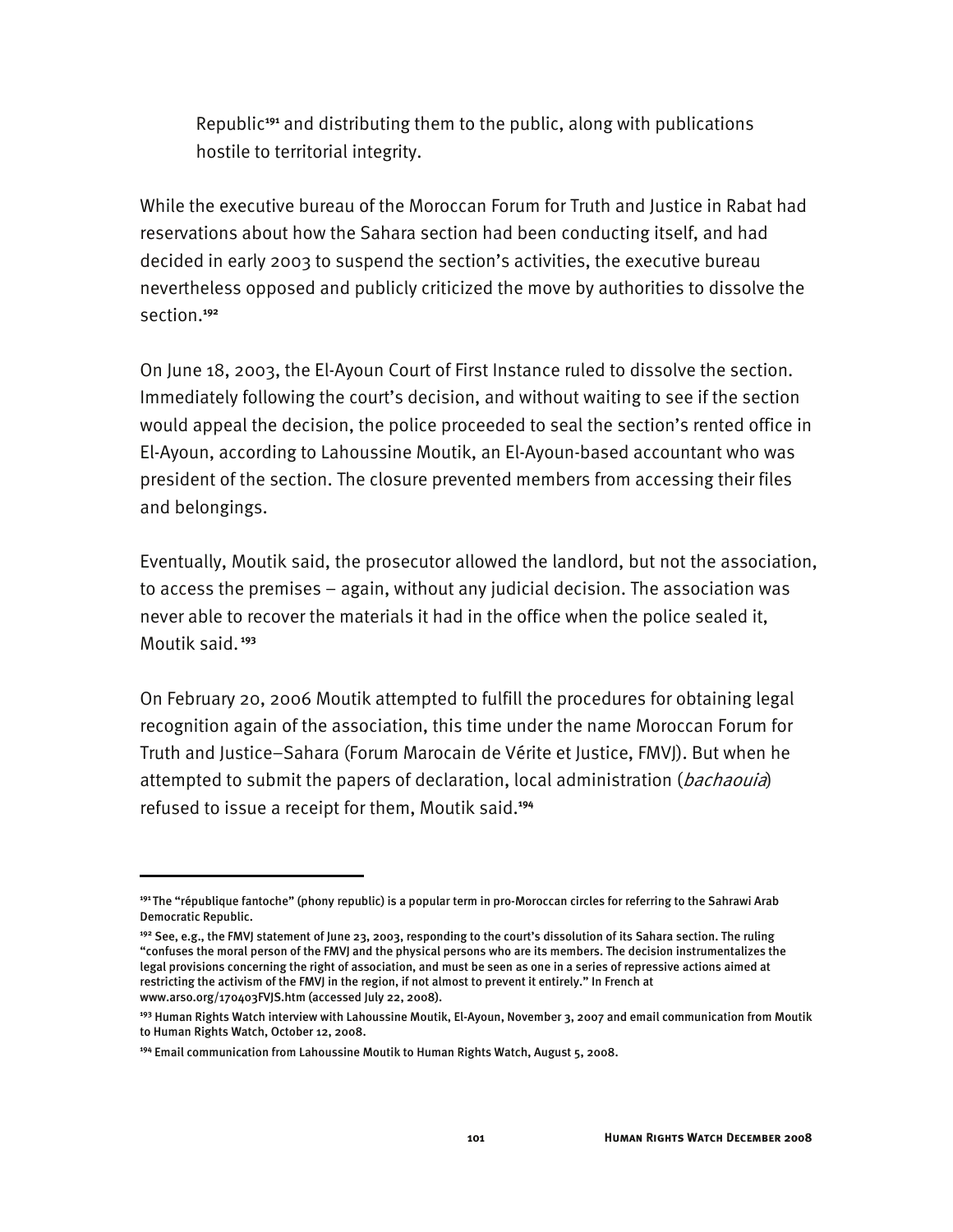This refusal to accept the FMVJ–Sahara's declaration papers puts the association in a kind of legal limbo. It cannot hire a hall for a public meeting in its own name because it lacks legal recognition. According to Moutik, FMVJ–Sahara's president, the membership can organize meetings in El-Ayoun only when the national FMVJ applies on its behalf.**<sup>195</sup>**

The section's predicament shows how Moroccan authorities disregard their own law that gives citizens the right to create associations upon filing a simple declaration, and that designates the judiciary as the sole authority empowered to deprive associations of legal status.

## *The Sahrawi Association of Victims of Grave Human Rights Violations*

Sahrawi former victims of enforced disappearances were among the principal founders of the Sahrawi Association of Victims of Grave Human Rights Violations Committed by the Moroccan State (Association Sahraouie des victimes de violations graves commises par l'état marocain, ASVDH). Their stated objective was to ensure a level of accountability commensurate with the grave violations that Morocco had committed.

The ASVDH sought legal status by following the procedures set forth in the Law on Associations. In January 2005, the ASVDH's founders informed the local administration (bachaouia) of their plan to hold a constitutive assembly. According to ASVDH vice-president el-Ghalia Djimi, the bachaouia refused orally, without giving an explanation, so the founders mailed in the notification.**<sup>196</sup>** After getting no response, they proceeded to hold their constitutive assembly on a rooftop in El-Ayoun, on May 7, 2005. They then tried to hand-deliver to the local authorities the papers legally required when creating an association, including a list of the members elected to serve on the ASVDH's executive committee and other bodies, Djimi said. When authorities refused to take it or issue a receipt, they sent it by post, return receipt requested.

**<sup>195</sup>** Human Rights Watch interview with Lahoussine Moutik, El-Ayoun, November 3, 2007.

**<sup>196</sup>** Human Rights Watch interview with el-Ghalia Djimi, El-Ayoun, November 3, 2007.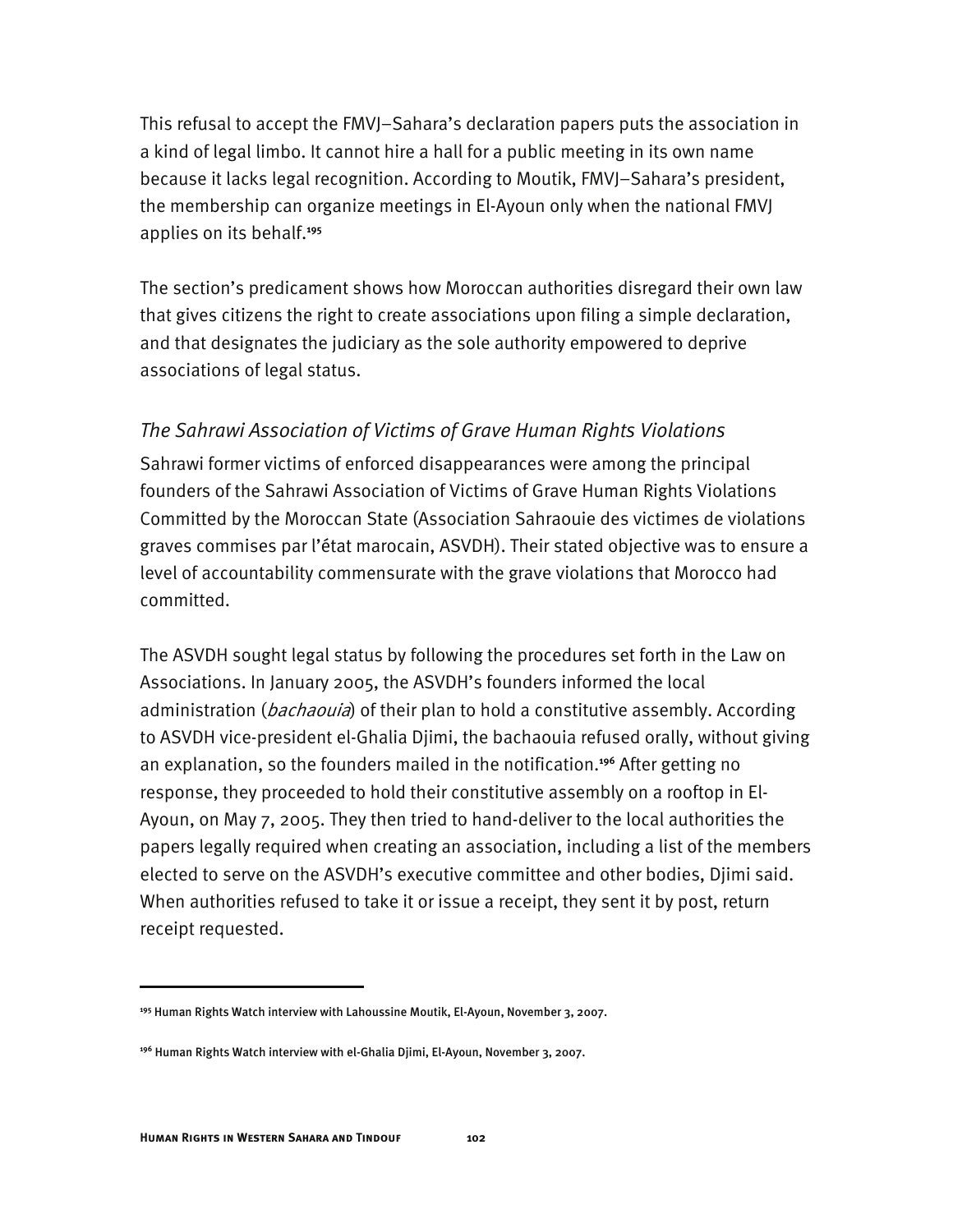In June 2005, the month after the ASVDH had held its first meeting, the police raided its makeshift headquarters in El-Ayoun, confiscating photos and documents and questioning its secretary-general, Brahim Sabbar.

On May 25, 2005 the ASVDH brought a case against the local administration at the Administrative Tribunal of Agadir. The court on September 21, 2006 ruled in favor of the ASVDH, declaring the administration's refusal to issue a receipt to be invalid. The court wrote:

The creation of associations, according to [the Law on Associations], is not conditioned on the agreement or the order emanating from administrative authorities. They have no jurisdiction on the matter except after the fact, if they wish to oppose or modify that which they deem to be in violation of the law. In that case, only the courts are empowered to rule on such matters.

Issuing a receipt for the submission of the founding papers is, the court wrote, "an obligation" that the local authorities have "no authority to interpret."**<sup>197</sup>** This ruling became final when the authorities declined to appeal it to a higher court.

Despite the court ruling, Moroccan authorities continue to treat the ASVDH as "unrecognized." Its members face harassment and trials on charges that include "membership in an unrecognized association." The government rarely prosecutes Sahrawi activists solely on this charge but, rather, adds it to more serious charges.

In November 2007, El-Ayoun's Court of First Instance convicted Sadek Bellahi, a resident of Guelmine who sits on the ASVDH's executive committee, of membership in an unrecognized association, while acquitting him of participating in and inciting illegal demonstrations. The police had arrested him in Guelmine on July 27 of that year and transported him to El-Ayoun, he said, where they held him until July 29. The court sentenced him on the membership charge to six months in prison and a

**<sup>197</sup>**Agadir Administrative Court, order 176/2006, file 041/2006R. In Arabic at http://hrw.org/pub/2008/mena/Verdict\_de\_La%20Cour.pdf and in French at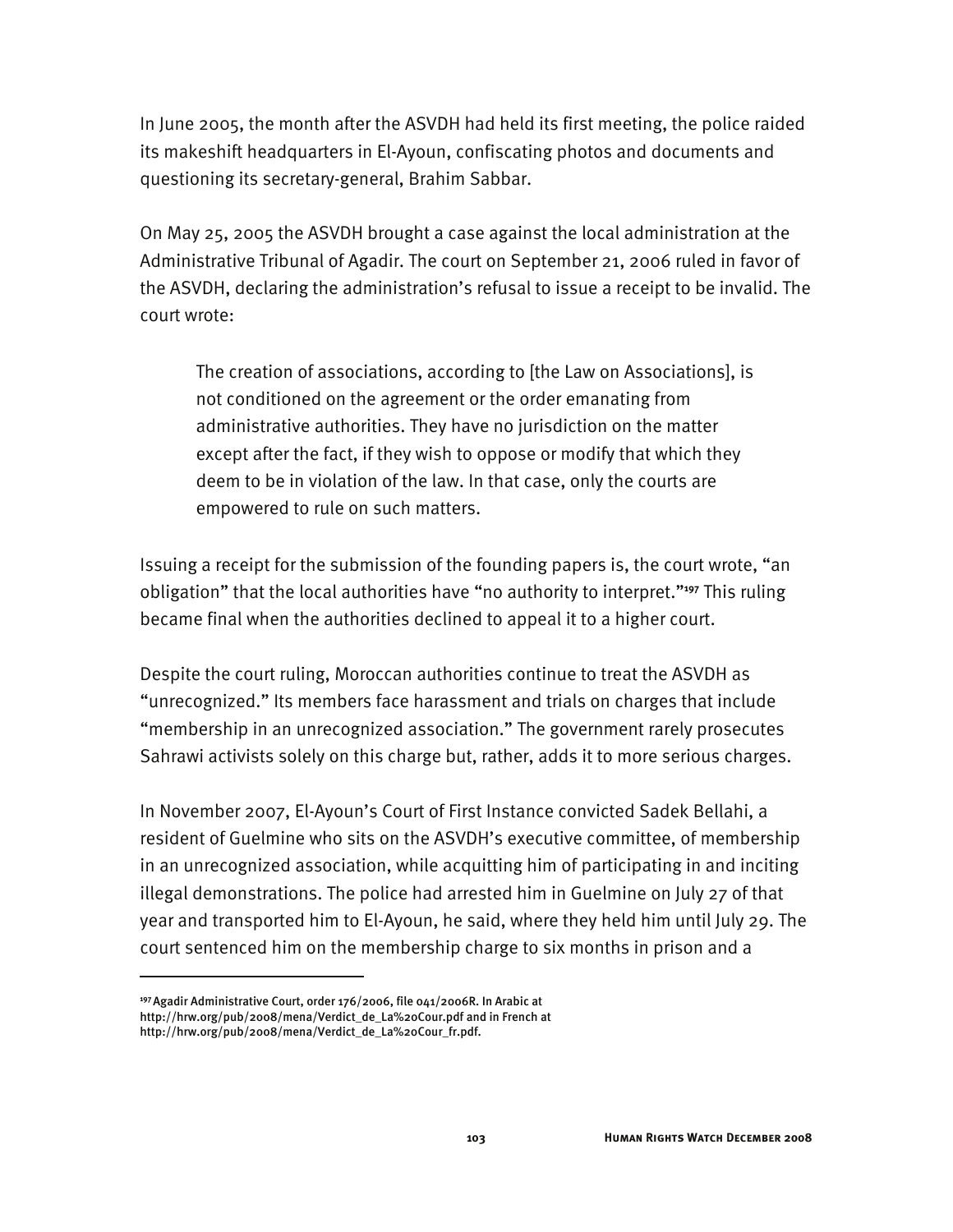5000dh (about US\$700) fine. He remained free pending his appeals trial, which took place on October 6, 2008. On October 20, 2008, the El-Ayoun Court of Appeals announced its acquittal of Bellahi.

An El-Ayoun court convicted ASVDH Secretary General Brahim Sabbar of membership in an unrecognized association, along with the more serious charges of disobeying and assaulting a police officer, and inciting violence during the 2005-2006 unrest. He spent two years in prison and was freed in June 2008.

In explaining why the police detained ASVDH executive committee member Dahha Rahmouni in December 2007, authorities described him as "a member of an unrecognized association that is in fact a Polisario agency in the southern provinces that seeks to undermine national unity and Moroccan identity and promote separatism."**<sup>198</sup>**

### *CODESA*

j

A group of activists, several of them former members of the banned Forum for Truth and Justice–Sahara, sought to create a new human rights association called the Collective of Sahrawi Defenders of Human Rights (Collectif des défenseurs sahraouis des droits de l'homme, CODESA). But authorities blocked them from the outset, preventing them from holding the constitutive assembly they had scheduled for October 7, 2007 at which they were to elect their executive committee.

Authorities have said that they would neither legalize CODESA nor allow it to meet because they considered it to be a branch of the Polisario Front. The legal basis for this refusal, they said, was, first, that CODESA's principles undermine Morocco's "territorial integrity" and, second, that its focus on promoting Sahrawi rights violated the anti-discrimination provisions of Moroccan law:

The ban on organizing a founding assembly of the so-called "Collective of Sahrawi Human Rights Defenders" was, in accordance with the Law on Public Gatherings, taken to avoid a possible

**<sup>198</sup>**Email communication from the Embassy of Morocco, Washington, DC, to Human Rights Watch, February 21, 2008, www.hrw.org/legacy/pub/2008/mena/Reponse\_du\_gouvernement.pdf (in French).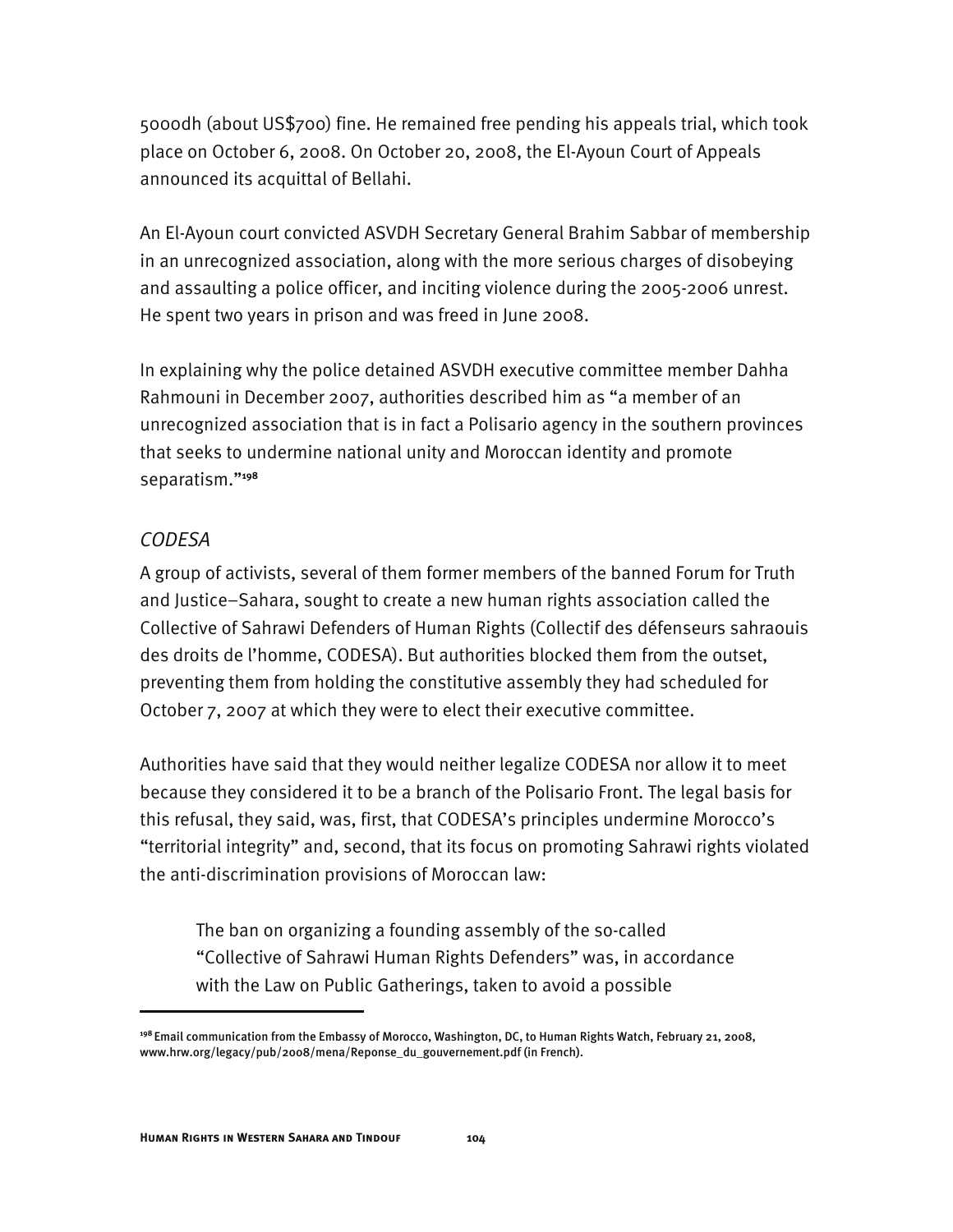deterioration in security and to prevent its exploitation as another means to spread separatist propaganda.

….[W] e find that the goal in establishing this association is to "promote the culture of human rights in Western Sahara and Morocco's southern cities and universities that contain students coming from these regions." This constitutes an infraction of the provisions of Article 5 of the royal decree 1.58.376 issued on November 15, 1958, which was revised and expanded upon by law 00.75 regarding the founding of associations.

Given that this association aims to organize and represent a specific segment of Moroccan society while excluding others, not to mention that even its name displays its discriminatory origin, it directly violates the requirements of Article 3 of the above-mentioned royal decree.

Furthermore, Moroccan authorities are preventing the creation of this association due to the obligation to respect the bedrock principles of the nation. This group tries to use the cover of a human rights association to create a political organization connected to the Polisario Front, which aims to compromise national territorial integrity by advocating separatism. It thus violates the requirements of Article 3 of the same royal decree, which states: "Any association is void if it is founded on a cause or has an objective that is illegal, contrary to good morals or that aims to undermine the Islamic religion, the integrity of national territory, or the monarchical regime, or that calls for discrimination."199

The governor of El-Ayoun-Boujdour, M'hamed Drif, elaborated on the refusal to legalize CODESA:

**<sup>199</sup>** See Appendix 2.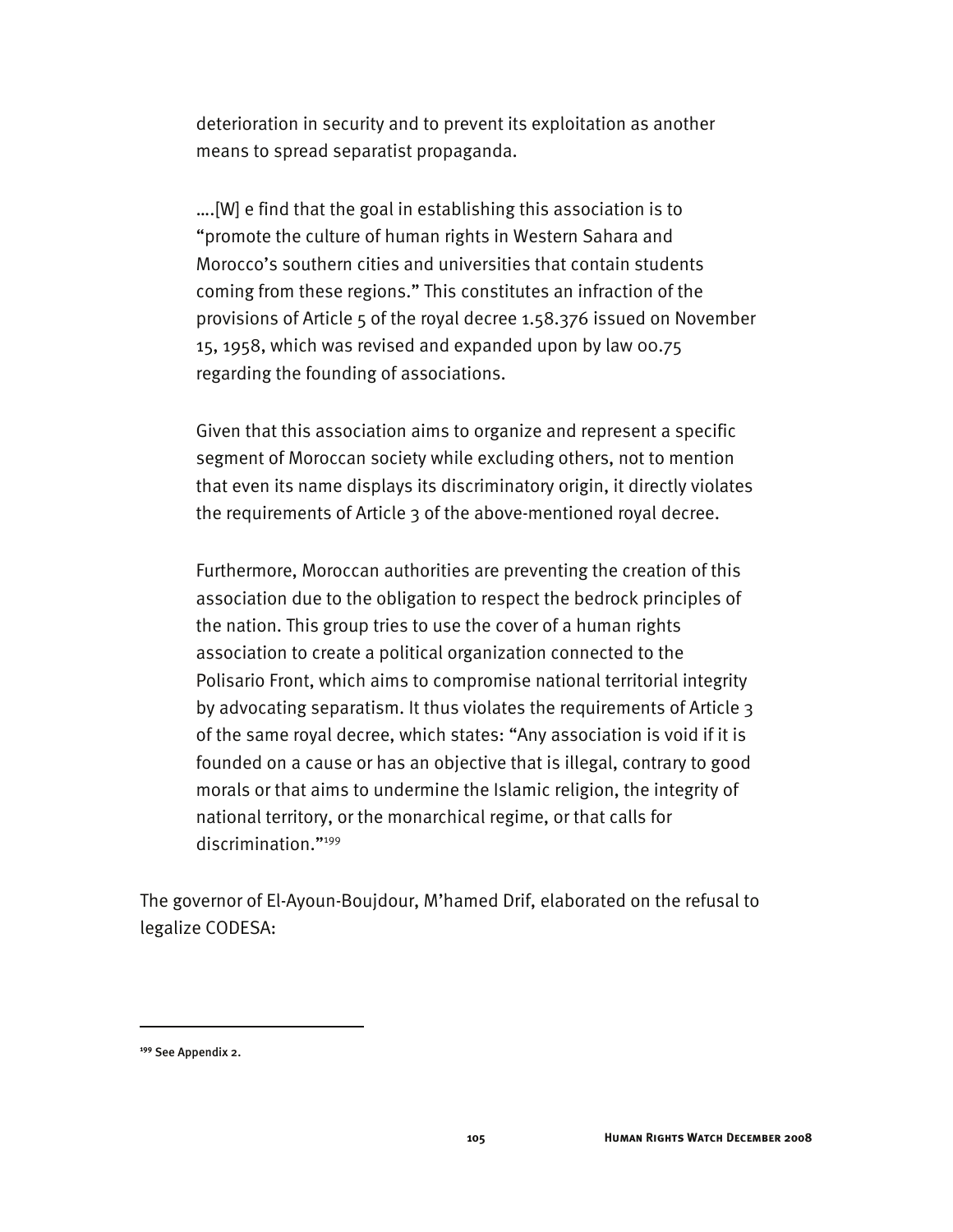The problem with CODESA and the ASVDH is that in their statutes they do not respect the Constitution, which requires that they respect the territorial integrity of Morocco …. They must renounce first of all the literature of the Polisario …. CODESA is merely the extension of Polisario. Two or three months ago, they applied to hold a meeting. It was refused because the documents they presented to the  $wilaya - a$ communiqué, a document introducing CODESA, and a third one – completely followed the Polisario line. Considering the law and the Constitution, we just can't. If they present a demand for an organization in conformity with the law, like the AMDH or the OMDH, they will be approved.<sup>200</sup>

Among the government's dubious justifications for rejecting CODESA's bid for legal status is that its objectives violate the ban on discrimination. This is a use of the term "discrimination" that is far removed from its meaning in international law. The ICCPR allows, indeed, in some circumstances requires, restrictions on association for groups that advocate racial hatred, but this must be narrowly defined.**<sup>201</sup>** To justify the severe interference with freedom of association on these grounds, the authorities would need to provide clear evidence that the associations were engaged in discrimination against non-Sahrawis or in racial hatred or violence.

It is true that the groups such as CODESA and the ASVDH focus on human rights violations where Moroccan authorities are the alleged perpetrators and Sahrawis are the victims. Organizations all over the world choose to focus on certain issues, regions, or particular groups, such as women, children, or the blind. Simply focusing on the human rights of one minority or ethnic group, or on persons who are united by a common political cause is not, in itself, discrimination; nor is it the advocacy of racial hatred.

**<sup>200</sup>** Human Rights Watch interview with M'hamed Drif, El-Ayoun, November 6, 2007.

**<sup>201</sup>** See Manfred Nowak, U.N. Covenant on Civil and Political Rights: CCPR Commentary (Kehl am Rhein: N.P. Engel, 2005) 2<sup>nd</sup> ed., p. 505.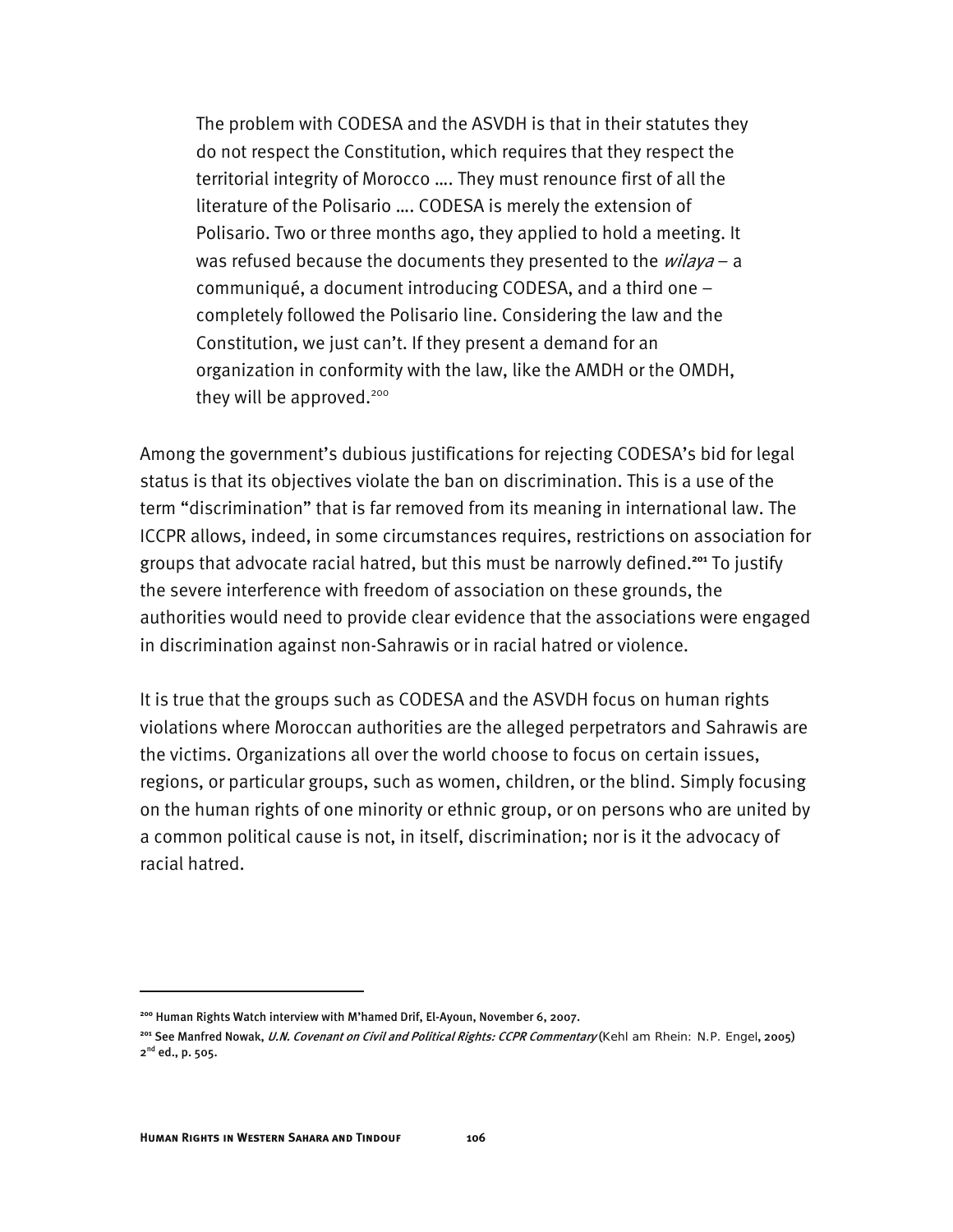## *Moroccan Association for Human Rights (AMDH) El-Ayoun Branch*

The Moroccan Association for Human Rights, a national, legally recognized, and independent association founded in 1979, is one of Morocco's best-established human rights associations. Its branch in El-Ayoun is legally recognized but subject to various forms of harassment. Police have arrested its president, Hamoud Iguilid, three times since 2005 (see above, The Arbitrary Arrests of Human Rights Activist Hamoud Iguilid). Second, authorities have harassed it administratively. The Associations Law in Article 5 requires that an association promptly inform the authorities in writing when its internal elections produce a turnover in office-holders. When the AMDH tried to submit that notification following its elections in November 2006, the local authorities refused to accept the notification. According to Iguilid, the AMDH's national headquarters had to intervene several times before the local authorities finally summoned the AMDH to give them the receipt, claiming they had never received its declaration.

Iguilid also said that the AMDH had to abandon an office it had rented in El-Ayoun in 2007 after authorities pressured the landlord:

We had signed a lease on a new place in July. We did not move in right away because some renovations needed to be carried out. CODESA approached us and asked if they could hold their founding meeting there in October. We answered yes but on condition that the renovations were completed beforehand.

During this time, the local authorities started threatening the landlord with prosecution for helping separatists and violating the country's territorial integrity. Then one of the neighbors filed a complaint against both the landlord and the AMDH, arguing that the repairs we were doing could endanger the building structurally.

The landlord contacted me and said that he couldn't afford to get involved in a legal dispute. He asked me to cancel the lease, explaining that the police had repeated their threats of legal trouble and warned that it would be prudent not to rent to tenants like us. He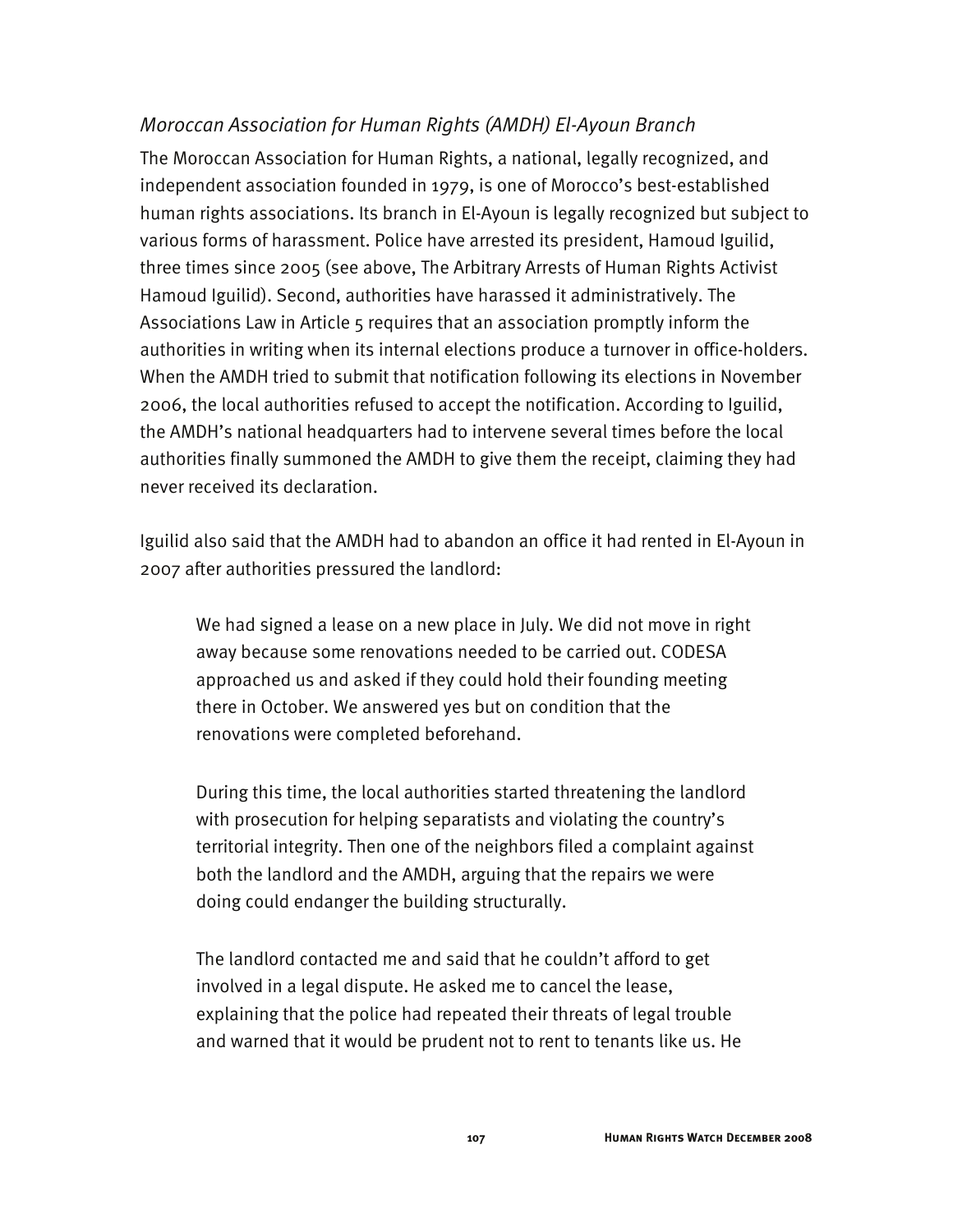said he couldn't risk losing his job. So we abandoned the lease even though both parties had signed it.<sup>202</sup>

Instead of moving into and using the office it had rented, the AMDH Sahara section today operates in a more makeshift manner from a room that the Confédération Démocratique du Travail (CDT), a trade union, makes available to it in its El-Ayoun headquarters.

## Treatment of Foreign Observers

Moroccan authorities continue to impede the work of foreign journalists and observers who come to follow the Western Sahara question, although less so today than in past years, when they frequently expelled journalists and human rights delegations.

At the airport in El-Ayoun, the police routinely check the identification of passengers arriving on flights from Moroccan cities. They sometimes question foreign passengers about the purpose of their visit, as was the case when a Human Rights Watch researcher landed there in December 2005. (He was allowed to pass without further questions.)

Authorities did not impede the movements of Human Rights Watch researchers on visits to El-Ayoun and Smara in 2005, 2007 and 2008. However, the researchers observed men sitting in unmarked vehicles near the locations of at least two of their meetings with human rights activists, men whom the activists described as police agents. Those men did not confront the researchers or obstruct their movements. However, they created an intimidating atmosphere for the local human rights activists and especially for ordinary citizens who sought to meet the visiting delegation.

**<sup>202</sup>** Human Rights Watch interview with Hamoud Iguilid, El-Ayoun, November 5, 2007.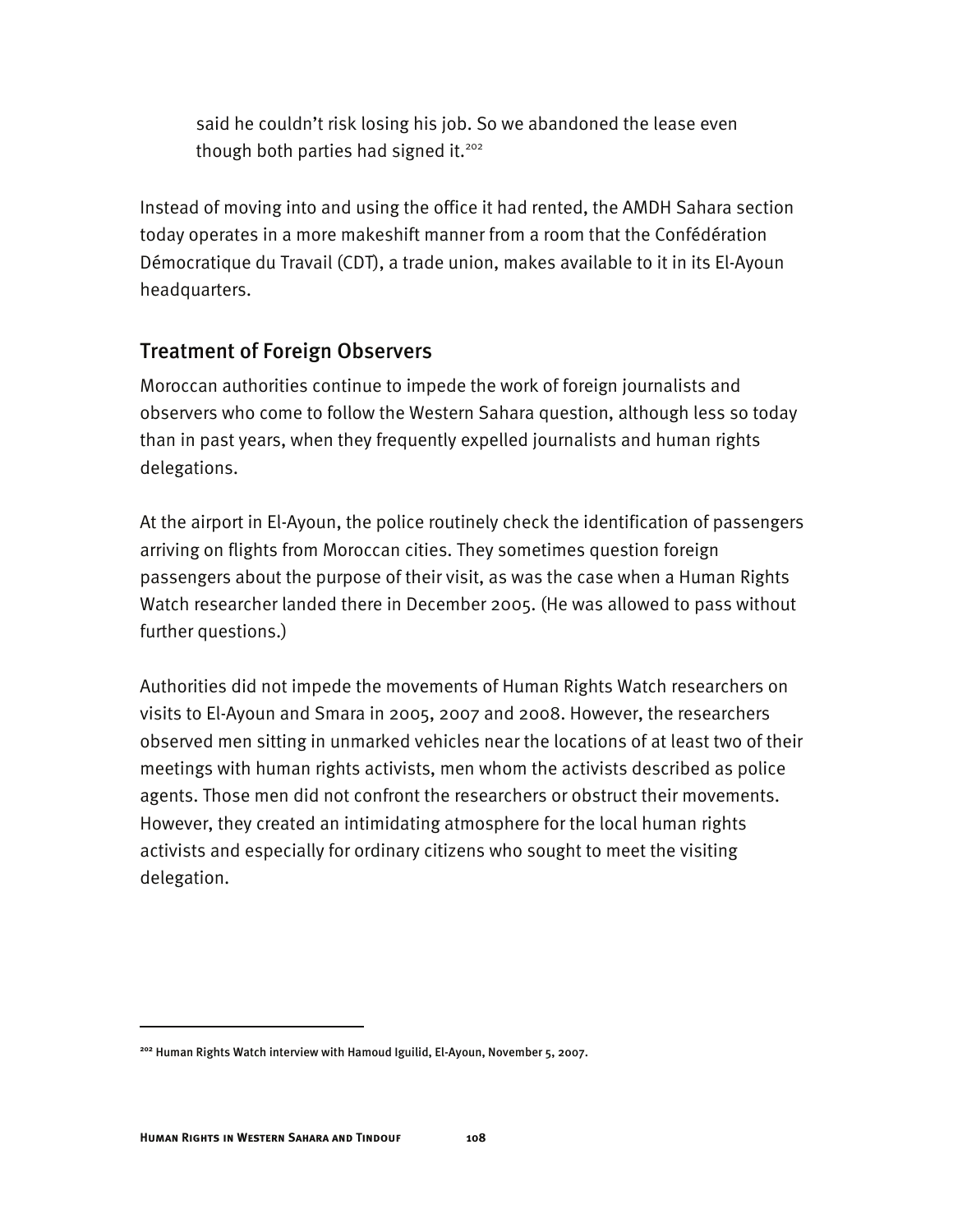## *Morocco Expels French NGO Human Rights Delegation in April 2008*

Moroccan authorities expelled a visiting human rights delegation on April 25, 2008. The group was composed of Frédérique Lellouche, Claude Mangin, Pierre Alain Roussel, and Mireille Brun, all French citizens.

Lellouche is the Middle East-North Africa director of Action by Christians for the Abolition of Torture (Action des Chrétiens pour l'Abolition de la Torture, ACAT France), a private human rights organization that takes no position on Western Saharan independence. The other three belong to Friends of the SADR, a pro-selfdetermination group. Mangin is also the wife of activist Naâma Asfari (see "Right to a Fair Trial" section above).

After arriving in Morocco April 20, the delegation had observed a session of Asfari's trial on April 21 and met with Sahrawi rights activists and relatives of Sahrawi prisoners. On the morning of April 24, the police in Tantan, a southern Moroccan city north of Western Sahara, stopped them on the street, confiscated their passports, and brought them to the city's central police station for questioning, Lellouche said. According to Lellouche, the police insisted that they were not detaining the four but rather "protecting" them because they had been in contact with "dangerous" individuals. For that reason, the police told them, they should disclose the names of every person they had met since their arrival.**<sup>203</sup>**

After holding the four late into the evening, the police presented each of them with a written statement to sign summarizing the comments they had made to the police. The police then had the four collect their belongings and drove them overnight to Agadir, where they put them on a flight to Paris the next day, Lellouche said.

Moroccan authorities told Human Rights Watch that the delegation had committed acts "that violated public security when they directly contacted some citizens and encouraged them to organize public and street gatherings and rioting in order to disrupt public security and stability." They added that local authorities followed the laws that permit them to expel foreigners from Morocco when their "presence

**<sup>203</sup>** Human Rights Watch interview with Frédérique Lellouche, Paris, July 17, 2008.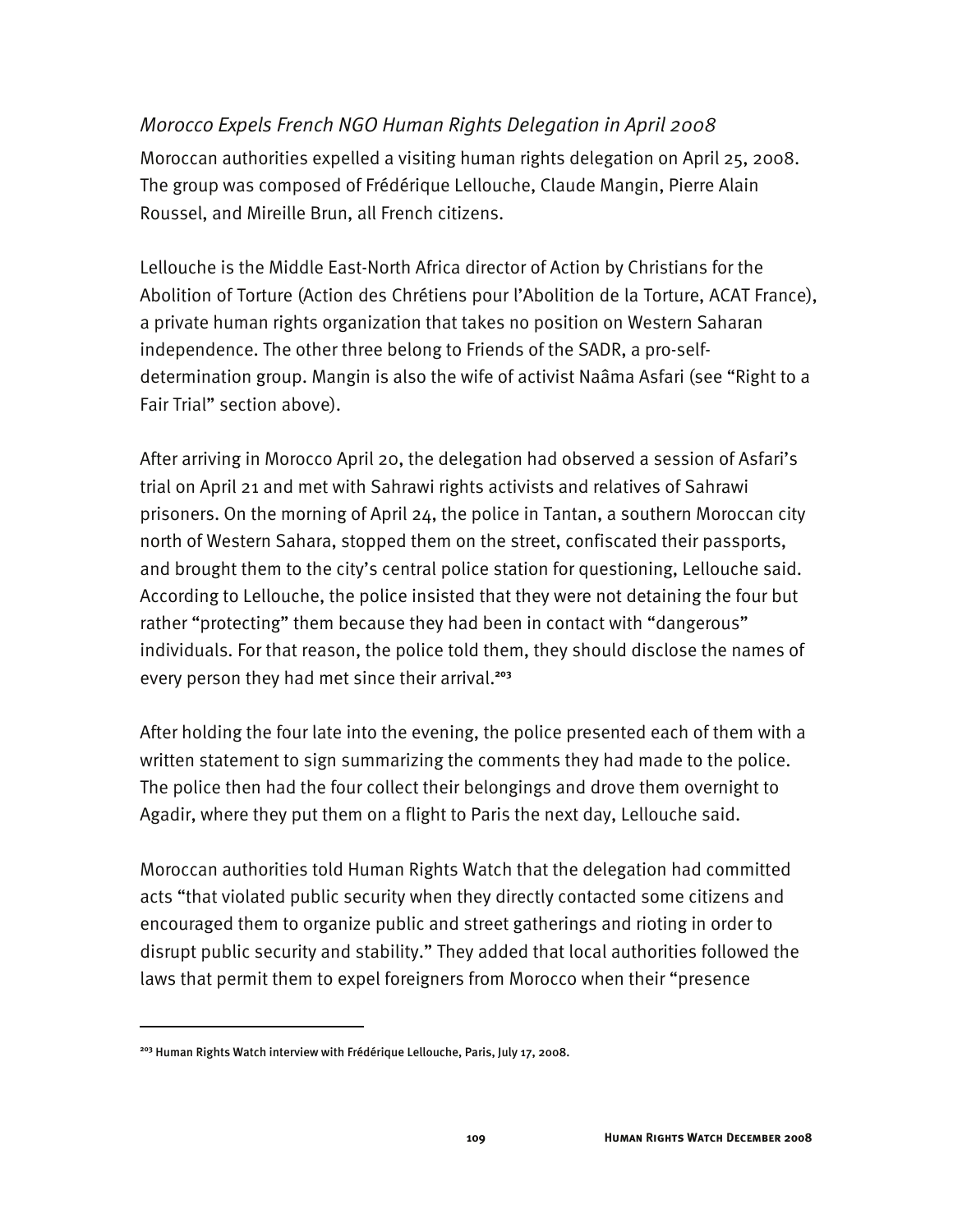constitutes a threat to public order."**<sup>204</sup>** Authorities provided no further details of the threat that the delegation supposedly presented.

### *Morocco Blocks a Fact-Finding Mission by the European Parliament*

The European Parliament's ad hoc delegation for Western Sahara decided to conduct a fact-finding mission to the region in late 2005, after sustained disturbances erupted in the region. Moroccan authorities did not allow the visit to get under way. The chairman of the ad hoc delegation, Ioannis Kasoulides of Cyprus (European People's Party and European Democrats, EPP-ED), said Morocco had refused to allow a visit by the delegation until it replaced some of its members judged to be pro-Polisario.

The European parliamentary delegation rescheduled the mission for October 2006. But in a statement issued on October 4 of that year, Kasoulides announced that, after a year of negotiations with Moroccan authorities, and less than  $48$  hours before the delegation was to depart for Rabat, the then-president of Morocco's Chamber of Deputies, Abdelouahed Radi (now minister of justice), asked the delegation to postpone its departure. Radi explained that "any report by the delegation of this visit would reflect the positions of the [European Parliament's] Intergroup [on Western Sahara] and the Polisario Front." Kasoulides insisted that Morocco had no right to decide on the composition of the European Parliament's delegation, but the mission was nevertheless put off once again.**<sup>205</sup>**

The mission was rescheduled for November 2008, but postponed once again over "misunderstandings" between the delegation and the Moroccan side over the schedule of meetings that the visiting delegation would have.**<sup>206</sup>**

j

**<sup>205</sup>**Délégation Ad Hoc pour le Sahara Occidental, le président, communiqué, October 4, 2006,

www.arso.org/declarationMEP051006.htm#pres (accessed December 2, 2008). See also minutes of the meeting of the European Parliament's Delegation for Relations with the Maghreb Countries and the Arab Maghreb Union (including Libya), March 20, 2007, www.europarl.europa.eu/meetdocs/2004\_2009/documents/pv/665/665960/665960en.pdf (accessed December 2, 2008); and the interview with Kasoulides in "Polémique autour de la délégation européenne «Sahara»," l'Economiste, October 11, 2006, www.leconomiste.com/article.html?a=73643 (accessed July 18, 2008).

**<sup>204</sup>** See Appendix 2.

**<sup>206</sup>** Email communication from Stefan Krauss, of the Policy Department of the Directorate General External Policies of the European Parliament, to Human Rights Watch, November 20, 2008.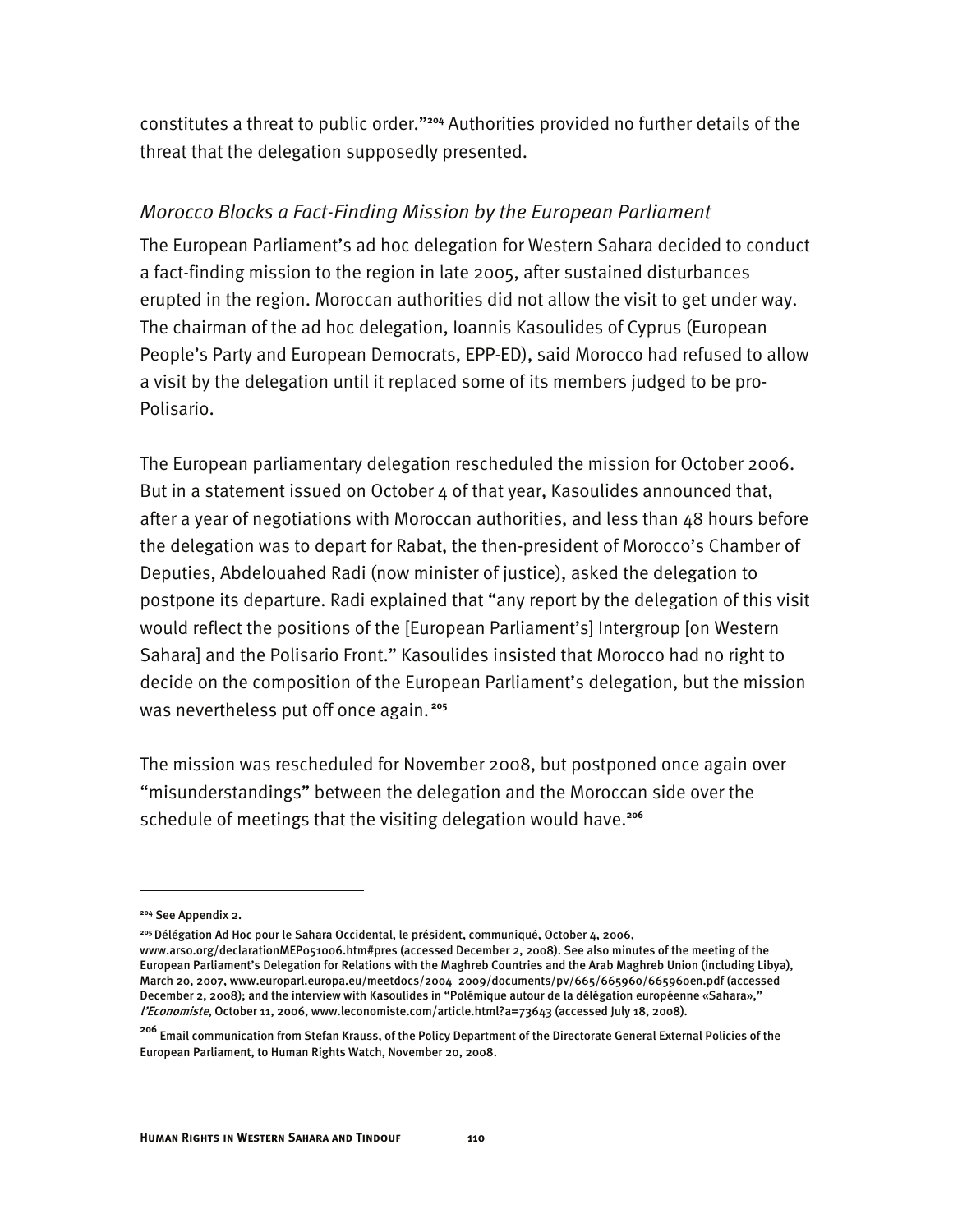## *Morocco Briefly Detains Delegation from Trade Union Consortium*

On February 19, 2008, police in El-Ayoun detained for questioning a four- member fact-finding delegation from a consortium of French, Italian and Spanish workers unions. They had come to Western Sahara to learn about the human rights situation and the demands of workers formerly employed by Spanish phosphate extraction enterprises during the colonial period.

The police interrupted the delegation's first meeting in El-Ayoun with the former phosphate workers, which was to have taken place at the home of Sidi Ahmed edh-Dhia, a leader of the former workers. The police examined the foreigners' passports, questioned them about the purpose of their visit, and then escorted them to police headquarters. They questioned them for about two hours before releasing them. The police also detained edh-Dhia for questioning that day and again the next day.

The delegation noted in their report that during their visit to Western Sahara from February 17 to 22, "we were 'accompanied' with very little discretion by members of the police or the army who followed us wherever we went."**<sup>207</sup>**

## Press Freedom

j

The governor of El-Ayoun-Boujdour, M'hamed Drif, showed Human Rights Watch in November 2007 a list of 136 foreign journalists who had visited his province between February 16, 2006 and November 3, 2007, presenting this as evidence that foreign media were free to operate in the region. While Moroccan authorities have interfered less in recent years with the work of foreign journalists in the Sahara, they continue to monitor them closely and incidents continue to occur.

For example, police detained Swedish freelance photographer Lars Björk on February 19, 2007 after he photographed a small pro-Polisario demonstration in El-Ayoun. They then expelled him from the Sahara region, reportedly on the grounds that he lacked Moroccan media accreditation. Björk later said that the police questioned

**<sup>207</sup>** "Report on the visit paid by an international trade union delegation to the occupied territories in Western Sahara from February 17 to 22 February 2008," Confederación sindical de comisiones obreras (Spain), Confédération Générale du Travail (France) and the Confederazione Generale Italiano de Lavoro, www.ccoo.es/comunes/temp/recursos/1/77872.pdf (accessed December 3, 2008), and letter sent by the CGT to the ambassador of Morocco in France, February 26, 2008, www.cgt.fr/IMG/pdf\_maroc2008.pdf (accessed July 18, 2008).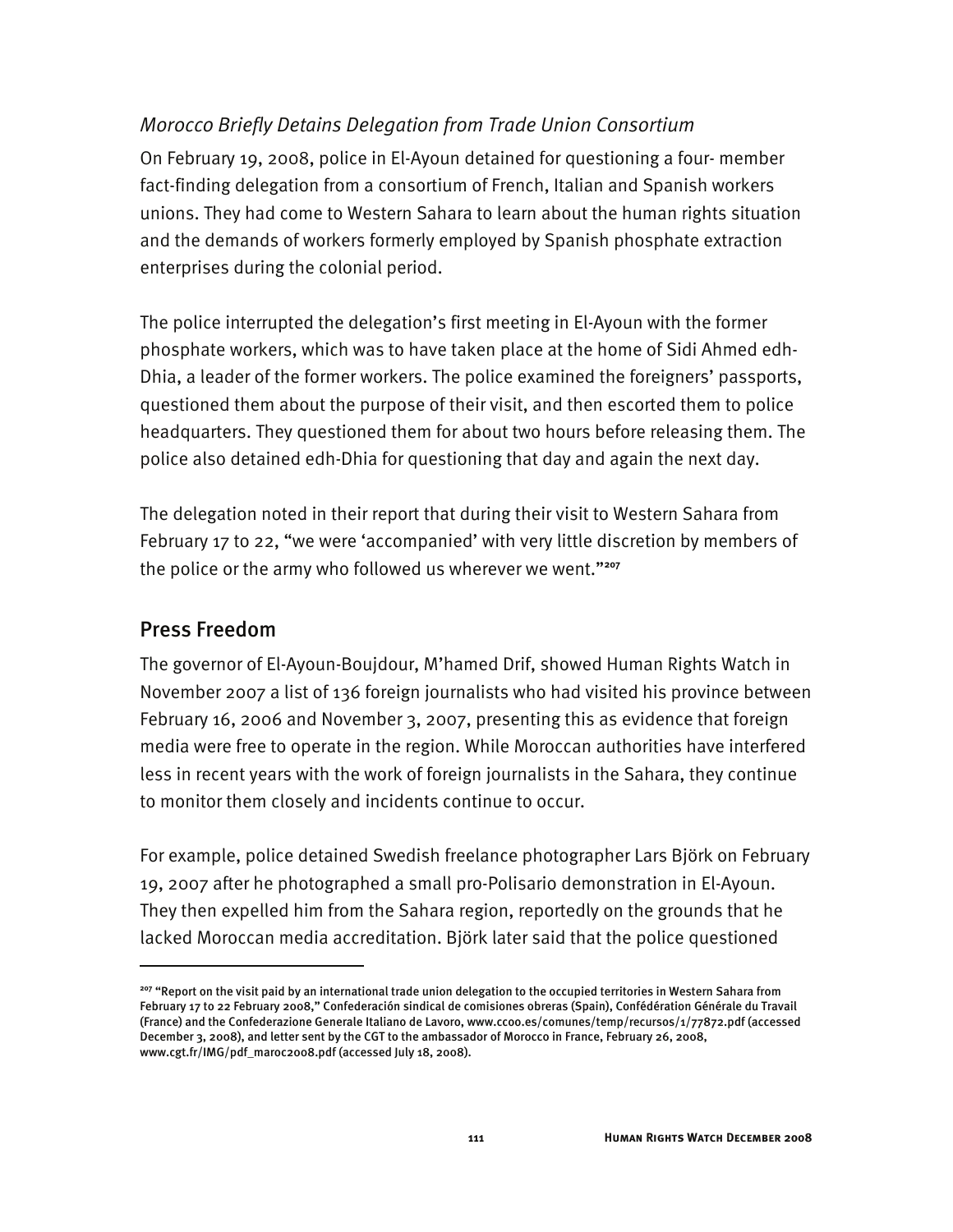him for several hours and prepared for his signature a statement acknowledging that he had incited the demonstration. He refused to sign.**<sup>208</sup>**

On March 27, 2008, twelve accredited Spanish correspondents based in Morocco issued a joint statement protesting what they said were pressures that the Moroccan authorities were putting on them. They noted in particular pressures "related to anything having to do with coverage of the Western Sahara conflict." Spain is the only foreign country to have a large number of correspondents based in Morocco. The Spanish media covers Western Sahara, a former Spanish colony, more than the media of any other country.

Shortly before the correspondents issued their statement, Morocco's Ministry of Communication had threatened to withdraw the accreditation of COPE radio correspondent Beatriz Mesa, apparently because she had spoken at a roundtable on press coverage of Western Sahara at a conference organized by a group deemed pro-Polisario.**<sup>209</sup>** Morocco did not withdraw Mesa's accreditation. However, one of the signatories of the March statement, Luis de Vega of ABC daily, told Human Rights Watch in July 2008 that the overall situation remained the same. He noted, "Moroccan authorities continue to require that journalists wishing to report from Western Sahara provide them in advance of the details of their trips, including where they will be on which dates and the subjects they intend to cover."**<sup>210</sup>**

Another reminder of the limits to reporting on the Western Sahara conflict is the tenyear ban on practicing journalism that a Moroccan court imposed in April 2005 on Ali Lmrabet, a Moroccan journalist working for *El Mundo*, a Spanish daily. The court convicted Lmrabet of libeling an obscure nongovernmental association because, in a broadcast interview, he characterized the Sahrawis living in the Polisario-run camps in Tindouf, Algeria as refugees, contradicting the Moroccan official line that they are "captives" of the Polisario. This was the first time in recent memory that courts had imposed this punishment, found in Article 87 of the Penal Code, against a journalist.

**<sup>208</sup>** "Swede expelled for reporting Moroccan protest," Agence France-Presse, February 21, 2007.

**<sup>209</sup>** The conference was held in Majorca, Spain. "Periodistas especializados en el Sáhara denuncian el silencio de los medios de comunicación," (Journalists who cover the Sahara criticize media's silence), Diario de Mallorca, February 15, 2008, http://www.diariodemallorca.es/secciones/noticia.jsp?pRef=1805\_2\_331263\_\_Mallorca-Periodistas-especializados-Saharadenuncian-silencio-medios-comunicacion (accessed September 16, 2008).

**<sup>210</sup>** Human Rights Watch phone interview with Luis de Vega, July 18, 2008.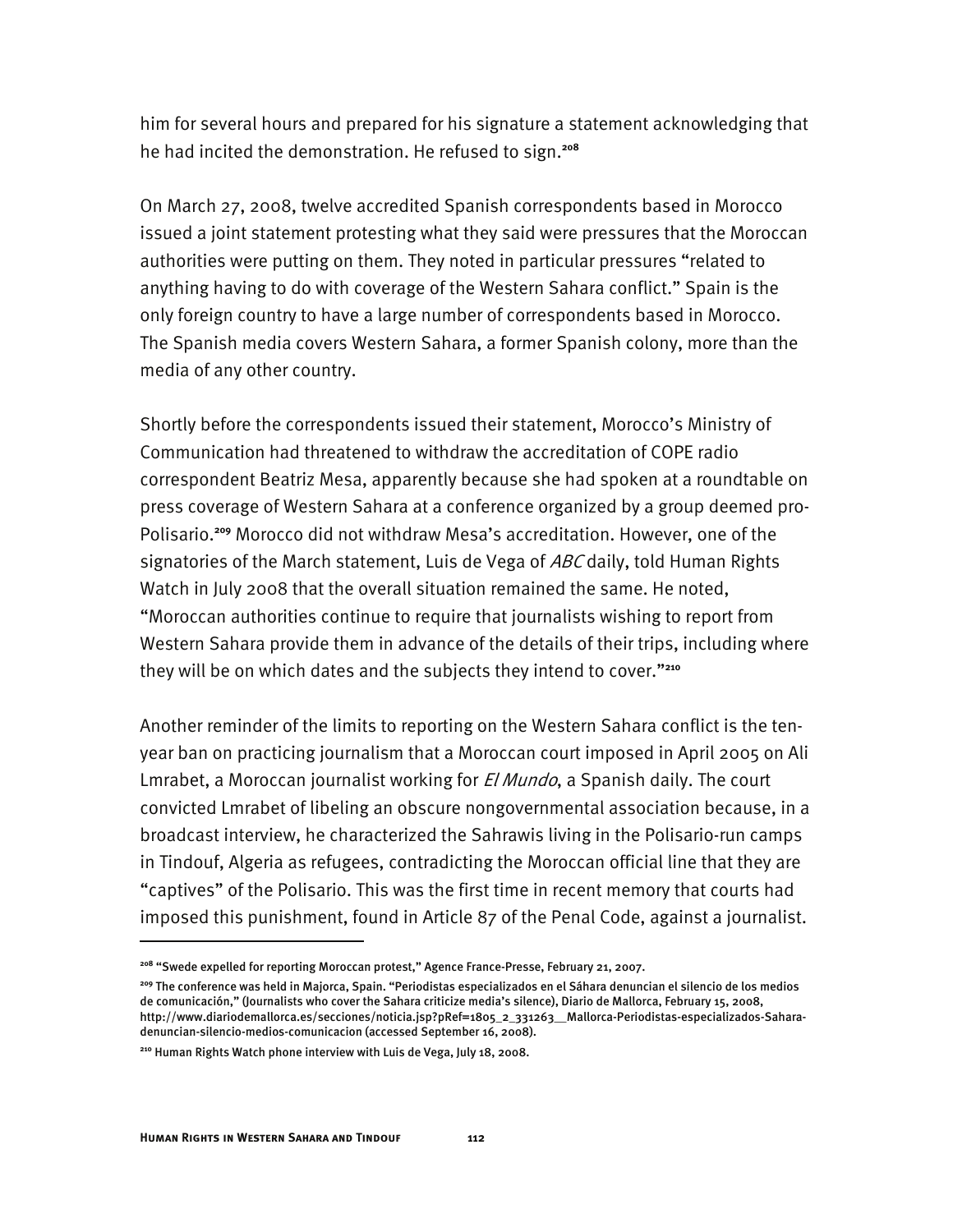Article 87 allows this punishment if there are "strong grounds to believe that if [the defendant] were to continue practicing that profession … he would pose a danger to public security, health, morality, or resources." Lmrabet remains under the ban, which deprives him of accreditation but does not prevent him from filing stories.

The conflict over Western Sahara remains one of the issues for which Moroccan media face red lines and on which they engage in self-censorship to varying degrees. The two Moroccan national television channels and other official media do not deviate from the official view of the conflict, and do not put persons on the air to speak in favor of self-determination or against Moroccan authority over the region. They might allow criticism of details of the autonomy plan but not its rejection. Only a few of the privately-owned dailies and weeklies give space to the views of Sahrawis who support the Polisario, independence, or a referendum that includes independence as an option.

A state-run regional television channel, TV Laâyoune, launched in 2004, has won many Sahrawi viewers because of its Sahrawi cultural programming and coverage of local news. On the larger political questions, the station faces sharp limits to what it can broadcast. TV Laâyoune's director, Eddah Mohamed Laghdaf, said the station cannot air comments to the effect that Western Sahara is not part of Morocco or that the Polisario is the sole representative of the Sahrawi people. In practice, it denies any airtime to Sahrawis who speak in favor of independence and severely limits coverage of pro-independence rallies and disturbances and allegations of abuses committed by the authorities against Sahrawi activists.

Laghdaf said that TV Laâyoune has solicited on-the-air comments from proindependence Sahrawis but they spurned the invitations.**<sup>211</sup>** For their part, Sahrawi activists told Human Rights Watch that they do not object to speaking on the station, on condition that they appear live or that the editing process preserves the meaning of their comments. The station has never accepted this condition, they said.**<sup>212</sup>**

**<sup>211</sup>** Human Rights Watch interview with Eddah Mohamed Laghdaf, El-Ayoun, March 5, 2008.

**<sup>212</sup>** E.g., Human Rights Watch interview with Faoudi Gdili, member of CODESA, El-Ayoun, March 7, 2008.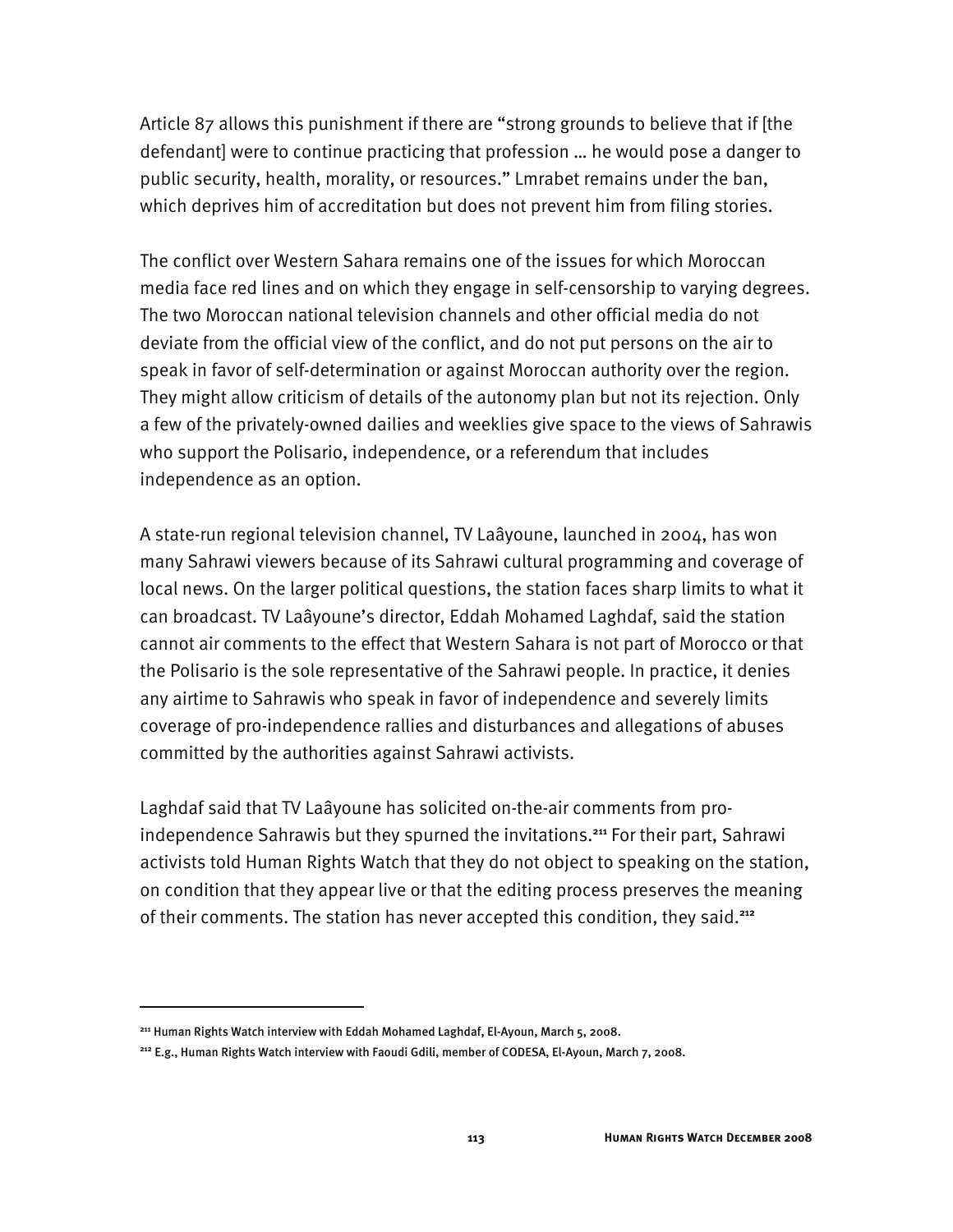# **Human Rights in the Tindouf Camps**

## Past Polisario Abuses and Accountability

This report focuses on present-day human rights conditions. From the start of their conflict in 1975 until the 1991 ceasefire, both Moroccan and Polisario forces committed abuses that are generally far graver than those that either party has committed during recent times. Both parties tortured suspected opponents and held them in detention for years at a time without charge or trial. Detainees on both sides died under torture or during years in secret captivity.**<sup>213</sup>**

International human rights organizations have documented Morocco's practices of long-term forced disappearance in Morocco and Moroccan-controlled Western Sahara during the 1970s, 1980s, and early 1990s.**<sup>214</sup>** An Equity and Reconciliation Commission, established by King Mohamed VI in 2004, recognized the state's responsibility for many of these practices in its final report. However, the Commission's mandate explicitly excluded naming or bringing to justice perpetrators of past abuses, and since it completed its work, Morocco's judiciary has not brought charges against a single perpetrator from this period.**<sup>215</sup>**

International organizations have documented far less extensively the abuses perpetrated by the Polisario during this period in the refugee camps that it administered. In a 1996 report, Amnesty International noted the allegations of past

**<sup>213</sup>** For Moroccan abuses, see, e.g.: Amnesty International, "Morocco/ Western Sahara: Human Rights Violations in Western Sahara," AI Index: MDE 29/04/96, April 18,1996,

http://archive.amnesty.org/library/Index/ENGMDE290041996?open&of=ENG-2D3 (accessed December 3, 2008); for Polisario abuses, see, e.g., France Libertés, "The Conditions of Detentions of the Moroccan POWs Detained in Tindouf (Algeria), Report of the International Mission of Inquiry, 11th-25th April 2003," an English translation of the French original, at

www.arso.org/flreport\_tindouf.pdf (accessed December 3, 2008).

**<sup>214</sup>** See, e.g., Amnesty International, "Morocco: A Pattern of Political Imprisonment, 'Disappearances,' and Torture," March 1991, and "Breaking the Wall of Silence: The 'Disappeared' in Morocco," AI Index: MDE 29/01/93, April 1993,

http://asiapacific.amnesty.org/library/Index/ENGMDE290011993?open&of=ENG-MAR (accessed November 26, 2008), and "Morocco: The Pattern of Political Imprisonment Must End," May 1994, AI Index: MDE 29/01/94,

http://asiapacific.amnesty.org/library/pdf/MDE290011994ENGLISH/\$File/MDE2900194.pdf (accessed November 26, 2008); Association de Défense des Droits de l'Homme au Maroc (ASDHOM), "La Disparition et les 'Disparus' au Maroc," Paris, 1994; International Federation of Human Rights, "Les disparitions forcées au Maroc: répondre aux exigences de vérité et de justice," November 2000, www.fidh.org/IMG/pdf/dispmar.pdf (accessed November 26, 2008). Sahrawis were far from the only victims of "disappearances" carried out by the Moroccan authorities.

**<sup>215</sup>** Human Rights Watch, Morocco's Truth Commission: Honoring Past Victims during an Uncertain Present, vol. 17, no. 11(E), November 2005, www.hrw.org/en/reports/2005/11/27/moroccos-truth-commission-0.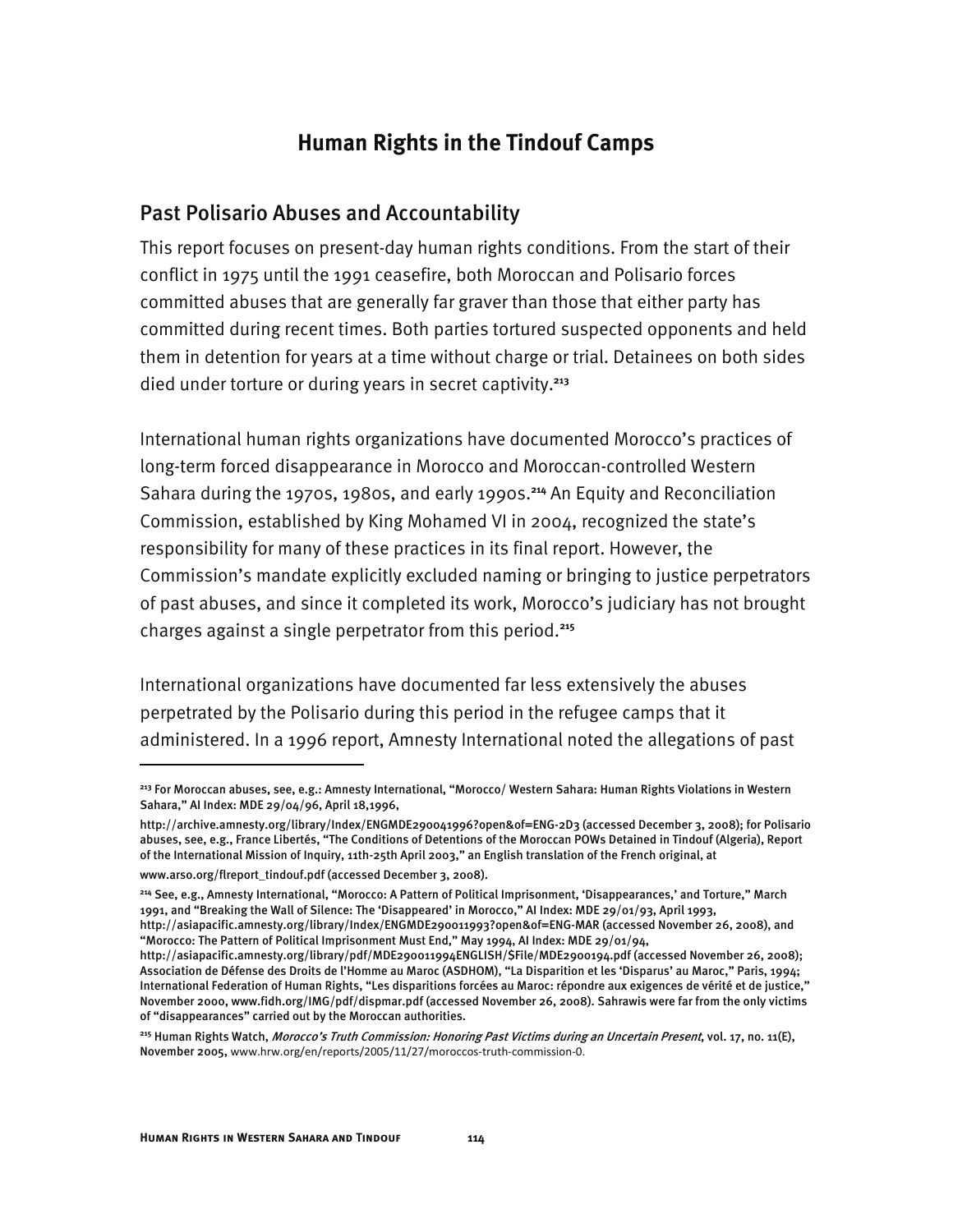abuses committed by the Polisario and urged investigations.**<sup>216</sup>** Amnesty International said that while the Polisario authorities had acknowledged the occurrence of human rights abuses in the past, they had "failed to provide any specific information about detentions, torture and ill-treatment and deaths in custody" or to remove the individuals responsible for these abuses from positions of authority.**<sup>217</sup>**

Organizations based in Western Sahara and led by Sahrawis who quit the camps have collected evidence, notably the direct testimonies of Polisario victims, in order to document and publicize those abuses. These apparently well-funded organizations publish reports in various languages**<sup>218</sup>** and tour international capitals to denounce Polisario abuses. Morocco's official and quasi-official media highlight their activities while ignoring the work of organizations that expose abuses committed by Moroccan authorities.

Regardless of the sources of their support, these organizations have collected compelling first-hand testimony of the Polisario's practices during the 1970s and 1980s of torture, long-term imprisonment without trial or charge, and forced labor. Human Rights Watch has heard similar testimony of Polisario abuse practiced during those decades from victims and eyewitnesses whom it contacted through channels independent of these organizations.

SADR Justice Minister Hamada Selma told Human Rights Watch that before the 1991 ceasefire, Morocco and the Polisario were fighting an all-out war that included foreign agents infiltrating the camps and carrying out assassinations. He

**<sup>216</sup>** Amnesty International, "Human Rights Violations in Western Sahara," AI Index: MDE 29/04/96, April 18, 1996, pp. 15-16; http://archive.amnesty.org/library/Index/ENGMDE290041996?open&of=ENG-MAR (accessed December 1, 2008). The Amnesty International report cites as examples: "Those detained in the late 1980s include Khalif Laroussi Zaougai, who was detained in 1987 upon arrival in the camps, and Salama Khbaou, who was detained at the end of 1989, three months after he had arrived in the camps. They were both reportedly detained until mid-1991. Some detainees died in custody, reportedly as a result of torture and ill-treatment. Among them was El Mehdi Othman Souayah, who was reported to have been detained in 1976 and to have died in detention in late 1977, and Mohamed Moussa ould Mokhtar, who was reported to have been detained at the beginning of 1983 and to have died in custody in subsequent years."

**<sup>217</sup>** Ibid. The report further noted that Morocco had failed to investigate "former Polisario figures who held positions of responsibility in the Polisario security apparatus, and who are alleged to have been responsible for human rights abuses in the refugee camps" and who now reside in Morocco after having left the camps.

**<sup>218</sup>** See, e.g., Committee for the Bringing Together of Sahrawi Families, Association of Parents of Sahrawi Victims of Repression within the Camps of Tindouf, Association of al-Massira for the Defense of the Rights of the Confined Persons and of the Moroccan Prisoners within the Camps of Tindouf, The Truth about the Polisario Prisons in the South of Algeria, Salé (Morocco), no date.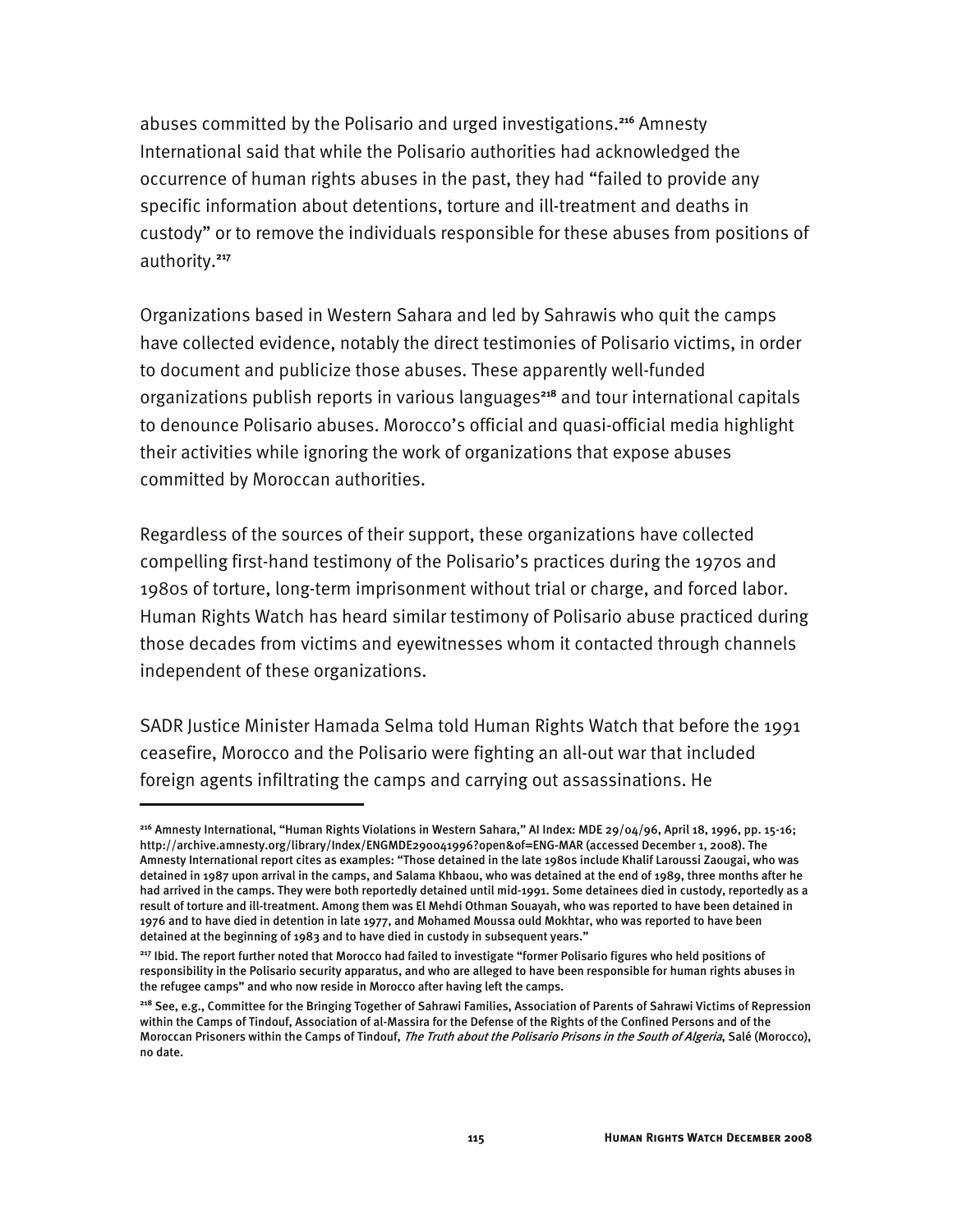acknowledged that the Polisario Front committed abuses in this context. According to him, the Front's seventh congress in Sa'ifa in 1989 adopted resolutions directing the Polisario to acknowledge the abuses, compensate victims, release detainees, dismiss the Polisario chief of security, close prisons, enact new laws to facilitate the monitoring of prisons, hold abusers accountable, and create a human rights monitoring committee directed by the prime minister. The Polisario's executive took steps to implement these resolutions, Selma said.**<sup>219</sup>**

Human Rights Watch is not in a position to verify the extent to which the above-listed measures were carried out in the post-1989 period. From the absence of publicly available documentation of investigations conducted by the Polisario Front and from recent interviews with victims of past abuses, it is clear that the leadership has done little over the last twenty years to investigate thoroughly and disclose in detail the severe abuses that their agents perpetrated, and to identify the perpetrators and hold them accountable.

One abuse that has been documented is the Polisario's holding of Moroccan prisoners of war in harsh conditions for as long as 14 years after the cessation of hostilities.**<sup>220</sup>** Human Rights Watch visited two POW camps in Tindouf in 1995 and, while it did not conduct a thorough inquiry, found that conditions there fell short of international standards. Prisoners were forced to do difficult physical work in harsh desert conditions without pay for long hours.**<sup>221</sup>** They complained that they received inadequate medication and food and had to resort to theft to survive.**<sup>222</sup>**

In 2003, the humanitarian organization France Libertés issued a more detailed report based on interviews with POWs still in custody. According to the report, since the Polisario began capturing Moroccan soldiers after the start of armed conflict in 1975, Polisario members summarily executed POWs, tortured them, forced them to give

**<sup>219</sup>** See Appendix 6, "Response of the Polisario Front, dated May 6, 2008, to the letter of Human Rights Watch of April 1, 2008." **<sup>220</sup>**The International Committee of the Red Cross (ICRC) had registered 2,155 POWs in the camps from 1984 to October 1995.

Human Rights Watch, Keeping It Secret, text accompanying footnotes 147-148. See also BBC News, "Polisario releases Moroccan POWs," September 2, 2003, at news.bbc.co.uk/2/hi/africa/3200039.stm. The ICRC repatriated the final 404 POWs to Morocco on August 18, 2005. ICRC, Annual Report 2005: Middle East and North Africa, p. 334,

www.icrc.org/web/eng/siteeng0.nsf/htmlall/6ppclf/\$file/icrc\_ar\_05\_middle-east.pdf?openelement (accessed December 4, 2008).

<sup>&</sup>lt;sup>221</sup> Human Rights Watch, Keeping It Secret, text accompanying footnotes 151-53.

**<sup>222</sup>** Ibid., text accompanying footnotes 150 and 154-55.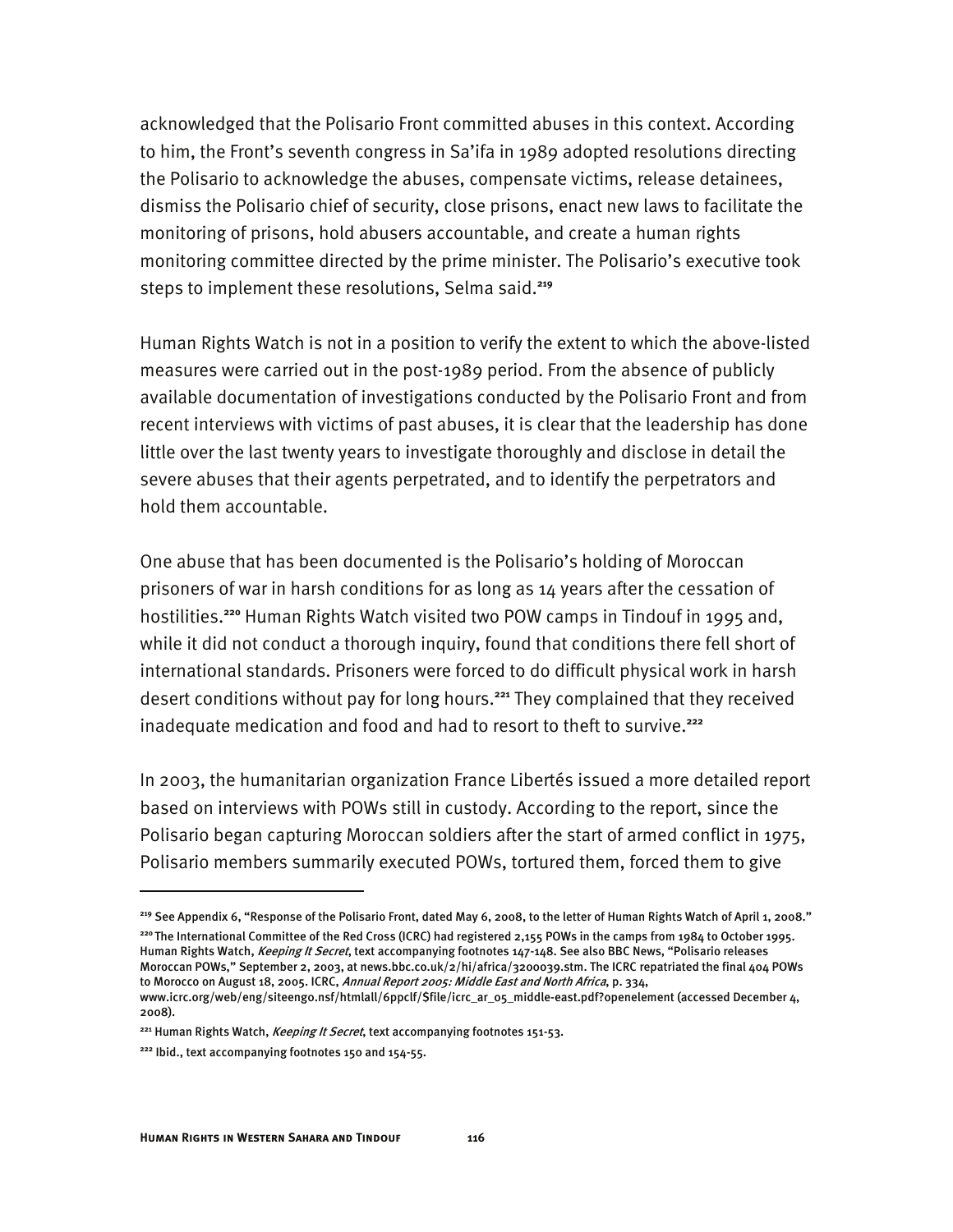blood without their consent, detained them in inhumane conditions, and denied them adequate medical care.**<sup>223</sup>** The Polisario issued a lengthy response to the France Libertés report, denying mistreatment of the POWs.**<sup>224</sup>**

In addition to subjecting the POWs to harsh treatment, the Polisario held hundreds of them for years after the cessation of active hostilities with Morocco in 1991, a practice that violates international humanitarian law, in the view of the UN Security Council.**<sup>225</sup>** Article 118 of the Third Geneva Convention states, "Prisoners of war shall be released and repatriated without delay after the cessation of active hostilities."

The Polisario refused to release the POWs after the ceasefire took effect in 1991, arguing that the UN settlement plan linked the release of POWs to completion of the registration of eligible voters for the referendum on self-determination. Morocco's alleged failure to meet its obligations under the plan meant that active hostilities had not ceased, the Polisario claimed.**<sup>226</sup>**

However, Article 6 of the Third Geneva Convention seemingly excludes such an interpretation of "the cessation of active hostilities." It states that while High Contracting Parties may conclude agreements with one another, these may not "adversely affect the situation of prisoners in war, as defined by the present Convention, nor restrict the rights which it confers upon them." Although not a High Contracting Party, the Polisario Front has declared its formal adherence to the Geneva Conventions.

It was not until 2005 that the Polisario released the last of its POWs, that is, fourteen years after the cessation of active hostilities.**<sup>227</sup>**

I

**<sup>225</sup>** For example, the Security Council in resolution 1495/2003 of July 31, 2003, "reaffirms its call upon the Polisario Front to release without further delay all remaining prisoners of war in compliance with international humanitarian law." http://daccessdds.un.org/doc/UNDOC/GEN/N03/447/80/PDF/N0344780.pdf?OpenElement (accessed May 15, 2008).

**<sup>223</sup>** France Libertés, "The Conditions of Detentions of the Moroccan POWs."

**<sup>224</sup>**Polisario Front, "Response to the Report Released by Fondation 'France Libertés' on The Conditions of Detention of the Moroccan Prisoners of War (POWs) Held by the Polisario Front," September 2003.

**<sup>226</sup>** "In effect, the evocation of the cease-fire and the cessation of active hostilities in this particular context is inadequate legally and politically, given that Morocco continues eschewing its commitments and harbouring hostility at military, political and legal levels." Polisario Front, "Response to the Report Released by Fondation 'France Libertés.'"

**<sup>227</sup>** BBC News, "Last Moroccan war prisoners freed," August 18, 2005, online at

http://news.bbc.co.uk/2/hi/africa/4162790.stm (accessed December 3, 2008).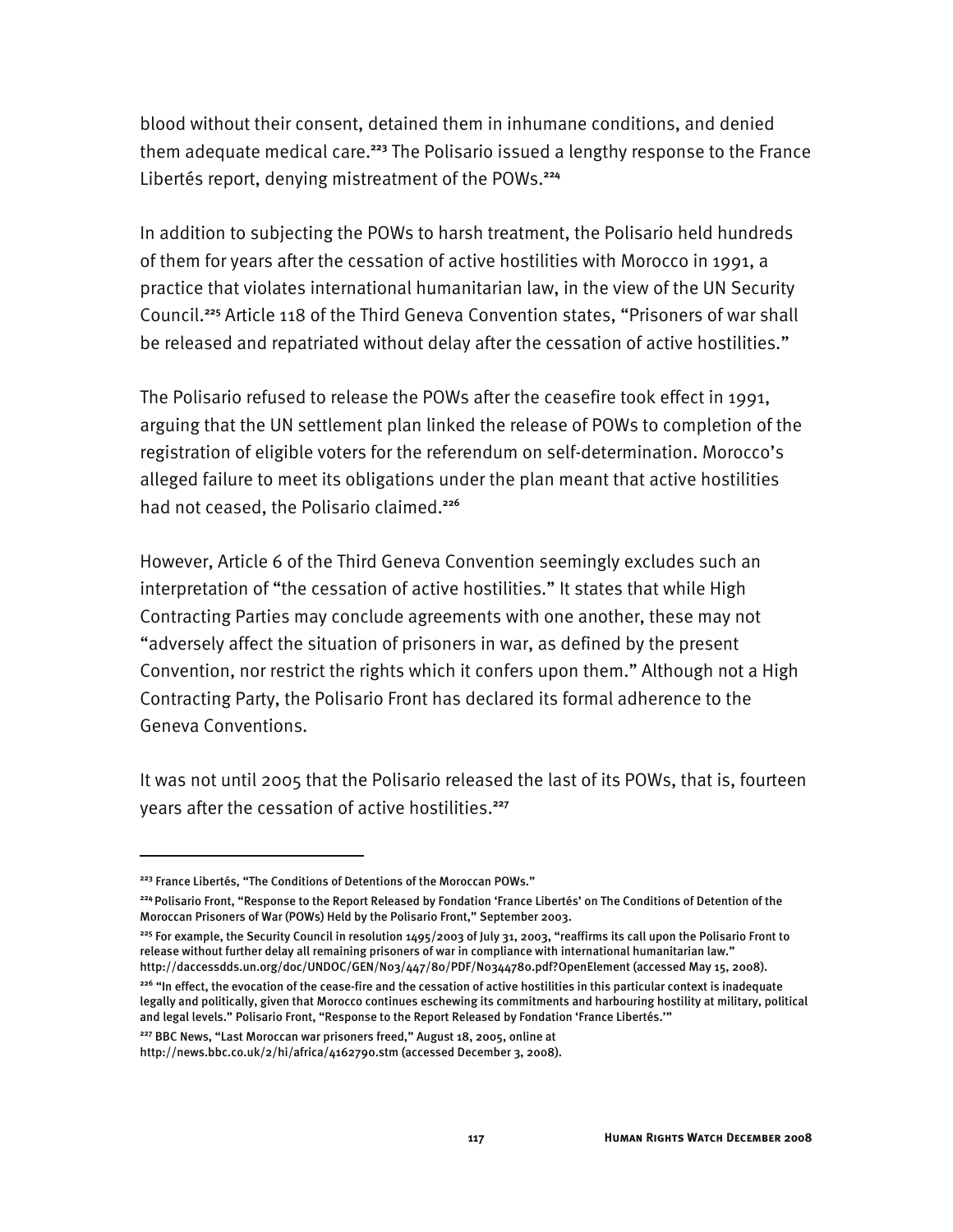To Human Rights Watch's knowledge, neither Algeria nor the Polisario or SADR authorities have investigated or prosecuted any of those allegedly responsible for mistreating Moroccan POWs or for detaining them for so long after the cease-fire.

## The Question of Political Detention in the Camps Today

Political detentions were commonplace in the Polisario-run camps during the 1970s and 1980s. Human Rights Watch spoke to several persons who had been detained for years without trial during that period, because of political differences with the Polisario leadership or because of suspicions they had collaborated with Morocco.

Polisario officials told Human Rights Watch that it does not prosecute or punish anyone for his peaceful political beliefs and that no one is serving time for politically motivated offenses. Polisario directorate member M'hamed Khadad said:

The Polisario Front holds no political prisoners. The Polisario is not a political party; it is a front of all Sahrawis who are fighting for the independence of Western Sahara. We favor independence but accept that Sahrawis can in a referendum freely decide their future by choosing between this option, autonomy or integration [full integration in Morocco]. No one was imprisoned here for supporting Morocco or the autonomy plan. But, as far as I know, no one here actually supports Morocco or has raised its flag.<sup>228</sup>

Numerous Sahrawis told us that Algerian security forces are not visible inside the camps and that Algeria cedes day-to-day running of the camps to the Polisario.

No one we interviewed could cite a clear-cut case where the Polisario had imprisoned a person during the last few years because of his political views or activities. "There are no political prisoners," said Yeslim Ould Ismail Ould el-Melkhi, a critic of the Polisario who left the camps. "But people who want to oppose the Polisario from inside the camps can't really get anywhere with it, so they just get up and leave the camps." Melkhi, disenchanted with the Polisario's human rights

**<sup>228</sup>** Human Rights Watch interview with M'hamed Khadad, 27 February camp, November 13, 2007.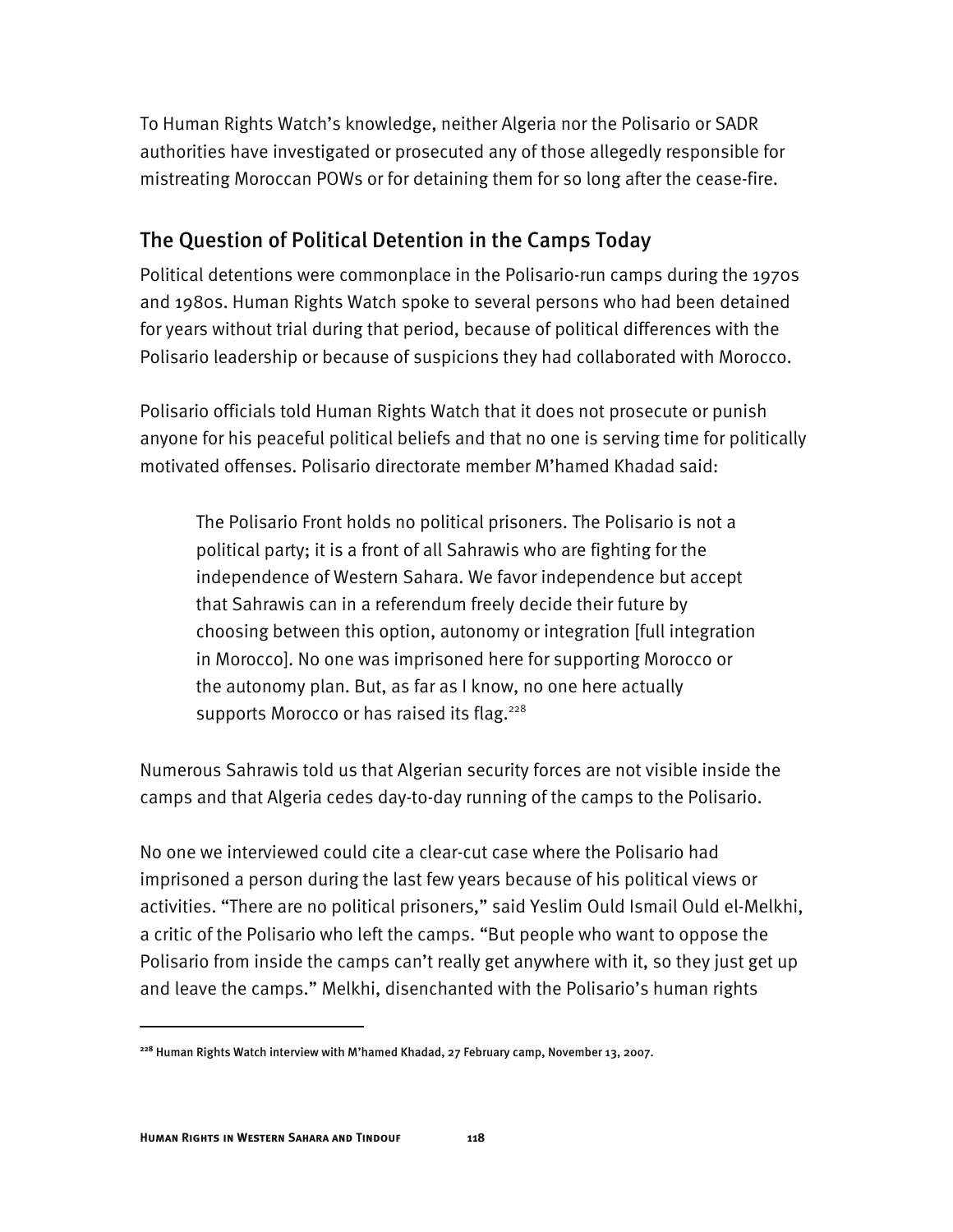record and its close alliance with Algeria, and supportive of the Moroccan autonomy proposal, left the camps in April 2007 and now lives in the Moroccan-controlled Western Sahara.**<sup>229</sup>**

What open criticism there is of the Polisario leadership, however harsh, seems to take place within a "national consensus," one that sees the Polisario as representing the Sahrawi people in its aspirations for independence. No one could cite examples of persons inside the camps who openly questioned the legitimacy of the Polisario as the Sahrawi liberation movement, or who defended Morocco's autonomy plan for Western Sahara as the best way forward.

Human Rights Watch learned of only one possible case of political detention in the period under study, that is, since 2006. The questionable case involves the arrests carried out in the aftermath of a demonstration that turned violent. In that incident, the detention by the Polisario police of Habbadi Ould Hmimed on May 30, 2006 for an alleged traffic violation sparked street protests in the 27 February Camp by his kinsfolk from the Ayaichi faction of the Reguibat tribe. The security forces in the camps repressed the demonstration forcefully; Polisario courts convicted and imprisoned 14 participants.

The Moroccan press at the time referred to the confrontation as a "massacre happening in secret,"**<sup>230</sup>** one that targeted a group because it had dared to express pro-Moroccan sentiments and even defiantly raised the Moroccan flag.**<sup>231</sup>**

Human Rights Watch's research concluded that this 2006 clash was an isolated incident, that there were no fatalities or grave injuries, and that it was not representative of a pattern of police brutality in suppressing demonstrations.

**<sup>229</sup>**Human Rights Watch interview, Foum el-Oued, Western Sahara, March 7, 2008.

**<sup>230</sup>** See, e.g., "Situation Explosive dans les camps de Tindouf," Sahara Marocain.net, June 2, 2006, www.saharamarocain.net/modules/news/article.php?storyid=1111 (accessed December 3, 2008).

**<sup>231</sup>**"Algérie: une région coupée du monde," nouvelobs.com, June 2, 2006,

http://archquo.nouvelobs.com/cgi/articles?ad=etranger/20060602.OBS0140.html&host=http://permanent.nouvelobs.com/; re-posted elsewhere as "Tindouf : Black out sur un massacre orchestré par le Polisario,"

http://saharaoccidental.oldiblog.com/?page=lastarticle&id=681115 (accessed December 3, 2008).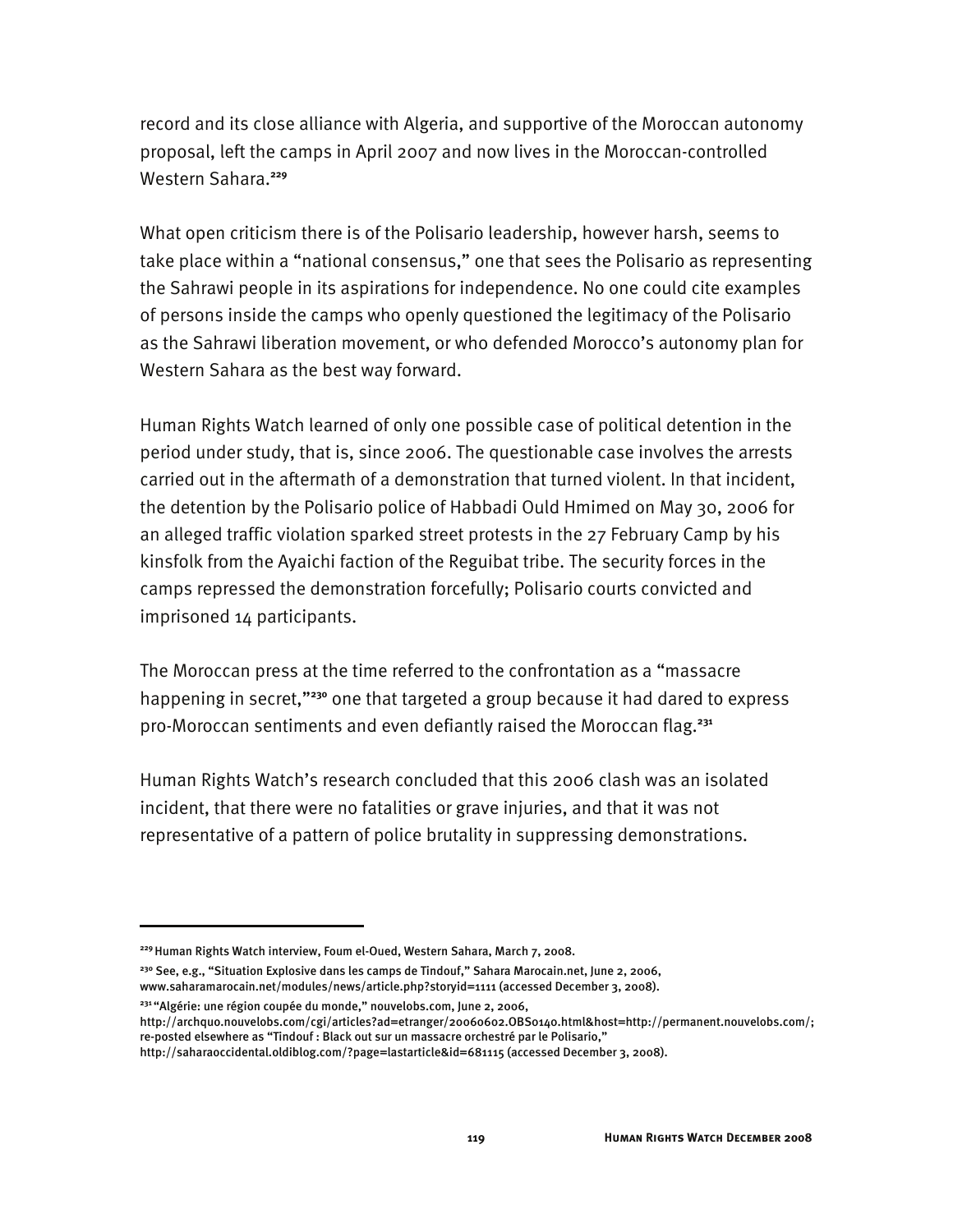In November 2007, Human Rights Watch interviewed three men imprisoned for their role in the disturbances, a local employee of an international organization who was familiar with the incident, and Justice Minister Hamada Selma. We concluded that the protesters shared a grievance that the Polisario leadership discriminated against and marginalized the Ayaichi faction, a sentiment ignited by the arrest of a clansman. Any political demands uniting them were secondary.

Mohamed Lamine Salameh Mohamed, a 34-year-old a resident of El-Ayoun Camp who served prison time for his part in the demonstrations, said the police insulted the demonstrators and called them collaborators with Morocco. In fact, Mohamed said, the demonstrators support the Sahrawi national cause and criticize only what they consider to be Polisario corruption, tribal favoritism and exclusionism.**<sup>232</sup>**

The demonstration was not peaceful. By all accounts, protesters stoned the police and damaged a local police post. Justice Minister Selma said that several of them carried sticks and iron bars.**<sup>233</sup>** The police, for their part, beat protesters and arrested persons arbitrarily. Mohamed Lamine Salameh Mohamed told us, "The police beat me on the head, and then sat on me while I was not resisting. They arrested me, put me in a Toyota wagon, and continued to beat me." Mohamed Ahmed Ibrahim, 49, of Smara camp, also said that the police beat him during the demonstration.**<sup>234</sup>**

The police arrested Salameh and Ibrahim and approximately 12 others that day. Over the next few days, they picked up about five other men for their alleged role in the protest. The authorities eventually charged 14 of them.

Mohamed Lamine Salameh Mohamed and Mohamed Ahmed Ibrahim both said that while they were in custody, the police insulted and threatened them, but did not physically torture them. Mohamed Lamine Salameh Mohamed said the police placed some of their co-detainees in tiny box-like cells for 15 minutes, as punishment for refusing to provide the names of participants, but otherwise did not physically

**<sup>232</sup>** Human Rights Watch interview with Mohamed Lamine Salameh Mohamed, 27 February camp, November 12, 2007.

**<sup>233</sup>** Human Rights Watch interview with Justice Minister Hamada Selma, Rabouni camp, November 13, 2007.

**<sup>234</sup>** Human Rights Watch interview with Mohamed Ahmed Ibrahim, 27 February camp, November 12, 2007.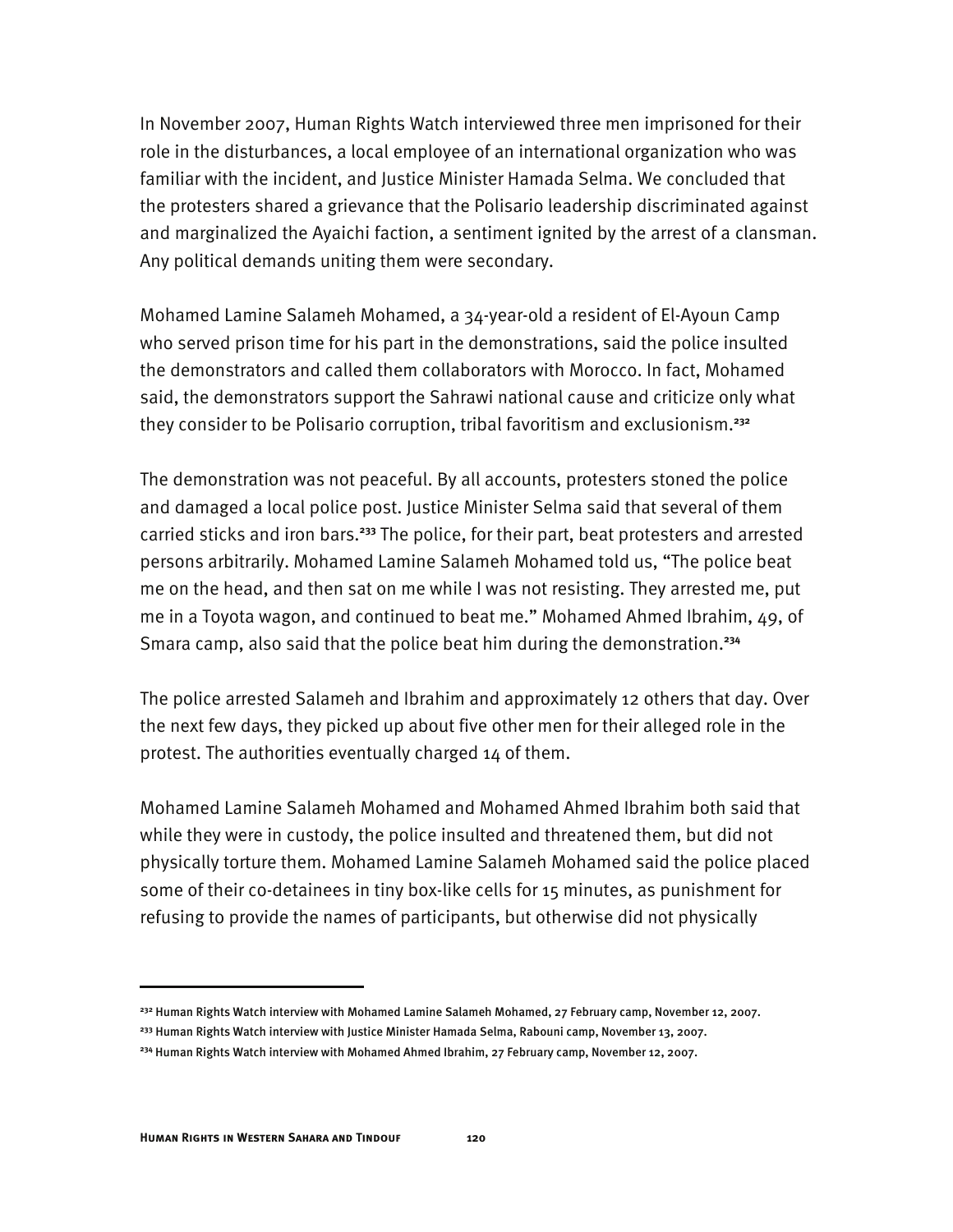mistreat them.**<sup>235</sup>** Hathiya Salama M'hamed, of 27 February camp, said the police confined two men to a cell that was only one meter wide by two meters long.**<sup>236</sup>** The trial took place before a SADR civilian court on June 14, 2006. The court convicted all of the defendants, sentencing two to one year in prison, six to six months in prison, three to six months in prison suspended, and two who were tried in absentia to two years in prison. Those sentenced to prison were released before the end of their terms, after women from the Ayaichi clan staged an open-ended sitin before the Presidency in Rabouni Camp to demand their release.

Justice Minister Selma stated that that the court had convicted the defendants under articles 54, 86, and 87 of the SADR Penal Code, including for the commission of acts of violence.**<sup>237</sup>** Mohamed Lamine Salameh Mohamed flatly denies having committed any violent act and claimed that the conviction of his co-defendants and himself was not for violence but rather for the offense of taking part in a demonstration deemed "likely to disturb the public order."

Article 54 provides a prison term of one to five years for this offense. According to Justice Minister Selma, the SADR judiciary interprets the concept of disturbances to the public order to mean "infringements of civil liberties, disruptions caused by obstructing of major roads used by legitimate institutions to provide their services, and threats to the physical safety or public health of all persons."**<sup>238</sup>**

However, this delineation of the types of assemblies likely to "disturb the public order" is not found in the law itself, the language of which is so broad that it can be used to criminalize peaceful political protests. To protect the right of assembly, the SADR should amend its laws to limit the power of authorities to ban assemblies to a narrow set of cases, such as gatherings for the specific purpose of violence.

**<sup>235</sup>**Human Rights Watch interview with Mohamed Lamine Salameh Mohamed, November 12, 2007.

**<sup>236</sup>** Human Rights Watch interview with Hathiya Salama M'hamed, 27 February camp, November 12, 2007.

**<sup>237</sup>** Human Rights Watch interview with Hamada Selma, Rabouni camp, November 13, 2007. Articles 86 states, "Any association or coming together of persons, no matter how long it lasts or how many persons it involves, that is formed for the purpose of committing crimes against persons or property or belongings, shall constitute the crime of forming a criminal association, an association that is considered to have been established the moment that the common mission is decided upon." This offense is punishable by one to three years in prison, as per Article 87.

**<sup>238</sup>** See Appendix 6.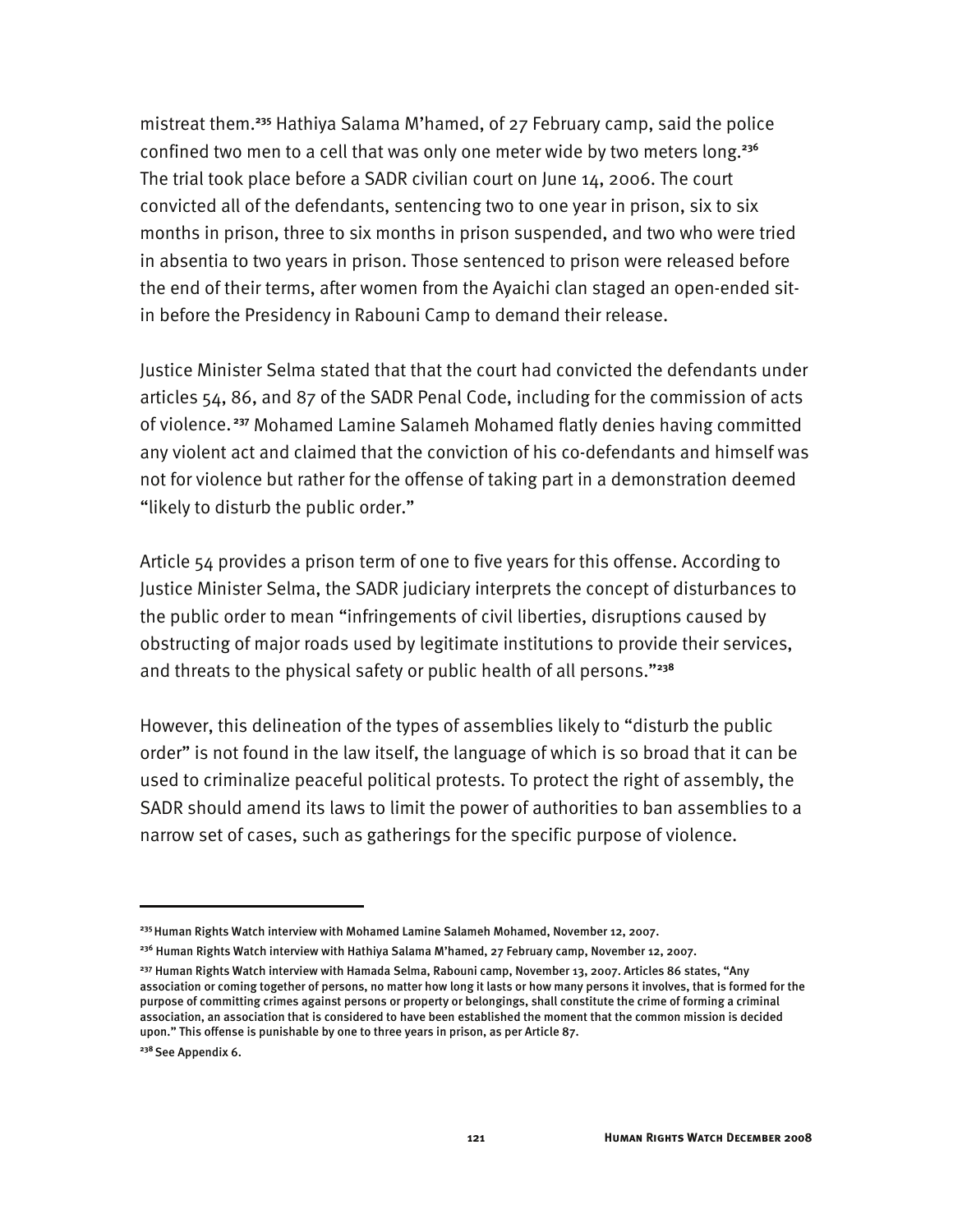Justice Minister Selma acknowledged that five men had complained about mistreatment by police during the demonstration, but said that the investigating magistrate had declined to open an investigation because the men had not filed their complaints within the time limit provided by law. He nevertheless personally met with them, he said. Selma said this was the only complaint his office had received involving police violence since he became justice minister in 2003.**<sup>239</sup>**

## Freedom of Movement

The right to freedom of movement is at the heart of questions about the human rights of the Sahrawis residing in the Tindouf refugee camps. Moroccan authorities and pro-Moroccan media and organizations often refer to camp residents as "*séquestrés*" (captives). The intimation is that the camps would experience a mass exodus if the Polisario allowed their "captives" to leave, discrediting the Front and reducing the international community's delivery of humanitarian aid to the camps.

For example, in his speech inaugurating the Royal Advisory Council for Sahara Affairs on March 25, 2006, King Mohammed VI urged the council "to propose initiatives for the return and integration of your fellow citizens held captive in the Tindouf camps, so that they may come back to their merciful, forgiving homeland."**<sup>240</sup>** On April 3, 2008, Moroccan government spokesman Khaled Naciri demanded a census of the population "held captive" in the Polisario-run camps.**<sup>241</sup>**

While the SADR Constitution does not contain any provisions guaranteeing freedom of movement, several Polisario officials told Human Rights Watch that Tindouf camp residents are free to leave the camps at any time. Justice Minister Hamada Selma commented:

An average of nearly 20,000 persons travel each year from the camps to other regions (children on school trips, training, medicine, special purposes, etc.). In addition, the family visit program between Sahrawi

**<sup>239</sup>** Human Rights Watch interview with Hamada Selma, Rabouni camp, November 13, 2007.

**<sup>240</sup>**www.corcas.com/SearchResults/FoundingSpeech/tabid/734/Default.aspx (accessed April 3, 2008).

**<sup>241</sup>** "Le Maroc continuera d'exiger un recensement des Marocains séquestrés dans les camps de Tindouf," website of the government of Morocco, April 4, 2008, www.maroc.ma/NR/exeres/5114335D-78CC-4AF0-836E-912E59924170.htm (accessed December 4, 2008).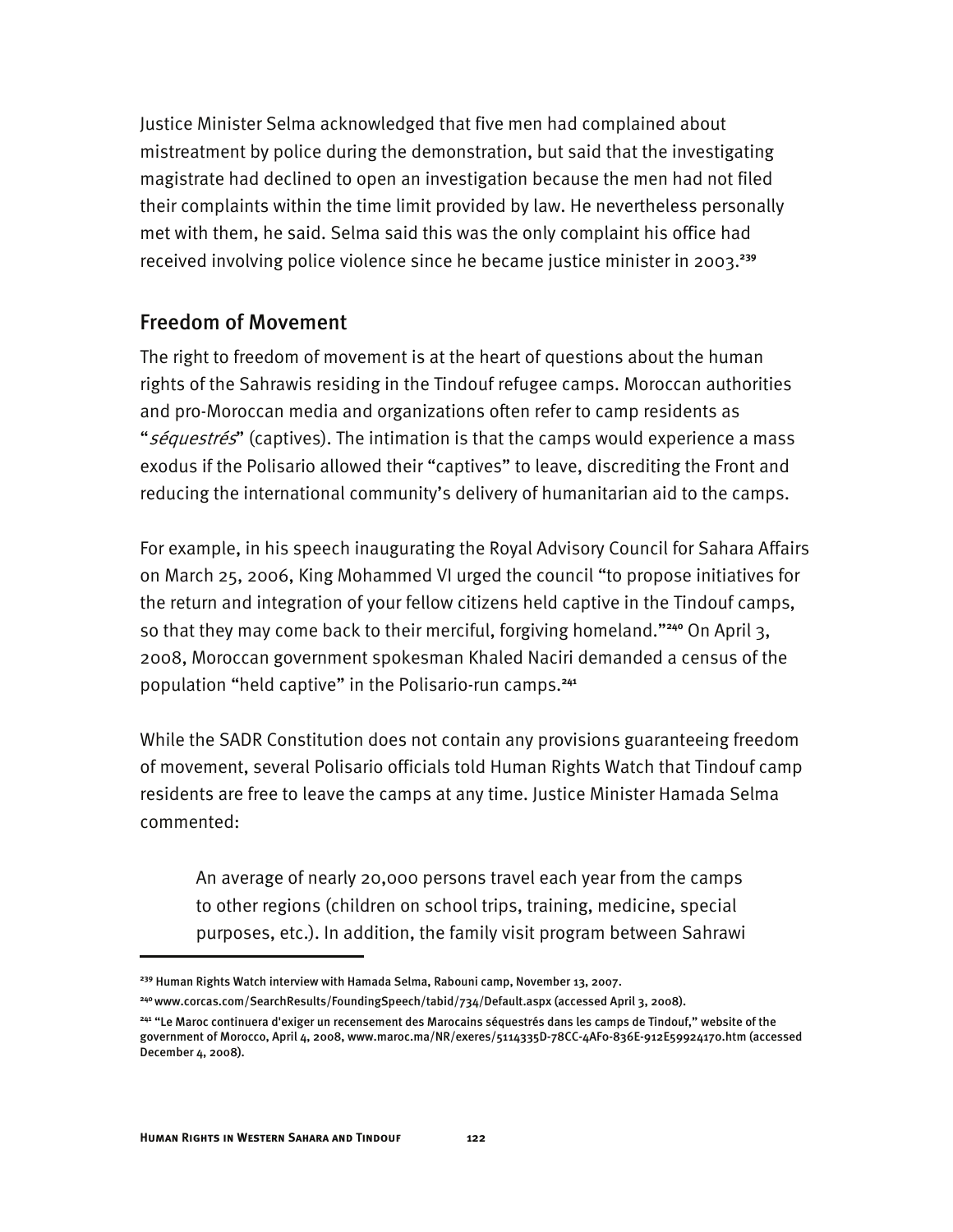families across the Moroccan separation wall has included so far more than 5,000 people …. The Saharan Refugees are free; they came to the camps by their own free will, and they are free to leave if they so wish. There are no legal or administrative measures that would prevent their departure …. We defy anyone, individual or organization, including the UNHCR, to present the name of a person who is prohibited from traveling to the Sahara under Moroccan occupation.<sup>242</sup>

While Sahrawis may first need to obtain Algerian travel documents if they wish to travel to countries that require them, they do not need such documents to enter nearby Mauritania, where they are free to apply at a Moroccan consulate for entry into the Moroccan-administered areas.

To gauge the freedom of camp residents to leave the camps permanently, Human Rights Watch interviewed tens of Sahrawis, including many in the Tindouf camps; 15 Sahrawis who had left the camps since 2006 and had moved to Moroccanadministered areas; former camp residents now living in third countries; and locally based staff of NGOs and international institutions. We focused on collecting evidence pertaining to the period from 2006 to the present, and cannot speak knowledgeably about the enjoyment of this right during an earlier period.

To determine whether these Sahrawis felt completely free to leave the camps for good, we asked them questions such as whether they used the official border crossing or took a clandestine route; whether they told others of their plans or intended destination; whether they traveled with their entire family and all of their belongings; and whether they knew of any Polisario reprisals against relatives of persons who resettled in Moroccan-administered areas. We interviewed people about their own experience and about the experience of others.

**<sup>242</sup>** See Appendix 6.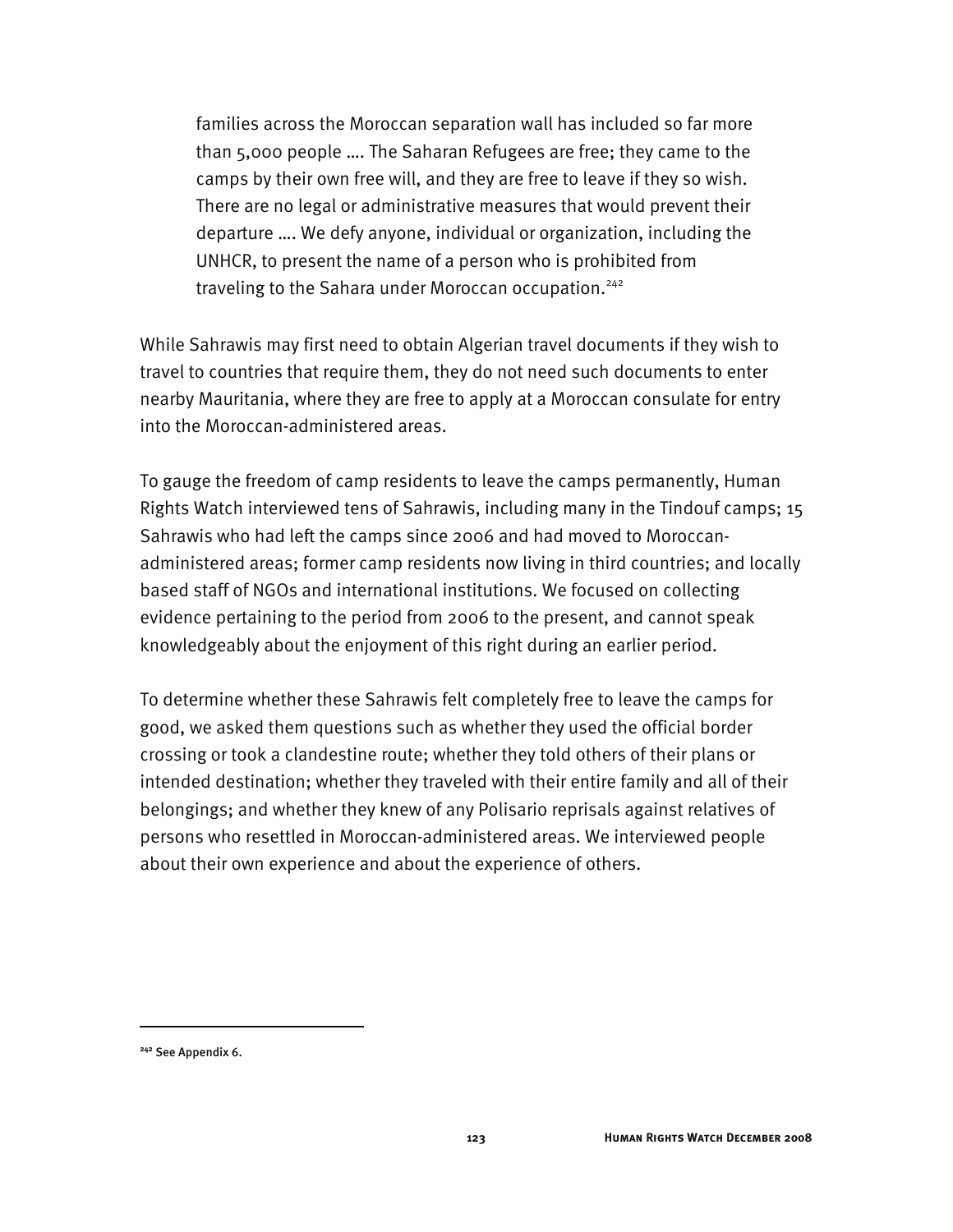### *Travel to Mauritania, Morocco, and Moroccan-Controlled Western Sahara*

The Polisario does not prevent camp residents from leaving the camps on trips of limited duration or to settle elsewhere permanently. Sahrawis who seek to leave generally find a way to do so.

Nevertheless, former camp residents now living in Moroccan-controlled Western Sahara told us that when they left the camps they concealed their ultimate destination, fearing that the Polisario would block their departure if it became known. But no current or former camp residents provided us with specific, verifiable information about any camp resident whom the Polisario had prevented from resettling in the Moroccan-controlled area. Some speculated that there were types of high-level persons whose departure the Polisario might seek to prevent, but they could cite no example by name.

Thus, while at least some ex-camp residents feared that the Polisario would obstruct their departure if it became known that they intended to settle in Moroccancontrolled territory, those headed in that direction generally found a way to exit the camps with little difficulty. Of the 17 persons we interviewed about how they had left the camps for Morocco since 2006:

- ten left Algerian territory in a vehicle via the main road between the camps and Mauritania, via the Hamra border checkpoint;
- two possessed Algerian passports and departed on regularly scheduled flights;
- two came on a UN-organized family visit flight and remained on the Moroccan-controlled side;
- one approached the Berm, where Moroccan soldiers ushered her across; she had previously traveled from the camps to Mauritania, but the Moroccan consulate there had refused to grant her entry to Morocco because she had not brought the required documents;
- one took an off-road route across the border at night, after officials at Hamra checkpoint turned him back because his national (SADR) ID card had expired; and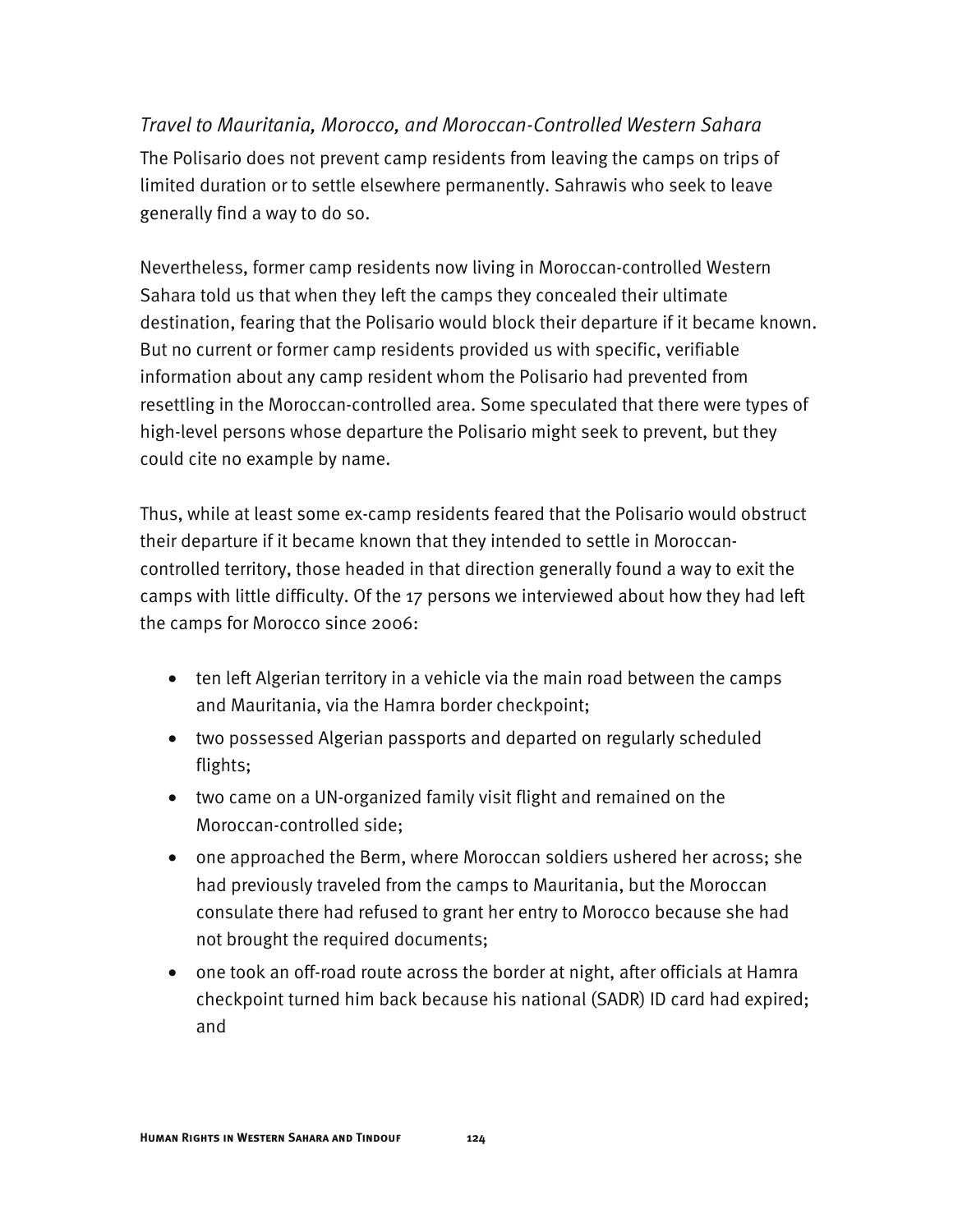• one took an arduous desert detour around the checkpoint, fearing Polisario authorities at the checkpoint would not let him exit.

These same individuals for the most part said they kept their plans secret from others in the camps. They said they did so not only out of fear that the Polisario might prevent them from leaving, but also because the prevailing sentiment in the camps is that it is shameful to opt for life "under Moroccan occupation."

"They taught us to hate Morocco from when we were young, that [the Moroccans] would torture and mistreat you," said a former SADR civil servant who left the camps in late 2006 and settled in El-Ayoun. "But people in the camps have cell phones. When a friend who had left the camps for here [the Moroccan-controlled Western Sahara] called me to say, 'Come, you won't have problems, you'll be OK here,' I decided to come." The civil servant had no trouble leaving:

I left with my wife, child, and six other relatives, in a truck. The owner of the truck is an officer in the security forces. When we reached the border post, he talked to the guards, and there was no problem. We left most of our stuff in the camps, so there would be no suspicions. My parents and brothers are still in the camps; they have suffered no reprisals because we left. The authorities came to my father and asked where I went, and he answered, Mauritania, and that was it. $243$ 

Ghlaili Hanini, a seamstress who is about 50 years old, left the camps in May 2006 and now lives in El-Ayoun. At the Hamra checkpoint, "I told them I was going to visit my sister in Nouadhibou [Mauritania]," she recalled. "This is also what I told my neighbors before I left. People never say they are going to Morocco." Asked if anyone later punished her relatives in the camp for her departure, she replied that neither she nor any other family she knew in the camps had been punished for the departure of relatives to the Moroccan-controlled Western Sahara. She pointed out that her

**<sup>243</sup>** Human Rights Watch interview, El-Ayoun, March 8, 2008. The source asked to remain anonymous, fearing reprisals against family members who were still in the refugee camps.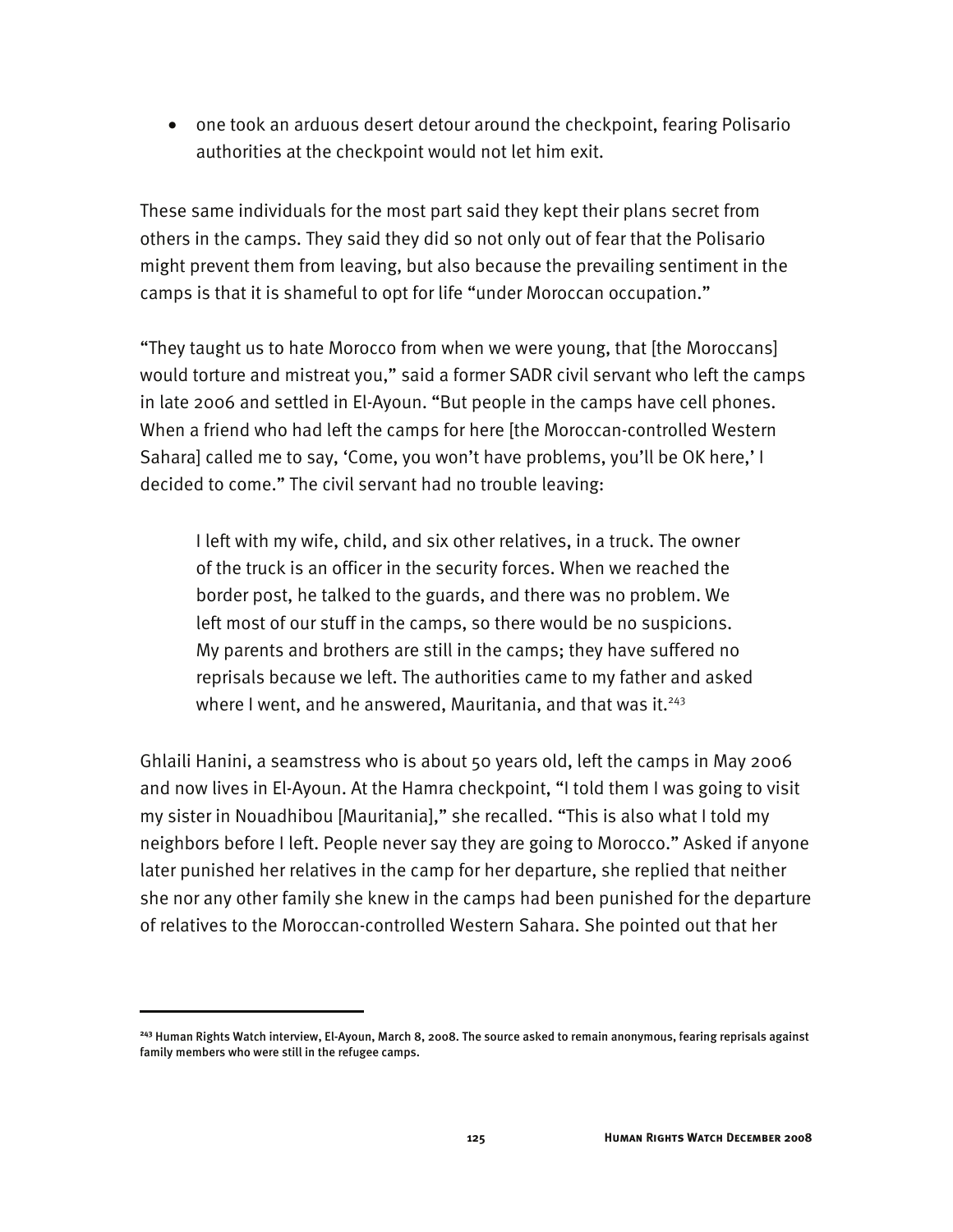own daughter left the camps after she did, and was now also living in Western Sahara.**<sup>244</sup>**

Invariably, people who reached Western Sahara via Mauritania told us that in order to allay suspicions that their departure was definitive they left behind most of their belongings; some limited the number of family members traveling with them. When asked whether their own departure now meant that their relatives remaining in the camps would be prevented from leaving, they answered that they believed their relatives who wished to resettle in Western Sahara would still be able to do so.

Human Rights Watch asked ex-camp residents who had resettled in Western Sahara if they had contacted relatives in the camps since arriving. With one exception, all said they had had telephone contact. None said they had heard of any acts of reprisal taken by the Polisario against relatives of persons who moved from the camps to Moroccan-controlled territory.

Hamra checkpoint, the main Algerian-Mauritanian border point, is a daylong drive on rough roads from the main cluster of refugee camps in Tindouf. Polisario and Algerian guards staff the checkpoint, registering the IDs of drivers and passengers, Sahrawis told us. If the guards asked the reason for their travel, Sahrawis leaving for Moroccan-controlled areas lied, explaining, for example, that they were headed to Mauritania to visit relatives or conduct business. The guards then allowed them to pass.

Some Sahrawis camp residents said that they had to obtain an authorization from SADR headquarters in Rabouni camp to leave for Mauritania, but got it easily; others said they got the necessary approval on the spot at the border; still others said no permission was needed.

Yeslim Ould Ismail Ould el-Melkhi, a pharmacist born in 1968 who last left the Tindouf camps in April 2007, put it this way:

**<sup>244</sup>** Human Rights Watch interview with Ghlaili Hanini, Foum el-Oued, March 5, 2008.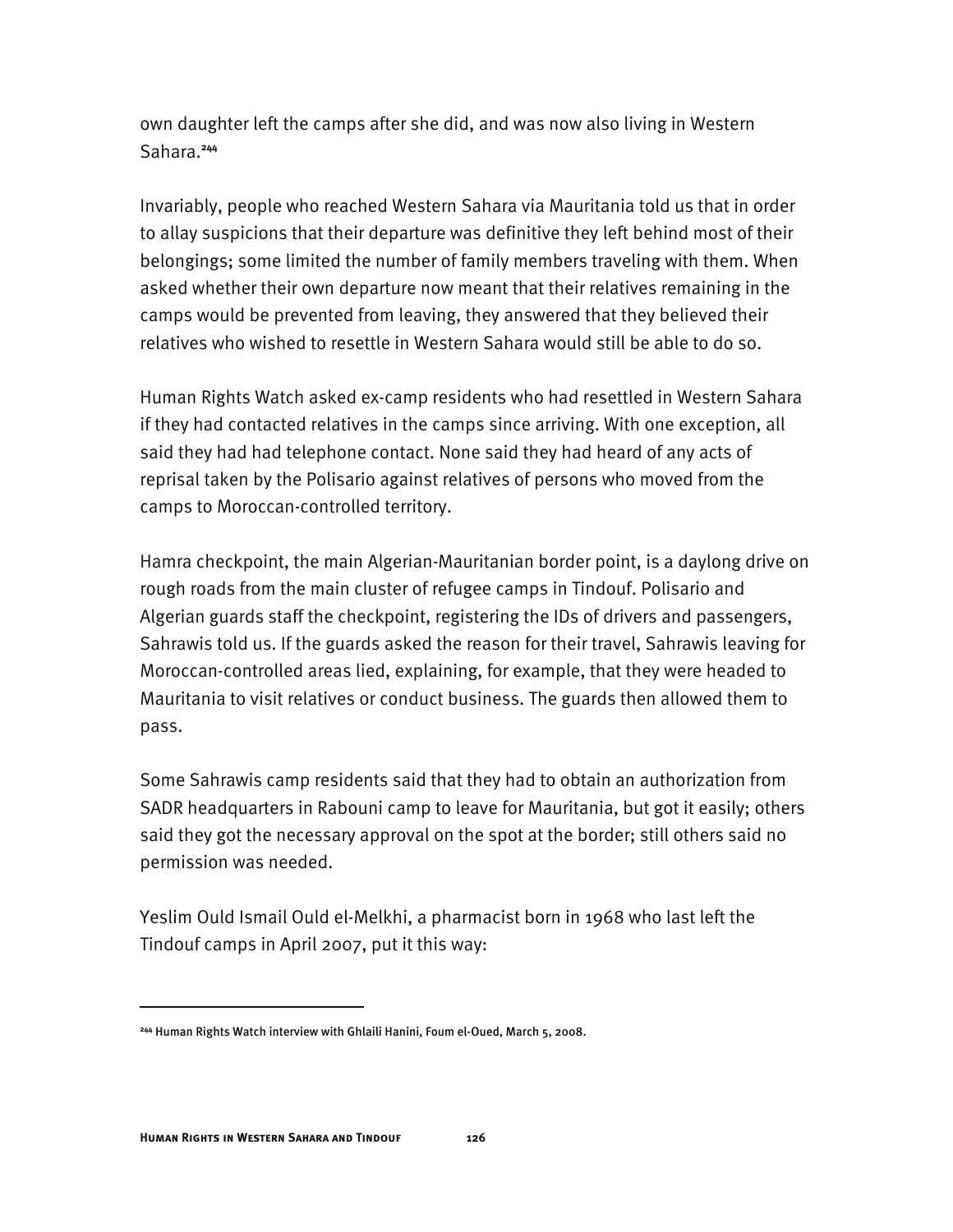It is a pretty chaotic situation in the camps. Everybody is preoccupied with trying to provide for his basic needs. If you want to leave, you just make the necessary arrangements, and you head for the Hamra checkpoint. You show your ID, they write your name down, and they let you pass. They understand the problems that people face in the camps. You must not tell them you are going to Morocco, but otherwise they do not care if you leave.<sup>245</sup>

Abdallah Mala'ainine, who left the camps for the Moroccan-controlled area in 2006, also said that leaving was easy but counseled discretion: "You keep the fact that you might want to go to Morocco to yourself; otherwise you might be seen as inciting others. You just do it."**<sup>246</sup>**

The fact that nearly all of those who reached Morocco said that they crossed into Mauritania via an official crossing point, instead of attempting an off-road route or approaching the Berm and surrendering to Moroccan soldiers, indicates confidence in the relative ease of passage via this route. One who left through an unofficial route in July 2005, Hamdi Abidi el-Bachir, said the Polisario police at Hamra checkpoint turned him back upon discovering his SADR ID had expired. "So we drove back a ways," el-Bachir, a schoolteacher, recalled, "and waited for the middle of the night. Then we drove around the checkpoint. Lots of people do that.**<sup>247</sup>**

Another possible avenue for quitting the camps is the UN-administered program of family visits. That program involves flying Sahrawi families from the Moroccanadministered zone to the Tindouf refugee camps and vice versa, for visits lasting five days. According to statistics provided by the UNHCR, the program arranged visits to "the other side" for 6,638 Sahrawis between its launch in March 2004 and October 3, 2008. Roughly half of this total traveled from the Tindouf camps to the Moroccancontrolled territory; of these, "fewer than ten," as of May 2008, had chosen to remain rather than return, according to the UNHCR.**<sup>248</sup>**

**<sup>245</sup>** Human Rights Watch interview with Yeslim Ould Ismail Ould el-Melkhi, Foum el-Oued, March 5, 2008.

**<sup>246</sup>** Human Rights Watch interview with Abdallah Mala'ainine, El-Ayoun, March 5, 2008.

**<sup>247</sup>** Human Rights Watch interview with Hamdi Abidi el-Bachir, Foum el-Oued, March 7, 2008.

**<sup>248</sup>**Human Rights Watch telephone interview with Sergio Calle-Noreña, UNHCR chief of operations for the Western Sahara, May 9, 2008. Calle-Noreña left this post later in 2008.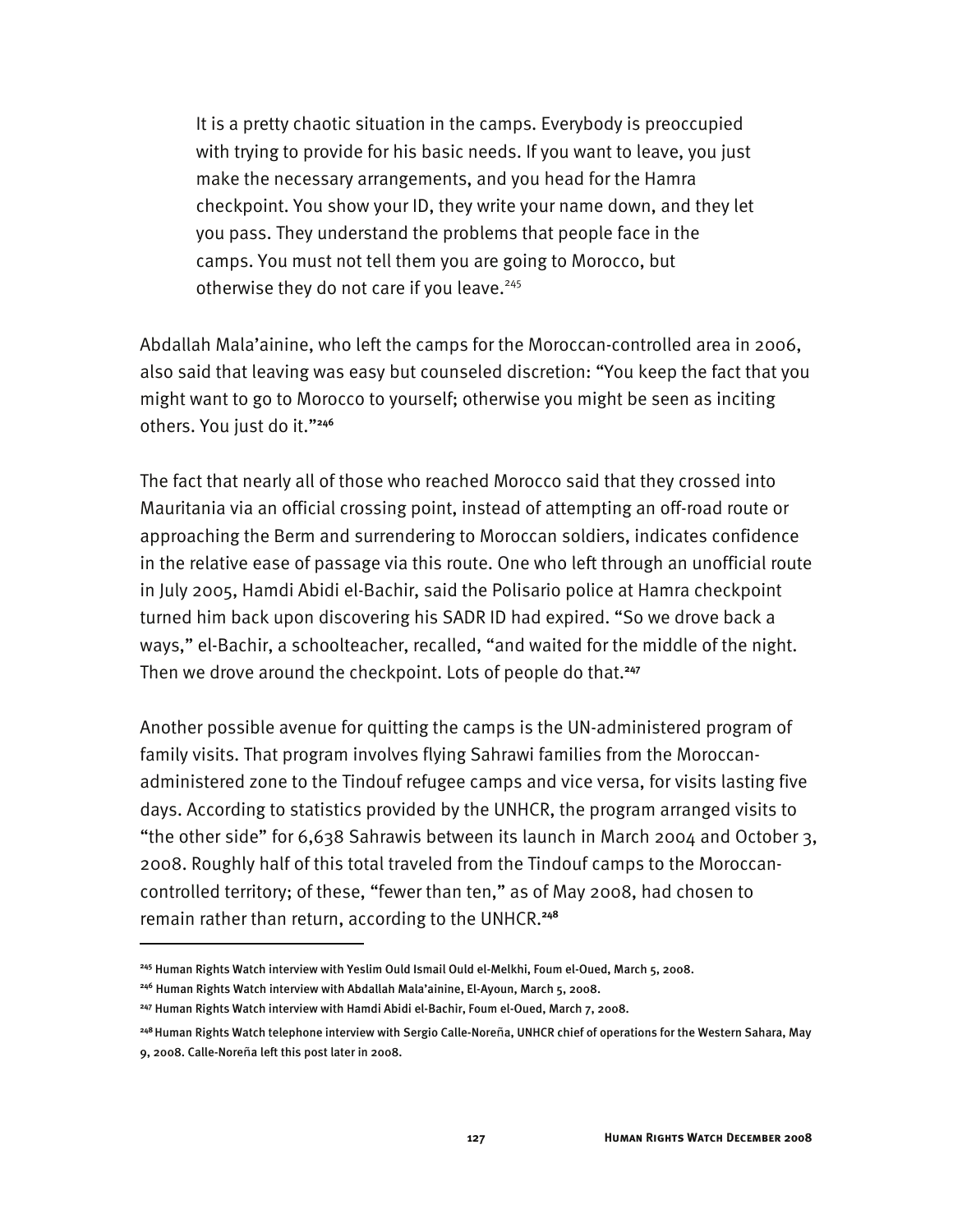Some Moroccan officials explained to Human Rights Watch that the reason so few camp residents remained in the Morocco-administered area after coming on a UNHCR family visit was interference by the Polisario to prevent entire families from applying together, thereby ensuring that participants would return to the camps. However, our interviews with Sahrawis and UN officials turned up no evidence that, at the present time, the Polisario has been preventing, for political reasons, any Tindouf camp resident from participating in the UN family visits program. Nor did we find evidence that the Polisario was manipulating the lists to ensure that some members of participating families remained behind as a means of ensuring that their relatives returned from the Moroccan side at the end of their five-day visit.

We were unable to ascertain whether the Polisario imposed such obstacles in the past. The UNHCR's chief of operations in Western Sahara, Sergio Calle-Noreña, noted that when the UNHCR reopened the application process in the Tindouf camps from December 19, 2007 to January 24, 2008, many applicants added family members whom they had not listed when they first applied in 2004. Calle-Noreña, who assumed his post in February 2008, said he could not say whether this meant that the lists had been "politically managed" in 2004. He preferred to dwell on the present, saying the process "is open now and everyone has the possibility of putting the whole family on the application. The re-opening of the application process was completely transparent." Calle-Noreña added that Sahrawis unhappy about the process can approach Arabic-speaking UNHCR staff who circulate regularly in the camps.**<sup>249</sup>**

Sahrawi camp residents nevertheless voiced frustration with the long wait to participate in the UNHCR program. The demand for participation vastly exceeds the number of spaces. There are presently at least 12,000 applicants on both sides of the divide waiting for their turn in the program. At present, the transportation for the families is limited to an airplane that can accommodate only some 30 persons at a time and is quite costly for the UN to operate. Participation is free for the participants.**<sup>250</sup>**

**<sup>249</sup>** Human Rights Watch telephone interview with Sergio Calle-Noreña, May 9, 2008.

**<sup>250</sup>** Morocco and the Polisario are exploring, under UN auspices, the initiation of land travel that could accommodate a far greater number of participants in the family visit program.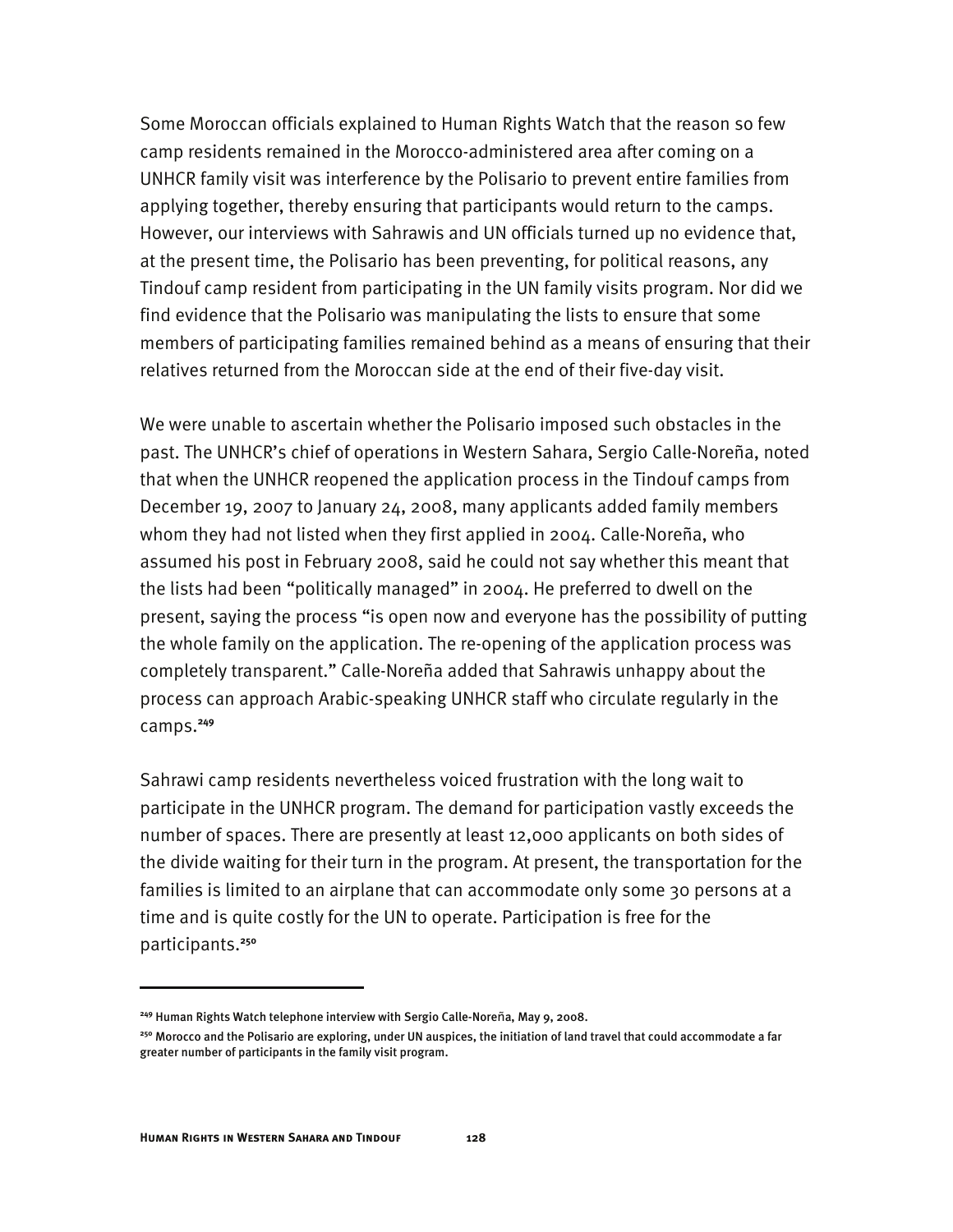Human Rights Watch interviewed one Sahrawi woman who said that when she first applied to the family visit program in 2004, Polisario agents ordered her to apply only for herself and two of her four children, but not for her husband and their two other children. When she embarked on the program in January 2008, the woman, al- 'Afia Hammidi, was permitted to bring two children plus her fifth child, who was born in 2006. Upon arriving on the Moroccan-controlled side, she announced her desire to remain and applied at the UNHCR to bring over her remaining two children. Four months later the two children arrived.**<sup>251</sup>** Calle-Noreña said their transfer "took place with the full cooperation by both sides; there were no political obstacles."**<sup>252</sup>** The process took time, he said, in order to determine the children's best interests. He added that Hammidi's husband remained in the camps because he did not wish to relocate at this time.

Mohamed Saïd es-Sellami, a man in his early forties who moved to El-Ayoun from the camps, said, "There are three types of people who leave the camps to settle here: people who come out of political conviction, people who want to improve their lives, and people who come just because they are used to moving around." Es-Sellami put himself in the second category, although he added that his tribe, the Sellam, had long ago stopped getting along with the Polisario.**<sup>253</sup>**

Sellami Sellam, who left the camps in 2006 for El-Ayoun, where he was born in 1958, offered three reasons why Sahrawis remain in the refugee camps: "There are those who are convinced that Western Sahara will one day be independent; there are those who have vested interests in the camps, and there are those who lack the means to leave."**<sup>254</sup>** In addition to these reasons, many refugees gave family ties as a determining factor in decisions whether to remain in the camps or to return to Moroccan-controlled Western Sahara.

**<sup>251</sup>** Human Rights Watch interview with Al-Afia Hammidi, Washington, DC, May 9, 2008.

**<sup>252</sup>** Human Rights Watch telephone interview with Sergio Calle-Noreña, May 9, 2008.

**<sup>253</sup>** Human Rights Watch interview with Mohamed Saïd es-Sellami, El-Ayoun, March 7, 2008.

**<sup>254</sup>** Human Rights Watch interview with Sellami Sellam, El-Ayoun, March 6, 2008.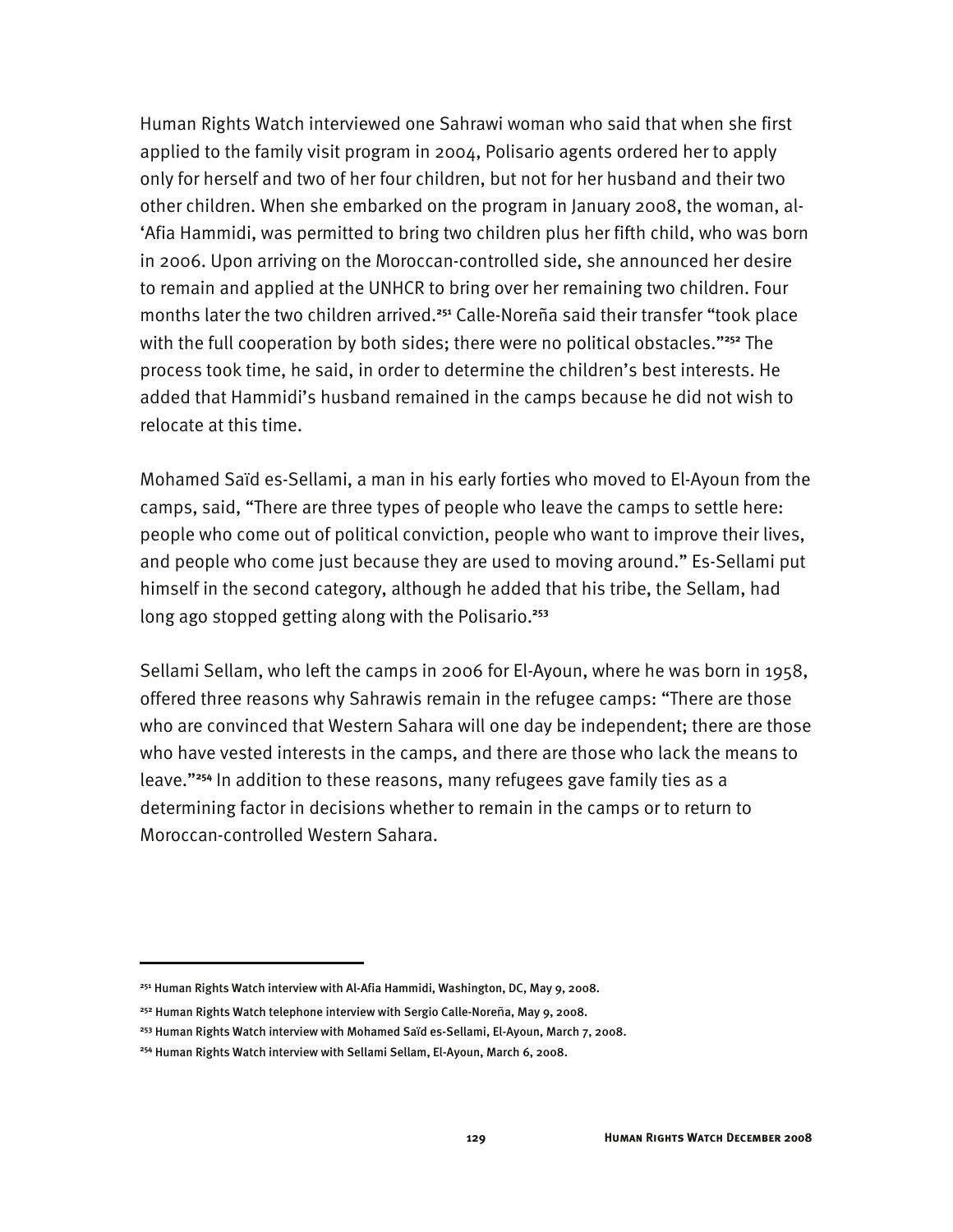#### *Travel to Destinations other than Mauritania and Moroccan-controlled areas*

Traveling to Mauritania, a country that recognizes the SADR, remains the easiest way for residents of the Tindouf camps to exit Algerian territory. Travel to any of the majority of countries that do not recognize the SADR requires Algerian travel documents, for which Sahrawis must apply via the Polisario. We did not hear complaints that the Polisario or Algeria refused persons Algerian travel documents for political reasons. However, present and former camp residents complained that this process can take many months, if not years. Some alleged that those who paid bribes or had Polisario connections got them faster; we were unable to confirm this.

#### *Travel inside Algeria*

I

Camp residents need no permit to visit the nearby city of Tindouf.**<sup>255</sup>** They may also travel freely between the refugee camps, except during the hours of the nightly curfew. Algerian soldiers staff checkpoints on the roads between the city of Tindouf and the refugee camps. When traveling between the camps, it is sometimes necessary to pass through Algerian checkpoints. None of the refugees HRW interviewed complained that they could not move between the refugee camps.

Travel elsewhere within Algeria requires permission from Algerian authorities, except for the minority of Sahrawis who hold Algerian passports. To obtain such permission, a Sahrawi must apply through Polisario authorities, who forward the request to Algerian authorities.**<sup>256</sup>** We did not hear that the Polisario prohibited persons from traveling within Algeria because of their political beliefs or activities. It appears, however, that Sahrawi camp residents must provide an "approved" reason for short or extended stays elsewhere in Algeria, such as enrollment in school or professional training. Reportedly, Algerian authorities do not grant permission to Sahrawi camp

**<sup>255</sup>** Human Rights Watch observed unarmed Polisario guards manning checkpoints at the entrance to each refugee camp we visited, and armed Algerian soldiers manning checkpoints between the camps and the city of Tindouf. These guards presumably check whether travelers are carrying Polisario national identity cards. The Polisario interior minister said that the Polisario issues such cards to every camp resident at the age of 18. The ID card, according to the minister, cannot be revoked or suspended, and is all that is required for travel between the refugee camps and in the Polisario-controlled zone of Western Sahara. Human Rights Watch interview with Mohamed Lamine Dedi, SADR interior minister, Rabouni camp, November 13, 2007.

**<sup>256</sup>** Interviews with Sahrawis inside and outside the camps, as well as an email from UNHCR officials, confirmed this. Human Rights Watch interview with Denis Alma Kuindje, UNHCR Protection Officer, November 10, 2007, Rabouni Camp; Human Rights Watch telephone interview, Elkanti Bela, former camp resident now living in Paris, January 31, 2008. According to the Polisario interior minister, a refugee can file his application at the daïra (district) or wilaya (camp) level, or through the Polisario office in the Algerian city of Tindouf. Human Rights Watch interview with Mohamed Lamine Dedi, November 13, 2008, Rabouni Camp.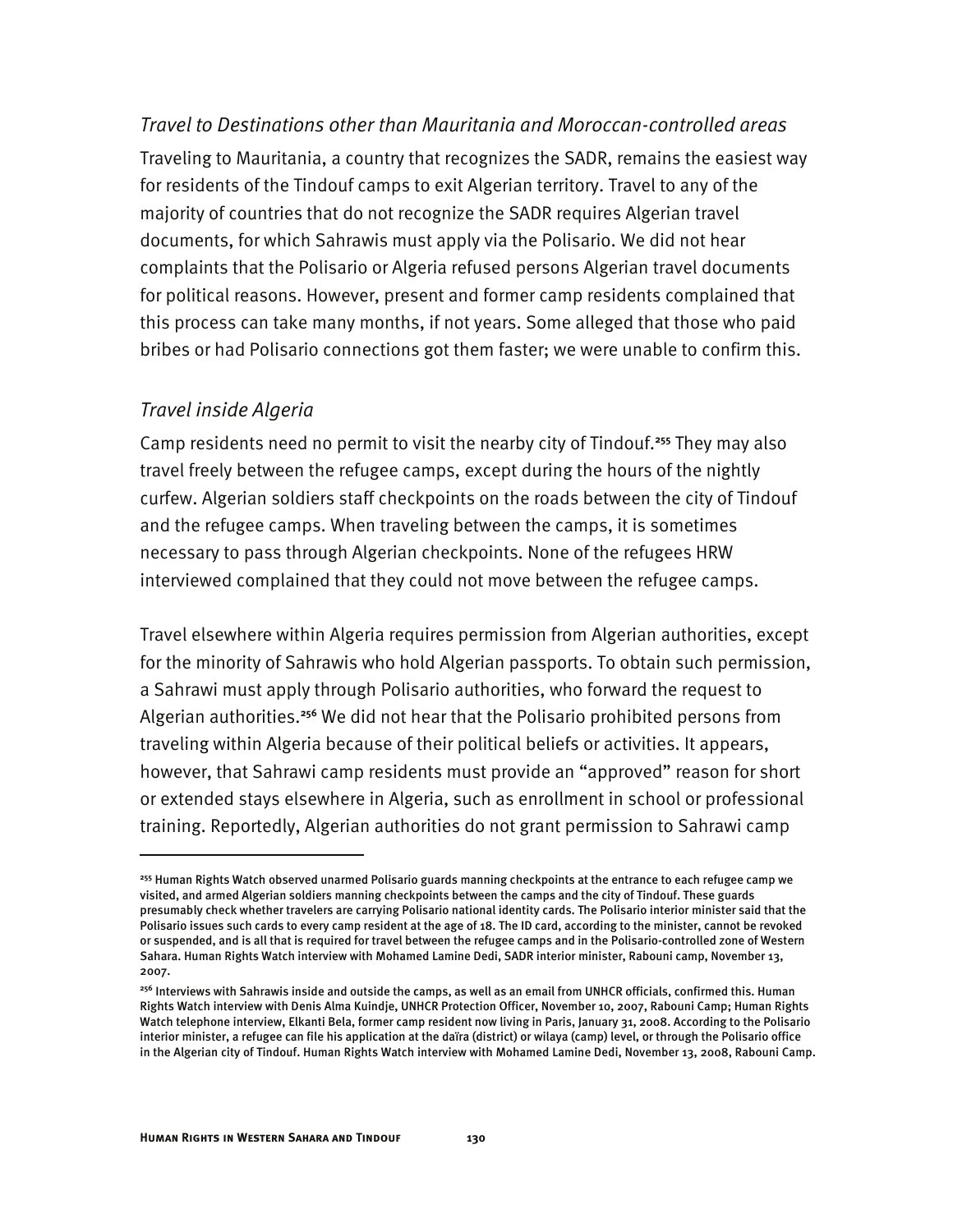residents to move, say, to Algiers merely to hunt for a job. Human Rights Watch requested information from Algerian authorities on the freedom of movement enjoyed by Sahrawi refugees within Algeria, but received no reply (see Appendix 7).

### *Polisario Reportedly Prevents Sahrawi Dissident from Re-Entering Camps*

On June 1, 2008, Human Rights Watch learned that Polisario authorities were preventing one camp resident who had left the camps from returning, on the grounds that he was a Moroccan spy. The man, Mohamed Fadhel Baba Abdelhaï (born on April 10, 1961, according to his SADR identity card, and sometimes known as Mohamed Baba Jouli), was among the persons whom Human Rights Watch interviewed about human rights conditions while visiting the camps in November 2007.

Baba Jouli, when interviewed by telephone on September 4, 2008, said that Polisario guards at checkpoints along the Mauritanian-Algerian border had on repeated occasions since late May 2008 prevented him from entering the area under their control.

The Polisario representative in Washington, Mouloud Saïd, confirmed and justified the interdiction, explaining that Baba Jouli "is not a resident of the camps"**<sup>257</sup>** and his "last place of residency was in Mauritania ….[It] also is just of common sense that no one working for the Moroccan intelligence services should live in the camps and we cannot compromise our security; the camps are refugees fleeing the invasion and not made for persons working for the enemy."**<sup>258</sup>**

Baba Jouli said he was a legitimate camp resident, having lived in the camps since the 1970s and served in the Polisario armed forces. He said his wife, Mounira Makhloul Mohamed Sid Ahmed, and children live in Smara camp. He added that the SADR authorities had renewed his driver's license, number 011252, on October 17, 2007.

**<sup>257</sup>** Email communication from Mouloud Saïd to Human Rights Watch, June 6, 2008.

**<sup>258</sup>** Email communication Mouloud Saïd to Human Rights Watch, June 27, 2008.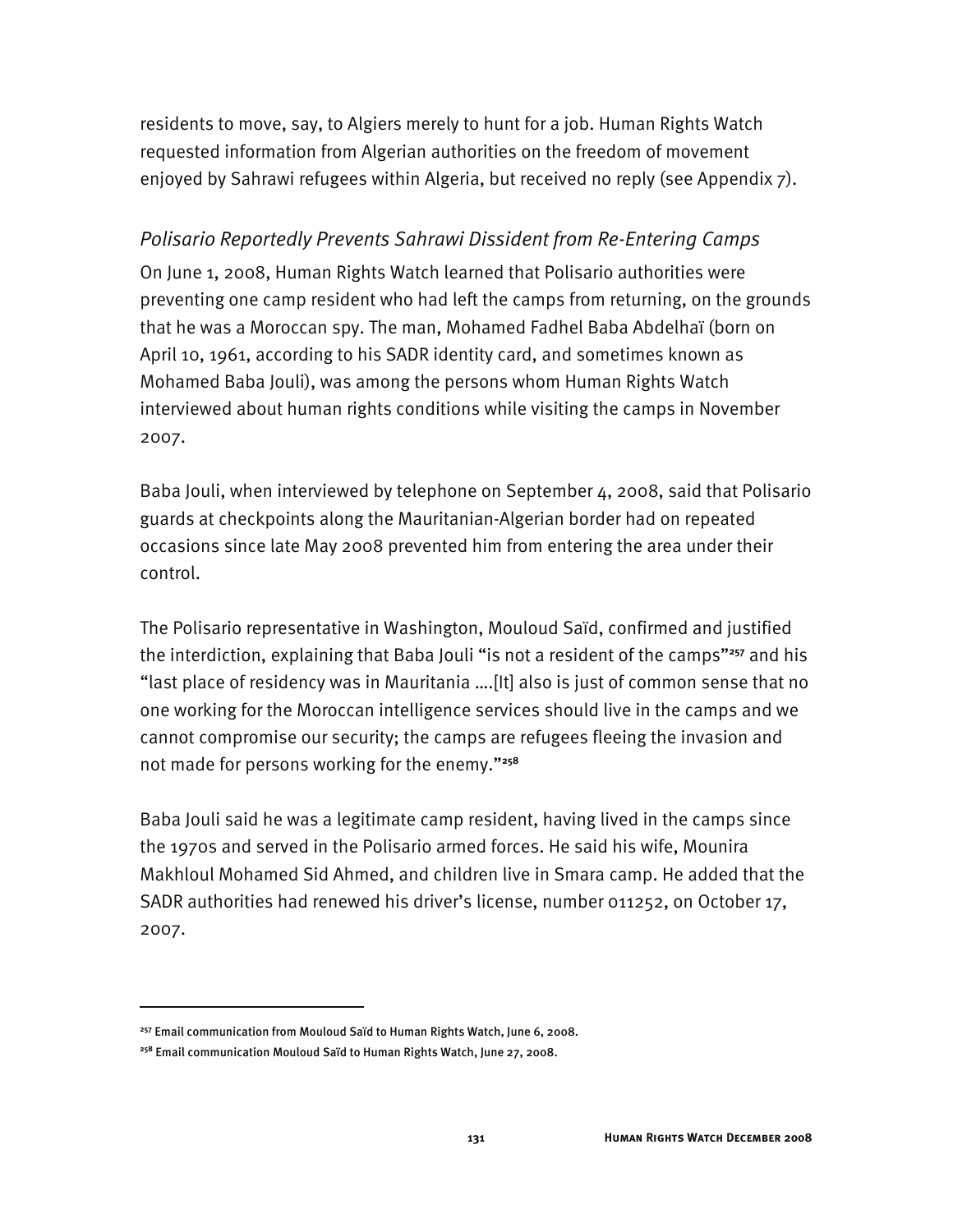Baba Jouli intimated that the Polisario was persecuting him because he supports Khat ech-Chahid, the dissident faction within the Polisario. He flatly denied being a Moroccan spy, saying he favored Sahrawi independence and rejected Morocco's autonomy plan for the Sahara.

Saïd did not reply to a follow-up question as to whether the Polisario ever charged or tried Baba Jouli in connection with his purported activities. He did not clarify the procedure by which Baba Jouli had been stripped of his status as a camp resident.

On the basis of this information, the Polisario's refusal to allow Baba Jouli into the camps seems arbitrary and unjust.

## Freedom of Information, Expression, Association and Assembly

Human Rights Watch does not know of any cases during the period we examined – since 2006 – where the Polisario prosecuted publishers or writers for exercising their freedom of expression. The 1999 constitution of the SADR guarantees freedom of expression, oral and written, "in conformity with the law" (Article 29). However, the applicable laws are cause for concern: The broadly worded Article 52bis of the SADR Penal Code imposes a prison sentence of one to five years on "anyone who distributes or puts on sale or publicly displays or owns with the intention of distributing or selling, publications or documents or recordings that could damage the public interest."

The Polisario does not appear to restrict the refugees' access to information, though access is limited by the camps' isolation and poverty of resources. Those who have televisions and satellite dishes are able to receive pan-Arab, Algerian, and Moroccan broadcasts, including the Moroccan state-run regional television channel operating in El-Ayoun. There is an official weekly newspaper, *Es-Sahara el-Hurra* (Free Sahara), which claims a print run of 10,000.**<sup>259</sup>**

The camps also have one independent, irregularly published newspaper, El-Mustagbal es-Sahrawi (The Sahrawi Future). The newspaper and its website, which is

**<sup>259</sup>** An edition is online at www.essahraelhora.net/. Information about the newspaper can be found in Arabic at the official RASD website, www.rasd-state.ws/p\_medios.htm (accessed April 22, 2008).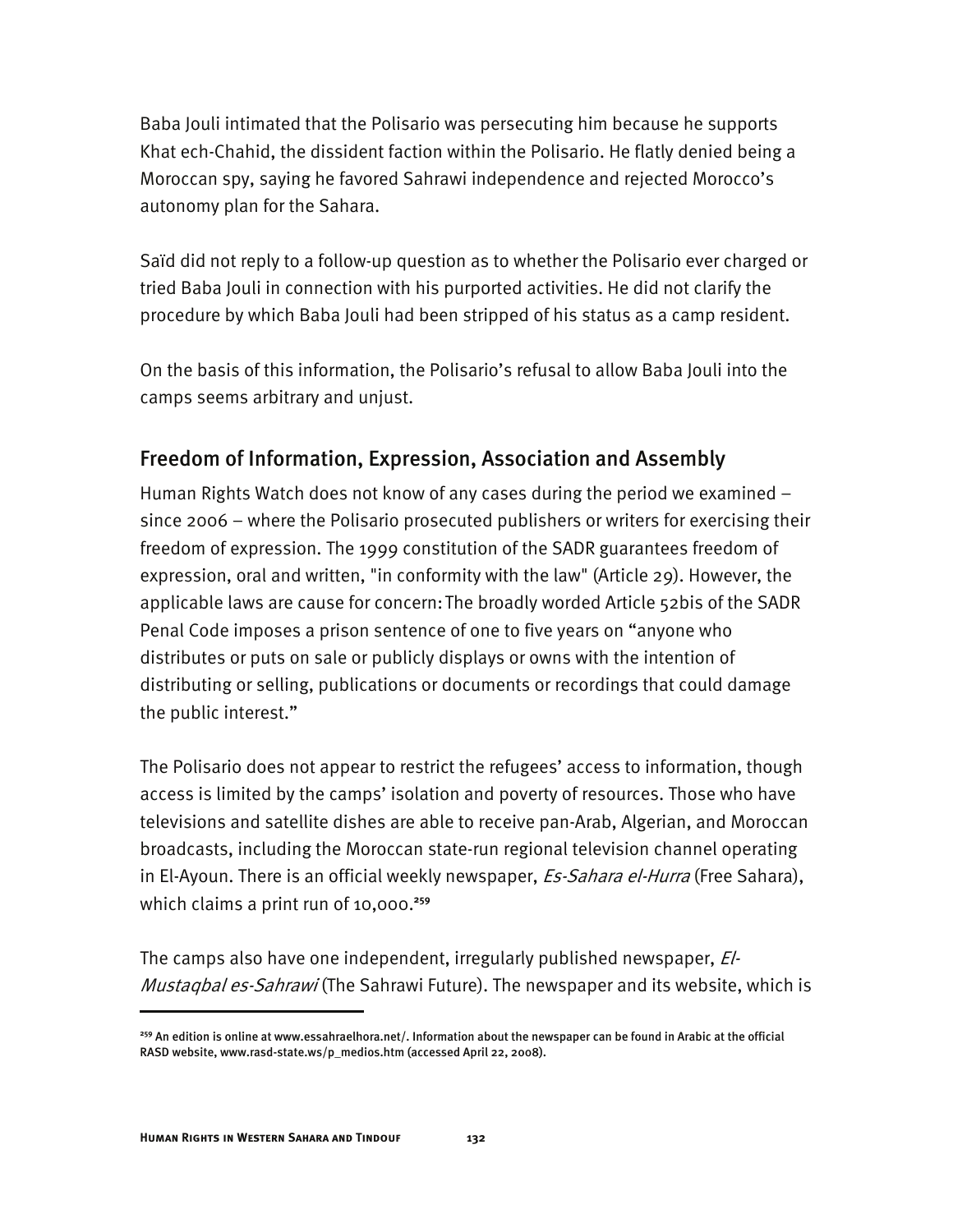accessible in the camps, criticize the Polisario and socio-economic conditions in the camps in a measured fashion.**<sup>260</sup>** Editor Saïd Zarwal said that because it has few resources, the newspaper has managed to publish only 13 issues since its founding in 1999 and has a print run that averages only about 500 copies.

According to Zarwal, "no edition of the journal has been confiscated, no journalist has been tried before a tribunal much less imprisoned, and there has been no censorship from the Polisario government."**<sup>261</sup>** Yet he also told Human Rights Watch that, in November 2005, authorities dismissed Yahya Mohamed Salem and Ahmed Badi Mohamed Salem from their positions at the Ministry of Information, allegedly for criticizing the Polisario in articles published in *El- Mustaqbal es-Sahrawi*, on whose editorial board they sit. The Polisario denied that the two men had been forced from their posts because of their critical writing (see Appendix 6).

Generally speaking, governments may have the right to fire employees who publicly criticize them. In the refugee camps, however, most people, including would-be journalists, depend on public-sector jobs, such that it could be difficult to criticize the government and remain employed.

Many refugee families own mobile phones. They make and receive international calls, although network coverage is spotty and the cost is high. In addition, the UN, as part of its confidence-building measures, installed calling centers in the camps where Sahrawis can call relatives in the Moroccan-controlled Western Sahara for free.

Human Rights Watch visited a public internet center with a dozen Internet-connected computers in the February 27**th** camp. The camps have a few other Internet cafes. Camp residents who consult the Internet told us that the Polisario did not block or filter websites or e-mail communication. We could access, from a cybercafé,

**<sup>260</sup>**E.g., "87% de los jóvenes Saharauis desea emigrar al extranjero," (87% of Sahrawi youth want to emigrate to foreign countries), www.futurosahara.jeeran.com/es10.htm (accessed December 7, 2008), and "Las luchas internas y los 'negocios,' destruyen la capacidad reaccion del Frente Polisario," (Internal struggles and 'wheeling-dealing' are destroying the Polisario's capacity to react), www.futurosahara.jeeran.com/es7.htm (accessed October 15, 2008).

**<sup>261</sup>** Email communications from Saïd Zarwal to Human Rights Watch, February 4 and 7, 2008. A study of press freedom in Africa quotes him voicing concern about the "absence of juridical protection, which is a logical consequence of the absence of a law protecting journalists in our country." See "Western Sahara," in Rainer Chr. Hennig et al., Access to technology and press freedom in West Africa: A study by Afrol News, Canarias SA and the Editors Forum of West Africa (Las Palmas / Conakry: 2005), http://81.0.149.237/frie\_medier/dokumentasjon/The%20study\_10point.htm#\_Toc117070381 (accessed December 5, 2008).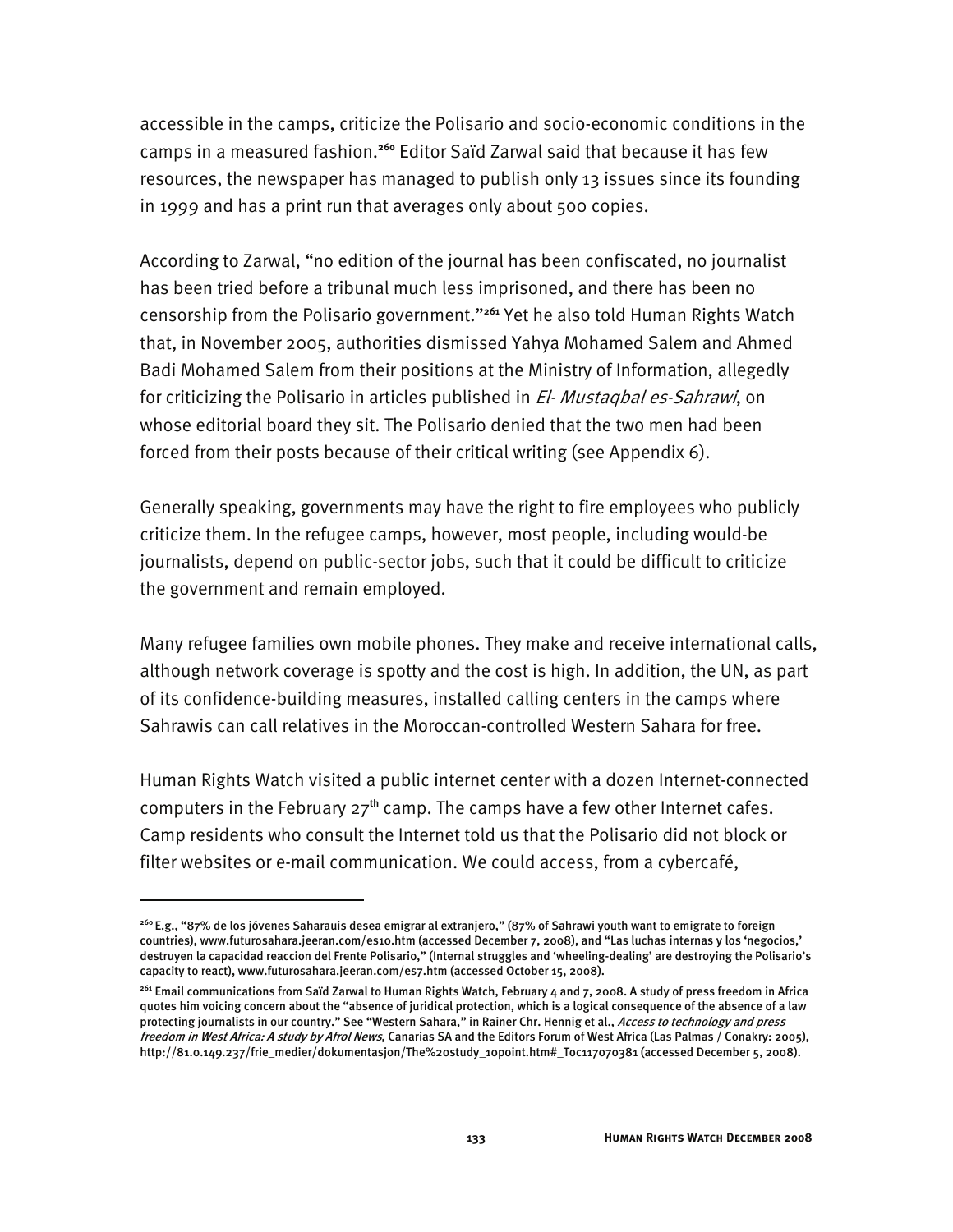websites that are strongly pro-Moroccan on the issue of Western Sahara and websites where Sahrawis who are not pro-Moroccan criticize the Polisario.

Another venue where camp residents offer and hear criticism of the Polisario is the series of preparatory assemblies that precede the triennial General Popular Congresses. The latter elects the SADR president and members of parliament. Various constituent parts of Sahrawi society organize the preparatory meetings. According to our observation of one such meeting in Smara camp in November 2007, and accounts from persons who had attended others, participants criticize the Polisario's management of socioeconomic problems, such as the shortage of medicine and water, the lack of employment opportunities for young people with diplomas, and low salaries for teachers. Some criticized the Polisario for having achieved little politically by agreeing to a ceasefire with Morocco in 1991, and called for a resumption of the military war.

In conversations with Human Rights Watch, Sahrawis who were willing to be quoted by name criticized the Polisario leadership for its management of day-to-day camp affairs and for alleged nepotism and favoritism of one tribal faction over others. For example, Mohamed Fadhel Baba Abdelhai, of the Smara camp, told us that while he supported the Polisario and the national cause, the Polisario had marginalized his tribal faction (the Ayaichi) and was "corrupt, greedy, and oppressive."**<sup>262</sup>** Black Sahrawis were willing to be quoted by name when reproaching the Polisario for failing to eradicate all vestiges of slavery in the camps (see chapter on slavery, below).

"You can say there's corruption, bribery. They let you say these things. You might find yourself marginalized, but that's it. What you cannot do is say you support Morocco or its Sahara autonomy plan. That is a red line," said Mohamed Salem Bani, a 43-year-old tank mechanic who left the camps in December 2007 and who favors the Moroccan plan.**<sup>263</sup>**

**<sup>262</sup>** Human Rights Watch interview with Mohamed Fadhel Baba Abdelhai, 27 February camp, November 12, 2007.

**<sup>263</sup>** Human Rights Watch interview with Mohamed Salem Bani, Foum el-Oued, March 7, 2008.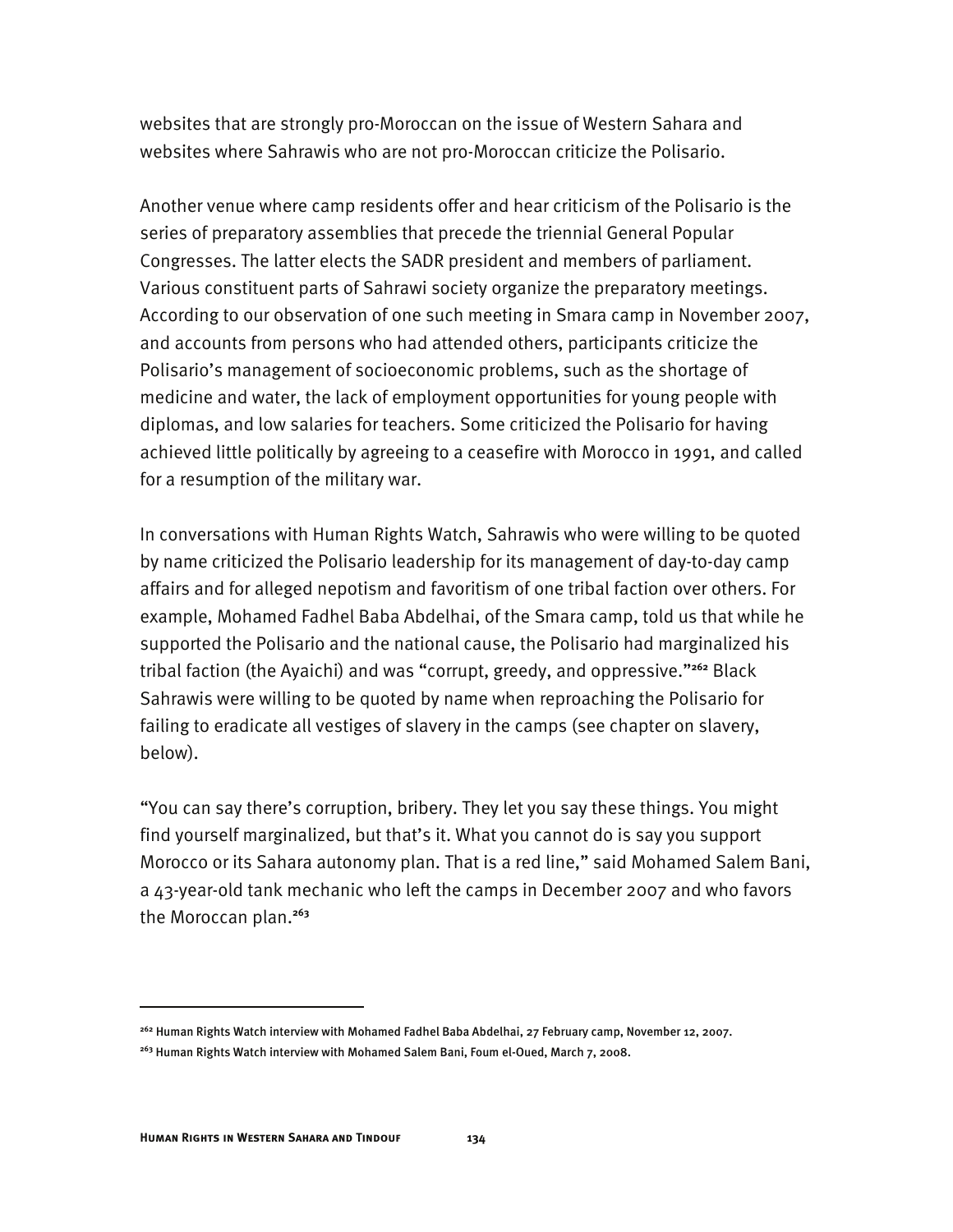Human Rights Watch did not encounter, or learn about, Sahrawis living in the refugee camps who openly rejected the Polisario and favored Morocco's plan. It was not possible to gauge the number of camp residents who hold these views. It appears, however, that Sahrawis wishing to break openly with the Polisario and defend Morocco's plan tend to abandon the camps rather than attempt to rally support from within.

Their inability to organize politically inside is attributable less to direct Polisario repression, of which we found no solid evidence, and more to the highly "mobilized" political structure of the camps. The Polisario controls most resources and their distribution, and maintains well-regimented structures at every level of society, such as loyal mass organizations.

When asked to describe dissident voices within the camps, the only name that camp residents recognized was the group known as Khat ech-Chahid (Arabic for "the Line of the Martyr"), founded in 2003 and led by Mahjoub Salek (nom de guerre: "Jeffaf"), a Sahrawi who now lives in Bilbao, Spain. According to its website, www.fpeluali.org, Khat ech-Chahid is a reformist strand within the Polisario that seeks to bring it back to its true mission.**<sup>264</sup>** It urges "a definitive break with the prevalent corruption, irresponsible policies and arbitrary decisions … and an end to the never-ending succession of [President] Mohamed Abdelaziz to himself at the summit of corruption and arbitrariness." In interviews, Salek urged genuinely transparent elections for the leadership positions in the movement.**<sup>265</sup>**

While visiting the camps, Human Rights Watch met with Mohamed Mouloud Ould Mohamed Sid Ahmed (*nom de guerre*: "Tchirouni"), the movement's apparent spokesman in the camps.

Khat ech-Chahid's popular support is hard to measure but appears limited. Many Sahrawis had heard of it only vaguely, if at all. Others dismissed it as a small group

**<sup>264</sup>** www.fpeluali.org. The "eluali" in the website's URL and the "martyr" in the name of the organization is El-Ouali Moustapha es-Sayyed, the founding leader of the Polisario Front, who died in battle in 1976.

**<sup>265</sup>**"Interview Mahjoub Salek: 'Le Maroc n'a rien compris au Sahara,'"Telquel, October 14-20, 2006, www.telquelonline.com/243/maroc3\_243.shtml (accessed December 6, 2008).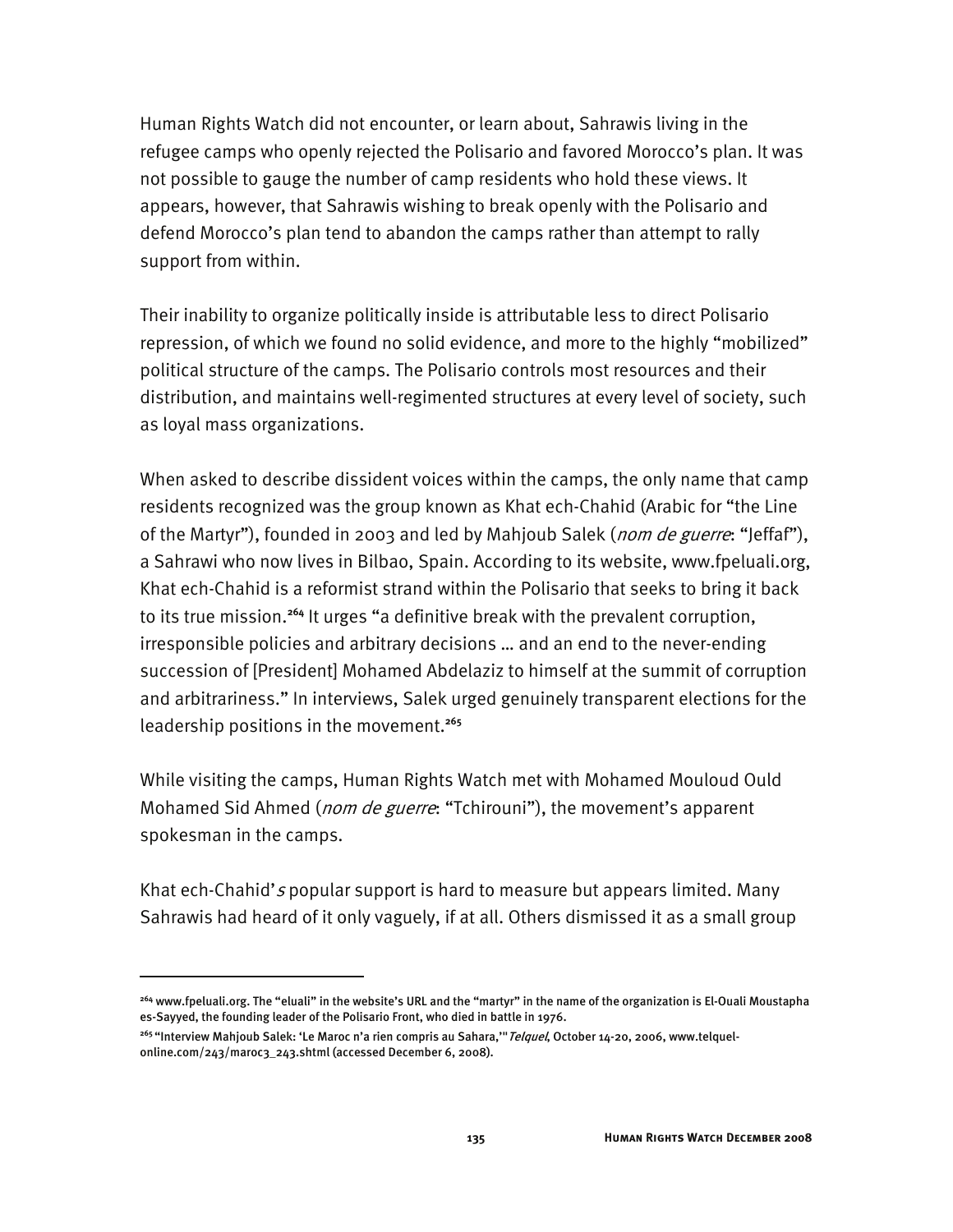with no base. It has not emerged as a force that poses a serious challenge to the Polisario's current leadership.

Mahjoub Salek maintains that Polisario authorities have taken measures to hinder Khat ech-Chahid. In a phone conversation with Human Rights Watch, he accused the Polisario of preventing the group from holding an inaugural congress. Mahjoub recounted that Khat ech-Chahid had decided to hold the event in the camps on February 27, 2006, without awaiting the permission of the authorities. But as the date approached he sensed strong police surveillance, decided to abort the congress, and, fearing for his own safety, left for Mauritania.**<sup>266</sup>**

Human Rights Watch has so far been unable to corroborate Salek's claims, which the Polisario categorically denies.**<sup>267</sup>** Although the Polisario imprisoned him in the 1980s, they did not arrest him since he co-founded Khat ech-Chahid. Although Salek now lives in Spain and has not returned to the camps recently, "Tchirouni" lives in the camps, where he said he has suffered no consequences for advocating the group's views. "Tchirouni" did not mention any Polisario efforts to block Khat ech-Chahid's efforts to organize, but he did say that other members preferred to remain anonymous, fearing they could lose their public-sector jobs for identifying with the movement. Both "Tchirouni" and Salek concurred that the Polisario had arrested no one for being in, or close to, the group, but Salek added, "While no one has been arrested for being with Khat ech-Chahid, they are monitored and […] asked whom they meet with."**<sup>268</sup>**

The only two other opposition groups mentioned as operating in the camps were the Sahrawi Assembly for Democracy and Human Rights, founded in 2005, and the Free Officers Movement. But few camp residents had heard of these groups, and they seemed to have little mass support or visibility and few activities.

**<sup>266</sup>** Human Rights Watch telephone interview with Mahjoub Salek, January 3, 2008.

**<sup>267</sup>** See Appendix 6 of this report.

**<sup>268</sup>** Human Rights Watch telephone interview with Mahjoub Salek, January 3, 2008.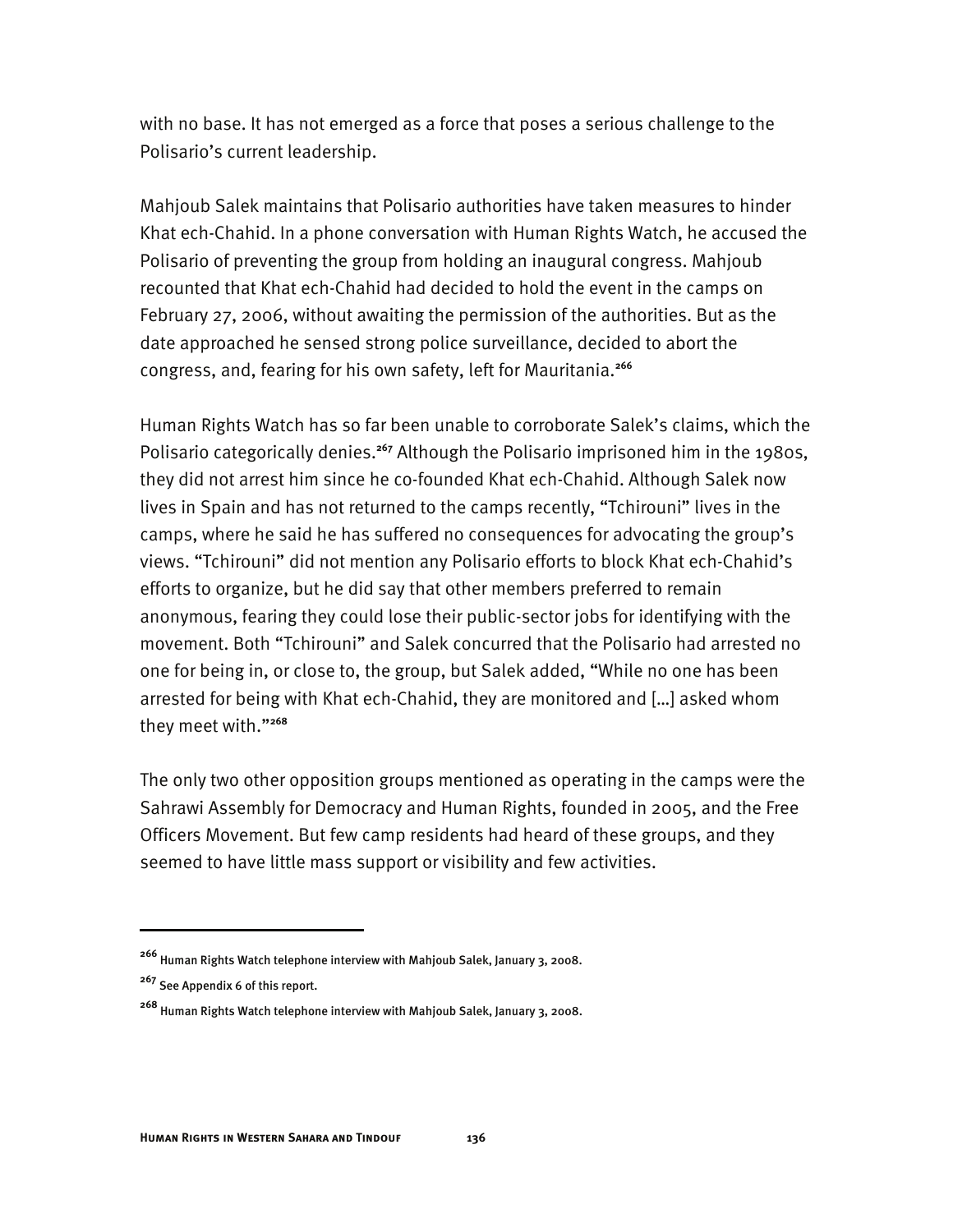Foreign journalists who visit the camps these days are generally free to move about the camps without minders or being visibly monitored. However, in at least one incident, Polisario authorities confronted journalists working on a story that would have brought them unwelcome coverage and, in effect, forced them to leave.

Australian filmmakers Dan Fallshaw and Violeta Ayala had come to the camps in April 2007 to film a documentary on Sahrawis separated for a generation by the Berm (see Historical Background section, above). On this visit, they encountered aspects of slavery that continued to be practiced in the camps against members of the darkskinned minority. They had been filming scenes and interviews to support their findings when, on May 2, Polisario officials confronted and detained them. According to Ayala, the Polisario officials asked them to surrender their film footage in exchange for their release. Fallshaw and Ayala refused. After negotiations in the presence of UN officials, the Polisario released them later the same day. Although the Polisario did not expel Fallshaw and Ayala from the camps, the pair left the camps anyway, judging that it would have been too hazardous for them to continue their investigation.**<sup>269</sup>** The Polisario denied ever detaining the filmmakers.**<sup>270</sup>**

## Places of Detention

j

According to Justice Minister Hamada Selma, at present there are four places of detention in the Tindouf camps: a men's prison near Rabouni camp, a women's prison near Smara camp, a center for juvenile offenders, and a facility for housing women who have had children out-of-wedlock, near the old National Hospital, outside of Smara camp.

The Polisario denies that there are any other places of detention besides these facilities and the holding cells located in police stations. Some facilities that were used in the past as prisons, such as edh-Dhahibiya and er-Rachid, are no longer prisons, Selma said. Edh-Dhahibiya was closed around the beginning of 2007.

**<sup>269</sup>**Email communication from Violeta Ayala to Human Rights Watch, April 14, 2008. See Reporters Without Borders, "Polisario Front briefly detains two Australian filmmakers at refugee camp," press release, May 9, 2007, www.rsf.org/article.php3?id\_article=22046 (accessed December 6, 2008).

**<sup>270</sup>** For the Polisario's version of the incident involving Fallshaw and Ayala, see "The Case against 'Born in Captivity,'" a brochure issued by the SADR Ministry of Culture in 2008.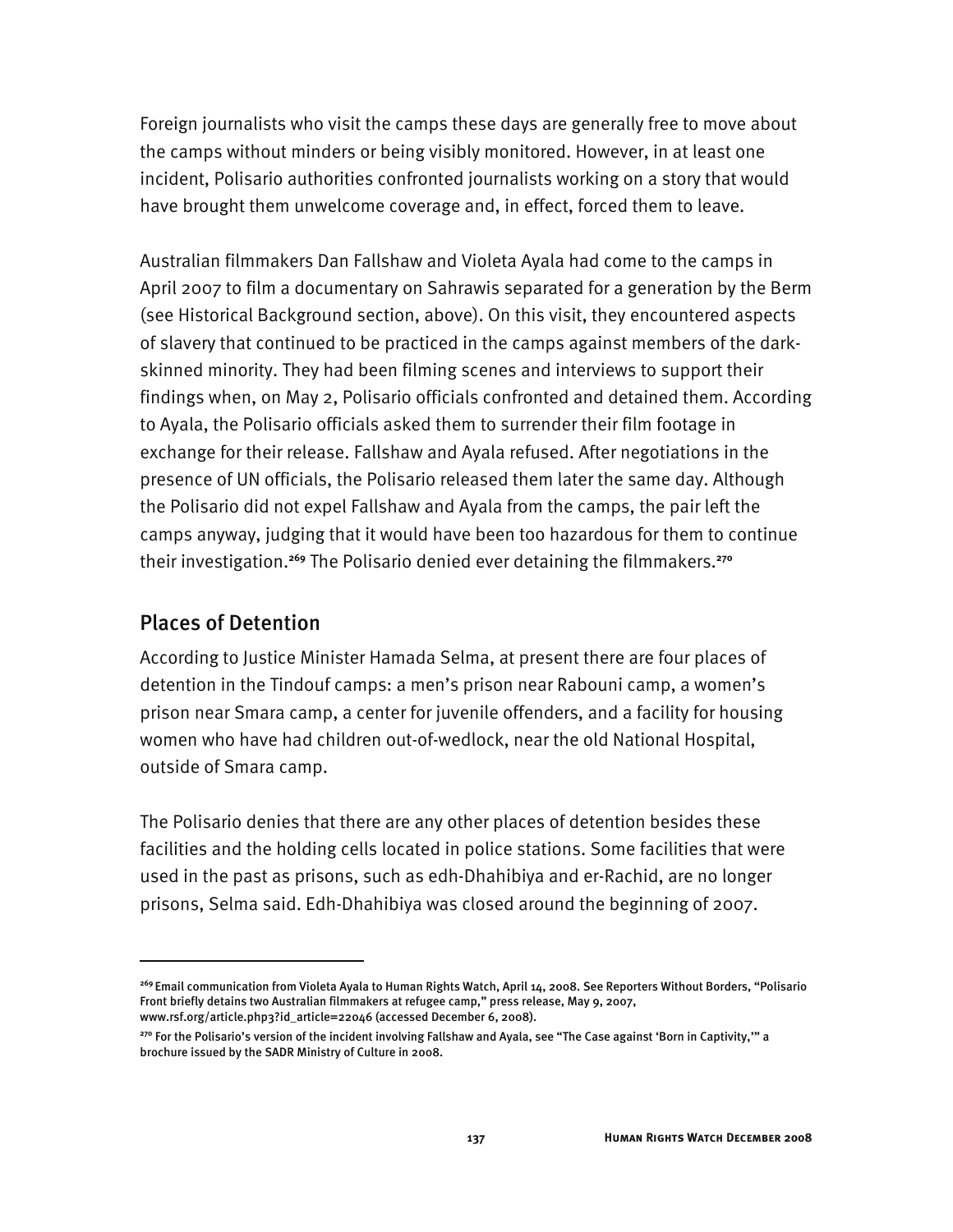There are persistent allegations that the Polisario operates secret places of detention. With respect to the period we examined – 2006 to the present – no one we interviewed, including Sahrawis who had recently worked in the Polisario security forces before resettling in the Moroccan-controlled Western Sahara, claimed to have information about unacknowledged places of detention or of prisoners being held in secret. However, more than one said that the Polisario did operate such facilities in the past.

Minister Selma invited Human Rights Watch on November 10 to visit any of the detention facilities we wished to see. We asked to visit the men's prison and went there that evening. The prison is located in a walled compound about one-half hour's drive from Rabouni camp. Officials allowed us to walk around freely in the prison and to interview prisoners at will. The prison director told us that, at the time of our visit, the facility held 21 civilian prisoners and three military prisoners. Most of the inmates lived in two group cells. A few lived in two-man cells.

The very small population of the facility made it unlikely that, even in the private, one-on-one interviews we conducted, inmates felt that they could criticize to us the prison administration or the authorities without their identities becoming known. For this reason, while welcoming the Polisario's willingness to let us tour the prison, we cannot consider our visit to have been thorough.

The prison director told us that all of the inmates had been sentenced for common crimes. The longest sentence was fifteen years, imposed for a homicide committed in the course of a robbery. We met one prisoner who was serving a five-month sentence for auto theft. He had been caught red-handed and confessed to the deed, he said, and had no complaints about the process or his punishment. None of the several prisoners we interviewed stated that any of their fellow prisoners was being held for anything other than common criminal offenses.

Our informal visit to the prison did not permit a careful evaluation of the material conditions. We were nonetheless concerned by the wing of punishment cells, which were unfit for human habitation, even if inmates are permitted to leave them for extended periods each day.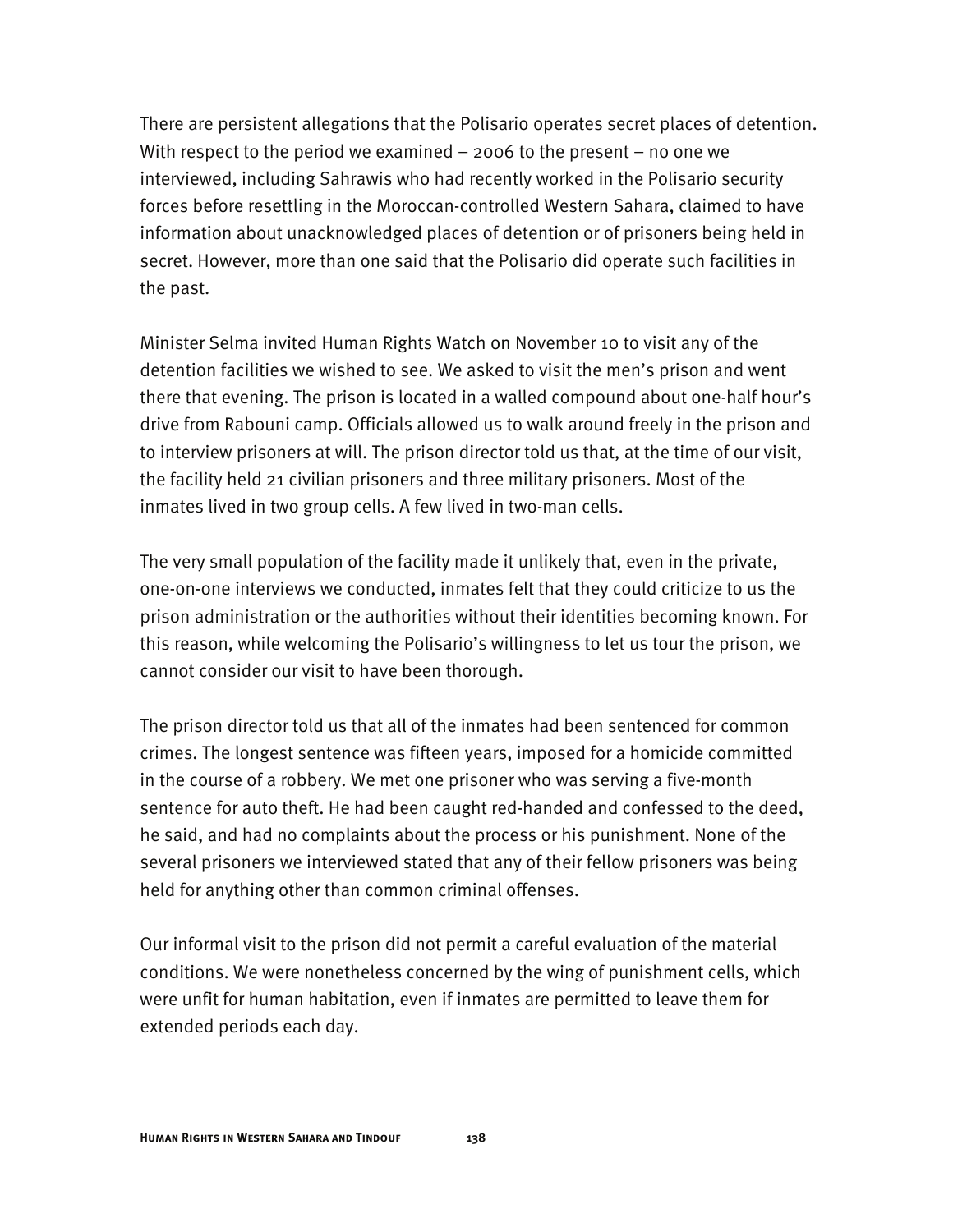We received contradictory information about the maximum period of time prisoners could be reassigned to a punishment cell: One source said 20 days, another said 30. At the time of our visit, two men were confined in the punishment wing. Its cells measured approximately 1.5 meters wide by 2 meters long. The walls were moist and crumbling.

The occupant of one of these cells whom we met was visibly in poor health. He declined a request for an interview, and we could not determine whether he was there as a punishment or to isolate him from the healthy inmates. In either case, the UN Standard Minimum Rules for the Treatment of Prisoners states in Rule 10, "All accommodation provided for the use of prisoners and in particular all sleeping accommodation shall meet all requirements of health, due regard being paid to climatic conditions and particularly to cubic content of air, minimum floor space, lighting, heating and ventilation." Also relevant is Rule 22.2: "Sick prisoners who require specialist treatment shall be transferred to specialized institutions or to civil hospitals."**<sup>271</sup>**

Justice Minister Selma told us that at the time of our visit there were six inmates in the women's prison and none in the juvenile facility or in the center for holding unmarried women who had given birth or were pregnant. We did not visit any of these facilities.

However, Human Rights Watch received disturbing and contradictory information from the justice minister regarding the facility for unmarried mothers. In a meeting on November 10, 2007, Selma said the purpose of the facility was to protect these women and their children from so-called "crimes of honor." He mentioned by way of example the case of a camp resident who had killed her out-of-wedlock child to fend off social pressure.

Selma said that a judge could confine a woman in this center without her consent if the judge determined her to be at risk. She could be released, the minister said, if

**<sup>271</sup>** Standard Minimum Rules for the Treatment of Prisoners, adopted by the First United Nations Congress on the Prevention of Crime and the Treatment of Offenders, held at Geneva in 1955, and approved by the Economic and Social Council by its resolution 663 C (XXIV) of 31 July 1957 and 2076 (LXII) of 13 May 1977, www.unhchr.ch/html/menu3/b/h\_comp34.htm (accessed November 17, 2008).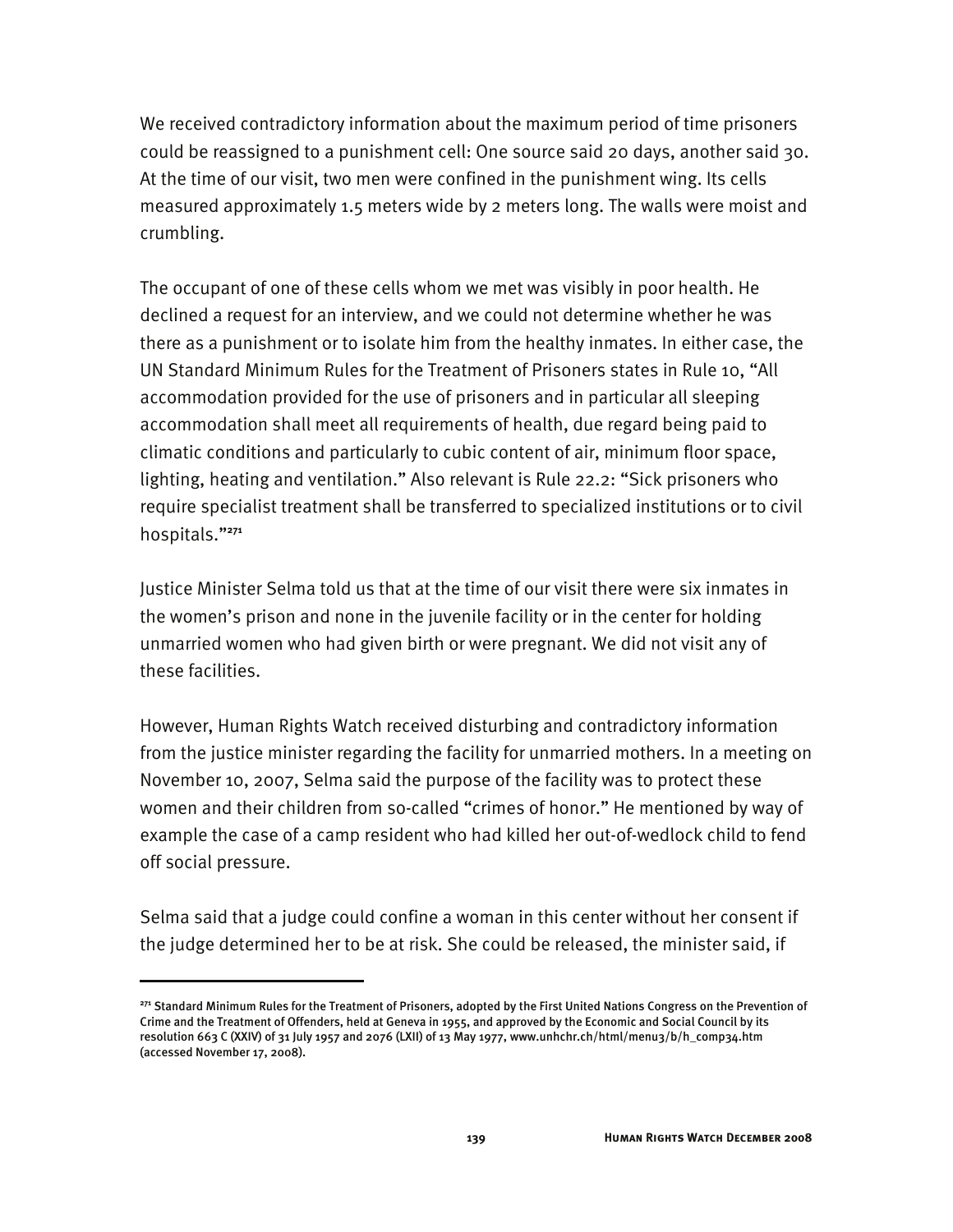she resolved her problem with her family, got married, or relocated to a different camp.

In a letter to SADR President Mohamed Abdelaziz, we asked the legal basis for the detention of women with out-of-wedlock children; what safeguards were in place to ensure that women and children in "protective" detention would not remain in custody indefinitely; under what circumstances women could leave the center voluntarily; and whether any persons had been prosecuted for threatening to harm unmarried female relatives who became pregnant.

Justice Minister Selma responded to our inquiry. He stated that the women in this facility, known as the Center for Maternity Assistance, are in fact prisoners serving sentences for the offense of adultery, pursuant to the SADR Penal Code.**<sup>272</sup>** "Generally," he noted, "the rate at which these cases occur is between three and five per year."

Selma wrote that the center "attends to the physical and emotional health of the woman and the health of her child, both before and after birth, and protects both of them from possible revenge attacks."**<sup>273</sup>** The minister did not clarify whether authorities had prosecuted anyone for threatening to attack a woman in this situation.

On May 14, 2008, Human Rights Watch asked the Polisario to clarify whether the women housed in the Center for Maternity Assistance were all convicted prisoners serving finite terms imposed by courts of law, or included women detained preventively, either without a criminal conviction or after the completion of their sentences. Minister Selma replied without clarifying the matter:

Sahrawi law specifies that there can be no crime or punishment without a legal text and this is what makes it hard, from a legal perspective, to order any detention without a law that provides for it,

I

**<sup>272</sup>** Article 170 of the code states, "Adultery is punishable with a one to five-year prison sentence. The same sentence is applicable to pregnant women."

**<sup>273</sup>**See Appendix 6 of this report.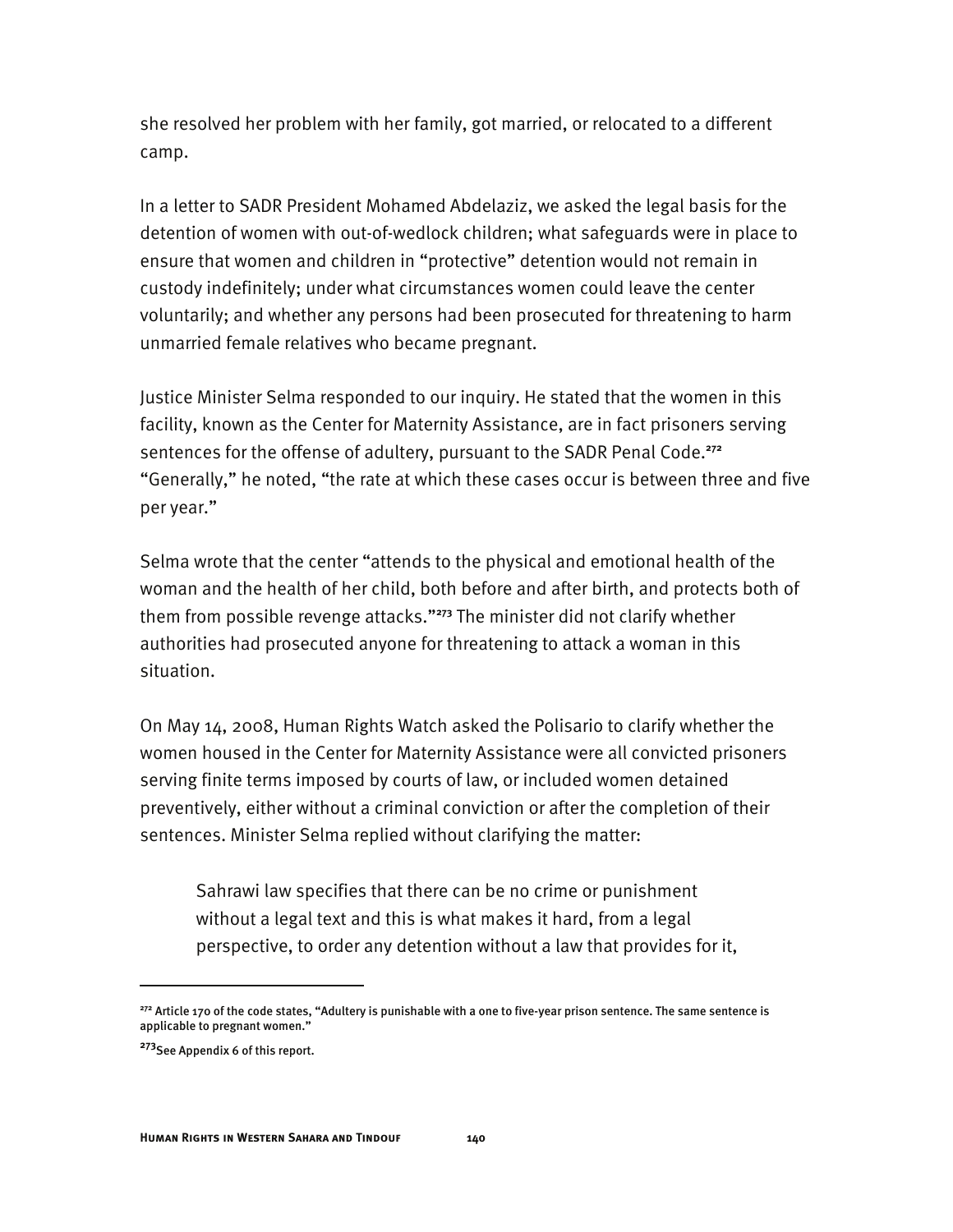even if the detention is in an establishment whose foremost purpose is protection and rehabilitation …. The institution that is responsible for this kind of women [is] more social than punitive in character. As such, the judiciary imposes verdicts that are limited to a time period long enough to address the legal, psychological and social aspects of the phenomenon, to protect the mother and child, and to reintegrate the person in question into society. $274$ 

Hoping to receive a clear-cut answer, Human Rights Watch wrote back with a single question: "Are some of the women who are in this facility there "protectively" – either without having been tried and convicted of an offense, or after the expiration of a court-imposed prison term but because they are deemed to still need protection?"

The Justice Minister's chef de cabinet, Mahfouz Lahsane, replied ambiguously, "All women who are presently in the Center for Maternity Assistance are there for their own protection and will leave once the reasons why they were entered the establishment no longer obtain."**<sup>275</sup>**

Human Rights Watch does not know the conditions that prevail at the Center for Maternity Assistance. We nevertheless have concerns about the facility, whether its inmates are serving judicially imposed sentences or are confined simply for their supposed protection.

First, we oppose laws criminalizing consensual sex between adults as an infringement on the right to privacy, and urge the repeal of such statutes. No man or woman belongs in prison for such consensual acts. With respect to women at risk of "honor crimes" because of their putative sexual activity, the state has an obligation to protect them, whether or not they have been convicted of an offense. A state-run shelter for women who choose to reside in it may afford a useful means of protection, provided that each woman is free to leave. To confine a woman in such a facility who was not convicted, or who has already completed her sentence, violates her right not

j

**<sup>274</sup>** Email communication from Justice Minister Hamada Selma to Human Rights Watch, May 17, 2008.

**<sup>275</sup>** Email communication from Mahfouz Lahsane to Human Rights Watch, May 24, 2008.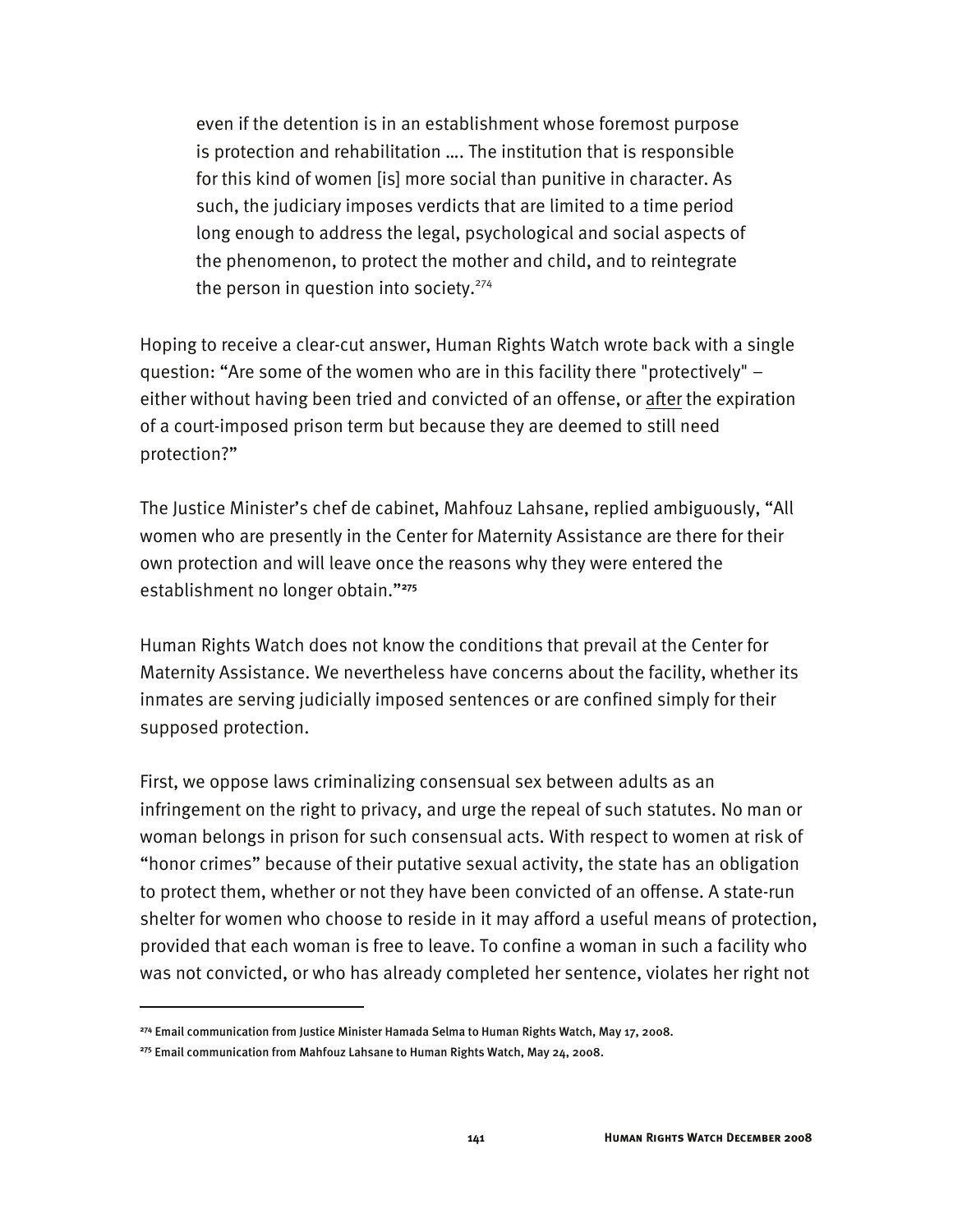to be arbitrarily detained. We are concerned that the treatment of women at this facility may resemble the practices followed by other governments in the region that detain women without a trial and against their will, ostensibly for their own protection, because they are suspected of having committed "moral offenses."**<sup>276</sup>** Rather than detaining potential victims of "honor crimes," Polisario authorities should protect women and girls from violence, treat victims of violence, and ensure that those who perpetrate or threaten violence are punished. UNHCR has noted that women and girls who are victims, or face the risk, of sexual and gender-based violence should be interviewed, counseled and treated by social and community workers trained "to identify and provide remedies," and that, rather than detention, authorities should "provide emergency relocation, if necessary, for refugee women who may be particularly exposed to abuse."**<sup>277</sup>**

## Allegations of Slavery

I

One of the most firmly established laws in international human rights is the prohibition of slavery. When systematic or widespread, acts of slavery can constitute crimes against humanity, as reflected in the work of international criminal tribunals and the 1998 statute of the International Criminal Court.

In 2007 two Australian documentary filmmakers who had been filming in the camps stated that they had found evidence that dark-skinned refugees in the camps were victims of ongoing, traditional practices of slavery (see above, section on Freedom of Information, Expression, Assembly, and Association). Polisario officials emphasized that although Sahrawi tribes had practiced slavery in the past,**<sup>278</sup>** the Polisario has been committed to eradicating it. President Abdelaziz told Human Rights Watch, "If

**<sup>276</sup>** In Libya, for example, women and girls suspected of transgressing moral codes are detained in "social rehabilitation" centers that are portrayed as "protective" homes but are de facto prisons, where inmates may be detained indefinitely, and where many reported abuse by guards. See Human Rights Watch, Libya: A Threat to Society? Arbitrary Detention of Women and Girls for "Social Rehabilitation, February 2006, www.hrw.org/en/reports/2006/02/27/libya-threat-society-0.

**<sup>277</sup>** UNHCR, "Guidelines on the Protection of Refugee Women," July 1991, para. 49 "Help for the Abused," www.unhcr.org/publ/PUBL/3d4f915e4.pdf (accessed December 7, 2008). See also UNHCR, "Agenda for Protection," "Goal 6: Meeting the Protection Needs of Refugee Women and Refugee Children,"

www.unhcr.bg/pubs/agenda\_protection/en/agenda\_for\_protection\_en.pdf (accessed December 7, 2008).

**<sup>278</sup>** According to Tony Hodges, slavery existed but there were few slaves in traditional Saharawi society. "At the top [of Sahrawi society] were free qabael [tribes], known either as ahel mdafa … or shorfa .… At the bottom of the social scale were castes of craftsmen (maalemin) and bards (iggawen), who were attached to qabael of free or tributary status, and finally the slaves (abid) and freed-yet-dependent haratin …. Together, the ahel mdafa and the shorfa constituted the overwhelming majority of Saharawis .... There were very few ... haratin and abid." Tony Hodges, "The Western Sahara File," Third World Quarterly, vol. 6, January 1984, p. 77.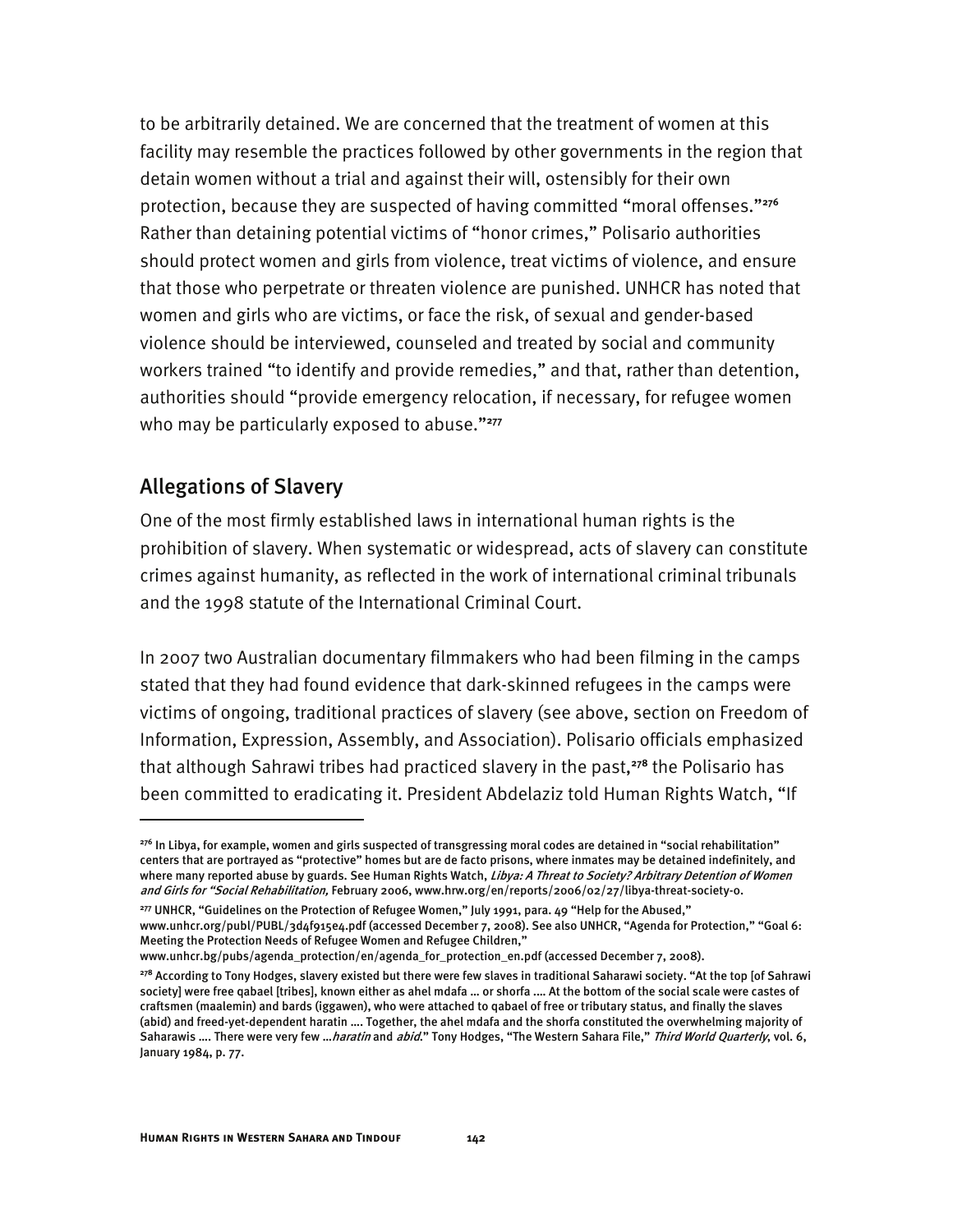you find any evidence of slavery, bring it to our attention." Justice Minister Hamada Selma said, "Since the beginning of the revolution, we have completely forbidden slavery. Not merely through legislation, but through a campaign of consciousnessraising and investigation. Since 1976, not a single case involving slavery has been brought before the institutions of the Justice Ministry." He added that you will find white and black families linked to one another through the relationship of "*nasib*," [kinsmanship] but "this cannot be equated with slavery."**<sup>279</sup>**

While visiting the camps, Human Rights Watch interviewed approximately eight black-skinned Sahrawis about the issue of slavery, in the 27 February camp and El-Ayoun camp. Their testimony was consistent and can be summarized as follows: Black-skinned Sahrawis constitute a small minority of the population in the camps. Some members of that minority are "owned" by "white" persons or families. An "owner" previously enjoyed broad rights, de facto, over the "slave," but today, those "rights" are limited largely to one realm: the "owner's" ability to grant or withhold consent for a "slave" woman's marriage, a consent without which a religious judge (*gadi*) will decline to perform the marriage. As one Sahrawi put it, "I don't really know if I'm a slave or free until my daughter tries to get married." A male "slave," on the other hand, faces no such constraint when he wishes to marry.

Slavery negates the victim's very legal personality. It is defined as "the status or condition of a person over whom any or all the powers attaching to the right of ownership are exercised."**<sup>280</sup>** It thus includes the practice whereby an "owner" can prevent a woman from marrying.

#### *Allegations of Slavery as it Affects Marriage*

I

Our several black informants characterized the persistence of slavery as it relates to the marriage of women as a vestige of past practices that survived in spite of the Polisario's opposition to slavery, and that is related to practices that persist in Mauritania, a neighboring country with cultural and ethnic links to the Sahrawis.

**<sup>279</sup>** Human Rights Watch interview with Justice Minister Hamada Selma, Rabouni camp, November 13, 2007.

**<sup>280</sup>** The definition is found in Article 1(1) of Slavery, Servitude, Forced Labour and Similar Institutions and Practices Convention of 1926 (Slavery Convention of 1926), 60 L.N.T.S. 253, entered into force March 9, 1927.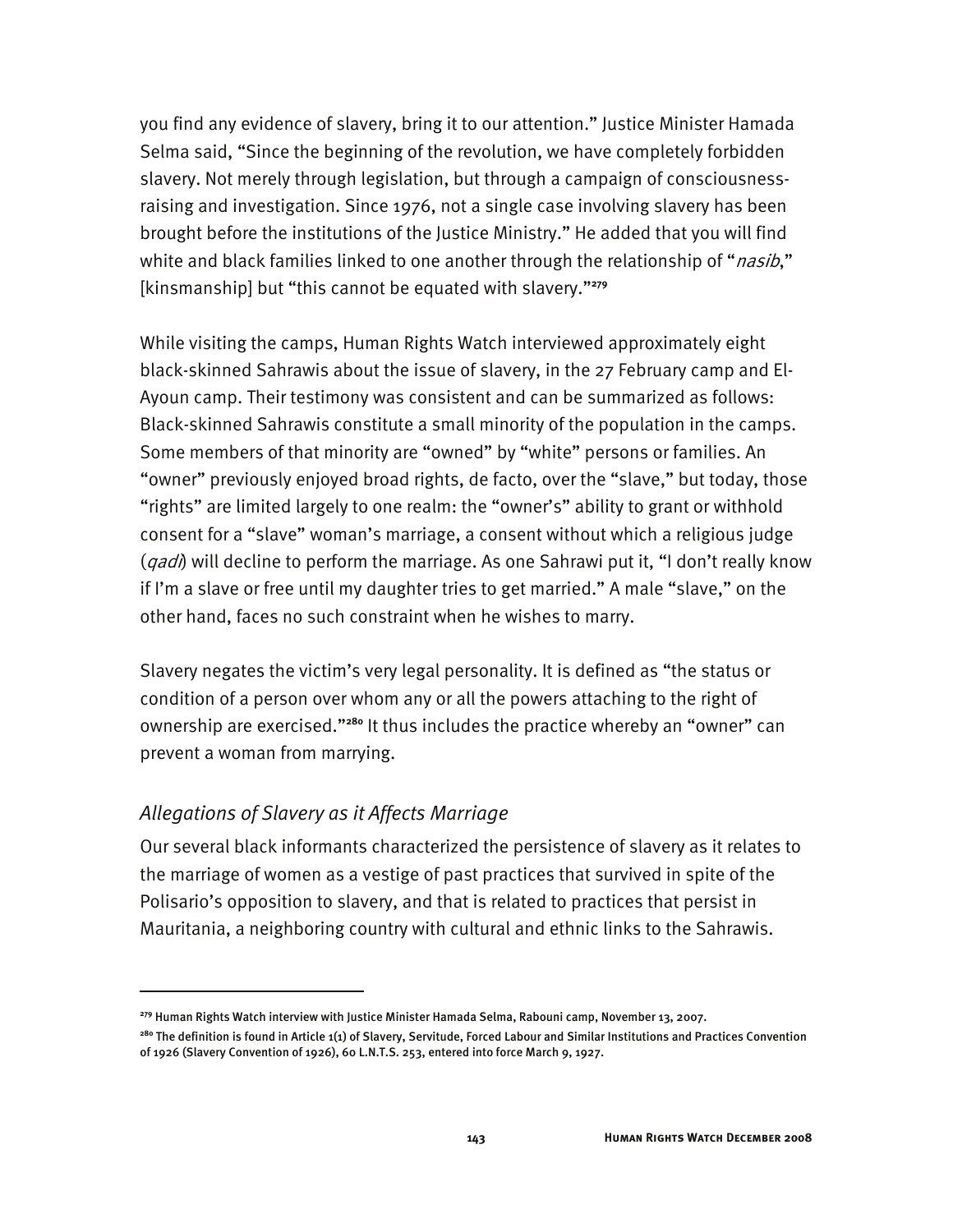Salem Ahmed Embarek, a 31-year-old resident of 27 February camp, said,

If you're a slave, you can't give your daughter in marriage. If you want to marry her to another slave, the owner might disagree …. The owner doesn't have to write his consent but has to be at the wedding for a girl. He must give her away in marriage as if she were his own daughter.

Salem continued,

We're not afraid of the government [hearing that we talked to Human Rights Watch about slavery] because they agree with us – they want to suppress this practice [slavery] …. We asked the president to fix the issue of marriage …. The president said he hadn't heard of this problem, but that he would address it. $281$ 

One woman, Halima Abbi Bilal, told Human Rights Watch that she and her three sisters had moved to the refugee camps from Western Sahara with their owner in 1978, and that at that time the Polisario successfully pressured the owner to stop forcing the sisters to provide unpaid domestic labor.**<sup>282</sup>** "Since that time, we have all worked for ourselves." Yet one of Halima's three daughters, N'keltoum Mahmoud, said that her family's "owner" had, since October 2006, refused to give his consent to her marriage to a neighbor's son. Halima said:

The owner said, "If your daughter is going to marry [… we] had to give him a son to go work with him as a shepherd." We said "no," and he said, "Then none of your daughters can marry."…. This sort of thing used to happen all the time but not anymore, that's why it's not right that he's doing it to us!

Halima told Human Rights Watch that when she complained to *qadi'*s (judges) at the neighborhood and district levels in her camp (El-Ayoun), and at the court of first instance in a neighboring refugee camp (Aouserd), they all told her that the matter

j

**<sup>281</sup>** Human Rights Watch interview with Salem Ahmed Embarek, February 27 camp, November 12, 2007.

**<sup>282</sup>** Human Rights Watch interview with Halima Abbi Bilal, El-Ayoun camp, November 13, 2007.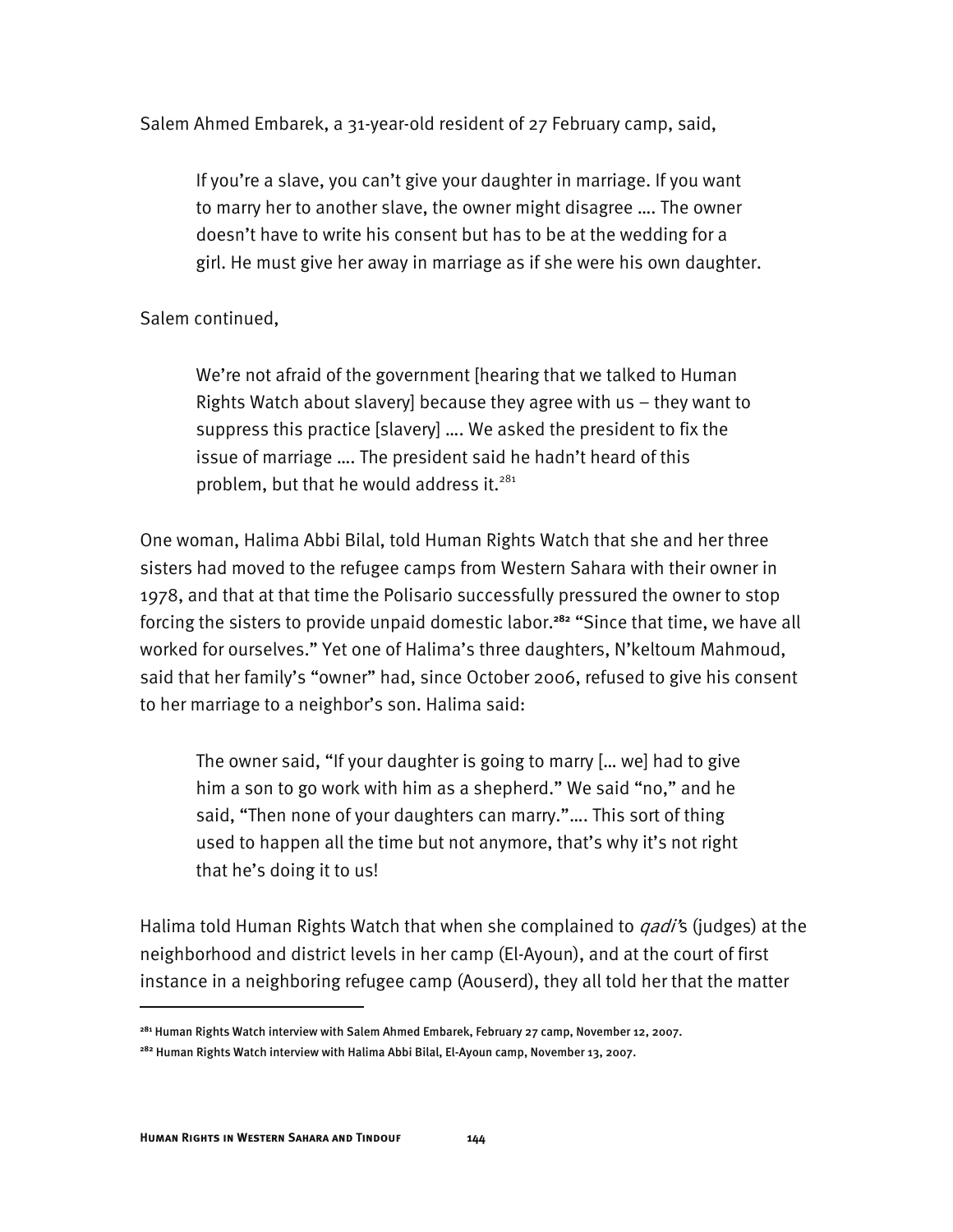was in the hands of the owner. She said that she delivered a letter of complaint to the Ministry of Justice on December 10, 2006, but that officials had failed to respond.

At the time that Halima talked to us, her daughter had still not married. Halima said that although she could ask an Algerian judge in the city of Tindouf to conduct the marriage ceremony, the marriage would not be recognized in the Sahrawi camps.

The Polisario minister of justice, Hamada Selma, told Human Rights Watch that his ministry had been informed of no cases of persons being forced to marry or prevented from marrying by their owners. He added, however, that "marriage here is subject to the Maliki *madhhab* [school of Islamic jurisprudence], which requires that any  $bikr$  [unmarried virgin woman] – black or white – who is to marry requires the permission of the wali al-amr [guardian]."**<sup>283</sup>**

Human Rights Watch submitted to Polisario authorities an account of N'Keltoum's case (see Appendix 3) and received the following explanation:

Questioning the local *qadi* and reviewing the relevant records he keeps proved that this woman had not contacted the *qadi* or asked him to marry her daughter to anybody….

The employee (the manager of Justice and Religious Issues in El-Ayoun province) whom the woman contacted is an administrative and not a judicial official and is not authorized to consider such cases. He told her that she had to contact her "master," and if there is a dispute, she should refer the matter to the court.

The woman did not contact the Aouserd family court and filed no lawsuit in this regard….

I

**<sup>283</sup>** Human Rights Watch interview with Justice Minister Hamada Selma, Rabouni camp, November 13, 2007.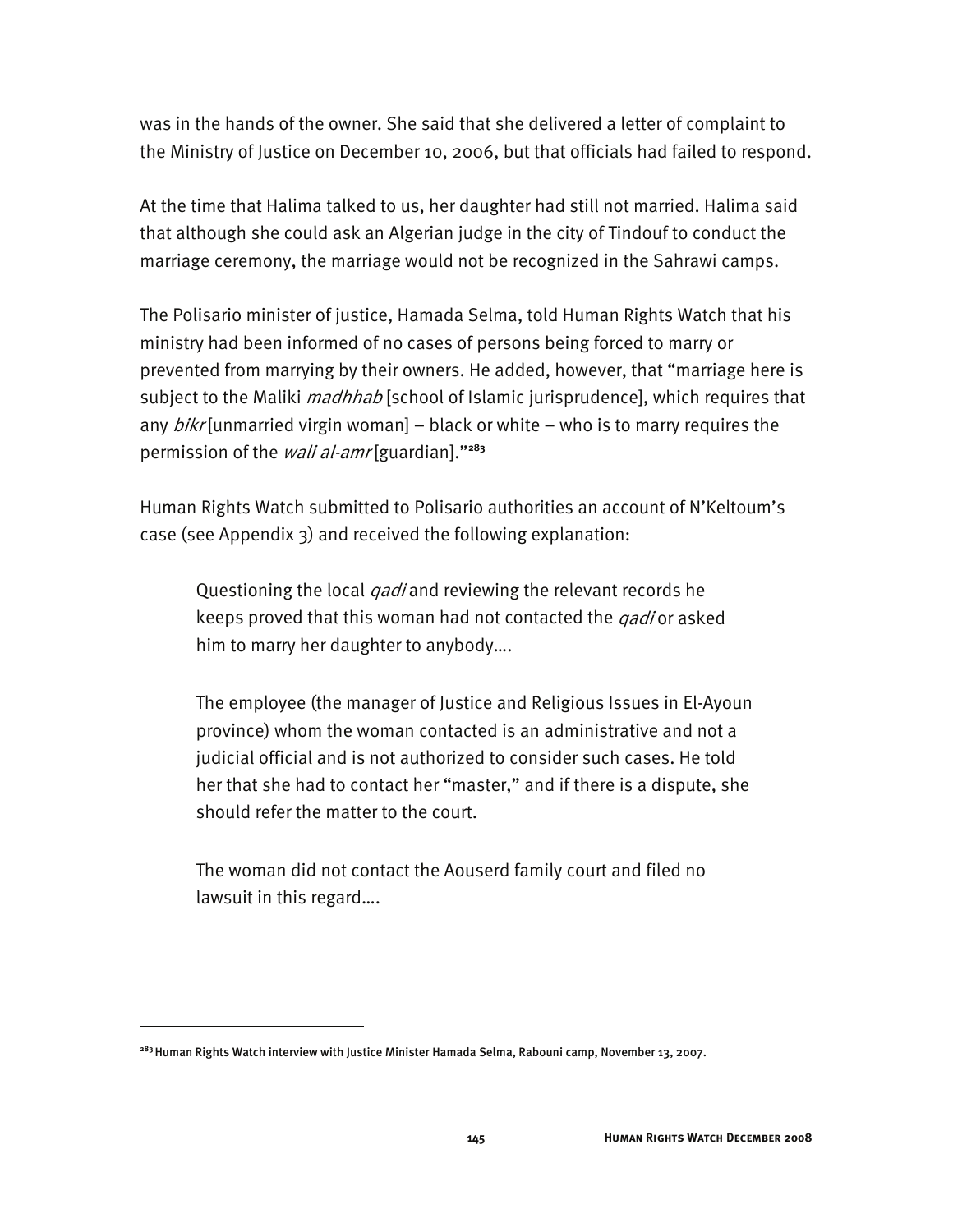Building on the above findings, the Ministry has decided to suspend the responsibilities of the above-mentioned manager because of the … mistakes he committed….

[T]he governor of El-Ayoun Province, who had not known about the case, called Ms. Halima and told her she had the right to marry her daughter whenever she wanted and that the district *qadi* was ready to marry her to whomever she liked. Halima declared that all barriers blocking the marriage of her daughter have been removed and that she was planning to proceed with the marriage... $^{284}$ 

Reached by telephone on May 27, 2008, Halima confirmed that since she informed Human Rights Watch in November 2007 of the obstacles to her daughter's marriage, authorities had intervened in the case and lifted all administrative obstacles. She said that governor of El-Ayoun and Polisario Front directorate member M'hamed Khadad had both paid her visits.

#### *Manumission Papers*

Several camp residents told Human Rights Watch of a process whereby "owners" could free their slaves by drawing up and signing a document to that effect, and that these documents needed, further, to be stamped or otherwise authorized by officials in the camps. Almost none of the persons we interviewed, however, said they had actually seen such documents. Halima Abbi Bilal told us:

A family I know from Aouserd camp got this paper, stamped by the *qadi*. You need the stamp to say it's official and authentic in case someone later claims you as his property. First the "owner" and the *gadi* of the *daïra* [district] sign it; then the *qadi* of the *wilaya* [province] stamps it. $285$ 

I

**<sup>284</sup>** See Appendix 4.

**<sup>285</sup>** Human Rights Watch interview with Halima Abbi Bilal, El-Ayoun camp, November 13, 2007.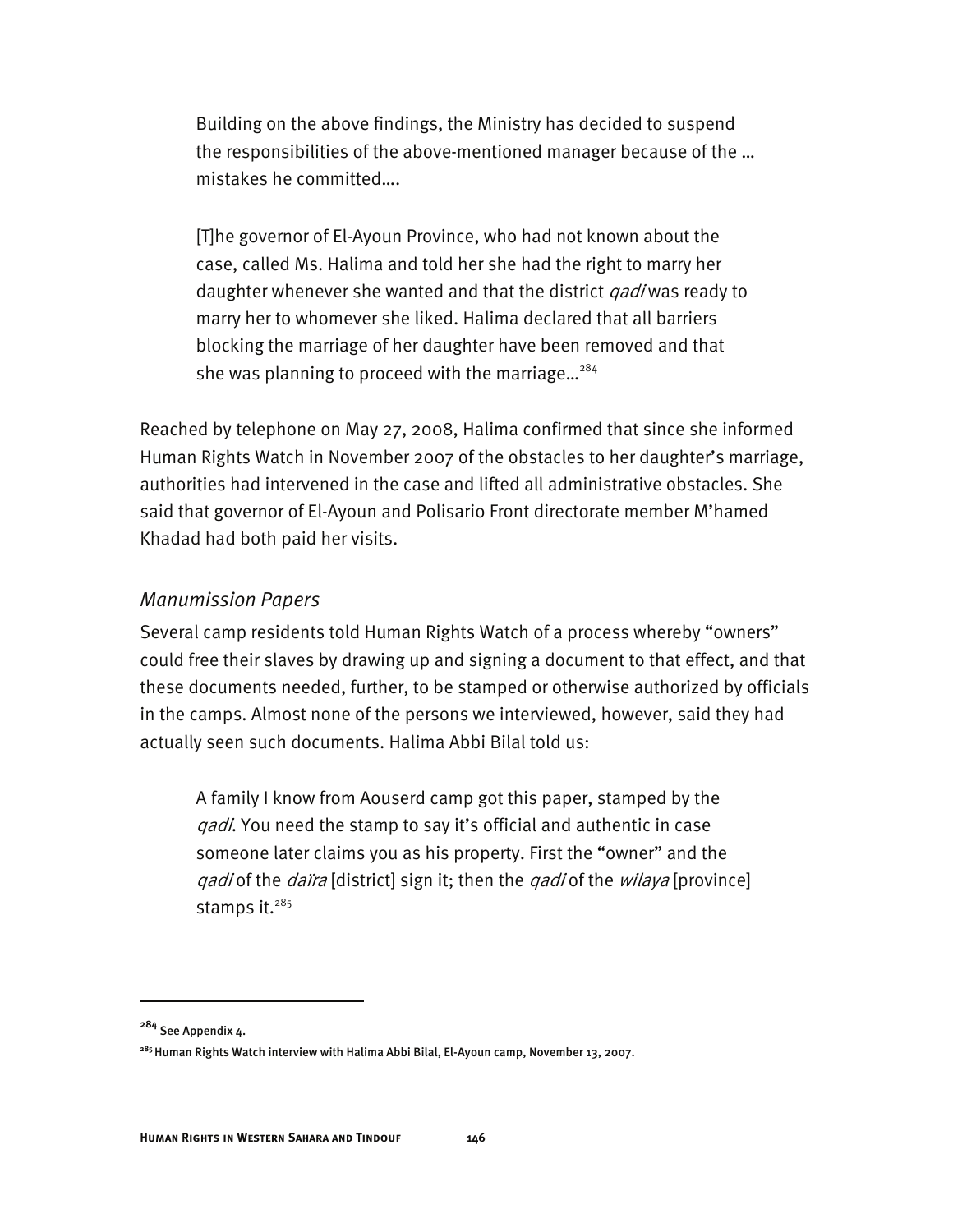One Sahrawi man showed Human Rights Watch a one-page document that he said his family's "owner" had decided to write in order to free his slaves. The handwritten document was entitled "freeing of a slave," (tahrir er-raqaba). It bore the date of June 13, 2007 and an ink stamp reading, "Court of First Instance, Aouserd [camp]." (See Appendix 8.) The document states that the "owner," Mohamed Salem M'hamed Hilal, frees two women, Mbarka Hamma M'hamed and Mas'ouda Hamma M'hamed, and their children. The document appears to bear signatures over stamps that read "President of the Court" and "SADR, Ministry of Justice and Religious Affairs, Court of First Instance of Aouserd, Office of the Registrar (*Maslahat Kitaba edh-Dhabet*)." The man bearing this document explained:

[My family's owner] decided to sign this because he's old and wants to free my family before he dies. Not much has changed as a result, only that my daughters can now get married needing only my permission. This document names my wife, her sister, and their daughters. It frees two families $286$ 

Polisario officials denied that any judges or other public servants would take part in drafting or authenticating manumission documents such as this one. Justice Minister Selma told us that since slavery was illegal under SADR law, a document that implicitly recognized slavery, if only to nullify it in a particular case, had no legal value, and therefore no judge or other public servant would have taken part in drafting or authenticating a manumission document.

When Human Rights Watch showed the minister a copy of the above-mentioned document appearing to bear the ink stamp of the Aouserd court, he called it an obvious forgery. He produced an example of official stationery that bore a Ministry of Justice watermark, seal, and number, and that, he said, is the only type of stationery on which official acts could be recorded.

Asked if he could explain the alleged forgery, Minister Selma replied, "These documents are remnants from the past." he said, "People who had slaves, and

-

**<sup>286</sup>**Human Rights Watch interview, February 27 camp, November 12, 2007. Human Rights Watch neglected to record the man's name.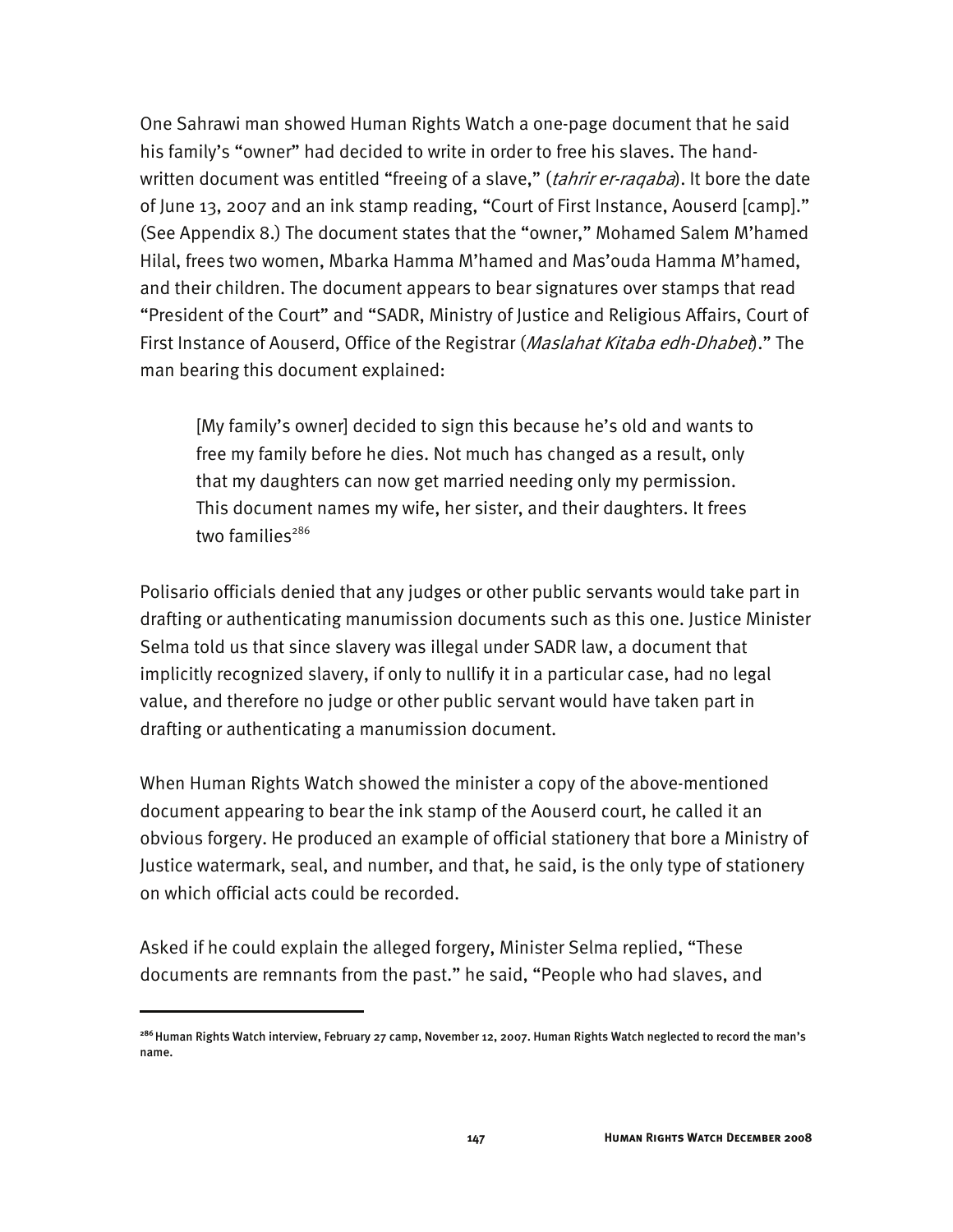wanted to do something formal to show that they had freed them, drew up such a document, maybe with the help of some shuyoukh (community elders)."**<sup>287</sup>**

A black Sahrawi who identified himself as a public official but speaking in his personal capacity told us:

The courts would not deal with such cases, because they're between the family and the 'owned' person. It's Islamic law: To free an 'owned' person, you just need to bring two witnesses. There are ceremonies for freeing slaves. They happen not in court but under a tent, between families. Elders are brought in, and they sign the document.<sup>288</sup>

Human Rights Watch is not in a position to determine the source or authenticity of the manumission document. One possibility is that it is neither a forgery nor a fully official document of the court, but that a local *qadi* had a hand in its preparation. A foreign scholar living in the camps told Human Rights Watch that the majority of neighborhood-level *qadi'*s were not full-fledged public employees but rather part of a traditional justice system.**<sup>289</sup>**

In any event, the manumission document in question closely resembles ones that have been issued in Mauritania. The issue bears further study.

### *The Case of "Saltana"*

I

A custody battle in a court in Spain drew attention to the issue of slavery in the Tindouf camps. The dispute involved the fate of a black Sahrawi girl known by her first name of Saltana, who, like thousands of other Sahrawi children from the Tindouf camps, spent a summer vacationing with a host family in Spain. The host family then asked a court to grant them custody of Saltana on various grounds, including that Saltana is enslaved by the family with whom she lives in the camps and does not wish to return to a life of slavery.

**<sup>287</sup>**Human Rights Watch interview with Hamada Selma, Rabouni camp, November 13, 2007.

**<sup>288</sup>**Human Rights Watch interview with Salek ech-Cheikh Omar, El-Ayoun camp, November 13, 2007.

**<sup>289</sup>** Email communication to Human Rights Watch, February 18, 2008. The scholar asked to remain anonymous.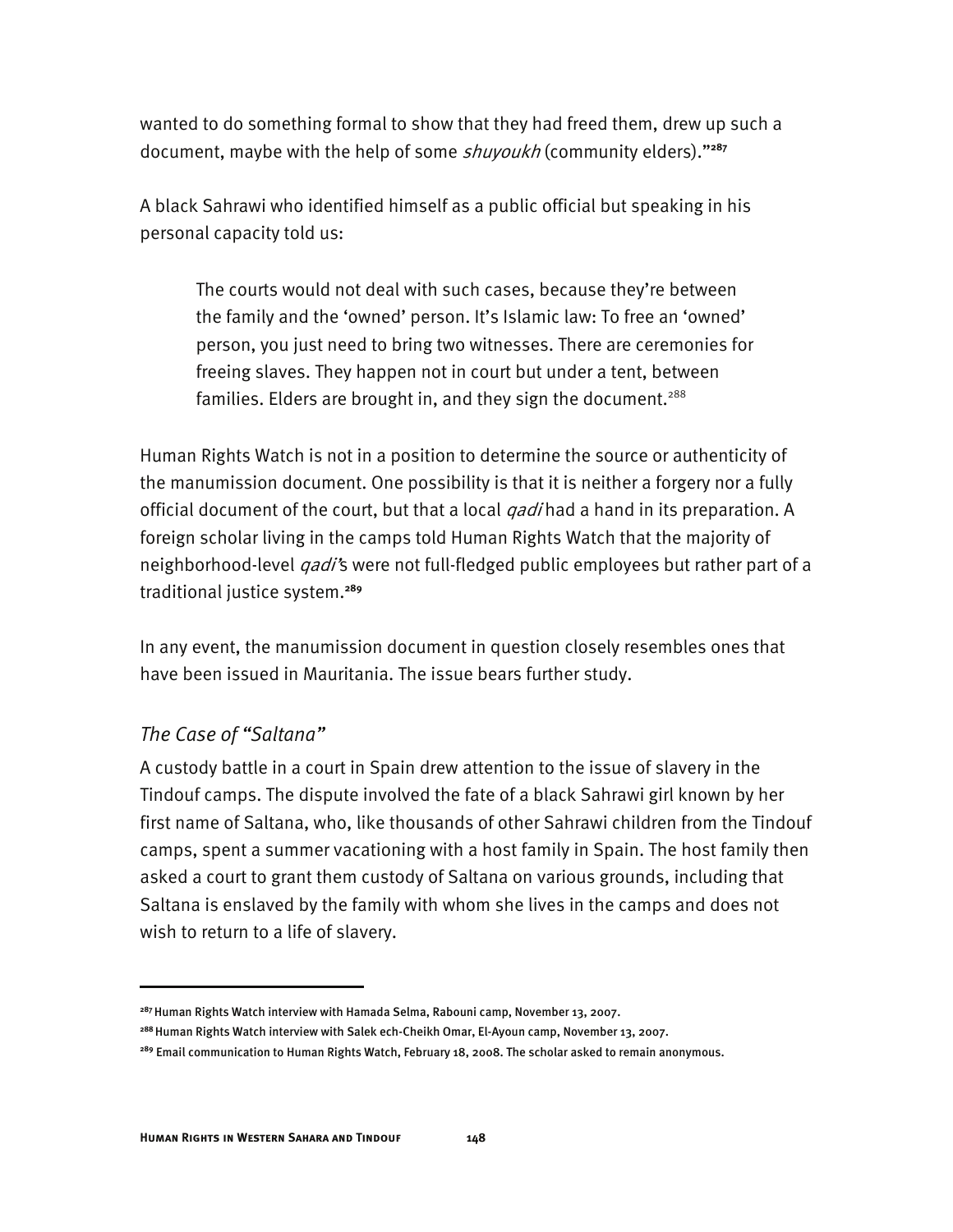Both the Polisario and Saltana's biological mother contested this version of events, and asked the Spanish courts to order Saltana's return to the refugee camps, where the biological mother now lives.

Saltana came to Murcia, Spain at the age of eight or nine to spend the summer of 2002 with Rosa Maria Sanchez and her family. Sanchez petitioned a Spanish court successfully to allow the girl to stay on for needed medical care. Later, Sanchez claims to have discovered, through conversations with Saltana and a trip that Sanchez made to Tindouf, that in the camps Saltana lived as a slave with a white family and that the mother in this family, Guevara el-Bardi, is not Saltana's biological parent.**<sup>290</sup>** Sanchez added the allegation of slavery to her legal arguments in favor of allowing Saltana to remain in Spain.

Human Rights Watch did not interview Saltana. *El País* daily spoke with her, in the company of Sanchez, after Saltana had resided in Spain for six years. According to the Spanish daily, Saltana said that when she arrived in the Tindouf camps to live with the el-Bardi family:

I was told what I had to do: rise very early and do household chores, while the other children in the family attended school. For this reason, I do not want to return to Tindouf. The Sahara is not my country, and I would not return there. They would mistreat me like before, and I would go back to being a slave to this family.<sup>291</sup>

The Polisario provided an entirely different account of Saltana's life. It stated that Saltana was born in 1994 and grew up in the Mauritanian city of Zouérat with her biological mother, Knana Salek. In 2001, according to the Polisario, Knana Salek asked a visitor from the Tindouf camps, Guevara el-Bardi, to take Saltana with her back to the camps so that she could attend school there. Saltana lived with the el-Bardi family during the 2001-2002 academic year while attending elementary school. In the summer, she departed for the summer-in-Spain program.

j

**<sup>290</sup>**Human Rights Watch telephone interview with Rosa Maria Sanchez, January 16, 2008.

**<sup>291</sup>**Tono Calleja, "Saltana no quiere ser esclava," El País, March 12, 2007,

www.elpais.com/articulo/sociedad/Saltana/quiere/ser/esclava/elpepusoc/20070312elpepisoc\_3/Tes, (accessed April 24, 2008).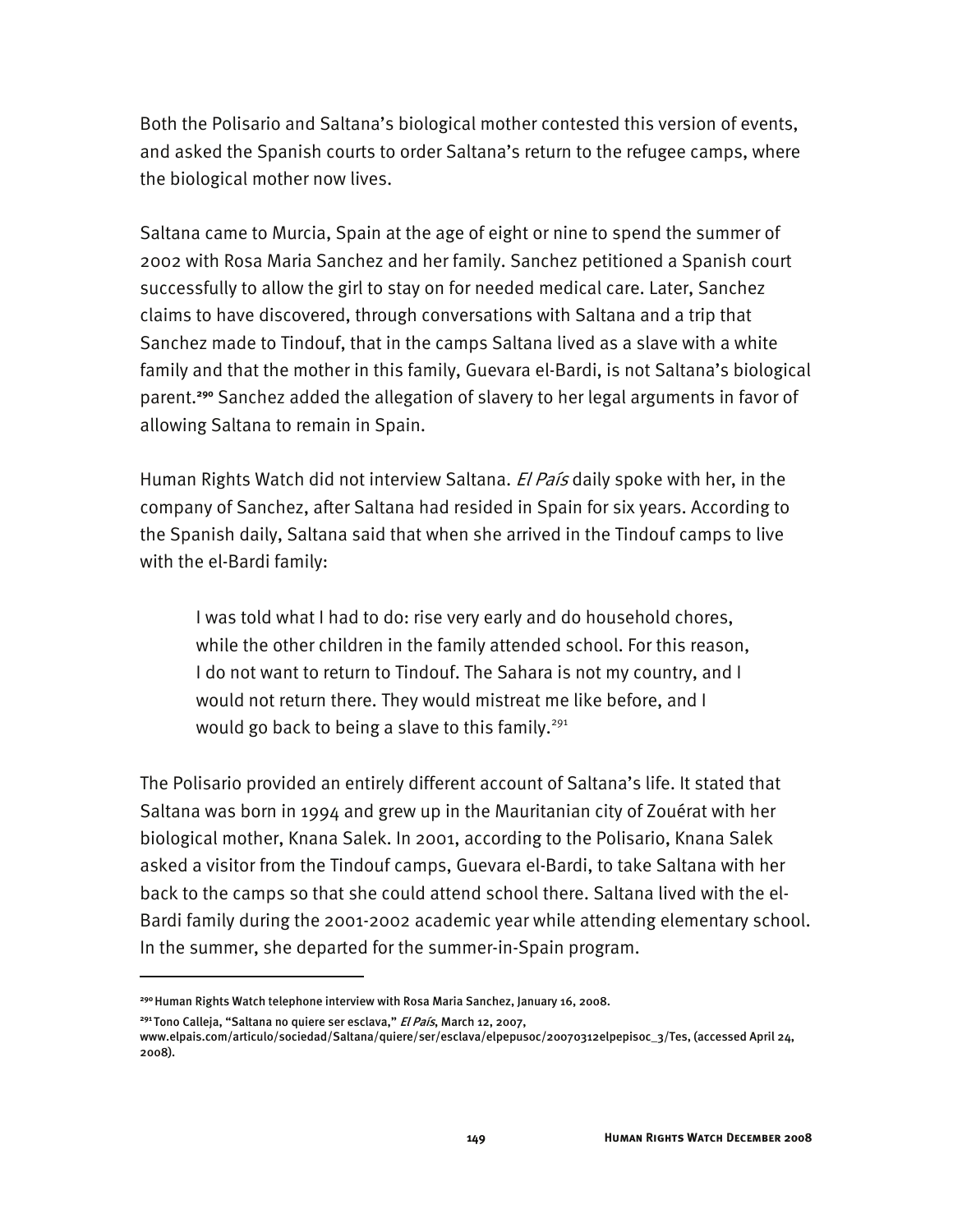The Polisario argued that the host family in Spain used false claims of slavery in their legal battle to keep Saltana with them:

[Saltana] lived in the camps only for [some] months with [Guevara] el-Bardi and was enrolled and actually studying at school, which is why she could take part, like her classmates, in the summer vacation program in Spain. Had slavery been the purpose of bringing her from Zouérat, would Saltana have enrolled in school? Would she have benefited from the summer vacation in Spain … if she had been enslaved? How and where did the Sanchez family come to know Saltana? Was she sent to them in chains?<sup>292</sup>

Rosa Maria Sanchez, when asked why a Sahrawi family would let their nine-year-old "slave" travel to Europe to summer with a Spanish family, answered that she did not know but said they had apparently sent her to Spain with a list of household products to purchase and bring back, including a solar panel and a pressure cooker.**<sup>293</sup>**

SOS Esclaves, the respected Mauritanian nongovernmental organization, visited Knana Salek, Saltana's biological mother, and investigated the case. It concluded that Knana Salek's family has no blood relationship with the el-Bardi family. While Salek did not confirm that she and her children were enslaved by the el-Bardi family, she said that her grandmother had raised Guevara el-Bardi. SOS Esclaves reported that the mother had sent Saltana to live in the Tindouf camps in order to attend school there, after Saltana had been expelled from school in Zouérat for performing poorly. SOS was careful to say they had no proof of slavery in this case but said the facts were consistent with either slavery or with trafficking in child labor. They stressed that slavery as it is practiced today does not preclude an owner permitting her "slave" to summer abroad.**<sup>294</sup>**

j

**<sup>292</sup>** See Appendix 4.

**<sup>293</sup>** Human Rights Watch telephone interview with Rosa Maria Sanchez, January 16, 2008.

**<sup>294</sup>**Human Rights Watch telephone interview with Boubacar Messaoud, president of SOS Esclaves, April 24, 2008. See also SOS Esclaves' two-page report on the case, signed by Messaoud and dated July 16, 2004.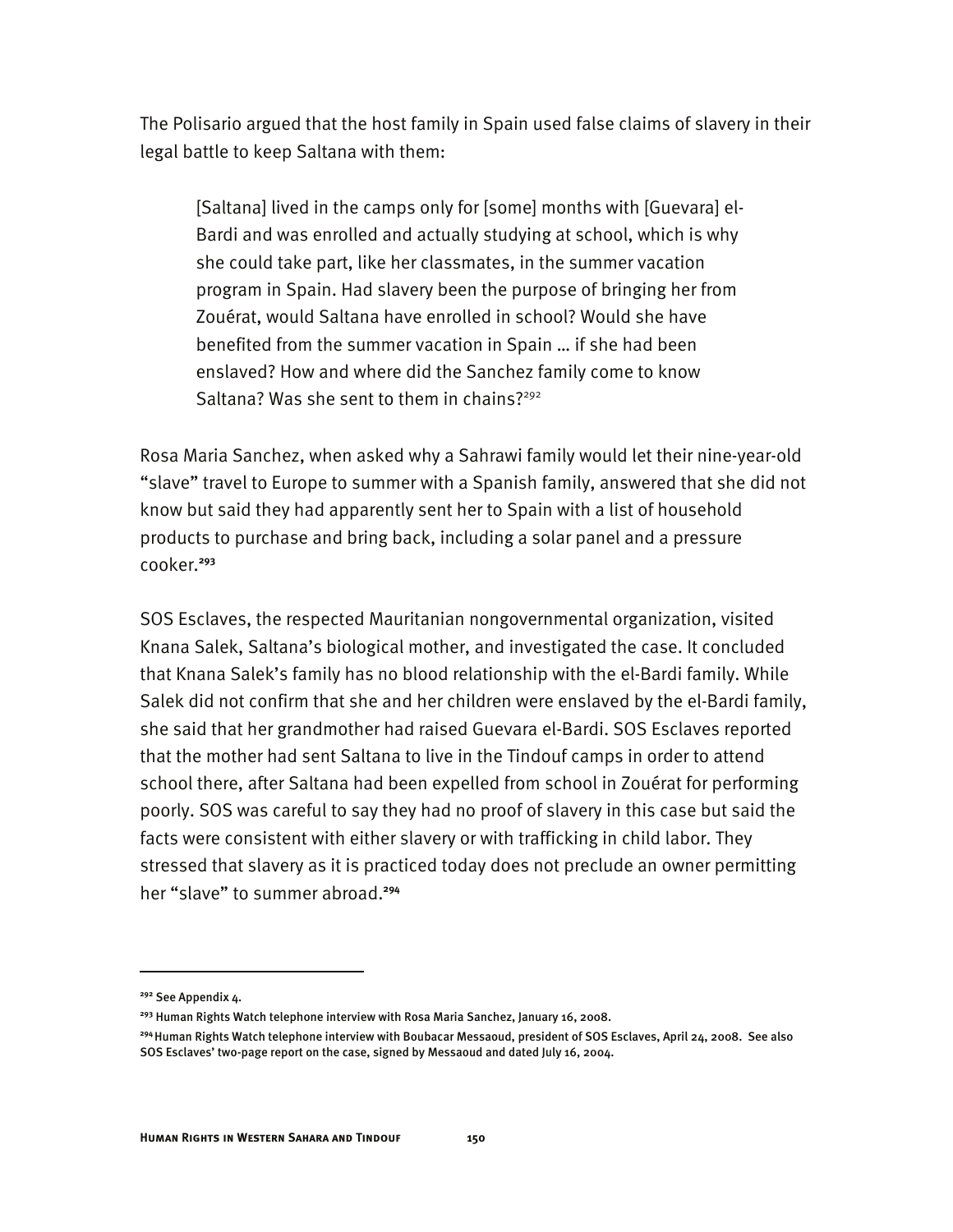On April 30 2008, a civil court of appeals (la Audiencia Provincial) in Murcia, Spain affirmed a lower-court decision awarding guardianship of Saltana to the Sanchez family. The court determined that this outcome was in the child's best interest. In justifying this decision, the court in its written ruling made no mention of the slavery issue.**<sup>295</sup>**

In sum, credible sources testified to Human Rights Watch about vestiges of slavery that continue to affect the lives of a portion of the black minority in the Tindouf camps. The practices involve historical ties between families that involve certain rights and obligations that are not always clear. Being a slave does not necessarily preclude enjoying freedom of movement.

The issue of slavery in the Tindouf camps deserves closer scrutiny than Human Rights Watch has been able to undertake. It bears mentioning that Sahrawis in the Moroccan-controlled Western Sahara told us that residual practices of slavery can be found there, as well.

Responding to questions about slavery, the Polisario has acknowledged the survival, "to a limited extent, of certain practices related to antiquated thinking" and said it was "determined to combat and eradicate them whenever they emerge and no matter what shape they take." We welcome this statement and urge the Polisario to be vigilant in pursuing this objective.

-

**<sup>295</sup>** Audience Provincial de Murcia, Sección primera, Rollo Civil 499/2007, auto 52/2008.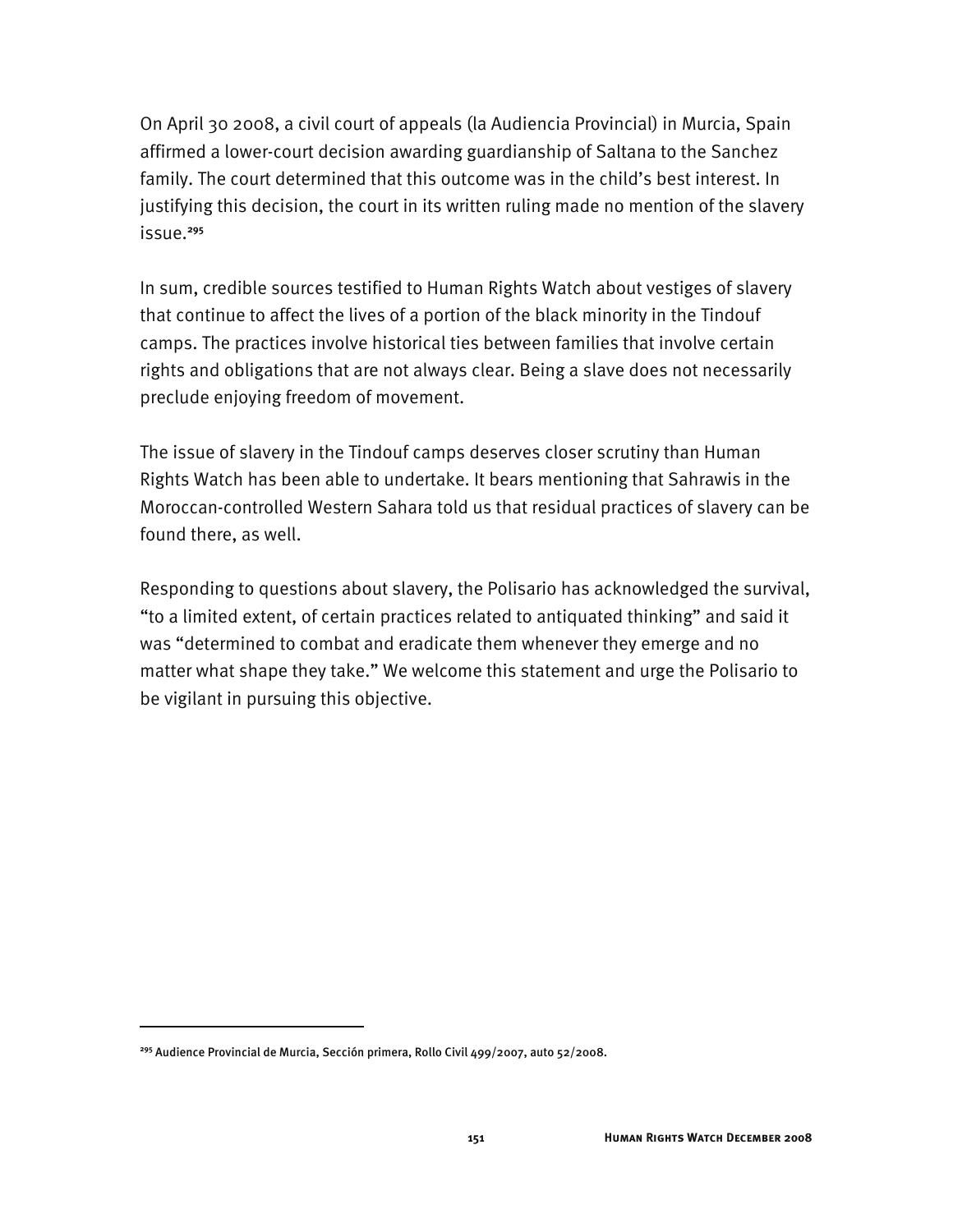# **Acknowledgments**

Eric Goldstein, research director for the Middle East and North Africa division of Human Rights Watch, and Bill Van Esveld, Arthur Helton fellow at Human Rights Watch, wrote the section of this report devoted to the Tindouf refugee camps. Goldstein wrote the section of this report devoted to Western Sahara. Goldstein, Van Esveld, and Joseph Logan, researcher at Human Rights Watch, conducted the research for this report, with additional field research conducted by consultant Omar Brouksy.

Sarah Leah Whitson, executive director of the Middle East and North Africa Division of Human Rights Watch, and Iain Levine, program director of Human Rights Watch, edited the report. Clive Baldwin, senior legal advisor, provided legal review. Clarisa Bencomo, researcher with the Children's Rights division, reviewed the draft.

Human Rights Watch thanks Morocco's ambassador to the United States, Aziz Mekouar, for receiving us on numerous occasions to discuss human rights issues and for facilitating communication with authorities in Rabat. We also thank the governor (*wali*) of El-Ayoun-Boujdour, M'hamed Drif, for receiving us on November 6, 2007 for a wide-ranging discussion; Nasser Bourita, chef de cabinet and director for the United Nations and International Organizations at the Ministry of Foreign Affairs, and Governor Rachid Rguibi, director of International Cooperation at the Ministry of Interior, for receiving us in Rabat on March 3, 2008; Ahmed Herzenni, president of the Advisory Council on Human Rights, for receiving us in Rabat on November 8, 2007 in Rabat, and Assistant Crown Prosecutor for El-Ayoun Abdennasser Barzali for receiving us in El-Ayoun on November 7, 2007.

Human Rights Watch thanks the Polisario's ambassador to the United States, Mouloud Saïd, for helping to facilitate our mission to the Tindouf refugee camps and for obtaining answers to our written questions from Polisario authorities. We also thank SADR President Mohamed Abdelaziz, Justice Minister Hamada Selma, and Polisario Front directorate member M'hamed Khadad for meeting with us during our mission to the Tindouf camps to discuss human rights issues. We are grateful to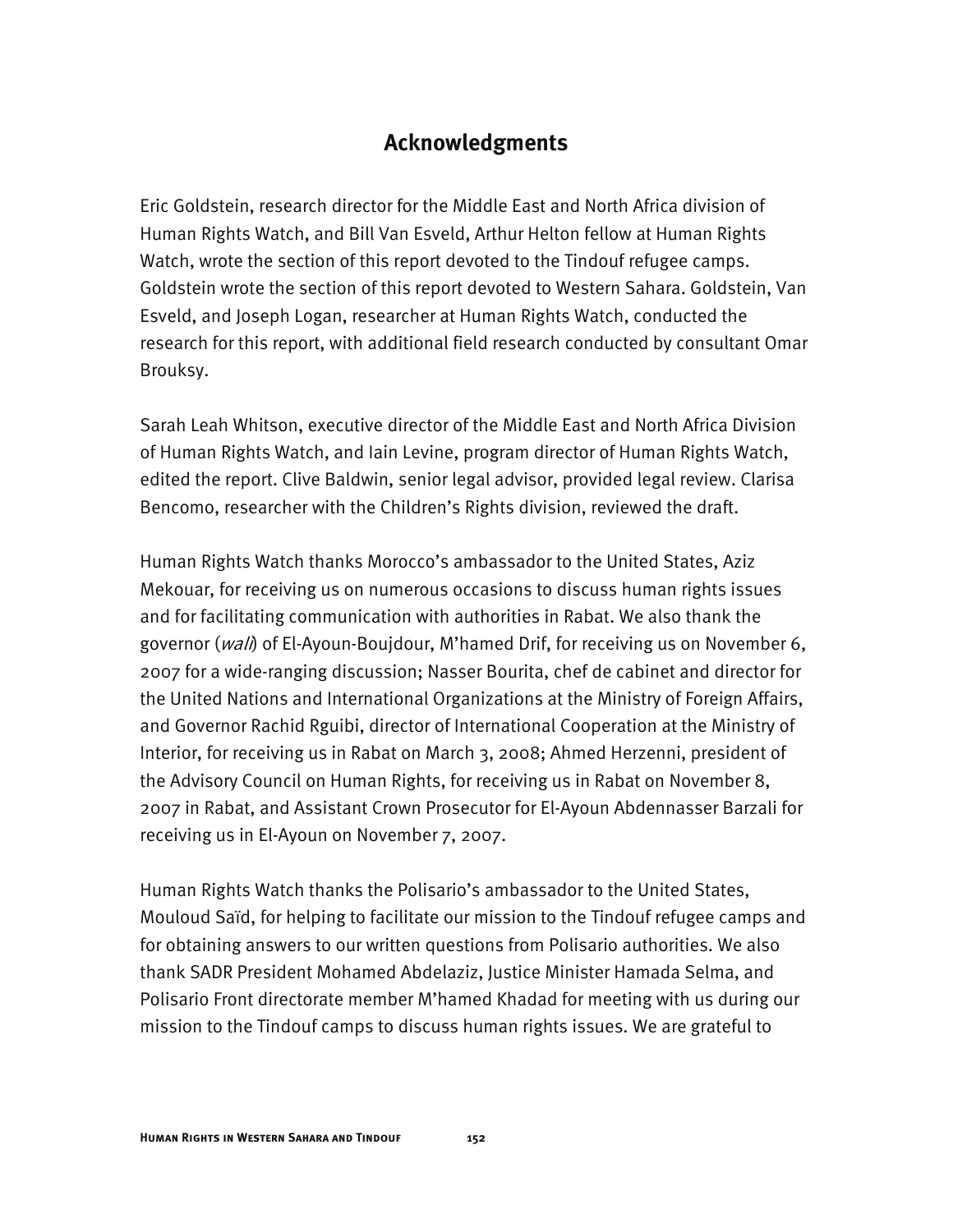Moroccan authorities and the Moroccan-American Center for Policy for arranging meetings with former residents of the Tindouf camps who had resettled recently in Western Sahara.

We also thank the many human rights organizations that helped us in our research, especially the Association of Victims of Grave Human Rights Violations Committed by the Moroccan State (ASVDH), the Moroccan Association for Human Rights, the Moroccan Forum for Truth and Justice, the Collective of Sahrawi Human Rights Defenders, and the Sahrawi Committee to Defend Human Rights in Smara, Western Sahara.

Consultant Julia Choucair provided interpretation in the Tindouf refugee camps. Human Rights Watch intern Hamdi Khalifa provided research assistance. Intern Naseema Noor helped to proofread the text.

The report was prepared for publication by Brent Giannotta and Nadia Barhoum, associates in the Middle East and North Africa division, Grace Choi, publications director, and Fitzroy Hepkins, mail manager.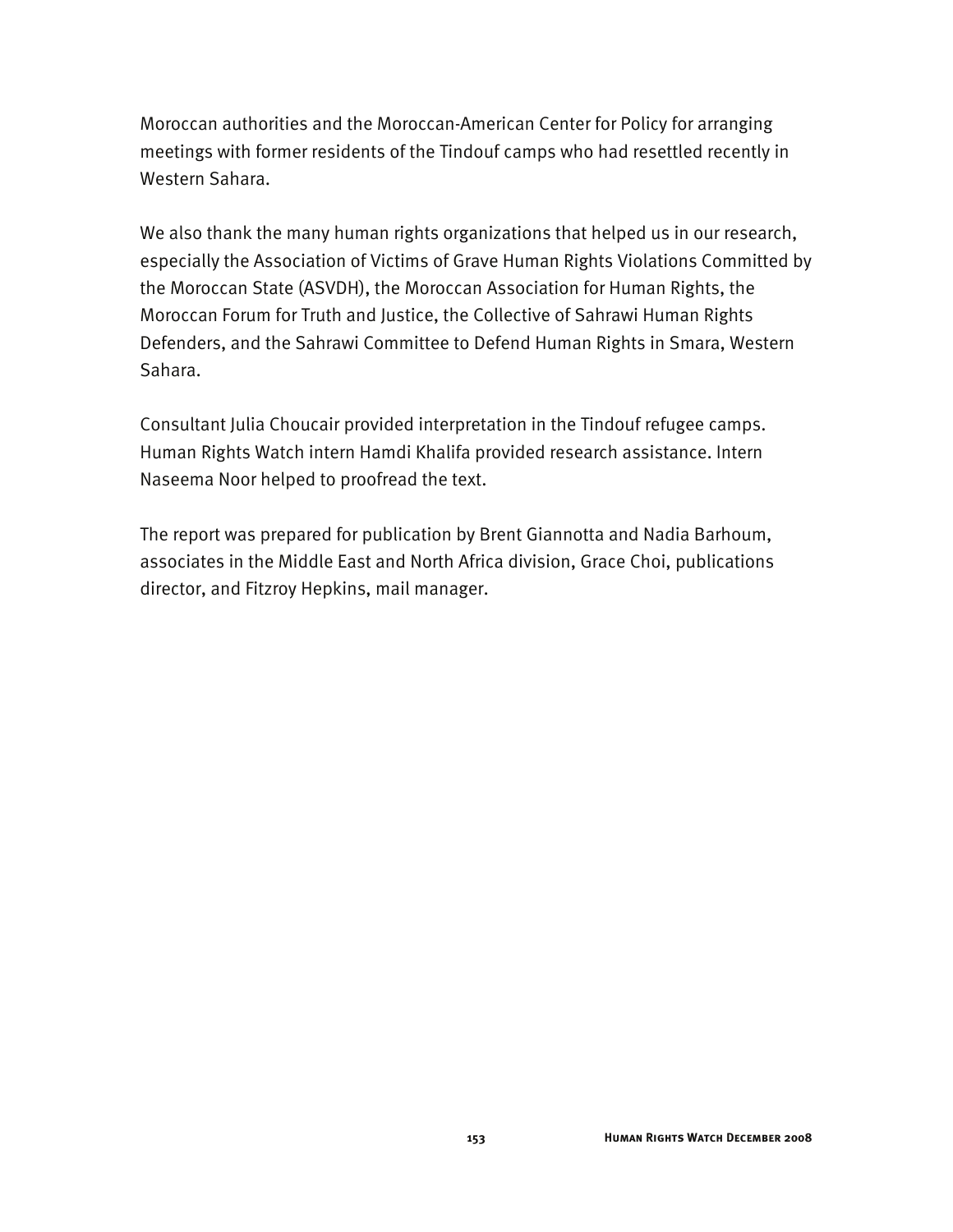# **Appendices**

# Appendix 1: Letter from Human Rights Watch to Moroccan Authorities Requesting Information on Human Rights and Western Sahara

May 7, 2008

Ambassador Aziz Mekouar Embassy of Morocco 1601 21st St., NW Washington, DC 20009

Dear Mr. Ambassador,

As you know, Human Rights Watch is preparing reports on human rights conditions in Western Sahara and in the Tindouf refugee camps. Our established practice is to submit, during the course of our research, questions to the authorities whose record is the subject of the report, in order that their information and point of view can be reflected in the reports that we publish.

In keeping with that practice, we are submitting questions both to Moroccan and Polisario authorities about specific cases of concern, as well as about general policies. Over the course of the last few months, we have already exchanged information, in person and via correspondence, with you and other Moroccan officials and plan to incorporate into our report all of the relevant information that you kindly provided.

What follows are three general questions, followed by queries about a sampling of the individual cases that we are considering for inclusion in our forthcoming report.

(1) A human rights mandate for MINURSO. The Polisario has said that it favors extending the mandate of MINURSO to include human rights observation in the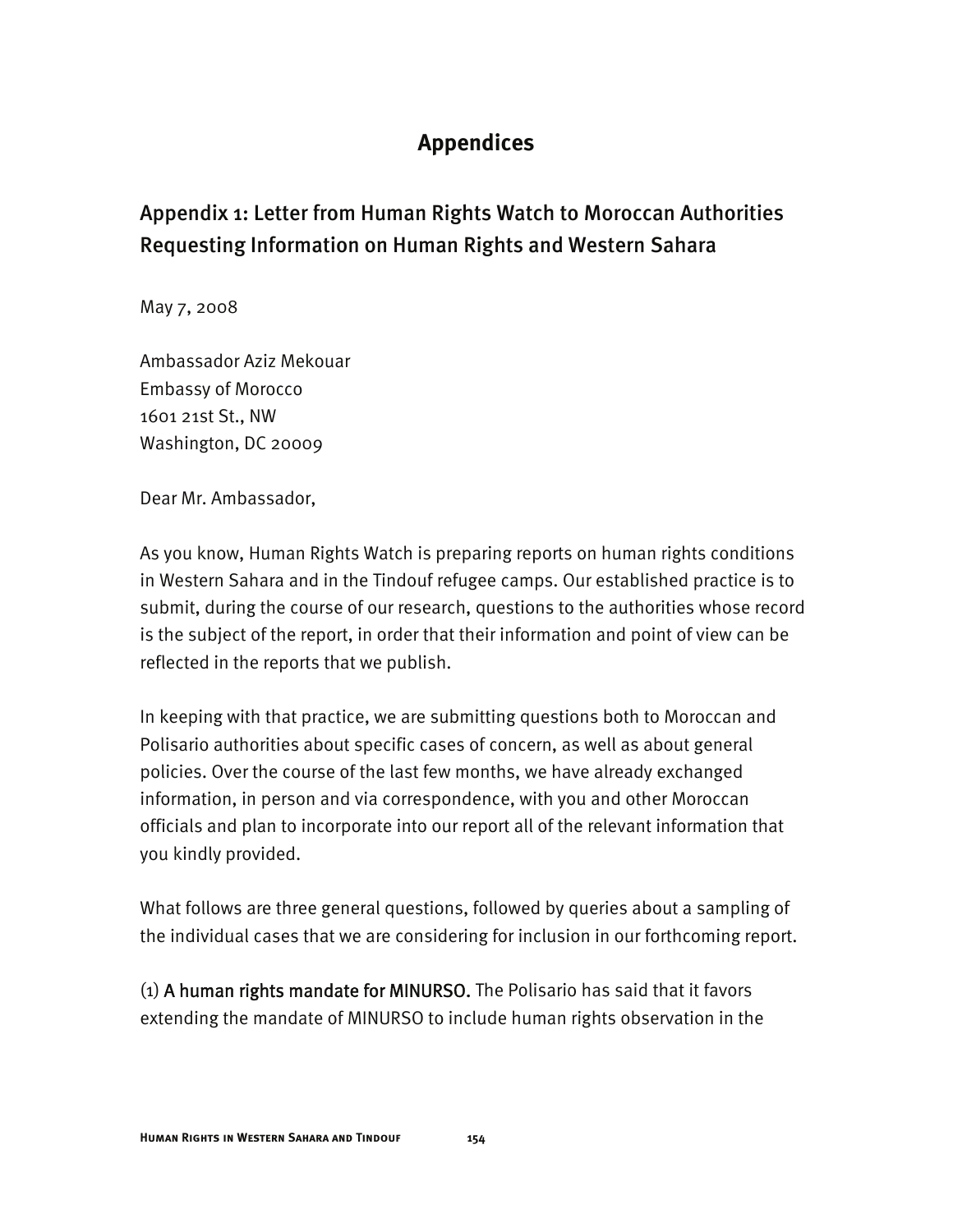Moroccan-controlled Western Sahara and the Polisario-controlled areas. What is Morocco's position with respect to this proposal?

(2) Reconciling Moroccan law and its international human rights engagements. Many of the contentious cases involving freedom of expression, association and assembly in the Moroccan-controlled Western Sahara revolve around activities or public speech deemed to favor Sahrawi independence. The authorities deem such activities to be attacks on Morocco's "territorial integrity" and forbid them. Please explain how Morocco reconciles its international legal obligations to respect freedom of expression, association and assembly, with its general practice of forbidding peaceful public expression and activities deemed to favor Sahrawi independence.

(3) Civil Liberties under the Autonomy Plan. In light of your answer to question 2 above, please indicate whether Morocco's autonomy proposal for Western Sahara envisages any change to the general practice of forbidding peaceful public expression and activities deemed to favor Sahrawi independence.

(4) Expulsion of foreign human rights delegation. Please explain the reasons for the summary expulsion from Morocco of a human rights delegation from France composed of Frédérique Lellouche, Pierre Alain Roussel, Mireille Brun and Claude Mangin on April 25, 2008.

(5) Investigations into Allegations of Excessive Force by the Police. Below is a list of complaints submitted by alleged victims of human rights violations submitted to the offices of the prosecutor at the Court of Appeals and the Court of First Instance in El-Ayoun. Please inform us of the status of these investigations; the findings, for those that have concluded; and for each, whether in the course of the investigation, the prosecutor's office contacted the plaintiffs and invited them to provide testimony or evidence as part of the inquiry:

(a) Multiple concurring complaints that police in downtown El-Ayoun violently broke up a human rights sit-in on December 10, 2006, injuring several participants. Complaints were submitted to the office of the prosecutor at El-Ayoun's Court of Appeals by el-Ghalia Djimi (whose complaint was stamped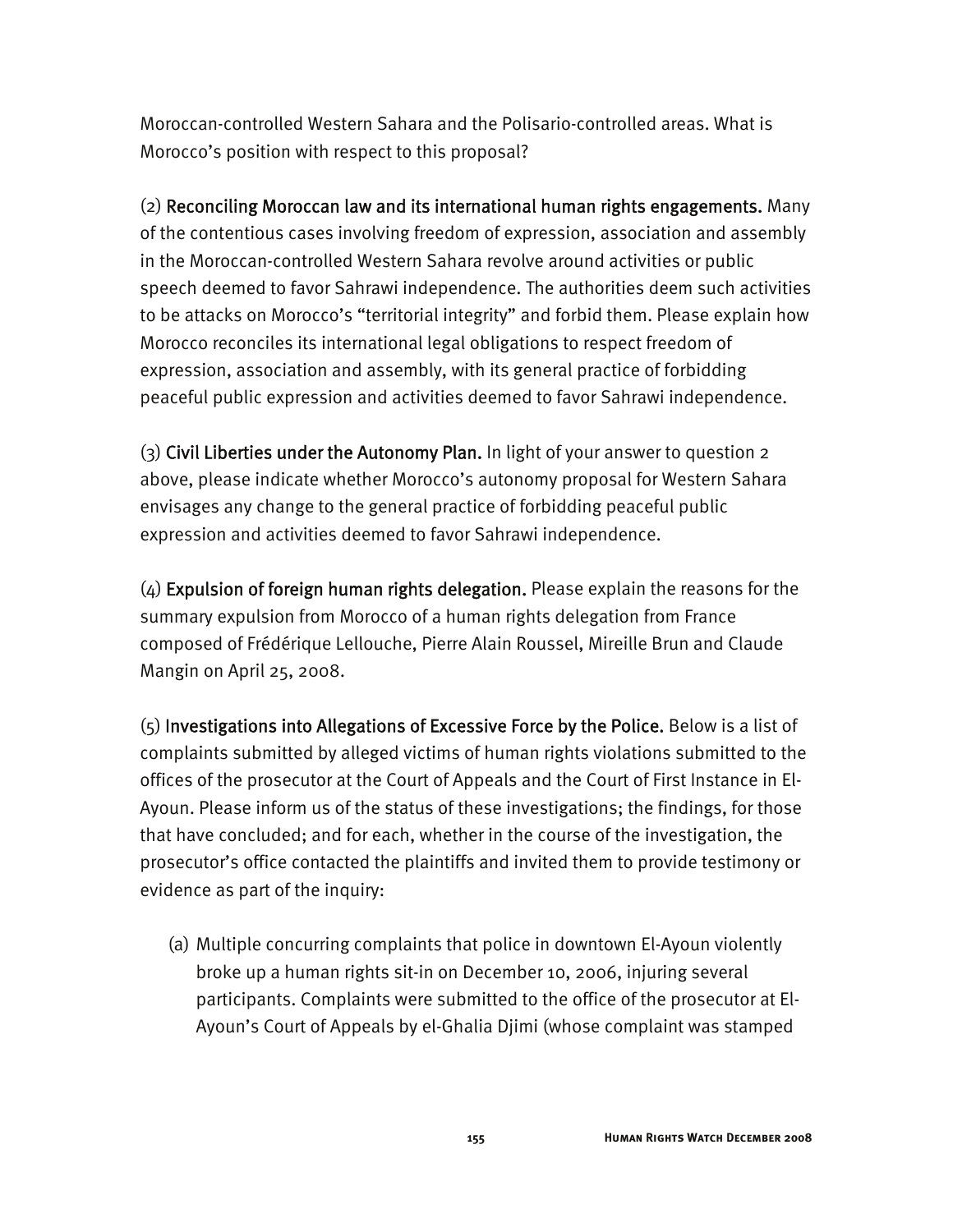by the court as 06 ق ام122 of December 11, 2006), Brahim Dahhane (stamped 06 ق ام 123 of December 13, 2006), Sidi Mohamed Hamia (06/123 ق ام of December 12, 2006), and al-Sharif al-Kouri ( ق ام127 of December 13, 2007).

- (b) Complaint filed by Hassan Duihi that police in El-Ayoun arrested him on August 23, 2007 and subjected him to a beating and humiliation while holding him overnight and forcing him to sign a statement they prevented him from reading (complaint stamped by the El-Ayoun Appeals Court as ش07/94 of August 27, 2007).
- (c) Complaint filed by Limam Oumlakhout that police in El-Ayoun arrested her on April 13, 2007 and beat her at the 24 November police station (complaint stamped by the El-Ayoun Appeals Court as ش07/57 and dated April 16, 2007).
- (d) Complaint by Omar Chtouki and by his father Lahoussine Chtouki that police in El-Ayoun arrested and beat 16-year-old Omar in custody on February 18, 2007 and on April 7, 2007, breaking his leg in the latter incident (complaint stamped by the El-Ayoun Appeals Court as ش 07/35 dated February 21, 2007 and ش07/61 dated April 25, 2007).
- (e) Complaint by el-Mehdi ez-Zai'ar, born December 8, 1987, that on January 22, 2007 police in El-Ayoun arrested him and severely beat him, before releasing him the next day (complaint stamped by the El-Ayoun Court of First Instance, number and date illegible).
- (f) Complaint by Mohamed Boutabâa, born in 1970, that on May 17, 2006, police deliberately drove their car into him in the Maâtallah neighborhood, causing severe injuries. The incident occurred in the context of pro-independence demonstrations staged on the occasion of a visit by a delegation of the UN High Commissioner for Human Rights. Boutabâa submitted two complaints to the El-Ayoun Appeals Court (stamped ش06/123 dated May 31, 2006 and [number illegible] December 20, 2006). When we met with assistant prosecutor at El-Ayoun's Court of Appeals, Abdennasser Barzali, on November 7, 2007, he acknowledged receiving both of Boutabâa's complaints and said they were still under review, a year and-a-half after Boutabâa had filed his first complaint.

(6) Accountability for Violations. Please provide specific information about instances since 2005, other than the death of Hamdi Lembarki in El-Ayoun 2005, in which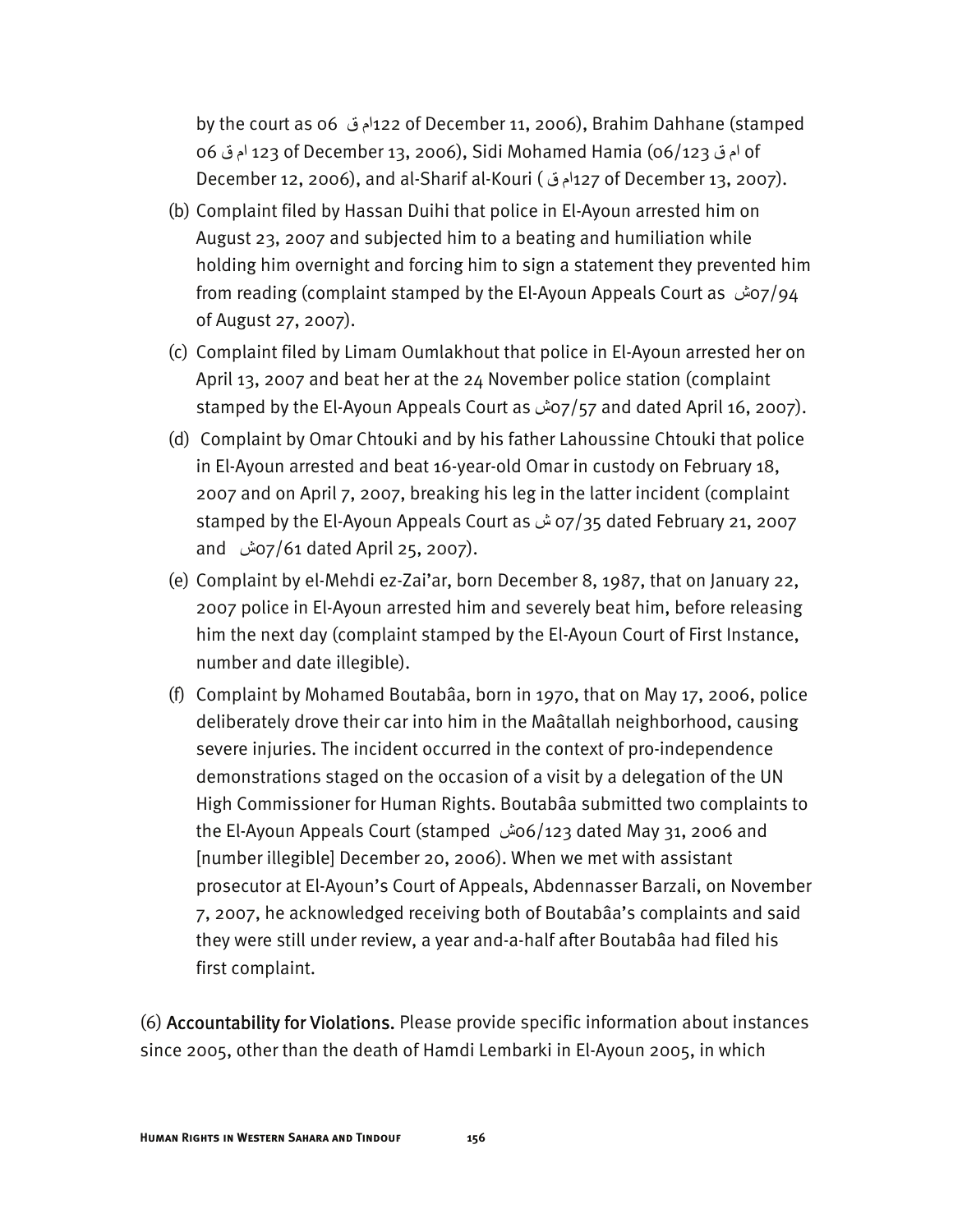police have been criminally prosecuted for cases involving human rights violations in Western Sahara.

(7) Freedom of Association. Authorities barred the Collective of Sahrawi Human Rights Defenders (CODESA) from holding a constitutive assembly in El-Ayoun on October 7, 2007, thereby preventing them from taking even the first step in the process of gaining legal recognition. Please explain the legal basis for this apparent refusal to allow CODESA to regularize its status.

(8) Freedom of Movement. The frequency with which authorities prevent Sahrawi political and human rights activists from traveling abroad has declined in recent years. However, the problem seems to continue in different and subtler forms. There are allegations that the public administration arbitrarily refuses to allow Sahrawi activists employed as civil servants to use earned vacation time in order to travel abroad, where they would plead their cause.

Thus, the Ministry of Agriculture, Rural Development and Sea Fishing refused el-Ghalia Djimi, vice-president of the Sahrawi Association of Victims of Grave Human Rights Victims Committed by the Moroccan State (ASVDH), permission to take her earned vacation from her post at the ministry in order to travel abroad. Djimi, of El-Ayoun, made clear that the purpose of her travel was to pursue human rights work in Europe on behalf of Sahrawis. Three times she applied to use her vacation time to travel abroad during the last quarter of 2007, and each time her employer refused, on the grounds that her services were needed at the office. Djimi said this reason is not credible since her employer gives her virtually no work. However, when Djimi applied to take vacation days to travel to Rabat, Morocco in April 2008, permission was granted.

Also prevented from foreign travel is Mohamed el-Moutaouakil, a member of the national council of the Moroccan Forum for Truth and Equity and of the secretariat of CODESA. El-Moutaouakil has a post in local government in Casablanca, which is part of the Interior Ministry. Authorities have systematically refused to allow him to use his vacation time to travel abroad since his release from prison in 2006, even though, like Djimi, he is given virtually no work to do.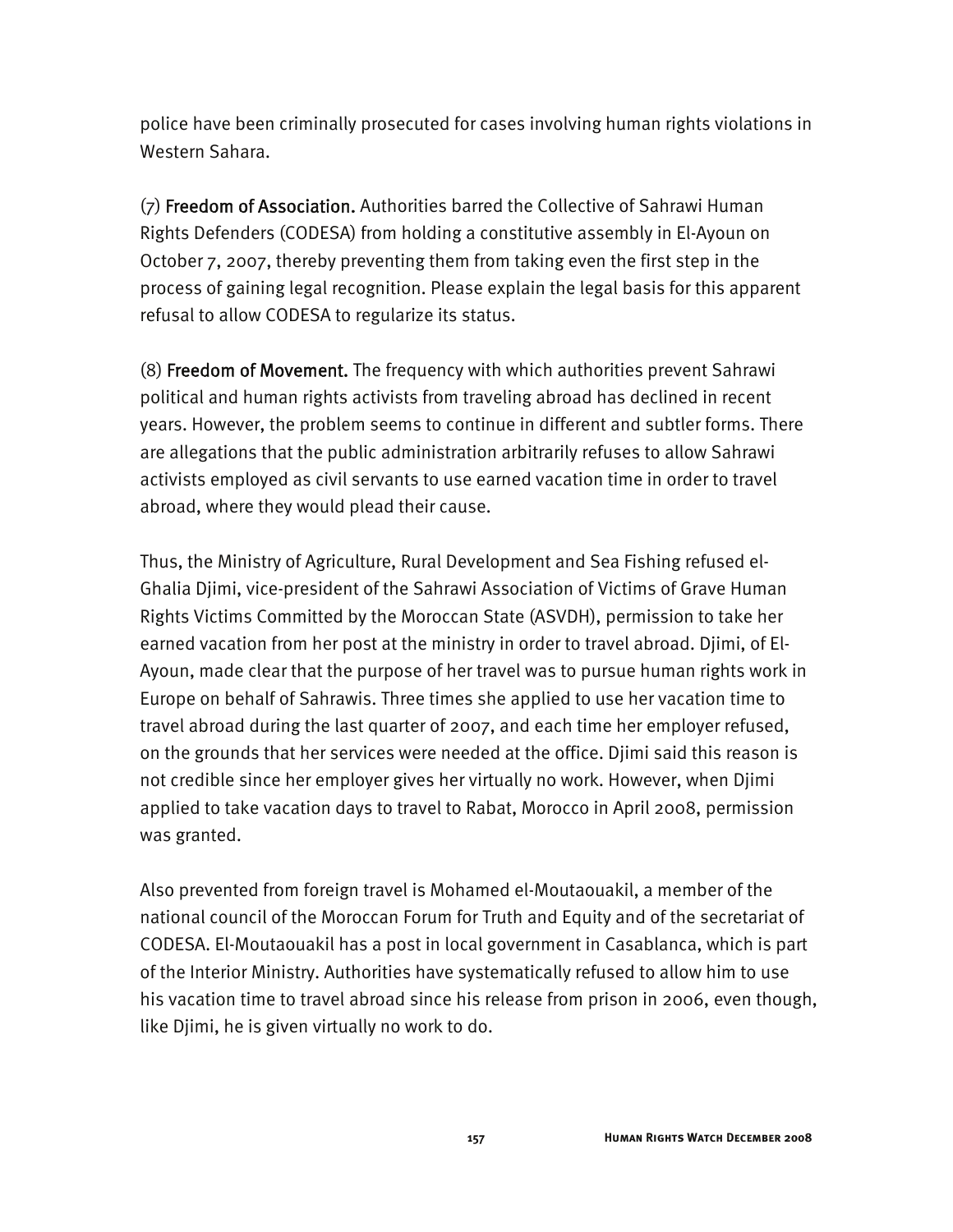We would welcome explanations from these two ministries why they have refused to grant permission to these two employees to use their vacation days to travel abroad.

We look forward to reading your answers to the above questions, as well as any additional comments you wish to provide. We will be able to reflect any pertinent information you provide to us by May 30, 2008 in our final report.

Thank you for your consideration. Please let me know if you have comments or questions.

Sincerely yours,

Sarah Leah Whitson Executive Director Middle East and North Africa division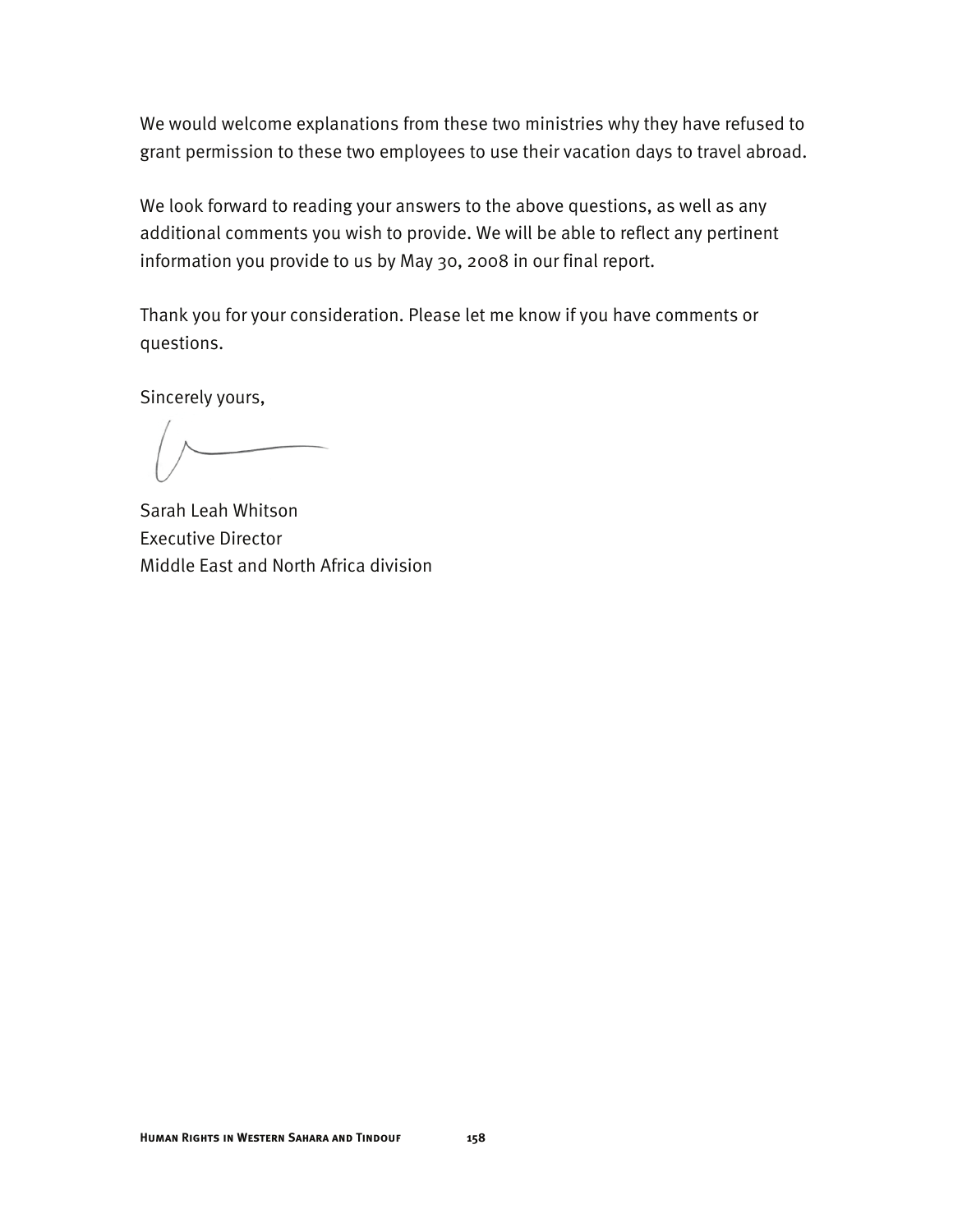# Appendix 2: Response from the Government of Morocco, dated May 30, 2008, to Letter from Human Rights Watch

(translated from Arabic by Human Rights Watch)

#### **Introduction**

The Kingdom of Morocco, conscious of the significance of human rights in its global dimension, has prioritized this issue and is moving forward and without reservation to fortify the rule of law, democracy and sustainable development while keeping in mind its political realities, regional security, and the protection of the security and integrity of its citizens. The culture of human rights is underscored in the Kingdom's constitution, the preamble to which affirms Morocco's commitment to the principles of human rights as agreed upon internationally.

The Kingdom of Morocco, convinced that the consolidation and protection of human rights constitute first and foremost a process that requires development, has taken a number of steps, including Morocco's initiative to negotiate autonomy for the Sahara region, which aspires to attain a peaceful, just and permanent settlement of the Sahara dispute while preserving the Kingdom's territorial integrity and sovereignty over these provinces.…

Human rights are being implemented in all provinces without discrimination between the Saharan provinces and the rest, on the basis of the equality of all citizens under the Constitution (Article 5) and the Universal Declaration of Human Rights (Article 7). Thus, citizens coming from the southern provinces enjoy all the rights and freedoms, and are subject to the same duties and responsibilities, as the rest of Morocco's citizens.

Based on these considerations, and in order to clear up all ambiguities and fallacies that aim to cast doubt on the democratic course that Morocco has adopted in order to consolidate the rule of law and to spread the culture of human rights, we must provide the following clarifications and information regarding the questions posed in your letter: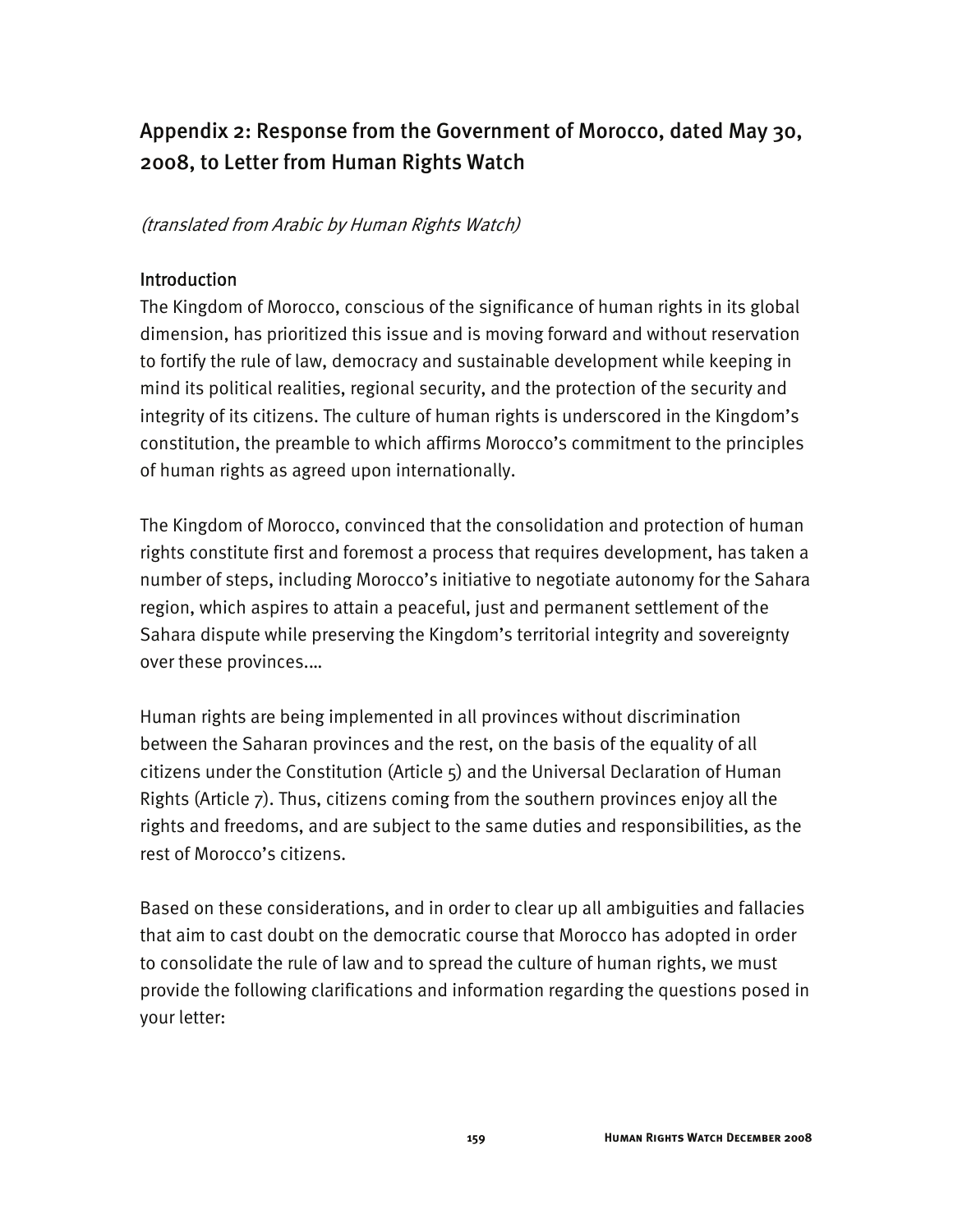# 1. The position of Morocco regarding the proposal by the Polisario movement to extend the referendum mandate of the United Nations Mission in Western Sahara [MINURSO] to include monitoring human rights in this region

Morocco has negotiated with the United Nations to define the types and scope of the tasks and authority assigned to the United Nation's Mission in the Sahara, on the one hand on the basis of [doing] what is necessary to implement these tasks and, on the other hand, [doing that which is needed to] respect Moroccan sovereignty over the province and to avoid posing obstacles to its development and advancement.

Based on this reasoning, there is no legal or rational reason why Morocco should reevaluate the tasks and responsibilities of the UN mission, or consider extending them to include other functions that could undermine Morocco's sovereignty, [especially] considering that:

- the residents of the southern regions enjoy full civil, political, economic, social, and cultural rights, and actively contribute to all facets of life;
- these districts have witnessed astounding progress in comparison to the circumstances they were in following the departure of the Spanish from the region in 1975, thanks to Morocco's pro-development policies and the major efforts it exerted in all fields, including human rights;
- the few elements that attempt to propagate the separatist thesis and destabilize [Morocco] by all means, including the use of violence while hiding behind the pretense of defending human rights, are pursuing activities that violate Morocco's laws and the bedrock principles of the nation.

It is also worth mentioning that the "Polisario's" claim that they are willing to accept the extension of the mandate of the UN's mission to the "regions under its control" is merely a diversion, in light of the fact that the regions that are inhabited are the Tindouf Camps (in Algeria) rather than the regions east of the Security Belt [the berm] that Morocco considers an integral part of its Sahara but has allowed to be under the control of the UN mission for purely technical-military reasons.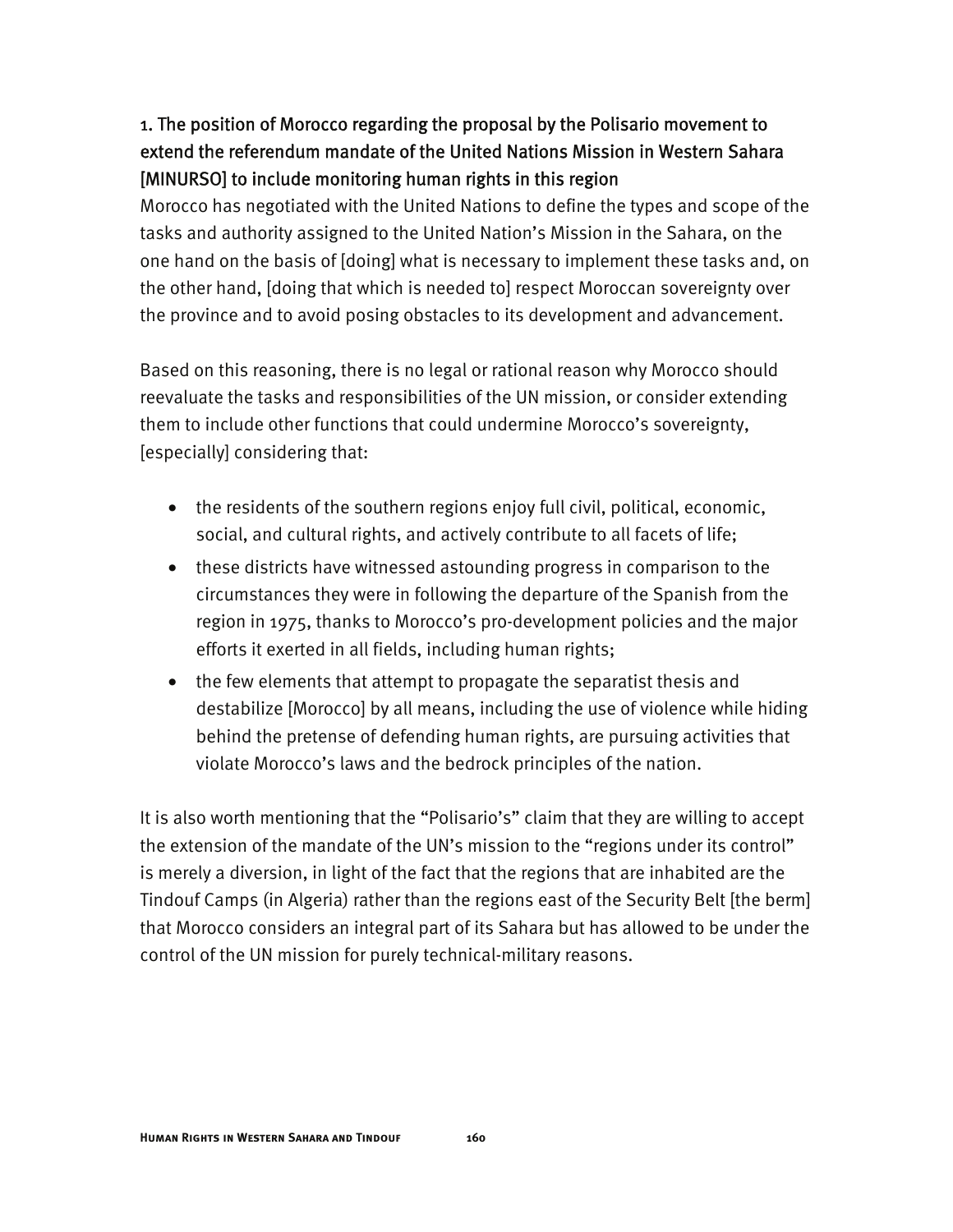# 2. Reconciling Moroccan laws with its international legal obligations regarding human rights, especially respecting freedom of expression, association and assembly

As noted before, Morocco has committed itself constitutionally to the principles of human rights in their universal dimension. To underscore its commitment, Morocco has ratified, or joined, most of the relevant international covenants and agreements. In accordance with international obligations, the Moroccan Constitution guarantees to all citizens freedoms of opinion and expression in all their manifestations, as well as freedom of assembly and association. The exercise of these freedoms cannot be restricted except when the law so requires (Article 9 of the Constitution). Moroccan legislation sanctifies these constitutional principles and encodes them in various laws. They found their first manifestation in the Press and Publishing Law, issued on November 15, 1958, which was later amended in important ways to reconcile national laws with international agreements relating to human rights and freedom of thought and expression, which are considered among the most important freedoms required by democratic regimes.

Freedom of expression: The Press and Publication Law consecrated the right to publish newspapers, the right to print, publish, and promote books, the right of citizens to have access to the media, and the right of the media to have access to sources of information. These freedoms are practiced within the context of the principles of the constitution, the provisions of the law and the ethics of the profession (Article 1 of the Press and Publication Law). And while freedom of expression is an absolute right, its practice entails duties and responsibilities and can be subject to certain measures, conditions, and penalties when used irresponsibly and when it infringes on others' rights and harms their reputation, or when such restrictions are necessary to protect security, or public order, or public health, as stated in Article 19 of the Universal Declaration for Human Rights. In this regard, Moroccan law criminalizes only those acts that contradict the content of international agreements.

Freedom of assembly: Freedom of assembly is guaranteed by the Constitution (Article 9). In accordance with international agreements, Moroccan lawmakers consecrated the freedom of public assembly, in the provisions of Article 1 of the Law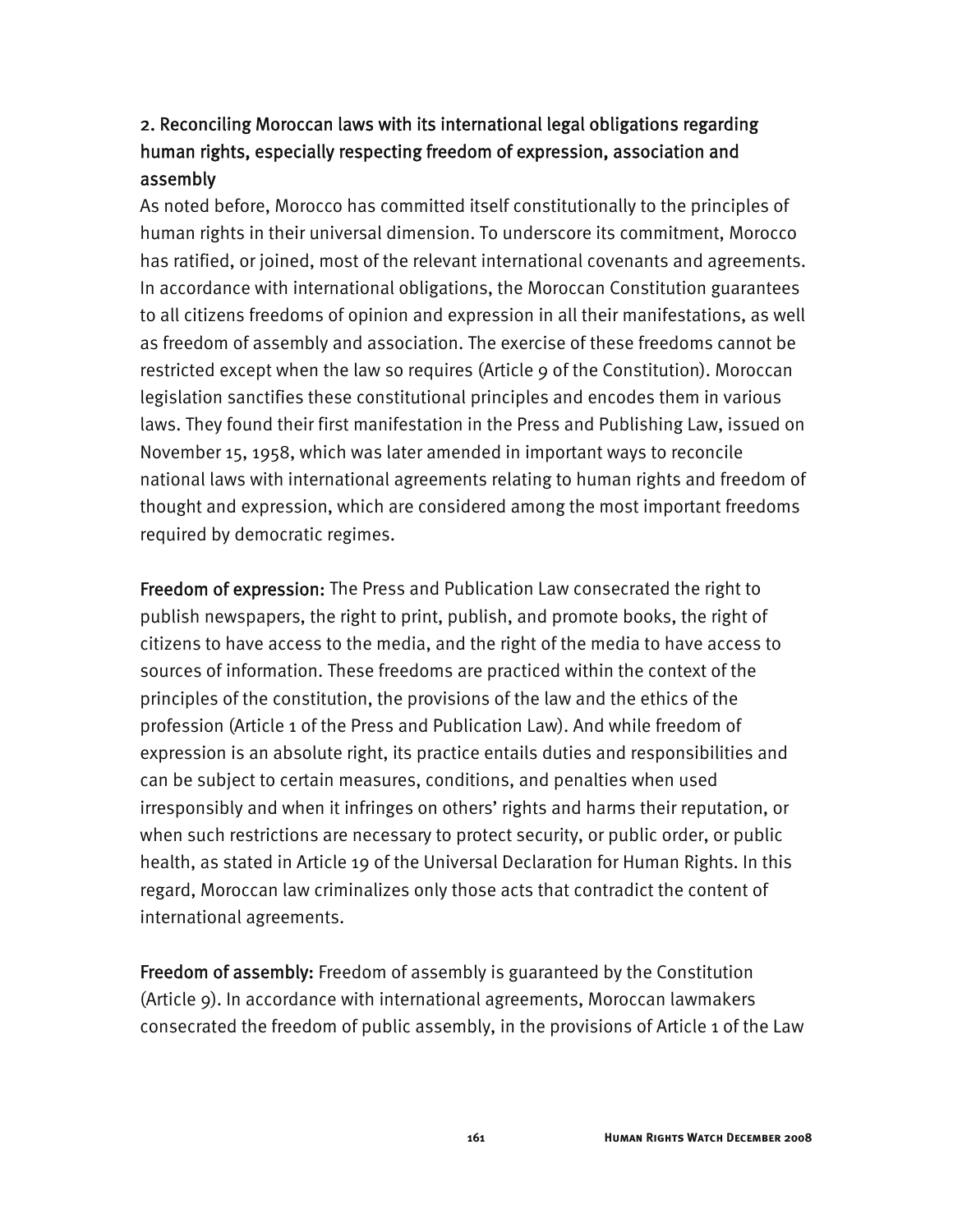on Public Gatherings. Public assemblies are permitted without obtaining prior permission (Article 2 of the same law) and can be held after notifying the local administrative authority who has jurisdiction over the area that includes the location of the assembly (Article 3 of the same law). Associations and groups that were formed for cultural, athletic or charitable purposes and that are legally constituted are excluded from this requirement.

The right to assembly, while absolute, is subject to restrictions when it contravenes the public order or public decency or when it incites the commission of crimes punishable by the law (Article 6 of the Law on Public Gatherings), in conformity with Article 21 of the International Covenant on Civil and Political Rights.

The Law on Public Gatherings governs street demonstrations and assemblies. Street demonstrations may be organized without prior permission (Article 11 of the Law on Public Gatherings) as long as the legal requirements are respected. The role of the authorities is limited to issuing a receipt acknowledging they have been notified, rather than a permit to organize the demonstration. If the organizers of the assembly are unable to deliver the formal notification in person, they can send it to the local administrative authority via registered mail (Article 12 of the same law).

The Law, in Article 17, forbids armed gatherings in public streets, as well as all unarmed gatherings that infringe on public security.

In this context, it is important to emphasize that the authorities make certain that security forces intervene to disperse gatherings in a calm and disciplined manner that is respectful of human rights and of citizens' dignity. The procedure [for dispersing gatherings] is never implemented unless the protesting action is found to violate the law or if it disturbs public security and public order.

No one has shown that Moroccan authorities have ever forbidden any peaceful action to express an opinion or to take a stand, no matter how opposed it may be to their own policies. This shows our country's commitment to international agreements that contribute to implementing the principles of democracy and the right of expression that Morocco has adopted. The authorities do not intervene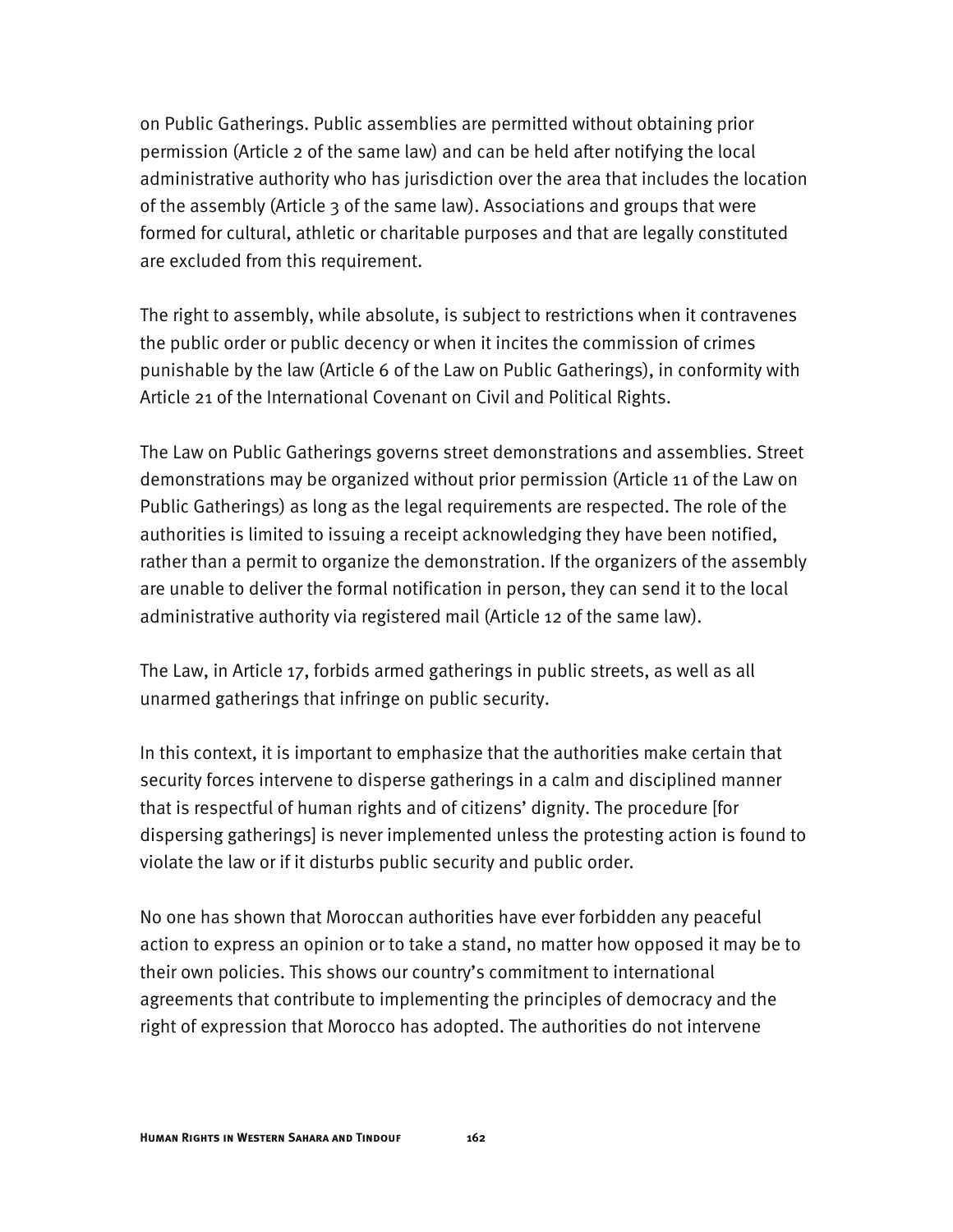except to fulfill their duty to protect security and maintain public order and [protect] citizens' safety and their property.

Freedom to establish associations: The Constitution guarantees, in Article 9, the right to establish associations and to join them. The legislature has dedicated a number of texts to the establishment of associations (Article 2 of the royal decree No. 1.58.376 issued on November 15, 1958, later revised by law 75-00 relative to the establishment of associations). The role of the administrative authority is limited to providing a temporary receipt of deposit upon the issuing of a permit, and a final receipt of deposit within 60 days, after the conclusion of all the procedures required by the law. And if it [final receipt of deposit] is not provided within this period, the association can then pursue its activities in accordance with the goals listed in its bylaws.

Pursuant to these conditions, all individuals have the right to establish associations, conditional on the association's complying with the law and conducting itself in an appropriate manner, and refraining from insulting the Islamic religion, or threatening territorial integrity or the monarchical form of government, or advocating any form of discrimination in accordance with Article 22 of the International Covenant on Civil and Political Rights.

## 3. Civil liberties under the autonomy plan

The autonomy plan proposed by Morocco to reach a just and final solution to the fabricated conflict over our territorial integrity provides all guarantees relating to the respect of human rights in its comprehensive conception, and forbids any attempt to retreat from these guarantees that the institutions of autonomy might initiate, be they legislative, executive, or judicial. It also bans any racial, tribal, or other form of discrimination.

The autonomy proposal also does not allow for any attempts at secession or independence from Morocco, for reasons related to the bedrock principles of the nation that permit no deviation: Islam, the constitutional monarchy, and national and territorial unity.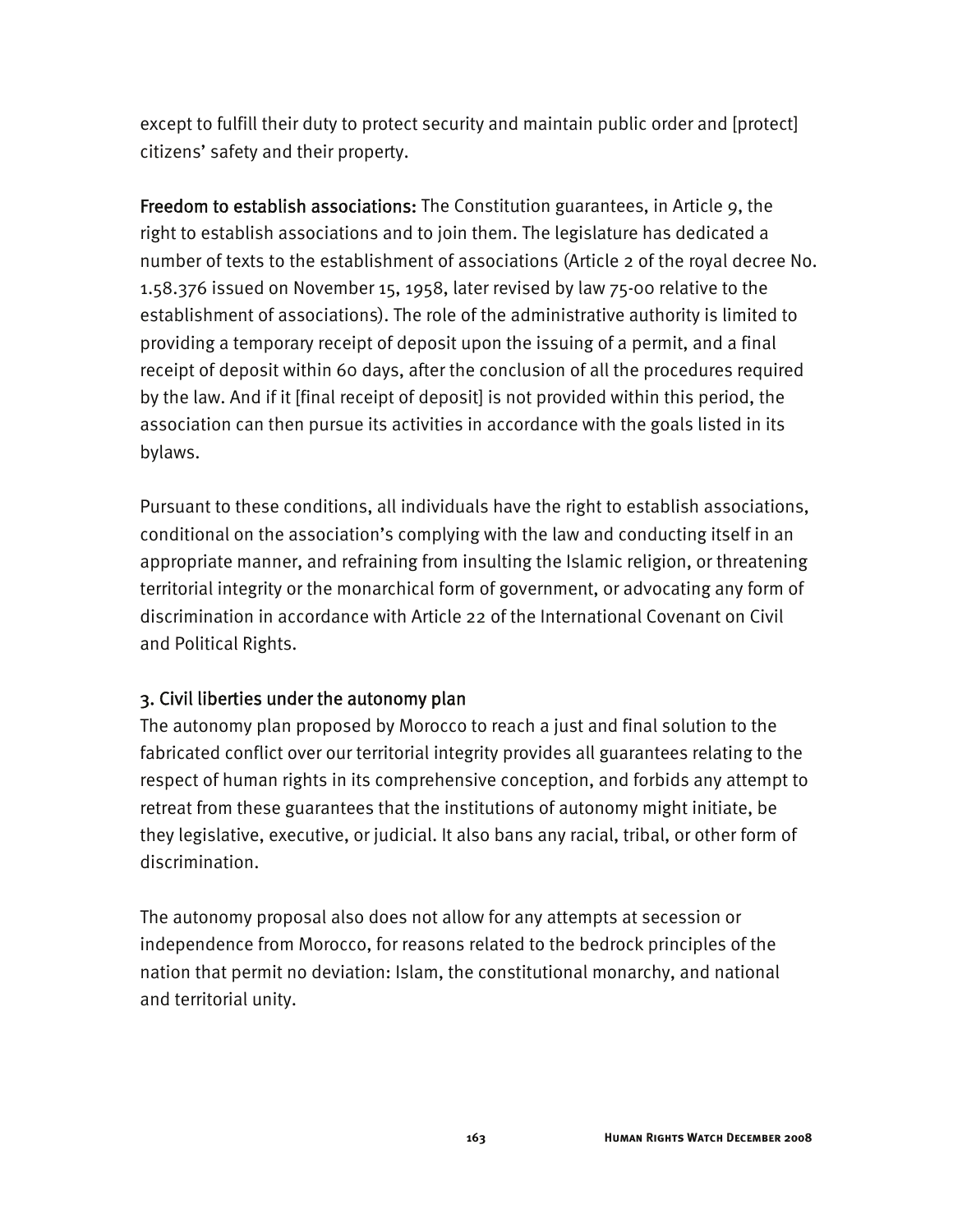# 4. The reasons for deporting a foreign delegation without first obtaining judicial review

Regarding the deportation by Moroccan authorities on April 25, 2008 of a foreign delegation whose members are Frédérique Lellouche, Pierre Alain Roussel, Mireille Brun and Claude Mangin (the wife of Naâma al-Asfari, who was arrested on April 15, 2008 and brought to justice and sentenced to imprisonment for two months and fined 3,700DH after being convicted of "beating, causing injury, public drunkenness, driving while intoxicated, and causing damage to public property"). It is important to note that the aforementioned delegation members committed acts that violated public security when they directly contacted some citizens and encouraged them to organize public and street gatherings and rioting in order to disrupt public security and stability.

On these grounds, local authorities issued deportation orders against them in accordance with Articles 25 and 27 of law 03-02, which relates to the entry and residence of foreigners in the Kingdom of Morocco, and to illegal immigration. Article 25 of the law empowers the administration (local authority) to take the decision to deport a foreigner from Moroccan soil if his or her presence constitutes a threat to public order.

The deportation orders against the concerned individuals were issued by the local authorities who are legally empowered to make the decision. The concerned parties were notified in a legal manner consistent with the rules of international law, specifically international diplomatic law, according to which the French consul in our country notified them of the deportation order. And they were personally informed of the decision by the relevant security authorities in accordance with the notification rules provided by Moroccan law….

### 5. Investigations into allegations of the use of force by the police

Moroccan law allows the use of public force to preserve public security and order, or to execute judicial decisions and administrative orders. However, the use of force is to be within prescribed limits without any excess, and fully respectful of the rule of law. Any excessive use of force is considered to violate the rights of others and its perpetrators are subject to disciplinary sanctions ranging from temporary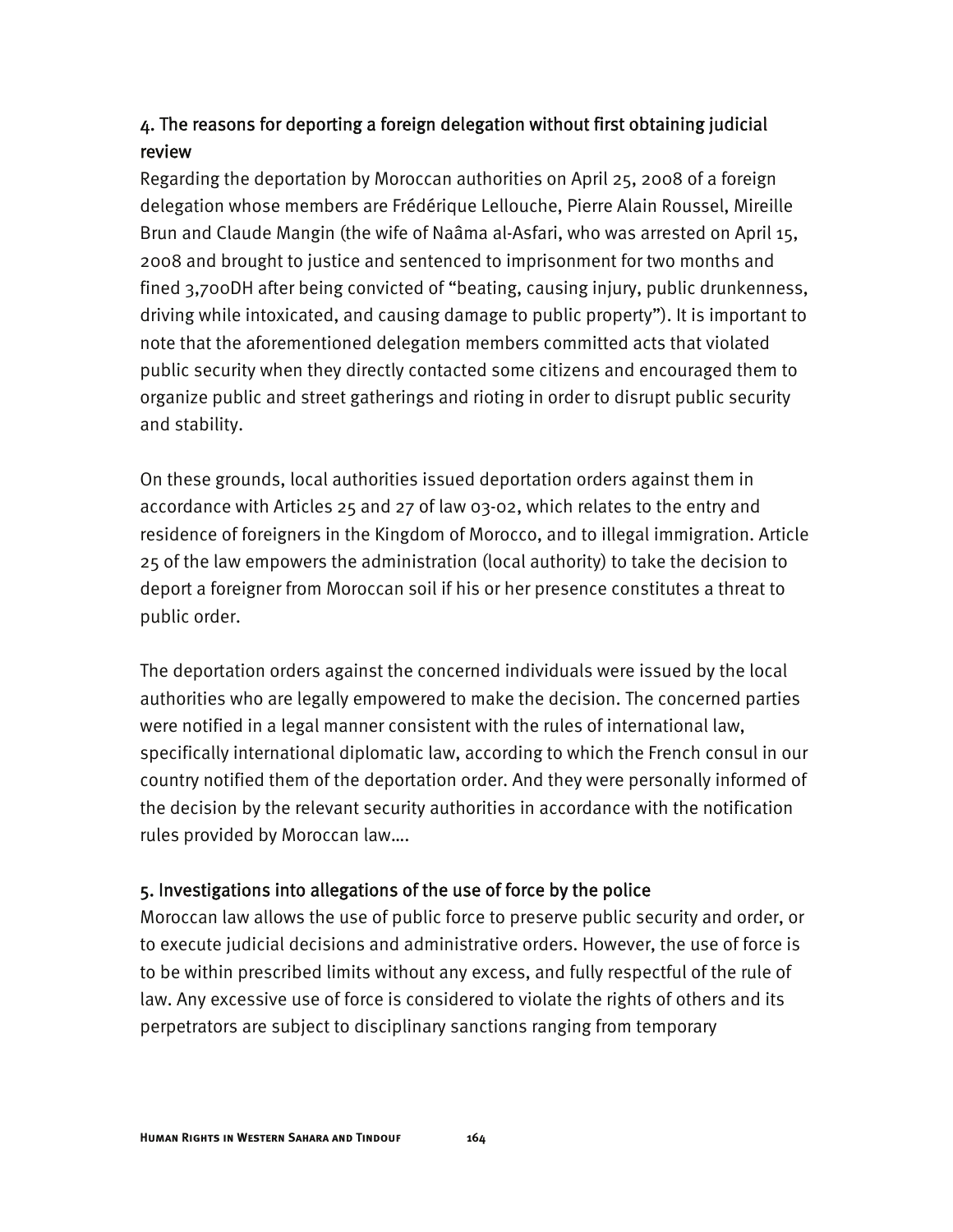suspension to permanent dismissal (Article 32 of the Code of Criminal Procedure and Articles 225 and 436 of the Penal Code).

In this context, all complaints submitted to the general prosecutor's office by aggrieved parties become the subject of judicial investigations that take time to be carried out, in order to hear from all parties and to collect sufficient evidence to prove the allegations. In some cases, the complaints omit elements that are essential to the investigation, in which case the complainant must be summoned to clarify and confirm the complaint and provide testimony and evidence that can prove or disprove the veracity of what is being claimed. After referring the complaint to the general prosecutor's office for examination, the prosecutor decides to refer it to investigation or to a court after filing charges against the perpetrator, or to close the file, either because of a lack of sufficient evidence or a lack of the elements that would constitute a criminal offense.

Returning to your question regarding the status of the complaints submitted to the general prosecutor's office at the Court of Appeals in El-Ayoun concerning allegations of the use of [excessive] force against specific individuals, [we] have attached to this letter a table that includes a list of the cases, the status of each and the measures taken, in accordance to the above-mentioned requirements.

### 6. Accountability for violations

This question seeks information regarding the criminal prosecution of any police for violating human rights in the Moroccan Sahara, beyond the case of the death of Hamdi Lembarki. This question insinuates that the region might be experiencing human rights abuses, that these abuses are being overlooked, and that the law is not being applied. This amounts to a blatant indictment of policies in the southern regions of the Kingdom.

The question suggests there might have been other cases of death, or cases in which torture was practiced, and the law was not applied to them. In this context, it is necessary to repeat that the legislature has assigned to the general prosecutor's office the duty to keep informed of the investigations conducted by the judicial police, oversee its work, and visit the locations of garde à vue detention. When the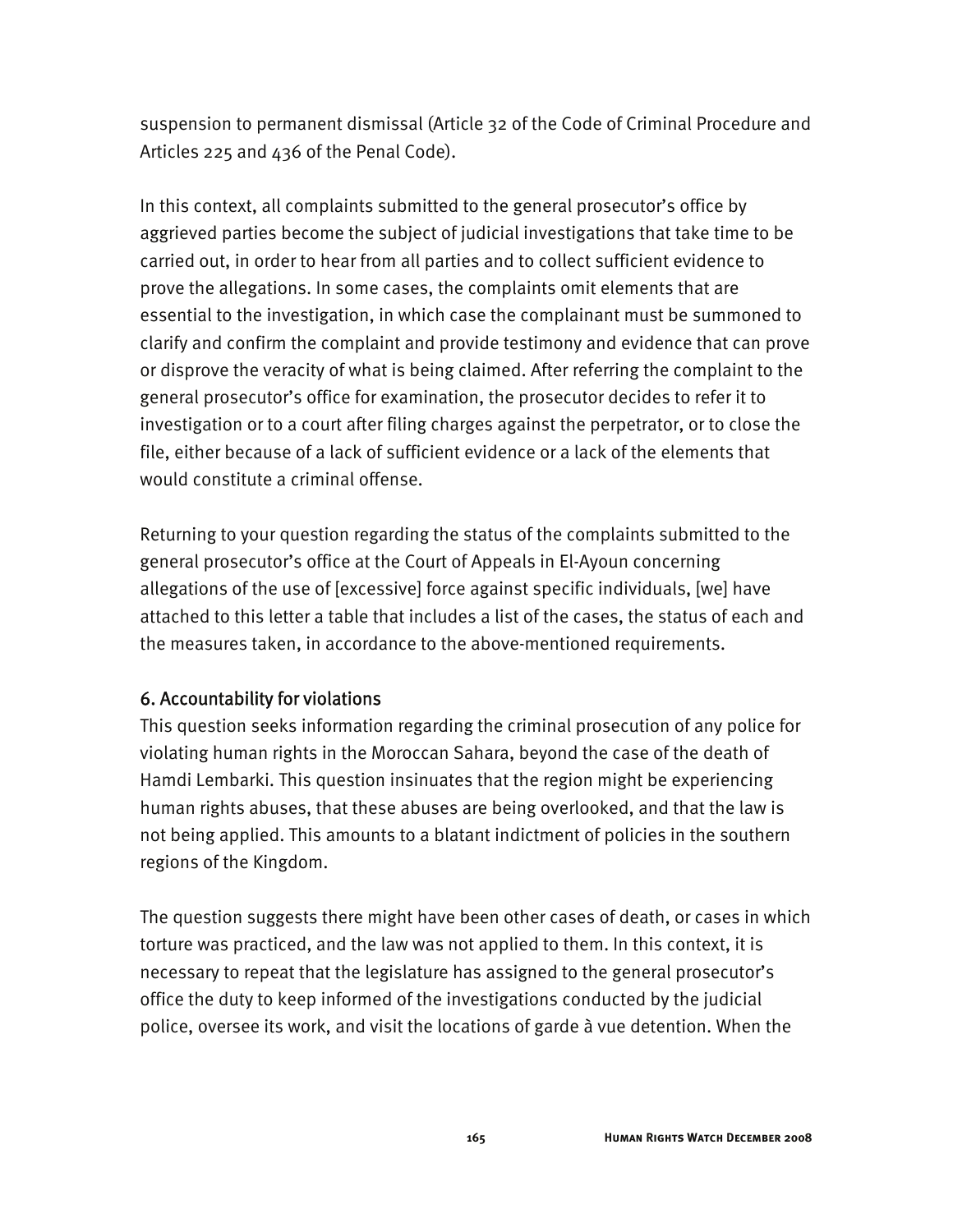judicial police seek to extend a detention, the law requires that they bring the suspect before the royal prosecutor or the royal general prosecutor, who, before granting an extension, must assess the detainee's health, hear from him, and assess the legitimacy of the reasons for requesting the extension.

In addition, the judicial police is required to maintain a log and records that are numbered and signed by the royal prosecutor and that include the detainee's ID number and the dates and times that his period of detention began and ended. The judicial police is required to inform the family when they take a detainee into custody.

The detained person can contact a lawyer as early as the first hour of the period extending his garde à vue detention, and the lawyer can provide during his client's garde à vue detention written documents and comments to the judicial police or to the general prosecutor's office that will be entered into the record (Article 80 of the Code of Criminal Procedure).

The law requires the royal prosecutor and the royal general prosecutor and the investigating judge to order a medical exam of the person brought before him if the person asks for it, or if his lawyer asks for it, or if he himself notices physical marks indicating the use of excessive force or torture. Furthermore, confessions extracted by force or violence are not admissible (Article 293 of the Penal Code). The same applies to acts of torture included in the Convention against Torture and Other Cruel, Inhuman or Degrading Treatment or Punishment and that became crimes under Moroccan criminal law under the terms of Law  $43.04$ , which stiffens the punishments imposed on perpetrators of this crime.

# 7. Clarifying the legal basis for allowing the "Collective of Sahrawi Human Rights Defenders" to regularize its status

Article 21 of the International Covenant on Civil and Political Rights states: "The right of peaceful assembly shall be recognized. No restrictions may be placed on the exercise of this right other than those imposed in conformity with the law and which are necessary in a democratic society in the interests of national security or public safety, public order, the protection of public health or morals or the protection of the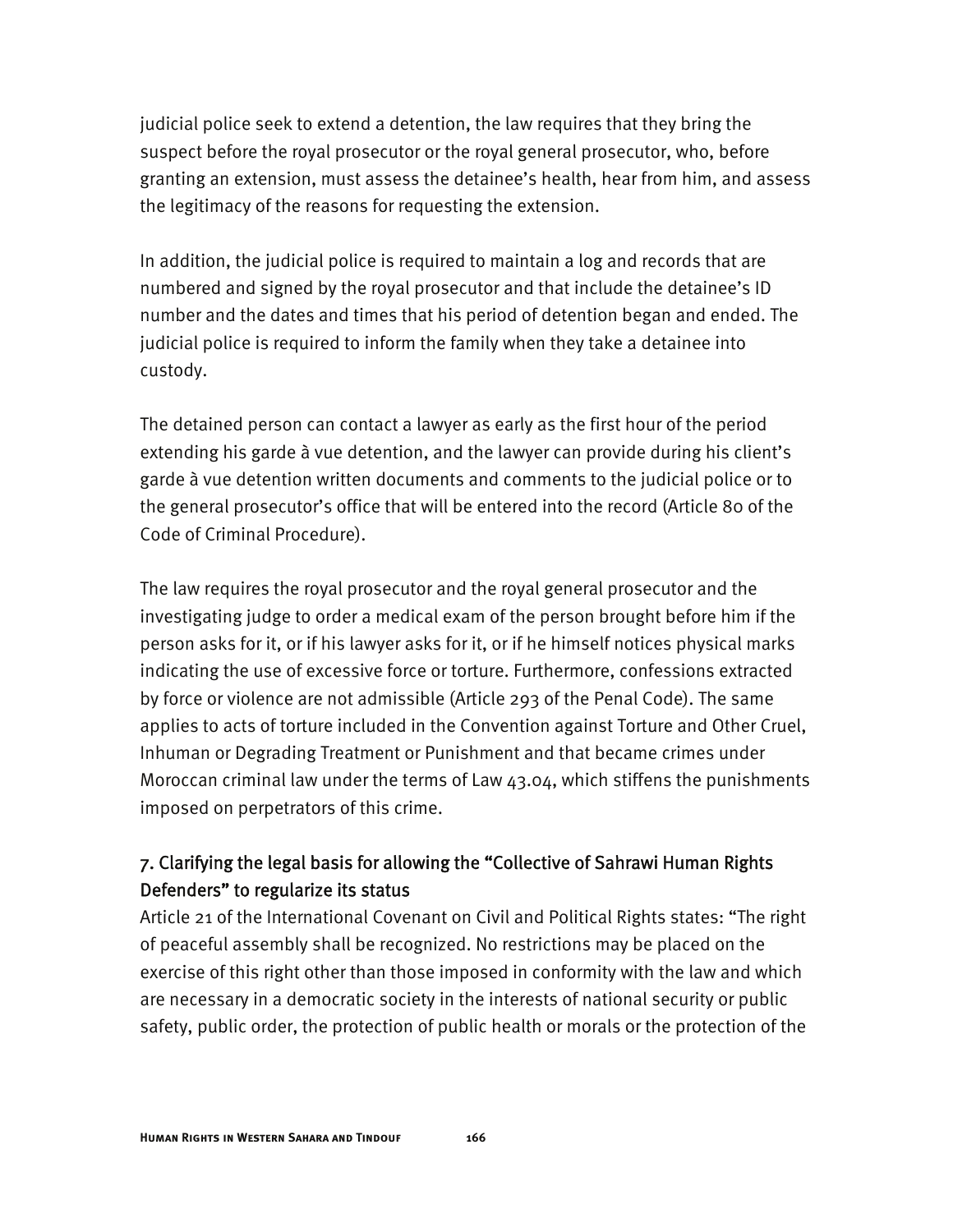rights and freedoms of others." From this it is clear that associations and unions may be established in complete freedom, with no restrictions on this right except those provided by law, that is, the national law of the state party to the covenant.

In this regard, it is worth mentioning the large number of associations formed in the various southern provinces. Authorities prohibited the inaugural assembly of the socalled "Collective of Sahrawi Human Rights Defenders," pursuant to the Law on Public Gatherings, in order to avoid a possible deterioration in security and to prevent its exploitation as another means to spread separatist propaganda.

Reviewing the principles underlying the inaugural assembly of the "Collective of Sahrawi Human Rights Defenders," we find that the goal in establishing this association is to "promote the culture of human rights in Western Sahara and Morocco's southern cities and universities that contain students coming from these regions." This constitutes an infraction of the provisions of Article 05 of royal decree 1.58.376 issued on November 15, 1958, as revised and expanded upon by law 00.75 on the founding of associations.

Given that this association aims to organize and represent a specific segment of Moroccan society while excluding others, not to mention that even its name displays its discriminatory origin, it directly violates the requirements of Article 3 of the abovementioned royal decree.

Furthermore, Moroccan authorities are preventing the legalization of this association due to the obligation to respect the bedrock principles of the nation. This group tries to use the cover of a human rights association to create a political organization connected to the Polisario Front, which aims to compromise national territorial integrity by advocating separatism. It thus violates the requirements of Article 3 of the same royal decree, which states: "Any association is void if it is founded on a cause or has an objective that is illegal, contrary to good morals or that aims to undermine the Islamic religion, the integrity of national territory, or the monarchical regime, or that calls for discrimination."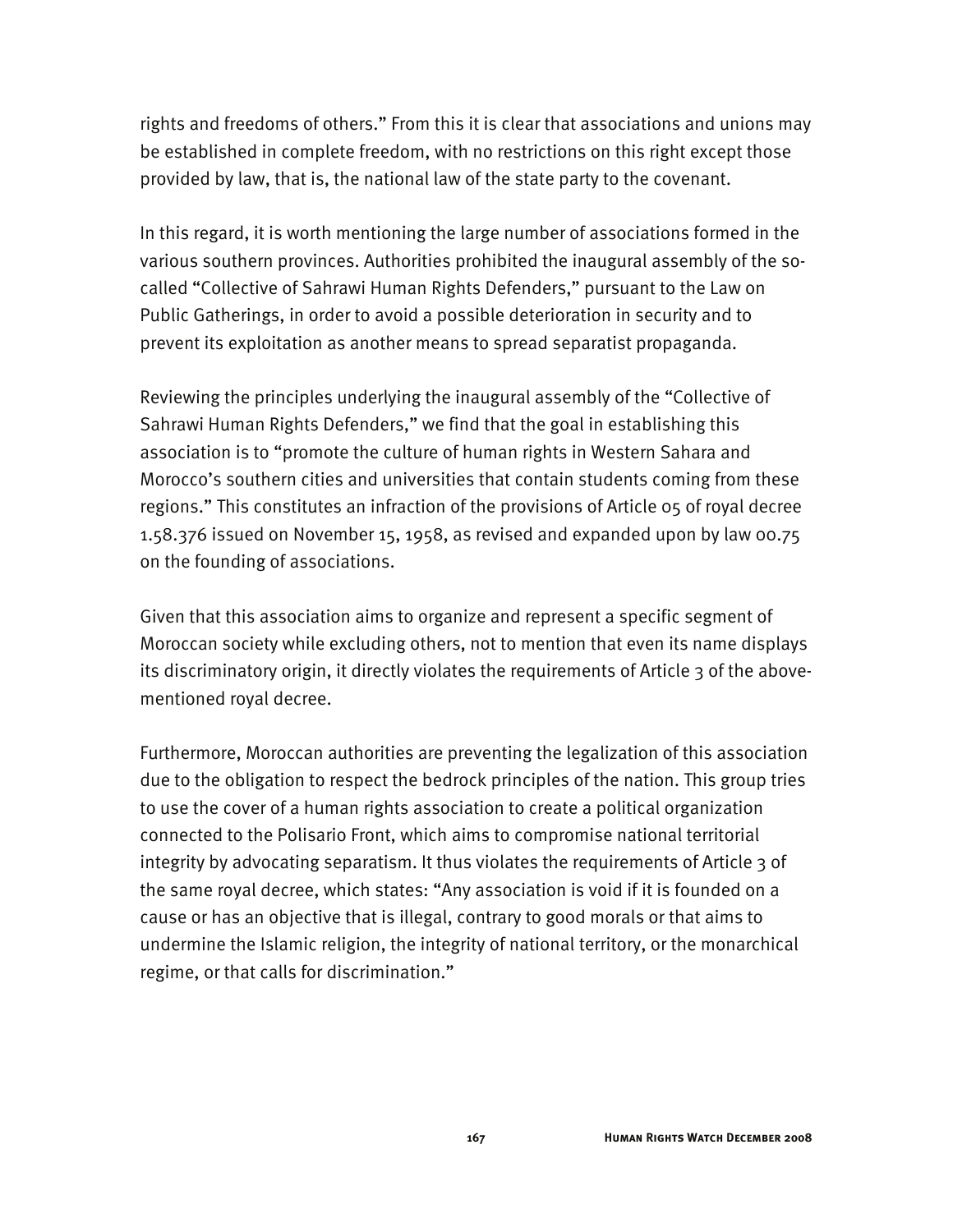8. Clarifications regarding the refusal by the public administration to allow el-Ghalia Djimi and Mohamed el-Moutaouakil to benefit from their administrative permits In Morocco, freedom of movement is guaranteed by the Constitution in Article 9.This freedom cannot be abridged except by law. Based on that, any individual has the right to travel inside and outside Morocco freely as per the relevant international agreements (Paragraphs 2 and 3 of Article 12 of the International Covenant on Civil and Political Rights).

In light of this, limits may be imposed on this freedom only in accordance with procedures specified by the Code of Criminal Procedure, which allows the royal general prosecutor, the royal prosecutor, and the investigating judge to order the closure of the borders should an investigation so require, for a period that cannot exceed one month if the matter under investigation relates to an offense punishable by two or more years of imprisonment. On the other hand, administrative authorities have no power to forbid an individual from leaving the national soil.

In response to the claim that the above-mentioned persons were not allowed to benefit from their administrative permits to travel abroad, it must be stressed that this is not a matter of violating the right to freedom of movement, but rather an administrative course of action taken by their employers (respectively, the Ministry of Agriculture and the Council of Communes of Casablanca), who refused to give them leave to take their vacation.

The decisions taken by the administration are proper, because the internal bylaws of public employment and local administrations grant the administration a discretionary authority to manage administrative permits according to its needs and interests.

Finally, the above-mentioned persons have benefited in the past from administrative permits with total freedom to travel both inside and outside the homeland. The best attestation to that is the fact that el-Ghalia Djimi has benefited in the years 2006 and 2007 from administrative permits and made two visits to Italy and Belgium to spread her separatist ideas with full freedom and returned to Morocco without undergoing any noteworthy administrative oversight.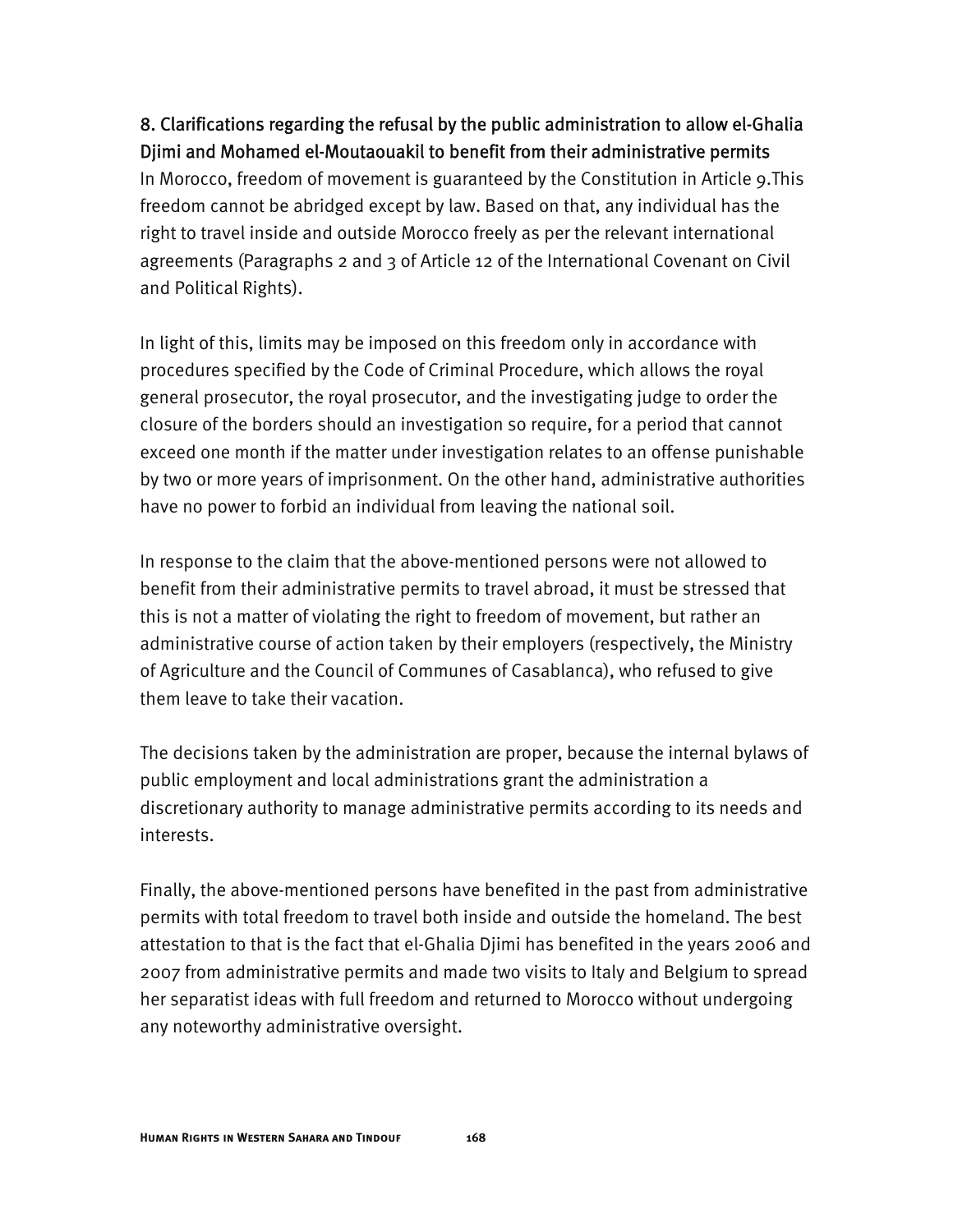### Conclusion and Notes

The Moroccan government appreciates your preparing a report on human rights in the Moroccan Sahara and the Tindouf camps and the methodology of submitting written questions to the concerned parties to obtain the needed clarifications regarding allegations of the occurrences of human rights infractions or violations. While we value the rights-based approach of your organization, we wish to make some comments on what you included in your previous reports on human rights conditions in our southern provinces:

- you gather information on human rights by relying on unofficial channels, or relying on complaints that you receive from certain parties, without verifying the facts regarding these matters through direct contact with the parties to whom these supposed violations are attributed, despite the fact that you conduct periodic visits to observe and examine, with full freedom, the human rights conditions in our country in general and in the southern provinces in particular. Your reports fail to provide, for the purpose of comparison, the official positions of the Moroccan government and of the specialized national organizations, in order to ensure truth and objectivity on human rights conditions in Morocco.
- your reports do not include the many types of human rights violations occurring in the Tindouf camps, involving the rights of refugees, as specified in the 1951 agreement, and the stifling of freedom of expression and assembly and association, as well as freedom of travel and movement.
- the reports you publish on the human rights conditions in the southern provinces of the Kingdom and the Tindouf camps lack neutrality and objectivity, in contradiction with the goals for which your organization was founded, and with the purposes that you claim to underlie your reporting.

The Moroccan government would like to use this chance to invite you to widen the scope of collaboration and base it on a new approach to deal with the varied information you receive on claims regarding the conditions of human rights in Morocco in general and the southern provinces in particular, by instituting a responsible and productive dialogue with the Moroccan government and the appropriate national institutions to uncover the fabricated claims about the human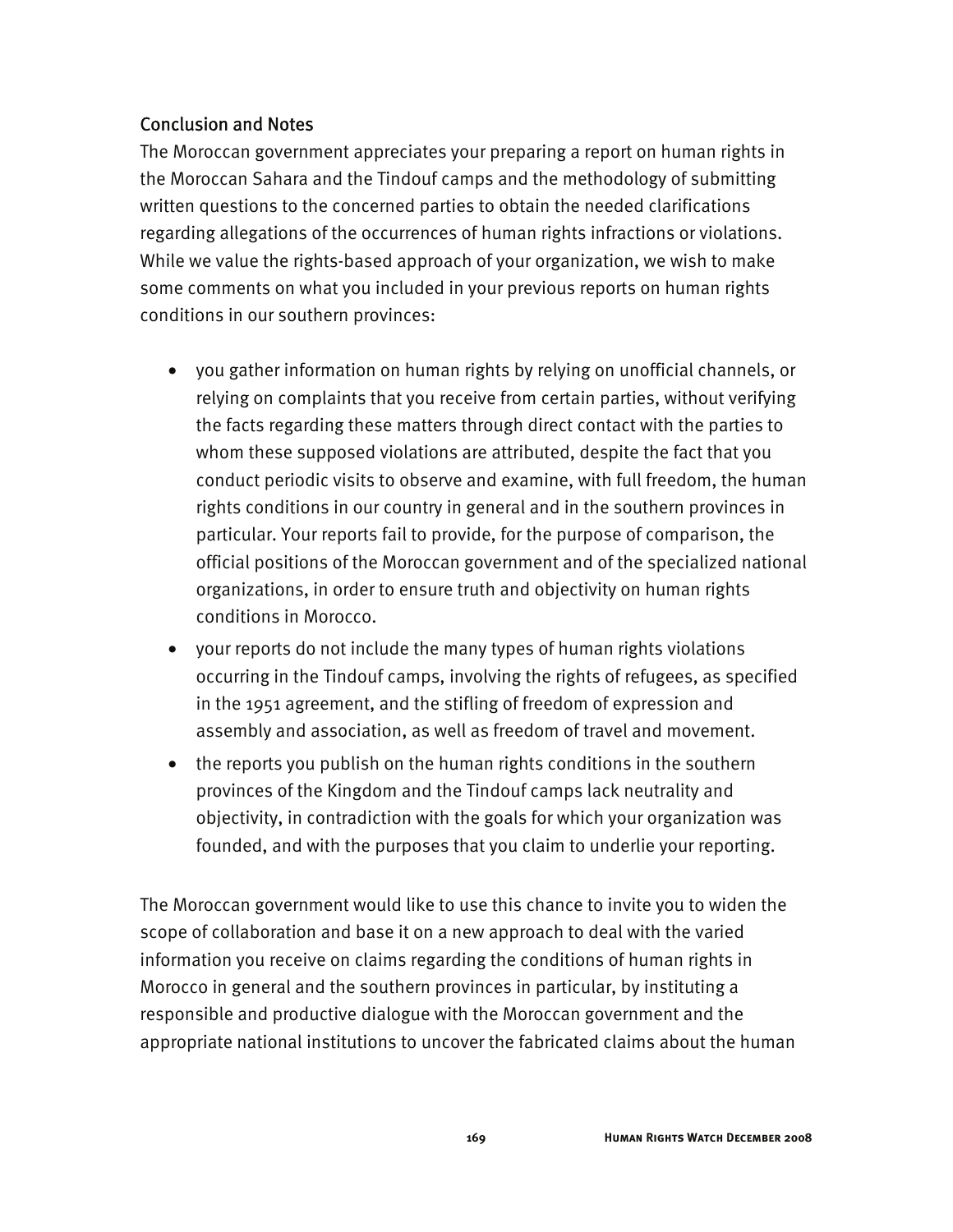rights conditions in our country, and to examine any case that indicates the occurrence of infractions, in light of the fact that Morocco has the laws, the institutions, the necessary will, and the accumulated experience in this area to resolve and put an end to such violations and their effects.

## Answers regarding the measures taken in response to complaints filed by individuals cited in question 5 in the letter from Human Rights Watch

#### Plaintiff: Limam Oumlakhout

Date and number of complaint: April 16, 2007, 07/57

Against: Aziz "El-Touheimeh", senior officer

Subject of complaint: Allegedly taken from her home at 9pm, to the police station in the company of her mother and her sister, assaulted and released around 12am. Measures taken: The public prosecutor has order an inquiry into this matter. Observations: The investigation is still pending.

#### Plaintiff: Ech-Cherif El-Kouri

#### Date and number of complaint: December 11, 2006, 06/126

Against: Aziz "El-Touheimeh" senior officer, and Brigadier Ichi abou el-Hassan Subject of complaint: Allegedly detained by police, taken to police headquarters, subjected to torture, severe beating, threatened with rape, referring to his being the brother of [Sahrawi independence activist] Aminatou Haidar.

Measures taken: After looking into this matter and examining the records of the public prosecutor, no record could be found of this plaintiff having complained to the judicial authorities on this matter. For this reason, the public prosecutor closed the file for lack of evidence and lack of the elements suggesting that a criminal offense had been perpetrated against the plaintiff. The aim of the complaint is to confuse and impede the activity of the judicial police. The concerned party has been notified of the decision.

#### Plaintiff: Sidi Mohamed Hamia

Date and number of complaint: December 11, 2006, 06/123

Against: Police Chief Ichi abou el-Hassan

Subject of complaint: Subjected to beating on different parts of his body by members of the police while participating in a peaceful sit-in in front of the Nakjir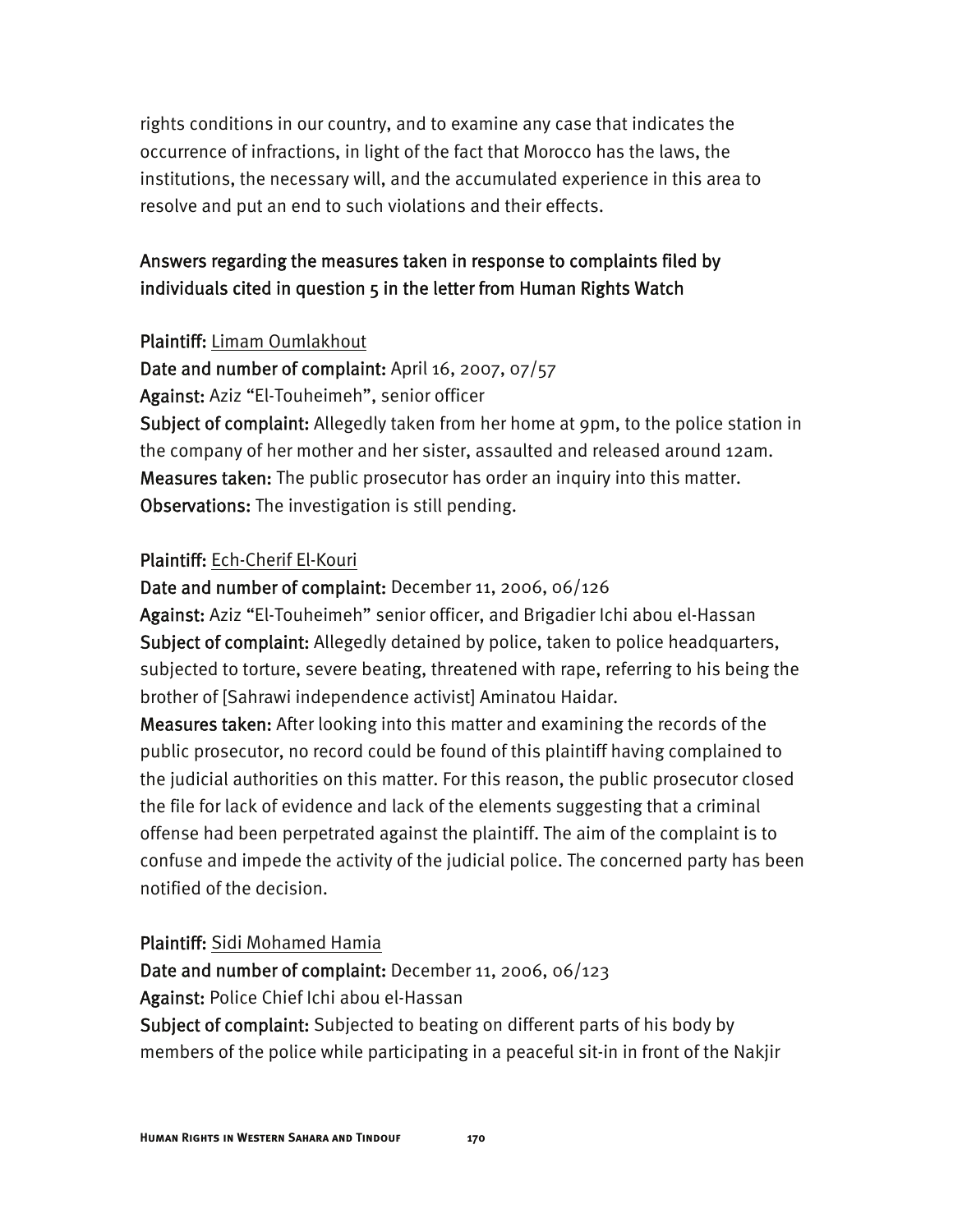Hotel on Global Human Rights Day, organized by supporters of a human rights association.

Measures Taken: The judicial inquiry into this subject determined that it concerns an unauthorized sit-in that could constitute a threat to public order and security because its organizers are known to the security agencies as provocateurs who aim to cause disturbances and sew public disorder. For this reason, security forces intervened in a responsible and disciplined manner, causing all of the protestors to disperse in different directions. The complaint is baseless and aims at impeding the police from confronting those who seek to disrupt public order. Therefore, the public prosecution office decided to dismiss the complaint for lack of evidence and has informed the plaintiff of its decision.

#### Plaintiff: Mohamed Boutabâa

Date and number of complaints: May 31, 2006,ش 06/123 and December 20, 2006, 06/129

Against: Aziz "et-Touheimeh", senior officer

Subject of complaint: Alleges he was subject to attempted murder by a police car on May 17, 2006 in the Maâtallah neighborhood.

Measures Taken: Judicial authorities investigated these two complaints and determined them to be specious complaints that aim to prevent public agents from fulfilling their responsibilities to maintain public order. For this reason the public prosecutor decided to close the case for lack of evidence. The plaintiff was informed of the decision on this matter.

### Plaintiff: Omar el-Chtouki

### Date and number of complaint: February 21, 2007, 07/35

Against: Aziz "el-Touheimeh", senior officer, Mustapha Kamour, patrolman Subject of complaint: Allegedly abducted, arrested and subjected to beatings, insults and verbal abuse from the party that abducted him.

Measures taken: An investigation into this matter determined that the plaintiff's claim is baseless. He claims to have been on Idris I Street, which is known to be a busy thoroughfare, where there obviously would have been eyewitnesses to the incident. Furthermore, his name does not appear on the official register of those being held in garde à vue detention, and his claim is not supported by witnesses, all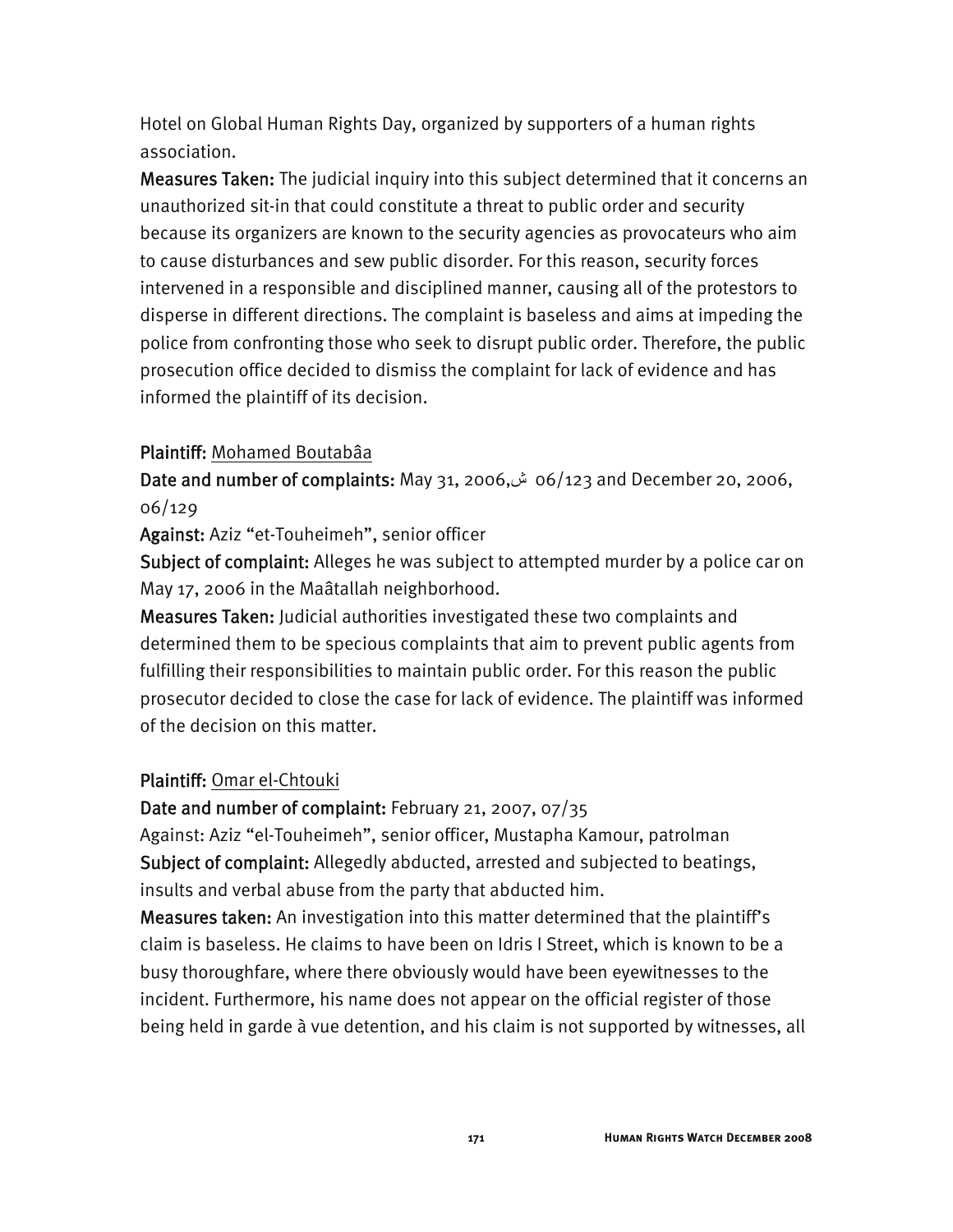of which prompted the public prosecutor to close the case for a lack of evidence. The plaintiff has been notified of this decision.

#### Plaintiff: El-Ghalia Djimi

Date and number of complaint: December 11, 2006, 06/122 Against: Police Chief Ichi abou el-Hassan

Subject of complaint: The party cited in the complaint allegedly beat and insulted the plaintiff during her participation in a peaceful sit-in by members of a human rights association in front of the Nakjir Hotel on the occasion of International Human Rights Day.

Measures taken: The judicial inquiry into this subject determined that it concerns an unauthorized sit-in that could constitute a threat to public order and security because its organizers are known to the security agencies as provocateurs who aim to cause disturbances and sew public disorder. For this reason, security forces intervened in a responsible and disciplined manner, causing all of the protestors to disperse in different directions. The complaint is baseless and aims at impeding the police from confronting those who seek to disrupt public order. The public prosecution office decided to dismiss the complaint for lack of evidence and has informed the plaintiff of its decision.

### Plaintiff: Hassan Duihi

### Number of complaint: 07/94 (no date listed)

Against: "Al-Wahhabi", a traffic police officer, and Abdelaziz Allouache *[Note: Duihi* and the other complainants give his name as Annouche instead of Allouache] "Et-Touheimeh", senior officer

Subject of complaint: The plaintiff contends that his car was seized and that he was arrested and forced to sign a statement that he was not permitted to read.

Measures taken: A thorough investigation into the matter determined that the plaintiff is a reckless driver who continually attracts the attention of traffic officers for committing traffic infractions. Legal statements were filed and his car was impounded in the municipal pound, as befits the type of infraction committed by the plaintiff.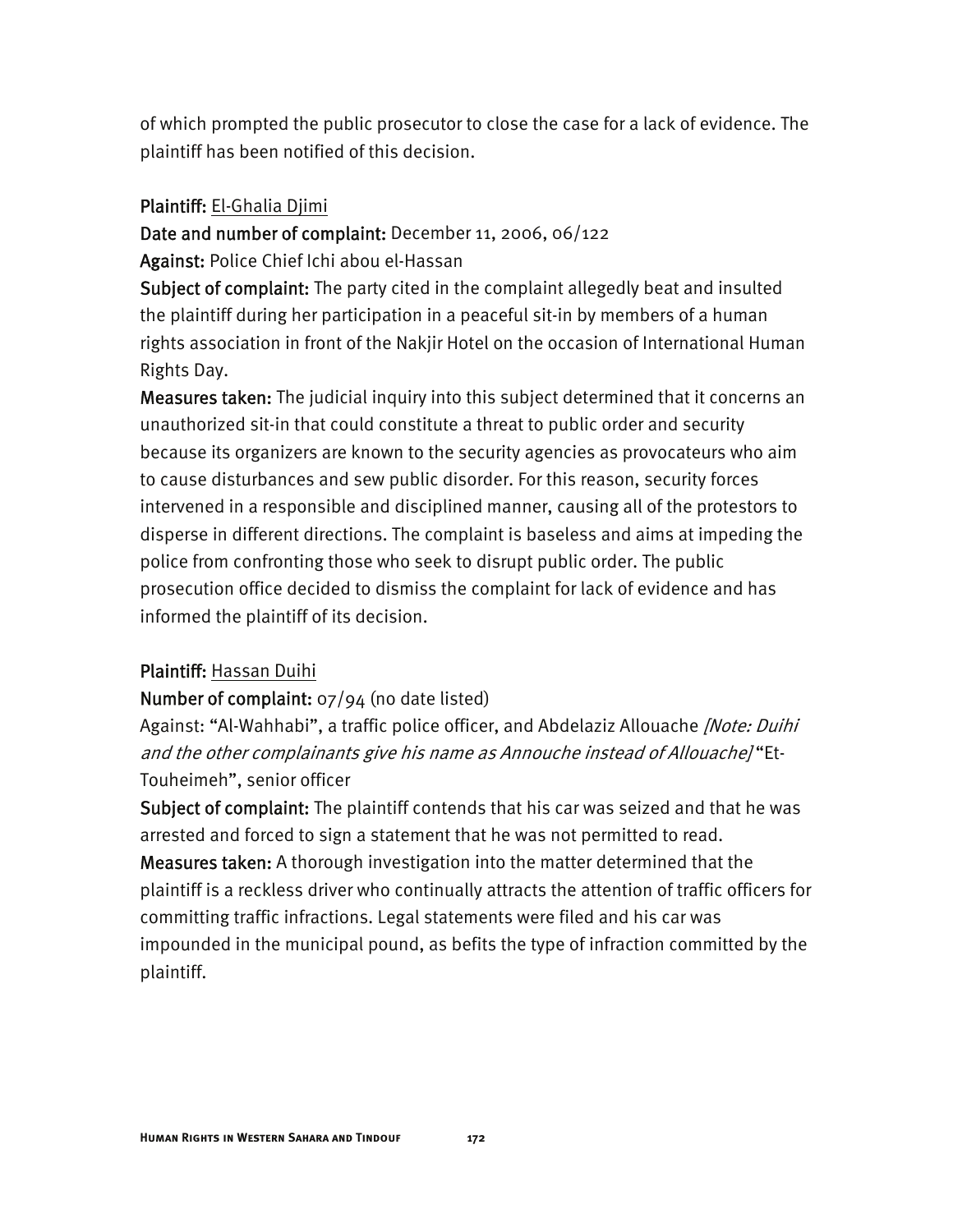With respect to his arrest, this complaint has no factual or legal basis. The prosecutor decided to dismiss it due to a lack of evidence. The plaintiff was notified of this decision.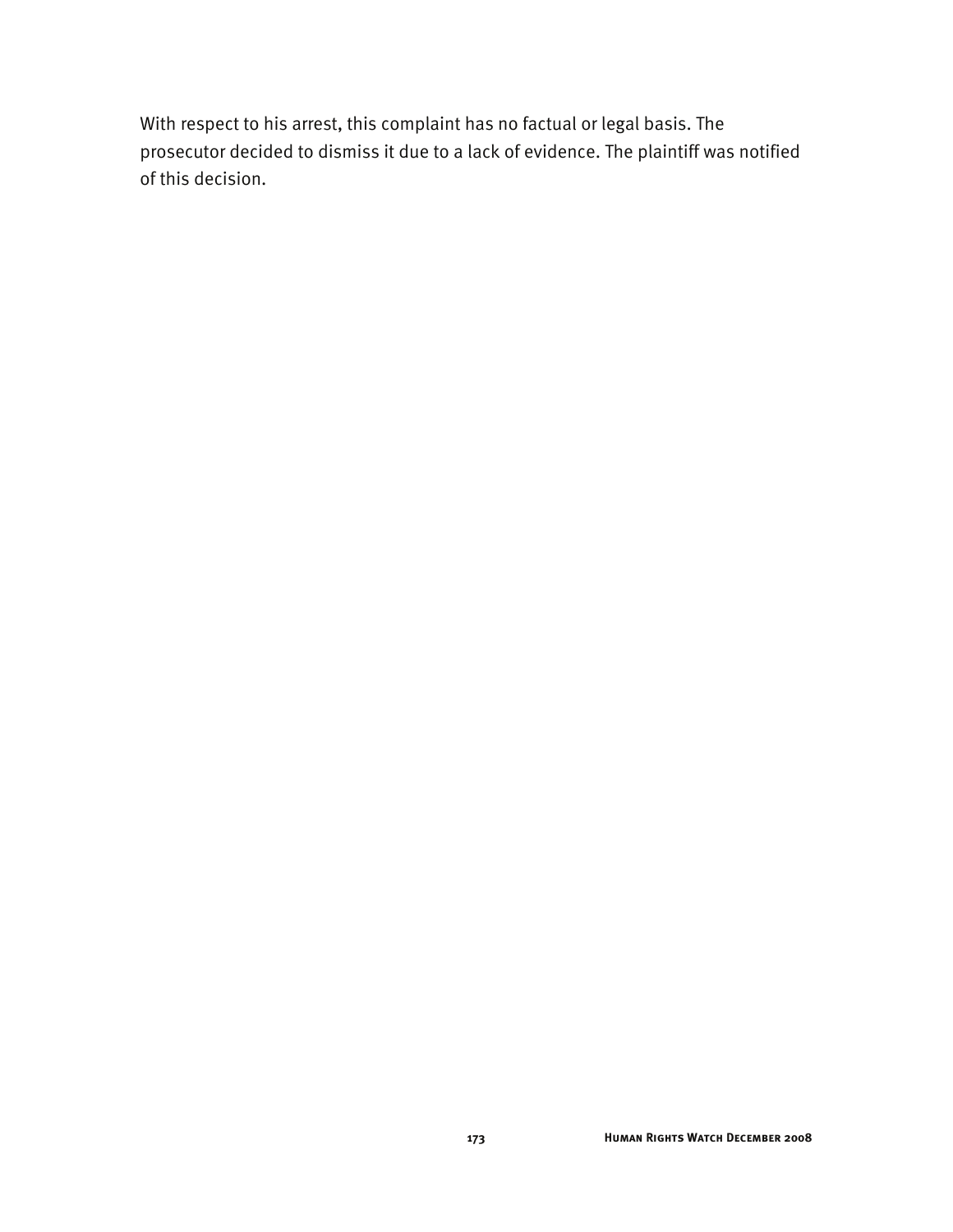# Appendix 3: Letter from Human Rights Watch to SADR Authorities

February 8, 2008

President Mohamed Abdelaziz The Presidency Rabouni Camp Tindouf Wilaya Algeria

Dear President Abdelaziz,

Thank you for meeting with us and for your hospitality last November during our research mission to the Sahrawi camps near Tindouf, Algeria.

As we discussed with you at that time, Human Rights Watch is researching human rights conditions in the Polisario-administered camps and in the Moroccanadministered areas of Western Sahara.

In that regard we are addressing you this private letter in the hope that you will respond substantively to the concerns expressed herein, so that we may reflect your government's official views in the report that Human Rights Watch intends to issue. We will be able to do that if your response reaches us by March 3, 2008.

During our visit to the camps, we investigated allegations that some dark-skinned camp residents continue to suffer from slavery-like practices. In separate interviews, several refugees described a practice whereby unmarried women who belong to what they themselves labeled "slave" families cannot marry without the consent of persons they described as "owners".

When the families of a woman and a man who wish to marry go before a  $qadi$  (judge) in the camp to ask that he perform a marriage, the  $q$ adi will first ask if the "slave" woman has the consent of her "owner". The *qadi* will refuse to perform the marriage ceremony without the "owner's" consent. One resident of the camps showed us a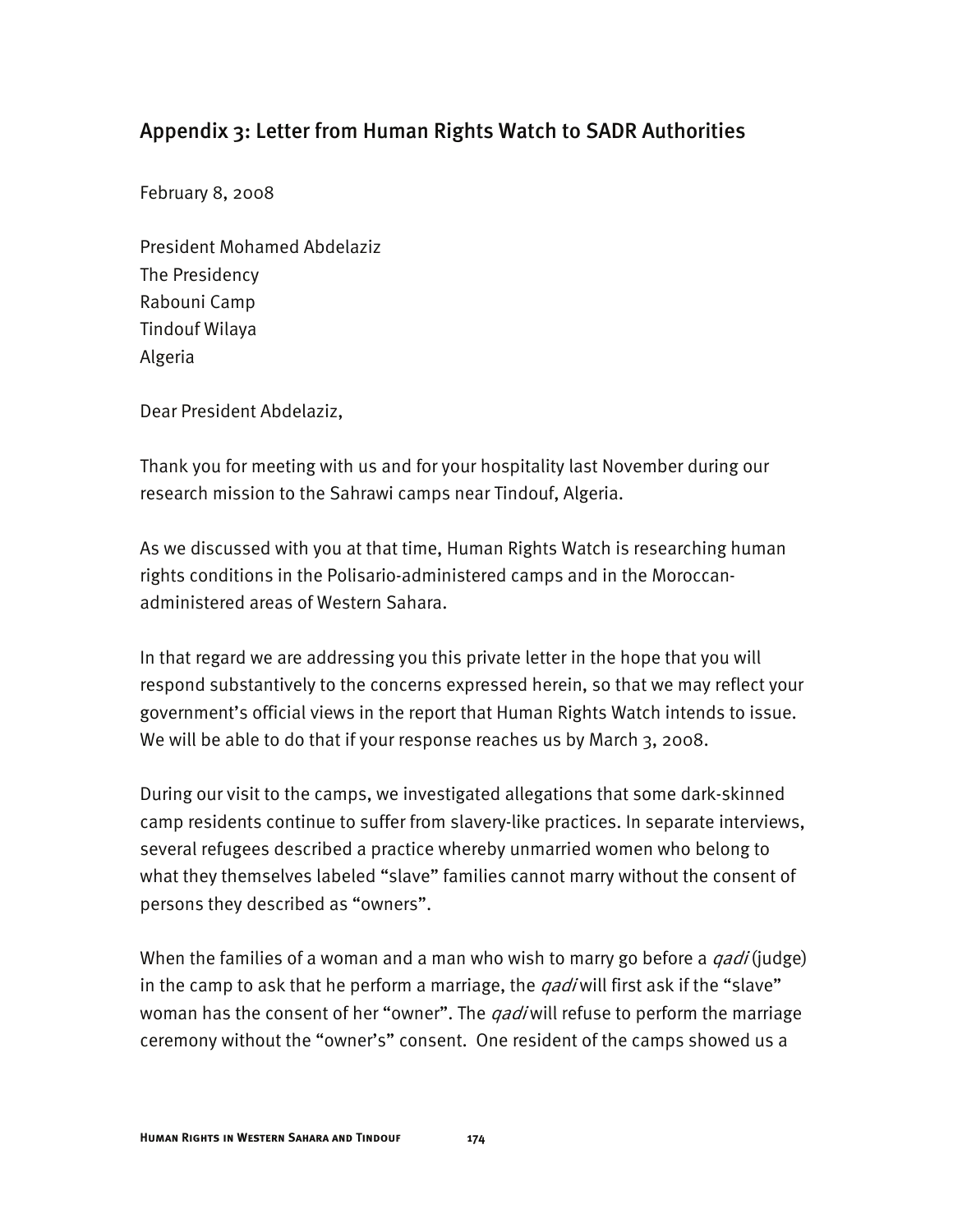document, dated June 13, 2007, which he said his family's "owner" wrote to renounce all ownership rights over the family. This document bore a stamp that read the "Court of First Instance in Aouserd Camp". When we showed a copy of this document to Justice Minister Hamada Selma on November 13, 2007, he called it a forgery, stating categorically that the SADR Justice Ministry has never issued, or lent its official stamp to any document pertaining to slavery. He said that no person has ever presented a complaint before the Justice Ministry that a *qadi* had refused to perform a marriage without the consent of the bride's family's "owner." Minister Selma did say, however, that the Maliki *madhhab*, the school of Islamic jurisprudence that the courts apply in the camps in matters of family and personal status, requires the permission of the bride's parent or guardian before the *qadi* will marry her.

We wish therefore to relay to you the complaint of a woman who says a *qadi* refused to marry her because the "owner" of her family withheld his consent. N'keltoum Mahmoud, aged 23, the daughter of Halima Salim Bilal (also known as Halima Abbi el-Keynan, a resident of the Tiguelta daïra in El-Ayoun camp) told us in November 2007 that since October 2006, she has been prevented from marrying her fiancée because her family's "owner," Abi M'hamed al-Najim, refused to consent to the marriage.

N'Keltoum and her mother, Halima, told Human Rights Watch that the *qadi* of the daïra in which they reside, whose name she gave as `Ali Ould Zaya, refused to perform the marriage ceremony without the owner's consent. Halima said that she subsequently went to the *qadi* of the wilaya, Ibrahim Sid al-Ouroussi, who told her that the matter was between her family and the owner. Halima said that she complained to an official at the Ministry of Justice, who told her to bring the case before the court in Aouserd camp. Halima did so, but the judge told her that the matter was in the hands of the owner. (The names of the official and the judge are currently unknown to Human Rights Watch.)

In December 2006, Halima wrote a letter complaining of these events. Halima said she delivered the letter, of which Human Rights Watch has a copy, to an official named M'Rabbih Ouelimani at the Ministry of Justice in Rabouni camp. As of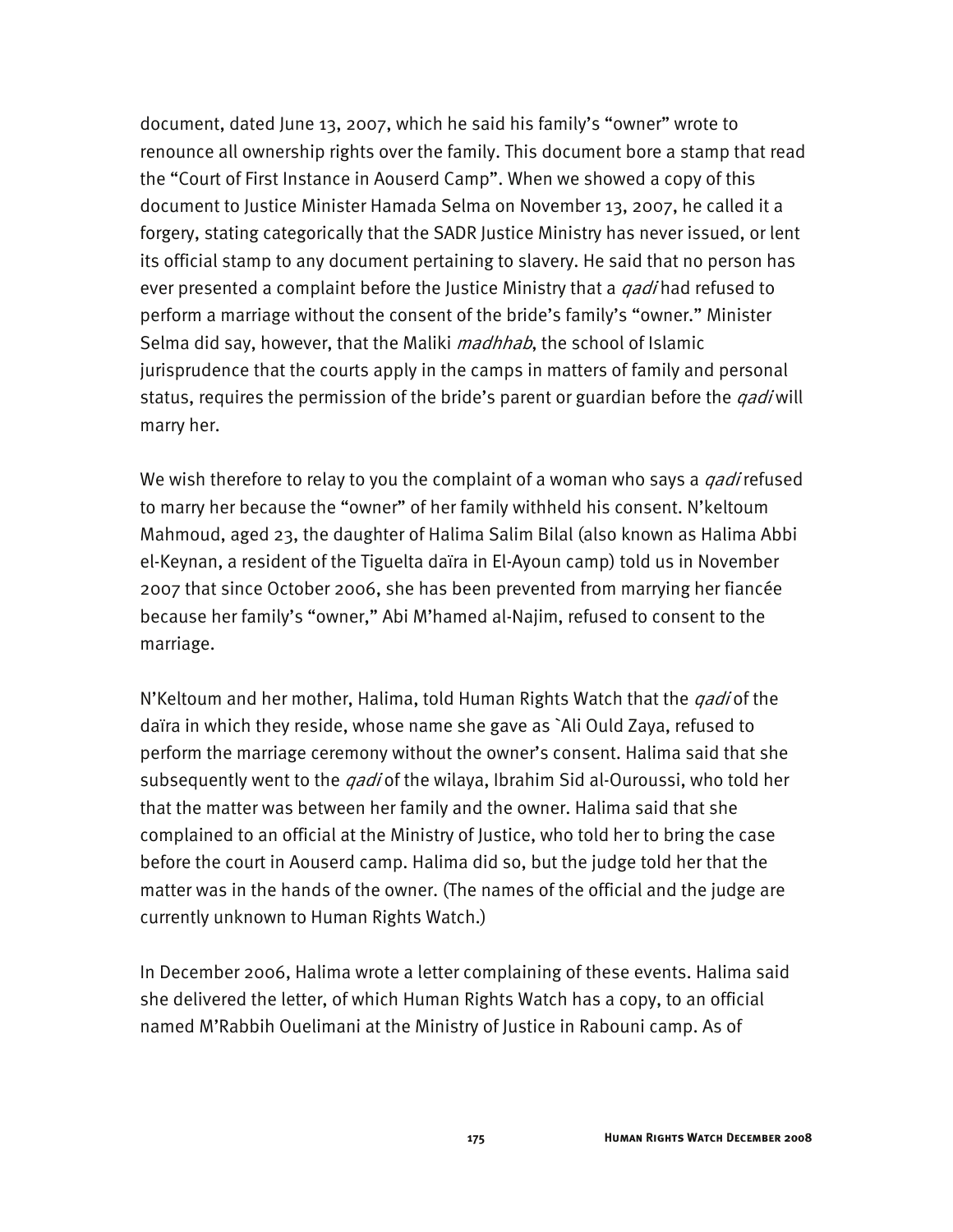November 2007, there had been no response, and N'keltoum Mahmoud was still unable to marry. Halima told us she was considering having the ceremony performed by an Algerian judge in the city of Tindouf, but that such a marriage would most likely not be recognized within the camps. We would appreciate any further information you could provide about N'Keltoum's case, including any steps that may have been taken in response to Halima's complaints.

Human Rights Watch is also following the case of a girl known by the first name of "Saltana," who is in Spain and is arguing in Spanish courts that she should not be sent back to the Tindouf camps because she is a slave there. Saltana arrived in Spain from the Tindouf camps at the age of nine in 2002, as part of the Vacations in Peace summer program for Sahrawi youth. Since that time Saltana has resisted being returned to the camps on the grounds that her "mother" in the camps, whose name is given as Guevara el-Bardi, is in fact not her biological mother but rather her "owner." Saltana has said that she performed household chores for her "mother" during the day while the other children in the household attended school, according to an article about the case in the Spanish daily El Pa*í*s of December 3, 2007. According to the El Pa*í*s article, Saltana's biological mother, whose name is given as Knana Salek, lives in Zoueirat, Mauritania and gave her to Ms. el-Bardi in 2001 so she could take her to the camps in Tindouf. A Spanish couple residing in Murcia, Rosa Maria Sanchez and Gregorio Martinez, has been awarded temporary custody of Saltana while a Murcia court examines the substance of her case.

According to our information, the Polisario or groups affiliated with it in Spain, have taken a close interest in Saltana's case and supported Ms. Salek's efforts to win Saltana's return from Spain. We would therefore appreciate any information you can provide about Saltana's family status and the allegations of slavery that have been raised in the case, and the involvement, direct or indirect, of the Polisario or its affiliates, in the court case. In particular, we would appreciate it if you could clarify whether Saltana was biologically related to, or under the legal guardianship of, any members of the family she lived with in the camps. If so, could you specify the nature of those relationships. We would also be grateful if you could confirm whether Saltana was enrolled and attending school in the camps before she went to Spain,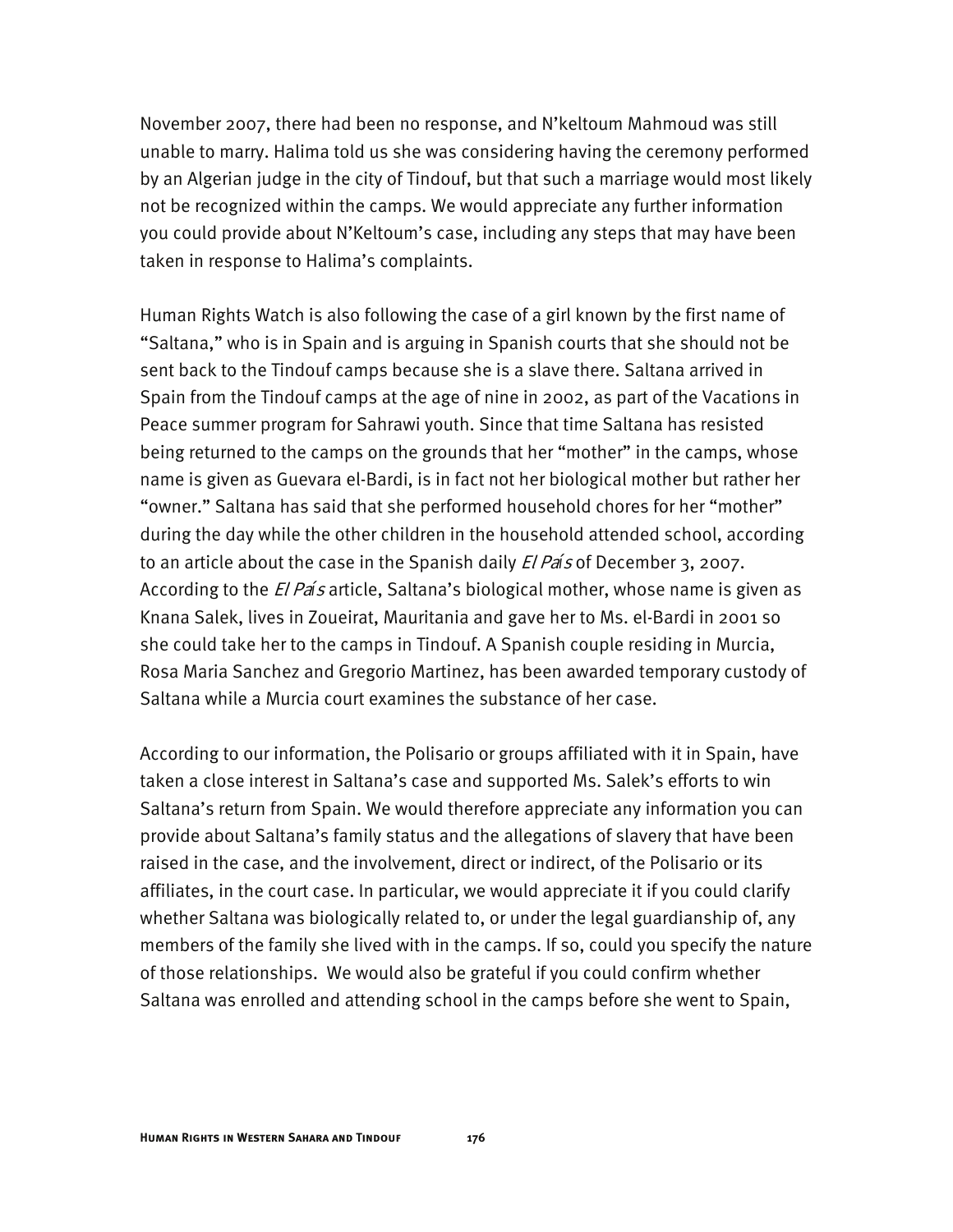and if you could specify the name of the school and the grades during which Saltana attended.

Under international law, for an individual to exercise any power of ownership over another such as the power to require someone to perform unpaid domestic labor and the ability to prevent a woman from marrying the person of her choice are hallmarks of slavery. Slavery is defined as the status or condition of a person over whom any or all of the powers attaching to the right of ownership are exercised (Slavery Convention of 1926, Art. 1). Furthermore, as set out in the Supplementary Convention on the Abolition of Slavery of 1956, slavery includes any institution or practice whereby:

A woman, without the right to refuse, is promised or given in marriage on payment of a consideration in money or in kind to her parents, guardian, family or any other person or group  $(Art. 1(c)(i))$ ; or the husband of a woman, his family, or his clan, has the right to transfer her to another person for value received or otherwise (Art.  $1(c)(ii)$ ); or a woman on the death of her husband is liable to be inherited by another person (Art. 1 (c)(iii)); as well as any institution or practice whereby a child or young person under the age of 18 years, is delivered by either or both of his natural parents or by his guardian to another person, whether for reward or not, with a view to the exploitation of the child or young person or of his labor (Art. 1 (d)).

Customary international law, as well as the African Charter of Human and People's Rights (Art. 5), prohibit slavery and the slave trade. Governments are obliged to respect the rights of people to be free from slavery, including by ensuring that the right to marry is not conditioned on the consent of an "owner," and by investigating credible allegations of slavery thoroughly and promptly.

Human trafficking is defined as the recruitment, transportation, transfer, harbouring or receipt of a child for the purpose of exploitation (UN Protocol to Prevent, Suppress and Punish Trafficking in Persons, Especially Women and Children, Art. 3). Transferring a child into the custody of another who subjects them to exploitative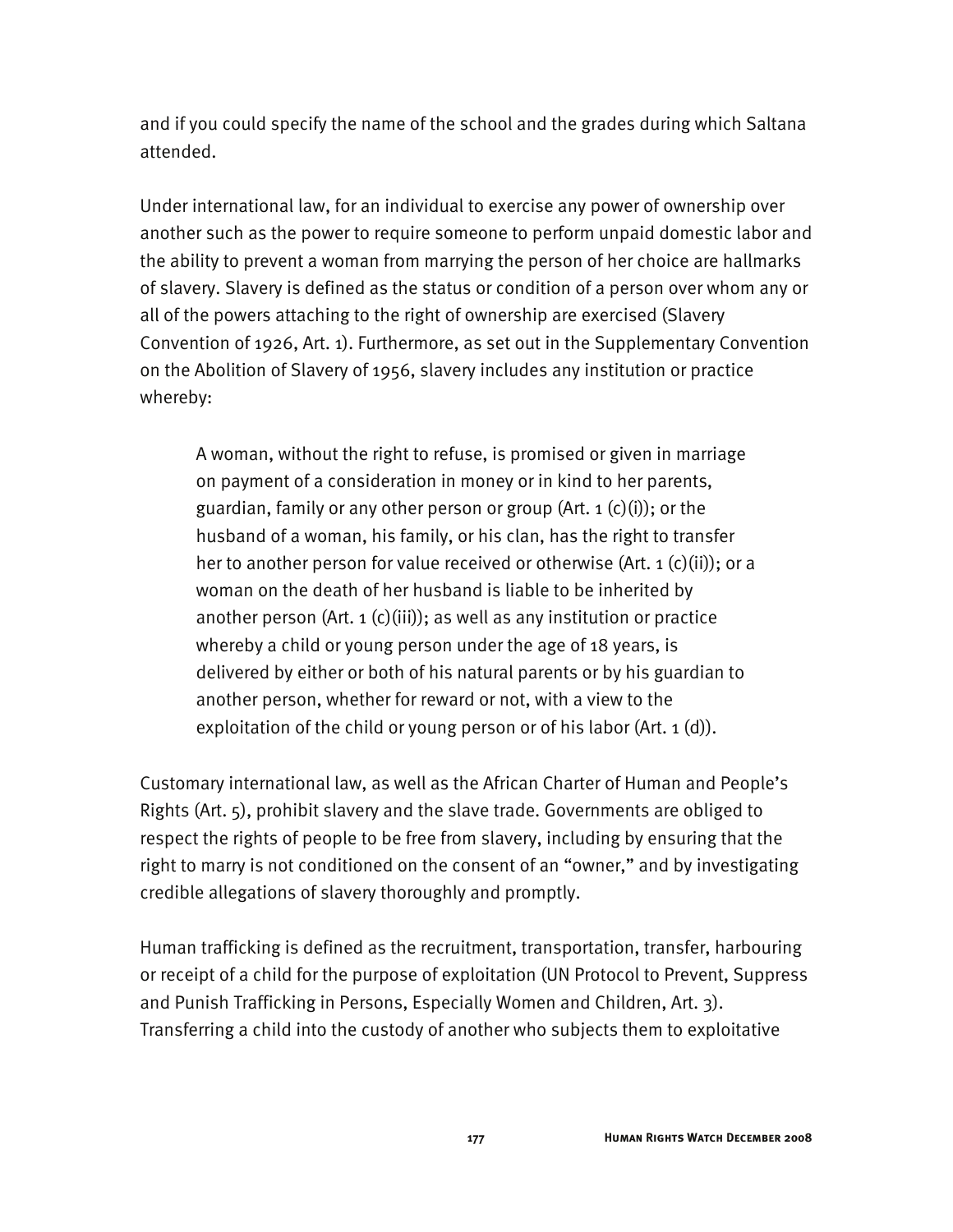labor conditions constitutes trafficking. The African Charter on the Rights and Welfare of the Child obliges states to take appropriate measures to prevent the abduction, the sale of, or traffic in children for any purpose or in any form, by any person including parents or legal guardians of the child (Art. 29 (a).)

Human Rights Watch is aware that the constitution of the SADR guarantees individual liberty and equality before the law. Several persons we interviewed in the camps told us that the Polisario was opposed to slavery. We also recall your statement to us, Mr. President, that "the worst crime that can be committed is slavery. From the foundation of the Polisario until now this has been our position. We do not tolerate it. If you find traces you should bring it to our attention."

However, we found credible evidence that aspects of slavery continue. We would therefore be grateful to receive information about measures taken by the Polisario to suppress and eradicate slavery-related practices and in particular detailed answers to the questions we posed above with respect to the cases of N'Keltoum Mahmoud, who contends that a *qadi* refused to perform her marriage without her "owner's" consent, and Saltana, who contends that she lived as a slave while growing up in the Tindouf camps.

As we are preparing a report for publication soon, we would appreciate your response at your earliest convenience. If we receive a response before March 3, 2008 we will reflect pertinent information from your response in our report.

Thank you for your attention to our concerns.

Sincerely,

Eric Goldstein Research Director, Middle East and North Africa Division Human Rights Watch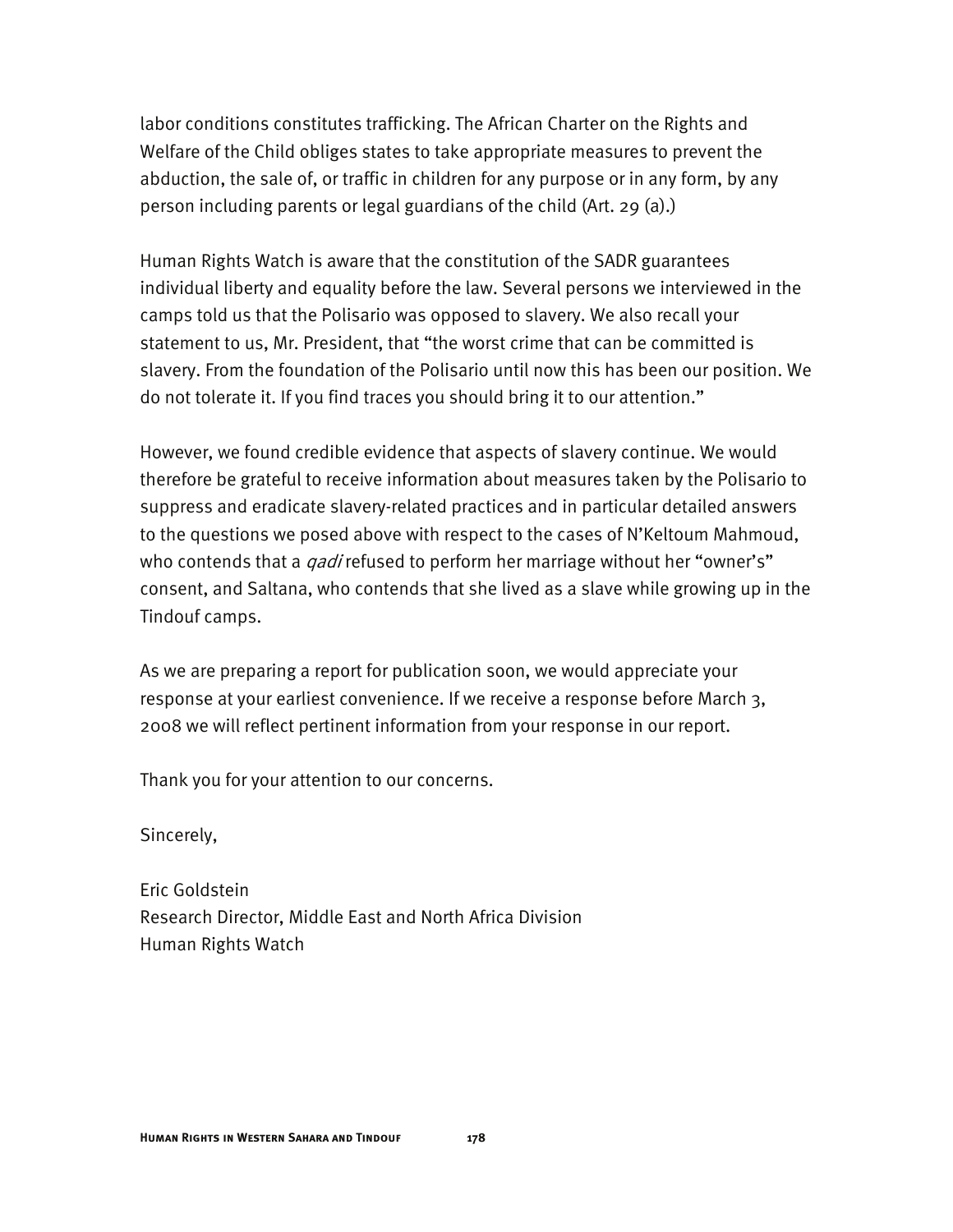# Appendix 4: SADR's Response to Human Rights Watch Letter of February 8, 2008

(translated from Arabic by Human Rights Watch)

Date: March 1, 2008

Sahrawi Arab Democratic Republic Ministry of Justice and Religious Issues Office of the Minister

Mr. Eric Goldstein Research Director, Middle East and North Africa Division Human Rights Watch Washington

Dear Director,

President Mohamed Abdelaziz, Secretary General of the Polisario Front, has closely examined your letter dated February 8, 2008, and has authorized me to convey the following reply:

### Mr. Director,

It is widely known that, like so many African communities, Sahrawi society had been suffering much from the consequences of backwardness, including tribal and clannish relations and slavery, a phenomenon maintained rather than combated by colonialism. The suffering continued until the arrival of the Polisario Front, which was indeed a revolution against all forms of backwardness, persecution, and slavery. The Front combated slavery not only at the legislative level but through strict implementation measures that covered all aspects of the citizens' daily life, which contributed to abolishing this loathsome phenomenon. To this end, Articles 25-30 of the SADR Constitution state: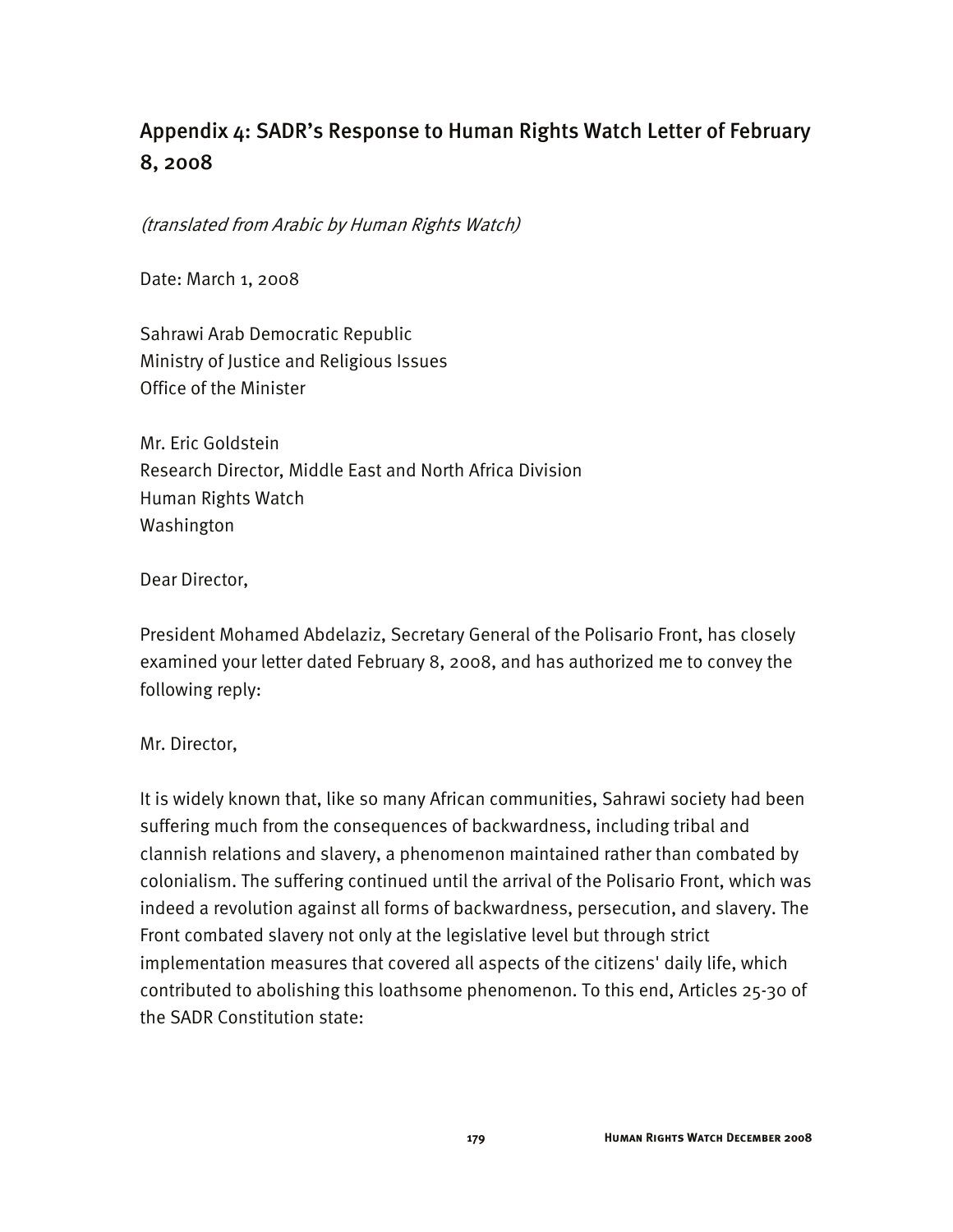# Article 25:

Each Sahrawi citizen is entitled to all the rights and freedoms set forth and guaranteed in this Constitution, without discrimination of any kind, such as on the basis of race, color, sex, language, religion or political or other opinion.

### Article 26:

All citizens are equal before the law and are entitled to equality in terms of protections and in terms of penalties….

# [The letter then cites from Articles 27-30, which guarantee citizens other basic rights]

As you saw when visiting the refugee camps, we live in a refuge away from our home and endure a difficult natural environment and harsh suffering, which makes the right to life, stipulated in all human laws and regulations, a top priority. Nevertheless, the Front, as a political organization administering the refugee camps, has ensured this right as well as all other internationally recognized rights, especially the right to equal treatment without discrimination of any kind …. The citizens are in practice equal with respect to all opportunities and services provided by the state….

In spite of these efforts, we do not deny the survival, to a limited extent, of certain practices resulting from antiquated thinking. These practices are observed from time to time, though not officially recorded by the competent authorities. They are headed for extinction; the state is determined to combat and eradicate them whenever they surface and whatever the forms they take. These practices include:

- Some old-fashioned persons resort to exploiting the Maliki *madhhab*, [school of Islamic jurisprudence] regarding the role of the guardian in the marriage of a virgin girl (irrespective of her color) in order to impose custody on her.
- Polyphyleticism resulting from the civil status system used by the Spanish colonial administration, the effects of which some persons have yet to correct.
- Some persons continue to use certain tribal and even racial terms, which reflect a kind of social discrimination.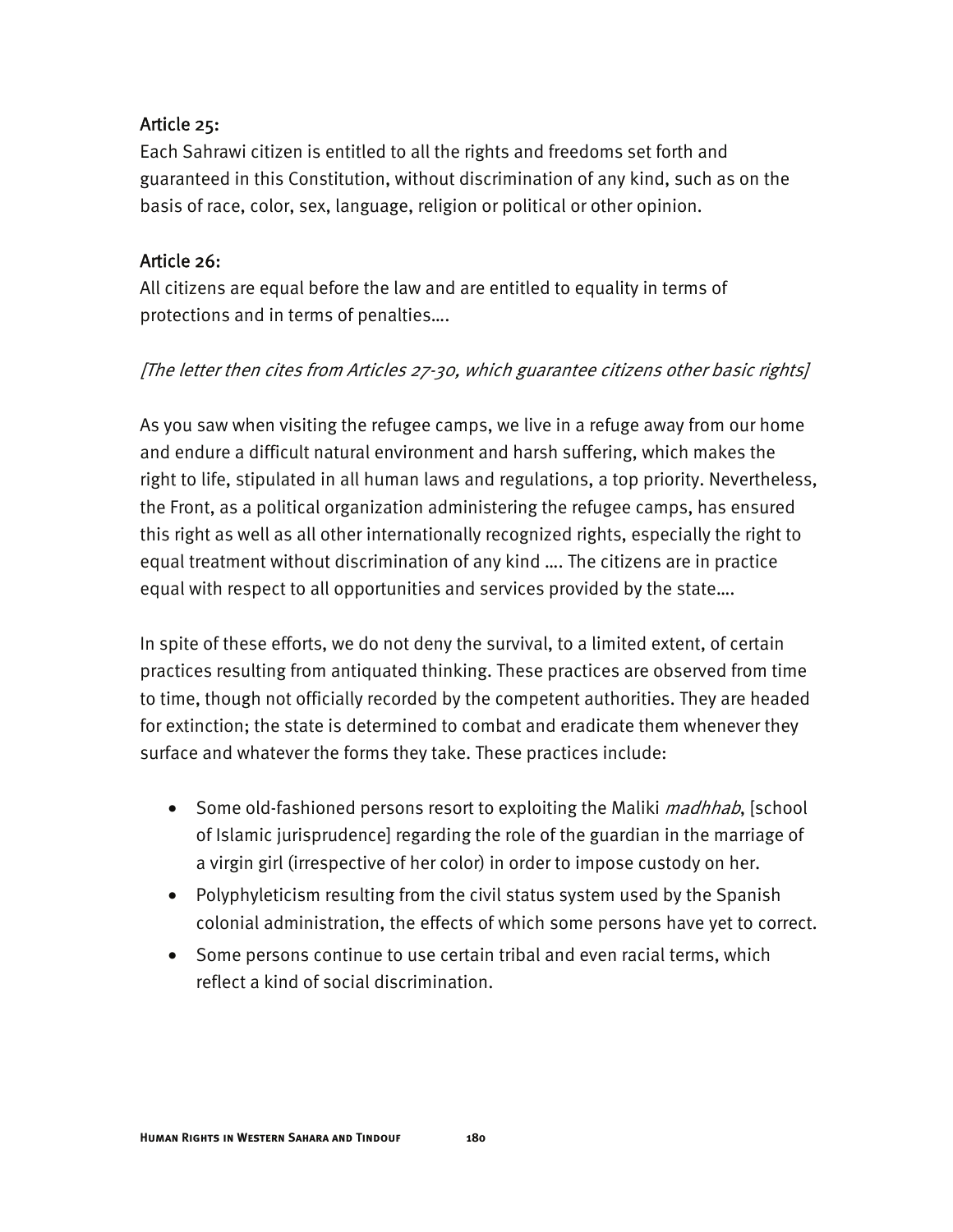The state has opened its doors to all citizens who may experience discriminatory practices of any type, to ensure equality and respect for the Constitution and for the law, and to embody the values it is struggling to achieve. There are strict directives to all law enforcement personnel to deal seriously with any complaint and ensure proper law enforcement whenever they encounter violations. A range of government agencies are committed to sensitizing, raising awareness and combating the mentality that clings to some aspects of slavery and color/gender.

The National Sahrawi Council passed a law on civil status in June 2007 that will contribute to addressing the deficiencies recorded in such cases as kinship and marriage.

Mr. Director, we have investigated the cases specified and aspects highlighted in your letter and here are our findings:

Case 1: N'keltoum Mahmoud Bilal. The complaint was submitted by her mother Halima Salim Bilal. They both reside in el-Kitleh district, El-Ayoun province. Halima works as a midwife in the Regional Hospital, El-Ayoun Province. She was in one of the first groups sent by the Polisario Front to Libya to study between 1978 and 1984. She later joined the Women Training Institute in the 27 February School in the Sahrawi refugee camps and graduated as a nurse. She worked for several national institutions before an opportunity opened for her to join the para-medic training school in 2006, where she graduated as a midwife. She benefited from a field internship in Algiers at the end of 2007 and came back to the Jihawi Hospital, where she is still working.

This woman claimed that she had been prevented from giving her daughter in marriage without the attendance of her "owner," and that she had done her best to solve the problem, in vain. The investigation of this case has determined the following:

• Questioning the local *qadi* (judge) and reviewing the relevant records he keeps proved that this woman had not contacted the *qadi* or asked him to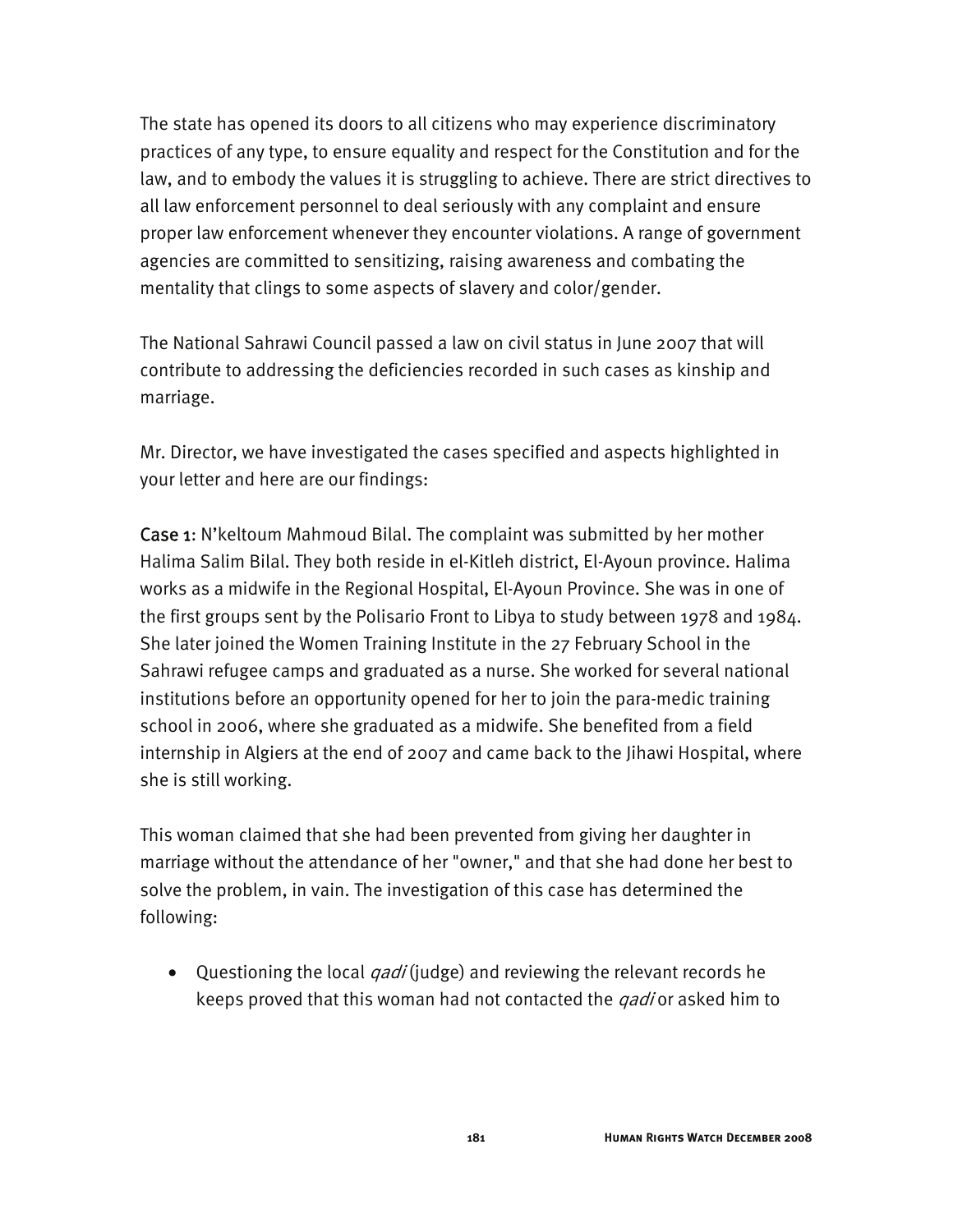marry her daughter to anybody, a matter she confirmed herself when she met the governor of El-Ayoun Province.

- The employee (the director for justice and religious affairs in El-Ayoun province) whom the woman contacted is an administrative and not a judicial official and is not authorized to consider such cases. He told her that she had to contact her "master" and if there is a dispute, she should refer the matter to the court.
- The woman did not contact the Aouserd family court and no lawsuit was filed in this regard, as shown by the court records and statements made by court employees.

Building on the above findings, the ministry decided to suspend the responsibilities of the above-mentioned director because of the following mistakes he committed:

- Offering an opinion about a case outside his administrative competence, in violation of the provisions of the relevant laws and decrees governing his profession.
- Failing to report the complaint to the central authorities (neither in the periodic reports nor through administrative mail), which was deemed negligent.
- Answering the woman, he expressed his personal views rather than referring to applicable legal texts and the official position of his administration. This is considered a serious violation of the laws governing the Sahrawi administration and hence requires sanction.

Finally, the governor of El-Ayoun province, who had not known about the case, called Ms. Halima and told her she had the right to marry her daughter whenever she wanted and that the district *qadi* was ready to marry her to whomever she liked.

Halima declared that all barriers blocking the marriage of her daughter have been removed and while she has not celebrated the wedding so far for personal reasons, she is planning to do so within the coming weeks.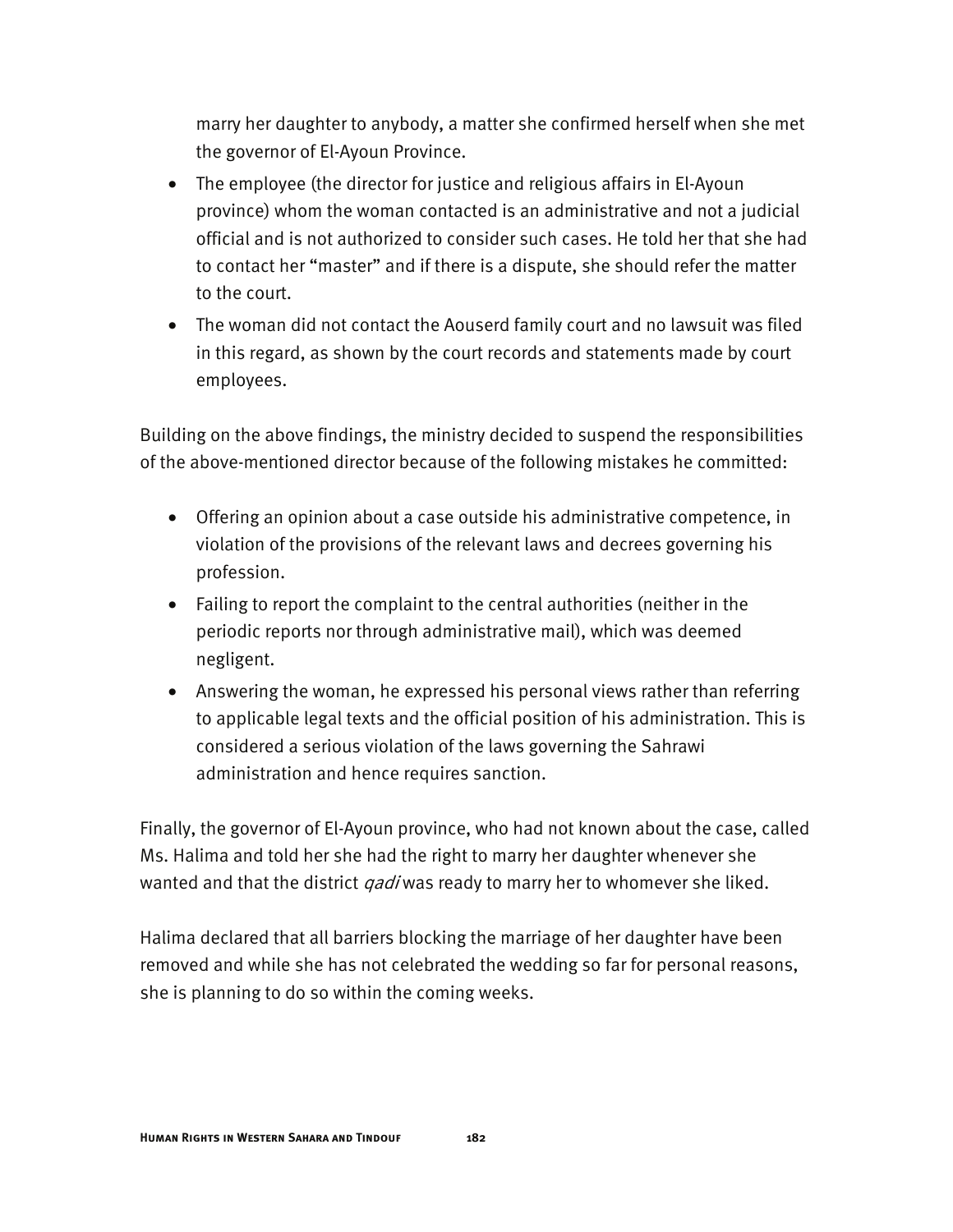Case 2: Saltana Abdullah, known to you as "Saltana". This young woman was born on August 11, 1994 in the Mauritanian city of Zouérat, her mother being a Sahrawi named Knana Salek and registered under number 1219911 B in the Spanish census of 1974. Saltana had lived in Zouérat until her family was visited in May 2001 by Ms. Guevara el-Bardi, who lives in the Sahrawi refugee camps, in the Farsiyeh District, Smara Province. When Ms. el-Bardi wanted to return to the camps, Knana asked her to take Saltana to study in the camps. (This is recorded in a Mauritanian NGO report dated July 16, 2004, and signed by the organization's director, Boubacar Messaoud.) Ms. el-Bardi agreed. She returned to the camps in July 2001 with Saltana and Saltana's 4-year-old brother Sheikh Ibrahim. Upon arriving camps, Saltana enrolled at school to study from September 2001 to July 2002, when she left for Murcia, Spain to spend the summer in the vacation program for Sahrawi children that is available exclusively to those enrolled in school.

During the school year 2001-2002 (i.e. while living in the camps), Saltana studied at Moustafa Mohamed Rahal School in Farsiya district, under number 43247, in classroom A2, where her teacher was Ms. Khadijatou Mohamed Ahmed. Ms. Khadijatou remembers Saltana clearly, describing her as polite and committed. Ms. Khadijatou did not hesitate to take a photo out of her album showing Saltana's class for the academic year 2001-2002 (photo attached with this letter).

Saltana stayed only one year in the Sahrawi refugee camps. As mentioned above, she went to Spain with thousands of Sahrawi children, but she did not return with them after the vacation. She stayed (and is still staying) with the family of Rosa Maria Sanchez, who convinced the vacation organizers to let Saltana stay for treatment.

In time, it emerged that the host family's plans for Saltana were not legitimate. They used all kinds of tricks and justifications to keep the child and to prevent every contact with her family and other Sahrawis. When the health reason was no longer valid, the family claimed that Ms. el-Bardi had enslaved Saltana in the camps.

In early 2003 Ms. Knana and her family moved from Zouérat to the Sahrawi refugee camps, where she currently resides in the Jadiriya district, Smara Province with her remaining six children …. Ms. Knana requested, via the Polisario office in Murcia and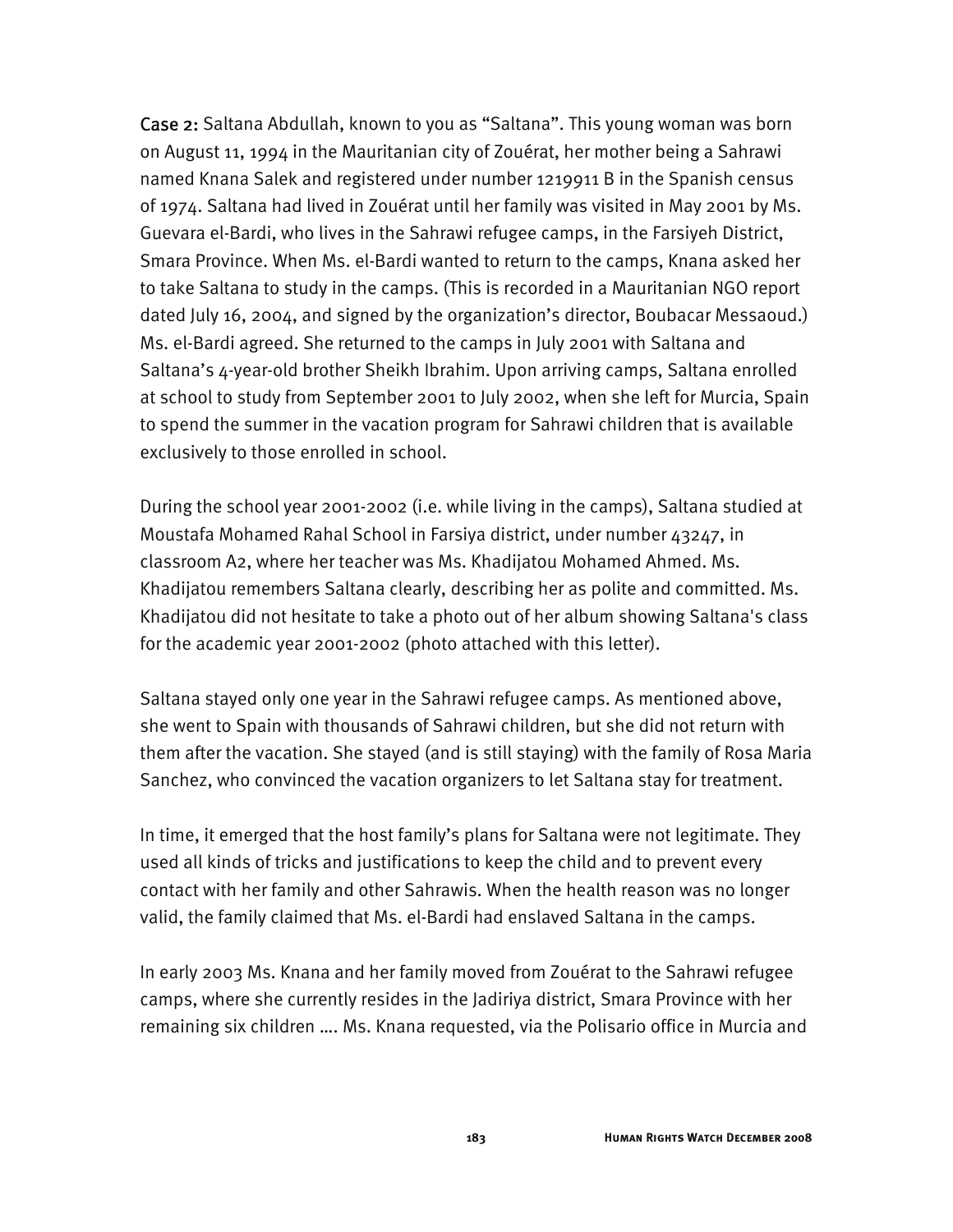the Friendship Society, the return of her daughter, but she did not succeed despite repeated attempts and numerous contacts. This affected Ms. Knana deeply. In spite of her commitment to taking care of her other children, she decided to move to Spain to recover her daughter who had been taken from her. In May 2006, Ms. Knana arrived in Murcia, where Saltana is living. However…the Sanchez family treated her rudely, with coarseness and contempt. And though Ms. Knana has been in Murcia since 2006, she met her daughter only once and for a few minutes, while the Sanchez family waged media campaigns and resorted to legal delay tactics….

….[Saltana] lived in the camps only for months with Ms. el-Bardi and was enrolled and studying at school, which is why she could take part, like her classmates, in the summer vacation program in Spain. Had slavery been the purpose of bringing her from Zouérat, would Saltana have enrolled in school? Would she have benefited from the summer vacation in Spain … if she had been enslaved? How and where did the Sanchez family come to know Saltana? Was she sent to them in chains? Did they find her in the refugee camps tied to a palm tree or to a camel? ....

In fact, some Spanish families are profiteering from the tragic situations of Sahrawis to seize some children, and the Spanish courts are actually examining similar cases involving other Sahrawi children of different colors and races. How are we to describe this reality?

The Sanchez family is also using material temptation to manipulate Saltana's instinctive thinking, so that she will continue to wish to live with them, even if this requires expressing disaffection towards her mother …. Saltana will one day wonder why she was the one to be enslaved while all her brothers and sisters were living in liberty in the camps, and two of them have already benefited from the summer vacation program and are still at an age entitling them to do so (the younger is already registered for the summer of 2008).

The real tragedy of Saltana, her mother and the whole family began in summer 2002. It has gone on for so long that the Polisario Front feels the heavy and solemn responsibility to help this poor family recover their normal status and family relations and overcome the injustice and deprivation they face. We shall spare no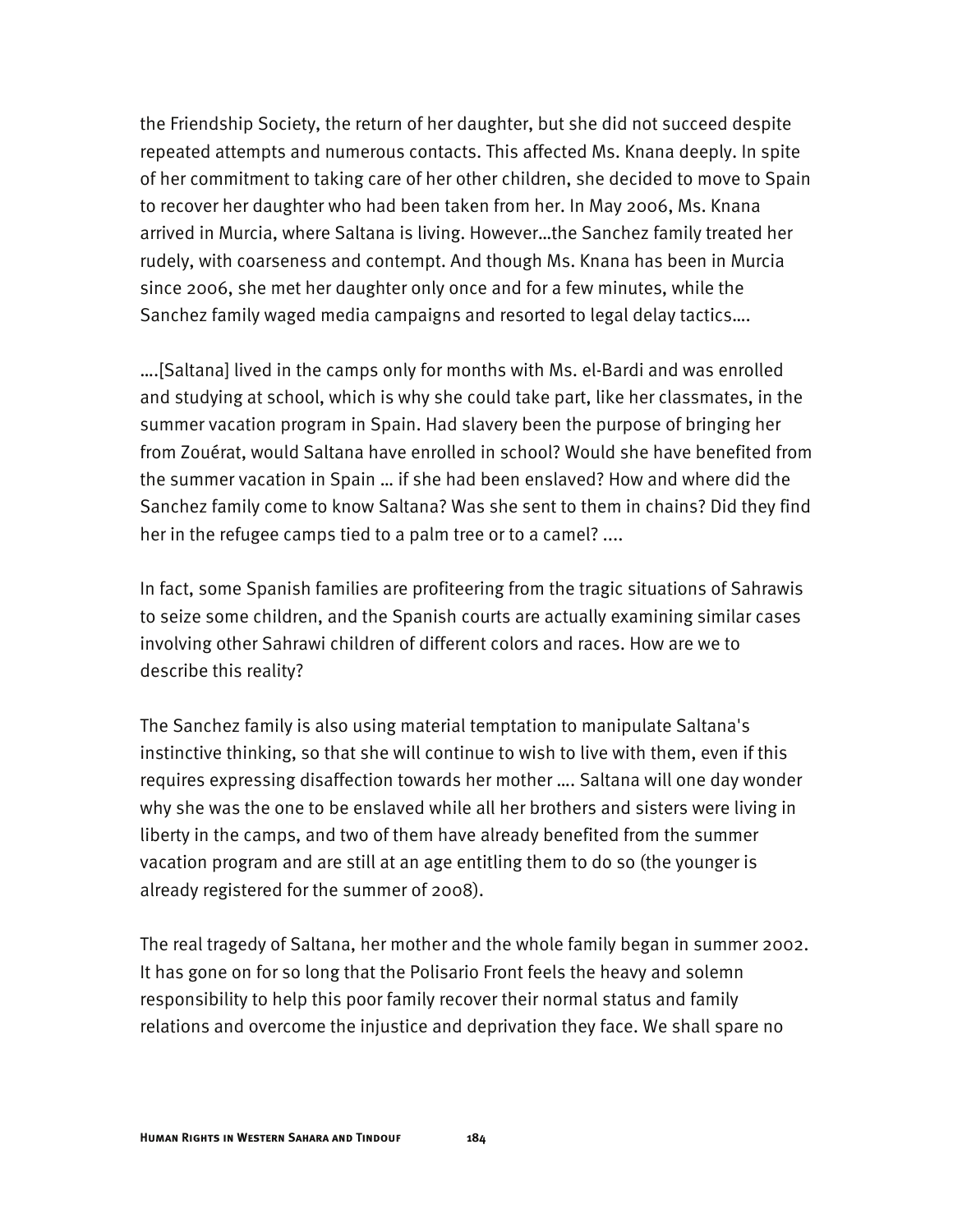efforts … to help [Ms. Knana] win back her daughter, who has the right to return to her mother and family. What matters for us is that the girl should return to live with her mother wherever she wants: in Spain, in the camps or elsewhere….

We can provide you with Knana Salek's telephone number in Murcia, if you find it appropriate and if the concerned party agrees, so that you can see for yourself that El País' article had nothing to do with the truth....

Sincerely, Ed-Daf Hamada Selma Minister of Justice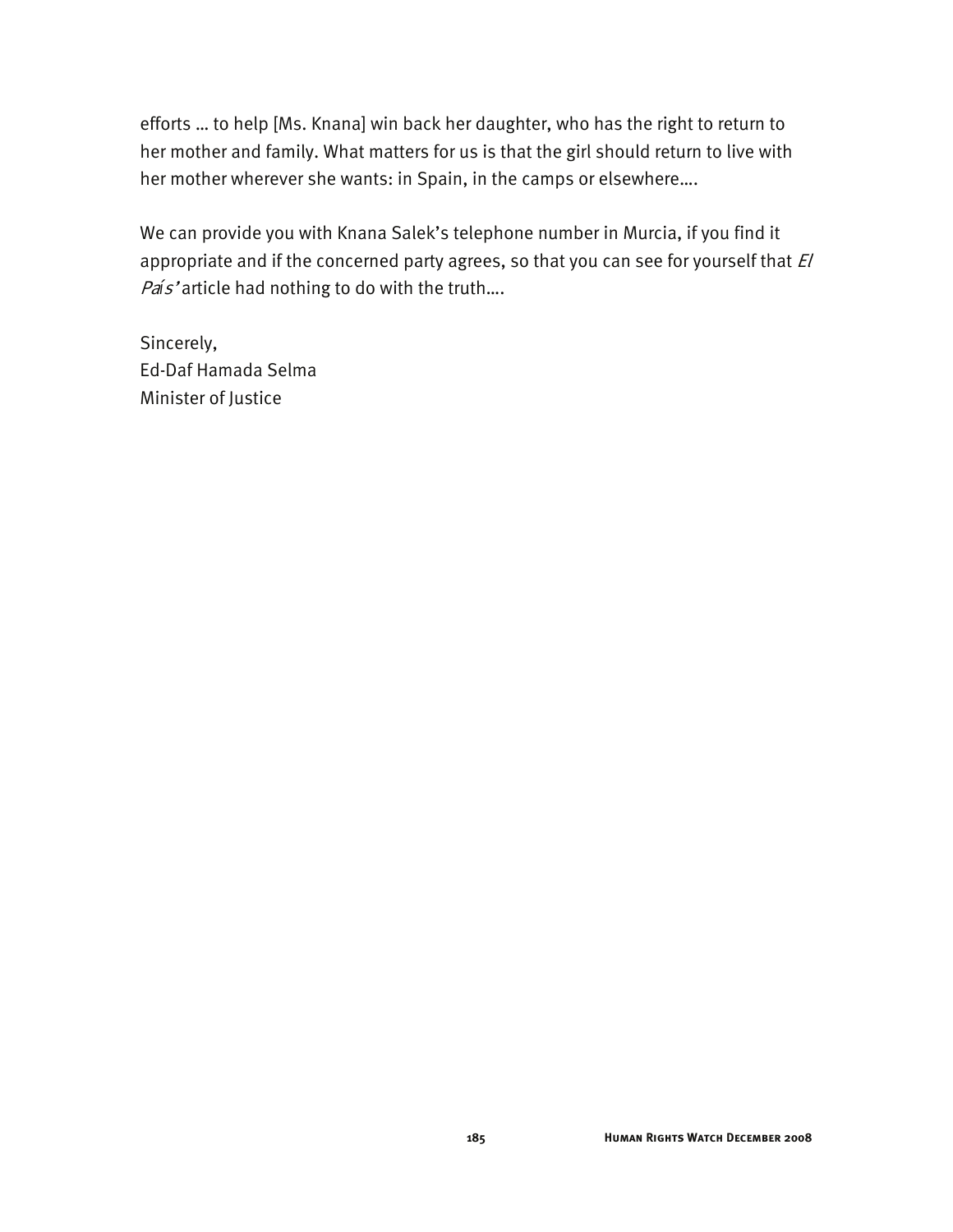# Appendix 5: Letter from Human Rights Watch to SADR Authorities

April 1, 2008

President Mohamed Abdelaziz The Presidency, Rabouni Camp, Sahrawi Arab Democratic Republic Tindouf Wilaya Algeria

Dear President Abdelaziz,

Human Rights Watch thanks you for your response of March 1 to our letter of February 8, 2008.

Our letter informed you that we were also preparing this second letter, which solicits additional information with respect to human rights in Polisario-administered areas. As with our February 8 letter, we hope that you will respond substantively to the questions it contains, so that we may reflect your government's views in the report that Human Rights Watch intends to issue. We will be able to do that if your response reaches us by April 22, 2008.

### Freedom of expression and association

According to our information, in November 2005, authorities dismissed Yahya Mohamed Salem and Ahmed Badi Mohamed Salem from their positions at the Ministry of Interior, allegedly for criticizing the Polisario in articles published in the independent newspaper, *The Sahrawi Future*, on whose editorial board they sit. We would appreciate any information your office can provide about the dismissal of these two men from their government jobs, allegedly in response to their work with this newspaper.

We have also been informed that Polisario authorities prevented the group Khat ech-Chahid from holding meetings in the refugee camps in 2004. Mahjoub Salek, a spokesperson for this group who lives in Spain, told Human Rights Watch that he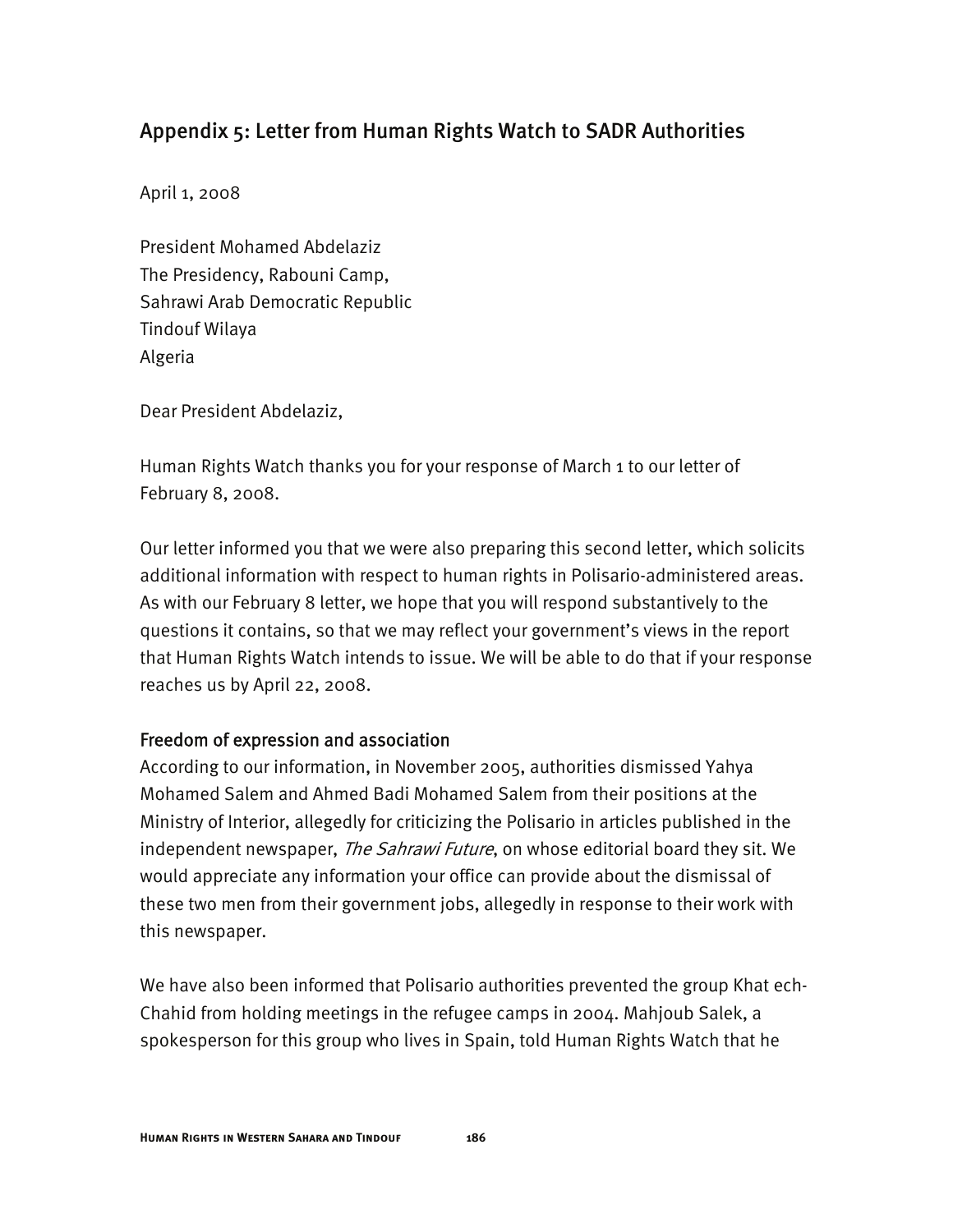helped form Khat ech-Chahid in October 2003. Since that time, Salek says, the Polisario has refused to authorize an inaugural Khat ech-Chahid congress in the refugee camps, explaining, says Salek, that such a congress "is not foreseen in the political action plan of the Polisario." Another former member of Khat ech-Chahid also told us that the Polisario had twice refused to allow the group to hold meetings in the camps in February and August 2004. Salek told Human Rights Watch that while no one has been arrested for being part of the movement, the security forces of the Polisario monitor members of Khat ech-Chahid, and that he himself fled the camps on about February 27, 2006 during his last visit there, fearing for his safety after trying to organize a meeting of Khat ech-Chahid.

We welcome information you can provide regarding the allegations made by Mr. Salek that authorities blocked efforts by the Khat ech-Chahid organization to hold meetings in the Tindouf camps, specifically in February and August 2004 and February 2006. If authorities have blocked gatherings by members of Khat ech-Chahid we would be grateful to know the legal basis for such measures, and also whether there are any legal proceedings pending against Mr. Salek or restrictions on his movements.

We note that according to the Penal Code of the SADR, participating in an unarmed assembly "that might affect public safety" is punishable by from one to five years' imprisonment (Article 54).Calling for an unarmed assembly "that might affect public safety," whether through speeches, writings, or publications, is punishable by from two months' to one year's imprisonment (Article 56).

International human rights law guarantees freedom of assembly. It does permit authorities to restrict the exercise of these rights in the interests, *inter alia*, of public safety, but only insofar as is absolutely necessary. The African Charter on Human and People's Rights states, "The exercise of this right shall be subject only to necessary restrictions provided for by law in particular those enacted in the interest of national security, the safety, health, ethics and rights and freedoms of others" (Art. 11). Because the Penal Code's standard for restricting unarmed public gatherings that "might affect" public safety is very broad, and could easily lend itself to excessive restrictions on the right to freedom of assembly, we would appreciate knowing how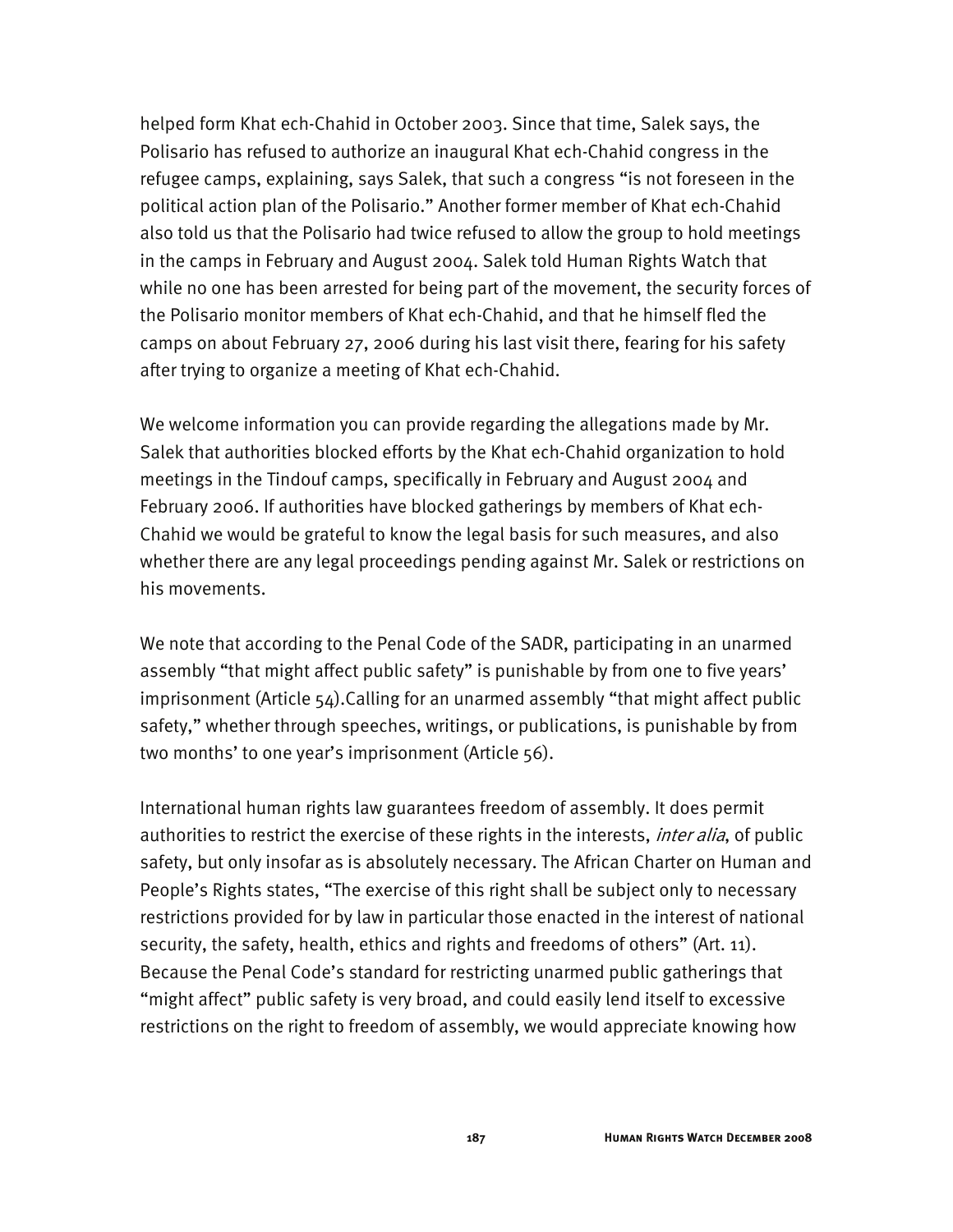your government has interpreted and applied Articles 54 and 56 in a way that does not violate the right to freedom of assembly.

### Prison conditions

With respect to prison conditions, we thank Polisario officials for allowing us to visit er-Rachid prison, near Rabouni camp, during our research visit in November 2007. Polisario officials described this facility to us as the sole prison presently holding male prisoners, both civilian and military, in the refugee camps. While the circumstances of the visit did not permit us to conduct a systematic inspection of the facility, we nevertheless were concerned by the physical conditions in the solitary punishment cells there. By our measurements, the solitary punishment cells we visited were 1.5 meters wide by 2 meters long. The walls were moist and crumbling. We were told that prisoners could be held in these cells for a maximum of twenty days. Even if inmates are allowed to leave these cells for extended periods during the day, we believe they are not fit for human habitation and were concerned to find least one inmate residing in these cells who was visibly in poor health.

We urge you to investigate the conditions in these punishment cells and welcome information you can provide to show what measures the Polisario has taken to ensure that every prisoner is housed in conditions that meet the criteria spelled out in the UN Standard Minimum Rules for the Treatment of Prisoners, which include, among other things, the requirement that "sick prisoners who require specialist treatment shall be transferred to specialized institutions or to civil hospitals" (Rule 22.2).

During our visit Justice Minister Hamada Selma told us of a "protective" facility for holding women with children born out-of-wedlock. He described it as a center intended for the protection of the women and their children from "crimes of honor" and told us that in at least one case a woman had killed an out-of-wedlock child to protect herself from social pressure. Minister Selma mentioned that a judge could confine a woman in this center without her consent if the judge determined her to be under threat.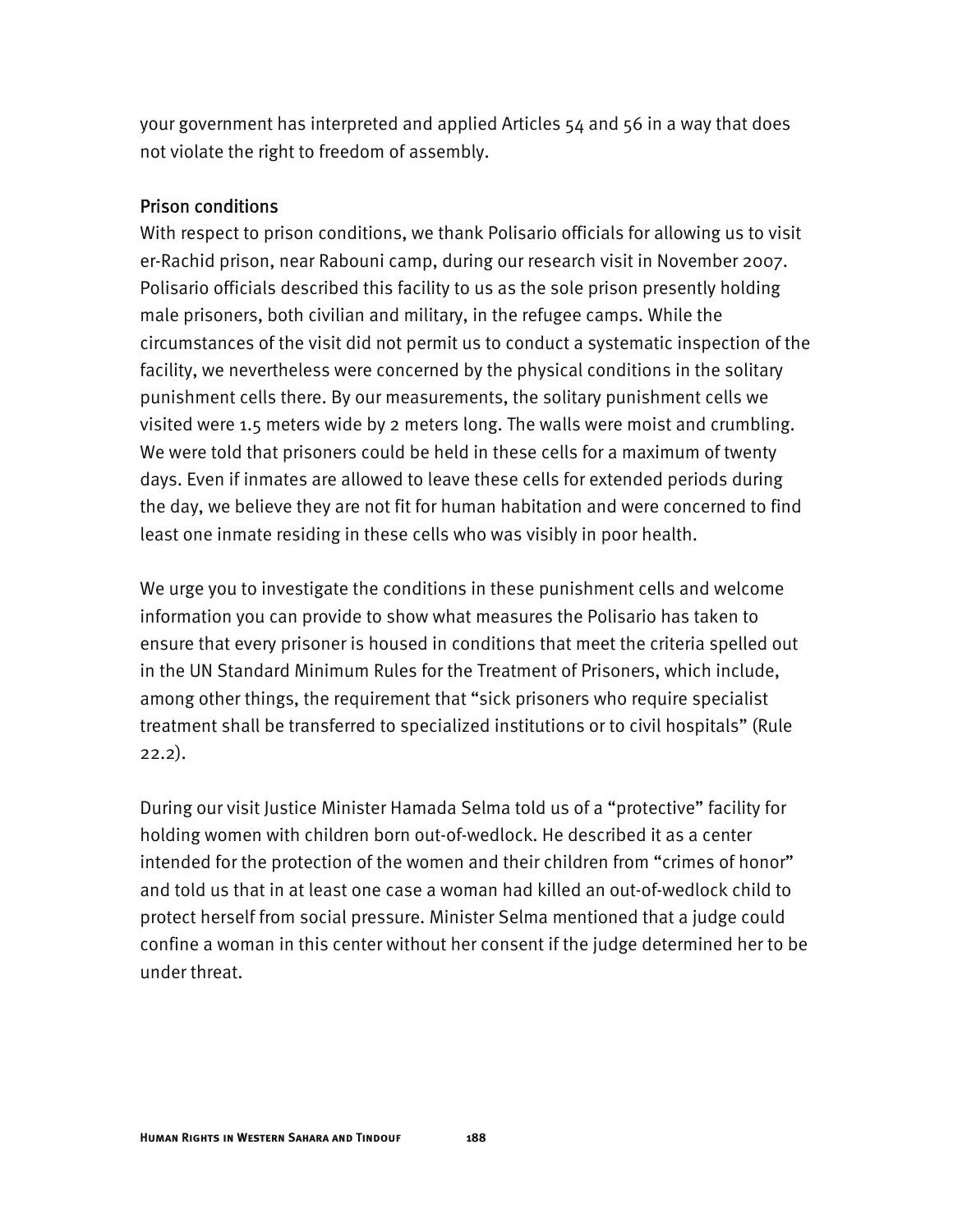We would appreciate learning: the legal basis for such detention and whether safeguards are in place to ensure that women and children in these protection camps will not remain in custody indefinitely; the circumstances under which women leave the camp voluntarily; and whether any persons have been arrested or prosecuted for threatening to harm female relatives who became pregnant out-ofwedlock.

### Moroccan prisoners of war

The Polisario held more than 2,100 Moroccan prisoners of war in Tindouf, releasing the last of them in 2005. The releases came after sustained pressure by the international community, including the United Nations and the International Committee of the Red Cross, which maintained that the Polisario should have released all of the prisoners of war it was holding upon the implementation of a cease-fire in 1991, pursuant to Article 118 of the Third Geneva Convention, which states, "Prisoners of war shall be released and repatriated without delay after the cessation of active hostilities."

Many of these prisoners of war allegedly suffered severe mistreatment at the hands of the Polisario while in custody. A 2003 report by the France Libertés Foundation (Rapport, mission internationale d'enquête, Les conditions de detention des prisonniers de guerre marocains détenus à Tindouf, Algérie http://www.missionmaroc.ch/pdf/Sahara/RapportPOWFRanceLibertes.pdf), included testimony by Moroccan prisoners of war who say that the Polisario subjected them or other POWs to forced labor, torture, summary execution, and other mistreatment, in violation of the Third Geneva Convention.

We understand that the Polisario responded in writing to the findings contained in France Libertés' report but have been unable to locate that response.

Many of the abuses against the prisoners of war that are alleged in that report would constitute grave breaches (war crimes) as enumerated in Article 130 of the Third Geneva Convention. Article 129 requires High Contracting Parties "to provide effective penal sanctions for persons committing, or ordering to be committed grave breaches." While the Polisario is not a High Contracting Party, it submitted in 1975 to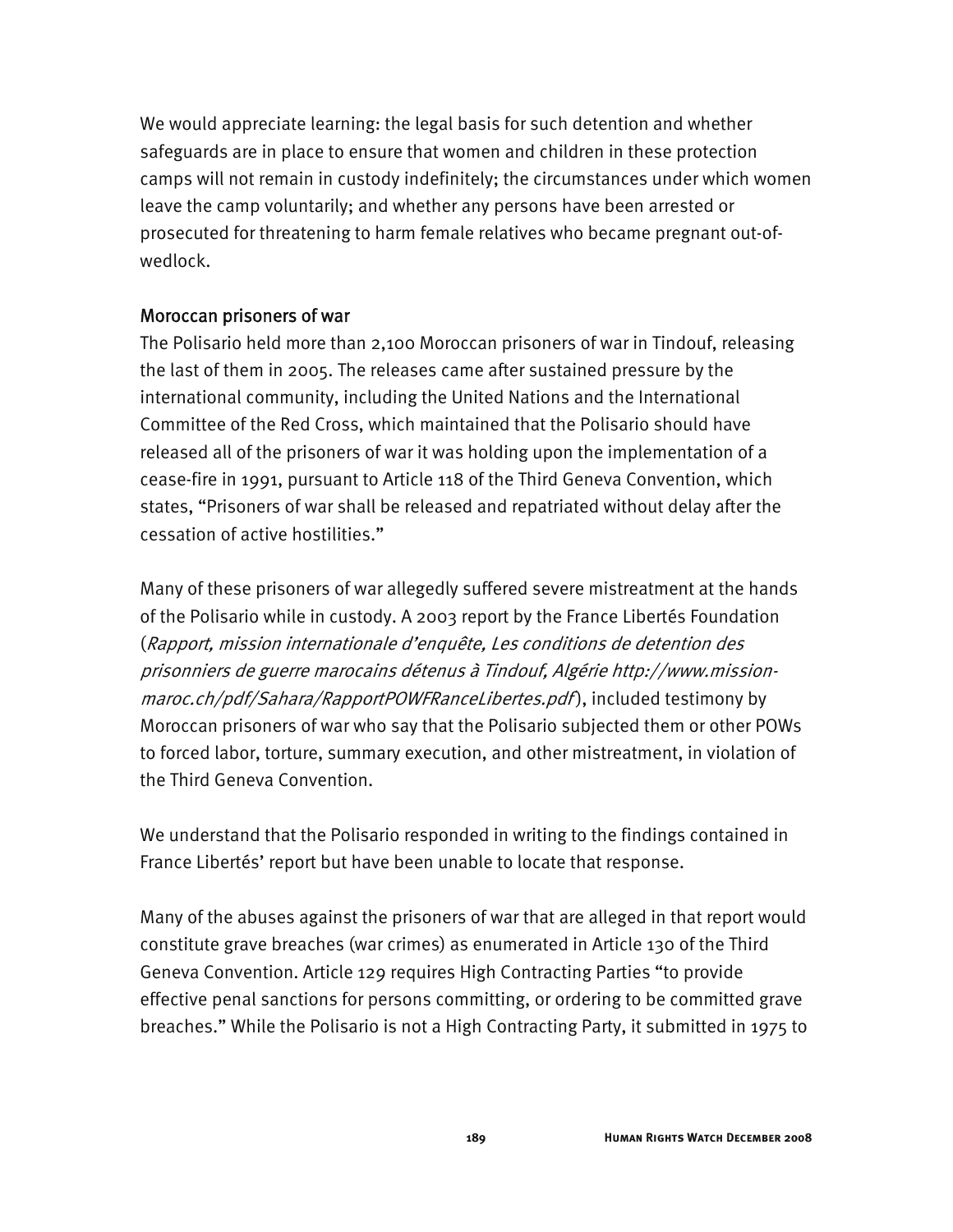the Swiss Federal Council a Declaration of Implementation of the Geneva Conventions of 1949, following the procedure established for non-state entities.

We would welcome information about any investigations the Polisario conducted into allegations of the mistreatment of Moroccan prisoners of war in their custody between 1976 and 2005, and specific information about any sanctions imposed on Polisario officials or security agents for the mistreatment of prisoners of war.

### Mistreatment in the 1970s and 1980s of suspected dissidents and Moroccan agents

We also wish to raise with you reports that, apart from the Moroccan prisoners of war, the Polisario mistreated persons it accused of being pro-Moroccan agents during the 1970s and 1980s. The Polisario is alleged to have subjected some of these individuals to torture, prolonged detention without charge or trial, forced disappearances, and summary execution. We have interviewed persons who have stated they were held for years without trial and tortured by Polisario forces in the late 1970s and 1980s and found their testimony to be credible.

To take but three examples, Mohamed Choueiar Ma'rouf, born 1958 and residing in the city of El-Ayoun, alleges that the Polisario imprisoned him without trial from 1975 until 1985. Mohamed el-Kabch, born 1956 and residing in Assa, alleges that the Polisario imprisoned him without trial from 1975 until 1989. Salem Sellami, born in El-Ayoun in 1958 and now residing in that city after living until 2006 in the Polisariorun camps, alleges that the Polisario imprisoned him without trial from 1977 until 1980.

Mohamed Choueiar alleges that Polisario interrogators burned his body and hammered nails into his wrists and ankles in order to force him to confess to spying for Morocco. His wrists bear scars that he says were the result of this torture. Mohamed El-Kabch alleges that Polisario interrogators beat him with cables on the back and burned his lips and back with a lighter, in an effort to coerce him to provide the names of "Moroccan spies." At other stages, el-Kabch says he and other prisoners were forced to pace back and forth all night long and guards beat those who stopped walking. Later, el-Kabch was part of a brigade of prisoners obliged to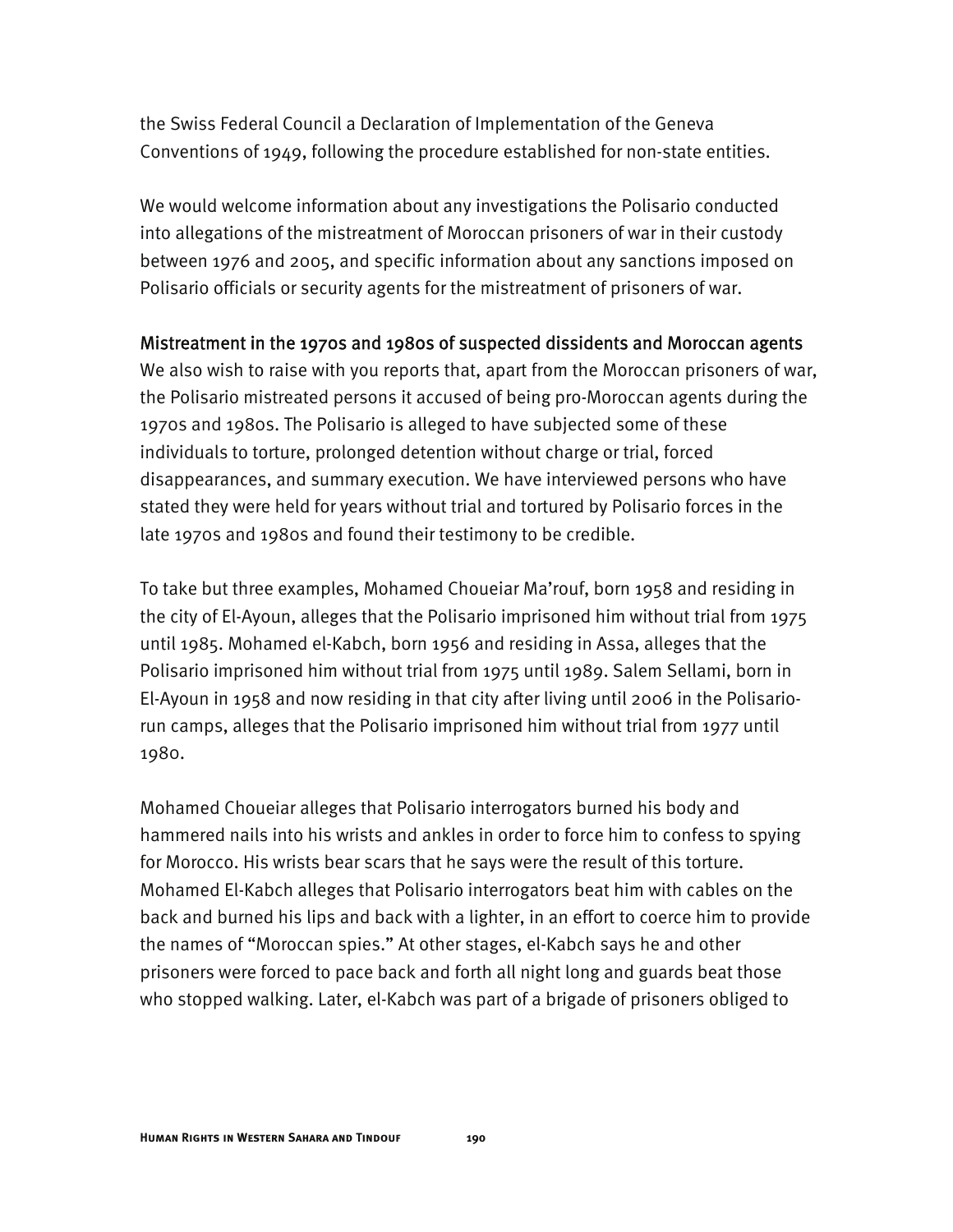build Er-Rachid prison under harsh conditions. During that period, authorities continued to beat prisoners with cables during periodic interrogation sessions.

Salem Sellami alleges that Polisario interrogators tortured him in order to coerce his confession, at a time when he says his tribe, the Sellam, was engaged in a dispute with the Polisario. Sellami says that interrogators tied his wrists with cables each night from sunset to sunrise. His wrists bear scars that he says are the result of this shackling.

We understand that Polisario officials have at various times acknowledged excesses and abuses committed by the Polisario against alleged pro-Moroccan agents. We invite you to provide specific information showing the extent to which the Polisario has investigated these allegations, including in the three cases outlined in the preceding paragraphs, the findings of such investigations, the form[s] that any acknowledgement of responsibility has taken, the compensation (if any) awarded to victims of human rights abuses from this period, and the sanctions (if any) that have been imposed on any perpetrators.

### Constitutional Guarantees of the Political Supremacy of the Polisario

The SADR's Constitution provides that "until national sovereignty is achieved, the Polisario Front will remain the political framework which unites and politically mobilizes Sahrawis, to express their aspirations and their legitimate right to selfdetermination and independence, and to defend their national unity and to complete the construction of the sovereign Sahrawi state." The International Covenant on Civil and Political Rights in Article 25 affirms the right of persons "to take part in the conduct of public affairs, directly or through freely chosen representatives." The African Charter on Human and People's Rights guarantees that "Every citizen shall have the right to participate freely in the government of his country, either directly or through freely chosen representatives in accordance with the provisions of the law" (Art 13.1).

Please explain how this right can be reconciled with the SADR Constitution, which names the Polisario Front as the sole legitimate political framework and does not guarantee the right of persons to create political entities outside of that framework.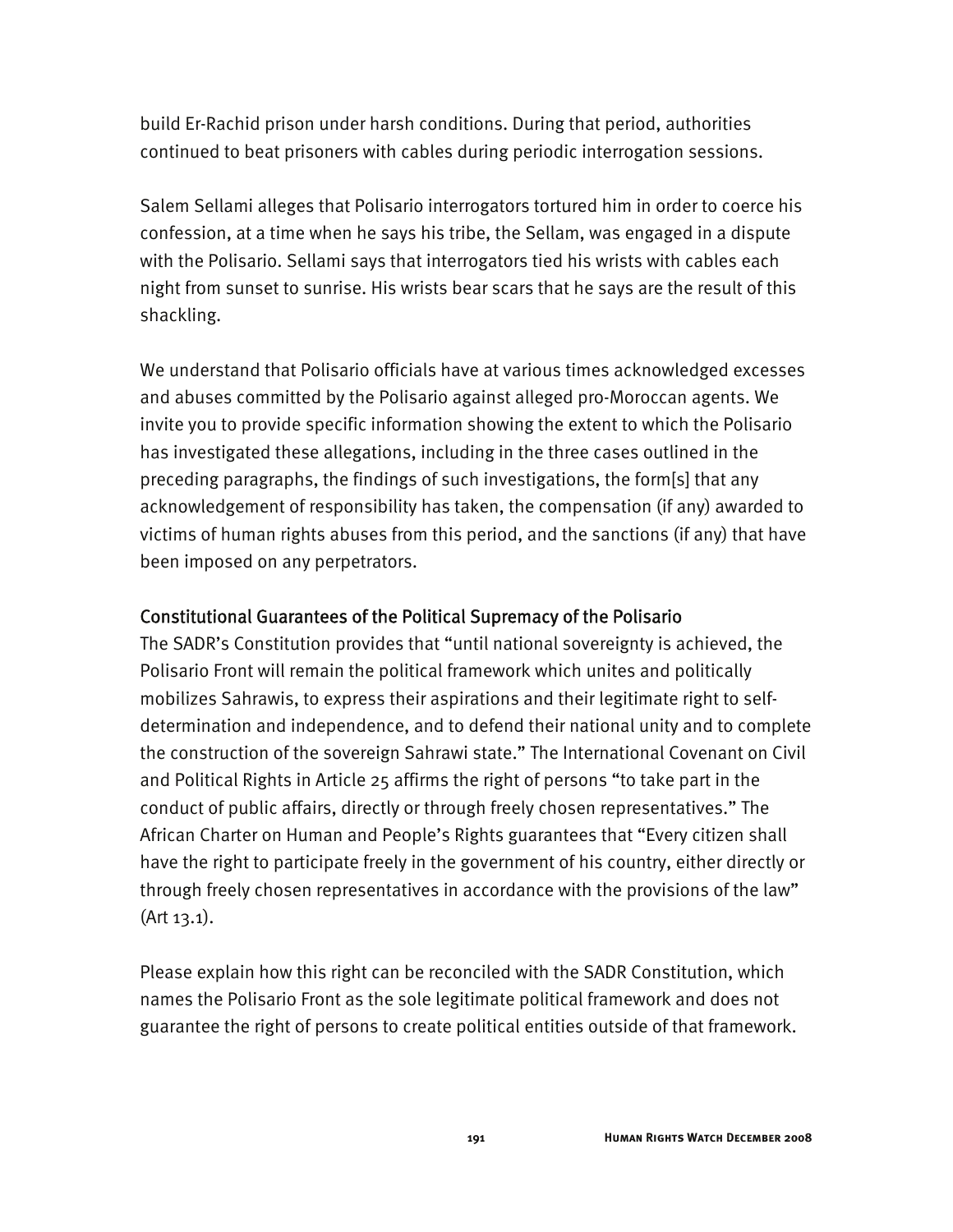We would appreciate information on whether the SADR government permits any political entities that oppose the Polisario or its current leadership to organize and function inside the area under its control.

### Freedom of Tindouf Camp Residents to Definitively Leave the Camps

Finally, we would like to ask for clarification as to the procedures that refugees residing in the camps need to follow if they decide to leave the camps and return to live in Moroccan-administered areas of Western Sahara.

Polisario officials told us that they place no restrictions on the freedom of camp residents to leave the camps, including to travel to Moroccan-administered areas. However, our interviews with many Sahrawis who left the camps to settle in the Moroccan-administered areas between 2006 and 2008 suggest that while many find a way to make this journey, camp residents are convinced that they must disguise their intentions if they wish to move permanently to the Moroccan-administered areas. They told us that they believed that the Polisario authorities would prevent their travel if their intentions became known. To dispel suspicions, they kept their ultimate destination secret, left most of their belongings in the camps, avoided traveling in the company of large numbers of family members, and told Polisario security officers at checkpoints that they were merely traveling to Mauritania for family or business reasons.

Thus, while the Polisario's stated policy may be that every Sahrawi residing in the camps is free to travel anywhere he wishes, our impression is that camp residents perceive Polisario policy in this regard in a far more restrictive fashion.

We would be grateful if you could state Polisario policy on the freedom of residents to leave the camps permanently and also the measures the Polisario has taken, or plans to take, in order to ensure that persons under its jurisdiction know their rights with respect to leaving in order to re-settle in Moroccan-administered areas.

What formalities do the Polisario and Algerian authorities require of camp residents who wish to leave the camps definitively and take with them their families and belongings? We would welcome any statistics you have on the numbers of camp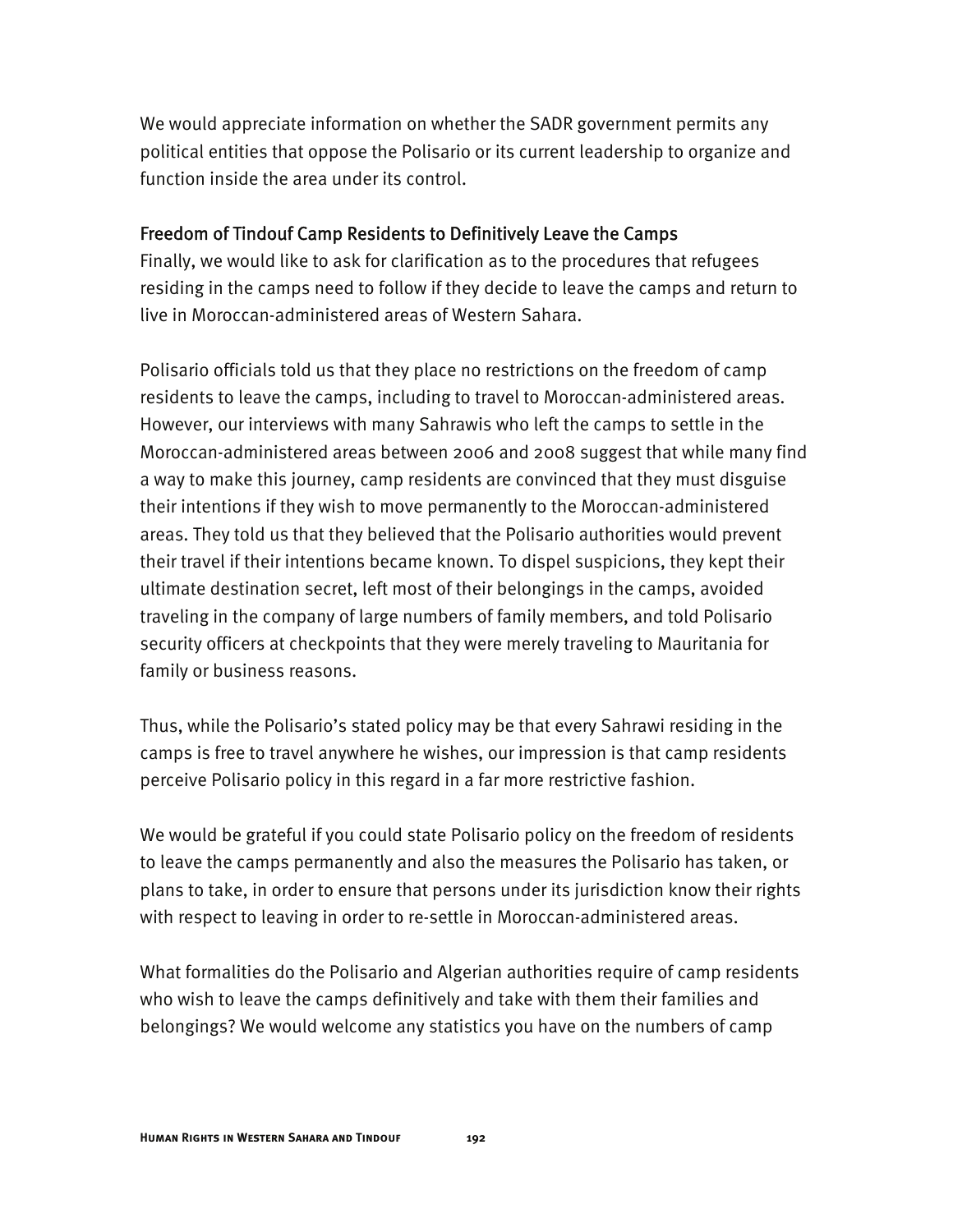residents who left the camps in recent years, and how many of these have settled in areas under Moroccan administration.

Thank you for your attention to these questions, and for sending us your responses by April 22 so that our report will be able to reflect them. We are addressing to Moroccan authorities a similar letter soliciting information about human rights concerns we have with respect to the area of Western Sahara under their administration.

Sincerely,

 $3+$ 

Joe Stork Acting Director, Middle East and North Africa Division Human Rights Watch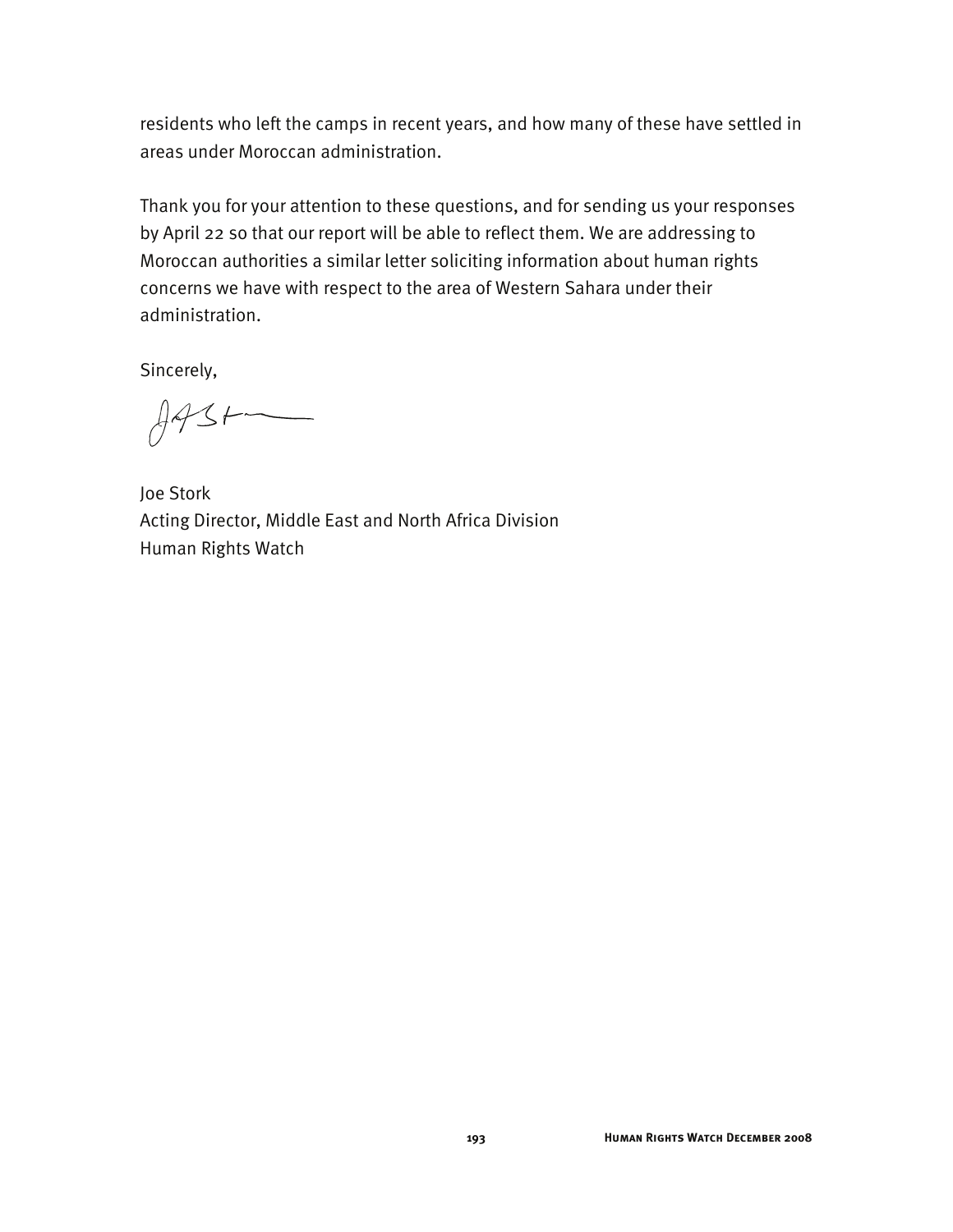# Appendix 6: Response from SADR Authorities to the Letter of Human Rights Watch of April 1, 2008

(Translated from Arabic by Human Rights Watch)

The Sahrawi Arab Democratic Republic Ministry of Justice

Ber Lehlou, May 6, 2008

To Mr. Joe Stork, Deputy Director, Middle East and North Africa, Human Rights Watch:

I wish first to thank your venerable organization for its concern with human rights in the world and in Western Sahara in particular. I also wish to deliver to you the response of the Sahrawi authorities to the letter you sent to His Excellency President Mohamed Abdelaziz, dated April 1, 2008.

The Sahrawi authorities received your letter with considerable interest. Because we strive for the greatest transparency possible, we offered through the representative of the Polisario Front in Washington DC, and confirmed in New York through our coordinator with MINURSO, our invitation to you to visit us anew, especially given that most of the content of your letter relates to issues that were not discussed in your previous visit. We think this would be an important step to determine the whole truth …. We therefore express our regret that you could not conduct a second visit to examine in the field the issues you raised in your letter.

### Freedom of Expression and Assembly

Regarding the claim referred to in your letter that "Yahya Mohamed Salem and Ahmed Badi Mohamed Salem were dismissed from positions in the Interior Ministry in November 2005," the proper authorities have clarified that these two persons never worked at the Sahrawi Interior Ministry. The events in question did not occur in 2005 as mentioned in your letter. Our investigation has revealed that: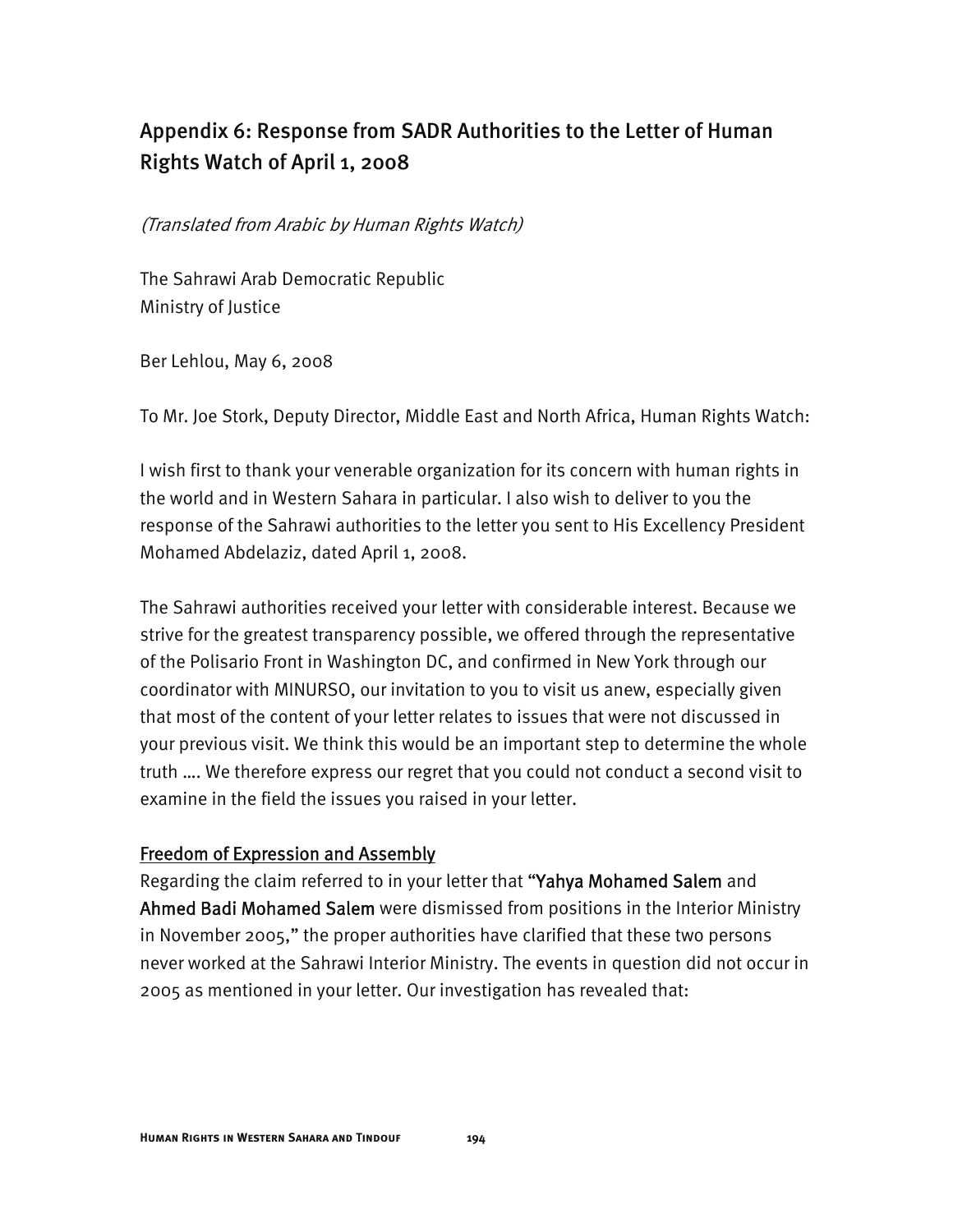-Mr. Ahmed Badi Mohamed Salem was born in 1980 in the Sahrawi refugee camps. His mother is Lala Bebeeh Ahmadi. He received a Bachelor of Arts degree in literature from Jijel University in eastern Algeria.

-Mr. Yahya Mohamed Salem Embarek Al-Hissane was born in 1979 in the Sahrawi refugee camps. His mother is Ahdidihim Lamine Mohamed. He completed the second year of high school.

Both men were employed by the Sahrawi Ministry of Information, where Mr. Ahmed worked for about nine months until mid-2007 in the National Television Project. As for Mr. Yahya, he joined the Provincial Radio Network of Aouserd in 1999, and in 2000 joined the National Radio Network. In 2006 he worked three months in the National Television Project.

According to the information available to us, Mr. Ahmed Badi was dismissed for professional reasons, but he claims that it was arbitrary. As for Mr. Yahya Mohamed Salem, according to the same information, he left the organization by his own choice.

Presently, Mr. Ahmed Badi works with the organization Landmine Action, a nongovernmental organization based in Britain that works for the removal of land mines from the liberated lands of the Saharan Republic. Mr. Yahya Mohamed Salem works as an official in the department of information at the General Union of Labor of es-Saguia el-Hamra and Oued edh-Dhahab (the labor union that is part of Sahrawi civil society). Contrary to the mentioned allegations, their departure from the Ministry of Information was not a measure taken in response to their criticism of the Polisario in articles published in the newspaper El-Mustagbal es-Sahrawi (The Sahrawi Future).

Moreover, the current director and the founder of *El-Mustaqbal es-Sahrawi*, Mr. Saïd Zarwal, in tandem with his work at the newspaper, works also at *Free Sahara*, the official newspaper of the Ministry of Information.

Regarding what you raised regarding the so-called Khat ech-Chahid and the allegations raised by Mahjoub Salek, we inform you of the following: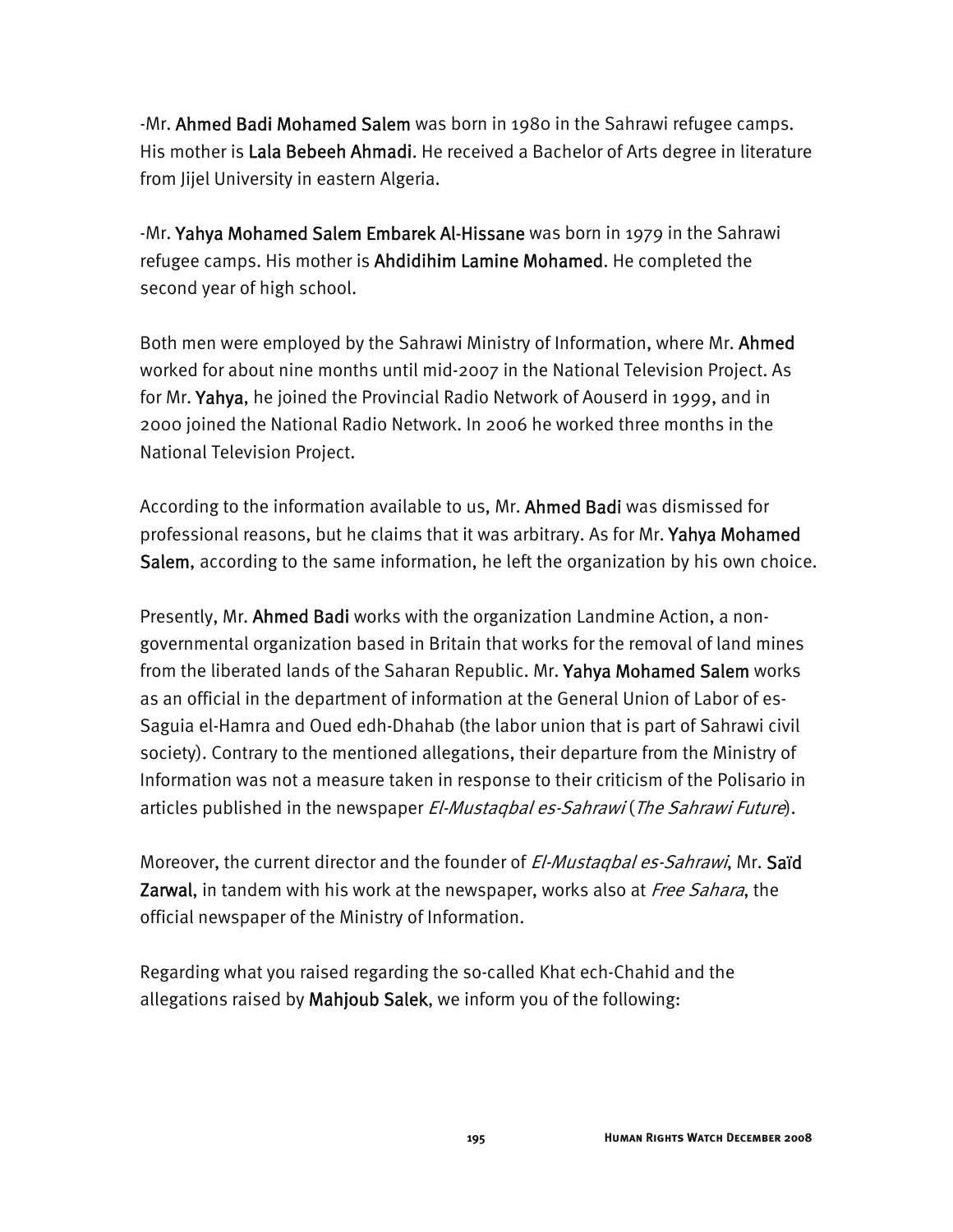We have no information pertaining to Khat ech-Chahid other than what appears on Internet sites and in Moroccan media outlets. We have never noticed any material presence of it among the people in the Sahrawi refugee camps.

Mahjoub Salek, who is of Sahrawi nationality, worked in the Sahrawi National Radio. He was never prohibited from expressing his opinion or participating in Polisario meetings and provincial conferences, the last of which was the eleventh conference of the Front, held in the city of Tifariti, in liberated Sahrawi land, in October 2003. He chose to stop working for Sahrawi institutions, and currently moves between Spain and Morocco.

After he announced the so-called Khat ech-Chahid in 2004, he visited the Sahrawi refugee camps on several occasions, most recently in February 2007 – and not in 2006, as stated in your letter.

After investigating, we found no support for anything in the statements that you attributed to him. His allegations are unfounded fabrications. He was neither followed nor pursued in any way. Should you have solid information in this regard, we are ready to receive it and investigate.

As for articles 54 and 56 of the Sahrawi Penal Code, which refer to unarmed assemblies, we wish to inform you of the following:

Your letter referred to an, "unarmed **organization** that might affect public safety according to article 54 of the Legal Code…" This article does not include the idea of an organization at all; rather the term that it uses is "assembly."

The concept of public order is subject to standards that are accepted by comparative legal jurisprudence, where the concept is measured on the basis of these standards. These are the very standards that the Sahrawi judiciary uses when explaining and interpreting this concept, which can be summed up as infringing on the freedoms of citizens, disrupting the normal functioning of the institutions built to serve them or inflicting damage on these institutions, or threatening the physical safety or public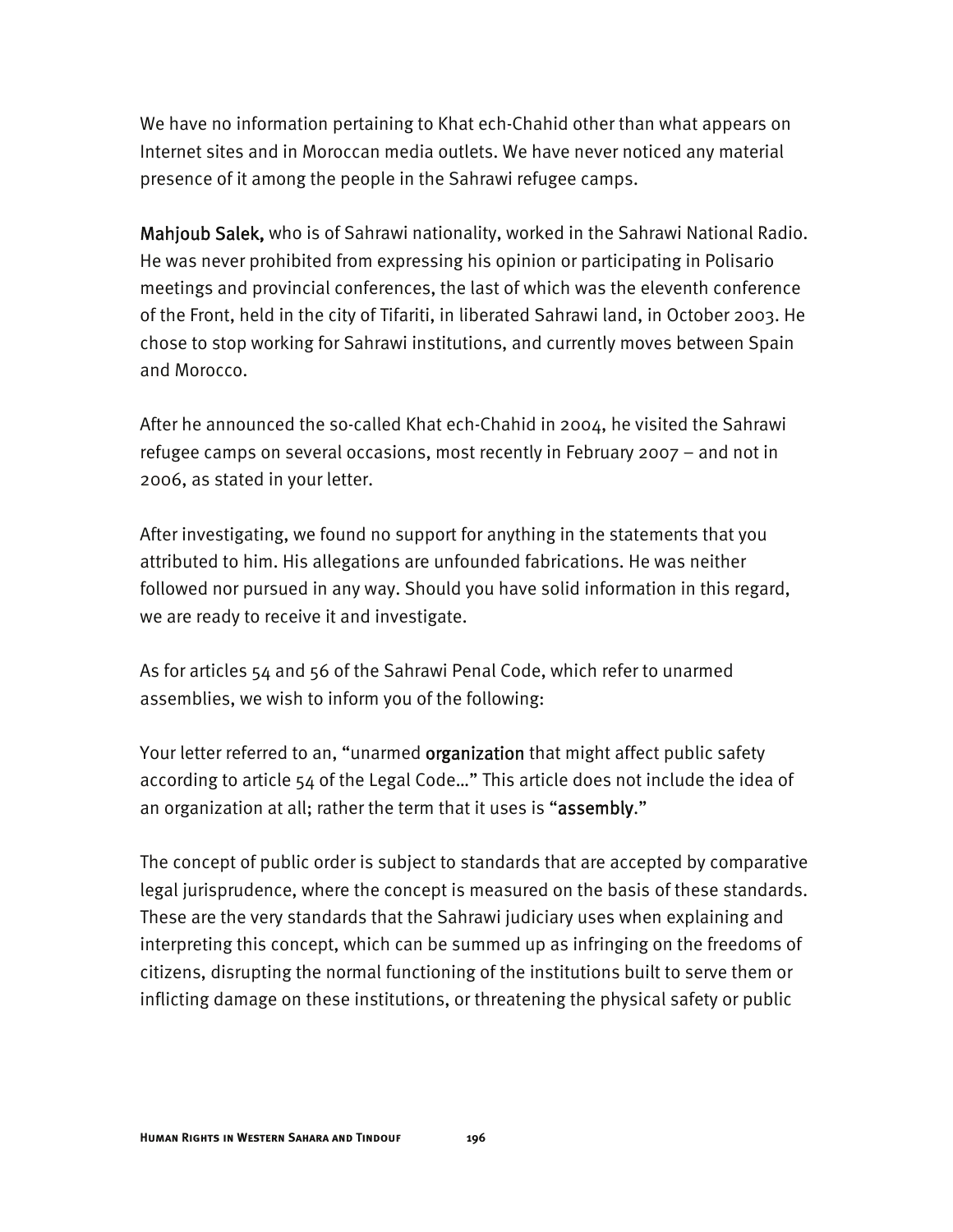health of citizens. Its goal is above all to protect citizens from any action that can threaten public tranquility and safety.

The Sahrawi state refrains from intervening in peaceful assemblies of a political, social or organizational character, provided that they do not threaten public tranquility, in accordance to the constitution and applicable laws of the Sahrawi Republic, and within the requirements outlined in the African Charter on Human and Peoples' Rights, especially the paragraph in Article 11 that clarifies the limits of the exercise of the right to assembly, and the right conferred upon the state to take measures to deter attempts that threaten "interest of national security, the safety, health, ethics and rights and freedoms of others."

In past years, public gatherings took place in front of official administrative buildings. None of these was dispersed, and no one was subjected to any kind of measures because of her/his participation in them.

# Prison Conditions

Despite a serious lack of resources, the Sahrawi state makes every effort to place every legally convicted detainee in appropriate detention centers that respect international standards.

Abderrahmane prison, the prison that you visited – not er-Rachid prison, as you called it in your letter – was built recently. All of its inmates were detained according to the law. We have no political prisoners or prisoners detained for their opinions. And we acknowledge your concern regarding the conditions of solitary confinement cells and will address this issue in accordance with the applicable international standards. The prison has an infirmary, a resident nurse, and a doctor who periodically visits inmates who are sick. All emergency cases are transferred to national hospitals ….

Concerning the subject of mothers with children born out-of-wedlock, this involves the criminalization of acts of adultery that come into public view, which undermines public ethics according to the morals, traditions and religious teachings in our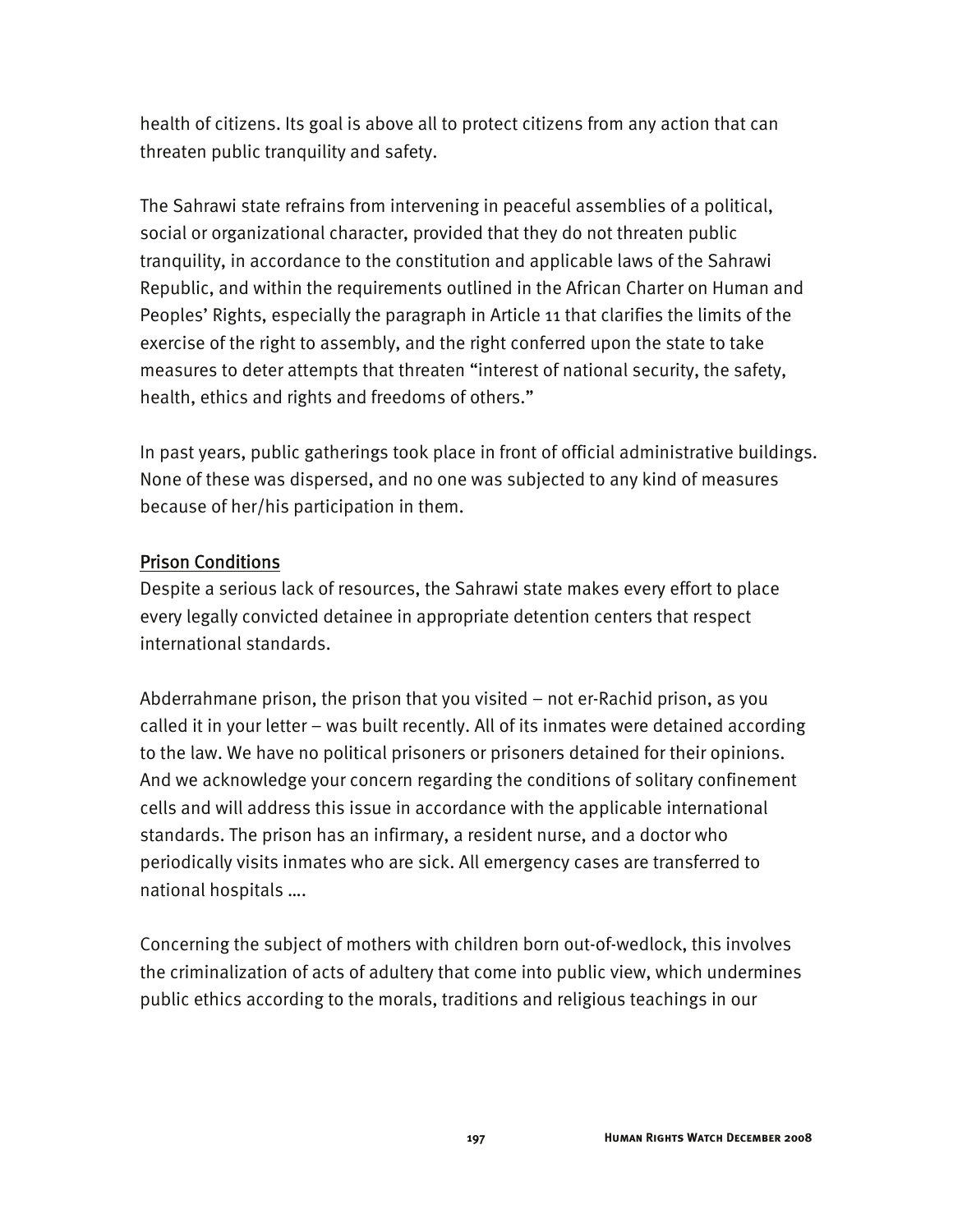society. All this is specified in the Penal Code in the special section on familial crimes and public morals, especially articles 169 and 170 and the articles that follow.

Between one and five years, as provided by Article 170 of the Penal Code, is the range of time that a judge can impose, depending on the circumstances surrounding each case. Judges typically sentence [defendants] to a maximum of two years in prison, which is seen as the minimum amount of time necessary to enable a mother and her child to reintegrate into society. The woman will be required to serve her time in a women's detention center, just as her male partner will serve his in a detention center for men.

This female center is called the Center for Maternity Assistance, because it attends to the physical and emotional health of the woman and the health of her child, both before and after birth, and protects both of them from possible revenge attacks. Detainees also undergo health, orientational, and instructional programs to help them move on from their difficult circumstances. Generally, the rate at which these cases occur is between three and five per year.

### Prisoners of War

From the beginning of the Moroccan incursion into Western Sahara, the Polisario Front has been committed to unilateral adherence to implementing the provisions of the 1949 Geneva Conventions. [Moroccan] prisoners of war received humane treatment throughout the continuation of difficult circumstances experienced by the Sahrawi fighters and refugees. The International Committee of the Red Cross was kept informed regularly about these prisoners, and was permitted to visit and interview them regularly. In most cases they were accompanied by a medical team to assess health conditions. This program continued until the unilateral release of the last remaining group of prisoners in 2005.

The claim that the Polisario Front was obliged to release Moroccan POWs at the time of the cease-fire contradicts the substance of the agreement that both parties signed, under UN auspices in 1991. According to that agreement, the parties would exchange POWs during the transition period. This was reaffirmed in the Houston Agreement of 1997 and in the Baker Plan, which the UN Security Council approved in 2003.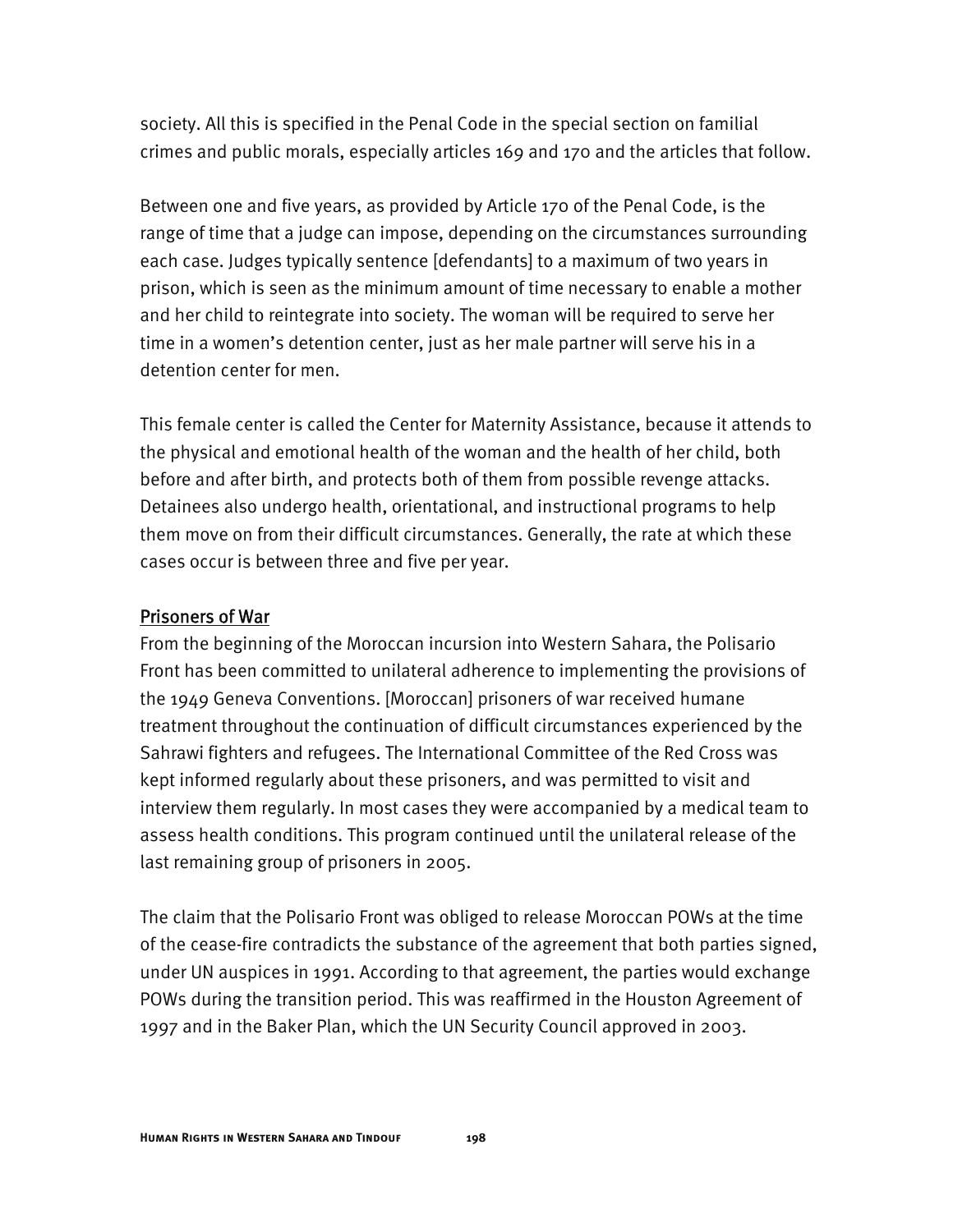Therefore, the blame for this falls on the Moroccan Government, which obstructed the organization of a referendum, and on the UN for not assuming its responsibility with regard to implementing the agreement.

In spite of this, the Polisario Front released, on several occasions, hundreds of Moroccan POWs, as was the case, for example, during the mediation by the former Italian Premier Giulio Andreotti in 1989, as well as during the mediation initiated by the former personal envoy of the UN Secretary- General, James Baker, in 1997. But acting bizarrely and inhumanely, the Moroccan Government refused to receive her own sons, and some of them died before they could see their families again.

Concerning the fabricated allegations made by two employees from the Fondation France Libertés, the Polisario Front refuted at the time these flimsy allegations in a detailed report, which is attached to this letter.

We were very much hoping that your organization would address the issue of Sahrawi POWs in the custody of the Moroccan government, which denies their existence, and who hid them from the International Committee of the Red Cross, but later had to admit it was holding them. It released a few who had been experiencing the worst physical and emotional conditions. Morocco still denies the existence of up to 150 current POWs.

# Detention during the 1970s and 1980s

Concerning detentions during the 1970s and 80s, this was the era of a fierce war of self-defense that the Sahrawi people plunged into when they confronted harsh circumstances with limited resources and inchoate institutions; when they faced major difficulties in education, health, nutrition, and housing, a lack of expertise, and an absence of laws to regulate the various aspects of life. During that era, Morocco's intelligence apparatus sought to destabilize and defeat from within the Sahrawi resistance.

In this context, Sahrawi collaborators were used to infiltrate our circles, collect intelligence, and conduct psychological warfare, sabotage, and assassinations. As a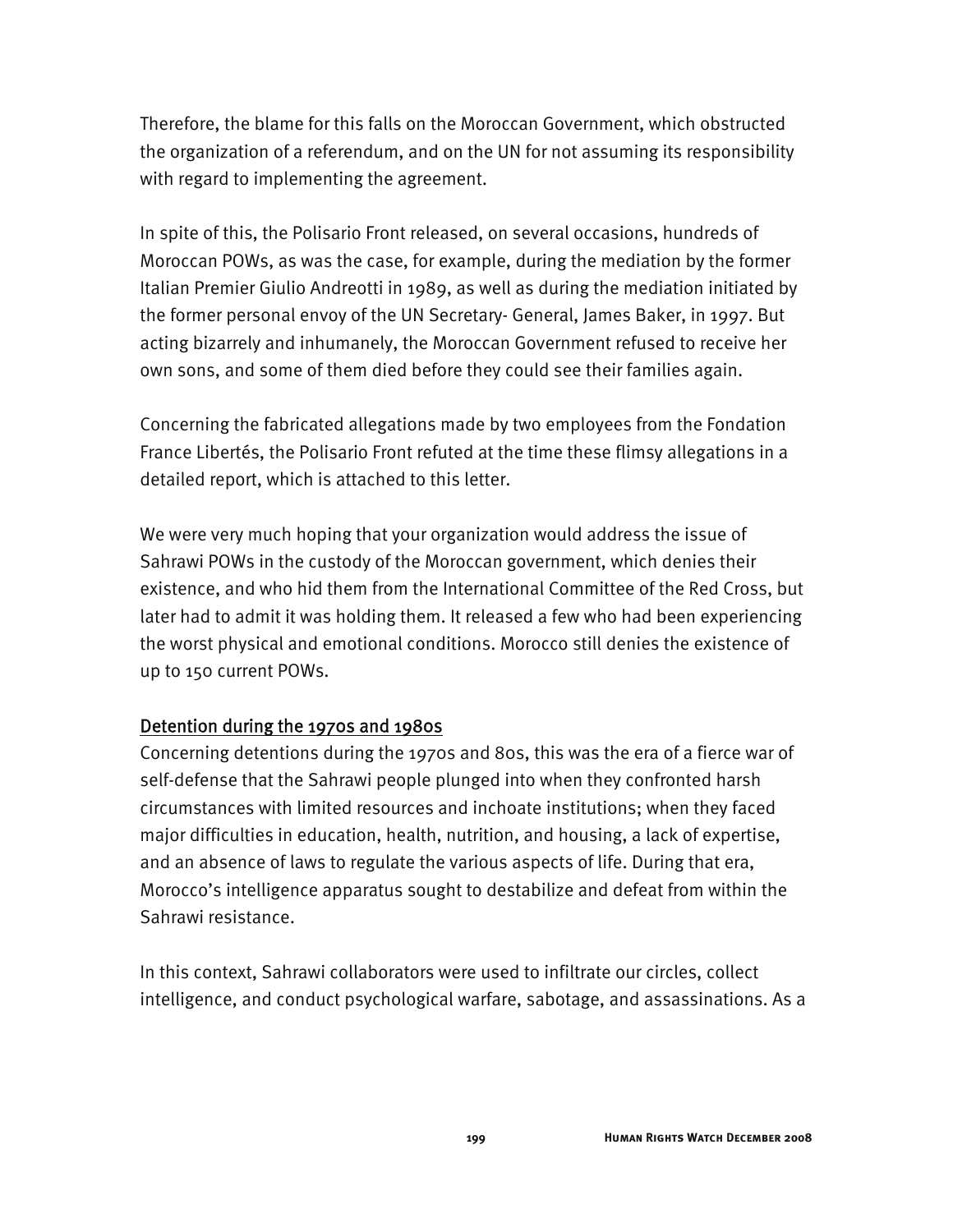consequence, a number of individuals who were involved, or suspected of involvement, in these activities were detained.

In 1988, following the release of some detainees, it was revealed that some violations and ill-treatment had been perpetrated against some of them. In light of this, the director of Sahrawi Security was dismissed, and some substantial amendments were enacted within the [security] apparatus and within the detention system, including the closure of the er-Rachid prison, which was converted into an automotive repair shop. This issue triggered a comprehensive discussion, which culminated at the seventh conference of Polisario Front held in Sa'ifa in 1989.

The Seventh Conference unanimously approved an internal document, which includes:

- acknowledging the violations that took place, issuing an apology to the victims and their families, and issuing a comprehensive amnesty and releasing all detainees.
- exonerating all those injured and aggrieved, securing their return to their places of employment, considering their years in prison as years of service, committing to making reparations, material and moral, based on the rules that apply in the situations of war injuries and victims of war.
- establishing a law governing prisons and putting in place mechanisms that allow monitoring and punishing abuses, to the extent that this is possible in this environment.
- forming a human rights monitoring committee.

And indeed, the Executive Committee (the supreme leadership of the Polisario Front, at the time) took practical measures to implement the decisions of the Seventh Conference within the framework of strengthening national reconciliation. The human rights monitoring committee was established, headed by the prime minister, and went right to work, documenting and resolving 318 cases. It submitted a review that was adopted by the Eighth Conference of the Front in July 1991.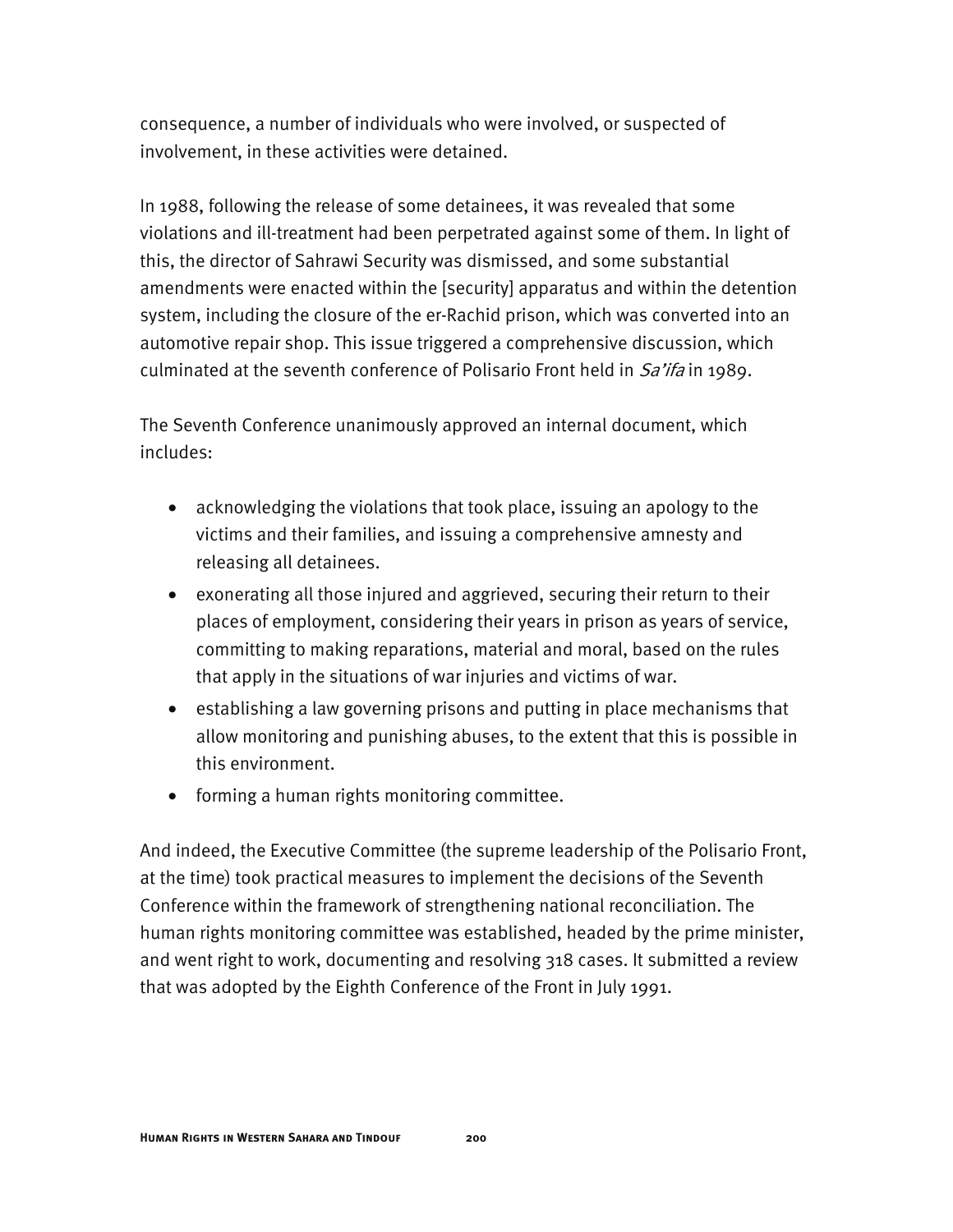The conference also took other important decisions relating to the establishment of a judiciary and setting forth a list of the basic citizens' rights under the Constitution. The conference clarified basic responsibilities of the national institutions, especially the Sahrawi Parliament, strengthening its legislative powers. Within this framework a national committee was established to strengthen the judiciary in terms of its structures, laws and authority.

To address the cases specified in your letter, we wish to inform you of the following:

Regarding Mohamed Choueiar Ma'rouf, if he is the same person who is known to us as Mohamed Mouloud Ali es-Saïd, he was born in 1958 to Ms. Ishaba Ramadan Hamadi. He entered Western Sahara in 1974, as part of a group that worked for Morocco under the name "the Front of Liberty and Unity (FLU)." Spain arrested the group and he was imprisoned in the region of Aqlibiyat el-Foula, in the southern Western Sahara. After his release, he enlisted in the Sahrawi army in 1975. He was arrested in 1977 on an accusation of spying for the enemy and preparing to desert. He was freed in 1985 and, according to the information available to us, never submitted any complaint to the committee for human rights that was established by the Polisario Front's Seventh Conference. Thus, we have no evidence to support his claims of being subject to ill-treatment during the time of his detention. He then entered the Kingdom of Morocco in June of 1990 and, according to our information, works presently as an agent for Moroccan Intelligence.

Regarding Mohamed El-Kabash, born in 1956, if he is the same person known to us as Mohammad Walad Nafi' Walad Embarek, his nickname is "*Kabash*" and he was born in 1954. His mother is Manina Ali Embarek Bouna'ma. He too belonged to the Front for Liberty and Unity (FLU), and the Spanish also imprisoned him in Aqlibiyat el-Foula in 1974. He joined the Sahrawi army in 1975. In 1977 he was apprehended and charged with spying for the enemy and planning to desert.

Freed in 1989, Kabash was received by the Human Rights Committee on August 15, 1991. He complained of being ill-treated during his detention and denied all allegations against him. The committee opened a case file and he was registered on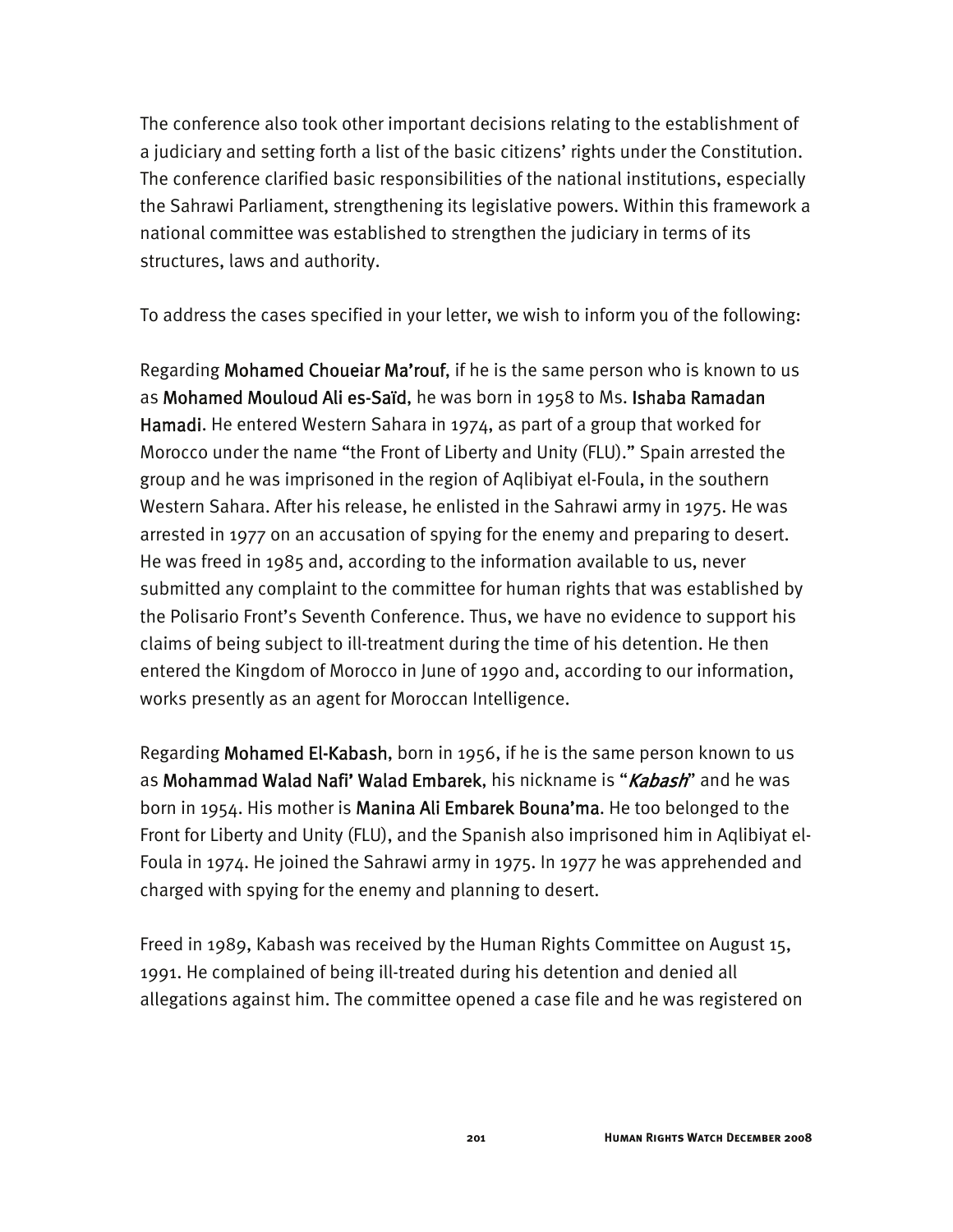the list of recipients of reparations. His specific demands for employment either as a mechanic or in health relief were noted, but he left to Morocco in 1992.

As for Salem es-Sellami, if he is the person known to us as es-Sellami Embarek el-Jamani, he was born in 1958 to Ms. Fatima La'bid Sha'ban. He enlisted in the Sahrawi army in 1974, was apprehended on the Moroccan-Sahrawi border in 1977 as a fugitive aligned with the enemy. He was carrying an MAS-36 weapon. Released in 1980, es-Sellami remained in the city of Tindouf, where he worked as a butcher. We have not had any communication with him since that time and he did not come before the Committee on Human Rights.

### Constitutional Guarantees of the Political Sovereignty of the Polisario Front

The Polisario is a broad front that unites all who defend the inalienable right of the Sahrawi people to self-determination and independence. Much of the Sahrawi population under Polisario Front administration live as stateless persons outside their state, lacking stability and access to the wealth of their country. The United Nations has not yet assumed its responsibility and commitment to organize a referendum on self-determination, while the Moroccan government continues to stubbornly persist in seeking to impose its de facto occupation of Western Sahara.

While implementing the freedom to form parties and political associations is obviously guaranteed after independence, no legal, administrative or political restrictions exist at present that prevent citizens from exercising their rights to criticize, assemble, express their opinions, and defend their positions. The Sahrawi parliament, as an elected national entity, practices its legislative and monitoring duties and has previously approved a vote of no confidence against one government.

The Sahrawi legislature guarantees to all citizens the right to freely participate in running the public affairs of their country, either directly or through representatives, in accordance with Article 20 of the SADR constitution, which states that "elected councils are the cadre in which the people express their will and monitor public authorities." Article 33 provides "every citizen who fulfils the legal requirements the right to elect and be elected."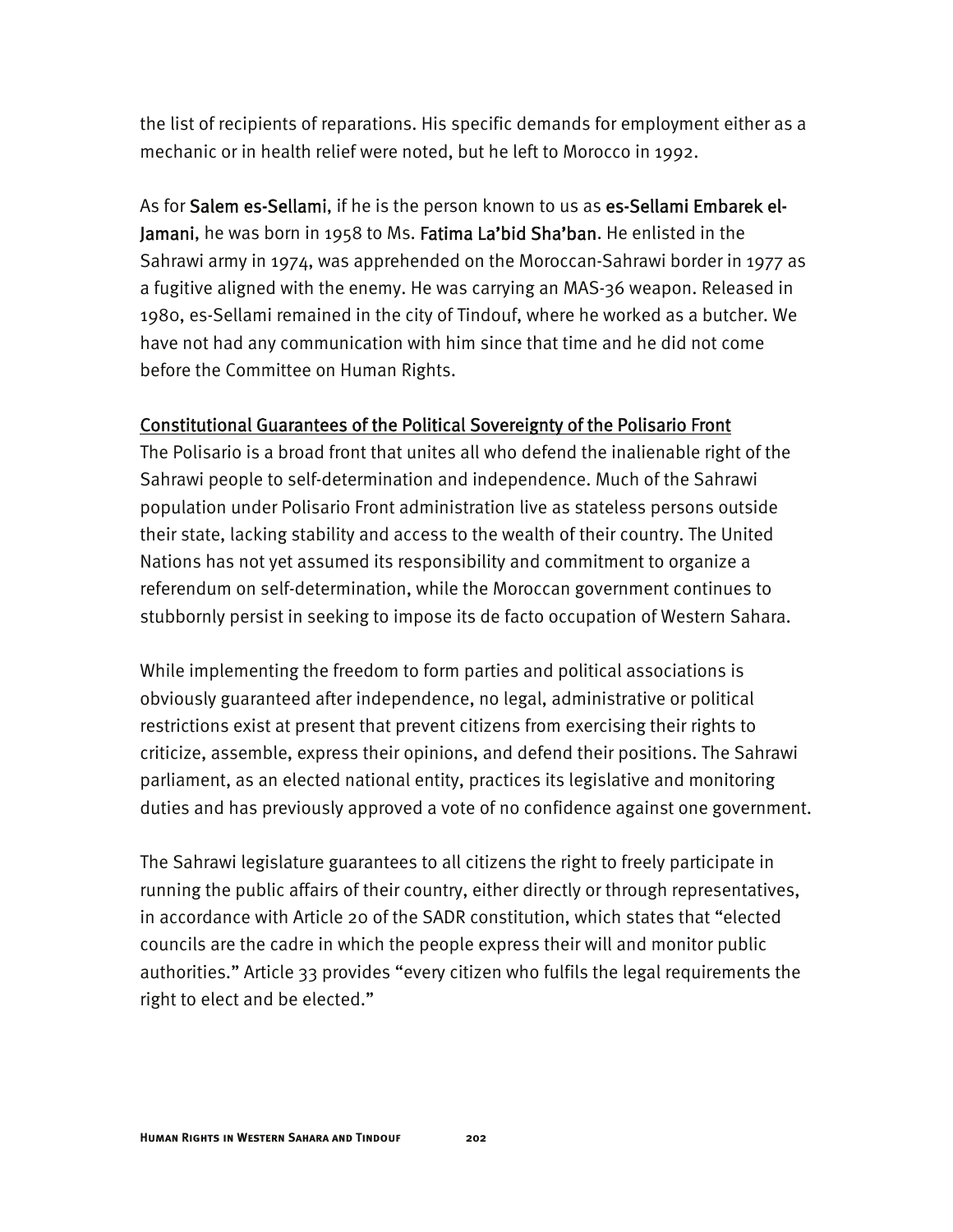To remind you again, the conflict is between an oppressed and dispersed people who seek to enjoy their legitimate right to self-determination and independence, and an occupation force that denies them, unjustly and belligerently, this sacred right …. [T]he Front accepted that the referendum should include options other than independence, i.e. integration and autonomy, and that every citizen has the right to defend any of these choices. Moreover, the Polisario Front declared that it will accept the result of a transparent democratic referendum, irrespective of what it is….

### Freedom to Leave the Camps

The Sahrawi Refugees arrived on Algerian soil in 1975, fleeing the violence of the Moroccan occupation. In Algeria they found both hospitable land and generous people who permitted them to settle on a part of their land without any interference….

Sahrawi refugee camps are not detached from the rest of the world, but are rather visited by tens of thousands of people  $(40,000)$  over the past four years), representing different ages, nationalities, as well as from different sectors including international figures, journalists, researchers, and families and members of medical delegations, among others. An average of nearly 20,000 persons travel each year from the camps to other regions (children on school trips, training, medicine, special purposes, etc.). In addition, the family visit program between Sahrawi families across the Moroccan separation wall has included so far more than 5,000 people.

This is in addition to the permanent presence of international organizations in the camps, like the UNHCR, which includes employees responsible for providing protection to the refugees, and the World Food Organization, as well as scores of non-governmental organizations.

We think that your visit to the camps will help you assess reality and verify the truth regarding the claims that you receive. We want to assure you that the Sahrawi refugees are free; they came to the camps by their own free will, and they are free to leave if they so wish. There are no legal or administrative measures that would prevent their departure. Algeria has never intervened in this issue. In this regard we defy anyone, individual or organization, including the UNHCR, to present the name of a person who is prohibited from traveling to the Sahara under Moroccan occupation,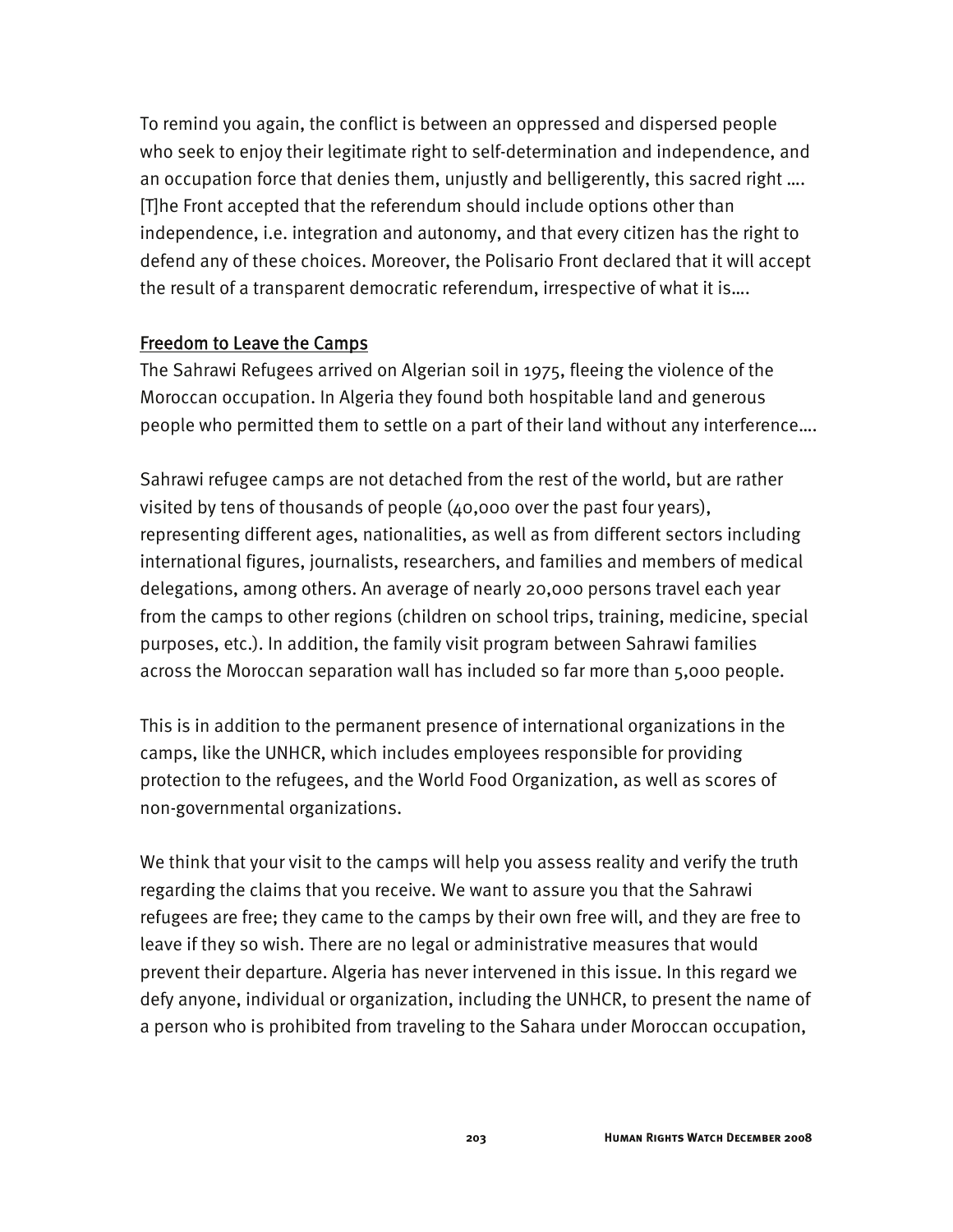or to identify a sheep, a cabinet, or a tent that a departing owner was prevented from taking with him….

With all regard and respect,

Ed-Daf Hamada Selma Minister of Justice for the Government of the Sahrawi Republic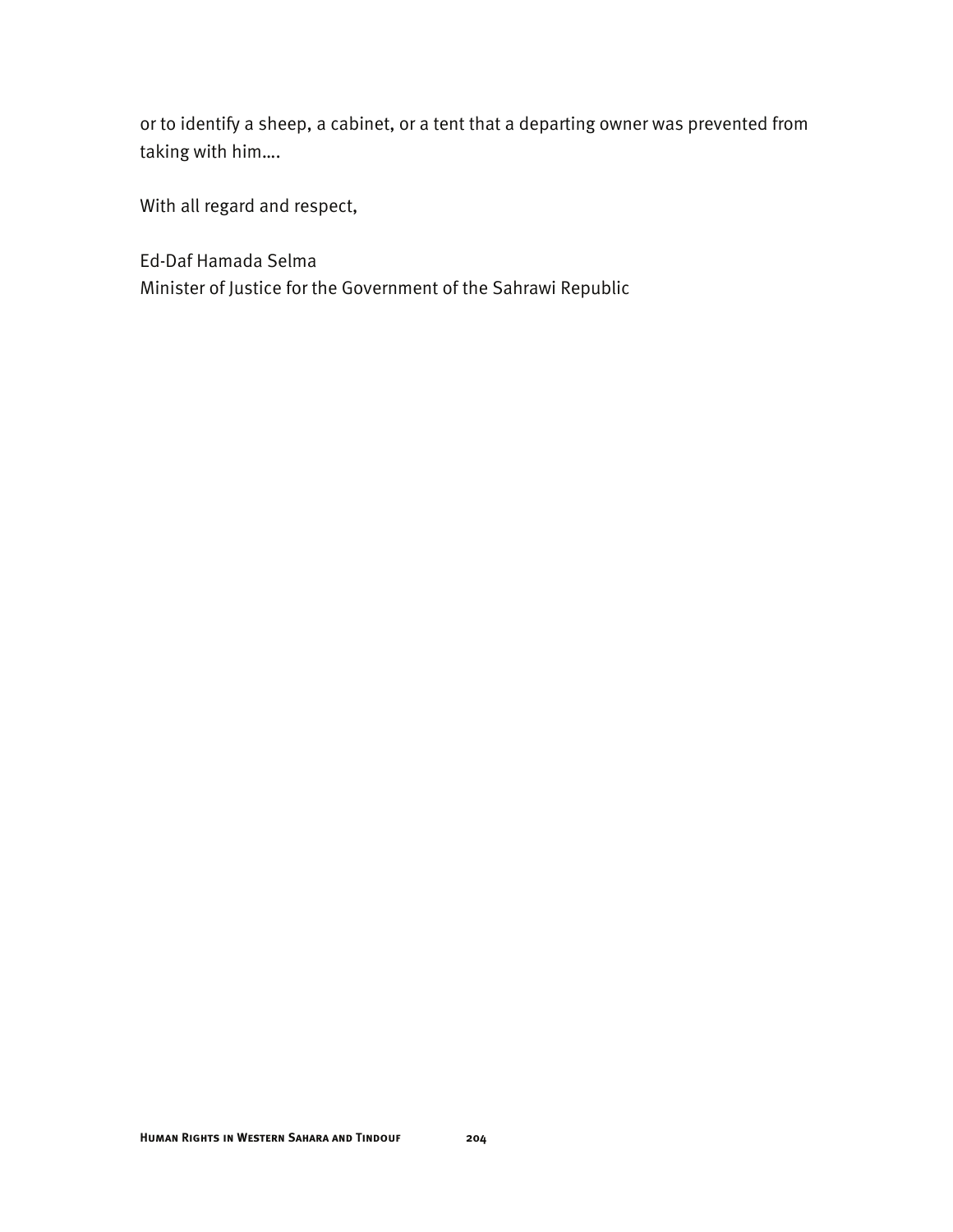# Appendix 7: Letter from Human Rights Watch to Algerian authorities

Note: Despite numerous efforts to elicit a response, Human Rights Watch received no response from Algerian authorities to this letter.

Washington, le 4 avril 2008.

Son Excellence Monsieur Amine Kherbi Ambassadeur Ambassade de la République Algérienne Démocratique et Populaire 2118 Kalorama Road, NW Washington, DC 20008

Monsieur l'Ambassadeur,

Human Rights Watch prépare actuellement des rapports sur les droits humains au Sahara occidental. Depuis novembre dernier, nous avons effectué des visites tant dans les zones administrées par le Maroc que dans les camps de réfugiés administrés par le Front Polisario près de Tindouf, en Algérie. Le dernier gros rapport que nous avons publié sur ce sujet remonte à 1995 (Keeping It Secret: The United Nations Operations in the Western Sahara, http://www.hrw.org/reports/1995/Wsahara.htm).

Comme nous avons coutume de le faire lorsque nous préparons des rapports, des courriers ont été adressés aux autorités du Front Polisario ainsi qu'aux autorités marocaines pour porter à leur connaissance quelques-unes de nos préoccupations et pour les inviter à nous fournir des informations afin que leurs points de vue puissent être reflétés dans nos rapports.

Nous souhaiterions également solliciter des informations de la part des autorités algériennes en ce qui concerne la situation des droits humains affectant les personnes qui résident ou sont consignées dans des camps dirigés par le Front Polisario depuis leur installation sur le sol algérien en 1976.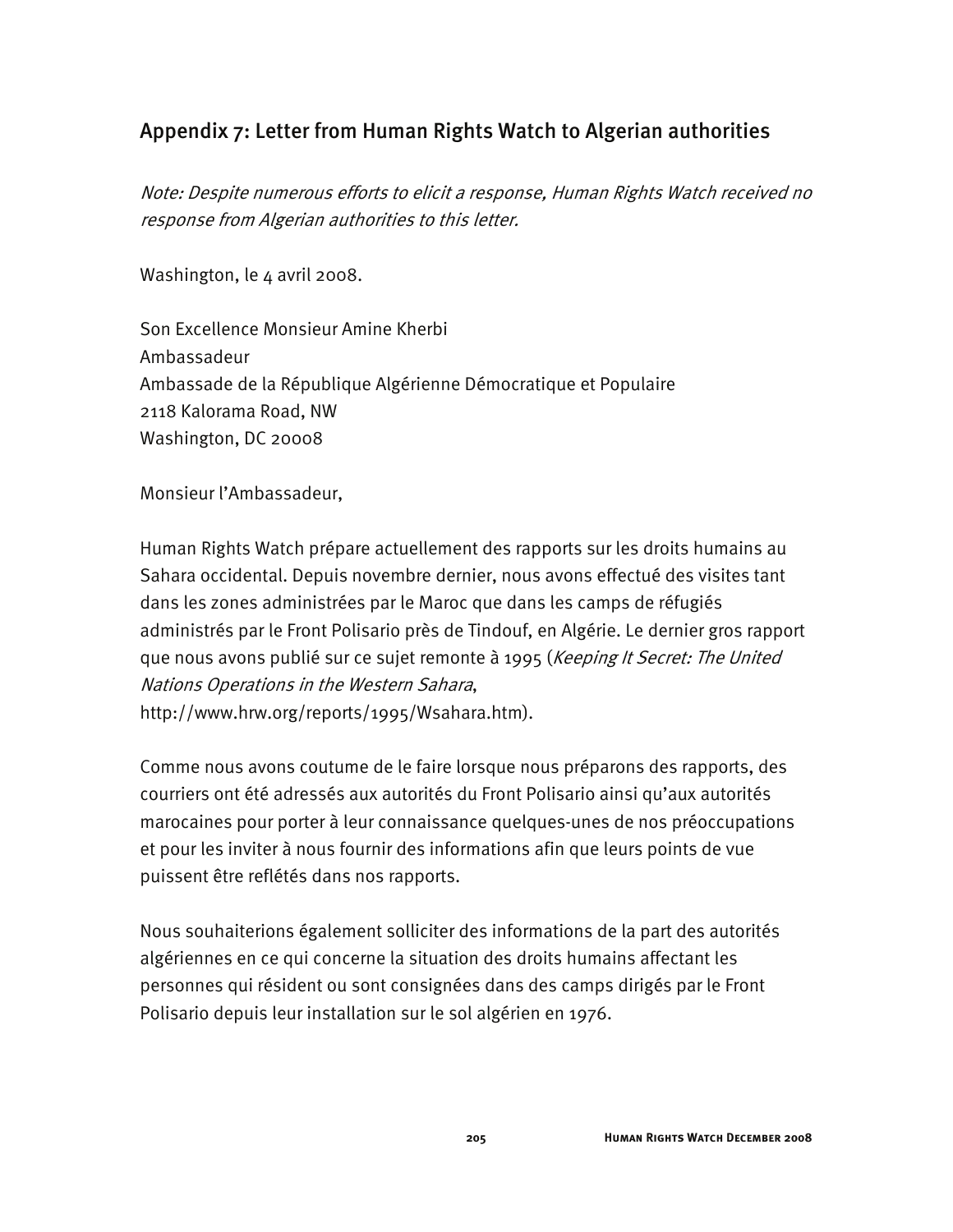Les autorités du Front Polisario nous ont fourni une copie de la Constitution de la RASD et du code pénal et nous ont informés que les Sahraouis résidant dans les camps administrés par le Front Polisario étaient soumis aux lois et institutions judiciaires de la RASD. Auriez-vous l'obligeance de nous expliquer si les réfugiés sahraouis présents sur le sol algérien sont soumis aux lois algériennes ainsi qu'aux autorités judiciaires et aux forces de l'ordre algériennes, et si tel est le cas, quand et comment ? Si différentes lois sont effectivement appliquées dans les camps administrés par le Front Polisario, comment les autorités algériennes garantissentelles la protection des droits humains de toutes les personnes se trouvant dans lesdits camps ?

Vous êtes sans nul doute au courant des allégations selon lesquelles les autorités du Front Polisario auraient commis diverses violations des droits humains et du droit humanitaire sur le territoire algérien depuis l'établissement des camps. Ces présumées violations comprennent la détention illégale, sans procès, de dissidents et de personnes soupçonnées d' « espionnage », la torture et l'exécution sommaire de personnes en détention, la détention de prisonniers de guerre marocains jusqu'à quatorze ans après la cessation des hostilités et par conséquent au mépris de la Troisième Convention de Genève, ainsi que des restrictions à la liberté de circulation des civils résidant dans les camps.

Le but de la présente n'est pas de vous apporter des preuves concernant certaines de ces présumées pratiques, ni d'insinuer que les violations qui ont pu avoir lieu sont plus graves que celles perpétrées par le Maroc ou , en quelque sorte, les excusent. Le bilan du Maroc en la matière sera traité en profondeur par Human Rights Watch dans ses tout prochains rapports.

Notre but est plutôt d'inviter votre gouvernement à faire la lumière sur le rôle qu'il joue dans la sauvegarde des droits humains des Sahraouis résidant en territoire algérien, et dans leur protection face aux exactions qui seraient commises par des éléments du Front Polisario, lequel administre les camps avec l'approbation et le soutien financier du gouvernement algérien.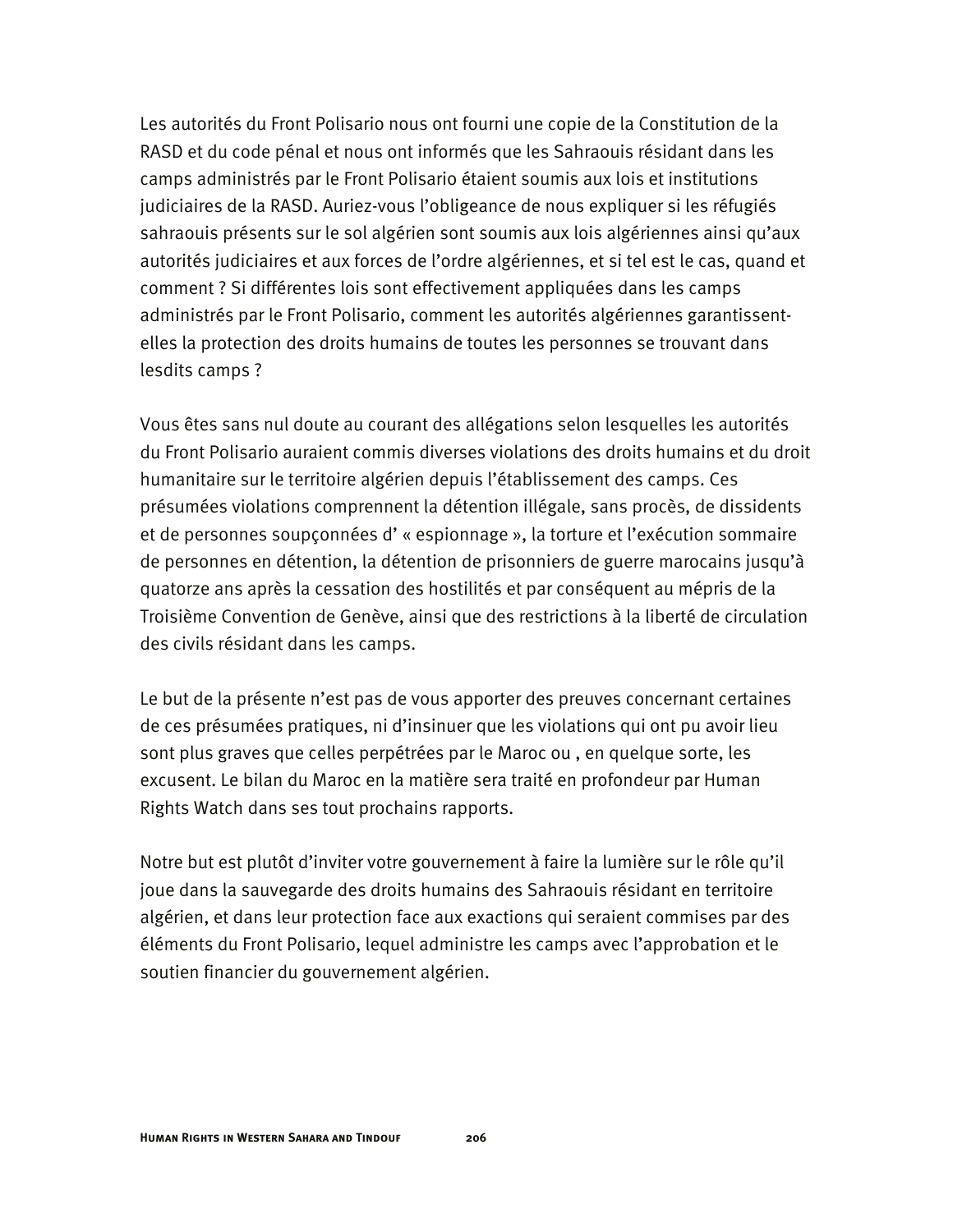Nous serions heureux d'être informés des cas où les autorités algériennes ont agi pour protéger les droits humains des habitants des camps face à d'éventuelles atteintes perpétrées par les autorités du Front Polisario, où elles ont mené des enquêtes sur les allégations de violations des droits humains, et où elles ont réclamé des comptes aux autorités du Front Polisario pour de telles exactions.

Par ailleurs, nous invitons votre gouvernement à clarifier le statut des civils sahraouis résidant dans les camps administrés par le Front Polisario qui ne possèdent pas la nationalité algérienne et qui souhaitent se rendre ailleurs en Algérie ou dans des pays étrangers. Nous vous saurions gré de bien vouloir répondre aux questions suivantes :

- (a) Quelles restrictions l'Algérie impose-t-elle à la liberté des habitants des camps de se déplacer hors de la zone de Tindouf ?
- (b) Si un habitant d'un camp souhaite traverser la frontière algérienne pour se rendre en territoire mauritanien, passe-t-il par un poste de contrôle frontalier algérien ? Si tel est le cas, quelles conditions, si tant est qu'il y en ait, l'Algérie impose-t-elle à la personne qui cherche à sortir du pays de cette façon ?
- (c) Si un habitant d'un camp cherche à se rendre dans un pays autre que la Mauritanie pour lequel le demandeur doit obtenir des documents de voyage algériens, quelles procédures doit-il suivre pour demander lesdits documents ? Nous vous serions reconnaissants de nous fournir des données statistiques récentes sur le nombre de Sahraouis résidant dans des camps qui possèdent des documents de voyage algériens.
- (d) Quelles restrictions l'Algérie impose-t-elle à la liberté des habitants des camps de résider dans d'autres régions d'Algérie ainsi que de chercher et d'avoir un emploi dans d'autres régions du pays ? Auriez-vous l'obligeance d'expliquer en quoi leurs droits en la matière diffèrent de ceux dont jouissent les citoyens algériens ? Et en quoi diffèrent-ils, si tant est qu'il y ait différence, des droits d'autres étrangers ayant leur résidence habituelle en Algérie ?

Un rapport de 2006 du Haut-Commissariat des Nations Unies aux droits de l'homme sur le Sahara occidental et les camps de réfugiés à Tindouf, document que l'ONU n'a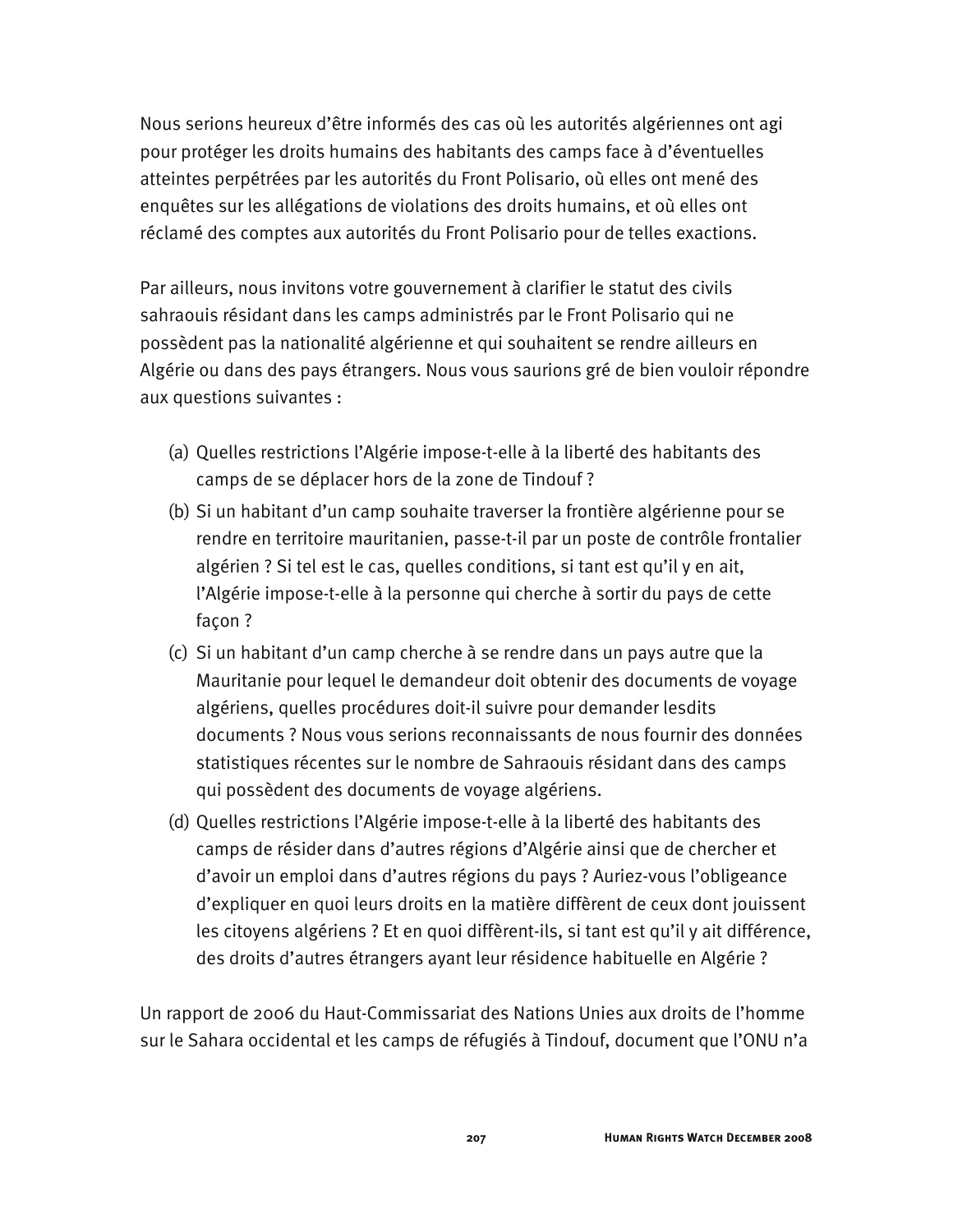jamais publié officiellement mais qui circule amplement, relève que « bien que les réfugiés [sahraouis] soient présents sur le territoire algérien, les autorités [algériennes] ont réitéré lors de réunions avec le chef de la délégation qu'en dépit de cette présence, la responsabilité par rapport aux droits humains et toute autre question qui y est liée incombait au Gouvernement de la RASD [République arabe sahraouie démocratique] ».

Néanmoins, le rapport du HCDH continue en ces termes : « L'Algérie, le pays d'asile, est signataire des sept traités fondamentaux relatifs aux droits de l'homme, en vertu desquels elle a l'obligation de respecter et de préserver les droits garantis dans ces traités à toutes les personnes se trouvant sur son territoire. Elle est également signataire de la Convention de 1951 relative au statut des réfugiés (depuis 1963), de son Protocole de 1967, ainsi que de plusieurs traités régionaux relatifs aux droits de l'homme… [E]n tant qu'État partie à ces instruments, le Gouvernement algérien a l'obligation de veiller à ce que tous les droits stipulés dans ces instruments soient respectés pour toutes les personnes se trouvant sur le territoire algérien ».

Nous vous serions reconnaissants de bien vouloir nous faire part de votre réaction par rapport à cette évaluation des responsabilités de l'Algérie en ce qui concerne les droits humains des personnes résidant dans les camps de Tindouf, et de répondre aux questions que nous posons dans le présent courrier.

Nous serons en mesure de refléter dans notre rapport final toute information pertinente que vous nous ferez parvenir pour le 1**er** mai 2008.

Nous vous remercions d'avance pour l'attention que vous voudrez porter à la présente et nous tenons à votre entière disposition pour toute question ou tout commentaire que vous pourriez avoir.

Dans l'espoir de vous lire bientôt, nous vous prions d'agréer, Monsieur l'Ambassadeur, l'expression de notre très haute considération.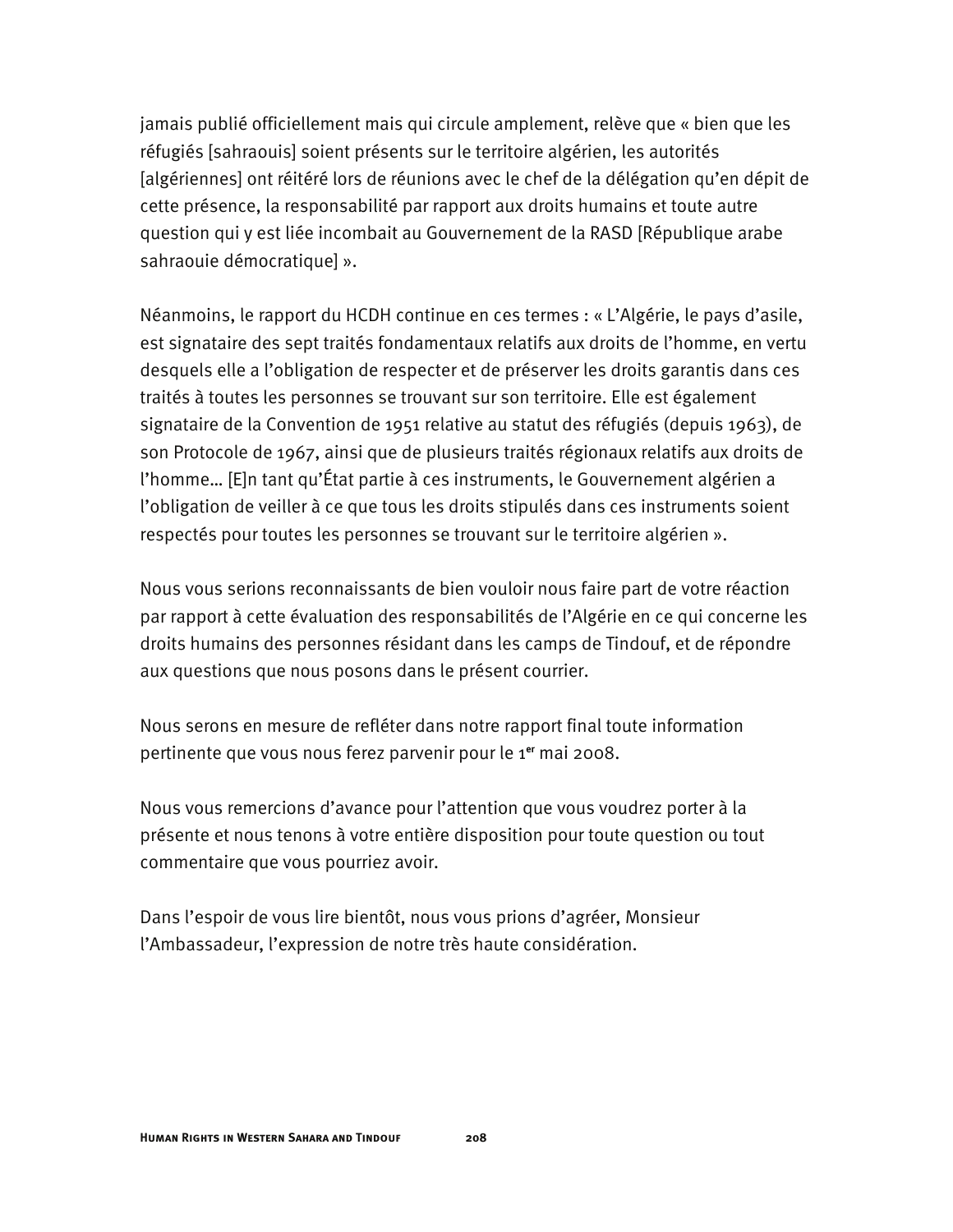$8431$ 

Joe Stork Directeur exécutif par intérim Division Moyen-Orient et Afrique du Nord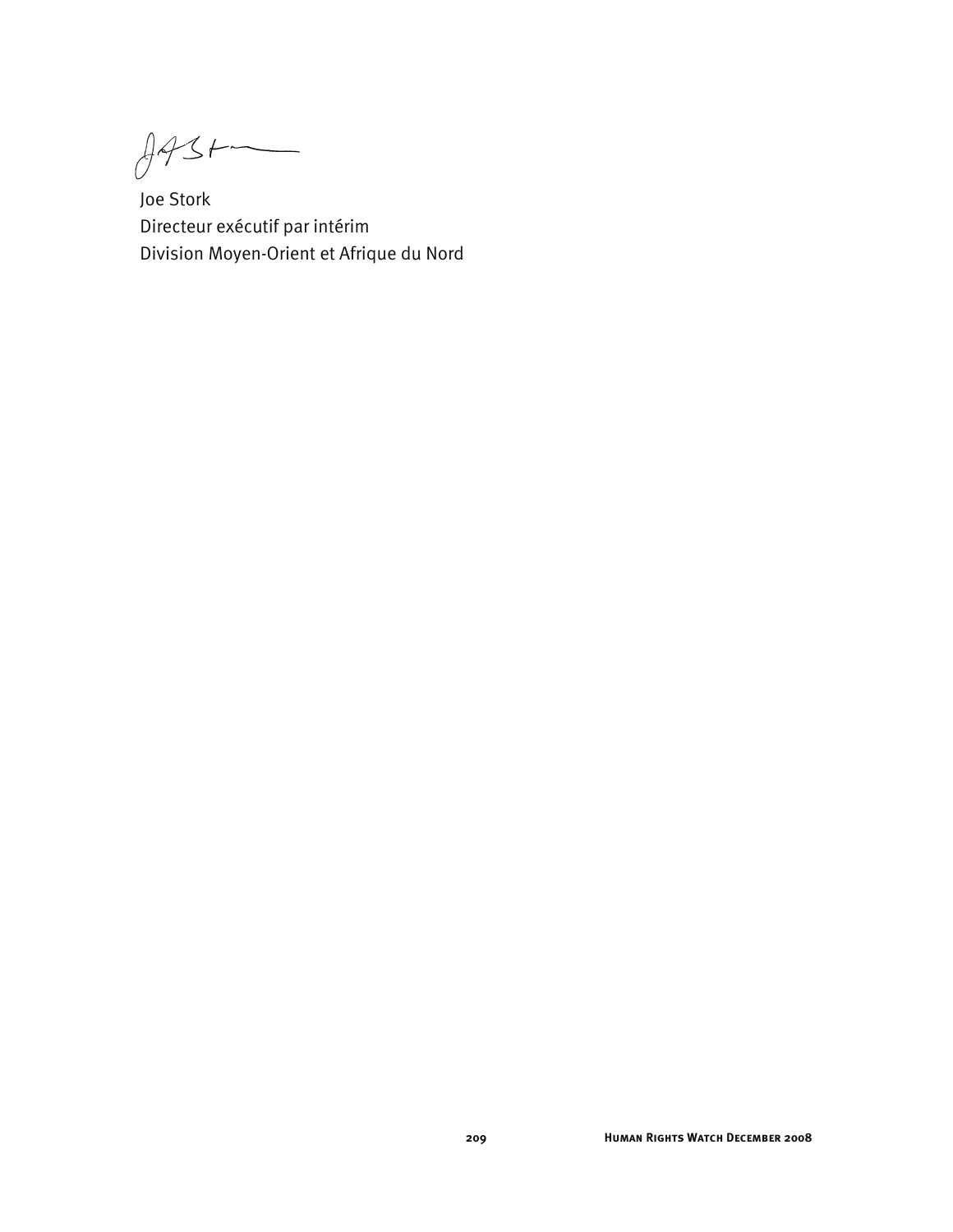# Appendix 8: Purported Manumission Document from the Tindouf Camps

Note: SADR authorities deny the authenticity of this document. See the "Allegations of Slavery" section of this report, above.

المحسورة الحرب<br>العماريق المنقرافية<br>وإنج الملك ولشروة المنية  $2007/06/A3: 2,51$  $\vec{L} = \vec{L} \times \vec{L}$ الموضوم بتخرير رقبا توم بالی الحکمت السنة : حمد بالحمد مسلال<br>المرّدّ او شارخ : 15. بونيو 1954 رقم بعادة 247+2538<br>مرصوح أقد برنج الرّف على مسلم . . أماركة عم أسب وأبنائها .<br>- سعودة حماس وأبنائها . ومعج بعا رهونئ أتم الارصا كالمعتبرة د  $\cdot$  is det i sier lie si - يو بي<del>ة الم</del>ذل كمية<br>- مهرسمود عاسر سيد من الاسمية بين المرت 1.5 بالمسير<br>من المسير المسير المسير المسير المسير المسير المسير المسير المسير المسير المسير المسير المسير المسير المسير ال